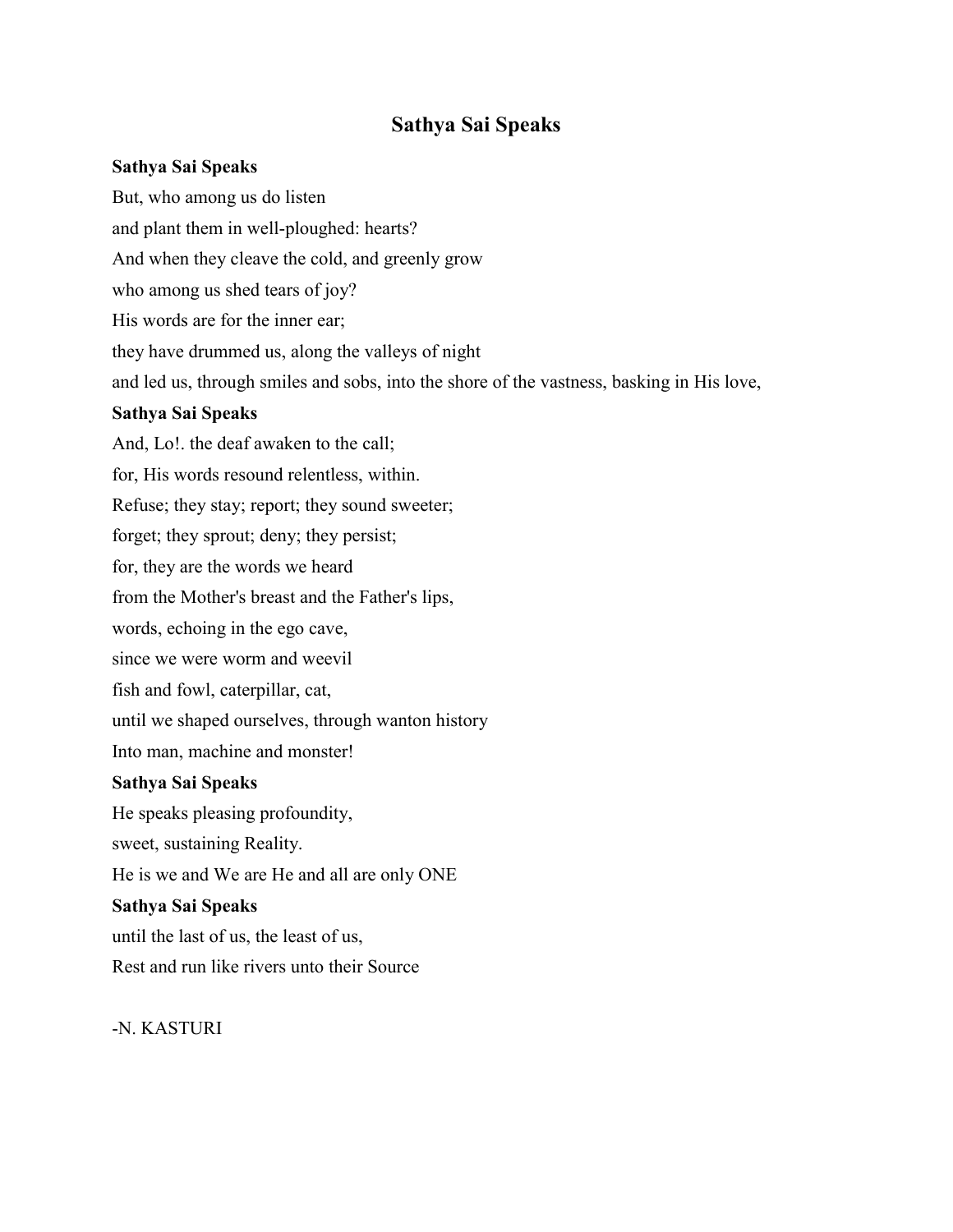# **1. Dedicated for defence**

INDIA is a land dedicated to Truth, Right Action, Peace and Love; you are dedicated to the service of the Motherland, to defend her and preserve her independence. This is in accordance with the ancient injunction, *Maathru Dhevo Bhava---Revere* the Mother as you would revere God. You are ready and prepared to sacrifice even your lives in her service, whatever others may do or may not do. I am glad your devotion is so strong and so sincere. Truth, Right Action, Peace and Love---these are the four. pillars on which the mansion of happiness, here and hereafter, is built. India too must build her happiness on these columns only. They are the real supports of India, of India's security, prosperity, and glory. We have forgotten this truth; we have neglected the foundation; hence all this suffering today.

God will always be with you in your struggle for the defence of this land. From within you, He will be guiding and inspiring you, to discharge your duty. Truth is God, and work is worship. By unselfish service, strict adherence to duty, and dedication to the cause of peace you are promoting the welfare of India and of all humanity. The Mahaabhaaratha War is a good example of the guidance that God grants when virtue defends itself against the forces of evil. Krishna was the very heart of the Paandava body; Dharmaraaja, the eldest of the five brothers was the Head; Bheema, the second brother, was the Stomach; Arjuna, the third, was the Arms. Nakula and Sahadheva, the twins, were the Legs---and Krishna was the Heart. God will not merely speak and guide from the heart; He will Himself be the Heart, provided you pray to Him to bless you so.

### **Be ever aware of God who is the real 'you'**

We achieve Peace and Joy, only through sacrifice. Giving yields more joy and grasping. Since you are all prepared for the highest sacrifice, you are genuine sons of Bhaarath. Many do not realise the joy that can be derived from unselfishness;, they waste their years and their lives in the pursuit of selfish ends. They are so conceited that they do not revere parents, elders, the saints and the sages. They do not invoke the Grace of God through prayer. As a result, India is leaving off its age-old traditions and taking on new fashions and ,patterns of behaviour, thus landing people in misery.

The body is referred to in the Geetha as *kshethram,* that is to say, a holy place where God is installed. Kaashi is a *kshethram,* Bhadhraachalam is a *kshethram.* The body-*kshethram* is *Dharmakshethram as* well as *Kurukshethram,* the abode, of virtue and of Activity. God in the *Kshethram* is the *Kshethrajna* (divine knower), the *Shivam* (eternally good) without whom the body is but *shavam* (corpse). Therefore, be ever aware of the God who is the real *.'you,' and* seek solace, sustenance, and guidance from Him through prayer.

*Bangalore, 5-1-1973*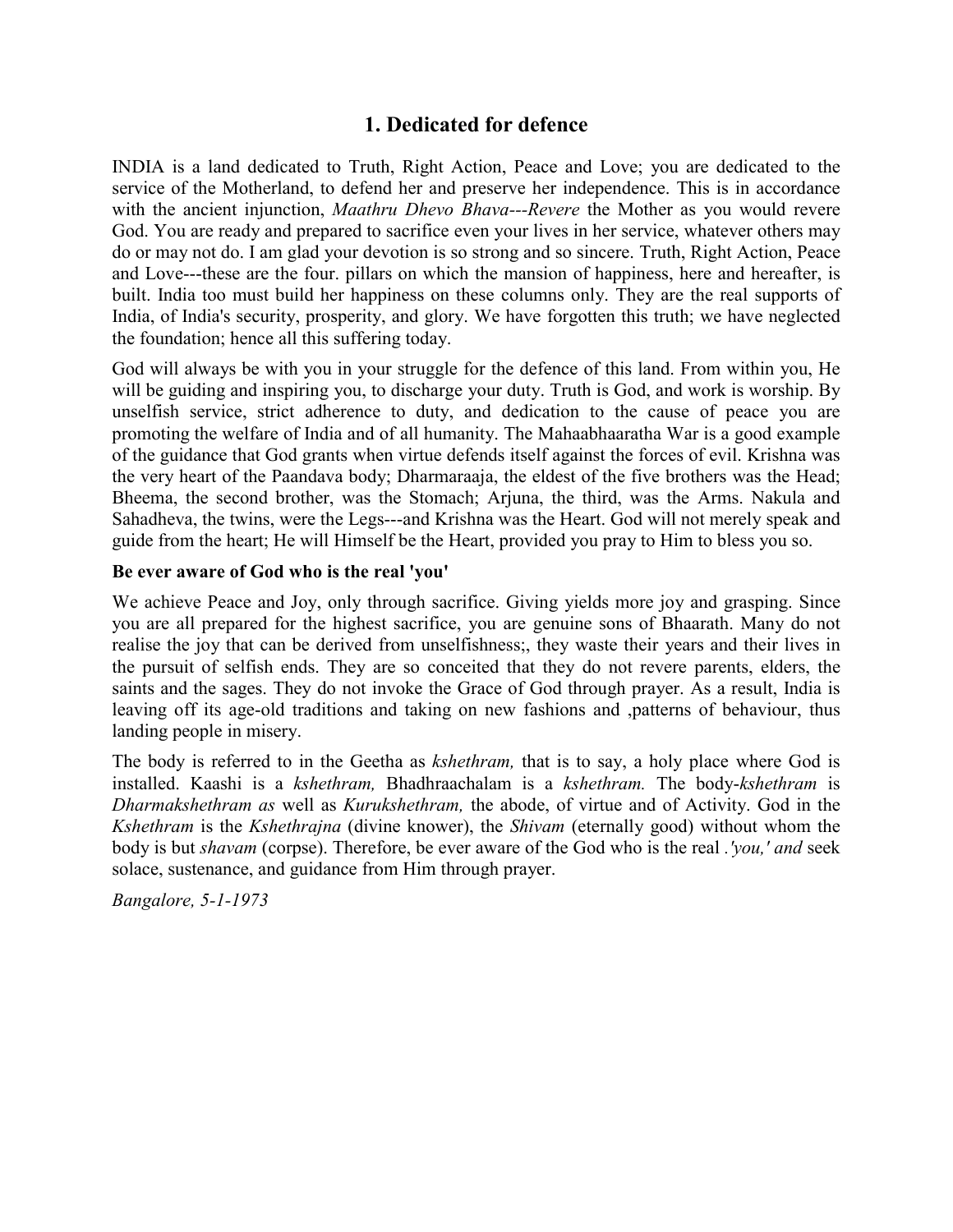# **2. Pretenders**

WHEN the Buddha sat under the Bodhi Tree in Bodhgaya, after the illumination that revealed to him the Four Noble Truths, gangs of disbelievers gathered around him and poured ridicule and abuse on him. His disciples were enraged; they prayed to the Buddha, "Lord, Give us leave; we shall beat this insolence and .ignorance out of these traducers." But, Buddha only smiled at their anger. He said, "Dear ones, know you not how much joy they derive from this exercise? You derive joy worshipping me. They derive joy pelting me with abuse. You pour reverence; they pour ridicule, and receive equal satisfaction. Control yourselves; do not hate any one, that is the teaching. This is the ancient ordinance."

Some people cannot tolerate glory in others; some are filled with the venom of envy; some are demonic in nature and cannot tolerate holiness and divinity; some are perverted by disappointment and cast the blame on God; such people will indulge in abuse. If you associate with such people and their followers, you will only be contaminating your mind. Even ordinary men will feel ashamed to cast aspersions on the great, but, these expose themselves by their tactics as lower than the lowest.

### **God is above and beyond dualities**

You might say, we are the ordinary kind; when the Form we adore is traduced how can we bear it silently? Suppose some one sends you a letter by a registered post. When you sign and take it, you become aware of its contents, though you may not accept the contents. If you do not sign, the letter goes back to the person who sent it and his purpose in making you aware of the contents is defeated. So too, don't give ear to the abuse; keep cool and uninterested; then, the foulness goes back to the sender, and cannot affect you at all. It will affect him as a re-sound, reaction and reflection. Instead of harming you, it will only recoil on him.

Look into the Bhaagavatham. What was the fate of Jaraasandha, Kamsa, Shishupaala? Shishupaala ridiculed Krishna and his hatred reacted on him alone. The Lord is not affected by either praise or blame. He is above and beyond the dualities that agitate man. He has neither favourites nor foes. Your goodness yields good to you; your badness brings about bad for you. Your virtue is your shield; your vice is the weapon that inflicts wounds on you. Happiness and misery are but the reflections of the good and bad which fill your heart and shape your activities.

In the Bhaagavatham, there is mention of a certain Poundraka, who sought to become a passable 'imitation', of Kaishna. He added unto his name the name of Krishna, viz., Vaasudheva. He announced himself as Poundraka Vaasudheva. He got made an imitation Conch and an imitation Wheel (out of wood) and carried them about, in his two artificial extra hands. He discovered the style which Krishna adopted while wearing his yellow silken robe and he scrupulously followed the same. He skilfully imitated the gait and gestures of Krishna. Some fools gathered round him, mistaking him to be the Lord they were seeking. His insanity finally brought about his downfall and humiliation.

#### **Nature is the best preacher**

In this *Kali Yuga* also such imitations are cropping up just as Poundraka shaped himself into a Vaasudheva. We have today even Sathya Sai Babas. They get the same type of robe stitched, they strain themselves to cultivate the crown of hair, they study photographs and hold their hands up very nearly like I do and make themselves ridiculous by frantic attempts to imitate Me. They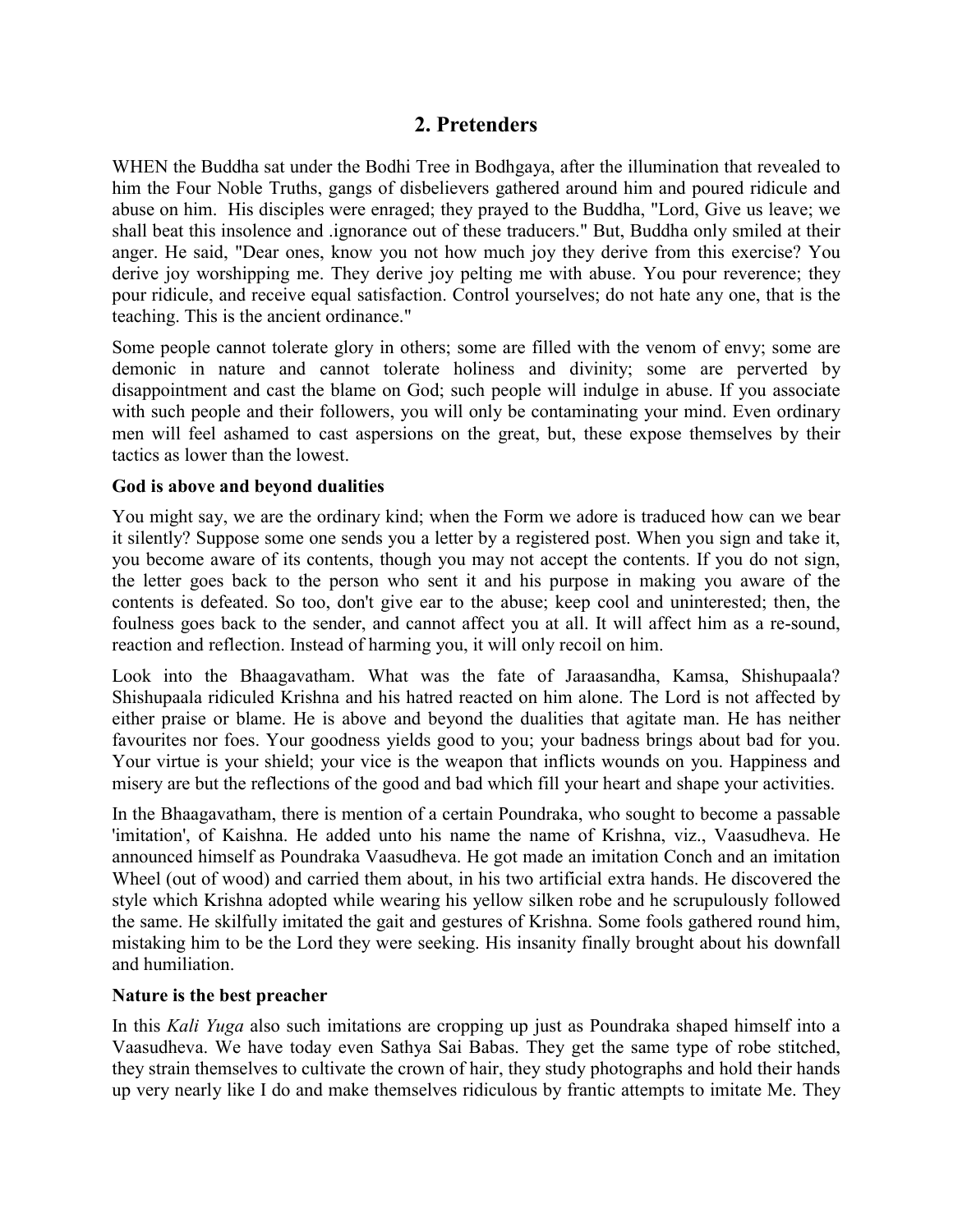forget that "imitation is only human; but, Creation is Divine." Those who attempt to become Sathya Sai Babas by this ludicrous process of imitation only destroy whatever faith some people have placed in the Divine. They are poisonous pests which injure the peace and harmony of society. They collect around themselves insects of like nature. For only birds of the same feather can flock together. These 'pretenders' fall into ruin themselves and bring ruin on the society where they operate, as the proverbial horde of monkeys that ruin themselves and bring ruin on the forest which they inhabit.

Let Me tell you this' There is no need for you to follow this person or that person in the search for a *Guru.* The heart full of compassion is the altar of God. Nature is the best preacher. Life is the best teacher. Fill yourselves with awe and reverence at the handiwork of God, the manifestation of His Power and Glory that is called the World. This is enough Instruction and enough Inspiration for you.

*Brindhaavan, 14-1-1973*

*Undigested food brings about illness in the body; similarly undigested knowledge imparted by the present day educational system has brought several illnesses in the social organism and the body politic. The disease is promoting contrary feelings that are expressed in mutual conflicts.*

*The educated are reacting with envious emotions towards those who have secured jobs; when they are unable to get jobs, they impute, motives of nepotism, etc. and develop resentment, anger and hatred.*

*The system of education is the root cause of the prevalent discontent and resentment.*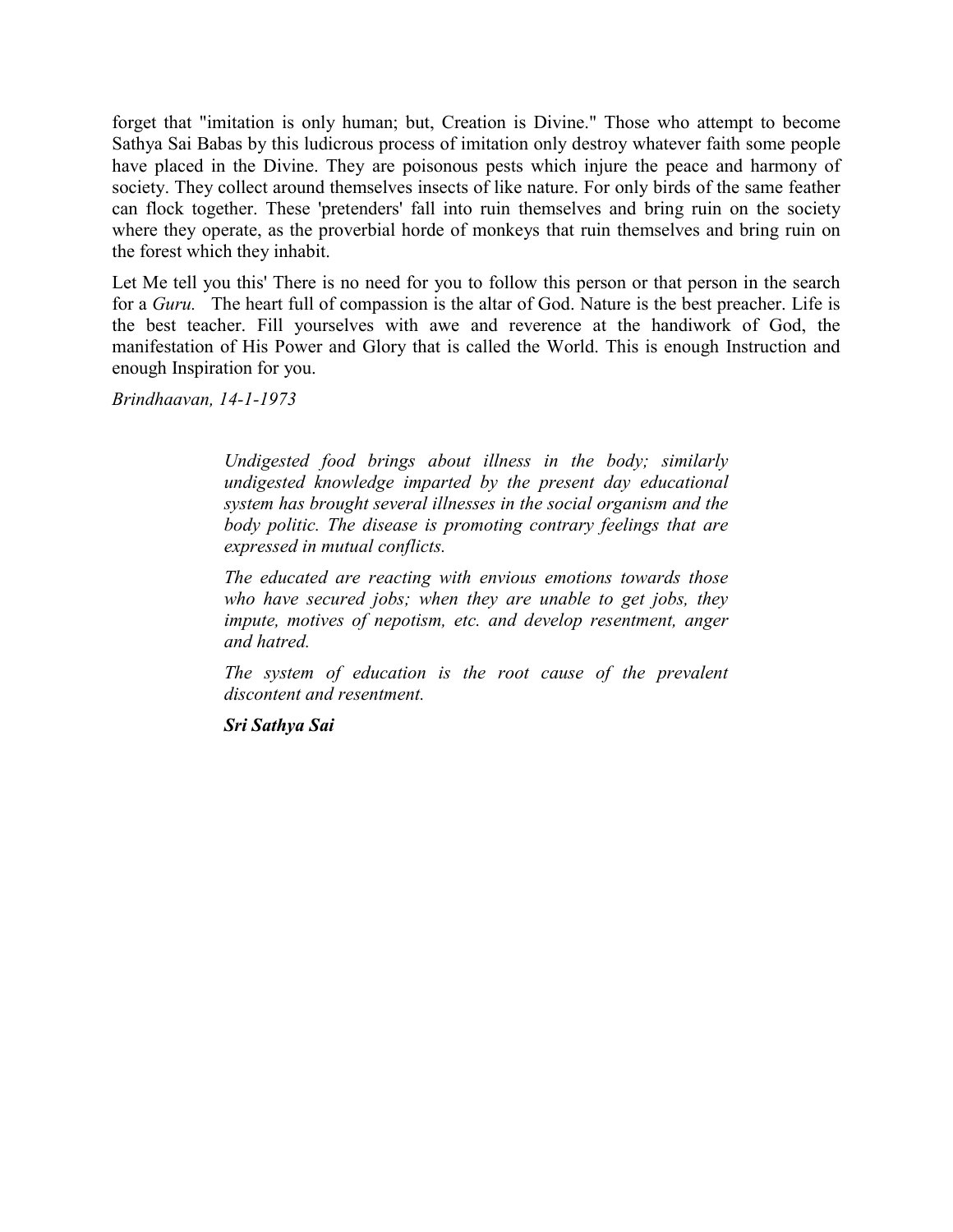# **3. The fruit and the tree**

BHAARATH is the most ancient of all the centres of civilisation that is surviving today with her heritage intact. But, out of a false sense of values, the leaders and the youth of the land are ignoring the traditions of this precious culture, and are adopting the ideas and ideals of the West. Therefore, they identify themselves with the body they spend their energies and skills in catering to its needs and whims, and they believe that the material world is the only field 'for study and subjugation.' The result has been here as everywhere else, as even, in the most advanced Western Countries, fear, anxiety violence, corruption and pollution. Physical comfort, individual advancement, personal progress, these are held to be desirable.

However, though each person might declare that he cares for himself only, no one can live in isolation. Persons, sleeping on the same cot are caught having different dreams; each one has an inner life of his own, his own path and speed. But ask him why he is engaged in work, what he is bringing from the shop, why he looks worried. The reply would be that he was engaged in building a house for his family, that he was purchasing clothes for his children, that he was worried about his wife. So he is living, not for himself, but for others whom he is attached to, who are his near and dear ones. Man is under an inescapable obligation to shape his activities and attitudes in consonance with those of others, amidst whom he is placed. He is given parents to revere and obey; brothers and sisters to love and learn with; playmates to mix and move with; society to be changed by and to change. His affection and attachment are attracted by others, and his reactions are determined by others.

### **Man has to expand his knowledge**

He might be sitting at a table, before his plate on which dinner has been served; if some one rushes in to tell him that his child has been injured in an accident on the road, he runs out of the room and on to the road, without caring for the hunger and the plate. The call of the one he is attached to is louder and stronger than any call from within. In spite of such experience, man still believes in his ego, in an exclusive type of individuality. The family is essential for the blossoming of human personality; how can the helpless baby grow and learn, talk and move forward without the home? The home needs the community around it to keep it safe and happy. Even a bird in the bush cannot survive isolation from its kind. Man has to expand his knowledge, his emotions, his sympathies, his love. Expansion is life, expansion is love. When the community or the safe-guarding, sustaining Society is rendered weak, the family too tends to disintegrate and the individual suffers.

#### **Loyalty to society is essential for man**

The individual's fulfilment, in the joy of liberation, is undoubtedly, the fruit of the tree of humanity. But, when you yearn for the fruit, you cannot neglect the roots, the trunk, the branches, the leaves, the buds and the blossoms of the tree; they all help the fruit to manifest and to be filled with sweetness. When Pakisthan invaded India last year, their armies did not attack Madras; but, yet did you not rush forward to teach them a good lesson? Attachment to the nation, affection to the language, reverence to religion and loyalty to Society are all essential. They are all facets of the overwhelming sense of gratitude one feels for all that has shaped one. Each such loyalty, instead of running counter to another, must feed and foster all the rest. Then they are most desirable.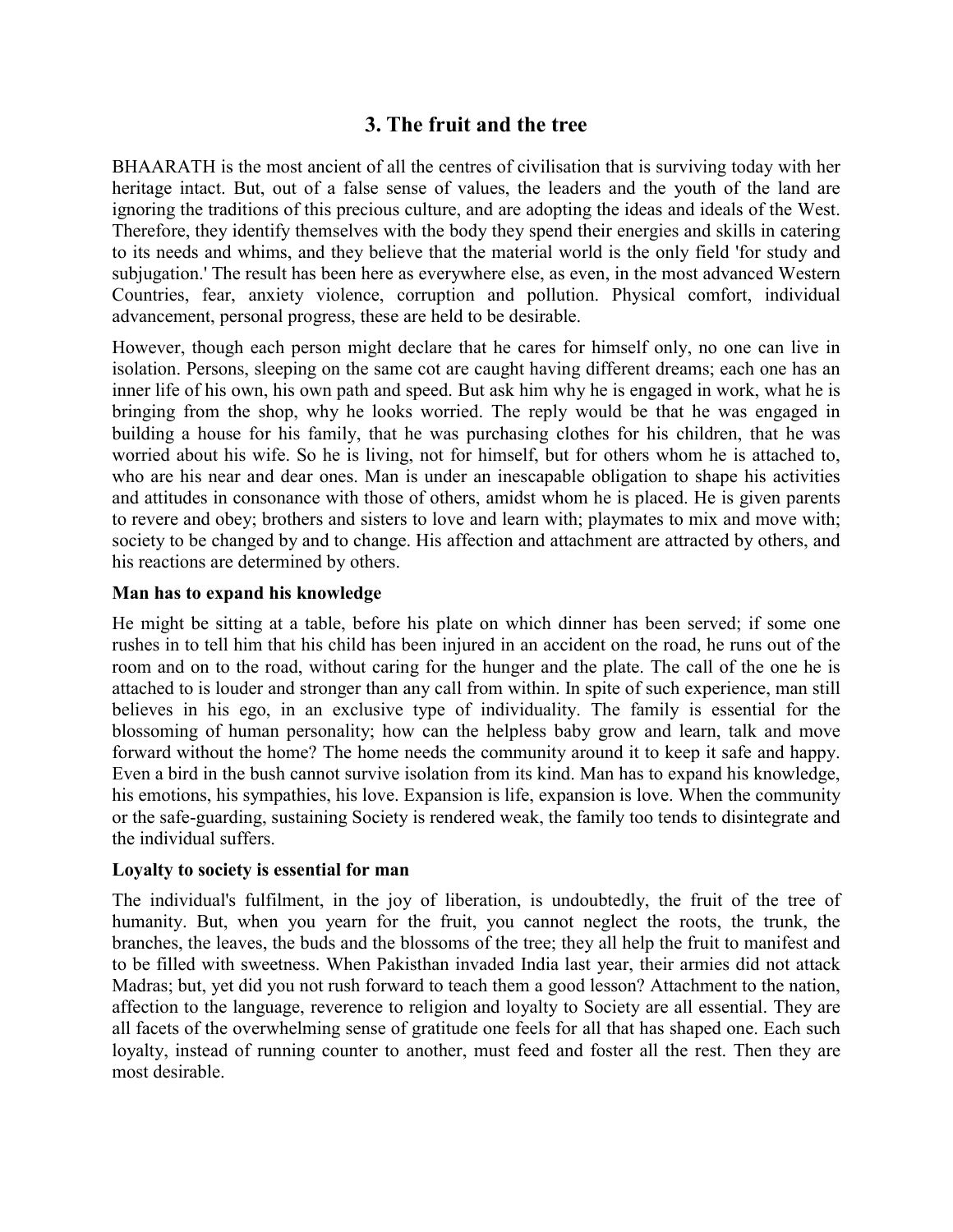Patriotism prompts man to understand the ideals of the past and the teachings of one's forefathers, based on their deeper experiences; it urges him to live for those ideals and gain experience for himself on the paths laid down by the sages of one's country. But, there are in India people who call themselves patriots, though they are neglecting and even harming those ideals and ridiculing those experiences and those paths. Adhering to one's own likes and dislikes, however harmful it may be to the interest of the culture of the country, is very injurious to both. When the hand is amputated, it is not merely the limb that suffers, a great quantity of blood also flows out from the rest of the body and makes the system weak and exhausted. So too, when one separates himself from the Society or Nation and insists on a path that is not part of the culture and traditions, not only does he lose support, he harms the nation too.

### **Love is the secret source of all sympathy**

The world is one vast Society. Every individual in it is part of this Society, bound to it by the love that draws man to man, to be kith and kin. This love is there, deep in the heart of man. Only, it is unrecognised, ignored, doubted, denied, argued away. It is the secret source of all sympathy, and Service; it creates the urge to live in and for Society.. It is the *Vishwa-Prema,* that flows from One spark of the Divine to all sparks. When the eyes shine illumined by the highest wisdom, *Jnaana,* they see all as the One. Man realises that *Sarvam Brahmamayam* (All is pervaded by *Brahman) Jagath* (all that is apparently changing and transforming and moving). To have this One revealed as in All, one has to develop faith and discipline the mind. The mind has to shed its fancies and foibles; the Truth has to be known and experienced. Learning things by heart will result in only heartache. Learning *shlokas* or verses can only help you from not being engaged in anything worse during that time. They cannot take you an inch nearer the goal. How can mastery of the map equal the joy of the journey?

Faith is an individual asset; it is acquired and preserved by one's own efforts. Maanikkavasagar, the Thamil sage, used to say, "You have the freedom to say No; I have the right to say Yes." What he meant was, when one denies or asserts a thing, it is the outcome of his experience. How can any one dispute the experience of another? God may not exist in the horizon of your experience, but he has already risen in mine---that is what the thiest tells the atheist. The time indicated by the watch on his own wrist is the correct time for him and he asserts so, though others might not agree. And, he has the freedom to do so. Have faith; do not allow it to shake, because some one else has no faith.

Until you realise that you are Divine, that God is your Core and Reality, you will have to undergo these entrances and exists; the same newspaper should not be pored over again and again, day after day; one life must be enough to know the mystery. So, at least, recognise that there is a mystery, search for the secret, and unravel it for yourself.

## **Yearn for the ecstasy of Divine Mother's vision**

Raamakrishna used to cry in agony at the loss of another day, without the vision of the Divine Mother. Have that yearning; feel that sense of urgency: Seek to know now, yearn for that ecstasy this moment. Do not postpone or spend time in discussing others. Trying to satisfy the sense is a dreary desert path. Do not imitate other nations, and compete with other cultures in external pomp. Yours is a mind, intelligence, ear and eye shaped by Indian tradition and culture, Indian history and *Sanaathana Dharma* (eternal religion). Move along those lines and success is certain.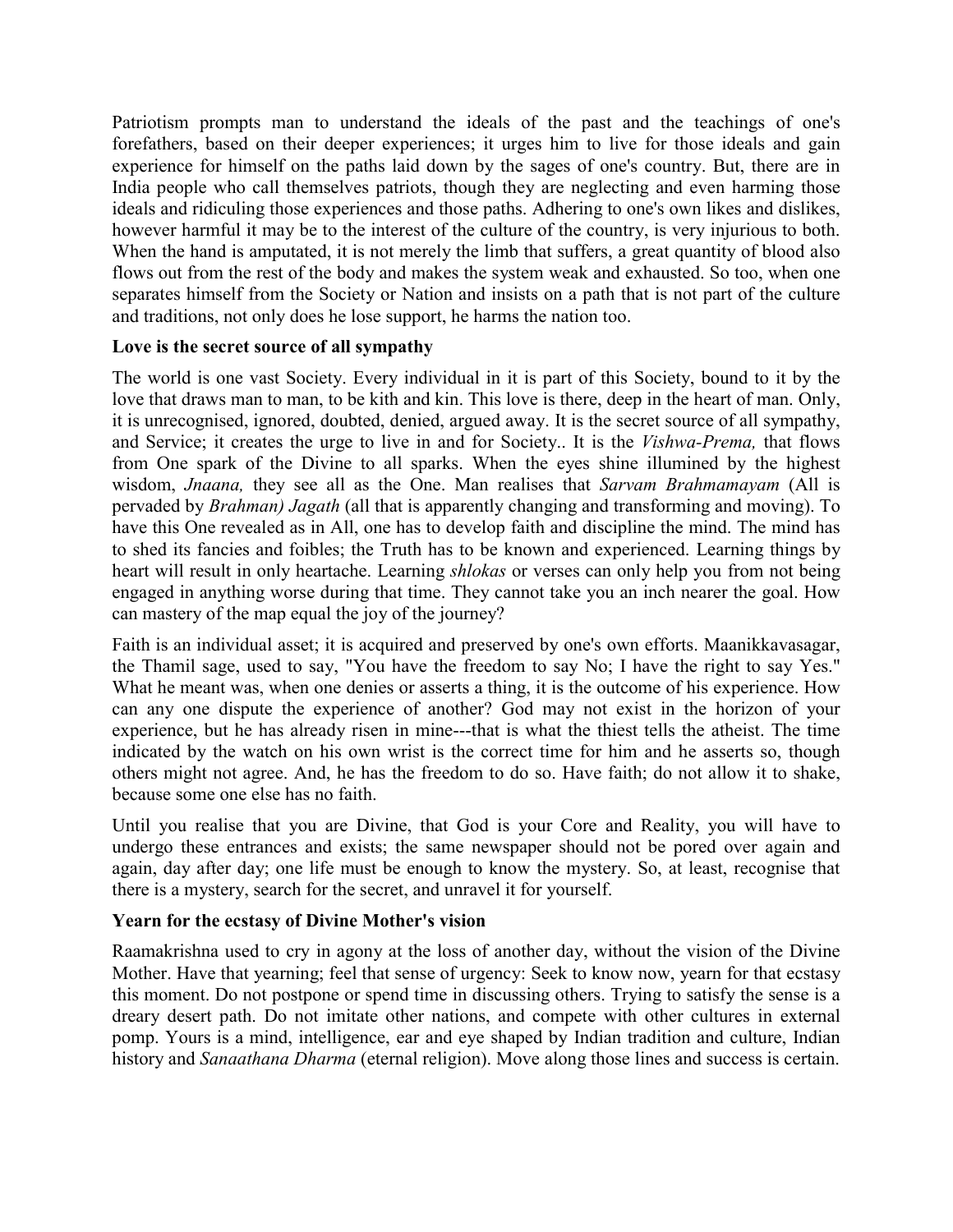You may have only a picture of Sai Baba before you, or an image in metal or an idol in stone. But, if you have the faith that He is alive and present in it, and that He is in your heart and the hearts of all beings, then, you can get the ecstasy of that knowledge, the knowledge that He is omnipresent, omniscient and omnipotent. While meditating, first imagine and feel that you are in the Light, then, gradually, you can feel the Light is in you, not outside you; and finally, you will realise the Truth, that You and the Light are One and will ever be One.

The Divine is a wine, that would intoxicate you. It is produced by the nectar that the Name of the Lord is saturated in. Taste it and you forget everything else; you are transformed. Man is, they say, a monkey that has lost its tail; well, he must lose many more attributes of the monkey before he is entitled to call himself man. He must dedicate his thoughts, words and deeds to God, and surrender to His Will. Then only is this animal entitled to become a Man, in whom the Divine is enshrined.

*Madras, 4-2-1973*

*There is a distinctive type of devotion by which you worship God with a good, clean mind and good conduct. This has been given the name of Paraa Bhakthi.*

*By worshipping God always with puuja (ritual homage) and flowers, the saadhaka (seeker) will remain stationary in his place. This is good in a way but to remain in one place all the time and failing to rise to a higher position is not good.*

*It is a superior type of worship---to worship God through good qualities, good conduct, good thoughts and good company.*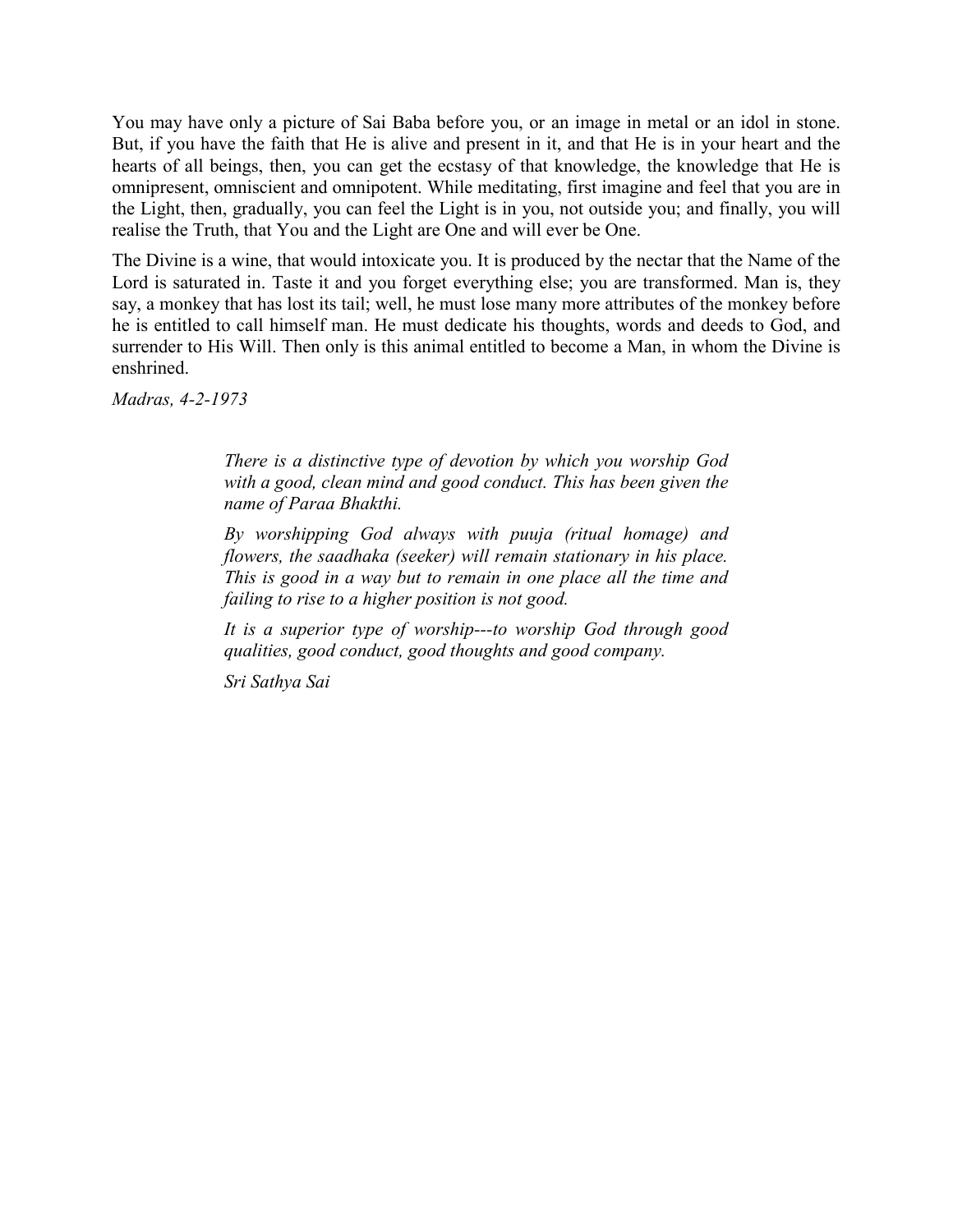# **4. Teacher of teachers**

*SHIVARAATHRI* observed every month, on the fourteenth night of the dark half of the Moon, which is the presiding deity of the human Mind, has only just one night more to be a non-entity; with no influence on the agitations of the Mind. In the month of *Magha,* the fourteenth night is named *Malina* (Great) *Shivaraathri,* for, it is sacred for another reason too. It is the day on which Shiva (Supreme God) takes the *Linga* Form, for the benefit of seekers. Shiva is revered as the Form to be adored for the acquisition of Jn*aana* (Supreme Wisdom). *Jnaanam Maheshwaraath lccheth,* as the *Vedhas* advise.(Pray to Shiva for enlightenment, through Wisdom). So, do not treat this Day lightly, and reduce the disciplines prescribed by the sages for its celebration, such as fast and vigil and uninterrupted recital of the Name of God, into a routine ritual, or a chance for picnic, revelry, rivalry or factious fun. Contemplate this day and this night, on the *Aathma Linga* (elliptical idol which emanates from Shiva as His symbol), the *Jyothir Linga* (Symbol of the Supreme Light of Wisdom), and be convinced that Shiva is in every one of you. Let that Vision illumine your inner consciousness.

### **Feed the mind with good thoughts and Godly acts**

A fence is necessary to protect growing crops; but, when no crop is growing, why spend time and money on a fence? The orange is covered by a find which is not very tasty, in order to protect it from too early consumption. Outer ritual is prescribed to shelter the inner message from being tampered with. Shivaraathri too like all other holy days in the Hindhu and other religious calendars has many such outer ceremonial observances and a deep core of inner significance. But, human nature prefers the easier path of outer formality to the path of inner discipline and direct experience.

Visiting Shiva shrines, arranging for worship through priests of Shiva Lingams, pouring sanctified waters, potfuls of them over consecrated idols, fasting, vigil and such other activities are resorted to on this Day. But, these are not quite relevant to the real purpose of the festival. To fulfil these rites and vows, one need not wait one full year and consult the astrologer and his calendar of holy days. When man takes in food four times a day, in order that his body may keep functioning, efficiently, is it too much to ask him to feed the mind with good thoughts and godly acts, at least once every day? The mind too needs clean and sustaining food."

Eeshwara, a Name of Shiva, means that He has all the glory that is associated with Godhead. *Shamkara,* another name of Shiva, 'means that He causes by His Grace, *Sham,* that is, *Aanandha* (bliss) at the supremest level. Shiva is the embodiment of *Aanandha;* hence the *Thaandava* Dance, which He enjoys so much, with the Cosmos as His stage. To set apart just one day among the 365 for the worship of this Universal Omnipresence is an insult to His Majesty and Mystery.

Consider the significance of the Form that Shiva has assumed for human adoration: In His throat, He has the holocaust-producing poison, *Haalahaala,* that can destroy all life in a trice. On His head, He has the sacred Ganga river, whose waters can cure all ills, here and hereafter. On His forehead, He has the eye of Fire. On His head, He has the cool comforting Moon. On His wrists, ankles, shoulders and neck He wears deadly cobras, which live in life-giving breath of air. Shiva lives in the burial ground and the burning ghat, the *Rudhrabhuumi,* as it is called---the land of Shiva or *Rudhra.* The place, is no area of dread; it is an auspicious area, for all have to end their lives there, at the close of this life or a few more lives. Shiva is teaching you that death cannot be shunned or frightened away. It has to be gladly and bravely met.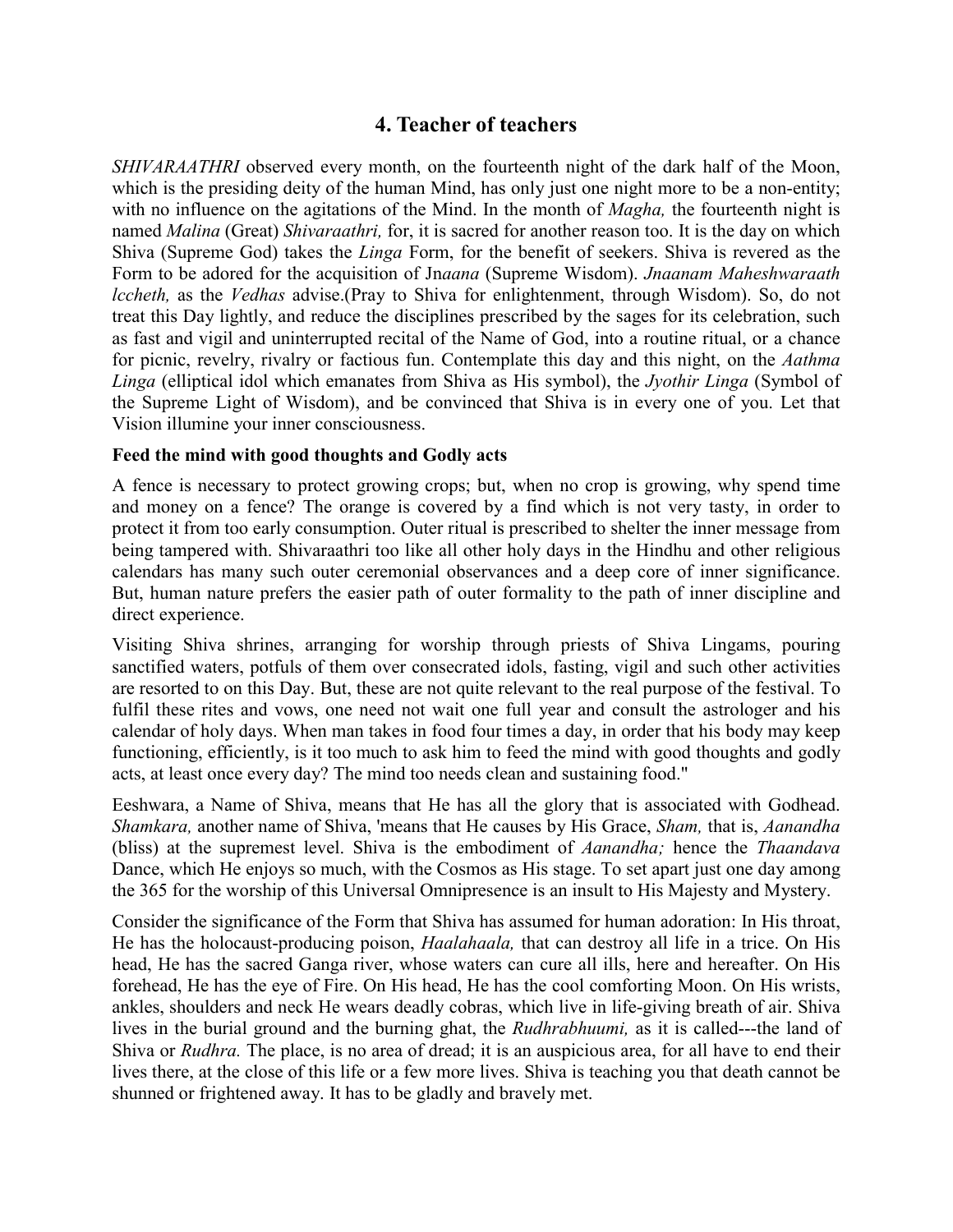### *Linga* **is the Form in which all forms merge**

Shiva, again, is said to go about with a begging bowl. He teaches that renunciation, detachment, indifference to good fortune or bad, are the paths to attain Him. Shiva is known as *Mrthyunjaya* (He who vanquishes death). And, He is also the *Kaamaari* (the destroyer of Desire). These two Names show that he who destroys desire can conquer Death, for desire breeds activity, activity breeds consequence, consequence breeds bondage, bondage results in birth and birth involves death.

Eeshwara is also symbolised in the Linga Form. *Linga* is derived from the Sanskrit root, *Li,* which means *Leeyathe*, 'merges'; it is the Form in which all forms merge. Shiva is the God who blesses beings with the most desirable gift of meaning in the Universe. That is the end, beyond death, which one should strive for, the end which Shiva can vouchsafe. Realise the God in you first; then, if you involve yourself with the material world, no harm can come to you, for you will recognise the objective world as but the body of God. But, if you try to involve yourself with the objective world first, and then try to discover God, you will see the material world only. Again, you can direct your spiritual efforts in either of two ways: Follow the commands of God, and He will be pleased to raise you up. Follow the path of inquiry and discover where He resides, and realise Him there. You can follow either means. But, reaching Him is the inescapable task of man.

### **Shiva is all Graciousness, ever Auspicious**

Shiva means, Graciousness, Auspiciousness, *Mangalam.* He is all Graciousness, ever Auspicious, *Sarva Mangalam.* That is the reason why the epithet, Shri, which indicates these qualities, is not added to the name Shiva, Shankara, Eeshwara etc. It is added to the number of *Avathaars* (divine incarnations), for they have taken on perishable bodies for a specific purpose. They have to be distinguished from other humans, by the epithet, but Shiva is eternally gracious, auspicious, *mangala* and so the. epithet is superfluous. Shiva is adored as the Teacher of Teachers, Dakshinamuurthi. The Form of Shiva is itself a great lesson in tolerance and forbearance.

The *Haalahaala* poison is hidden by Him in His throat; the beneficient Moon which all welcome, He has worn on His head. This is a lesson for man to keep away from others all harmful tendencies and to use for their benefit all useful tendencies that he can command. If one uses his skills for his own advance, and his evil propensities for putting down others, he is only taking the road to ruin.

Man is inherently Divine; he ought therefore demonstrate in thought, word and deed the Divine attributes of love, tolerance, compassion and humanity. God is Truth; man too must live in Truth. God is Love; man too must live in Love, eschewing anger. Master hatred through Love; master anger through sweet Tolerance. There are many who bargain with God, and offer Him gifts, of money or articles if He would confer Grace. If one believes that God can be mollified by the gift of a coconut or a purse of 116 rupees, I wonder what kind of God he has in his mind? Is his conception of God so mean, so contemptible? Those who plan to have their desires granted through riches can never deserve the name, Devotee. Those who encourage the payment of money for spiritual gains or for gaining Divine favour are also to be condemned. This is the reason why the Geetha lays down that God will be pleased by offering leaf, flower or fruit or even a drop of water. But even these four articles are materials.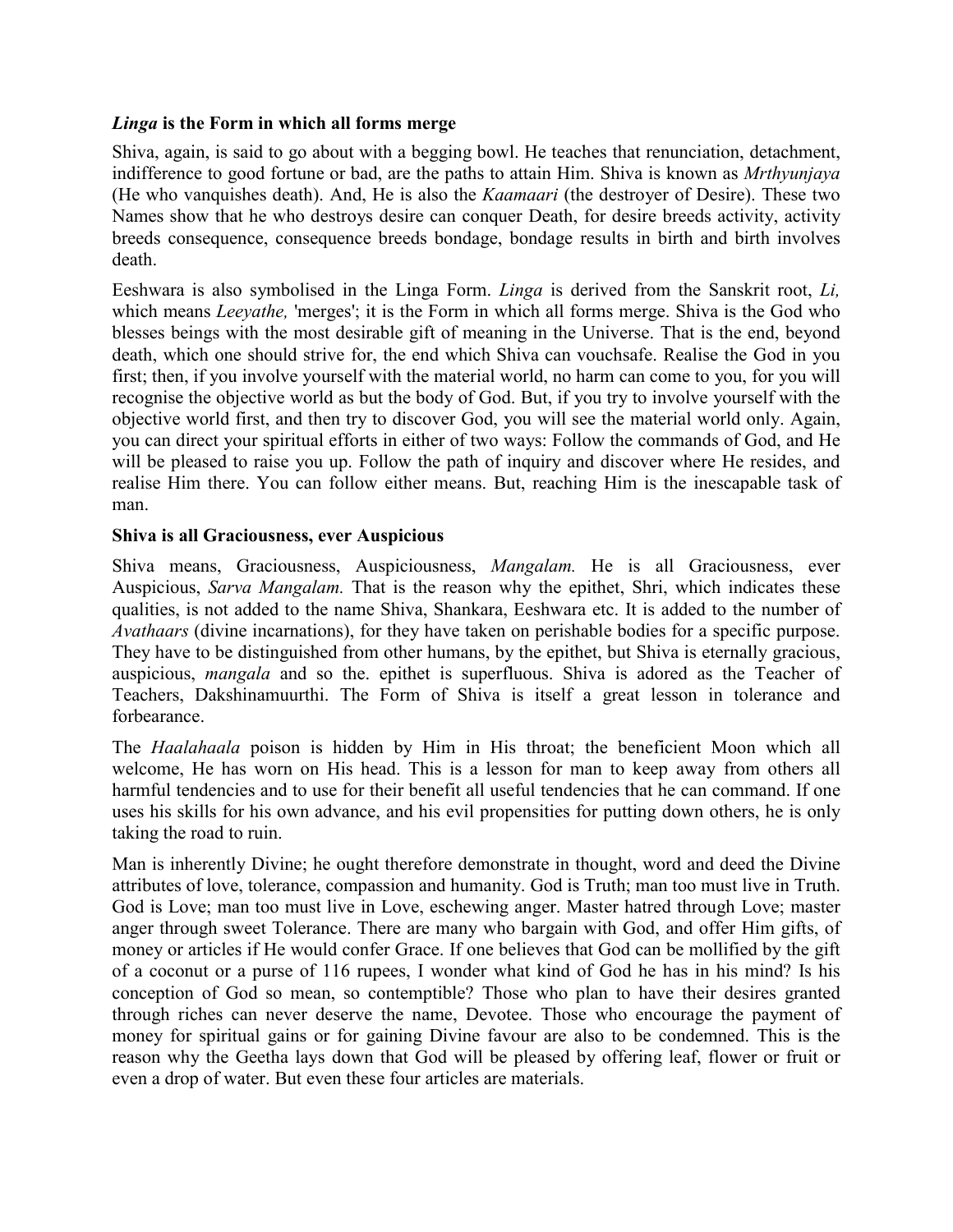#### **How can men give to God what is not theirs?**

The Geetha does not intend that you should pluck a leaf or flower or a fruit from some plant or tree and place it before God. Nor does it ask you to bring water from a well or river or the roadside tap. The Leaf is your own body, which like the leaf, sprouts green, fades, and finally falls off from the branch. The Flower is the heart freed from the insect pests of lust, anger, greed, attachment, pride, hate, etc. The Fruit is the mind, the consequence of its yearnings, which have to be dedicated to God. The Water is the stream of tears that flow from the eyes when one is in ecstatic Bliss at the contemplation of God's Glory. Giving these four is the real act of surrender, *Sharanaagathi* (total surrender). The offering of leaves or flowers or fruits or river water is at best a way of helping the plant or tree or river to secure a little merit.

There are some who declare glibly, "O, I have surrendered my body, mind, intellect, my everything to God." These people have no control over their minds and the emotions and passions they are filled with. They have no mastery over their reason. They are not even able to regulate their bodies. So, it is indeed ridiculous for them to claim that they have offered them to God. How can they give to God what is not theirs? What right have they? How can any one accept the gift of something which does not belong to the giver?

In fact, you need not surrender anything at all. Love all beings---that is enough. Love with no expectation of return; love for the sake of love; love because your very nature is Love; Love because that is the form of Worship you know and like. When others are happy, be happy likewise. When others are in misery, try to alleviate their lot to the best of your ability. Practise Love through *Seva* (selfless service). By this means, you will realise Unity and get rid of the ego that harms.

*Brindhaavan, 5-3-1973*

*We should not aspire for acclaim and praise from those around us, but do service only to secure the grace of God and not for any other reward from anyone.*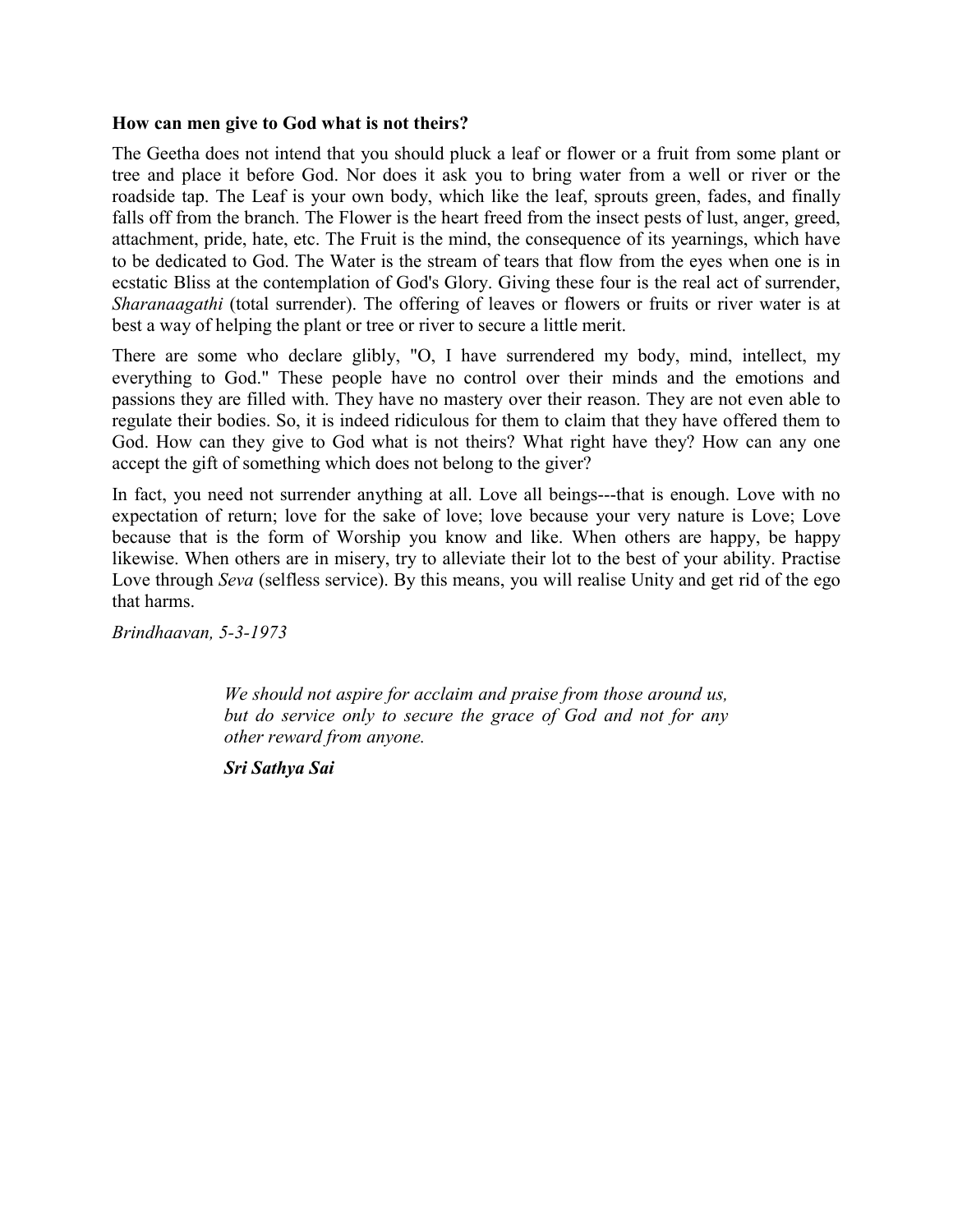# **5. Valour of the Spirit**

I AM very happy to be in the Punjaab Region, which has earned the respect and gratitude of the entire nation, by its heroism and sacrifice, for defending the country. It is a sacred land and, though my visit to this place was planned long ago, the time has at last ripened, and I am here. A fruit takes a long time to ripen and fill itself with sweet juice.

This nation has sown the seeds of tolerance and friendship among all the peoples of the world for centuries. It has led the world both in materials and spiritual progress. It has been emphasising the fundamental need of man---to understand himself, before he attempts to understand others. When you do not know your position in the Universe, your fate and your future, of what use is it to wander about in space? Let me tell you what the true nature of man is, so that you may make an all out effort to guard it and develop it. Truth is man's nature; to be untrue is to be false to one's nature. *Dharma* (right action) is the practical application in real life of the ideal of Truth. *Shaanthi* (peace) is the result of *Dharma* and *Prema* (love) is the effulgence of *Shaanthi.*

Devotion should not be confined to the four walls of the shrine-room, or the few minutes you perform *Dhyaanaa* (meditation). It is a fulltime *Saadhana* (spiritual discipline). Your devotion has to be expressed as worship of every one, as a living embodiment of Divinity. See God in every one, even in persons whom you regard as your enemies. Practise that broad, inclusive type of Love. How can you derive happiness by showing love and reverence to a stone idol, that does not respond or reflect the feelings? Living beings will return appreciation and gratitude and wish you well. You can see joy growing in their faces. That will confer satisfaction on' you. If you cannot educate yourself to love your fellow man, how can you follow the path of dedication to God?

## **Share your joys and sorrows with others**

Find out the difficulties and troubles burdening others and help them, to the extent you can, to tide over them, and, to lead their lives so that they may not recur. Learn to live with other men; share your joys and sorrows with others; be forbearing, not overbearing. When you live together in amity, the village will be happy and safe; and, when the villages are well-knit and strong, the State too will be strong and impregnable. Jealousy, anger, hatred and greed will disintegrate the State and make it fall into disorder and distress.

Drive away the divisive forces that keep man away from man, and prevent hearty co-operation and mutual help. Punjaab has won special fame in our country, because of the valour of its people. I desire and bless that it should become equally famous for *Adhyaathmic* (spiritual) valour. Inculcate discipline in the field of *Saadhana* also and insist on people performing their duty to themselves and to their destiny. Devotion is like the head; duty is the trunk; discipline is the feet. Let devotion be linked with duty and led by discipline; then, success is certain.

The life of man should not be a wasteful round of eating, drinking and sleeping; man has the *Aathma* (soul) as his reality and so, he must learn to become aware of that unfailing source of Bliss. By the proper use of his intelligence, man can tap that spring and be supremely blissful. Happiness can be won only by proceeding towards God, not by following the urges of the senses.

# **Essential requisites to earn God's Grace**

This day, happiness also rose with the dawn and sunrise in this town. The depth of your devotion can be clearly gauged from your faces. You have been waiting for many long hours for the joy of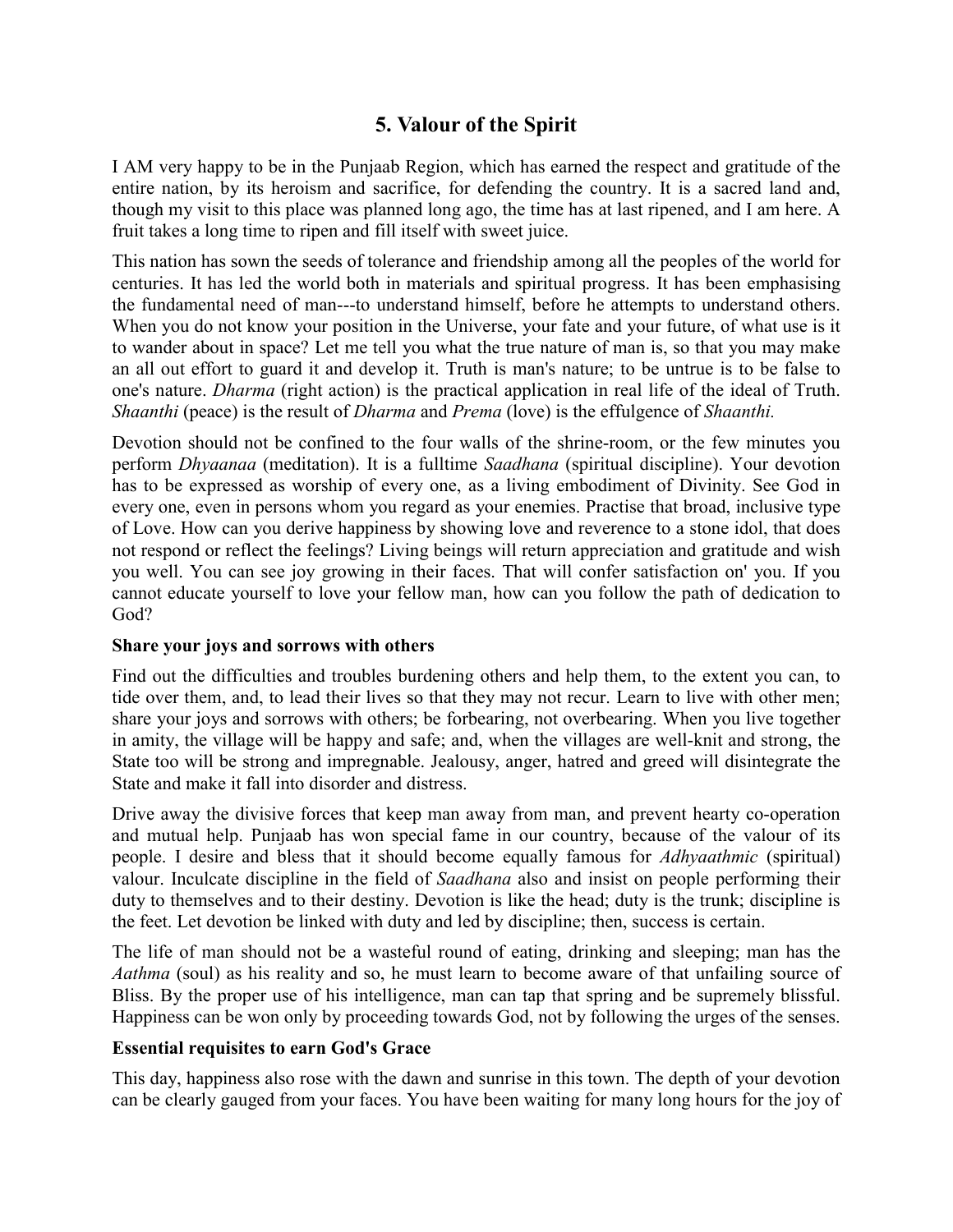this moment; that is itself proof that matters of the spirit are more attractive to you than material things and comforts.

Of the twenty four hours that are available to you each day let Me advise you to devote a small fraction to meditation or prayers or reading the scriptures or listening to discourses on the *leelas* (divine sport) of the Lord. Think of God, and the gratitude you owe to Him for the human life He has gifted you and the various material, moral and intellectual talents He has endowed you with; do this before you commence any task or piece of work. You will certainly experience great benefit, and you will have peace, joy and success in your endeavours through Divine Grace.

Do not get disheartened, if you do not progress in meditation. Utter the Name of the Lord, dwelling on the Glory and the Grace; that is equally effective. No one particular Name is necessary; all names denote only the One. The steadiness, the faith, the love that you cultivate in the heart and express through your words, deeds and thoughts are the essential requisites for earning the Grace of God.

*Mogha (Punjab), 16-3-1973*

*Perform your bhajans (group singing), perform your puujas (external worship), but when you enter society, recognise society as a form of God, recognise what exists as Omnipresence in society and thereby acquire good qualities in serving society.*

*Forget the agitations in the world. Then you can have peace, joy and bliss.*

*If you develop an idea that God, who is Omnipresent and is in the entire creation and the universe, is confined in a picture which is three inches by four inches,' you are narrowing your conception of God.*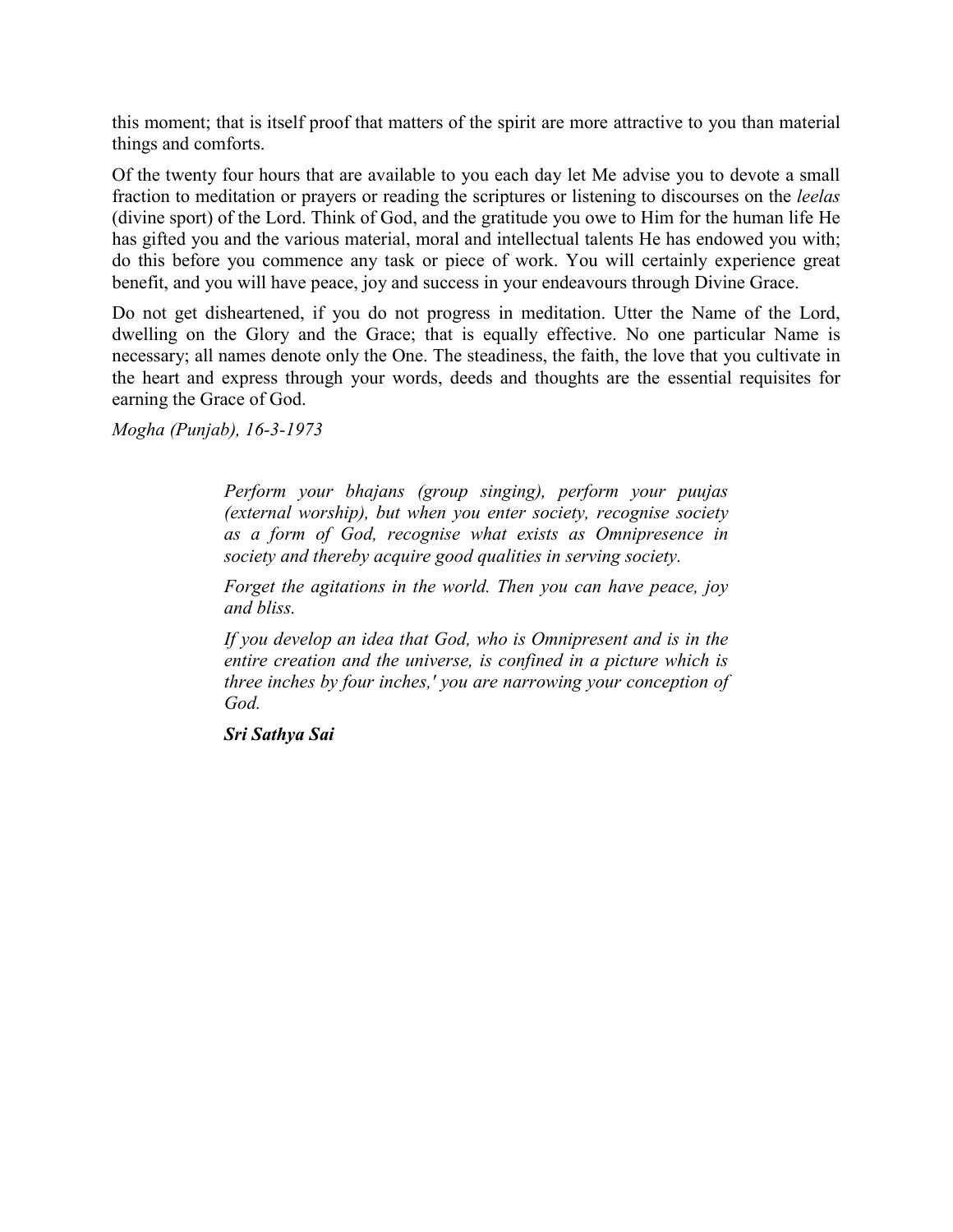# **6. The prescription**

THERE is only one path to God that will satisfy the aspirations of the *Jeeva thathwa* (essential nature of individual entity). That is the path of *Bhakthi* (devotion), of dedication of all activity to God and surrendering to His Will. This is called the *Bhakthi maarga* (path of devotion). But, *Bhakthi* has to be built on conviction, not on blind unreasoning belief. That is why, I always emphasise the role of intelligence. Intelligence is a special gift from God to man; it confers the power of discrimination between right and wrong. Peace or happiness depends on the choice of the right means and this is a matter to be decided by the Intelligence. Prosperity too depends on the intelligent exploitation of the resources available, human and other. The wavering 'intelligence' of man, that has lost its one-pointedness and purity is responsible for all the conflicts and quarrels that are prevalent today.

So, I would ask you to pray to God to grant you the capacity to think straight and right, and to stick to the correct decision once decided on, without being affected by egoism, greed or hatred. Pray for a balanced mind unaffected by prejudices and passions.

### **Attempt to acquire knowledge of yourself**

Man has to pay attention to three basic duties in his quest for happiness: (1) He should forget what he has to forget, namely, the world around him and its tantalising pleasures. (2) He has to reach where he has to reach, namely, the goal of the Divine, the Presence of the Almighty and (3) He has to give up what he has to give up, namely, material desires and pursuits. The *Vedhic* prayer *Asatho maa sath gamaya, Thamaso maa jyothir gamaya, Mruthyor maa amritham gamaya* (Lead me from untruth to truth, lead me from darkness to light, lead me from death to immortality) summarises these aspirations very nicely.

Strive to move away from untruth towards truth; attempt to acquire knowledge of yourself and of the origin of all Selves and thus shed your fundamental ignorance. Move away front thoughts and anxieties about this body, subject to decay and death and become aware of the Immortal Soul, which you really are.

This garland can teach you a great spiritual lesson. This one thread has strung all these different flowers together in beautiful harmony. It is called *Suuthra* (connecting thread) in Samskrith. So also, there is the *Brahma Suuthra,* the Universal Brahma Principle which passes in and through every *jeevi* (individual) and binds them all in the *aathmic* bond. All the children of this motherland, all sons and daughters of this country are bound into one inter-independent group by the thread of Divinity that passes through them.

Embodiments of the Divine *Aathma* as you are do not be afraid of sorrows and losses that might come in your way. An orange is enveloped in bitter skin. You have to remove the skin and eat the sweet fruit that it has protected so long. The sweet fruit, that is, your life, is enveloped in the bitter skin of lust, anger, greed, arrogance, attachment and jealousy. Remove the skin and throw it away, so that the sweetness can be tasted.

### **God is present only where good pervades**

Be always devoted to good and self-less activities. See that by your word, deed or thought, you do not hurt others, physically or mentally. When you see injustice and wickedness in others, examine your conduct and character first; for, what you see in others might be the result of what is in your own self. Wear the eyeglasses of *Prema* (Love); the whole world will be filled with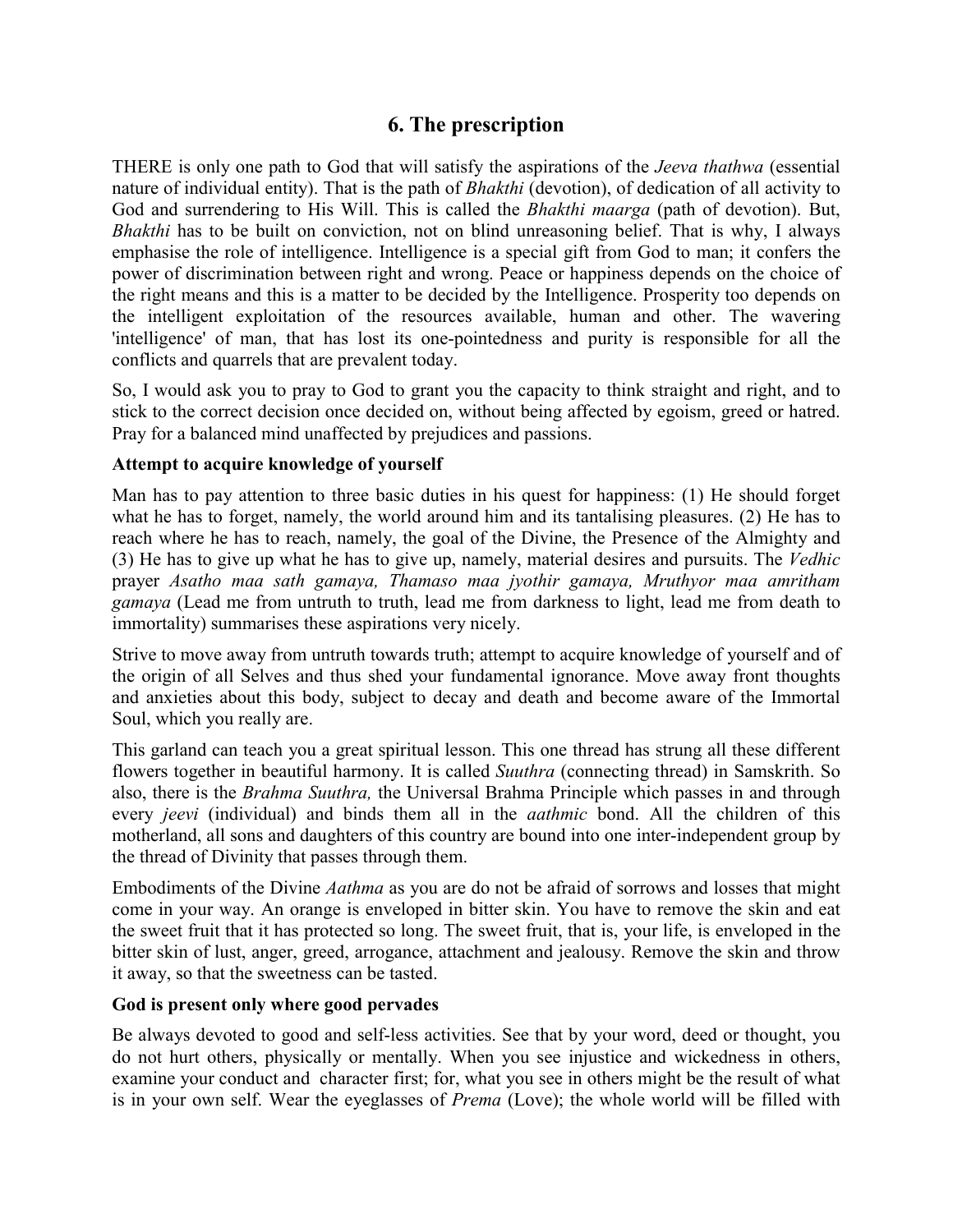*Prema.* God is present where only good pervades and prevails. If you examine the present behaviour of men, you will find that the vision is bad, listening is-bad, thoughts are impure, and .so, even the human nature in you is being besmirched and made bestial, if not worse. When God enters the vision, the things listened to, and the subjects thought of, your lives will be rendered happy and useful.

Control the mind and regulate the impulses emanating from it by means of a clarified intelligence. These are primary requisites for a happy life. Keep the name of God ever on the tongue and the Glory of God ever in the memory; seek the company of the good and the godly. These prescriptions, if you follow, you can be free from anxiety, fear and falsehood.

*Mogha, 17-3-1973*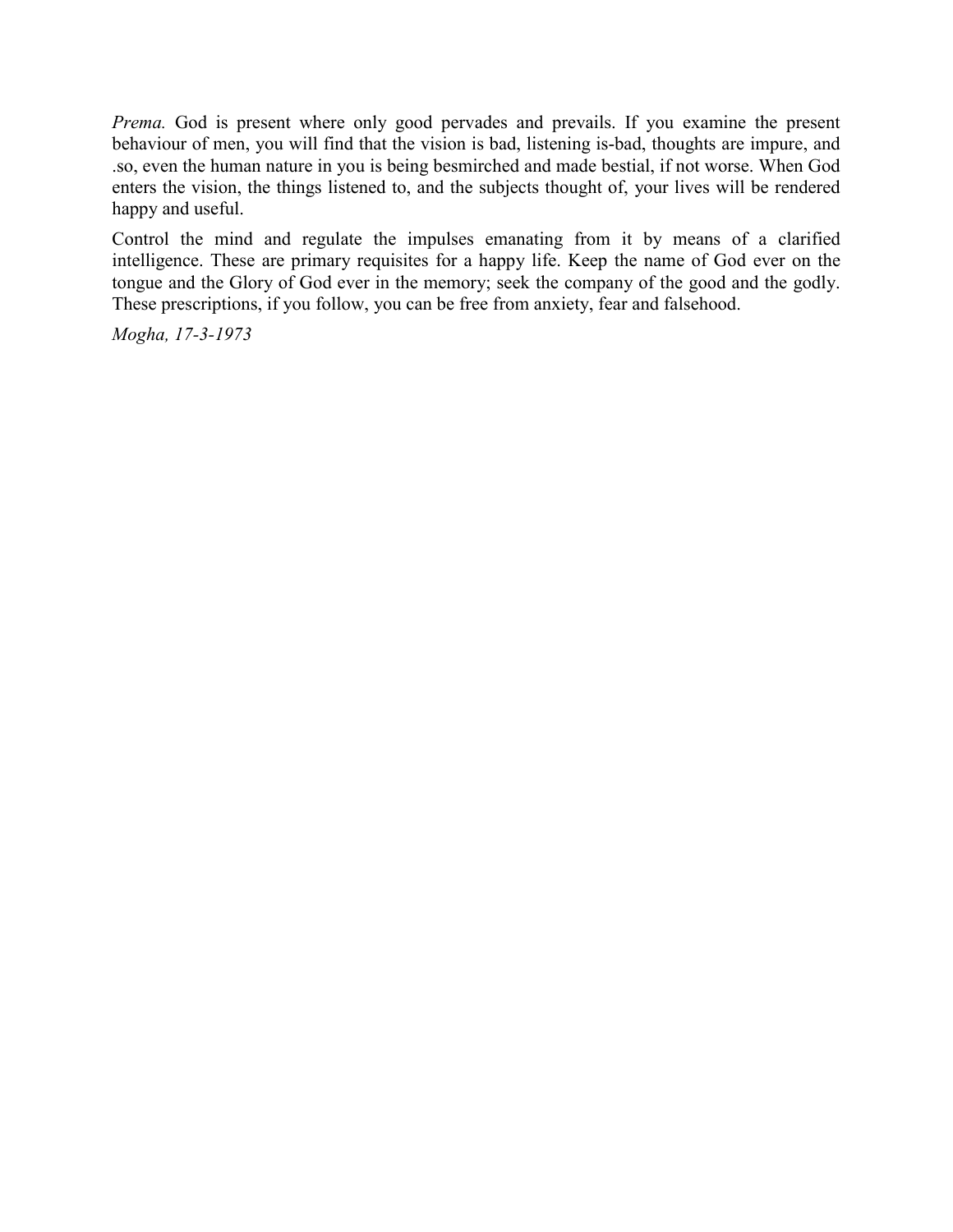# **7. Restore the balance**

MAN is a pilgrim set on a long journey; he has started from the stone, moved on to the vegetable and the animal, and has now come to the human stage. He has still a long way to go, to reach the Divine,: and so, he should not tarry. Every moment is precious; every step must take him further and nearer. Those born in Bhaarath are really fortunate, for here, millions have gone along that road, and there are available many kind guides who can lead you along the easiest and the shortest paths. They tell you the address of the place where from you have come; for, you have forgotten it and so, you are helpless when asked about it. They tell you also the goal which you ought to reach, when the toil of travel is over, and of the enticing attractions on the way, which you must avoid.

Man is the synthesis of all the feelings, emotions and reactions that arise in his mind. The mind is the seat of all urges, desires and thoughts. When the mind is clean, the world cognised by it will also be clean. When the mind is turbid and fiddled with fear, the world will appear miserable and depressing. Many people blame the world, without knowing that the fault lies in themselves. Their thinking is crooked; their thoughts are not wholesome; their minds are restless, because they are too full of unfulfilled desires. Rich or poor, educated or uneducated, high or low, they see the world through the glasses of their own prejudices and predilections and they condemn or extol it in order to please themselves!

### **Money comes and goes, morality comes and grows**

The proper study of mankind is man. For, man is the centre of things. And, in man, the mind has to be studied and controlled and regulated. His thoughts originate in the mind, they express themselves through words and are materialised through deeds. These three have to be properly co-ordinated by the Intellect; or else, life becomes a tragedy. The mind has to be trained to develop a taste for the good and the godly; not, for money and material gains. Money comes and goes; but, morality comes and grows.

Man, in his ignorance, asserts that he lives for himself only, eats and drinks to appease his hunger and thirst, looks after his health and comforts only. Two persons may be sleeping on the same cot, but, each has dreams that stroll independently into strange regions of its own. But, the truth is quite different! This selfish attitude which curbs and curtails his interests to himself and his aggrandizement is really 'death.' Contraction is extinction. Expansion is life. Man has to feel himself a limb of the society into which he has been born and which has fostered him and fed him with ideals and ideas. Spiritual life is not isolated existence. Man has to sow the seeds of love in his heart and harvest peace. He should share that peace with all. *Bhoomaa eva sukham,* say the *Vedhas.* There is happiness only in the vast, the limitless, the huge; not in the little, the small, the limited. Love leads to expansion; hatred leads to contraction and death. This is the basic teaching of the scriptures of *Sanaathana Dharma.*

#### **Peace has to emerge within**

But, seeing the advances made in science and technology, you have lost balance. Man has learnt to walk on the moon, to live in the depths of the ocean, to penetrate into the deepest crusts of earth, but, alas, it is a pity, he has not learnt how to live on the earth and let other men too to live on the surface of the earth. How can man achieve happiness and peace of mind, flying high or swimming deep? He has to carry his troubles and worries, fears and failings, with him to those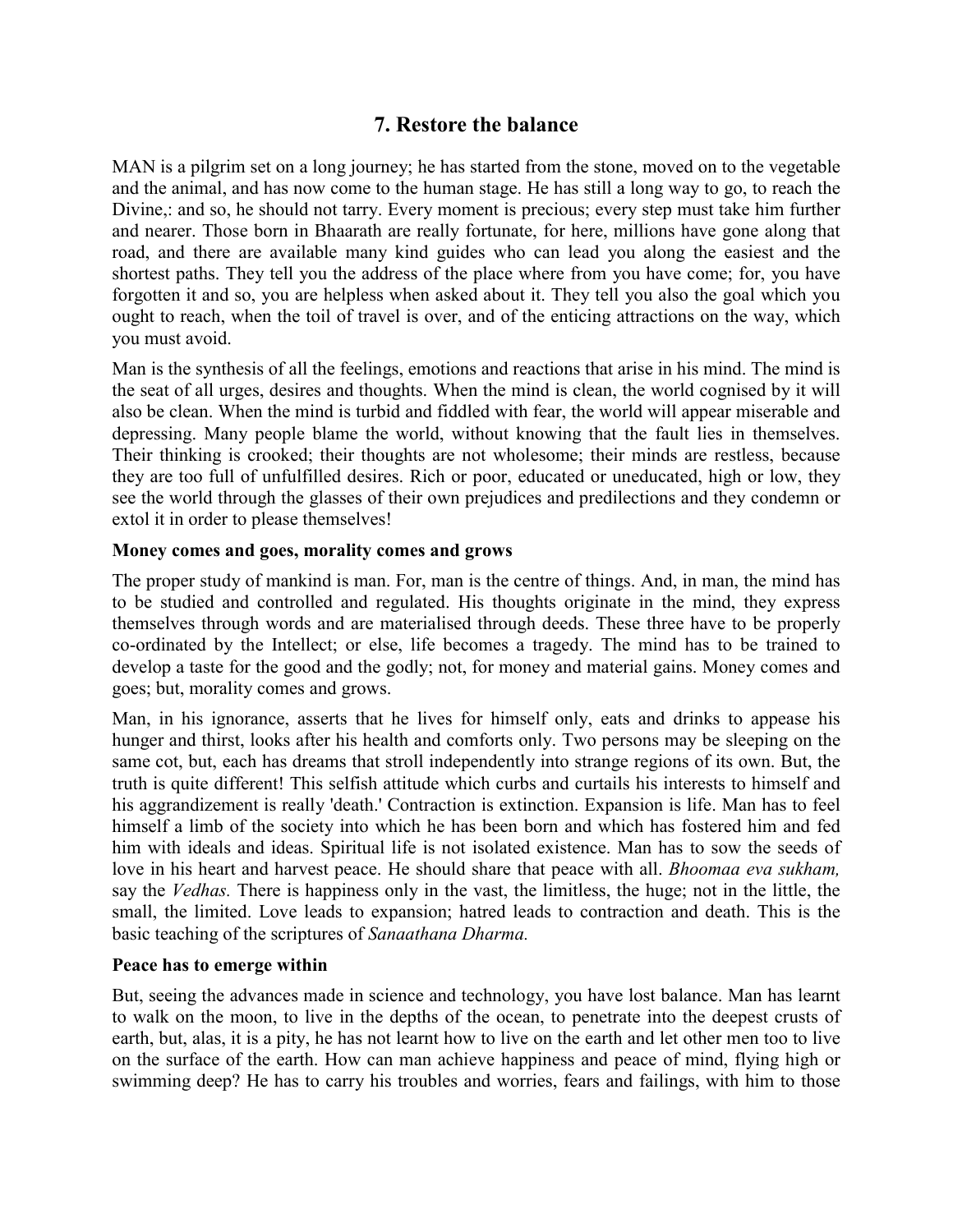places also. Unless he rids himself of these burdens, he cannot feel light and loveable. Peace has to emerge within; it cannot be added from without.

Science has its vision, directed outside, towards gadgets and machinery providing external comfort and convenience. The scientist examines the objective world of matter; he tries to excel in external vision. The one who examines the soul and develops the internal vision is the Saint; the Scientist plans machines, the Saint relies on *manthra* (sacred formula). The balance can be restored only by cultivating the Inner Vision. This has to be done even in schools and colleges. They have neglected this aspect far too long.

If you examine the nature of mind, you will find that it is very much akin to the lens of a camera. The body is the camera, the mind is the lens, the heart is the photographic plate, the thought is the flash, and the intelligence, the switch. Turn the lens towards the source of happiness, not, to the seat of anxiety and fear; then, you will be-rewarded with a fine picture imprinted on your heart. It is difficult, nay, well nigh impossible, to turn the lens to the direction we are told by saints and seers; for, the mind is very truly characterised as a monkey! Why, it is even more wayward then a monkey for it jumps from one perch to another that is miles away in space and centuries away in time, in less time than a wink! The mind jumps from one desire to another, and entangles us in it coils. Reduce desire, evict the ego, eject anger, and the mind will be your slave, instead of being your master.

### **Duty without Love is deplorable**

*Prema* is the master key which can achieve all this. That is' why, I say, "Start the day with Love; Spend the day with Love' fill the day with Love; end the day with Love; this is the way to God." On this path, you will not be waylaid by anger, lust or greed. You will have only the company of the good and proper facilities for speedy progress. Do your duty. with Love, as if you are 'thereby adoring God. Many leaders are today clamouring for freedom to follow *Sweccha,* that is, *swa-iccha,* one's own inclinations. But, real freedom is gained only when you are free of the pernicious influence of passions like lust, envy, pride, greed and hate. *Swa-iccha* does not mean any and every, desire that arises in your mind; it means the inclination of your true self towards God. If you incline towards God, the passions that enslave you will be rendered powerless. Then, you will do your 'duty' as *sweccha,* for you will love it with all your heart. Duty without love is deplorable; duty with love is desirable; Love, without Duty, is Divine.

*Sweccha* means, the best interests of the individual, the purest thought that emerges from within him, for his own best. That means, all imitation is barred. Follow the dictates of your own clear conscience. Do not copy wishes and resolutions from some one; that is what the blind man does; but, very often he follows an equally blind man. God is enshrined in your heart; He is ever ready to guide you. He does not appreciate external pomp and exhibitionistic behaviour. He does not calculate the number of hours you did *bhajan* (congregational music) or *japam* (repetition of Lord's Name), or the number of miles you walked during *Nagarasankeerthan* (street singing of spirituals). He examines the purity of your heart, as evident from your words and deeds.

Do not preach; practise. In politics, in the field of administration, in schools and colleges, in spiritual institutions, everywhere, we have a surfeit of preachers but a famine in practitioners. Heroes on platforms prove themselves zeros when they descend to the ground. Therefore, demonstrate in your own lives, how Love can confer peace and joy, how all faiths lead to the same goal, how all men are brothers of one another. The only message, the only lesson I can impart to you today is to remind you of the great traditions of Bhaarath and ask you to spread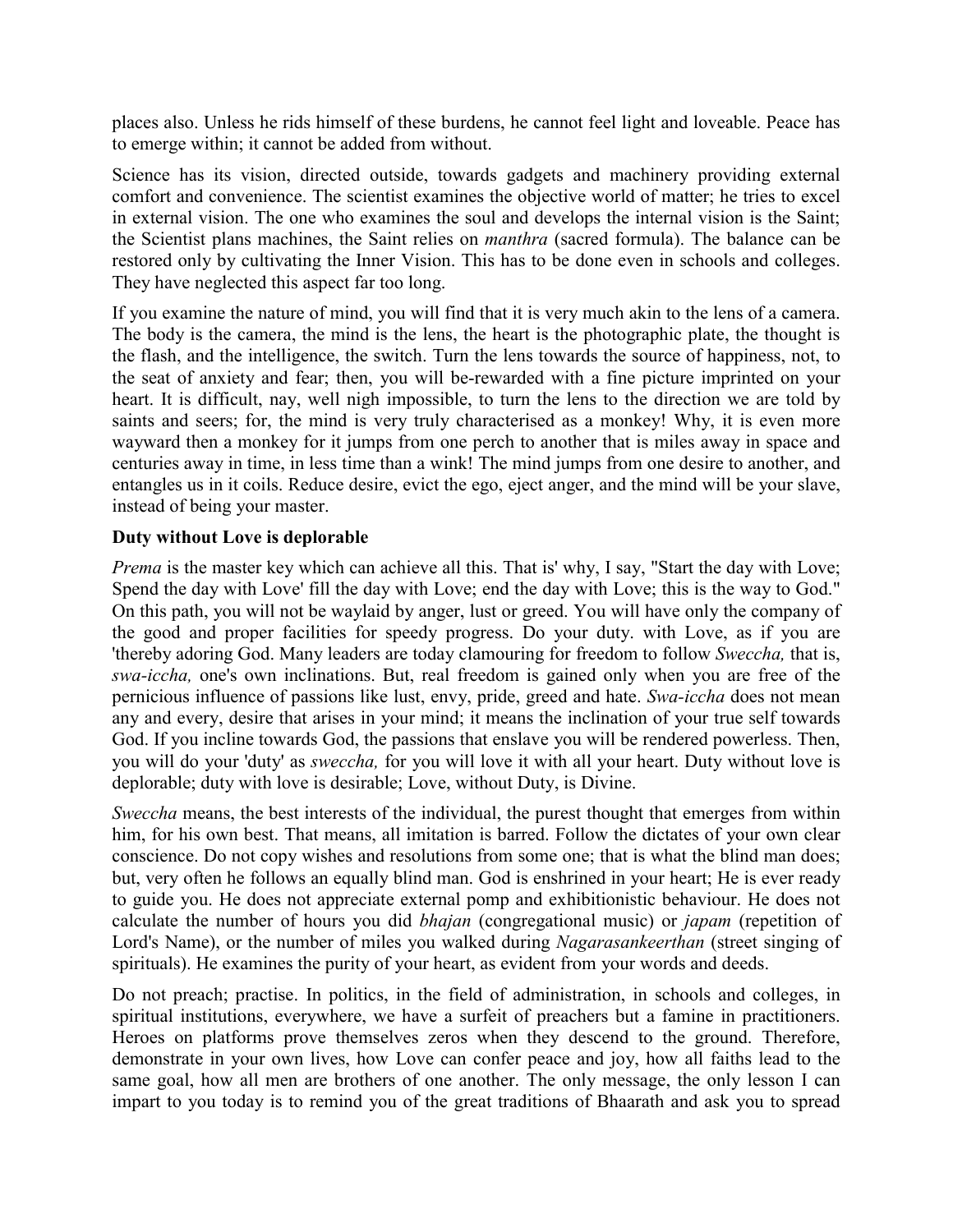Love throughout the length and breath of this great land. Then, India can again be the spiritual leader of humanity and fill the whole world with Divine Love.

*Simla, 17-3-1973*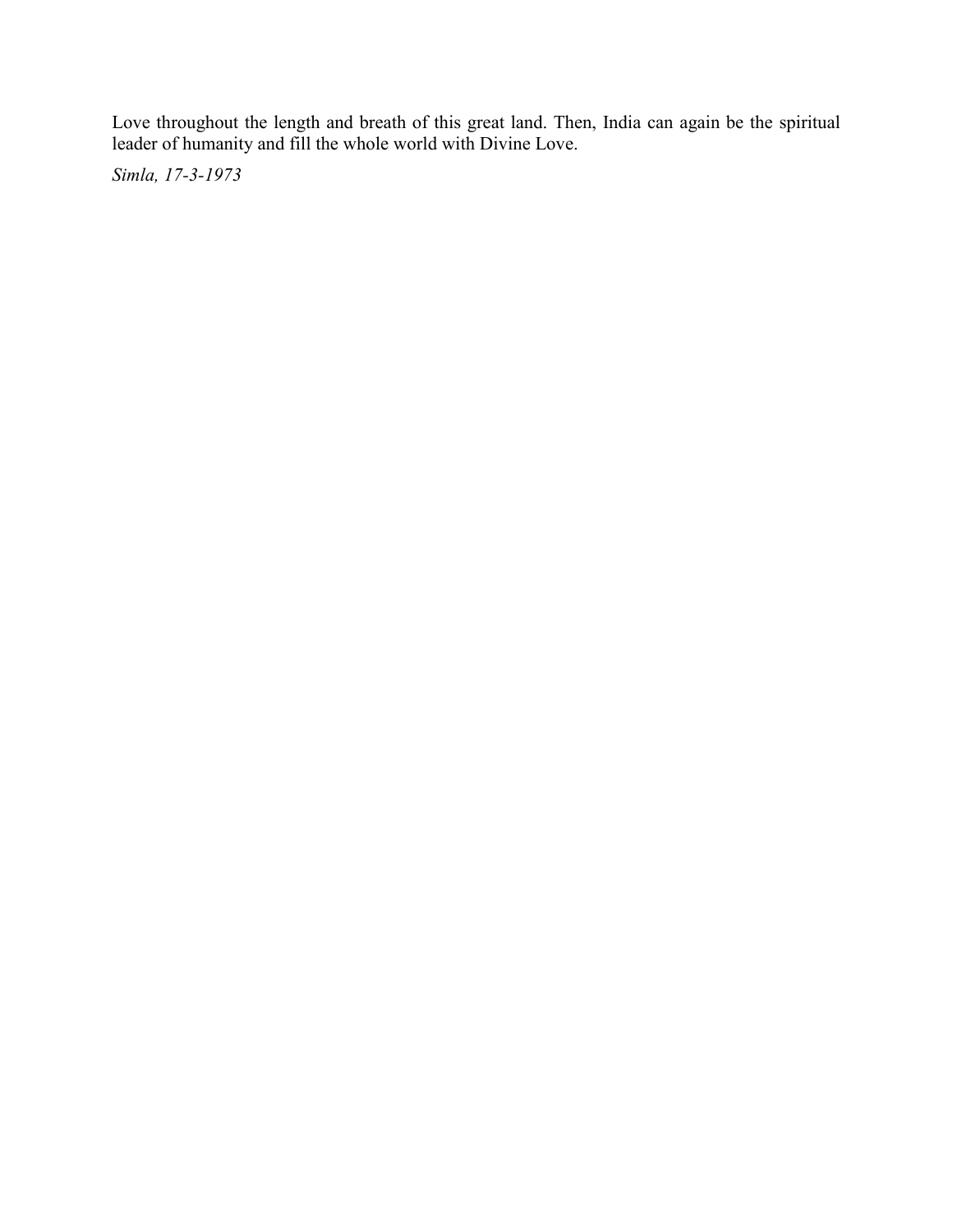# **8. Bypass the bylane**

I OFTEN tell young college students that they may worship a picture as God, but, should not worship God as a picture. They can entertain the concept that a carved stone is God, or that a piece of wood is God. For, in that process, they are raising that substance into that high status. But, I also warn them that they should not degrade God into the status of paper, wood or stone. Of course, God is immanent in every atom and cell of the Universe and if-you are able to recognise Him and adore Him therein, you are indeed blessed.

Do not move towards God, through the world around you. Confirm in your faith that you are the *Aathma,* which is the Divine Spark in you, and then, move into the world as heroes whom success cannot spoil or defeat cannot dishearten. It is not my intention to turn men towards God; for they have already God residing in them. There is no need to proceed towards Him, or call on Him to come from somewhere outside you. Become aware of Him, as your inner motivator (the *Antharyaamin---that* is enough. Travel outward, with the conviction that you are the *Aathma;* then, you will adore the world and not exploit it.

### **You are bound inextricably with all others**

You must realise by constant contemplation that the world is the Body of God. And, you are a cell, in that Body. The prosperity of the world is your prosperity; feel so, act in that spirit; think in those terms. That is real spirituality. The *Saadhak* (spiritual aspirant) cannot cut himself away from the world and escape into solitude, for, the world will follow him into the deepest cave or the darkest forest. The *Saadhak* can claim progress only when he has established in himself faith in the one-ness of humanity. *Ishwarah sarvabhoothaanaam hriddhese, Arjuna, thishthathi,* says the Geetha---"O Arjuna, the Lord is seated in the heart of all beings ."

*Ishaavashyam idham sarvam---"*All this is enveloped in God." Everything and every being are but waves on the surface of the vast unbounded timeless ocean, which is God. Waves belong to the ocean and depend on it for their .individual existence; but, the ocean has no need of waves. Therefore, you are bound inextricably with all else and all others. The world will inevitably react on you; it will reflect your thoughts and plans: it will resound with your cries and creeds. Your thoughts, words and deeds will shape others, and theirs, will shape you. It is your duty to be good, do good, and see good. That is the way to make the world good, and be yourself good.

These ideas and directions are 'the principal constituents of Indian Culture; but, they are honoured today only in the letters. Acts unworthy and damaging the fair name of Indian culture are done with pride, by the very sons and daughters of Bhaarath. Temples are neglected; places of pilgrimage are deserted; the very idea of holiness is ridiculed. Elementary rules of social conduct and individual behaviour, like revering parents and elders, revering teachers and guests, speaking the truth and treading the righteous path are disregarded as unnecessary restrictions on individual freedom.

## **People obey the whims of the moment**

Uncontrolled living habits, unrestrained social behaviour---these are extolled as signs of freedom. It is only freedom to slide into the animal from which man has risen. The education system has not cared to instil the elevating ideas and ideals that fed Indian Culture for ages and so, youth is being guided into the bylanes of sensuous licence. People obey the whims and caprices of the moment; they do not delay to discriminate. When the ideals of detachment and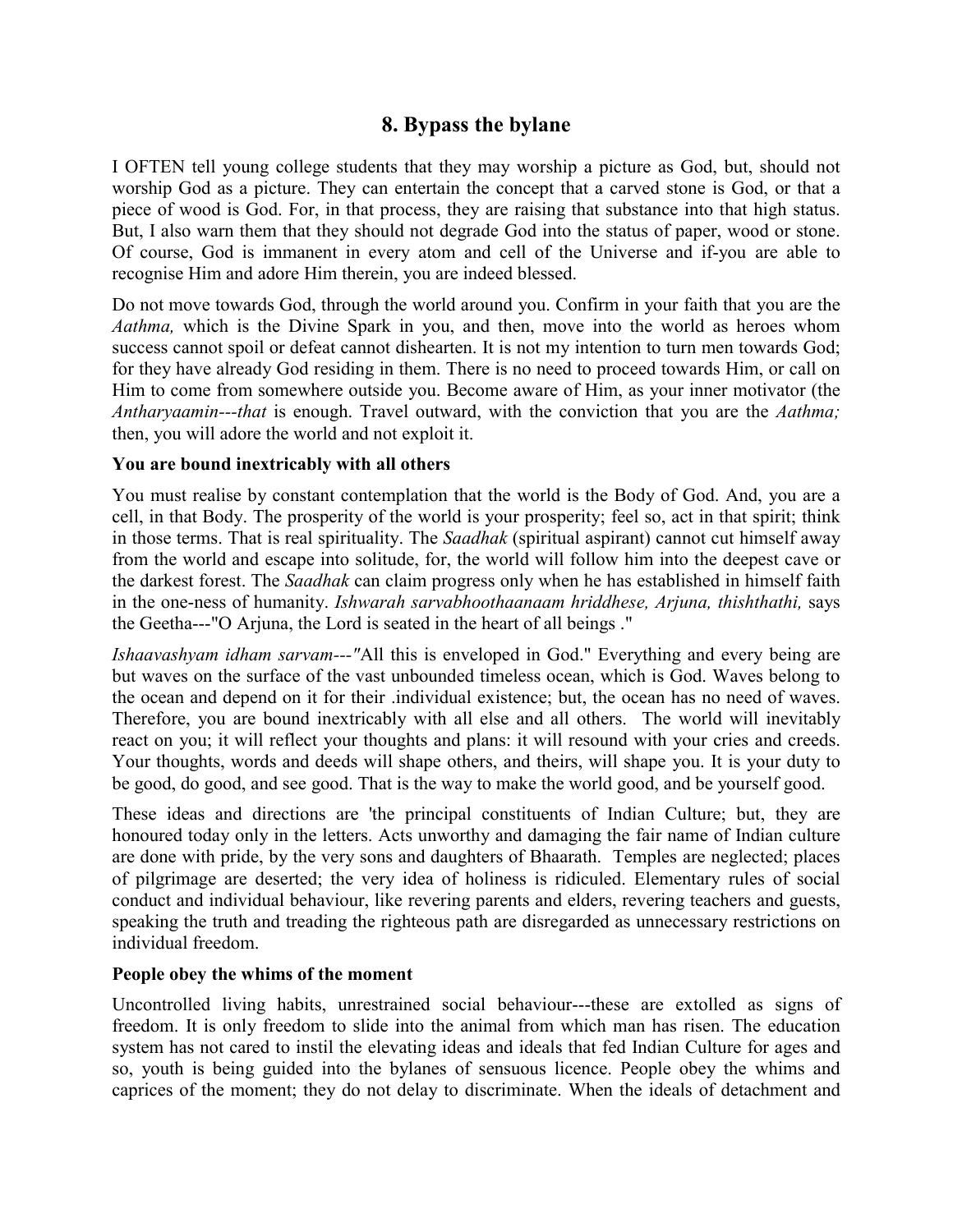simplicity were held forth as valid and valuable, India was really strong and happy; but, now, character has lost priority in the educational system. Animals have their seasons and reasons for behaviour; but, man does not pay heed to these. What has happened to the knowledge that has been accumulated by our sages and saints? What has happened to the wisdom enshrined in our scriptures? What has happened to the noble examples of the 'great men and women of the epics and *puraanas?* Since they are ignored, life has become dry, barren and miserable. Restore them in the estimation of the people, and follow their teachings; life will again become useful and purposeful.

Today, we have factions everywhere---at home, between husband and wife, in the school, between teacher and pupil, in society, between group and group. This is deterioration indeed! Peace and harmony between members of the same family are the foundation for peace in the land. The individual must be at peace with himself. Just as the coordinated effort of all the organs of the body is essential for healthy life, coordination between village and village is essential; so too, between State and State and nation and nation. But, the Truth, if only you open your inner eye and visualise, is---there is only one nation, the nation called 'humanity'; there is only one religion, the religion of Love.

## **Divinity is inherent in every human being**

Feel happy that this is your mother-country; love of the country is the basis on which you can build love for the world community. Love expands; it does not limit itself to boundaries. Love your mother-tongue; then, you will discover that all languages are as sweet as yours, for, a language is as sweet .as the tongues of the speakers.

I want you to recognise that the human body has been gifted to you, so that you may use it for the good of the country where you first saw light and tasted love; and, for the good of the culture that your country has treasured for ages so that you may grow in its shade. If you neglect the roots, how can you harvest the fruits? Consider, what is it that gives us safety and security in this enormous structure, this Vijnaana Bhavan? We pay attention now only to superficial items like the seats, the cushions, the balcony, the sound systems etc. But, the foundation hidden in the ground, we pass over as out of sight. So too, the culture of Bhaarath is the basis of our prosperity, peace and progress.

The whole world is One Single Tree; the different countries are its branches; its root is God, human beings are the flowers. Happiness is the fruit and the Bliss of Self-realisation is the sweet juice therein.

How then can any one justify his anger against another man, or be jealous on account of another? All are fed by the same sap; all share the same Sun; all are Divine. Divinity is not something separate and isolated, which has to be earned by toil. It is inherent in every man, woman and child. By means of some simple practices, and through some little effort, you can tap the springs of Divinity in your hearts.

Some people have asked Me whether *Saadhana* (spiritual discipline) has to supplement study and enquiry. Read the necessary texts, perform the prescribed exercises in logic---are these not enough, they ask! It is like asking, we have laid cables to bring electric current to every part of Vijnaana Bhavan; is that not enough? Why bulbs, tubes, and fans? *Saadhana* is the bulb, the switch, the fan! Insulin injection for the diabetic patient is the 'inquiry'; restriction in dietary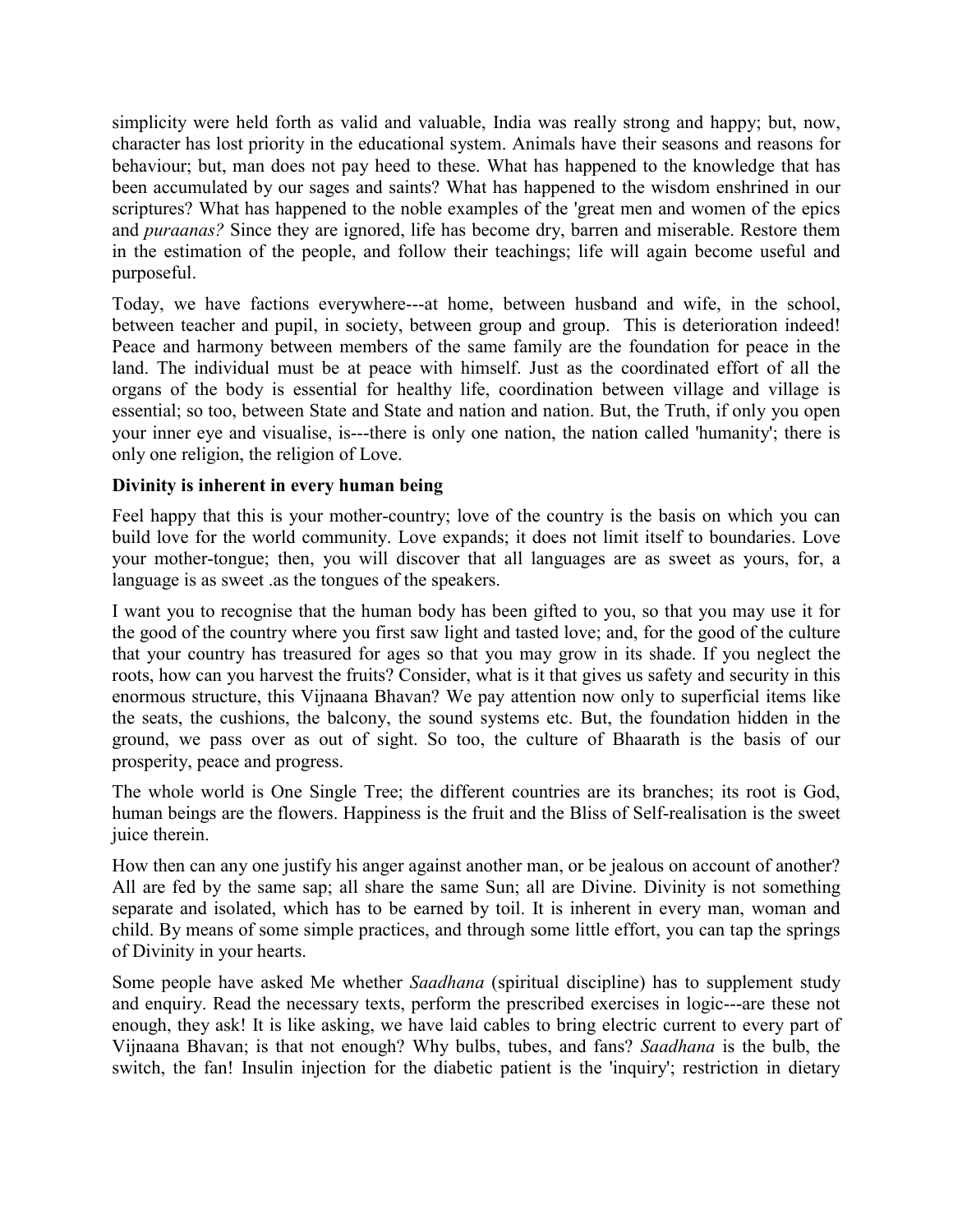habits is the *'saadhana'.* Both inquiry and *saadhana* are needed to discover the Divinity latent in you and to manifest it.

This means that you must devote some time every day, regularly, for study, and for *Saadhana.* Now, you are wasting time till late at night, in clubs and frivolous company. A portion of that time, if spent with. God, can confer valuable results. This mother-land has given you a culture that is attracting, distracted people from. all parts of the world. Be grateful; study the culture; practise the disciplines it lays down. Serve the poor and the helpless, and those who eke out their livelihood by hard work.

*New Delhi, 22-3-1973*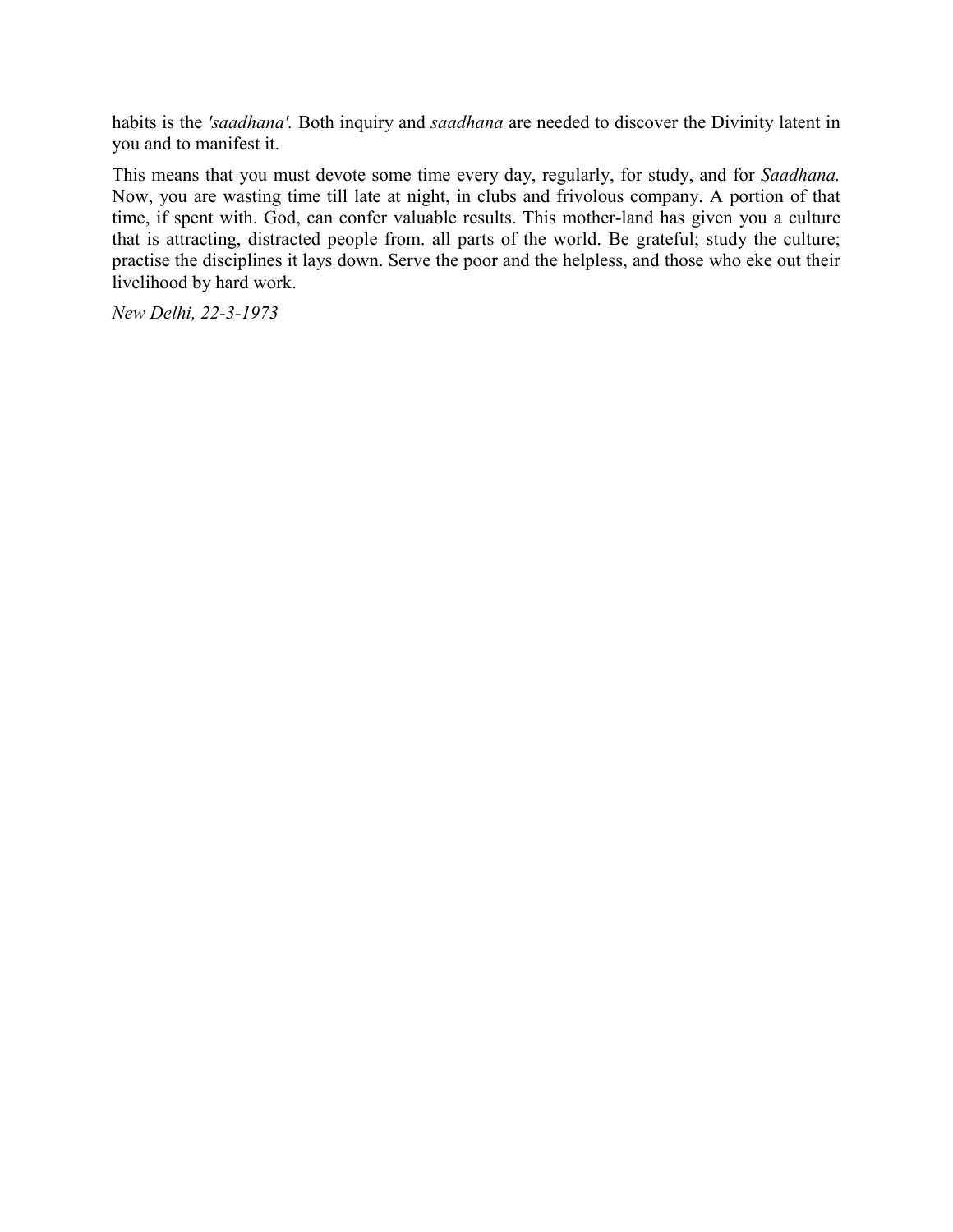# **9. The year named Aanandha**

IN every country today, men have become power-mad and they resort without any compunction to self-praise, and dry declamation. They develop hatred against others, foster envy and feed their fatal egos. They plunge the society to which they belong in fear, anxiety and disorder. They do not know that if elevating ideals are adhered to and practised, they could gain eternal fame; they are content with cheap applause and shortlived publicity.

You have gathered here today, since this is Yugaadhi Festival day, the day reckoned by you as the day that ushers in a new year with a new Name. This day in New Year Day only because you have decided to call it so; it is not astronomically or climatically or meteorologically different from yesterday or tomorrow. Even as New Year Day, many hundreds of thousands of such Days have happened on this globe and many thousands have been celebrated as Festival Days too. So too, this day has come and this too will be gone. If the New Year Day is used by any one to begin a new way of life, a new step towards self-realisation or self-enlargement through service, then the Celebration has a meaning and significance. Otherwise, it is devoid of value. The red letter on the calendar, which indicates this Day as separate from others is a warning and a reminder of this duty that you owe to yourselves.

#### **Do not anticipate anything, leave it to Him**

The Name of the New Year that begins today is inspiring and auspicious. It is called *Aanandha-- -Spiritual* Bliss, inner joy, unshakable calm. That name is a clarion call, which must ring in your ears all the 365 days of the New Year---earn *Aanandha,* be *Aanandha,* become *Aanandha.* Cleanse your instruments of Consciousness, devote yourselves to Service so that you might weaken the forces of Ego and strengthen the forces of Social Unity and cultivate *Japa* and *Dhyaana* (repetition of Lord's Name and meditation) so that you might rise towards Godhood-- these are the steps by which you can earn and establish yourselves in *Aanandha.*

Engage yourselves in your duties as intelligently and as devotedly as you can; but, carry out your duties as if they are acts of worship offered to God, leaving the fruit of those acts to His Will, His Grace, His Compassion. Do not be affected when the results you anticipate are not produced; do not anticipate at all, but, leave it to Him. He gave you the time, the space, the cause, the material, the idea, the skill, the chance, the fortune, and you did but little of your own. So, why should you feel as if you are the doer? Do your duty, as a sincere *Saadhana. Aanandha* is the name of the year and you are happy it is so. But, what is in a name except what you put into it or extract from it. A man named Raama must be inspired by that Name to manifest in himself the qualities that led Raama into the immortality which his Name attained. If a person carries about with him the name *Dharmaputhra* (son of Righteousness), it is only a shameful burden unless he justifies the burden by being as righteous as *Dharmaputhra* of Mahaabhaaratha was. Or at least, by endeavouring his best to manifest *dharma* (virtue) in his life.

## **Man has to earn just enough for his upkeep**

Man cannot reap the full fruits of his life here below if he only gathers riches, or collects popular votes, or loads his head with tons of tomes. He has to cultivate and practise virtues too. He has to adhere to *Dharma.* The *Shruthis* (sacred texts) direct that man has to earn just enough for his upkeep by honest means and use the rest of his time and skill for the general good, *Dharmaartha.* Earn *artha* (wealth) through *Dharma* (right conduct). Then, he will certainly have plenty of Divine Grace. Dhritharaashtra, the father of the 100 Kuru Brothers who fought against the five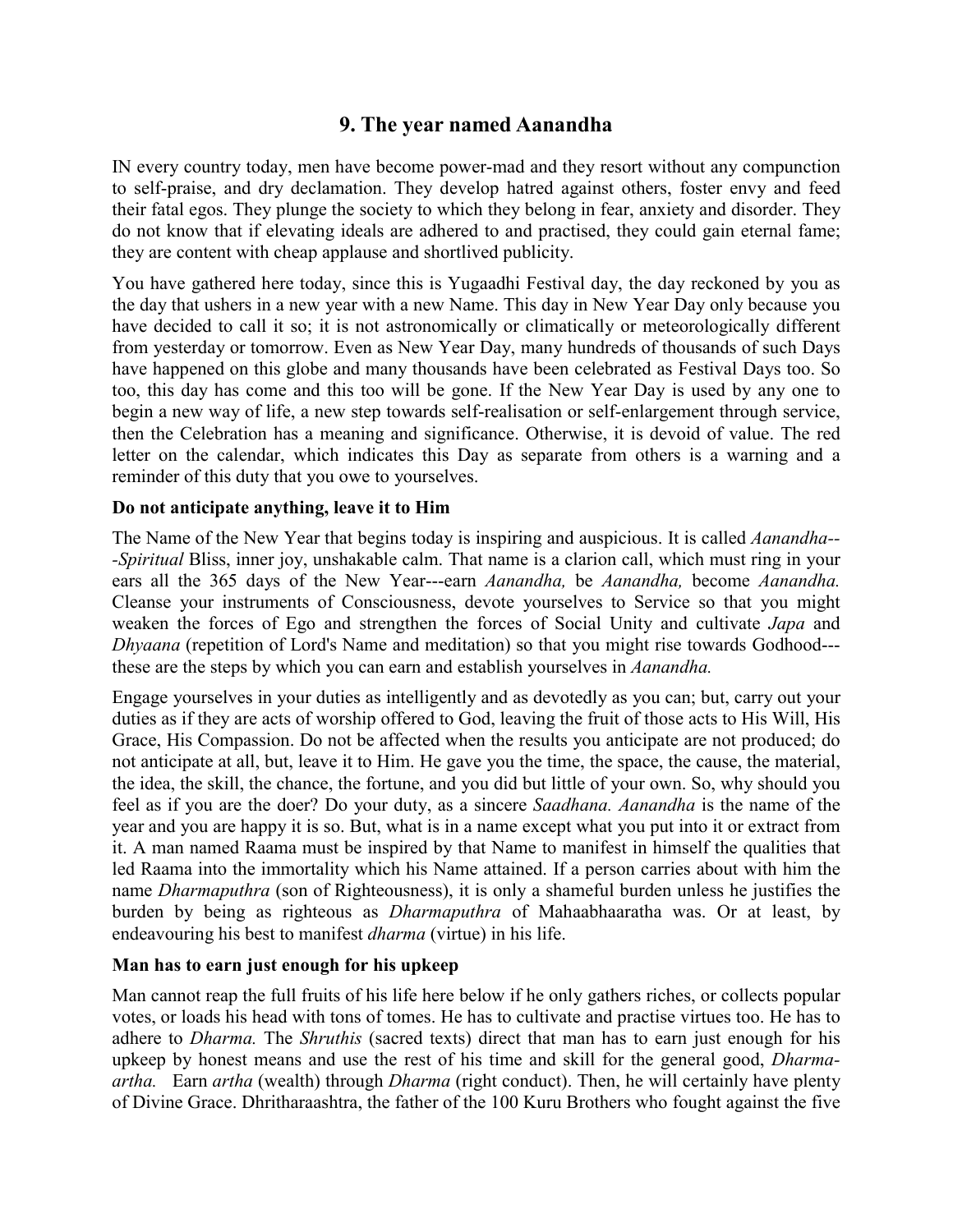Paandava Cousins---legitimate claimants to a share of the ancestral patrimony---had neither of these two, though he had abundant riches, superior armies and greater military skill and strategy. So, Dhritharaashtra had to witness the total extinction of his dynasty and kingdom. Most men like Dhritharaashtra pursue falsehoods and ignore Truth; they amass the trivial and ignore the crucial.

They do not realise that Death is stalking silently behind them; they do not notice the quick paces of Time.; they do not know how precious is the chance that the human body, the human intellect, the human society and the heritage that it has accumulated for him has brought him, here and now. They are unaware that the same spark of Divinity that illumines every thought, word and deed in them is activating every other being too, in the Universe. They do not sense the brotherhood, they are not thrilled by the feeling of universal kinship.

## **Man has to be above brutes and beasts**

They are sprawling in the slime of self-praiser they are slaves of their egos. And, consequently, they are never free from fear or anxiety. They also spread scandal about others, and so, they bog themselves in sin. Though they claim the respect of others, they are objects of ridicule and hatred. They seek faults in others and so, their eyes revel only in faults. They cannot see good in any; so, they are consumed by envy and greed. Do not try to master others; master your own self, your own senses, your own mind. That is the real victory; they are the real enemies.

Do not waste time in unprofitable talk. Do not change your beliefs in accordance with changing loyalties, and changing surroundings. While accusing others of time-serving, be careful that you do not fall into the same evil. God is inherent in everything, in every being. You can find Him in and through all that. you see or do. In the golden chalice of your heart, He is the Wisdom that fulfils. Closing your eyes to this fact, you are spreading your hands outwards to snatch it. You may be compassionate, but, that emotion must be regulated and .pure. A compassionate man once brought home a fish he found struggling on the bank of a river in full flood; he placed it between the folds of a warm blanket and poured hot coffee down its throat. He thought it was suffering from a fit of cold. The hot coffee killed the poor thing. He could have saved it by throwing it back into the floods. He lacked the intelligence which would tell him what to do.

Many leaders at the present time have compassion, but, possess no intelligence. They do not know how to solve the distress that they see and sympathise with. They talk of the need to establish peace at home and prosperity abroad; but, their acts betray their ignorance of the means by which they could succeed. How can they succeed, if they promote hatred and dishonesty? Any success won by adopting wrong means will only be trivial and temporary. Peaceful means alone, means that are wrought out of Love alone can ensure lasting benefits and real Peace. Fear not; frighten not. That is the message of God to man. Brutes fear; beasts frighten. Man has to be above both the weaknesses. Have faith in Truth and be fixed in Morality. You need not fear any one, for God will be on your side. You will not frighten, for all will be seen by you as Divine.

## **"I am the Witness of activity, not a Participant"**

Talking of names, let me mention this too. Some persons who do not care for truth or righteousness might adopt the name Sathya Sai, raise institutions in that name; they crave only the outer shell of fame and fortune; but you must know that they are unconnected with Me and are engaged in acts which I have not authorised. In fact, I am the Witness of activity, not a participant. I am like the electric fan; 'switch it on, it gives cool breeze. Switch it off, it allows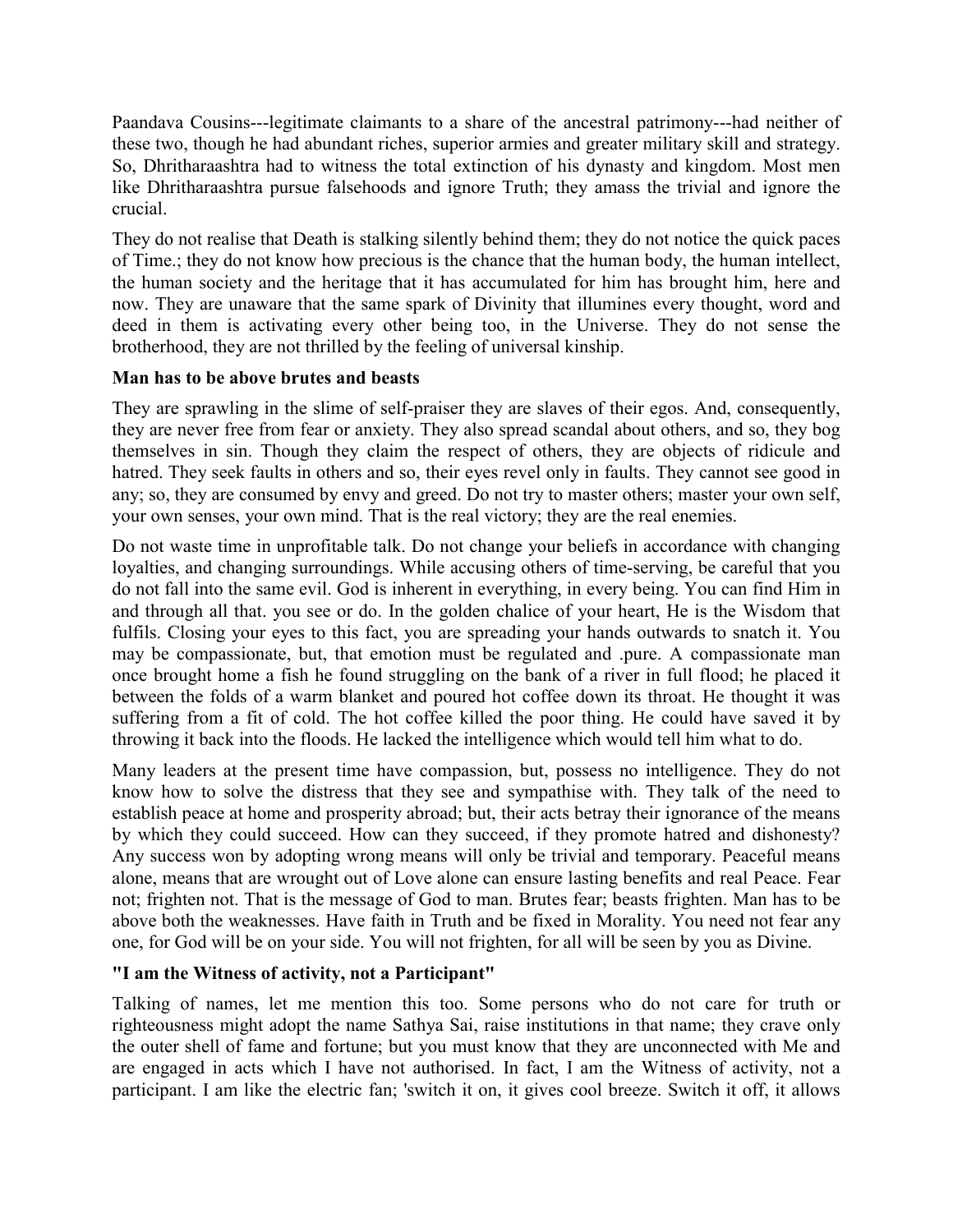you to swelter in the heat. I have no likes or dislikes. Those who talk ill of Me are also remembering My name and deriving joy therefrom and perhaps earning a few paise thereby. They are happy when they write falsehood; you are happy singing the truth. I am unconcerned with either. I have come on a task which I imposed on Myself. That task will go on, from victory to victory, irrespective of praise or blame. It can neither be halted or hindered.

### **Truth knows no defeat, nor fear**

No trace of fear can tarnish the purity of the heart that is shining in the splendour of Truth. I am Sathya Sai. Sathya Sai means---(like the name Sesha Sai meaning, He who is based on, who reclines on the massive coils of the poisonous snake Sesha or the massive coils of objective desires)---He who is based on Truth, who reclines on Truth, which the massive coils of objective desires cannot entangle. Truth knows no defeat, Truth knows no fear. It marches on heedless of acclamation or declamation.

Do not attach yourselves too much with the world, for, it is ever changing fast and furiously. Be ever ready to fall into the hands of Death, gladly and gracefully, with .gratitude for the chances afforded while alive. Never grieve, for God is resident in you as your Truth. Later, in the last stages of your life, when you look back upon your failures and successes, you will have to say, as Purandharadhaasa said, "Alas, we do not find Joy in this life as man." Do not spend your days in such manner. Be warned now itself. Use the days allotted to journey towards Love, Joy and Peace.

The New Year Day is called in this part of the country, Yugaadhi--the Inaugural Day of the Age, as if a new big epoch is opening today. This is an opportunity to contemplate on the vastness of time, of its speed, of the short span of time which we share, in this life of yours, and which has to be put to the best use. Contemplate on the beginning of things, of nature, of life, of man, of the heart---all emanating from God and journeying towards God. Dwell on the grandeur of this procession from birth to Liberation, through life after life. Become aware that you, Nature and all that is, was and will be, are God.

To attain this awareness, Love is the surest means. Do not inflict pain on any one, through word and deed. Control your passions, emotions and impulses, especially, anger, envy and greed. They thrive on the ego and make it a dangerous weapon. When you are enslaved by your passions, how can you stand forth and claim respect? Only cowards yield to their senses or passions. Brave men face up to them and win. The hero is he who overrules his mind and curbs his impulses; the zero is he who is overruled by them. Stand fast, like a rock, when the waves beat. Have faith in your ideals, in God. Do not allow faith to falter when failure comes into your door. Meet it as a new challenge, and triumph. Your *Vishwaas* (Faith) must not be like your *Swaas* (Breath); for *swaas* comes in and goes out, it is now in and now out. Let your *vishwaas* be firm, with no alternations of entrances and exits. If faith is one full continuous stream, Grace too will be showered on you in one full continuous stream.

*Brindhaavan, 24-3-1973*

*The four goals laid down by Sai, are in fact those laid down by the Vedhas. They are Sathya, Dharma, Shaanthi and Prema. Mankind has to understand the importance of these four goals, accept them,*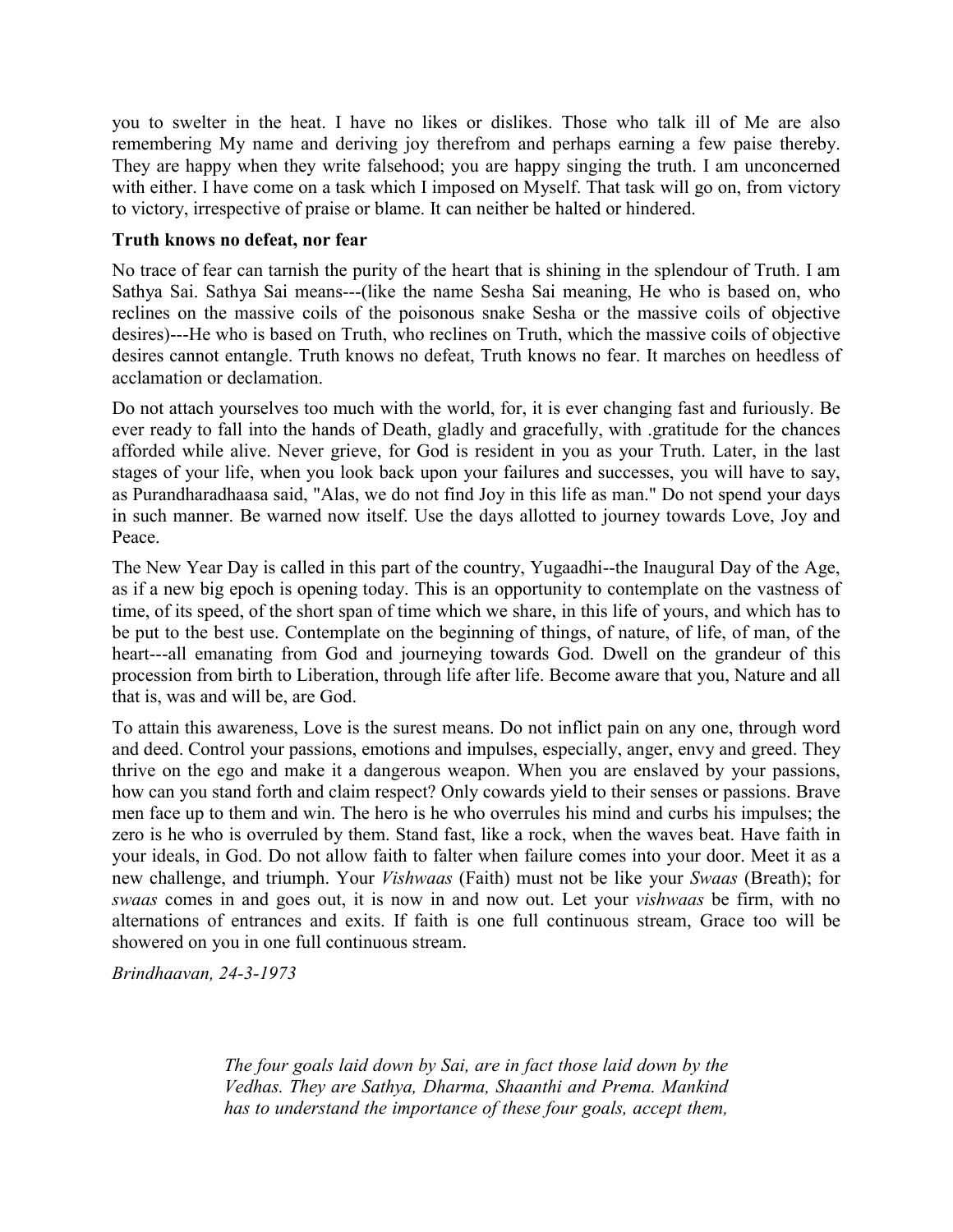*adore them, and practise them in daily life. Only then can the Divinity latent in man shine forth in all its glory.*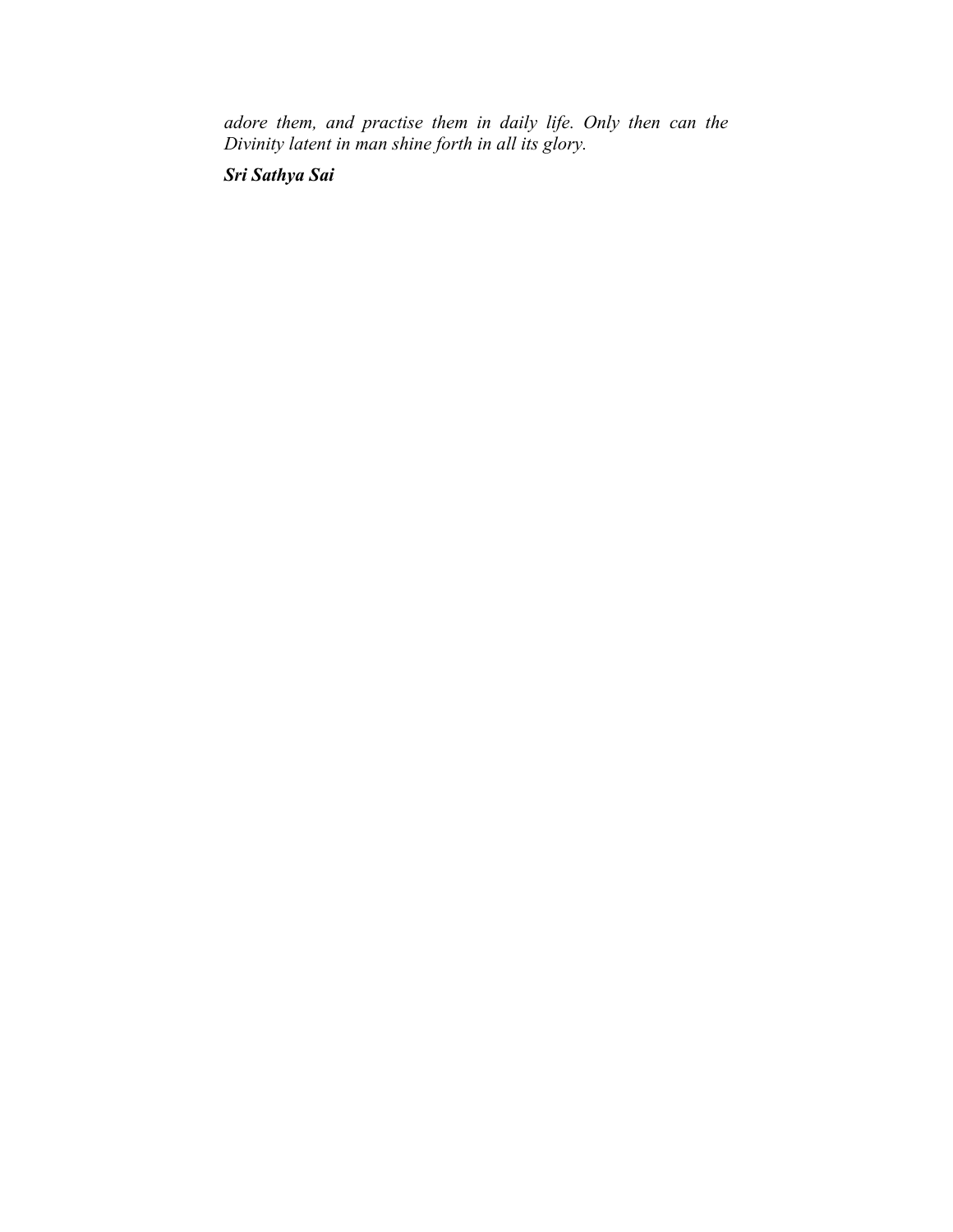# **10. Sabko sanmathi**

YOU are citizens of no mean land; Bhaarath is indeed a *Dhivya Bhoomi---a* land saturated since ages with devotion and dedication to God. The path to God was sought for, by even the common folk. Spiritual discipline permeated every activity of life and every detail of daily life. You are the inheritors of a great culture, which has survived the onslaughts of alien rule and political suppression.

This culture has upheld strength of mind and purity of thought, which are translated into beneficial resolutions and desires, as the essential requisites of a progressive human being. The mystery and splendour of God can be grasped only by a pure mind and a clear vision. That is why the Lord granted a new eye to Arjuna in order that he might not be confounded by His Glory. A resolution adopted by the mind is like a stone thrown into a Sarovara or lake. It produces ripples that affect the entire face and unsettles equanimity. A good *sankalpa* (resolution) sets up a series of such thoughts, each contributing its quota to the process of purification and strengthening. Bhaaratheeya culture insists on purity of *Sankalpa* because, like a flagrant flower in the hand, it will spread its beneficial influence on others and through others, on the society and community, in which the individual operates. A bad thought desecrates the individual as well as the community. Misery too is infectious; your impurity can pollute too. When the Mind acts in subordination to the Intellect or Discriminating Reason, it will help the Realisation of the Inner Truth. When it yields to the pull of the senses, then, it will tighten the bonds.

## **Be equipped with humility to win God's Grace**

Good ideas have to be accepted and bad ones eschewed. Each idea has to be judged in the Supreme Court of *Viveka* (Wisdom). And, the 'ruling has to be treated as inviolable. It is in this context that we have to remind ourselves of the prayer of Gandhiji, *Sabko san mathi dhe bhagwaan--"O God, Bestow right under- standing on all."*

Again, the individual born in the lake of Society must swim and float in the calm waters, and joining the river of Progress, merge in the Ocean of Grace. Man has to move from the stance of "I" to the position of "WE;" this day, we see only the wild dance of ego-stricken individuals, who hate society and behave most unsocially.

Water flows from a higher, level to the lower levels. God's Grace too is like that. It flows down to those who are bent with humility. So, give up the ego, overcome jealousy, and cultivate love. How can man be truly at peace with himself and with others, if he does not endeavour to win the Grace of God? While trying to get the best out of Nature's Gifts, you must first be equipped with humility and simplicity; otherwise, you will only be dragged along into ruin, through many unfulfilled desires. Raavana desired Nature (Seetha, who was found as a child in a furrow of ploughed land); but, he was not chastened by the effort to win the Grace of God; and so, he met his downfall. Desire leads to anger, when it is foiled; and anger weakens the body. It impairs the digestive system and chases him fast into old age.

Remember, when *Prema* (Divine selfless Love) is installed in the heart, jealousy, hatred and untruth will find no place there. Live in *Prema,* live with *Prema,* move with *Prema,* speak with *Prema,* think with *Prema,* and act with *Prema.* This is the best and the most fruitful *Saadhana* (spiritual effort). Do not want *Prema* from others, while yourself refusing Prema to others. This is not a one way traffic.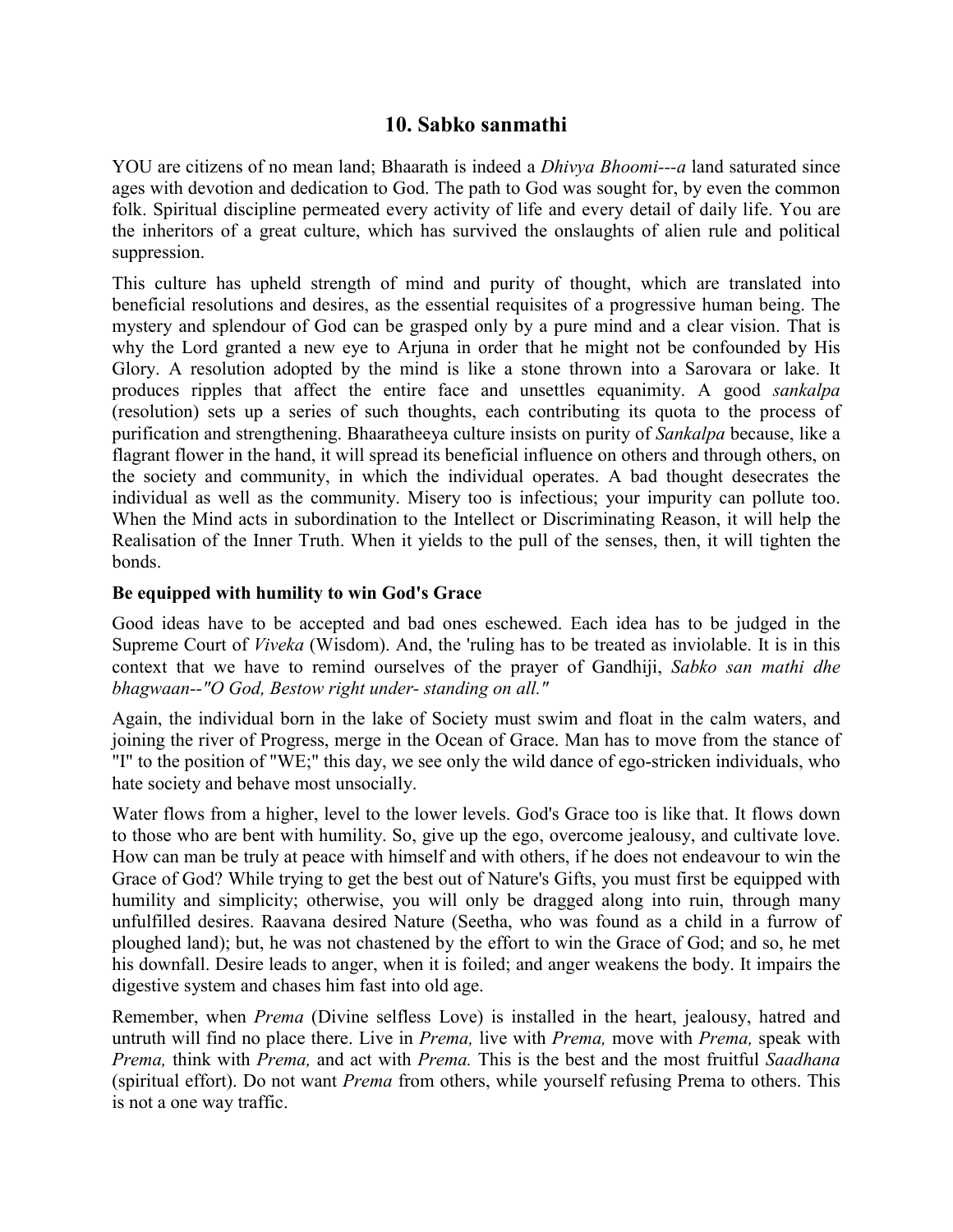Love for all should spontaneously flow from your heart, and sweeten all your words. *Chembur, 30-3-1973*

> *The Divine Prema is not easily comprehensible. So, My emphasis is not generally understood in its full significance. Prema is God. God is Prema. T0 consider it as a method of speech, an attitude of mind or as physical behaviour is to sorely demean it. Prema has no trace of selfishness; it is not bound by motives.*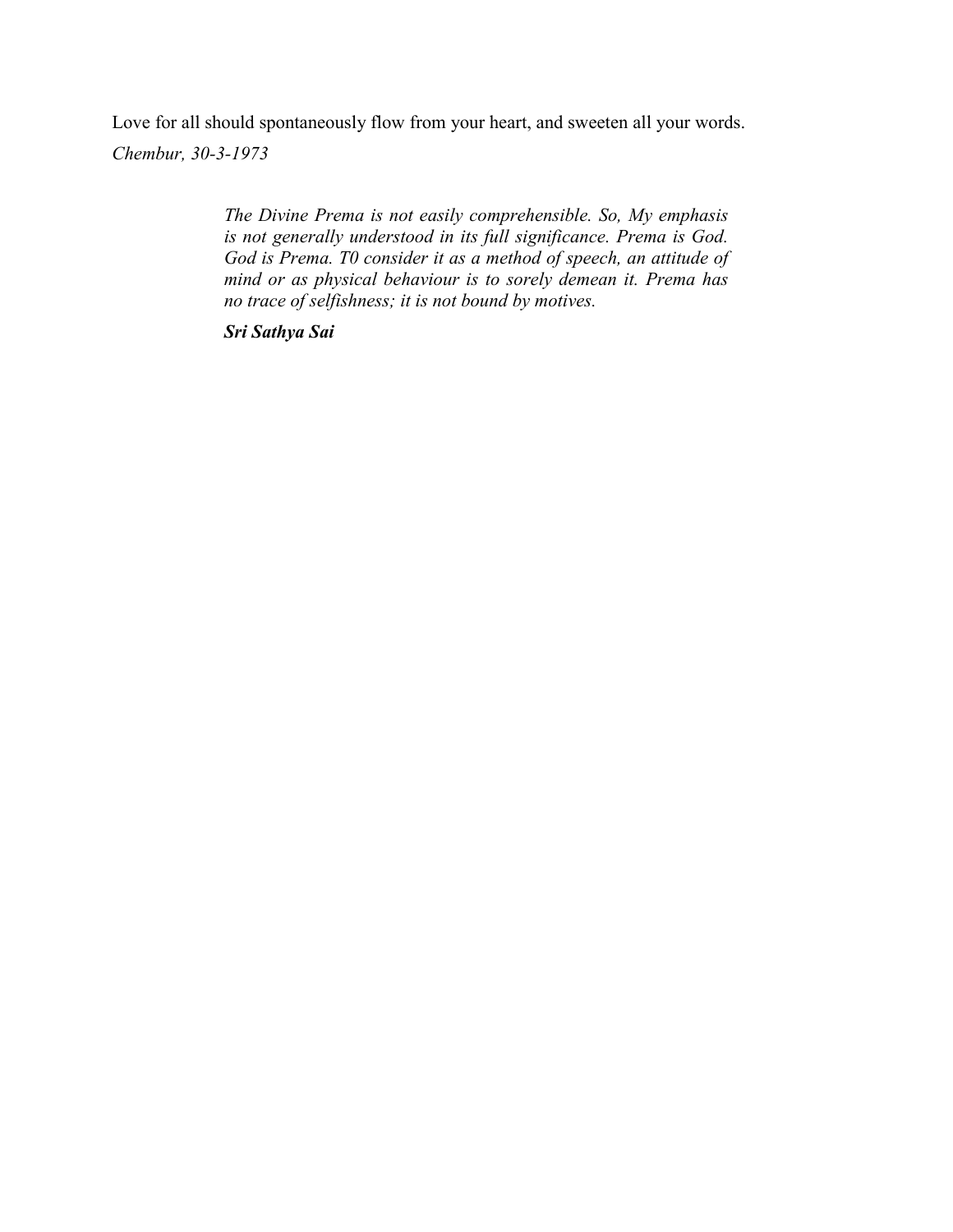# **11. Drastic overhaul**

BUILDERS of Future India, Patrons and Well-wishers of Educational Institutions! In this holy land of ours education is straying today into wrong directions, and encouraging wrong notions and patterns of behaviour. You are all aware of this trend, and its consequences. The sooner we set things right, the beter for all concerned. For, whether the students master the curricula or not, whether they understand, appreciate and assimilate the culture of India or not, the years roll by inexorably; time rushes past with no possibility of return; the span of life allotted to each is undergoing subtraction, every minute. Therefore, delay in this matter of reform is unpardonable.

The years spent by these persons as students in schools and colleges are the most crucial years of their lives. The heart of youth is pure, clean, full of enthusiasm and optimism. They are eager to achieve happiness to enter upon an adventure and earnest to serve others. It does not involve much effort to direct them along beneficent channels. Of course with equal ease, they can be directed along maleficent channels too.

The educational system must decide to direct them to the achievement of the Divinity latent in each one. Striving towards such a goal is an essential step, for ensuring social, national and world peace and prosperity.

## **Student life must be filled with cooperative activity**

Humanity is like a train full of passengers, moving in one direction. Some alight at the little halt, some get off the station after that. Some alight a little further off. But, young persons travel longest. So, intensive care must be accorded to the problem of their education. Their lives must be made happier, more full of activity and contentment, more useful to the human community and this can happen only when the Divinity in them is allowed to blossom. The nation is-looking forward to these young men and women to realise its dreams of unity, integrity and prosperity; these bright young people have to confer confidence and courage, joy and enthusiasm. But, judging from the nature of the students today and from the patterns into which they are being moulded, one feels that the hope of the nation might not be realised. The coming years might witness the decline of the fine ideals of Indian culture, cherished through the millenia.

Beautiful, fruitful ideals must be planted in the tender hearts of the youth. They are lovely creepers which can yield clusters of fragrant flowers, spreading the fragrance of truth and virtue. They have to be fostered with love and care, by parents, teachers and all those interested-in the progress of the nation. It is a sacred responsibility which cannot be by-passed.

The years of student-life must be saturated with cooperative activity, social service, eager search for truth and readiness to sacrifice one's interests for the good of those who are less fortunate. Moral and spiritual values have to be honoured as much as, if not more than, economic and material values. Life must be a harmonious blend of these values with emphasis on moral strength.

#### **Education must fill students with self-confidence**

Students, Embodiments of the Divine *Aathma* (soul)! There is a great and urgent need that you should delve into the problem---who exactly you are, and realise that you are Divine, so that you can raise yourselves to that level, instead of remaining merely human or degrading. yourselves into the lower level of animality. What exactly are the degrees which you earn now, after such elaborate and exhausting studies.? The degrees are only begging bowls, which you can hold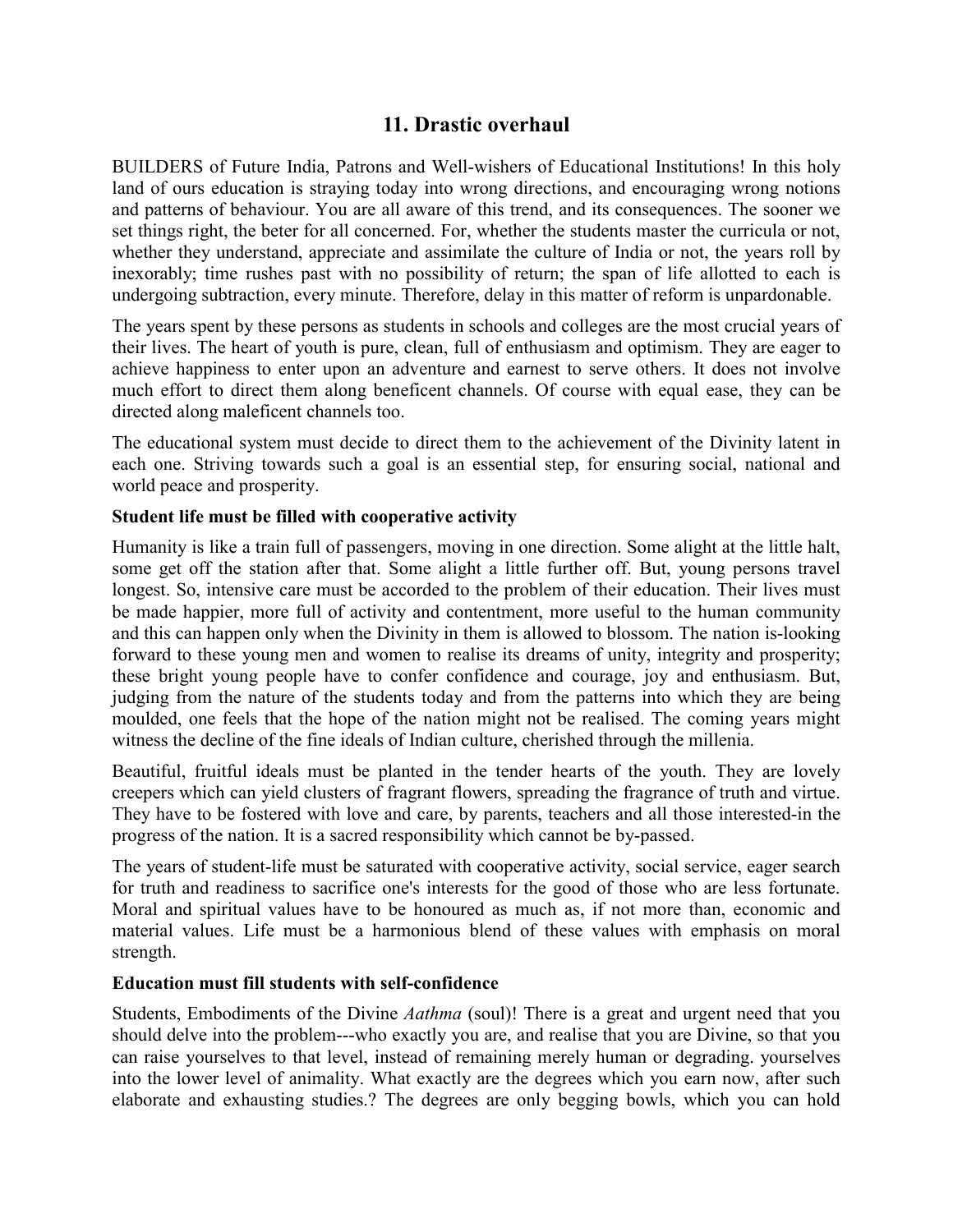while presenting yourselves in front of office after office, seeking jobs. Education does not fill you with self-confidence, self-reliance and self-knowledge. How can even parents, teachers and the elders give you these, when they are themselves suffering from their absence? Since they do not have these qualities, the country is in the throes of poverty, faction and sloth.

Imbibe knowledge in schools and colleges with your minds, fully engaged in the task, with your hearts welcoming the acquisition and with your souls fully concentrated. Do not try to achieve distinction, through expenditure of money. How can money bring you knowledge? Yet the temples of the Goddess of Learning (namely the schools and colleges) have become this day temples where the Goddess of Riches is worshipped. Saraswathi, the Goddess of Learning is described in the *Puraanas* (ancient legends) as the rival of Lakshmi, the Goddess of Riches. They are both as unfriendly as the proverbial mother-in-law and daughter-in-law. How can they be together in the same home? So, Saraswathi has been practically driven out of her temple and Lakshmi has installed herself therein. Money is demanded and being paid, for admitting a child to the school, for testifying that he has attended the required number of classes, for accepting his application to sit for the examination, for declaring him to have passed it, and to certify that he has secured the desired number of marks. The entire field of education has been thus degraded and disorganised, with incalculable harm to the country's prospects in the coming years.

## **Students have their minds polluted by hatred**

The emotions that spring from the minds of youth have to be canalised and sublimated, now, while they are yet elementary and in the nascent stage; this is their primary duty. When you neglect it, youth runs amok and ruins its own destiny. At the present time, youth is exploding and running into extreme actions of arson and acts of disorder. The blame lies at the door of those who incite them and inflame them, letting them loose on society. Many lament the injury to life and property that these acts. result in. But the more dangerous results are not so clearly recognised. The students, for example, are injuring themselves their careers and their usefulness to the community even more lastingly. They waste a great deal of hard-earned money; they waste something that cannot be recovered later, namely, Time; they have their minds polluted by hatred.

Politicians are to be blamed and avoided, for they inject hatred and prejudice in the minds of youth, in order to use them as instruments for their own aggrandizement. Students must keep themselves away from them. Their first duty is to spend the time for study; after completing the present task of acquiring knowledge they can take part in political activities, and distinguish themselves as leaders and pleaders. Now, they have to acquire skills, insight, balance and the spirit of service. They have to revere their parents, teachers and the elders. They have to understand the ideals of their country's culture and learn to mould their daily lives in accordance with them.

#### **Students must learn discipline and reverence**

Of course, the system requires drastic overhaul. For, the sons and daughters of this land have to know the standards set by our scriptures and sacred texts, the story of the origin and development of our ancient culture,-and' the life-giving 'principles of law and justice that took root on this soil.

Another point. Young persons have to join school, or college, not merely for getting instruction in the classes, or studying some books with the help of teachers, for if that were so they could as well sit in their own homes, and the instruction can be imparted to them while they reside there.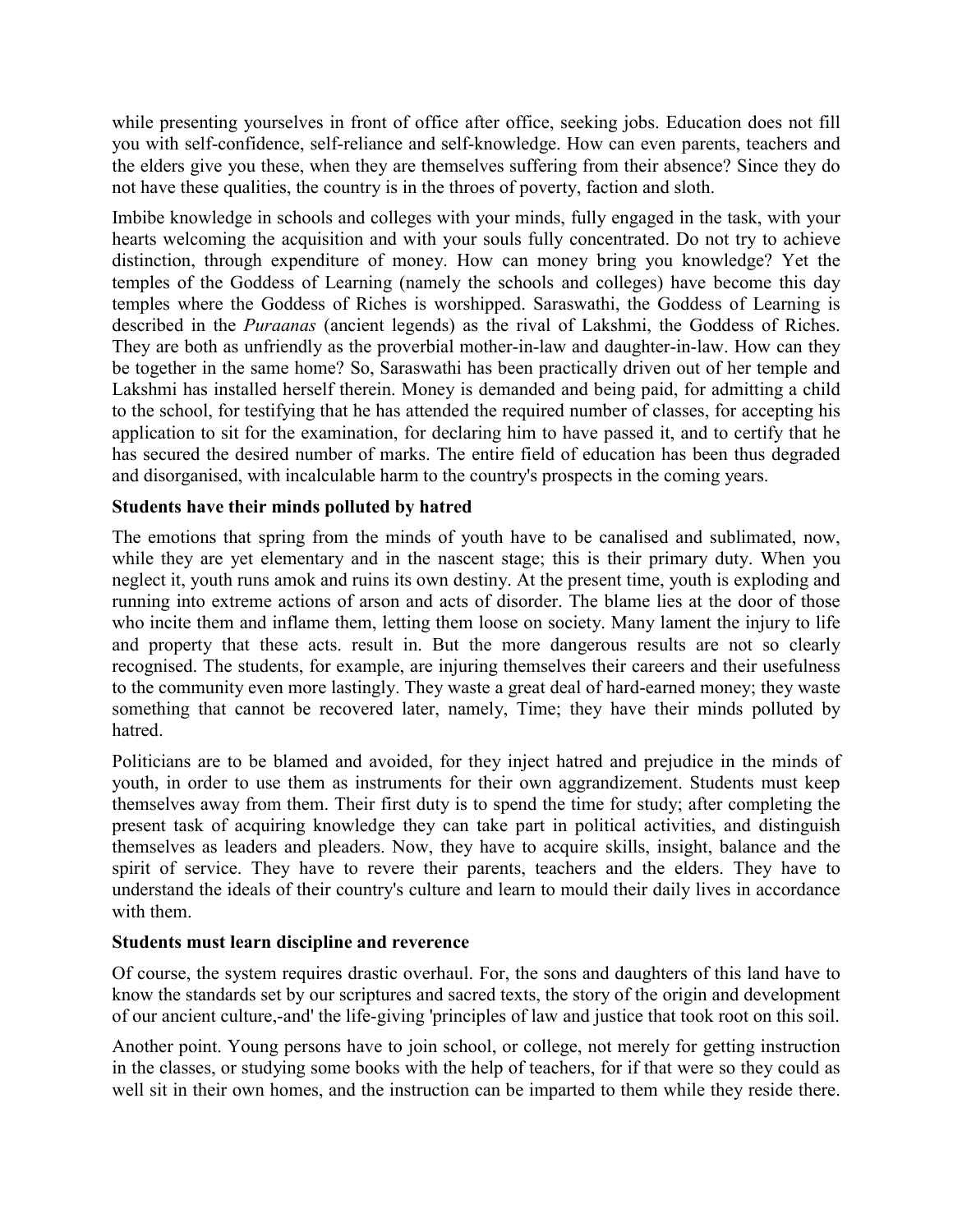They have to join the institutions so that they may learn to live and move with persons of their age but from different social and economic backgrounds with different intellectual equipments and emotional peculiarities, so that they may learn discipline and reverence, tolerance and cooperation. Some years at school and college will train them to react properly to society and to the outer world.

What happens at the present time is the result of the undue importance attached by parents and society to a pass in the examination. Students cram their hardest just a few days prior to the date of the examination; then they start to vomit the whole lot on to the answer papers, and return home, with a vacant head; for the knowledge gained has not affected their behaviour or opinions or attitude in the least. Education is not to be taken as a process of filling an empty sack and pouring out its contents, making the sack empty again. It is not the head that has to be filled through education. It is the heart that has to be cleansed, expanded and illumined. Education is for 'life', not, for a 'living'.

The sign of the educated man is humility that he has not been able to know the vast unknown that still remains to be explored. The educated man must realise that he has more obligations than privileges, more duties than fights. He has to serve the society amidst which he is placed and the heritage that has been handed down to him by his forefathers. He should be delighted to serve, and not desire to dominate. For service is divine; service makes life worthwhile; service is the best way to use one's skills, intelligence, strength and resources.

### **Nature is the best teacher**

I must tell you of the paramount importance of Love. Love is God; Live in Love; God is the embodiment of perfect Love; so, He can be known and realised, and won, only through Love. You can see the Moon only with the help of Moonlight. You can see God only through the rays of Love, the one Quality of Love, expresses itself as attachment to things, affection towards kith and kin, desire for objects, love in human relations, reverence towards the great, and devotion to God. Cultivate Love and all its aspects will be fed and fostered.

Through education, you have to interpret (in the light of the principles of Indian Culture) the knowledge of Nature and its components, and the knowledge of man and his various victories and failures. Of course, Nature is the best teacher; so be vigilant to imbibe useful and lasting lessons from Her.

This college is the result of the generosity of many donors, specially, the Raajamaatha of Nawanagar. You must rejoice that a lady of such magnanimity is associated with your college. Be grateful to her; show your gratitude, by bringing into your daily lives, the ideals of spiritual progress, moral elevation and intellectual attainment which she holds before you. Develop the faith and the steadfast persistence needed to rise to her expectations.

I bless this Institution, so that from its portals may emerge brilliant young persons ready and able to serve the Motherland and to add lustre to Her Glory. I love students and educational institutions very much. I bless that each one of you may reach high attainment in education and earn good marks (not bad remarks), give your parents who have toiled long for your up-keep, the happiness they are hoping for and reward the Raajamaatha and other elders who are watching over your studies and upbringing, with such great affection, presenting them the fame you earn by goodness and scholarship.

*Rajkot (Gujarat), 1-4-1973*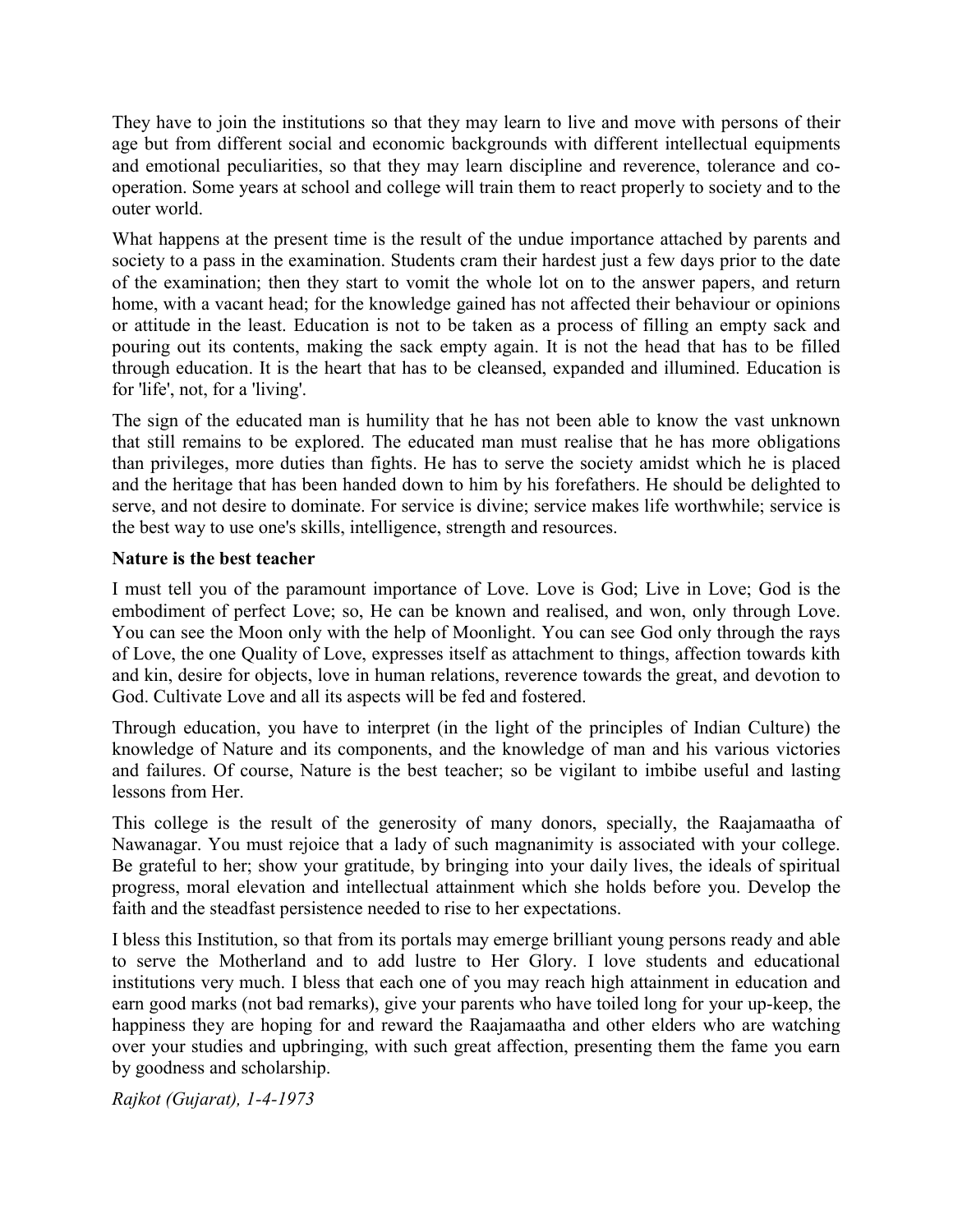*We can be successful leader, only if we are disciplined follower, who do not issue command, to other, but rather set an. example of service in our actions.*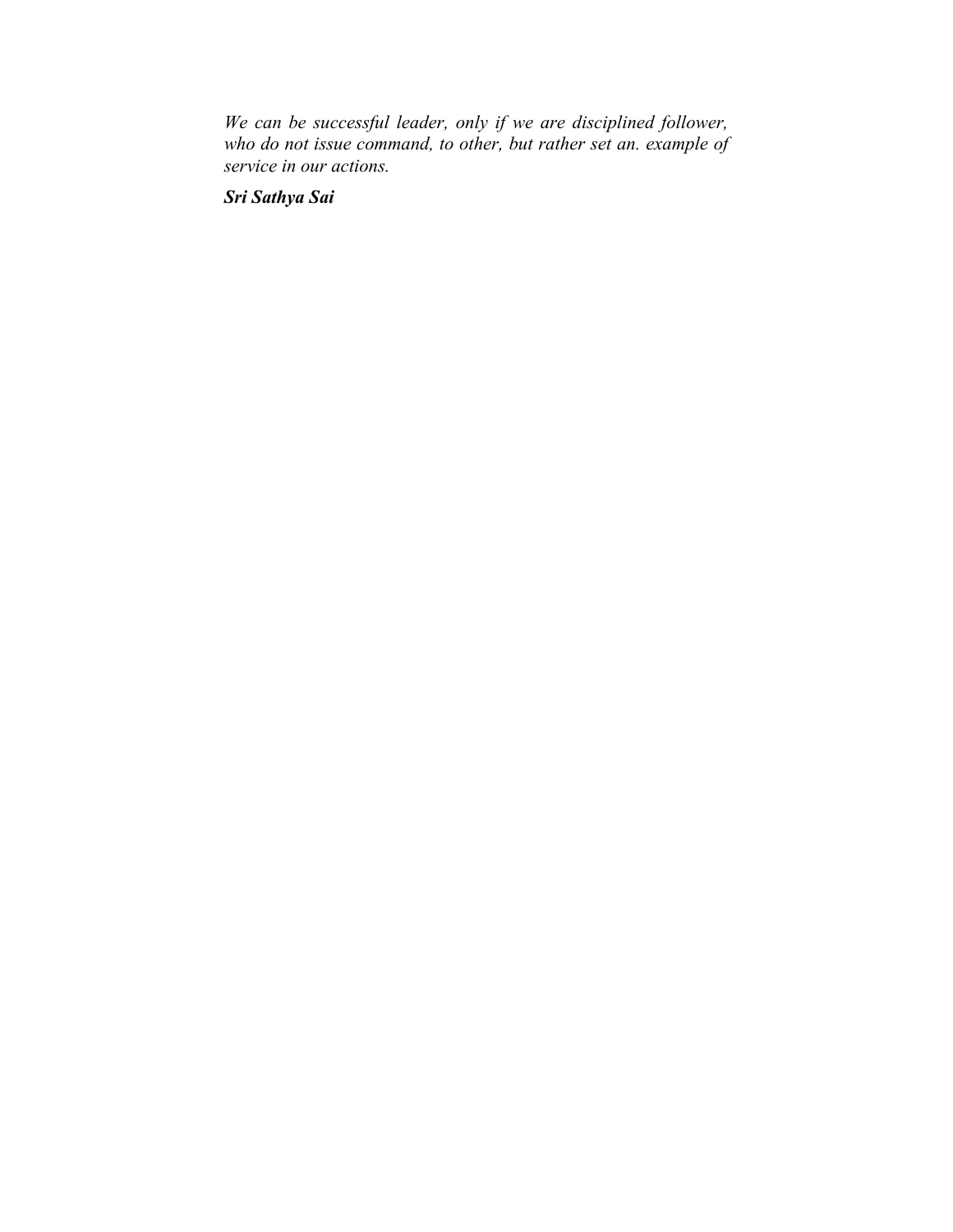# **12. Bhaarathi-Bhaaratham**

*KARMA* (activity) is primarily movement, motion. Movement results in energy and matter is but condensed energy. Ether, air, fire, land, water---all are the cause as well as the consequence of this incessant movement. All things that move are active, engaged in *karma.* To live is to change, to move; you may not move the entire body or any of its parts, but still, movement is taking place in you. Food is being digested, blood is being circulated, air is being drawn in, analysed, absorbed and exhaled, impressions are welcomed or resisted and conveyed or rejected. Life is karma; the Body is a *karma-kshethra* (abode of activity). All living things are engaged in karma offering themselves in sacrificial rite of ceaseless activity. The fruit of that Sacrifice is Selfrealisation.

When you have your eyes open, you see thousands here; when you close them, they are not here! Or, if your sight is impaired, you don't see them. You cannot therefore say, they are non-existent. Since your sight is impaired by doubt, pride, or prejudice you don't see God, who is in you as well as outside you. You long for a thing that is not; you ignore the treasure that is within your grasp. You swear you have no bird in your hand; you struggle for the birds, that you believe, are waiting for you in the bush. The bird in the bush is only the image of the bird you have in your hand but you are unaware of this truth.

You have faith in the senses and the knowledge they garner; you have faith in the fancies and fantasies of your mind; you have faith in the syllogisms of your reason; but you have no faith in God who cannot be bound or found by these. So, you fear, you grieve, you doubt.

### **It is wrong to cast blame on others**

Have the curtain of "Thought of God" all around you; then, the deadly mosquitoes of desire and distrust cannot harm you. That curtain will confer health on you, through immunity from disease. You will have undisturbed ease, with nothing to pine for, nothing to fear from. You will love all God's creation, you will welcome opportunities to serve and assuage the pain of others.

This morning, while conversing with a group of persons, the problem of suffering was analysed; it was ascribed to one's own past deeds and one's own mental tendencies. It' is wrong to cast the blame on others. But, some one pointed out that God was the originator of both joy and grief, that without His Will no blade of grass .can waver in the wind. Yes. If that Truth be firmly established in the heart, one gets the unique bliss of liberation. God gives everything, whatever we get is His Grace. You have no right to judge whether what you get is good or bad.

In order to get God so firmly installed, worship of idols or pictures, meditation on His Glory, recitation of His Name are all useful as preliminary *Saadhana* (spiritual effort). I won't say that temples or houses of worship, altars-and shrines where God is invoked and adored are wrong or wasteful. Until the letters are learnt, illustrations are necessary in the primers. The letter A is learnt in association with the Apple of which a picture is printed above it. On that account, you cannot be constrained to remember that Apple whenever you have to think of A.

#### **Be in perpetual contact with God**

I am always emphasising the value of Service as a *Saadhana* for realising the one-ness of all in God and the one-ness of one-self with God. I do not recommend the giving up of *karma;* for it is not possible. What is generally meant by *Karma-Sanyaas* (renunciation of activity) is the giving up of rites and rituals prescribed by the Scriptures. I call upon you to adhere to a new rite, *Seva*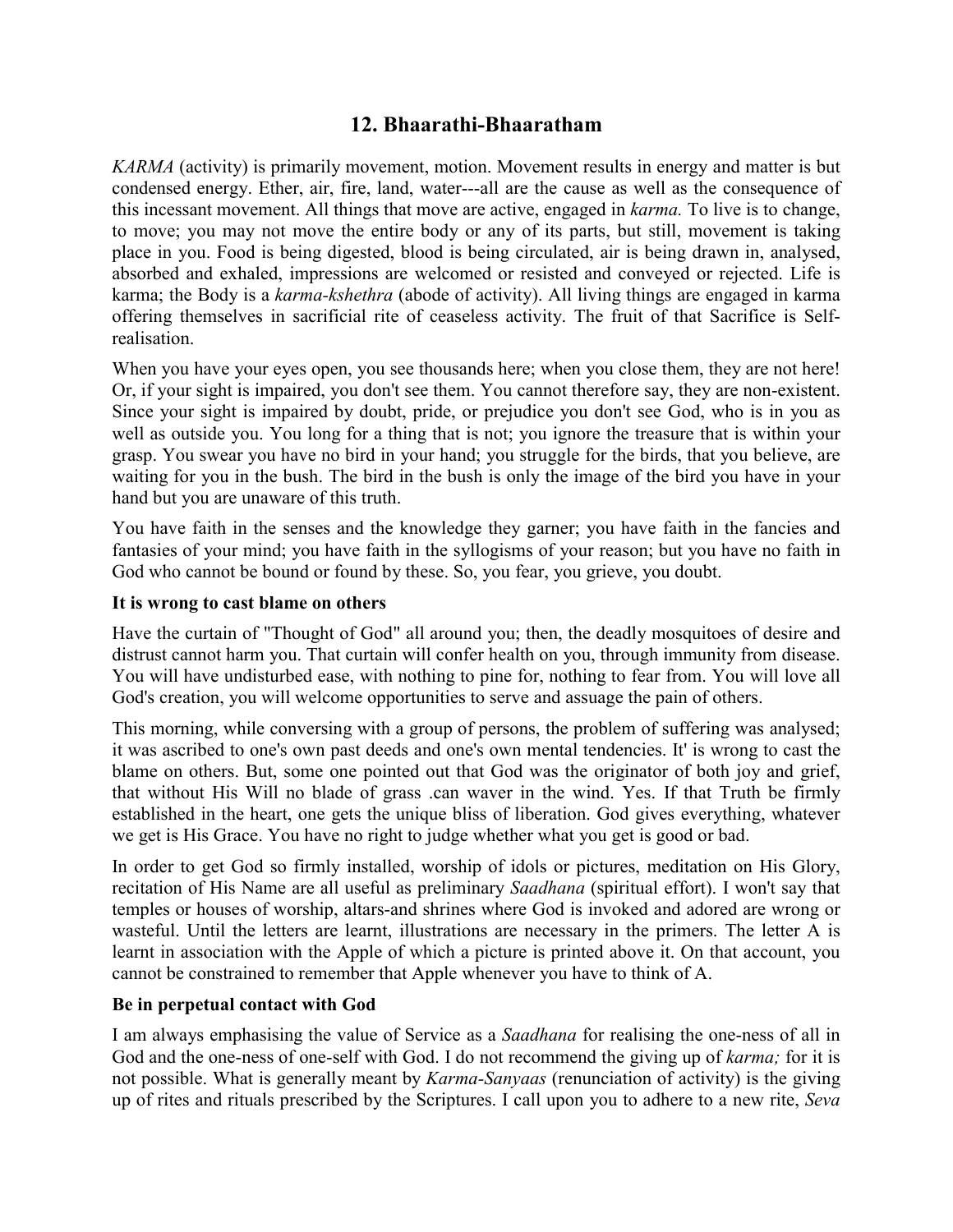(selfless service), a *new yagna,* sacrifice of the ego, a new ritual of worship, *Sharanaagathi* (total loving surrender), dedication of all thoughts, words and 'deeds at the Lotus Feet of the Lord and acceptance of all that happens as Gifts of Grace from Him.

Be in perpetual contact with God---let the pipe that leads into the tap which is you be connected with the reservoir of His Grace. Then your life will be full of unruffled content. Without that awareness of the constant presence, any service that you do to others will be dry and barren. Be aware of it; then any little act of service will yield plentiful fruit. *Sarvathaah paani paadham:* "God's hands and feet are everywhere." *Sarvathokshi Shiro mukham:* "God's eyes, head and face are everywhere." *Sarvathaah Sruthimalloke:* "God's ears are all over the Universe." *Sarvam aavruthya thishtathi:* "He remains, enveloping all."

When you pray for the Vision of the Feet, you are rewarded with it. When you cry out in agony and call on Him to listen to your woe, His ears are there to respond. When you plead with Him sincerely to come, He comes, to give; He gives. But, the best *Saadhana* is to behave as you do, when you get a parcel of books by post. To get at the books you unwrap the parcel, and throw off the material used to pack the books. Now, take the prayer that is the deepest and the most *significant---"Naaku Shaanthi Kaavaali"---"I* require Peace". Unwrap it of the "I" (the ego) and of the "require" (desire); get hold of *Shaanthi,* in the core of the packet. When you are burdened with egoism and desire, how can you attain *Shaanthi?* So, throw away the packing and hold on to the thing packed and protected.

## **There are three stages in Spiritual Life**

Man is Divinity humanised; in him is concentrated vast power, awaiting manifestation. But, man condemns himself into poverty, disease and despair. He begs for alms from all and sundry and debases the Lord within. He tells himself that God is far away, in an unreachable Heaven. He exiles himself from the Kingdom which is his legitimate heritage. He deludes-himself into the belief that it is he who feels, thinks, speaks, and acts. He curses himself as a fool or as a victim of fate, committing wrong with every such imprecation! Examine, each of you, your own minds and avoid this cowardice which denies your birthright.

Some years are spent in studies and apprenticeship; then one reaches the years of active participation in the building or upkeep of social progress through a job; later, in the evening of life, one lives on earned income, pension, rent or interest. So, too; there are three stages in Spiritual Life---first as a J*ijnaasu---the* seeker, curious, inquisitive, earnest, thirsty, enthusiastic. Then as a *Mumukshu---the Saadhak* steady, straight, adventurous, hardy. Finally the *Abhimukha- --the* realised person, face to face with Reality, strong, intelligent, good, showering Love on all. The dull inert temper leads man to sloth and slavery; the passionate temper entices him to faction, competition, conflict; the balanced unruffled equable temper leads man to peace, justice, love and truth. Overcoming the tempers by the development of *Saadhana,* one must discover the Truth of oneself and others, namely, God.

## **Be happy when grief strikes you**

*Yan na Bhaarathi than na Bhaaratham:* "What is not Indian is not knowledge; all knowledge is the domain of the Indian intellect." And all knowledge is synthesised, harmonised and summarised into the highest Wisdom, here, so that its alchemy can be experienced. And what is that Wisdom? Every individual is a spark of the effulgence of God; God is dancing in every cell of every being'. Do not doubt this, or ignore this, or dispute this. This is the Truth; this is the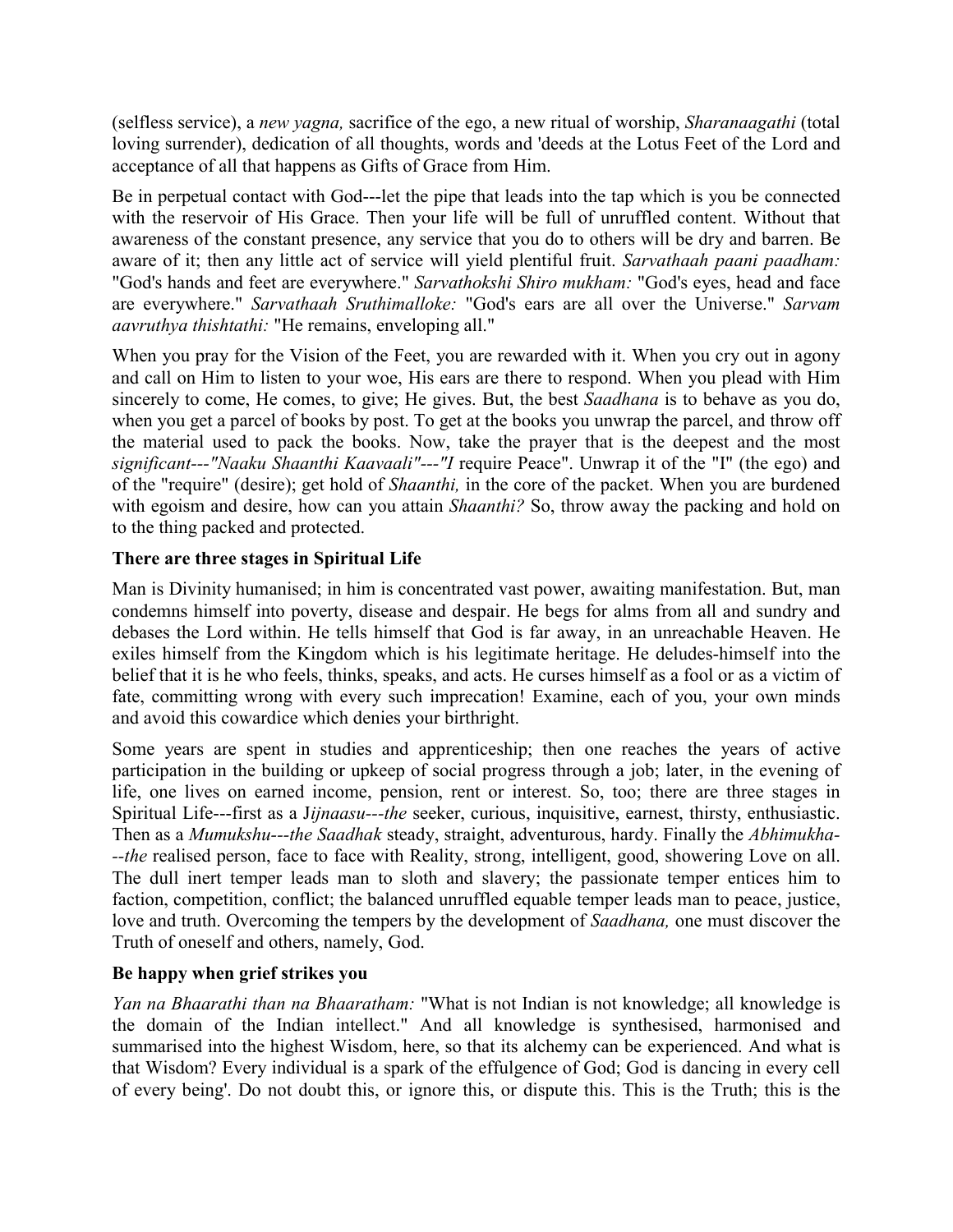entire Truth; this is the only Truth. The Universe is God. *(Loka* is *Lokesha).* All this is He, His Body.

To run away from the place which you have been assigned is cowardice, it is foolish, it is fruitless. Don't honour such men as heroes. You can be engaged in any profession, employed in any job,--for all professions are His, all jobs are His. He is the Universal Master, the Universal Provider. And when troubles pile up or disappointment confronts you, be thankful for the toughening it gives to your character for the trial which you are privileged to face. You overcome the distress of the heat by resorting to a cooler; you overcome the distress of freezing cold by resorting to joy. Be happy when grief strikes you. Be calm when anger tries to inflame you. How can you put down fire with fire? Reason out and convince yourself that tolerance, forbearance, love and sweetness can alone ensure peace for yourself and for society.

*Hyderabad, 4-4-1973*

*The touchstone for virtue in a person is his keenness to give up, to sacrifice, to develop detachment. I exhort students on many occasions to associate with good and Godly people only so that the precious aspect of divinity in them can manifest.*

*Many of them are humble and subdued and disciplined as long as they are in hostel and college, but once they enter the outer world, they resume the routine and ruin themselves. This should not happen.*

*Once Truth is accepted as an article of faith, one should sacrifice one's entire life to its practice. Or else, man degrades himself below the level of birds and beasts.*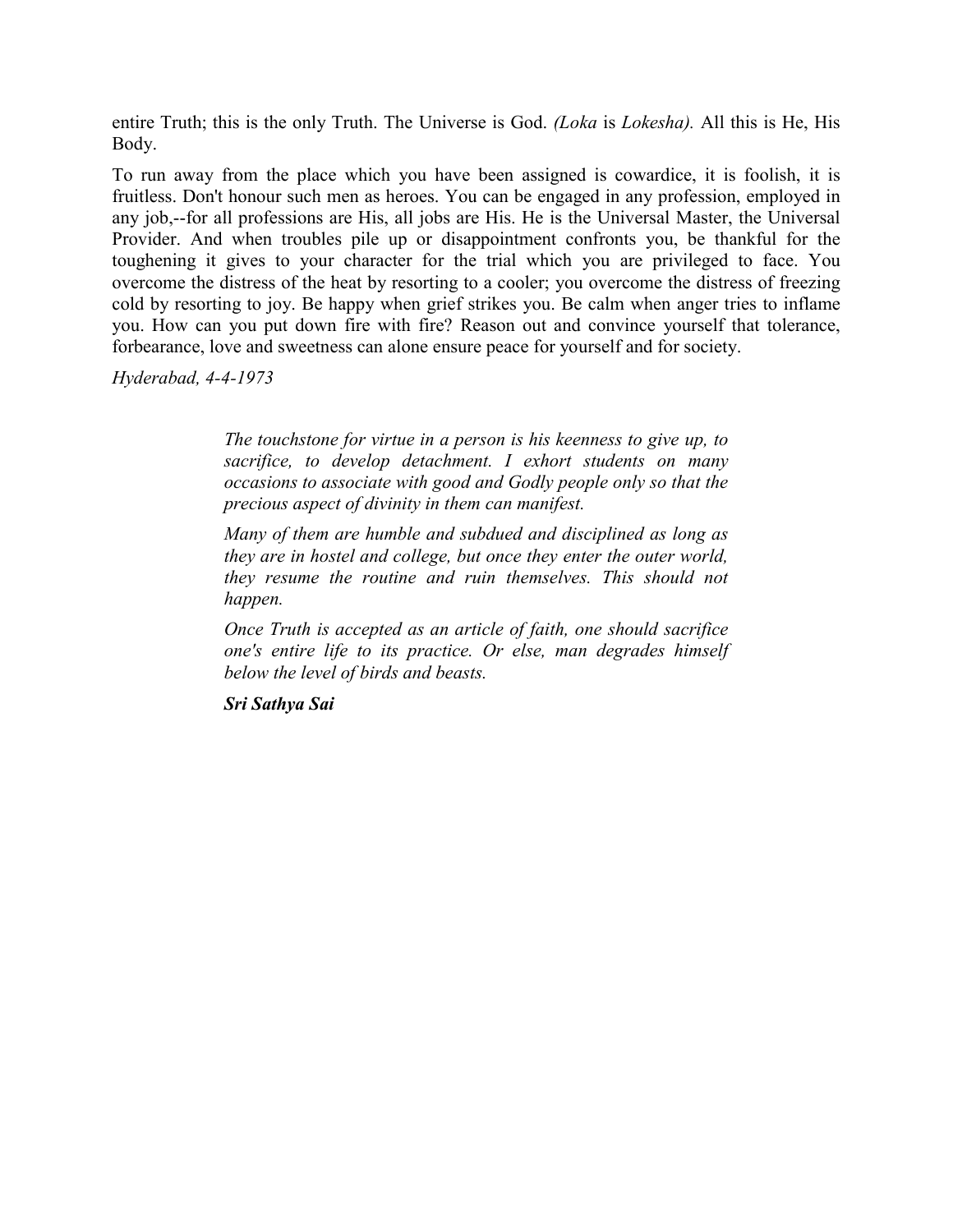# **13. Know the Knower**

MEN everywhere are frittering away the precious years allotted to them on earth, in three vain pursuits: praising oneself, thrusting one's interests forward, aggrandizement at all costs; defaming others, blackening the reputations of others, scandalising the good and fawning upon the bad; talking frivolously, or irresponsibly, stoking the fires of hatred or slinging mud, helter skelter, with no care for the injury done.

Men try to know everything about everybody else; but, they do not try to know about themselves! The attempt to know about the knower is called saadhana; knowledge about the knower is *Aathma Vidhya.* It is only through that knowledge that man can live in peace anywhere. For, when you know that you are but a spark of the Divine and that all else are the same Divine sparks, you look upon all with reverence and true Love; your heart is filled with supreme joy; and the assertions of the ego are rendered ineffective. Man seeks joy in far places and peace in quiet spots; but, the spring of joy is in his heart, the haven of peace is in himself. Even when he walks on the moon, man has to take with him, his fears, his anxieties, his prejudices and his pet aversions. Have faith in God, and in the correctness of moral living. Then, you can have peace and joy, whatever may be the fare that fortune offers you.

#### **Love alone confers lasting happiness and peace**

Goodness, compassion, tolerance---through these three paths, one can see the Divinity in oneself and others. Softness of heart is condemned by people today as weakness, cowardice and want of intelligence. The heart has to be hardened, they say, against pity and charity. But, that way lies war, destruction, downfall. Love alone confers lasting happiness and peace. Sharing alone can reduce grief and multiply joy. Man is born to share, to serve, to give and not to grab. When you instal faith in God as a .precious truth in the altar of your heart, you will welcome with equal' alacrity the blows and blossoms of fortune.

Man can have the highest joy and can share that joy with others; but he is now having only grief and sharing that grief with others. A king once granted a woodcutter in the forest an extensive sandal wood plantation as *inaam* (gift), in return for an act of hospitality that he had the chance to offer him. The fellow did not realise the value of the wood nor did he investigate the meaning and mode of the fragrance that emanated from the wood; he cut all the trees in a short time and burnt them for selling as charcoal. Most men waste their lives; they make charcoal out of sandalwood and are happy at the few chips, they get in exchange!

By means of prayer you can win the Grace of God; prayer saves you from slavery to the senses; when you extol God and feel that you are activated by His Will, you will become free from anger, anxiety, prejudice and envy; these passions ruin physical and mental health. Whenever you feel greed or resentment, try to control the emotion. Treat it as you would treat an illness; find the cure and master it. A monk was going along a. jungle track when he was followed by a gang of tribals who showered abuse on him. He sat down on rock before the edge of the forest was reached; and encouraged them to do their worst for, he said, there he would be met by a group of his devotees who might beat them off enraged at their behaviour.

### **Discipline is the mark of intelligent living**

Man is basically love, peace, joy and truth. He is the embodiment of all these, that is to say, of Divinity. He ought to behave only in accordance with his basic traits; but he overlays upon them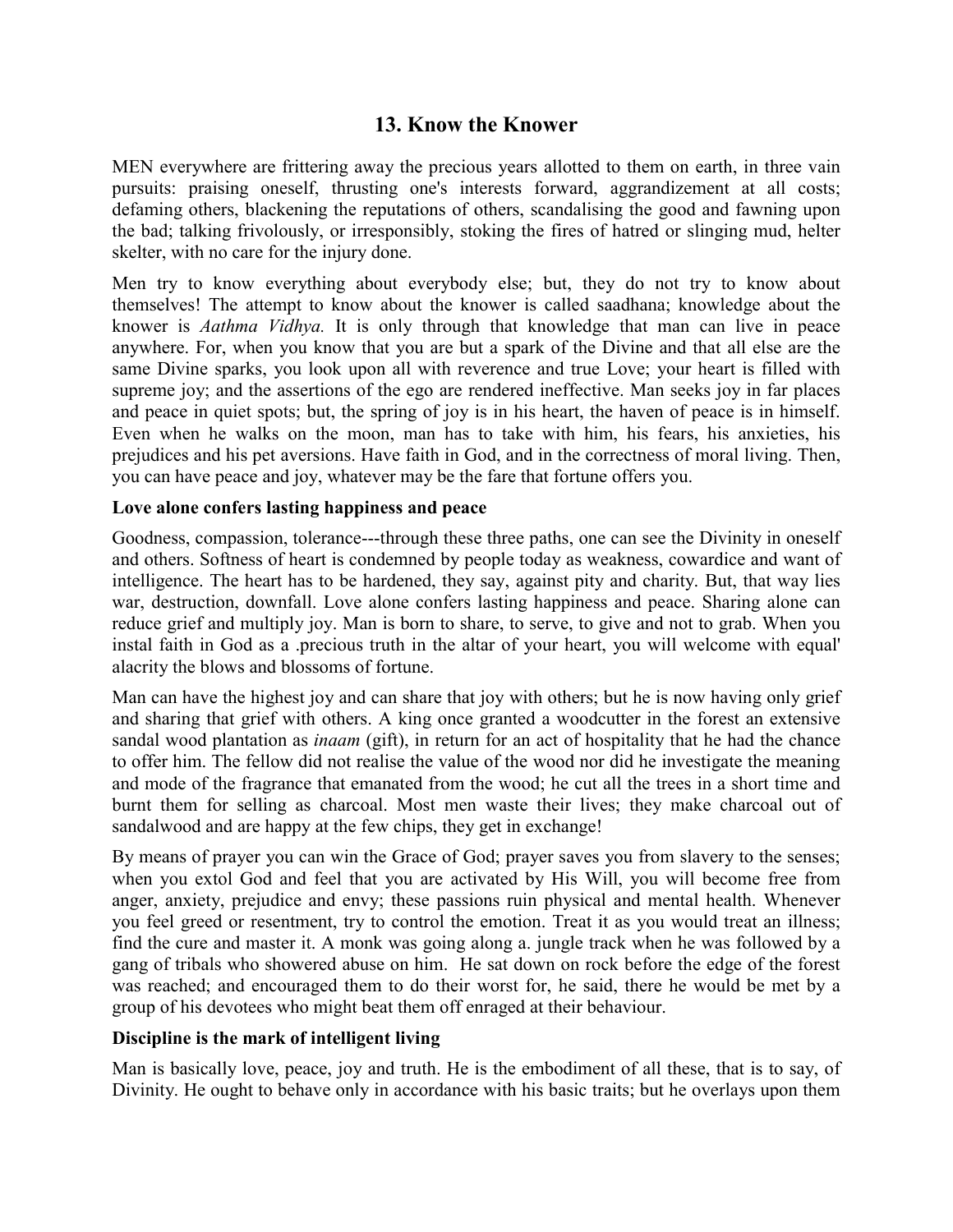the false traits of I and mine, and tarnishes his own personality. How to get rid of this tarnish is the problem of religion, everywhere. *Bhajan* (group singing of devotional songs) and *Naamasmaran* (remembering God's Name) are fine cleansing processes. Only, the mind must dwell on the sweetness of each name, and become sweet as a consequence. They must be done as a regular discipline, with the awareness that they will yield good results. They should not degenerate into mere mechanical routine items of a crowded schedule.

Discipline is the mark of intelligent living. Parents should not allow children to fall away from their control, and wander about without compass or anchor. Many parents feed and fondle their children, and then, in the name of freedom, leave them to find their own friends and pleasures. They take them to films regardless of the impression they create on their tender minds. They entertain the friends of their children, but, do not inquire their antecedents or habits. They even encourage their children to smoke and drink, not knowing they will one day have to rue their action. They thus declare by their actions that they are the enemies of their own progeny!

## **The path of life has both ups and downs**

I like children; I take great care of them; I pay them great attention. I give, and advise parents to give them, proper advice at the proper time. I insist on discipline, on reverent obedience to parents, on regulated food and play, on rigorous allocation of time for study, *bhajan,* meditation, etc. I also recommend some items of service, like nursing the sick. I condemn frivolous talk, luxurious living, deleterious habits, addiction to films, horror-comics, pen-friends, exotic dress, outlandish coiffures designed to draw attention to oneself etc. By these means, boys and girls are slowly drawn into unrighteous and immoral ways.

Discipline trains you to put up with disappointments; you will know that the path of life has both ups and downs, that every rose has: its thorn. Now, people want roses without thorns, life has to be one saga of sensual pleasure, a picnic all the time. When this does not happen, you turn wild and start blaming others. If each one cares for his own pleasures how can society progress? How can the weak survive? Mine, not thine, this sense of greed is the root of all evil. This distinction is applied even to God!--my God, not yours! Your God, not mine!

I am indeed very happy today that I could spend some time with you, children of the Remand Home. To spend some time in Divine Presence is a fortune which is the reward of past merit. You are here going through sentences from coups for delinquencies. Let me tell you that all men are undergoing sentences for long or .short periods, with simple or hard labour, to atone for misdemeanours and crimes done by them in past lives. Every fall makes a dent; every fault has to be corrected; every sin has to be-cleansed. Every one is a prisoner.

#### **Learn the Golden Rule of Life**

For, wherever he goes, two officers accompany them, and watch each action. It is only when one can go alone, that one can be said to be free. But, now, I as well as Mine, do not leave men alone; they walk on each side exercising their subtle influence over each step. I insist that you are the body, the mind, the senses, and the intelligence. It encourages you to care for the strengthening of the body and its beautification; to cater to the fancies that attract the mind, to pursue the fleeting pleasures of the tongue and eye; it tells you that reason is the only instrument for measuring truth, and decries intuition, and experience. Mind teaches you to grab, acquire, and possess, merely for the joy of possession, and the joy of depriving others of things of value. But,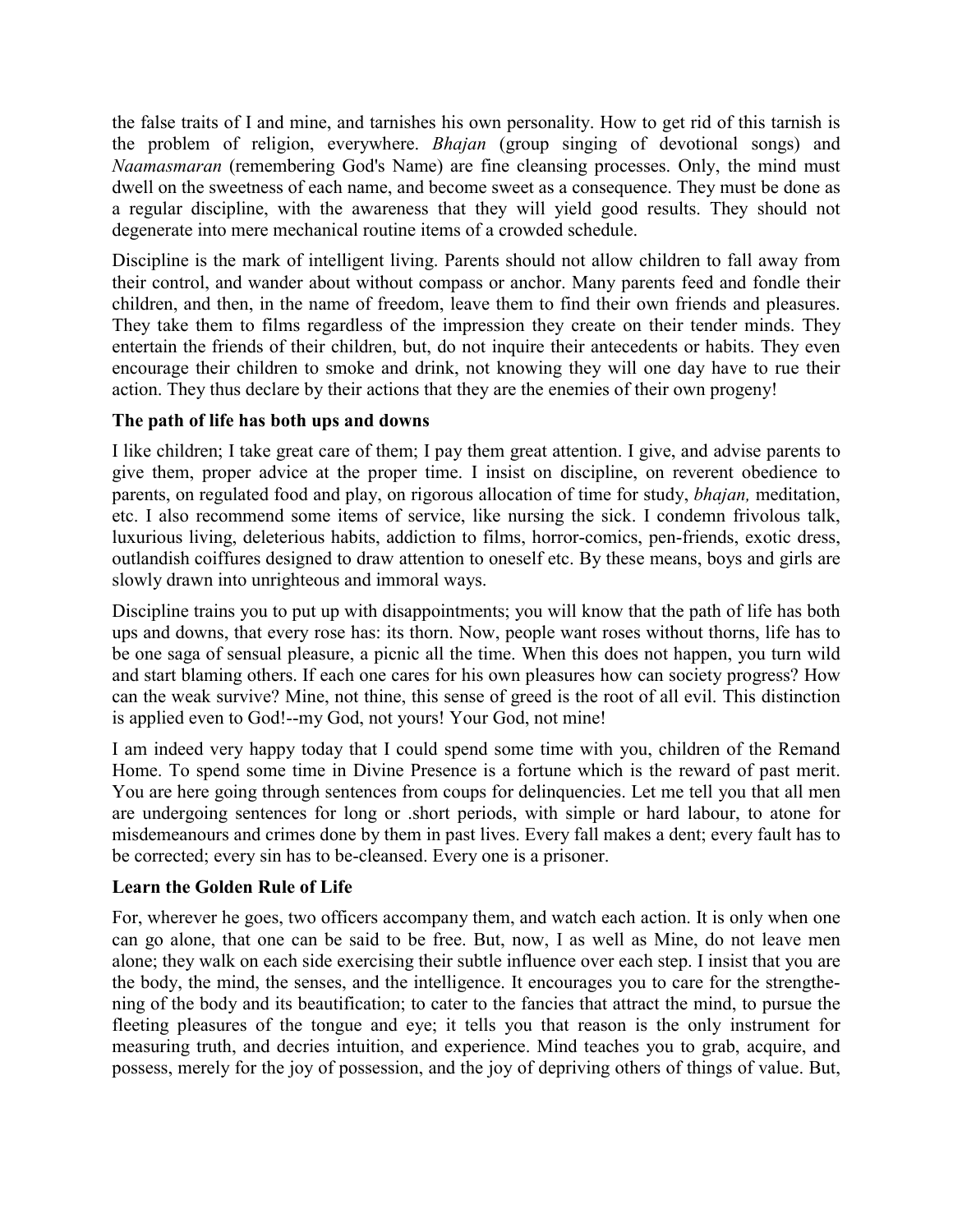the mind can also be used for liberation from these two shackles: I and Mine. Let it be fixed on God; they will both disappear.

You must examine every act to find out. whether it will cause pain to others; if it does, withdraw from it. Don't do to others what you do not like to do unto you. This is called the Golden Rule. Yes, It is the best test for. distinguishing right from wrong. If another person has with him what you like to have, do not make him miserable by snatching it from him. Would you like something you like to be snatched away from you by another?

Learn to serve people to the extent of your capacity. Learn to revere your parents, teachers and elders; they have your progress always in view. When you go back to your villages, join the *Seva Samithis* (service organisations) there and engage yourselves in *bhajan,* service programmes and study with the members there.

*Hyderabad, April, 1973*

*This is Sai's Message to you all. May you all develop this Divine Love and stand out as the harbingers of a new age free from selfishness, greed, hatred and violence. Let each of you be light unto himself or herself and thereby be a light unto others.*

*There should be no differences among devotees in the Sai Organisations. There should be no scramble for power or position.*

*What matters is the purity, intensity and sincerity of the devotion and the spirit of selfless sacrifice in which each devotee renders service to the needy and the suffering.*

*Sri Sathya Sai*

*14.*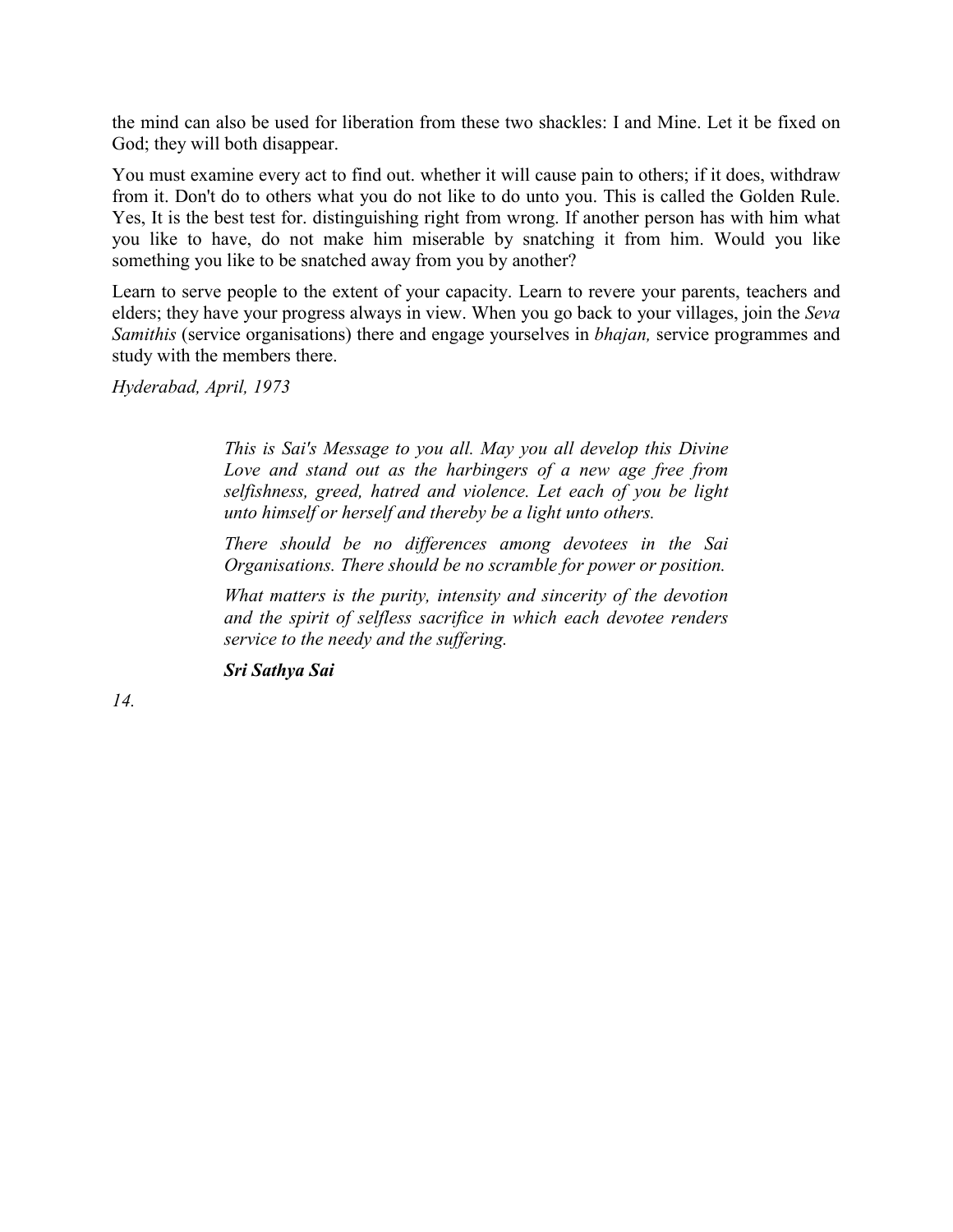# **14. Your image in His eye**

MAN preens himself that he knows everything; but when asked about himself he hangs down his head in shame. Man knows the news of every land but he is ignorant of the nuisance that he himself is to himself and others. He is moving in darkness, but, yearning for *aanandha* (bliss). He does not know the means of securing *aanandha* prayer, *seva* (selfless service), study of spiritual texts, meditation, silence. He has no faith that he is *aanandha* and that *aanandha* is his own nature. He is blown off by calamity; for he has no strength to withstand the blow. Faith in the God within is the toughest shield against the thrusts of fate. Nests laboriously built by birds are torn away by storms; the fragrant petals of flowers are felled by rain. Defeat and victory are the obverse and reverse of the same coin; when you welcome one, you have willy-nilly to welcome the other too. Forbearance, compassion and incorruptible virtue are the three pillars of a happy life. Only such a life can be called civilised; the rest is barbarian existence.

This meeting began with a Prayer. Good. But, prayer for some benefit or gain should not be addressed to God. For, it means that God waits until He is asked! Surrender to Him; He will deal with you as He feels best and it would be the best for you. God does not dole out Grace in proportion to the praise He receives! When you pray for a thing from God, you run the risk of condemning Him, if for some reason the prayer is not answered the way you wanted it to be, or as quickly as you wanted it to be. This contingency arises because you feel that God is an outsider, staying in some heaven, or holy spot, far away from you. God is in you, God is in every word of yours, every deed and thought. Speak, do and think as befits Him. Do the duty that He has allotted to the best of your ability, and to the satisfaction of your conscience. That is the most rewarding *puuja* (ritualistic worship).

### **Inner cleanliness is Godliness**

When you stand before another, his image is in your eye, and your image is in his; haven't you observed this? You are in me, I am in you, that is the truth this phenomenon proclaims. When you have faith in this, and when you cultivate love, humility, reverence for life, and tolerance, you are on the right path. When you are not on this path, that is to say, when you are travelling left, you are certainly left out, when it is a question of sharing Divine Grace.

The body is the temple of God, isn't it? Well. What does the priest do in the temple every day? First, he cleans the utensils and sacred vessels in the shrine. He sweeps the room and washes the altar. The senses are the utensils for the *puuja* of the God within; they have to be cleaned and assiduously kept free from dirt. Inner cleanliness is Godliness. That is possible only through sense-control, and mind-control; or what amounts to the same *saadhana,* dedication of all desires and activities to God. There are various habits which can be learnt in order to ensure equanimity. When some one insults you or defames you or ignores you, accept it with a smile; this is the way of the world; it is basically ungrateful, ill-mannered, they are doing me a good turn, my strength is under trial, I should not yield to anger or resentment, tell yourself such invigorating things, and be quiet, with a smile of triumph on your lips. There was a *sanyaasin* (mendicant) once who was roundly abused by a gang of mischievous young men. He said, "Carry on! Enjoy yourselves! I see that you are very happy at the chance. This is exactly what I desire for you." When you do not accept the insult some one casts on you, it goes back to the person who indulged in it first; a registered letter that is not accepted returns to the sender. Do not damage your mental peace, by receiving the letter and reading the contents. Refuse to receive it. You have a chance of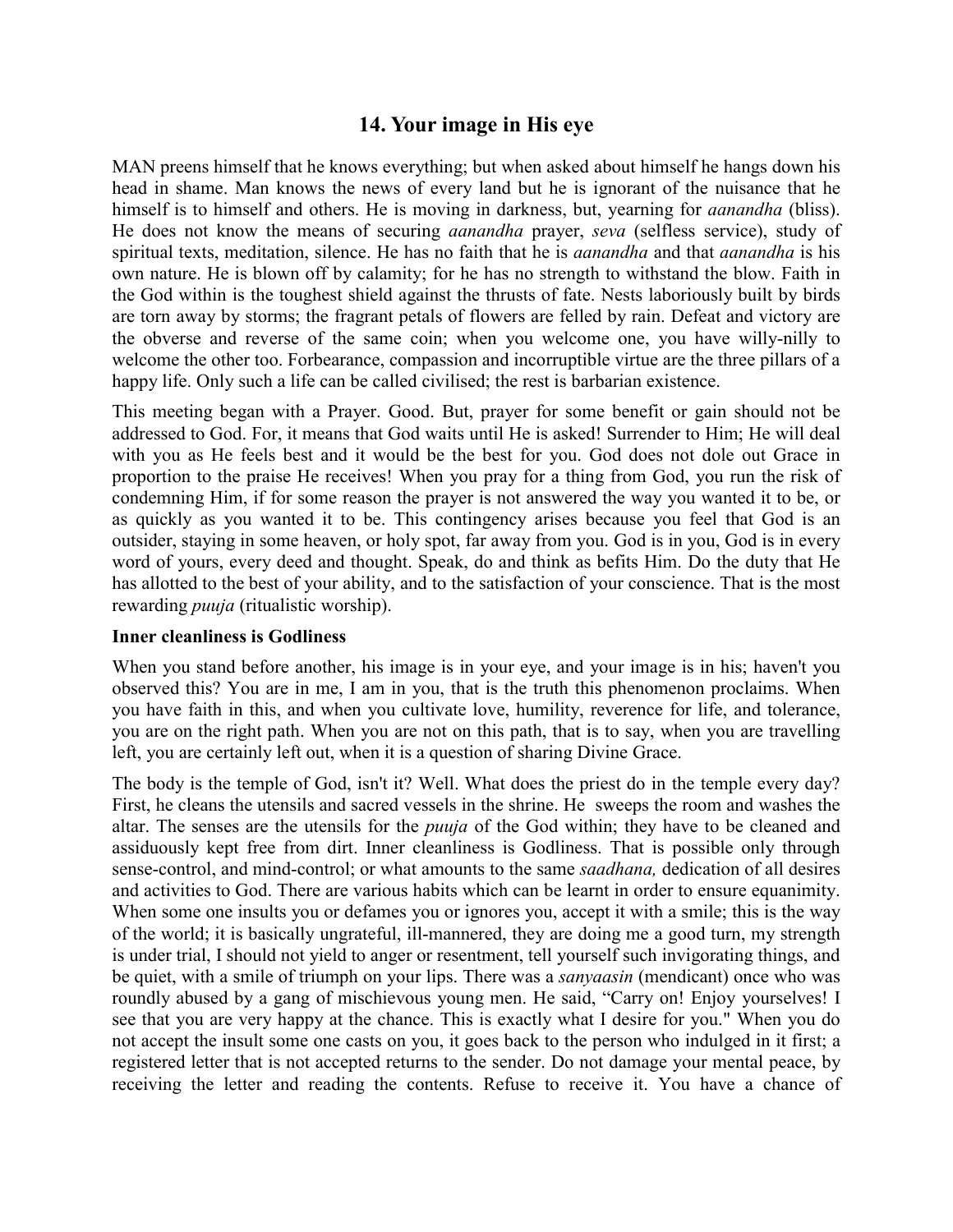correcting the wrong-doers too; accept it and you join the gang of mischief- makers. So, be warned!

### **Perform duty as an act of worship**

When God is recognised as dwelling within, every one will perform his duty. as an act of worship. Children have to revere their parents, that is their duty. Parents have to bring up their children as bright and willing citizens capable of earning their own food and helping others in distress; if they shirk this duty, they have failed in their worship. They should not also spoil them by allowing them too much of freedom and catering to their fancies. I know many parents who dote on their children,

and admire them when they learn the bad habits of gambling or drinking! They do not curb them, when they swagger about in the bazaars, teasing and bullying those who pass by. They do not instil into the young minds the attitude of reverence towards property belonging to others. As a consequence, their children land themselves in trouble, and then, the parents repent and curse themselves for their unpardonable foolishness.

### **Lean on your own strength and skill**

There is also another responsibility that devolves upon the parent. He must live the householder's life, as laid down in the *Dharma Shaasthras* (Scriptures on Righteousness), so that a picture of a pure happy life may be imprinted on the young mind. If the parent is a drunkard; a gambler, and a cheat, no amount of textbook ethics can cure the son. I like children and the young innocents. I will not allow them to be blamed. The fault lies wholly on the shoulders of the elders, the parents the leaders who shape the norms which they imbibe. Dhritharaashtra, the blind father, encouraged his hundred sons in their nefarious plots to bring about the destruction of the five Paandava cousins and thus paved the way for their own total annihilation. He did not teach them by precept and example, the lessons of love, sacrifice and contentment.

Do not lean upon others; lean on your own strength and skill. Live on your own earnings, your own resources. Self-reliance is the best food for growing young men. It is best to live with honour for just a day than with dishonour for many decades; better a short lived hamsa (swan) than a century-lived crow. The *hamsa* is adored by all; the crow is detested and stoned off. Do not crave for the property of others or for things that can be got by trickery or dishonourable means. Earn by the sweat of your brow, then, you can be proud and happy, when you spend it.

### **Life is a mosaic of pleasure and pain**

Then again, I will advise children not to read horror comics, books on crime and sex, and novels of vice and wickedness. Avoid also films, for though they may be advertised as very educative and inspiring, the producers, in their greed for profits, smuggle in low vulgar debasing scenes in order to please raw untrained minds. Don't allow the virus of vice to infect your brains. If that happens you descend to levels worse than the beasts. Do not imagine that it will be possible for you to live happily, without any anxiety or bother. Do not build castles in the air, and hope to live in them. Life is a mosaic of pleasure and pain; grief is an interval between two moments of joy, peace is the interlude between two wars. You have no rose, without a thorn; the diligent picker will avoid the pricks, and gather the flower. There is no bee without the sting; cleverness consists in gathering the honey nevertheless. Troubles and travail will haunt you, but you must not allow them to deflect you from the path of duty and dedication. When you go back after some years here to your villages, seek out the Sathya Sai Seva Samithi or *Bhajana Mandali,* in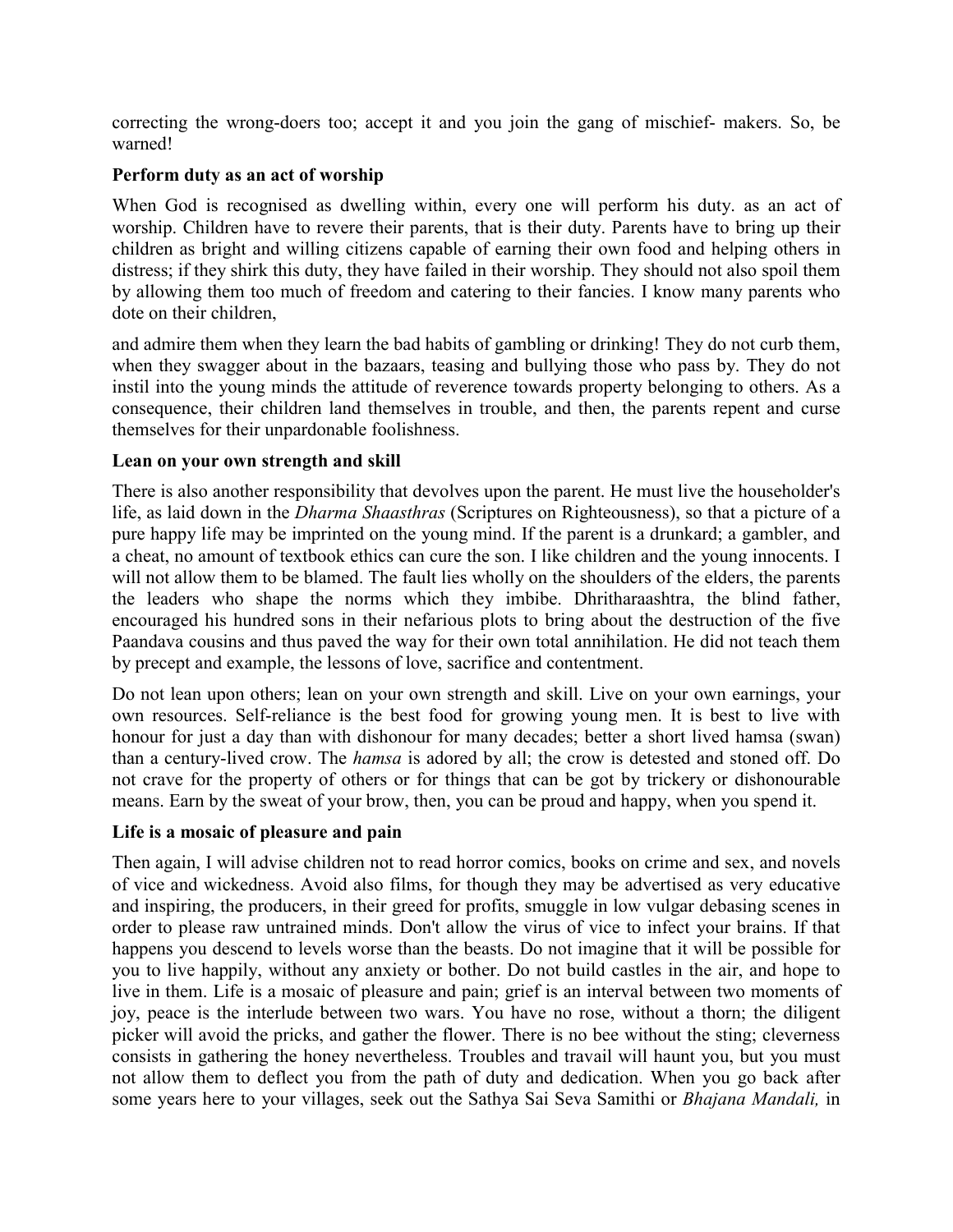the place; join that *Sathsang* (good company). Share the *Aanandha* (bliss) of the *seva* (voluntary service) that they do---visit the patients in the hospitals, read nice story books sitting by the side of the patients in the beds, write letters for them, and generally be kind and friendly to them in their loneliness and pain. Go to the slum areas, move like lighted lamps full of love and sympathy, and help the people there to get things done which will improve their health, add to their income, and advance their education. When the sugar of Divine thoughts is added to the routine tasteless water of daily life, it becomes *sherbet,* and delightful to drink. So, do so yourself and help others to do so.

Man is the image of God; when you injure His image, when you discard him, or dishonour him, or keep him at arm's length, how can God confer Grace on you? "Mine is mine, yours in yours"- if you declare, God too will keep you beyond the reach of His love. Annie Besant said once that more than man seeking God, it is truer to say that God is ever seeking man, a man who loves and serves His Children, and treats them as endearingly as He does.

### **Look out for chances to serve others**

Many are dispirited at their poverty, or misfortune; they hang their heads and fold their arms, and blame God for their plight. It is like the magnet and the piece of iron. The iron weeps that the magnet does not draw it. "I have no legs to walk, no wings to fly, no muscles to crawl or creep! How can I reach the magnet?" it wails. The magnet replies, "you are encrusted with rest, dust, and layers of mud; get rid of them and automatically, without any other ado, you can contact me and be with me for ever." It is sheer audacity to say, with all the rust and dust on, that God has no power to grant Grace; nor is it a sign of intelligence to say that God has no compassion in Him. Examine yourselves, purify the heart and fill it with love towards all men and God will be with you.

God is not somewhere away from you, some one distinct from you. He is in you, before you, behind you, beckoning, guiding, guarding, warning, prompting, the Inner Voice speaking ever with you. You need not seek Him, He is there ready to respond to the call from the heart. Call on Me and I am always by your side. Prizes were given today only to a few boys; I wish to give prizes to all of you, when next I come. So behave that the Grace is deserved. Look out for chances to serve others, speak soft and sweet, revere your teachers and all elders, study well to the best of your abilities, do not waste a single moment in idle talk or pastimes. That is the message I leave with you today.

## **The world is a huge house of correction**

Dear Children, Embodiments of Purity and Holiness, I am glad I am able to meet you again and spend some time with you. Bhagavantham said that this day is My birthday, being the Monday of the month Kaarthik, the day according to the Hindhu Calendar Celebrations at Puttaparthi and elsewhere are done on the 23rd of November, since that is the date according to English Calendar. But, Bhagavantham said that you must congratulate yourselves on this coincidence.

Four days are said to be days of luck; man must be congratulated if he gets this luck. The first is the day on which brothers and sisters, kith and kin are sitting around and attending a domestic festival showering joy on all. The second is the day on which one gets the chance to feed the hungry, the distressed and the defectives who cannot earn the wherewithal for livelihood. The third is the occasion when one gets the atmosphere and the opportunity to meditate on God. The fourth is the day on which a great person comes to us and instructs and inspires towards the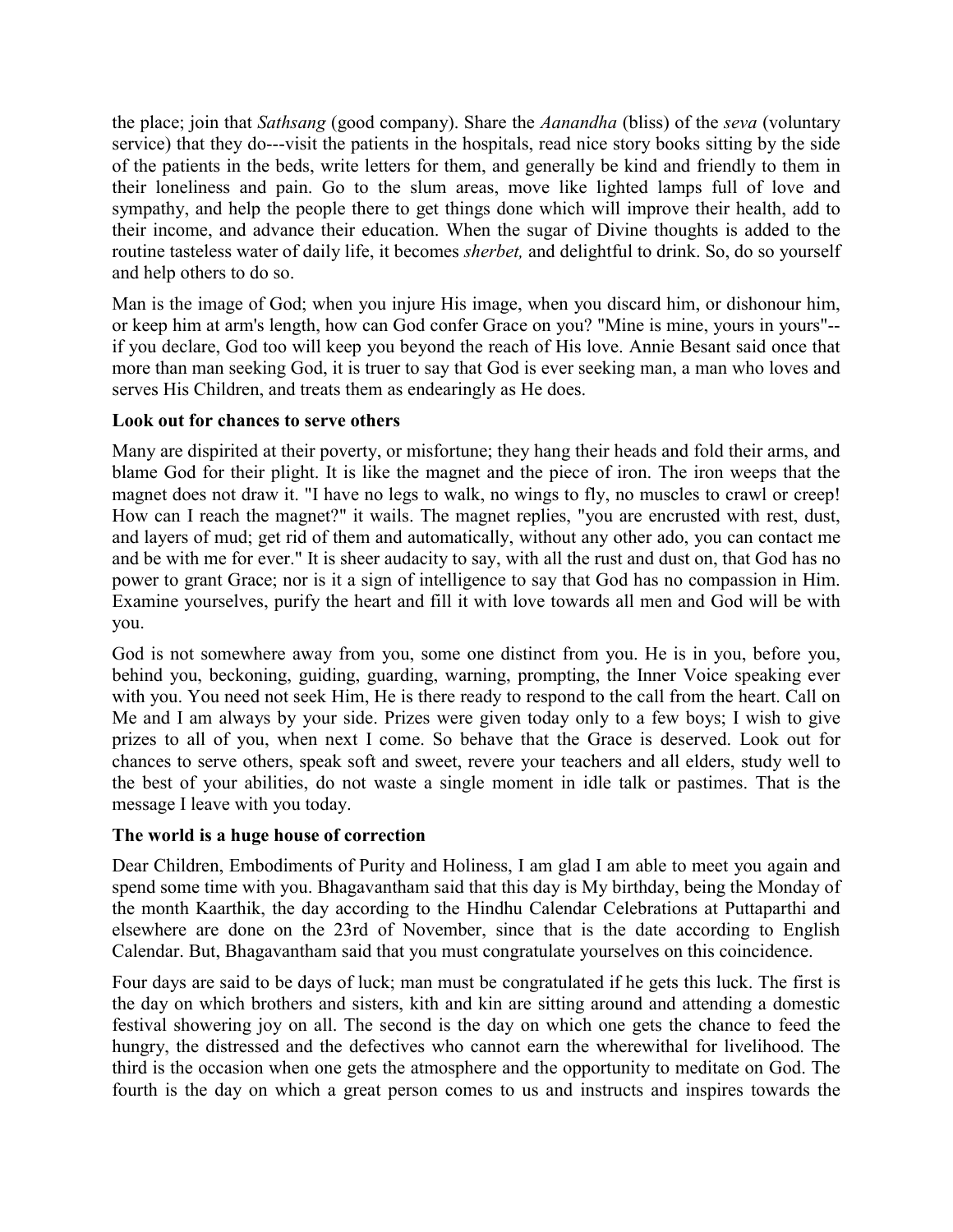higher life of the spirit. They feed the mind with *aanandha* (divine bliss) and teach us to overcome the obstacles towards God-realisation. You have today the great good fortune of being in the Divine presence, a gift which is the most precious man can acquire.

Chance circumstances have brought you into this remand home; but, do not get disheartened. The others who consider themselves free are also in jail, for, the world is a huge house of correction. When a prisoner is transferred from one place of confinement to another, say, from Raajamundhry to Waarangal, he will have a police constable on each side of him, isn't? Whenever he moves about, these two will be with him. When he can journey without these two, all alone, then, he is free. All men have two constables ever with them; they are the symbols of his sentence of imprisonment. They are *abhimaan* and *mamakaar*---the egoistic feeling and the pride of possession.

### **You can ever be free from worries and fears**

Man is a prisoner of his senses so long as these two keep him under guard. Man strays away into misery and pain, because he loses the sense of value, and runs after the temporary and the trivial. He ignores the voice of God that warns and guides from within, and pays the penalty for the transgression. Life is to be dedicated not for mere food and drink, or mere catering to the cravings of the senses. It has to be devoted to the attainment of the *aanandha* that God alone can confer. Of course, worries and fears there will always be, along the road that you take from birth to death. But, you can ever be free from both, provided you have as the Giver of Light, the name, Sai Raam. At least from now on, recite the name and dear children, you will have joy and peace. Never care for the obstacles that may come your way; the name will clear the path.

The *Gopees* (milkmaids) of Brindhaavan were chastised and punished by their parents, parentsin-law and even husbands for taking the name of Krishna, but, they had the name printed on their hearts, just like the pictures in the books you read, and they could not remove the Name, just as you would find it impossible to remove the picture from the paper! When you have the Name in your heart and on your tongue, you will never go astray, your hand will be clean, your eyes will be bright, your face will beam with courage and self-confidence. Man has been endowed with *jnaana* (spiritual knowledge), the capacity to distinguish what is good and bad, for himself, for the family into which he is born and for which he is indebted for bringing him up until adulthood when he was a helpless dependent stripling, for the village where he first saw light, for the country which gave him the rich heritage of culture, and **for** humanity of whom he is a valuable, a significant member.

## **God will never desert His obligation**

Every culture has a body of customs and conventions laid down by the sages, to maintain peace and prosperity in the community. They are tested in the crucible of experience, and they are often grouped under the word, *Dharma* (duties). Or, they are known as *neethi* (ethics). To go against them-is to break the rule which binds man to man, and man to God. When you have not grown enough and understood how hard it is to work and earn the fruits of work, it strikes you as easy to take hold of some one else's book or pencil or money and derive satisfaction therefrom. This tendency leads you to trouble, and to this place. Resist that temptation; be bold; tell yourselves that it is wrong, it will disgrace your parents, the reputation of your family, of your village, of your country and its ancient culture. If you feel you must have something to be happy, pray to God; "God! You have the responsibility to keep me healthy, happy, good and intelligent; give me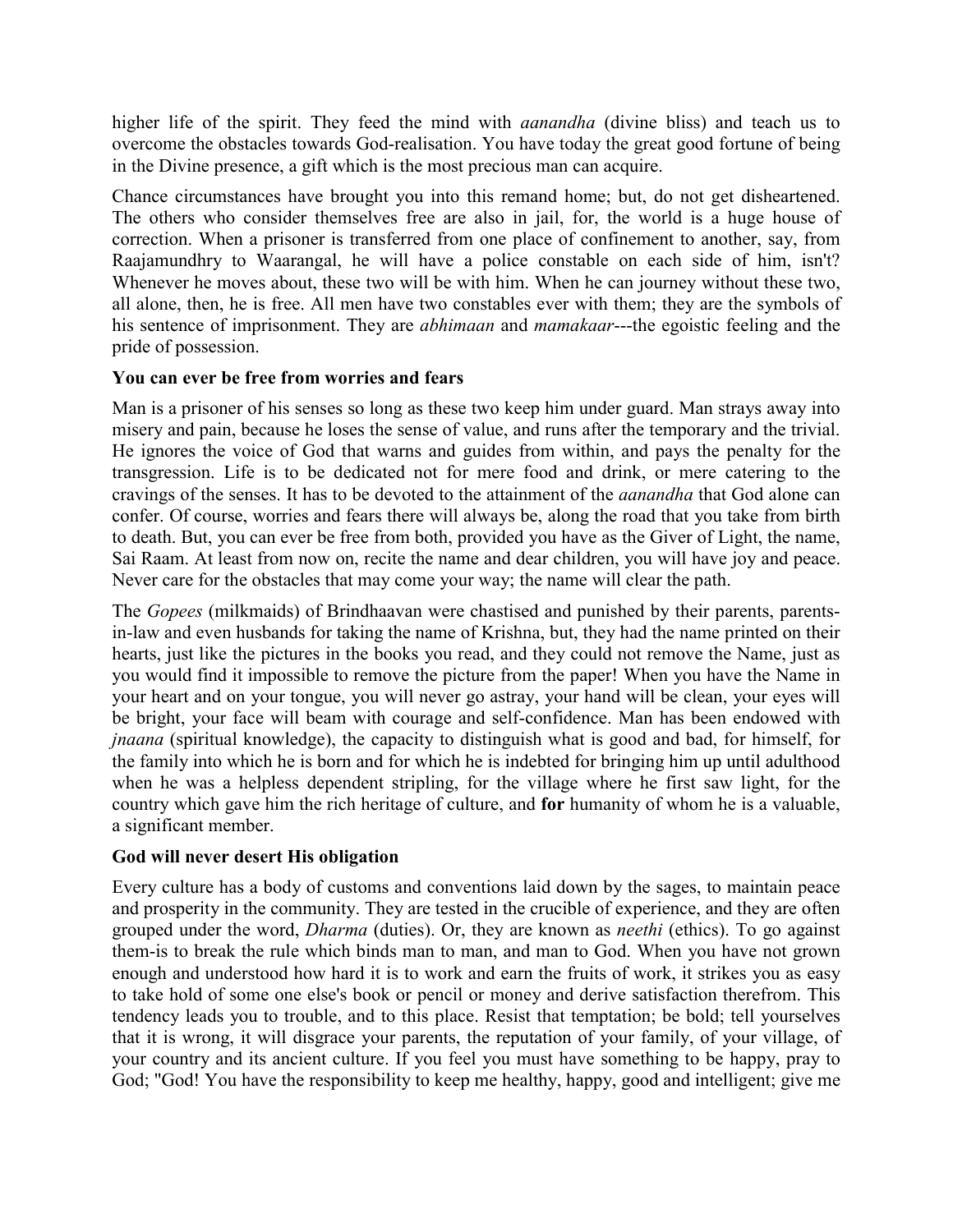this thing, which I believe is necessary for my happiness; but, if you think, I am wrong, give me whatever you think best." God will never desert His obligation; He will feed you and foster you.

Once a *sanyaasin* (ascetic) was proceeding to the forest for austerities, so that he may win the Grace of God. He saw a cow being led by a villager; drops of milk were shedding from its udder! He asked the villager, why? The reply was, "She is about to calve; this is the indication; the milk is already flowing so that the calf may have its milk, as soon as it is born." The *sanyaasin* then realised that God will give him, too, wherever he was, the thing most needed for his progress; He knows best, He is all-knowing, He is compassion itself, he felt; so, he turned back and contented himself with prayers and the constant contemplation of God as Providence.

### **Food got by foul means will injure you**

Have patience; do not in your hurry to enjoy cheap joys fall into error and unrighteous deeds. Have faith that God will add unto you all joys that you desire for and deserve. People ask of men for favours; they extend their hands towards others and plead *dhehi* (give). But, *dhehi* also means, "He who dwells in the *dheha* (body), that is to say, God!" So, don't humiliate that *Dhehi* by calling out *dhehi* before others. Ask Him; say *dhehi* to the *Dhehi;* He will respond generously, graciously.

Food got by foul means, clothing procured through falsehood, these will only injure you. Do not think that ease and comfort are the main things in life. Disappointment, disease, distress are the lot of all, rich and poor, educated and uneducated, young and old. They are the common lot of all. Let not your pure, immaculate hearts be rendered dirty by falsehood and wrong. Do not soil your tongue using it for uttering dirty words. Utter the name of God; it acts like a spark which can burn into ash a big hill of cotton! All evil thoughts, and wicked plans and plots will disappear like fog before the Sun when the Name of God is remembered sincerely. As soon as you are back in your villages, join the nearest *Seva Samithi* (service unit) and share in their *seva saadhana* (effort of service) and spend your days in *sathsang* (holy company), so that you become good and useful sons of the land.

God is the refuge of the forlorn. This day, some devotees came to Me and impressed Me to spend some time with them. But, it is your call that I answered. I have spent more than an hour and half with you; but, I am not satisfied. I am sorry a good deal of time was spent in reaching this place; that could well have been spent with you. You are fortunate to keep Me so long with you. Remember the directions given to you, and start the *saadhana* of *Naamasmarana* (spiritual discipline of remembering God's Name) this very moment.

*Hyderabad, April, 1973*

*Of course, you can and do announce, "I surrender my mind, my thoughts, my feelings and imaginings, to God." But your monkeymind escapes from your hold; how, then, can you capture it and claim it and surrender it to God? What authority do you possess to offer something you are not master of?.*

*Sri Sathya Sai*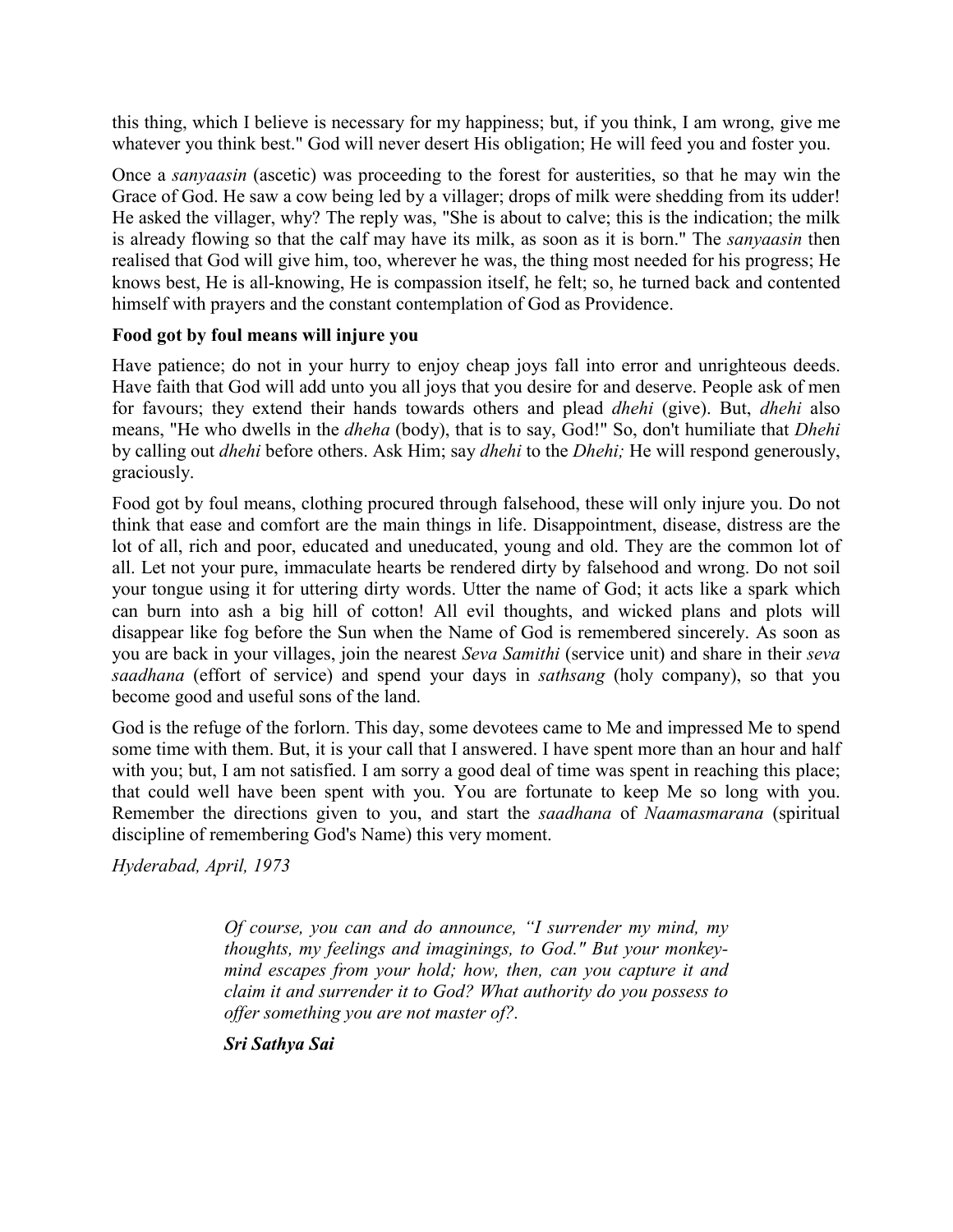## **15. Love is the key**

MAN is so designed that he can derive *aanandha* and maintain it only through association with his kind. To divest oneself of all contacts with others, and tread a lonely path is a sign of weakness, of fear---not of courage. Lively association alone produces morality, justice, compassion, sympathy, love, tolerance, equanimity and many other qualities that toughen and train character, and mould the personality of man. Culture is the consequence of the co-mingling of hearts and heads. A group of individuals, who are charged with hatred or contempt of each other, cannot produce any beneficial effect on any of its components; a common outlook, or rather, a common inlook, is the essential factor, *Sama-chintha---the* sameness of beliefs, opinions and attitudes---is the prime factor. This *Sama-chintha* must result in a flood of *aanandha* (divine bliss) that envelops and enthuses the entire group. If the individual knows he is Divine and that all else are equally so, that consciousness is the best bond for Society, that *aanandha* is the best atmosphere to sustain the Society. How can a person who knows that all are Divine keep away from the God He recognises? "I am he, he is I, both I and He are kith and kin in Him." This awareness is so thrilling, so satisfying, so uplifting, that such Society is the noblest *Sathsang* (holy company) man can ever come into.

### **This Universe is enveloped in God**

Shutting yourself in a room and offering incense and flowers to a picture or image of God, singing or reciting His glory are very poor substitutes for the discipline that will liberate you from ignorance. All beings are images of God; all men are His pictures; then, why shut yourselves in? All creation is marching on a pilgrimage to Him; why then behave as if you are trekking it alone? You believe that the time spent in church or temple or the domestic shrine in adoration and in ritual worship is devoted to God and the rest is spent for other purposes. But, you cannot demarcate and delimit the realms of God and man like that. God is ever with you everywhere. *Vasudhevassarvamidham---"*All this is God."

Society is the school where this lesson is taught to those who earnestly seek. The sages of this land resorted to the hermitages in the forests, and mixed with the steadfast seekers there is scholastic discussion and disciplinary practices. They drew inspiration and instruction from each other, and learnt the Truth, *Ishaavaasyam idham jagath---"This* Universe is enveloped in God"-- that God is the string on which the worlds are strung. When man gives up his conceit and becomes nature's pupil, rather than its tyrannical master, he can hear her voice advising, admonishing, and illuminating.

Man has-all the resources he needs in himself. He can tap them by identifying them and manifesting them, and by sharing them with others. He is *Sath, Chith* and *Aanandha* (Being, Awareness, Bliss Absolute); He is *Shiva-Shakthi Swaruup* (Form of divine-energy). When man extols himself, he is extolling God. Do not cultivate the conviction that you are mere men; be assured that you are destined for Divinity. When Divinity takes on the human form as described in the Raamaayana, the Mahaabhaaratha, and the Bhaagavatha, one has to interpret the actions as providing examples and lessons, and not as human stories enacted for entertainment.

#### **Mind of man has to be a garden of flowers**

The five Paandava brothers are five qualities in human character, all observing the norms set by the eldest, which is the noblest and the most righteous. Raama is the example of the uncompromising adherent of the principle of righteousness, whatever be the temptation to bypass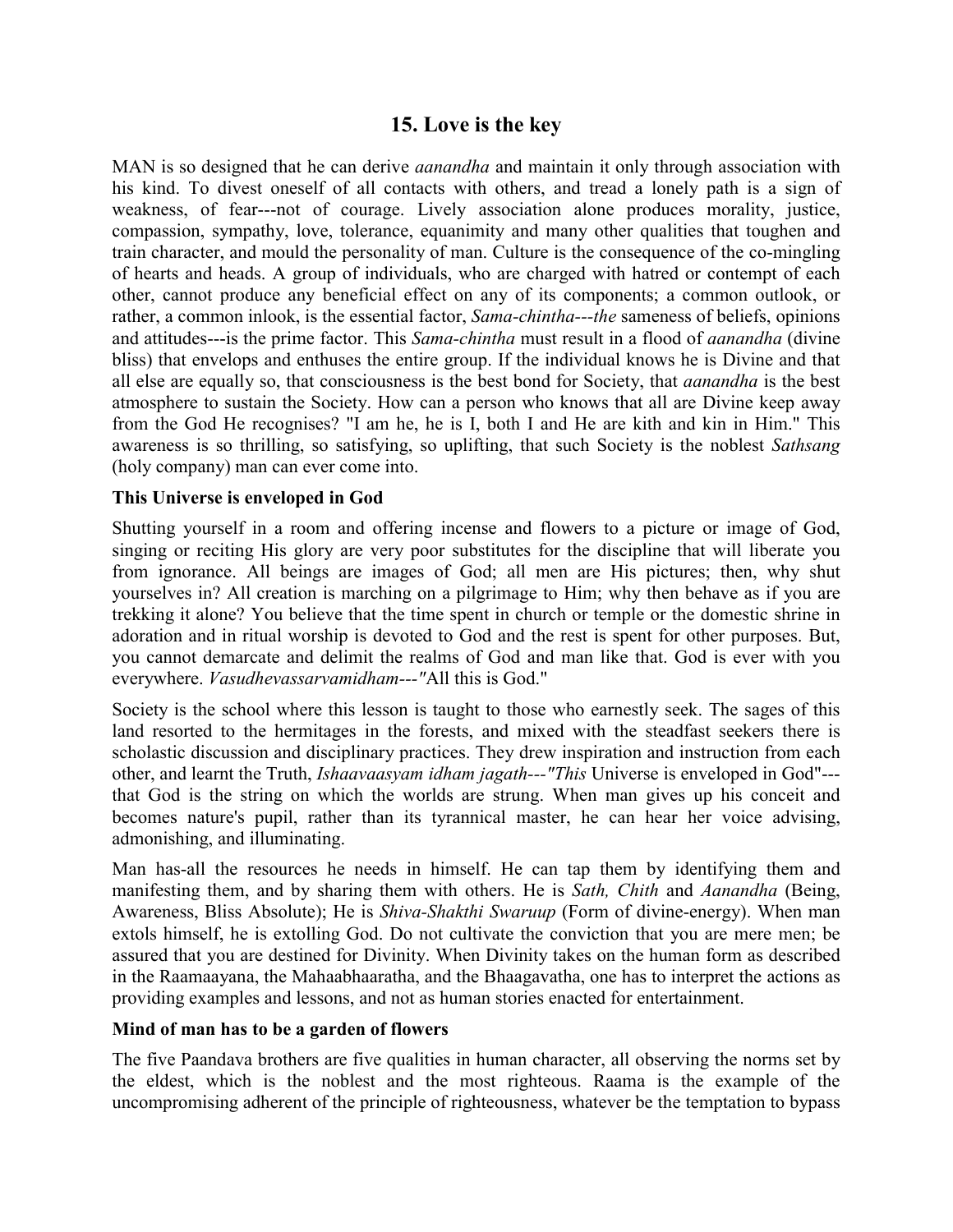it. Raama was charged with a love that transcended all considerations of advantage, of caste or creed, and extended to animals and birds, human beings. Love is the key to open the doors locked by egoism and greed.

If you allow your behaviour towards others to be contaminated by contempt, scorn, cynicism or hatred, then, you are spoiling the fair name of India, its culture and tradition will not tolerate it. It has proclaimed that God is One, and that He is known and can be known through various names and forms. It has declared that God is installed in the heart of every being. Look at the emblem of the Sathya Sai Organisation! It tells you that the Hindhu, the Muslim, the Paarsi, the Buddhist and the Christian are all adoring the same God for the same consummation. The mind of man has to be a garden of many-coloured flowers, a *Nandhanavana.* Krishna will certainly delight in dancing there, and playing on the enchanting Flute in the bowers of that garden.

A heart saturated with love of God can never entertain thoughts of violence. It is sheer hypocrisy, to kneel before God and, then, force men to kneel before you. God is love, God is peace: God is strength. How can a person be in contact with God, and yet, be proud and acrimonious? Agitated and angry? Weak and vacillating? His claim to be in contact with God is only a laughable foible; it cannot be true. A tree is judged by its fruit. Leaders of peoples have to develop this universal feeling of love, not limited to political boundaries which change from decade to decade, or religious labels which are affixed and erased to suit temporary needs. The prayer that rose from millions in this country from all its *temples, yajnasaalas, theerthas,* holy seafronts, shrines and altars for centuries, has been *Sarve janaah sukhino bhavanthu---"*Let all the 'peoples of the world be happy and prosperous;" *samastha lokaah sukhino bhavanthu---*"May all the worlds have peace and prosperity." So, pray for all humanity, for the welfare and happiness, the peace and progress of Russia, China, Africa, Pakistan, all countries of the world, and all beings everywhere.

*Hyderabad, April 1973*

*Love as thought is Truth. Love as action is Right living. Love as feeling is Peace. Love as understanding is Non-violence.*

*Sri Sathya Sai*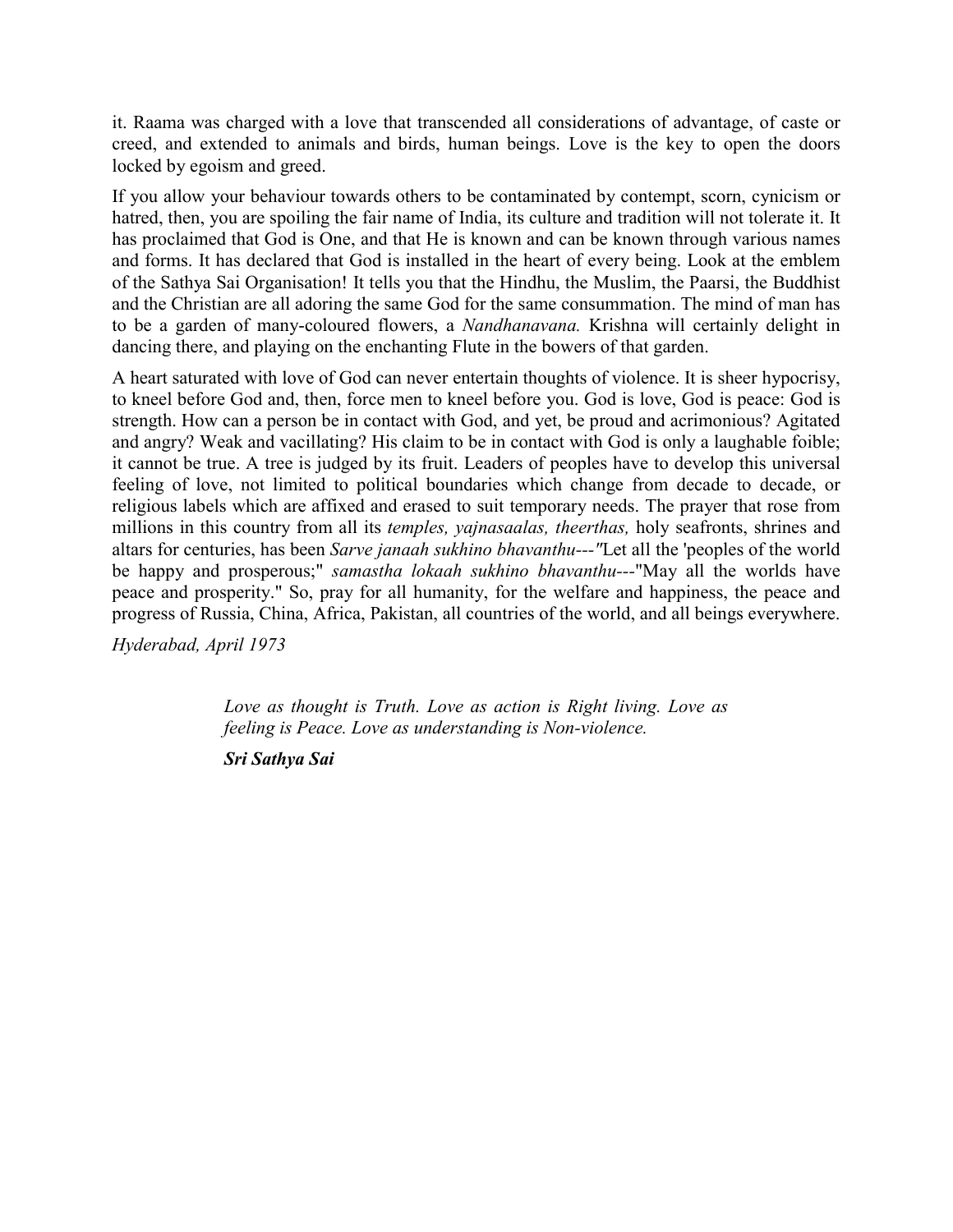# **16. The garden of God**

MAN has to recognise his indebtedness to society and his duty towards it; this is the best way to solve the troubles of the day. Attention is paid only to arguments and counter-arguments, propositions and oppositions, plans and programmes; the aim of the egocentred is more to win a verbal victory than achieve a valid target. No attempt is made to foster the social virtues of honesty, tolerance and cordiality.

Society is the expression of Divinity into manifold phases, with its love, its ardour, its eagerness to comfort and console. A chance conglomeration of humans does not become a society. It has to be welded into a unity by the consciousness of kinship of God, by the sharing of each other's joys and sorrows, and the cultivation of *Samarasa* (empathy). The individual has to manifest through word and deed, the *Aanandha* (Divine bliss) inherent in him and in society.

Turning the beads of a rosary between the fingers or sitting erect contemplating the tip of the nose are only harmless ways of spending time; active participation in society in a spirit of dedication and surrender, conceiving all acts as acts of worship, all men as embodiments of the Supreme, is a more beneficial form of *saadhana* (spiritual discipline). For, there is no spot where He is not, no object which is not He. For, as the *Shruthi* (holy scripture) declares, He willed that He become all this! Worship, adoration, and pilgrimage cannot be the end-all! The goal is the realization of "I am He, He is I." That alone can fill the heart will Bliss.

### *Dharma* **fosters those who foster it**

When you separate yourself as an individual, envy, resentment, jealousy and pride start defiling you. Love alone can weld you into kinship with all. You are *Shivashakthi---the* latent-patent, positive-negative, inert-alert principle. Be ever cognisant of this secret truth about yourself.

Dhivaakarla Venkataavadhaani recited verses welcoming Me, in which he piled praise on praise. Of course, the style was sweet and the sentiment, sincere. When once you transcend the human scale, and reach out to. the Divine, the eagerness to adore will drop off. You can evoke the Divine in you by adherence to *dhama* (righteousness); that is the message of the Mahaabhaaratha. Weighed down by sorrow, Arjuna one day laid all the blame on his eldest brother Dharmaraaja. He said, "On account of you our dear mother is separated from us, our wife is disgraced in the open court, my only son is slaughtered by our wolfish cousins, our dynasty is forced into exile and our heritage is stolen before our very eyes." Dharmaraaja replied, "When you blame me, remember you are blaming *dharma;* no one can ever suffer through *dharma. Dharma* fosters those who foster it. The pain which *Dharma* inflicts is a blessing, it is a shower of joy. Since we have stuck to *Dharma* God will fight our battle and win victory for us."

### **To attain God, Love is enough**

God is the embodiment of compassion. He watches for a grain of goodness or humility so that He can reward it with tons of Grace. In a certain temple for Shiva, the priest had silver basin with a hole in its base for water to drip continuously. He filled it with water and hung it over the *Lingam* (the idol of Shiva) so that the God who swallowed the poison which would have destroyed the Universe could be cooled and comforted! Even at night when the doors of the shrine were locked by the priest as he went home, the silver basin of water, was in its position. So, a thief broke into the sacred apartment; his eyes were on the silver: he could not reach the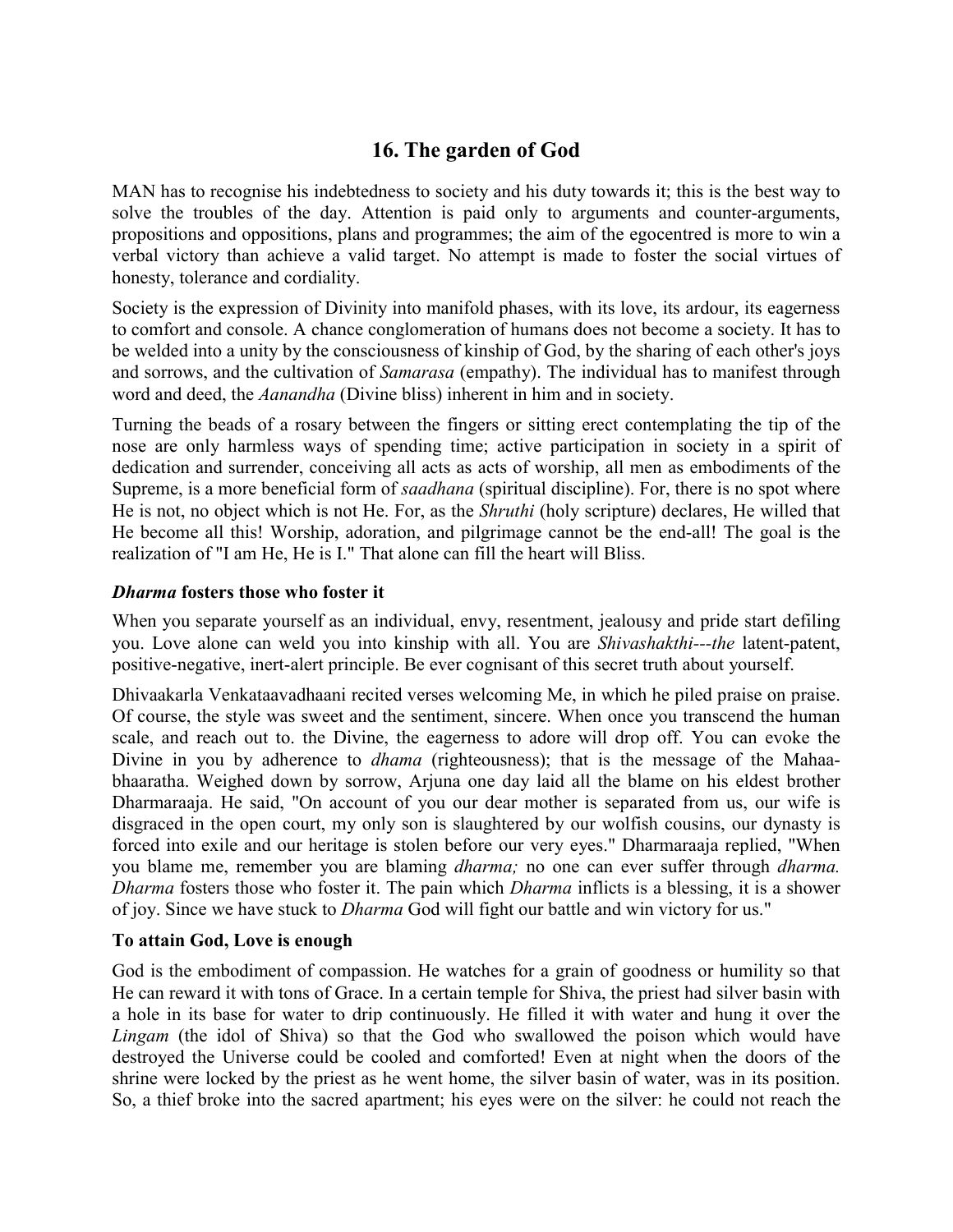rope that kept the basin in position; so, he climbed on the *Lingam* itself in order to take the costly booty down. Even as he was standing on the holy idol Shiva manifested Himself in all His glory before him, saying, "Son! I appreciate your surrender; you have cast on me your entire burdan!" The thief prayed that Shiva may help him to secure the silver;-there was no ladder or bench or any other article on which he could climb. So, the *Lingam* was his only refuge..

Once a *Guru* sent a pupil for further guidance to a mendicant in a Shiva temple. When he reached the temple, he found the fellow reclining in the central shrine with both his legs resting on the sacred *Lingam. The* pupil was naturally enraged at the man's insolence; when he spoke angrily against the behaviour, the man said, "Please lift my legs and place them where the *Lingam* is not." When he did so, there was a *Lingam* under the feet in the new position. Wherever he deposited the man's legs, a *Lingam* rose to give them rest! That was the lesson the beggar taught him--God is everywhere; only win the vision to see Him so.

To attain God, feats of hard *Saadhana* are superfluous. Love is enough; avoid hating, envying or even disliking anyone. Put love into practice, through seva (selfless service). When the loveliness of the seed blooms, you have the flower. And God is the loveliness which blooms as mani In the Geetha the Lord has announced, "I am the Seed of all *Beings"---"Beejam maam sarva bhoothaanaam."* When the seed is immortality, the tree too is immortal, the flower and the fruit are immortal. When He is *rasa* (juice), sweetness and love, all His manifestations are sweet and loving. When He is light, nothing can be dark. When He is *Chaithanya, Chith* (Supreme, Awareness), nothing can be *Jada* (insentient), without awareness or intelligence or consciousness.

## **The Universe is a pleasant garden**

You may pride yourselves on being God-minded and Godward-bound; but your pride proclaims that God is only on the circumference of your activity. You must be humble; you must not limit God to any particular Name and Form. How can you fix a label on God and compel Him to conform to your specifications.:' Study the emblem of the Sathya Sai Organisation; it declares that all faiths feed the heart with *aanandha,* all faiths cleanse the mind of littleness, all faiths confer courage on the weak and the vacillating.

The Universe around you is a pleasant garden full of charming patches of many-hued flowers filled with fragrance and nectarine elixir---each flower-bed being a Religion, which attracts the loyalty of millions of seekers. The garden too is God; God dances in that garden at His own handiwork, gladdening the flowers with the magic melody of the flute. Be full of joy and love; share that joy and love with all. If you utter "God, God," and inflict pain on man, you will be spumed as a cheat. You need not cry out God, God! But, if you confer joy on brother man, God will respond with His presence, though uninvited. There are, however, many in positions of authority-and influence who adore God and, at the same time, abhor mani They behave as if their God is a person of very limited intelligence who-can be easily deceived, who will. take their words at their face value and never look behind them for the motive and the. intention.

Believe that God resides in all beings; speak such words, as would spread goodness, truth and beauty; do such acts as would promote the happiness and prosperity of all; pray that. all worlds have peace. Expand yourselves; do not contract into your own tiny individuality. Expand into Universal love, unshaken equanimity, and ever-active virtue. That is the Path which will bring out the Divinity in you to the fullest.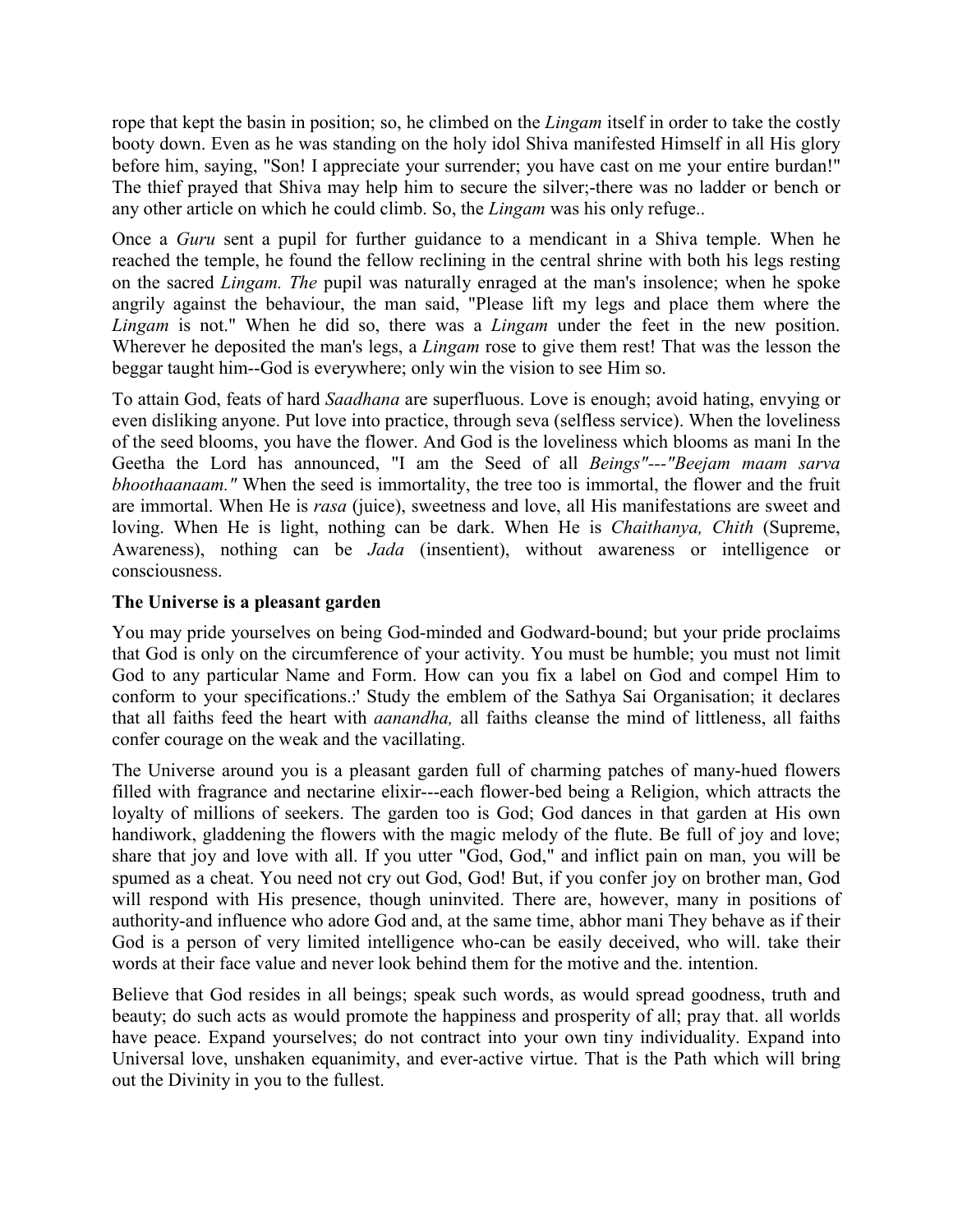*Hyderabad, April, 1973*

*Swaami is always with you, in you and around you. When all differences are eradicated and devotees in Sai Organisations conduct themselves with selfless devotion, you will all realise that Swaami and you are one.*

*Sri Sathya Sai*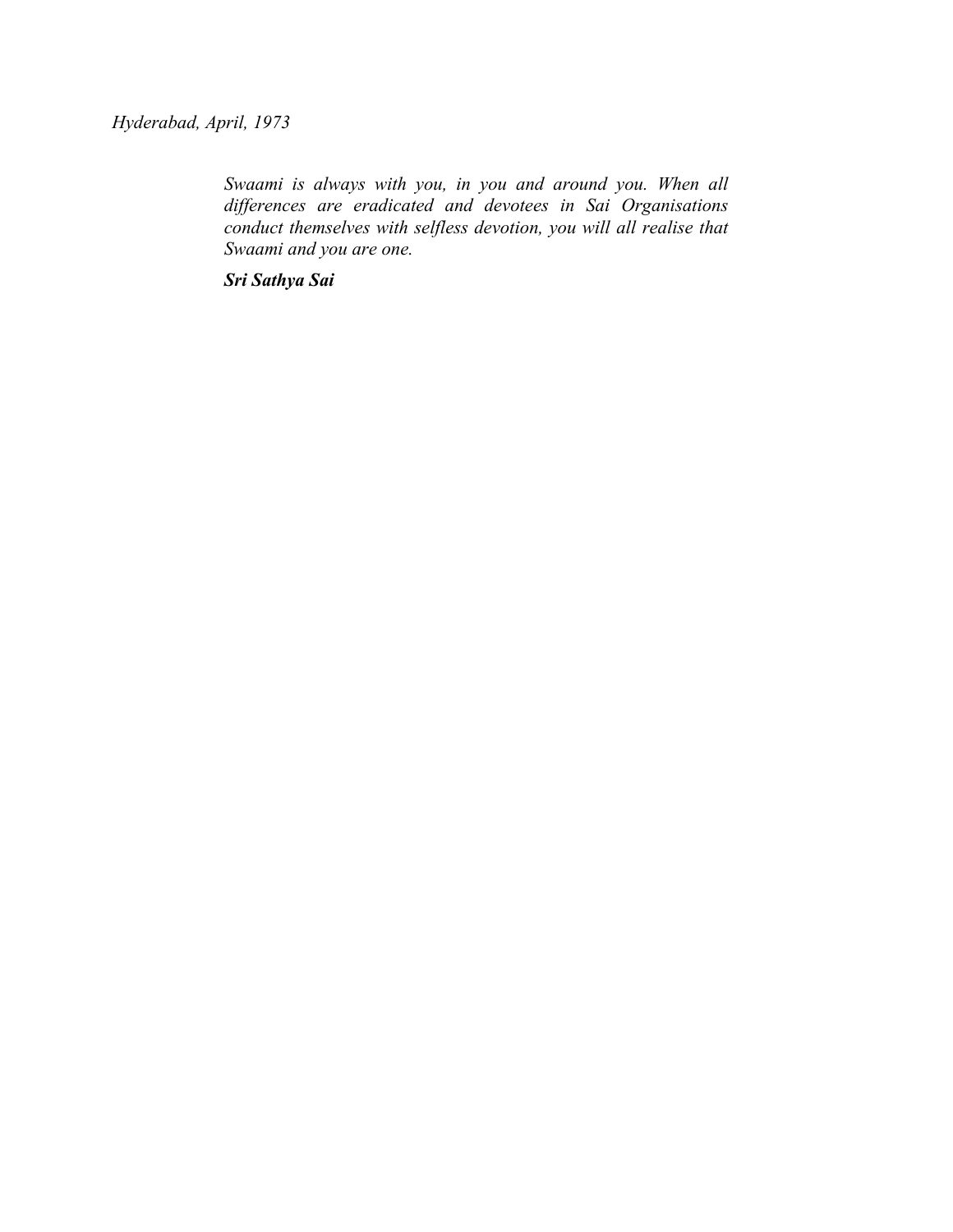## **17. The ladder and the steps**

INDIA was the nursery of heroes who adventured into the realms of the spirit, and achieved victories against the forces of evil; they opened up the paths to God that are described in the texts of *Sanaathana Dharma* (Eternal Universal Religion). India is the sacred land from where the Voice of the *Vedhas* (sacred scriptures) rang over the world. It is the land which still retains the splendour of *Yoga* (Divine communion), and the glory of Renunciation. But, every Indian has now to question himself whether he is aware of this fact and whether he is helping by his acts, words and thoughts to promote that glory and that splendour. One has to admit that the glory is being dimmed, the splendour is fast fading out. The *Gaayathri Manthra (Vedhic* prayer to illuminate the intellect), enjoined on all, because it is the crucial *manthra* (sacred formula) of the *Vedhas,* has become a ritual of holding the nose while mumbling illegible sounds. *Praanaayaama* (breath-control) and its later stage of *Prathyaahaara* (the control of the senses and of their listless pursuit of external pleasure) are discoverable only in dictionaries. *Yama* and *Niyama* (abstention from evil doing and various observances of devotion to God)---the first steps in spiritual discipline are not practised at all, even by those who claim to teach and guide. Members of the monastic order, who have vowed to detach themselves completely from worldly involvements and attachments are running about frantically; accumulating and investing money, with even greater fanaticism than householders. One wonders whether this is the same land that one reads about, the land that held high the ideals of the spirit.

### **Shankara's mission to revitalise Hindhu** *Dharma*

With the return of Krishna to His abode after the incarnation interlude, the Age of *Kali* darkened the world. Many preceptors', saints and sages tried subsequently to remind the people of their heritage and guide them along the ancient path. Of these, Shankara, who realised the weakness of a dualistic interpretation of the Universe---and the need for a unifying philosophy, was the most effective. He was born in the village of Kaaladi, situated in the Kerala State. Initiated into the *Gaayathri Manthra* in his fifth year he mastered the *Vedhas* and their supplementary texts on grammar, logic, prosody, astrology, etc., and in his fourteenth year itself, he ventured forth on his mission of counteracting the forces of doubt, dissent and denial and establishing faith, wisdom and devotion throughout the land. He encountered many scholars reputed for their dialectical skill and convinced them of the validity of the non-dualistic basis of the subjective and objective worlds. He wrote commentaries on the *Upanishaths* (metaphysical scriptures), the Bhagavath Geetha (The Song-teaching of Lord Krishna) and the *Brahma Suuthras* (aphorisms on Supreme Spirit)---generally accepted as the authentic texts of the Hindhu faith. He dedicated his short life of 32 years to the revitalisation of the *Sanaathana Dharma* (Eternal Universal Religion).

### **The weapon to destroy the delusion**

When Shankara was residing at Vaaraanasi (Benares City) on the banks of river Ganga with his pupils, he used to visit the *Pandiths* in their own houses, and draw them into beneficial conversation on themes of philosophy. One day, when he went to a *Pandith,* he found him immersed in complicated rules of grammar. When asked why he had taken up the intensive study of grammar, he replied that it would easily fetch him a few pieces of silver. "If I am designed a *Pandith, I can* go to the home of some big Zamindaars, and hope to receive alms and offerings from them, for the upkeep of my large family," he said. Shankara advised him in appropriate terms, and charged him with self-confidence and courage.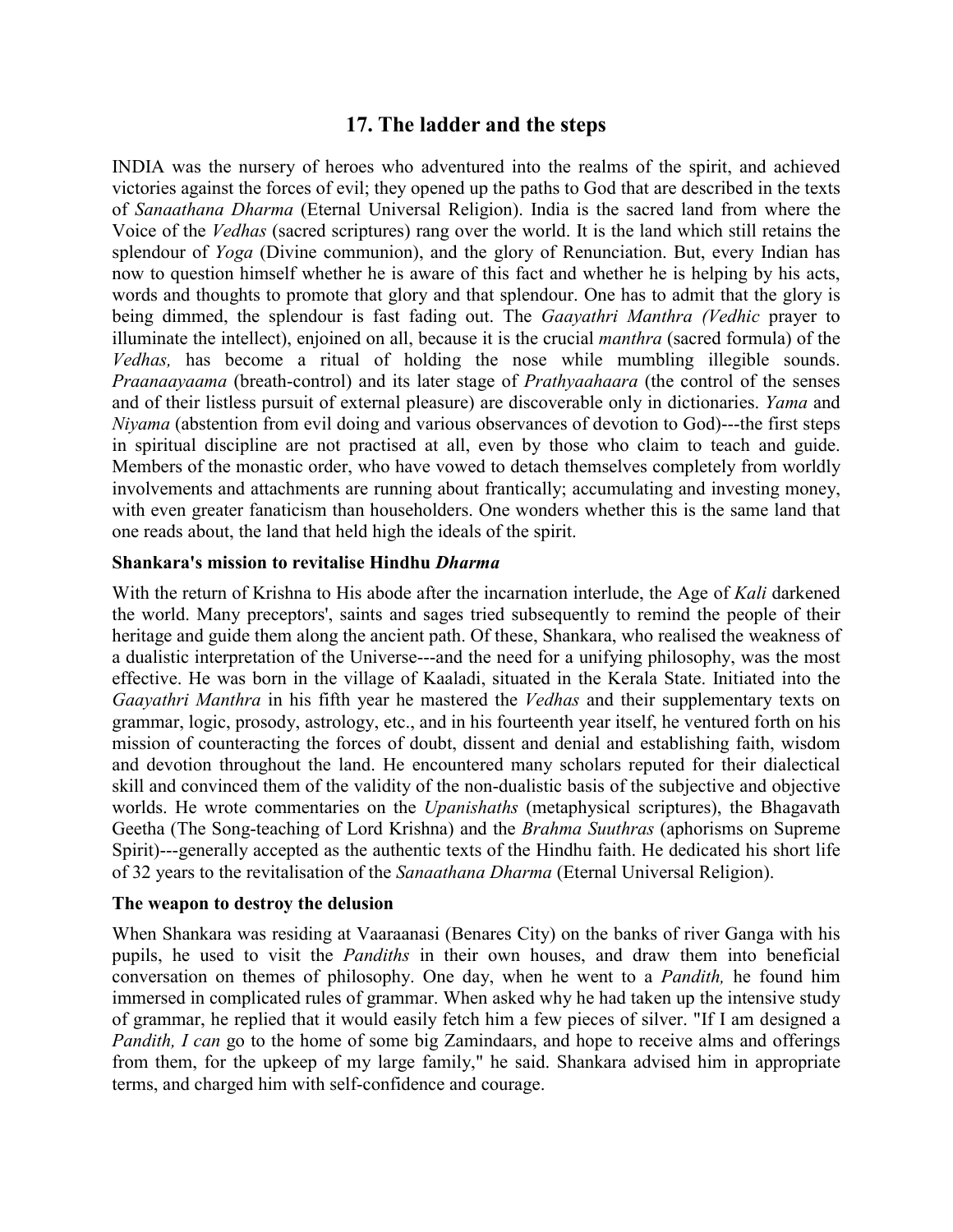Returning to his hermitage, Shankara wrote a verse summarising the advice he gave the poor struggling Brahmin householder:

*Bhaja Govindham, Bhaja Govindham, Bhaja Govindham, Mooda Mathe, Sampraapthe Sannihitthe Kaale Nahi Nahi Rakshathi Dukrn karane.*

"Praise God, Praise God, Praise God, you fool, When death does knock at door, rules of grammar cannot save."

Shankara exhorted his pupils to disseminate the ideal of this verse, and they too, responded with verses on the same lines, each of the 14 contributing one verse. Shankara added another twelve of his own, as well as four more verses about the transformation that the teaching would confer. Thus, there are 31 verses in all, in the text called *Bhaja Govindham* or *Moha Mudgaram.* The latter name means, "The weapon with which delusion can be destroyed." Each one is a step in the ladder which lifts man into God.

The study of these verses and the inspiration derived from them will promote discrimination and detachment, and thus, prepare the mind for the vision of the Supreme. You have to be initiated into these disciplines now itself, when you are young and entering on the adventure of living, and so, I have decided to expound to you one verse a day, during this Summer Course.

### **"Those who deny the** *Aathma are* **fools" says Shankara**

Shankara addressed these verses to *"mooda mathi"* (The foolish person). Now, who are these fools? He has given the answer in another context: *'Naasthiko mooda uchyathe'---"Those* who deny the *aathma* are fools." Those who assert and believe that "I am not this perishable body; I am not this feeble intellect; I am the undying, everlasting, all-knowing, all-inclusive *Aathma"* are few indeed. The vast majority assert and believe that "I am the moulder of my destiny, I am the captain of my ship. I choose my likes and dislikes, I fulfil my desires through my own efforts." These are the fools.

But, even this vast majority pay taxes in ordinary life for the water they use, the electricity they consume, the houses they live in, and the professions they are engaged in. Now, what tax are they paying to Him who provides them with the essential requisites for mere living---the Sun, the Moon, Fire, Water, Air, Space, etc? Those who do not recognise the giver, the provider, the principle, the person, they are the fools.

Scientists can weigh, measure, and analyse materials that already exist. They can, by means of permutations and combinations, put into currency strange forms and shapes from out of existing matter. But, they cannot create oxygen or hydrogen or any other thing anew. That can happen only through the Will of God. Without any matter originally supplied, no scientist can deal with things from the very beginning. They are helpless in the realm beyond earth, water, fire, air and space, the subject matter of the senses. Their activities are confined to nature, which is but the part-manifestation of the Divine.

The verse with which Shankara started off the *Moha Mudgaram* speaks of the moment of the approach of the end of life. This indicates that of all the fears of man, the fear of death is the fiercest as well as the most foolish. For, none can escape death, having committed the error of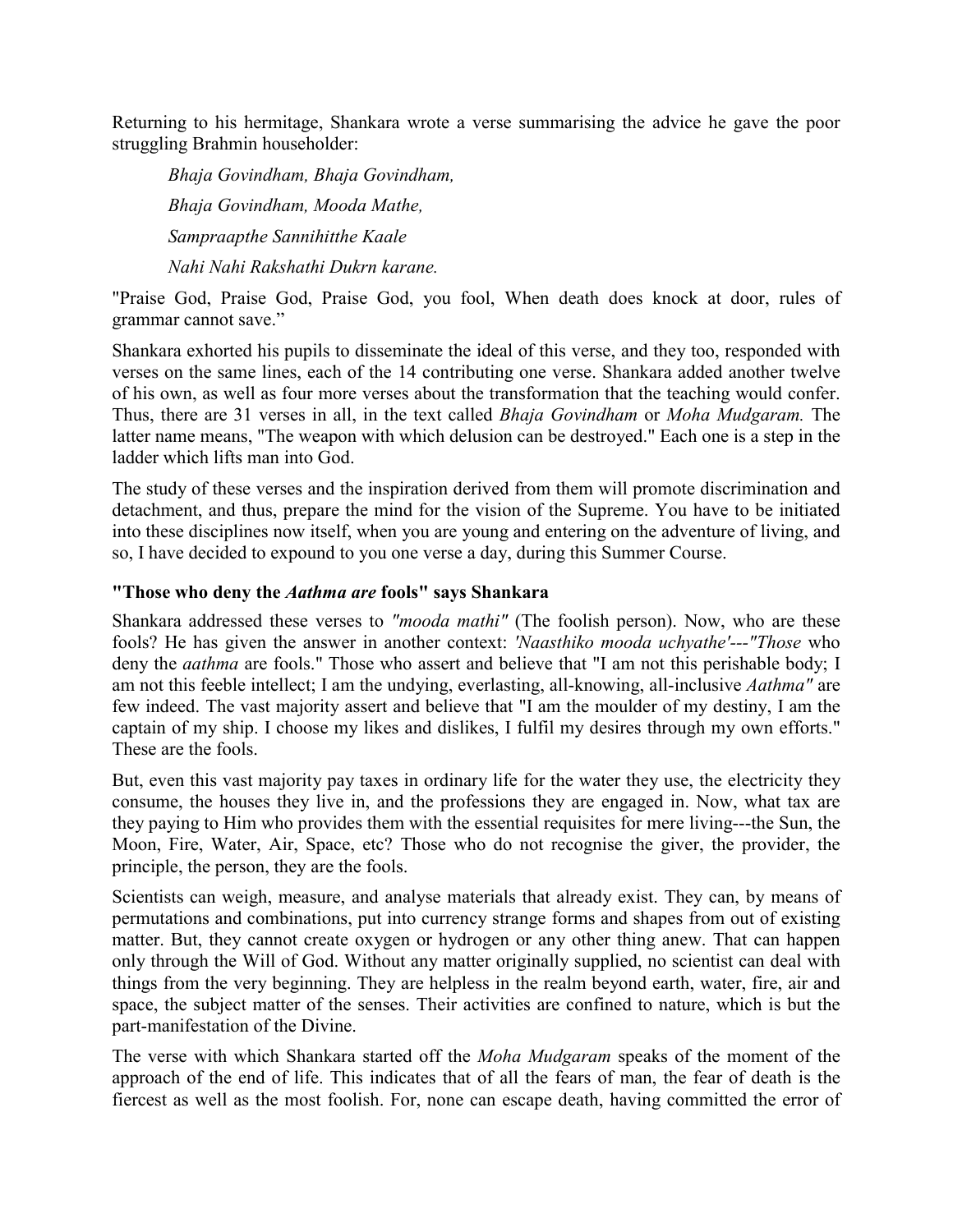birth. To get rid of the wheel of birth and death, awareness of the undying unborn *Aathma* which is one's Reality is the only method available to man.

So, Shankara advises man to pray to Govindha. He refers to God as Govindha. *Govindha* means, "He who is the Cowherd." Man is both an animal and divine being. He has risen from the animal level and is on the way to reveal his divinity. He should be vigilant that he does not slide into animal again. Man .alone can rise into Godhood, for, he is equipped with the endowment needed for the achievement.

*Brindhaavan, 21-5-1973*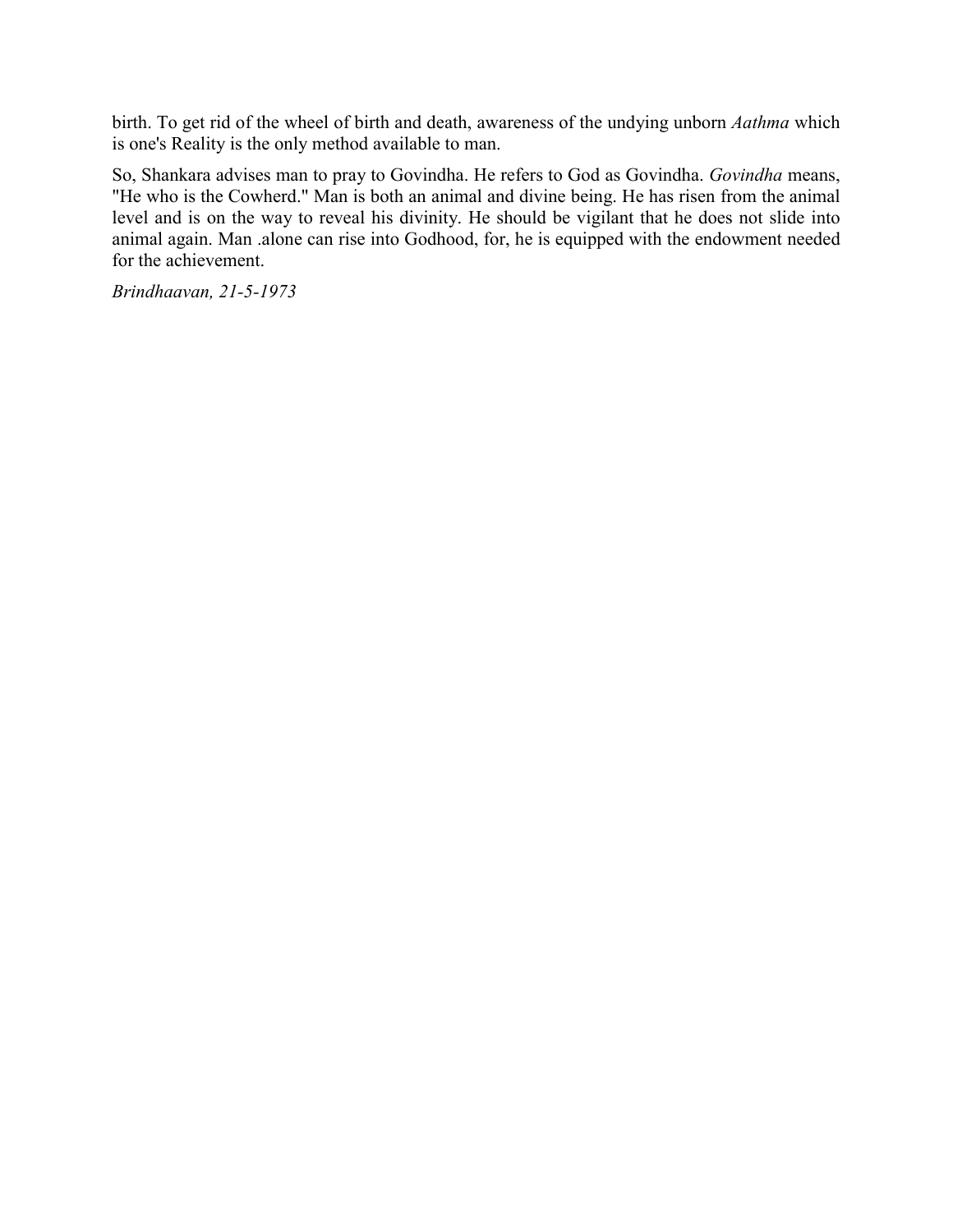# **18. Friends you need**

WHILE in this transient world, wading through joy and grief, man has sore need of some one of his kind to whom he can communicate his feelings, with whom he can share his discoveries and depressions, his moments of bliss and sorrow, to be by his side while trekking the hard road to truth and peace, encouraging and enthusing him towards the goal.

Who is one's true friend? Who is one's false, fake friend? It is clear that, as understood today, friendship and friends are far off the mark, of the ideal. Friends who can confer real counsel, comfort and consolation are precious gifts, rarely found today.

A friendship knit by monetary bonds is disrupted as soon as you ask the loan to be repaid. So, when you oblige your friend with a loan, the friendship too is broken at that very moment. How can friendship be cemented by words or by coins? Heart must understand heart, heart must be drawn to heart, if friendship must last. Friendship must bind two hearts and affect both of them beneficially, whatever may happen to either---loss or gain, pain or pleasure, good fortune or bad. The bond must survive all the blows of fate, and be unaffected by time, place and circumstance.

Each must correct the other; for each knows that they come from sympathy and love. Each must be vigilant that the other does not slide from the ideal, cultivate habits that are deleterious, or hide thoughts and plans that are productive of evil. The honour of each is in the safe keeping of the other. Each trusts the other and places reliance on the other's watchful love. Only those deserve the name "friends"---who help in uplifting life, cleansing ideals, elevating emotions and strengthening resolves. Those who drag you into pomp, pedantry, paltry entertainment and petty pranks are enemies, not friends. Friends cannot be got by social status, financial squandermania, outer scintillation and verbal assertions. See into the very soul, the. inner motives and motivator, the deeper aspirations and achievements, and then, yield your loyalty to such.

## **The friendship between Kuchela and Krishna**

You might have heard of the friendship between Kuchela and his 'class-mate' Krishna. How could the friendship between these two survive the immense gap between their worldly positions and their spiritual status. Krishna was God Incarnate. Kuchela was a mere man. Krishna was a ruler, a king-maker, an unsurpassed hero, monarch, and preceptor. Kuchela was so poor that he was ever at his wit's end to procure his next meal. They **had** studied together for a few years at the hermitage of the sage Sandeepani. That had sown the seed of friendship.

So, his wife sent him to Krishna, assuring him that he would not be turned from the door. Kuchela agreed to proceed but he hesitated long to send word that he had come, even when the guardsmen enquired why he had come and who he was. How could he, a broken, bent, befogged beggar dare stand before the Lord in His palatial Hall with its jewelled throne, and announce himself as a 'friend'? He was aghast at his own audacity.

## **God only can be the true friend of man**

But, all his fears melted away, when Krishna recognised hint and came forward to receive him warmly and with evident joy. Krishna filled him with supreme bliss by His words. His acts of hospitality and His attitude of hearty welcome. Krishna also blessed his wife with enormous wealth and comfort, peace, prosperity, in quantity much more than ever she hoped for or prayed for. No one asked Hint for it; but, His love took that shape, His Grace awarded them the happiness. But, Kuchela was ever content with the friendship of Krishna; he never desired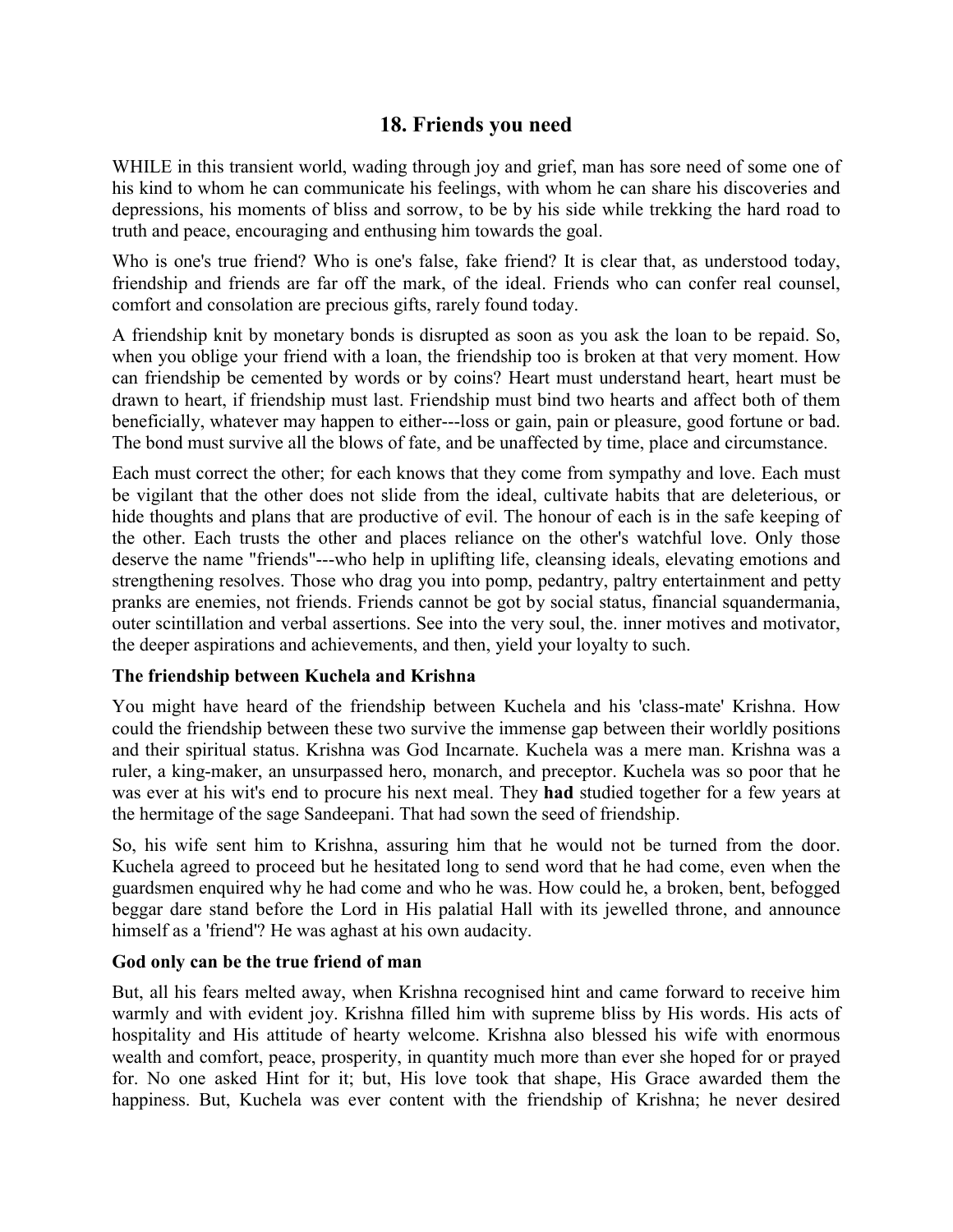anything other than that. He was overwhelmed with delight when he experienced the compassion and love of the Lord.

The feeling of friendship must activate every nerve, permeate every blood-cell, and purify every emotional wave; it has no place for the slightest trace of egotism. You cannot elevate the companionship which seeks to exploit or fleece for personal benefit into the noble quality of friendship. Perhaps, the only friend who can pass this rigorous test, is God.

To understand and practise this noble emotion, the Bhagavath Geetha is an invaluable guide. When Arjuna was dispirited and dejected, Krishna injected courage and a high sense of duty into him and helped him avoid disgraceful defeat. And, Arjuna, too like a good friend, took the advice in good spirit, with the full confidence that Krishna meant well by him. Why, we know how confident he was of the wisdom and power inherent in Krishna. When Krishna gave him the choice, "To help you in battle, you can have either my entire army or myself alone, unarmed and determined not to fight in spite of any provocation." And, Arjuna did not hesitate to decide which of these two he wanted. He chose the unarmed Krishna, and prayed that He might be his charioteer, during the days when he rode into the field.

### **Friends who stand witness for ages**

Long ago, there was a person who had three friends. Quite by accident,, he was charged for some crime and a warrant was issued against him by the Court. He. approached one friend and asked him to bear witness to his innocence. He said, "I will not move out of this house; I can help you only from within this." The second friend said, "I can come only upto the porch of the Court. I will not enter the witness box." The third friend said, "Come, I shall speak for you, wherever you want me to." The first friend is the 'property and possessions' which can bear witness only from within the house. The second is 'the kinsmen, the members of the family, who come as far as the cemetery but would not accompany the person to the Judgement Seat. The third, friend is the fair name earned by one's-"virtues and service," which persist even after the death and burial; they stand witness for ages, and announce the innocence and greatness of the individual. They decide the nature of the next birth too.

Young as you are, you must make efforts to acquire good friends and keep them. Do not postpone this task, listening to some elders who advise that the path of spirituality can well be trodden later when you have retired from active life. They say that you can take on hand the Bhagavath Geetha, when you have grown old. But, that advice is like telling a nation that it can afford to wait till war is declared, to train an army to counter the enemy. Long years of preparation are needed to have an army that can meet any 'contingency; otherwise, if arms are distributed to the untrained, it spells disaster even to the persons wielding the arms.

## **Have God as your unfailing guide and friend**

The good deeds and thoughts that one welcomes and entertains during the years of life will stand in good stead, firm, like a good friend, when one is nearing the end. So, you, young men and women, must resolve to engage yourselves in acts that promote your peace and progress and the peace and progress of all mankind. Do not damage your future by pursuing temporary benefits and selfish aggrandizement. Yearn for and earn good friends, who will keep you on an even keel. Have above all, God, as your unfailing guide and friend. The heart of the *Gopees* had struck deep roots in the love of Krishna and when Akrura came to Gokul to take Krishna with him to Mathura, the *Gopees* struggled heroically, to keep Him with themselves. They held on to the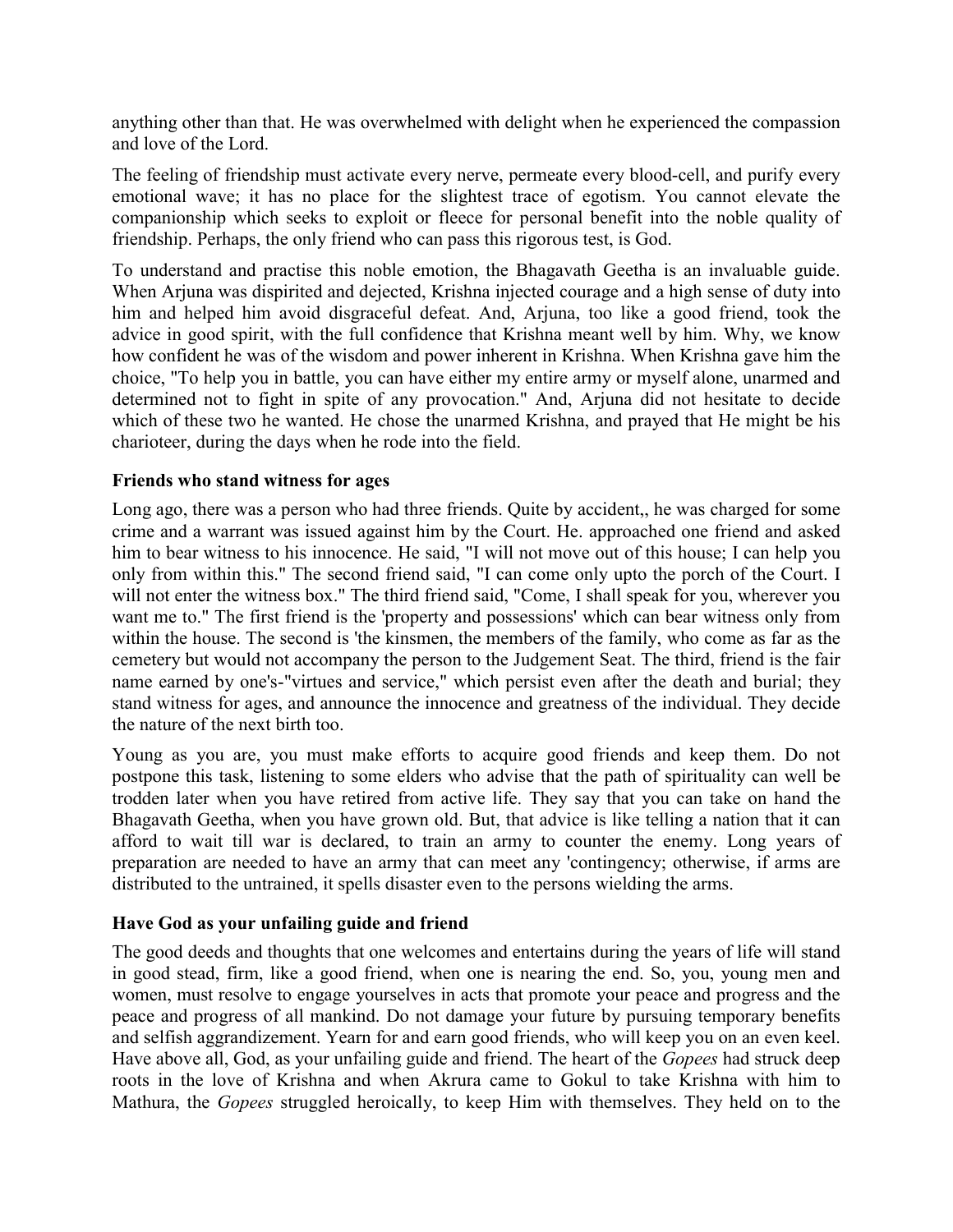steeds of the chariot; they gripped the wheels and sought to prevent them from moving. Friendship is the expression of unshakeable love, love that is noble, pure, free from desire or egoism. I bless you that you may have such friendship from others and that you too make others happy by granting this holy type of friendship.

*Brindhaavan, 24-5-1973*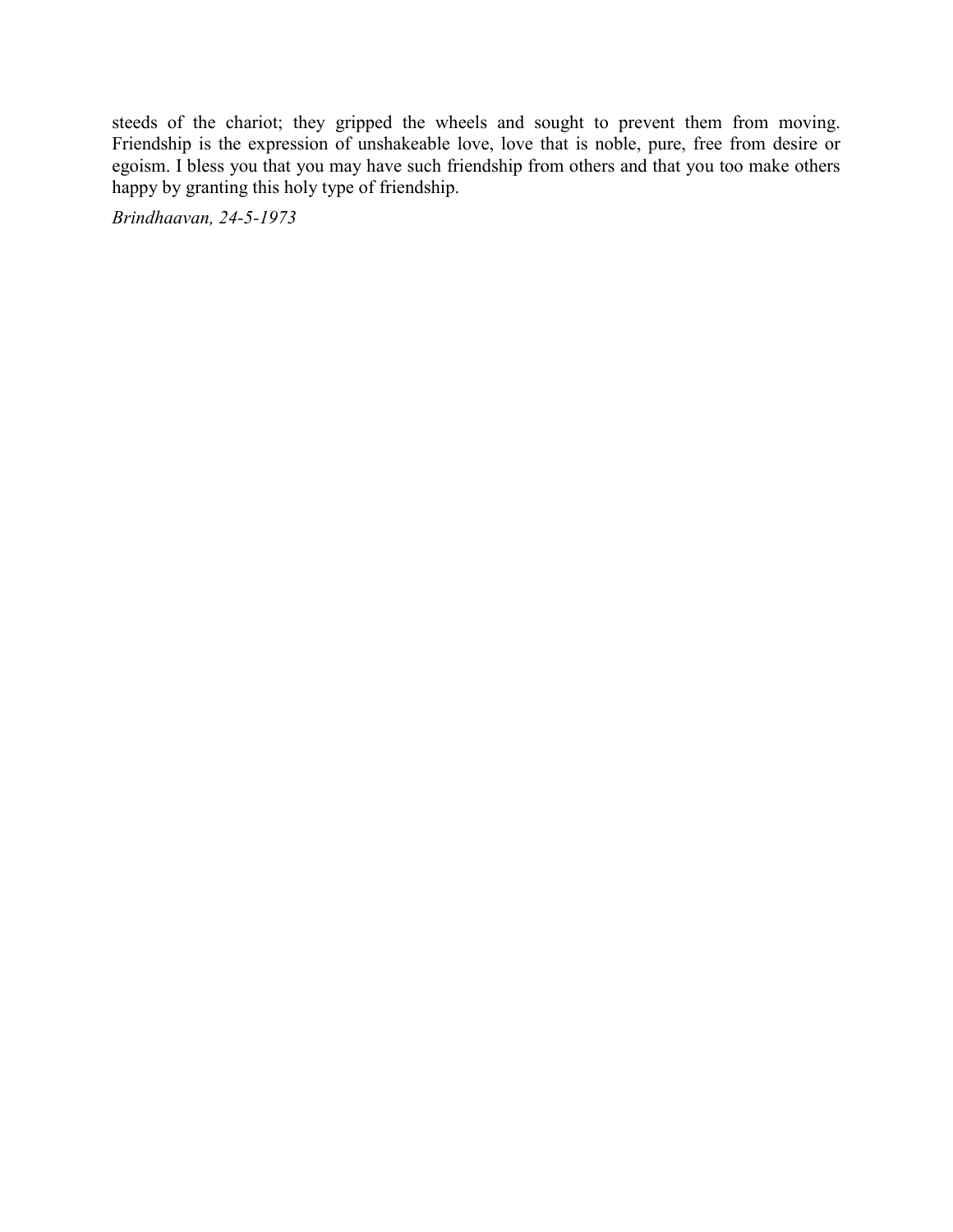## **19. Light on lights**

SOME days in the year are marked out as Holy days, in the calendars of all human communities. They are distinguished by greater attention being paid for worshipping deities, propitiating the deceased, praying to the forces of nature and similar elevating spiritual exercise. They are occasions to remind man of the God without and the God within. Such holy days are prescribed and observed in India also, along with other festival days. One such festival is Dheepaavali, the Festival of Lights, which people are celebrating today. Dheepaavali means a garland or festoon of lights, the most characteristic way in which the festival is observed by all.

Illumination, such as is done today, is a sign of victory, or triumph over some foe or some obstacle to happy living. It is a way of expressing one's joy and attracting the attention of others to one's achievement of unexpected happiness. Festivals of which illumination is a part are found among the Parsis, the Christians and the Muslims. They are celebrated in Malaysia, Nepal, Japan and a host of other countries.

There are countless legends which seek to explain the origins of Dheepaavali. In Northern India, it is believed to be the Day when Sri Raama was crowned Emperor after his return from exile. In Kerala, it is believed to be the day when Emperor Bali, who was allowed to visit the erstwile kingdom just for one day in the year, is welcomed by his grateful subjects. The Lord had trampled him down into the nether regions, as a punishment for his egoistic expansive programme of conquest; but, He melted a little when he pleaded for mercy, and allowed him to return to earth for just one day out of three hundred and sixty-five days. On that day his subjects could welcome him, with illumination and fire-works.

## **Discard worn-out prejudices on Dheepavali Day**

 The most widely current among the legends refers to the demon Naraka whom Lord Krishna, accompanied by His Consort, Sathyabhaama or Sathya, destroyed in battle, this day. Naraka was the son of Mother Earth, as the story goes, of Bhoomaatha. She asked for a boon from the Lord, that the Day should be observed, in his memory, as a day of light or joy and the sharing of joy by one and all.

Therefore, hundreds of tiny lamps are lit this evening and kept in rows before and within every home in India; but, few are the lamps that are lit in the cavity of the heart to destroy the darkness that lies thick within. Deepaavali is the day when old clothes are discarded and new ones worn; when. the home and its precincts are swept clean, given a new look, and made to appear fresh and fine. Flowers are arranged in lovely designs in each room and in the courtyard; festoons of green add charm to every door. But, even while doing all this, attention has to be paid to the discarding of worn-out prejudices, the adoption of new habits of love and mutual respect, the freshening of one's attitude towards one's kith and kin, brothers and sisters of all creeds and castes, the hanging of festoons of friendship and fraternity over the door sill of the heart. This will make the Festival really meaningful and fruitful; it will be saved from the calumny of being an occasion for only pomp and barren hilarity.

### **Profound meaning of** *Narakaasura* **Legend**

Who exactly is this Naraka, the demon *Naraka-asura,* let us inquire. He is described as a tyrant, who had no reverence towards elders and saints, who was afflicted with a severe type of landhunger, who looted and plundered unchecked, who carried away princesses and damsels by the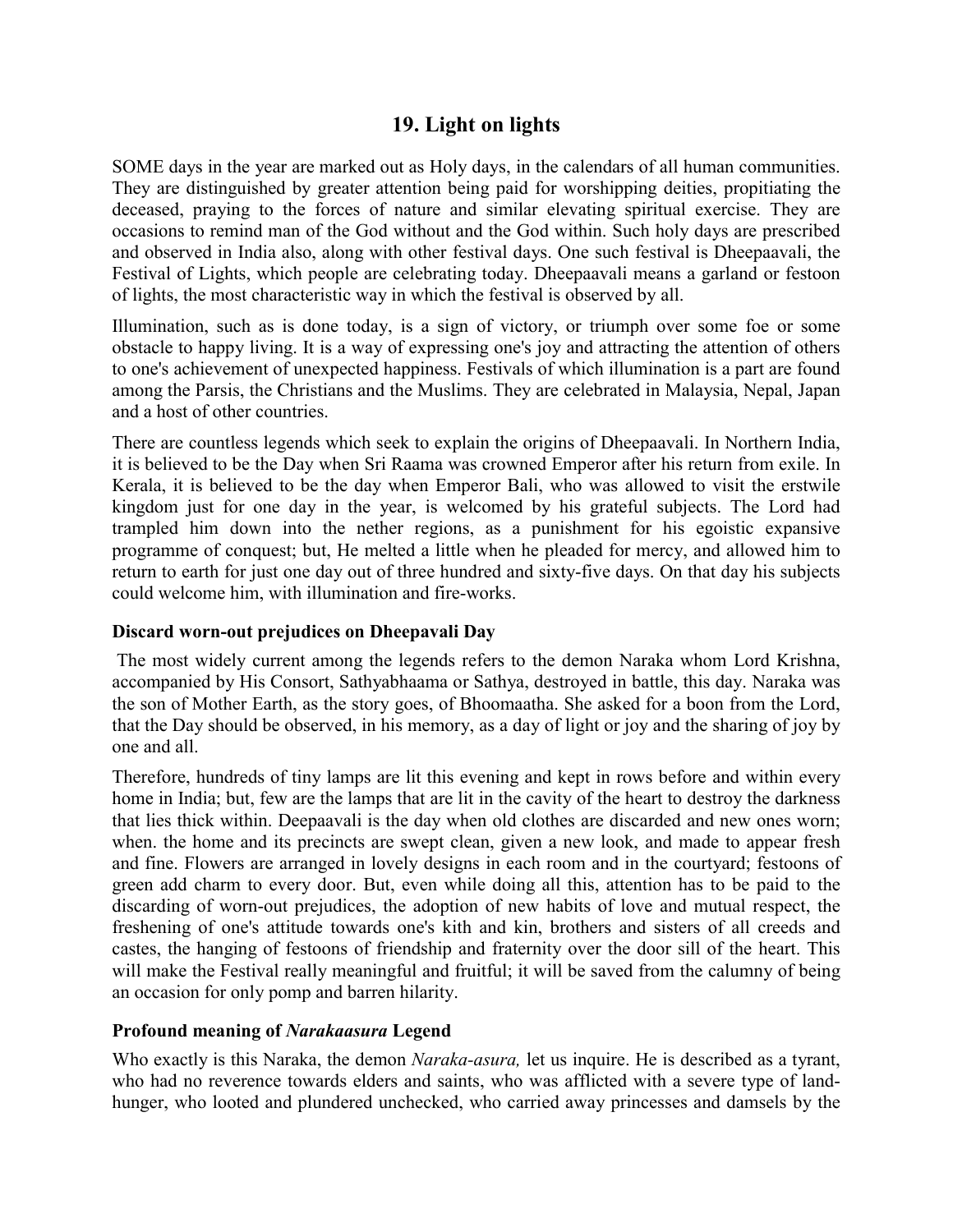hundred and threw them into prison without any compunction, and who never repented for any of his crimes and sins. When the good men of the world appealed to Lord Krishna for succour, He invaded his kingdom, laid siege to his capital City, and overwhelming his forces, allowed His Queen, Sathya, to slay him on the battlefield.

This legend has a profound under-current of meaning, which you should not miss. Naraka is an *a-sura* (a demonic person). His City is named, *Praak-jyothhisha-pura---praak* means, the previous, *jyothi* means, light; and *sha* means, forgetting and ignoring. So the City's name means: the city of those who have laid aside the previous or ancient light. That is to say, the city of those who are ignorant of *Aathmic* splendour. No wonder they are demons. No wonder they were lustful, full of hatred, greed, envy and egotism. They had become so lost in their sins that Lord Krishna did not vouchsafe to give them the honour of being killed by his Hands. He directed *Sathya* to destroy them. Yes. Ignorance so fundamental and so deep can be destroyed only by the sword of *Sathya* (Truth).

## **The lamp is also the symbol of the** *Aathma*

Egoism is of earth, earthy; not of heaven, heavenly. So Naraka is the son of Earth. And, he is called *Naraka, Nara* means, man, who knows his *manas* (mind), who practises *manana* (discrimination of reflection on what he has heard and what he has been taught). But *Naraka* which means hell, is the name appropriate to one who believes he is the body and toils to cater to its needs and its clamour. When man grows in physical strength, economic power, mental alacrity, intellectual scholarship and political authority and does not grow in spiritual riches, he becomes a danger to society and a calamity to himself. He is a Naraka to his neighbours and his kin. He sees only the many, not the One; he is drawn by the scintillating manifold into the downward path of perdition.

*A-suras* (demons) have another name in Samskrith *Nakthancharas---those* who move about in the dark. This is a fair description of their pathetic condition. They have no light to guide them; they do not recognise that they are in the dark; they do not call out for light; they are unaware of the light. Their intellect has become the bondslave of their passions and their senses, instead of establishing itself as their master. When at last, truth appears before them and overwhelms them, they recognise the One and merge happily in it.

The lamp is not merely the symbol of the knowledge to Truth. It is also the symbol of the One, the *Aathma* that shines in and through all this multiplicity. Just as with one lamp, a thousand lamps can be lit and the One is as bright as ever in spite of the thousands deriving light from it, so too, the *Aathma* (soul-spirit) illumines the *jeeva* (individual self) and shines in and through them, without undergoing any diminution in its splendour. The *Aathma* is the cause; all else are effects.

## **The lesson that Dheepavali teaches man**

Naraka sought to act freely, as his emotions and passions dictated. But,. the Samskrith word used for this kind of license has another and deeper meaning: *Sva-iccah,* one's desire, means, the desire, if at all, only for merger absorbing the sparks that have emanated from it, the waves that play upon its surface. The *Upanishaths call* upon man to roam about in the 'jungle of life as the King of Beasts, the Lion, and not as panic-stricken cowardly sheep ashamed to lift its head. Face the six foes that are ferociously gnawing the heart of man - lust, anger, attachment, pride, hatred,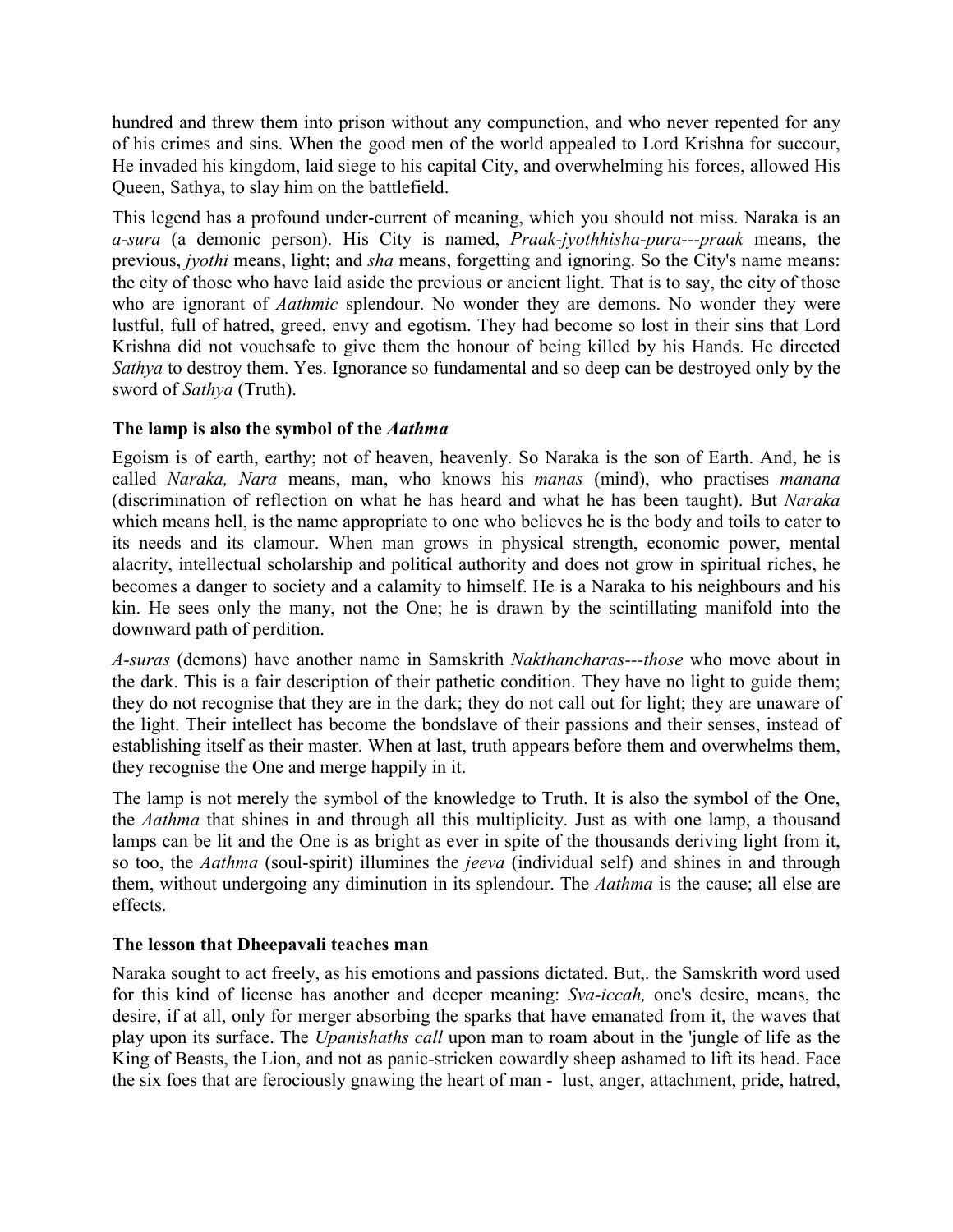greed---and be Man, *Nara,* not *Naraka,* who cringes before these foes and tries to propitiate them by yielding to their demands, That is the lesson that Dheepaavali teaches.

The *Vedhic* Prayer is, *"Thamaso maa jyothir Gamaya,"---"From* darkness lead me, O Lord, into light." Lead me from the blindness of ignorance into the vision of the truth. Cleanse the mind and the Truth will be reflected therein. This is not as difficult as some people imagine. The tiny ant can travel hundred miles, if only it puts its legs forward and starts. Faith and steadiness will achieve the rest of the journey. But, if an aeroplane that can fly faster than sound does not rise from the tarmac, it can only be where it is. Each one must first decide on what is worth living for and striving for. For this, one has to meet and converse with elders who have travelled along the same route; one has to taste the bliss of realisation that their lives express. And, inspired by their example, one must practise what they prescribe, with single-minded confidence.

## **Lesson taught by careers of Naraka and Bali**

When man fails to use his attainments for the welfare of others he becomes a *narakaasura* (hellish demon). But, when in a competitive race for individual glory, he spends billions on getting to the Moon and bringing rocks from its crust, instead of feeding millions who starve down below and promoting the prosperity of backward nations, he is only condemning himself. Even the best of things can be misused by men. Raavana, Shisupaala, Kamsa, and other demonish persons mentioned in the Indian *puraanas* (ancient legends) and epics had vast scholarship, enormous economic and military power and even immense *yogic* and occult skills won by years of austerity, and disciplined living. But, they could not earn one skill, the skill to suppress the ego, and so, they became too obstinate, too obstructive and too dangerous to be allowed to live and prosper. The lesson taught by the careers of Naraka and of Bali is that man should be master of his ego if he is to succeed in the art of successful living.

Dheepaavali is also a Day dedicated to the Goddess of Riches, called, Dhanalakshmi. They celebrate the day as *Dhanalakshmi Puuja* day in many States of India. Newspapers highlight the celebrations with big headlines. But, riches when one comes by them, have to be revered as something given on trust, and must be used for the amelioration of the wants of society, and not for personal aggrandizement. When people use it for parading their wealth, they become ludicrous specimens of humanity. How can wealth and scholarship shine, except against the background of virtue and humility? Riches may come or riches may go; scholarship may be acquired or may not be acquired; even joy may come and go. Whatever happens, man must be unmoved, he must not swerve from the path that he has chosen towards the goal.

### **Sai's message on Festival of Lights**

There was a merchant once, who, while walking through the streets of Benares, was suddenly confronted by two sisters who were frantically quarelling over the issue, who was fairer. They were none other than Dhanalakshmi and her famous sister Dharidhralakshmi, the Goddess of poverty. They stopped the merchant and compelled hint to agree to be the judge; they pressed him to pronounce who was the fairer of the two. The merchant feared to say that Dhanalakshmi was fairer, for then, the Goddess of Poverty might inflict her boons on him; he feared to declare that Dhanalakshmi was the fairer, for then her sister, Dhanalakshmi might deprive him of her favour. So he devised a strategem, to save his skin. He asked that the sisters walk a few steps, forward and backward, in front of him; he stood silent for a while watching their slow deliberate comings and goings, and then, he asked them to come near him, in order to hear his judgement.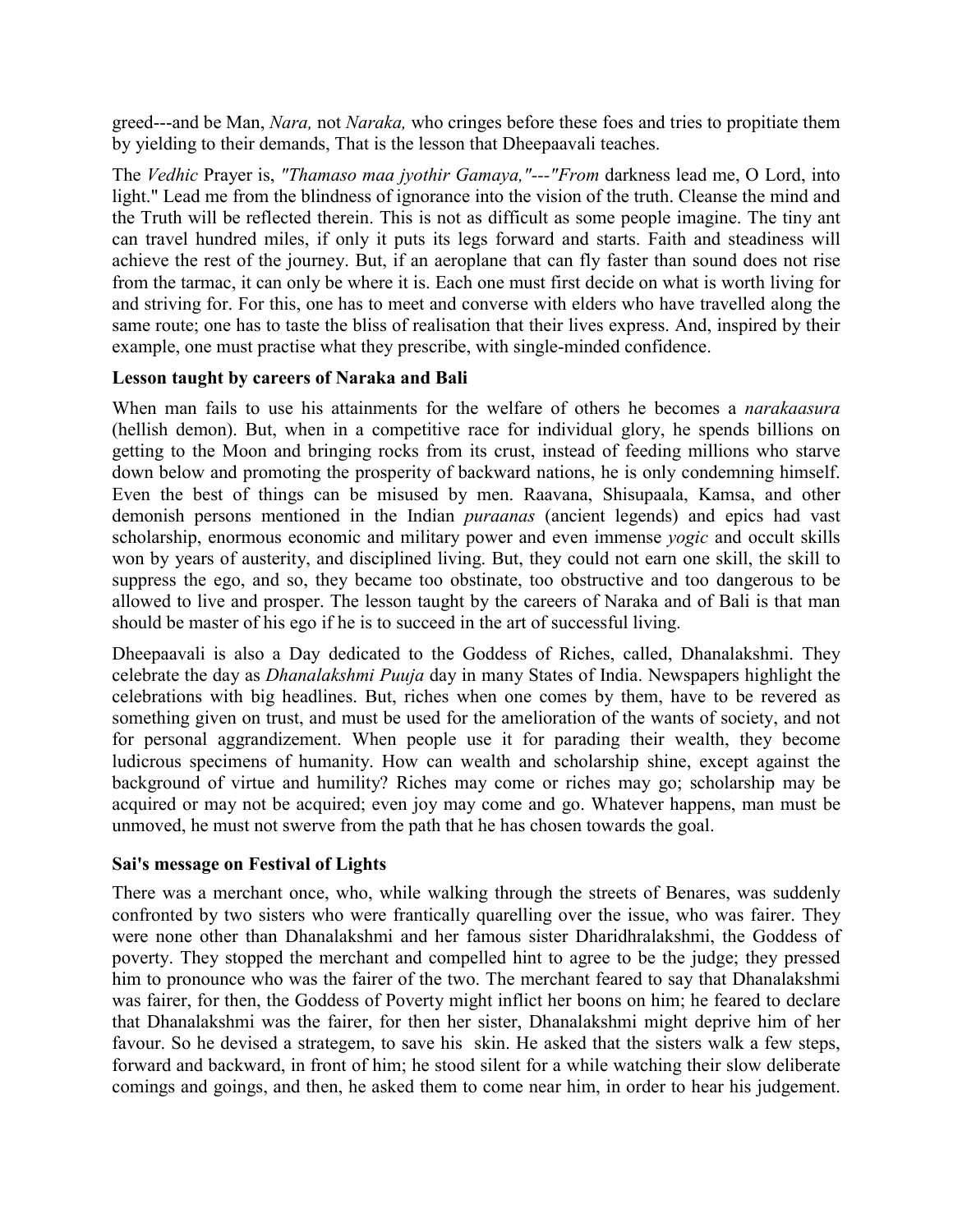He said, "Dhanalakshmi is fairer when she comes towards me; Dharidhralakshmi looks fairer when she goes away from me; How then can I give a definite verdict?"

This was a clever reply, framed to escape punishment. But you should not change the face of truth to please people; utter what you have in mind, act according to the words you utter. That is the safest, the easiest and the most correct procedure. That is how a self-respecting man should behave. Nothing is more right than truth. Do not play false to the God in your being and led into evil through fear or greed. March along, straight, never deviating towards falsehood or trickery. Do not be attached by the glamour of name and form; seek the *Aathma,* with one-pointed zeal. This is the Message I give you on this festival of lights.

*Prashaanthi Nilayam, 25-10-1973*

You should recognise the truth that man's life should consist of making the journey from the position of 'I' to the position of 'We'. If all the time you simply stay, sit in the place of 'I' you will remain where you are.

This creation is like the bridge which connects man with God. 'I" is one hill. 'God' is another hill. The bridge between the two is the aspect of creation. If you break and destroy the bridge, you can never reach the destination.

I am hoping that you plunge into society and do service to society and thereby use the bridge to reach God.

*Sri Sathya Sai*

*20.*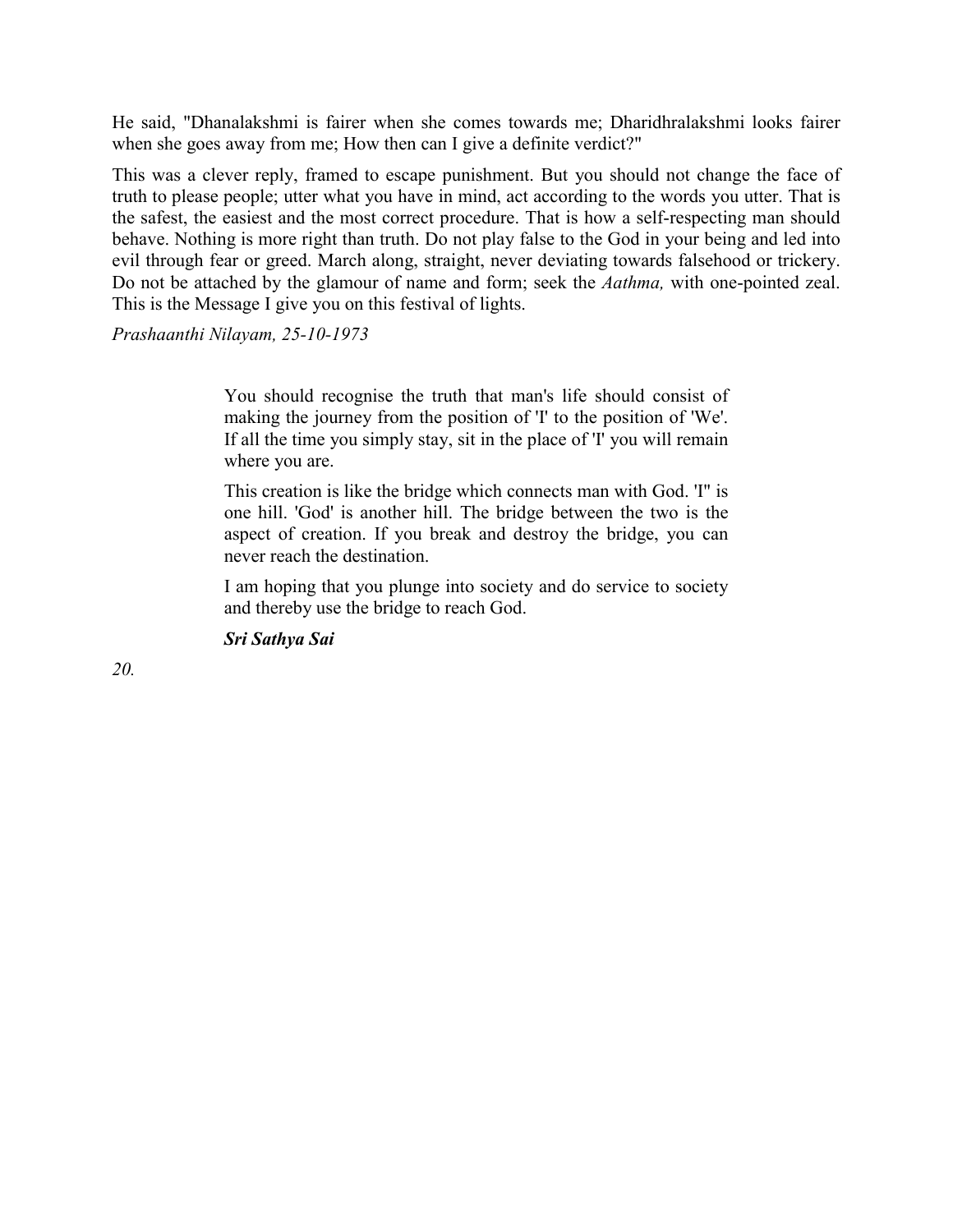## **20. Body without heart**

THE Ocean is a vast mystery. It is boundless and as old as time. It has, in its womb, chaotic whirlpools, raging currents, and it has a face with furious moods. No one can hope to sail over it from one shore to another land-bank, without a sturdy reliable boat. So too, man requires the sturdy boat of Divine Grace to cross the raging ocean of this *samsaara* (ever-changing, ever agitated flow of life). This Ocean too is vast and full of mystery. It has its unplumbed depths! It tosses man about from birth to death and again from death to birth; it inflicts on him many uprisings and downfalls, many illnesses and morbidities; in it roll the waves of desires and resolutions; it frightens man by its monstrous denizens, greed; it draws the reason of man into the whirlpools of doubt.

To equip oneself with the Ocean-worthy boat of Grace, one has to develop in himself the qualities of faith and discipline. One has to clarify and purify the *chiththa* (past impressions). Time is the gift that God has blessed man with, for this purpose. So, man should use it as an instrument for the clarification and the purification. Contemplating the glories of God, discovering His presence in beauty, goodness and truth seen anywhere, meditating on His Form, repeating His Name---by these means the process can be made successful. Of course, these are not possible without virtuous living and kindness towards all beings. Thus, the mind will be rendered harmless, beneficent and even of great help in one's spiritual pilgrimage. Through the purified mind, one can transmute himself into the divine. *Maanava* (human) can become *Maadhava* (God) Himself. For, it is the destiny and the fight of every human to attain that status and immerse himself in the limitless *Aanandha* (Divine Bliss) that it confers.

### **Path of devotion will cleanse the mind**

All the religions emphasise the importance of devotion and dedication to the Supreme Sovereign. The means of reaching that stage may be different; the description of the ecstasy that one can experience in the final stage and all along the path may be different; for it is beyond **all** attempts at description. *Bhakthi maarga* (path of devotion to attain liberation), which is only another name for this devotion and dedication, will certainly cleanse the mind. And, the mind will be illumined into divinity.

Man has fallen into ignorance, egoism, and greed, because he has forgotten his real nature, which is unaffected by loss or grief. In truth, man is the embodiment of all the great virtues---love, peace, righteousness and truth. He has not realised this; he runs after low vulgarising pleasures, and so, entangles himself in falsehood, injustice, and violence. He has to cure himself of these by the remedies of *thyaaga* (voluntary sacrifice) and *yoga* (renunciation and self-control). And, along with these remedies, he must regulate his ways of living and follow the regimen of faith and devotion.

As butter is inherent in milk, God is immanent in the Universe. When it is churned, the butter separates itself and becomes cognisable. So too, by means of love and the discipline of the recitation of the name, God can be concretised. Temples in villages are the places where such concretisation has been effected. The temple is for the village as the heart is for the body. In fact, the temple is conceived on the basis of the body, being the temple man carries about him. A body with no heart, a village with no temple and a tank with no water are all three without function or value. So you must maintain and foster the temple in your village as carefully and as constantly as you attend to your own heart and its condition.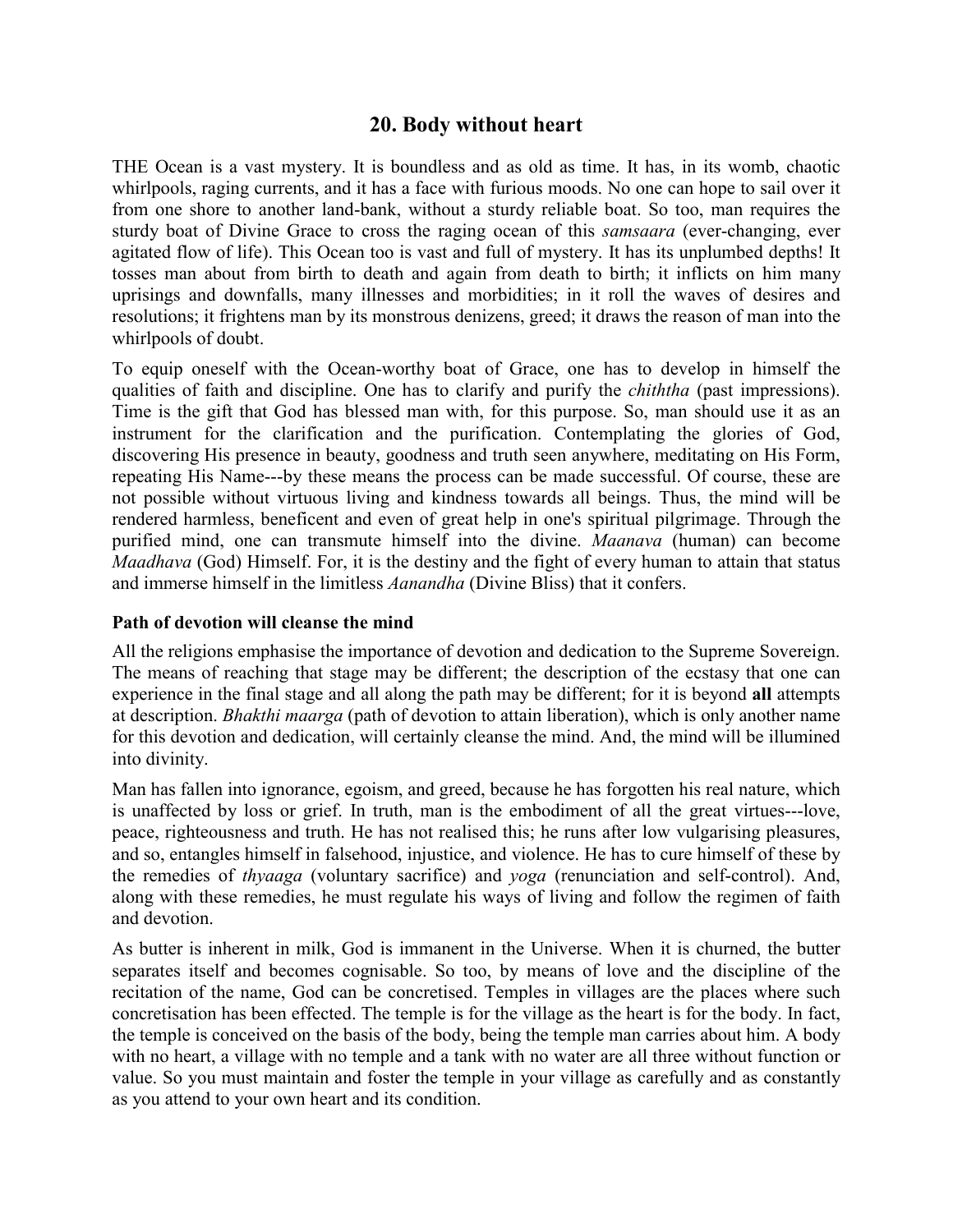When you belch, you get the taste of the food you have eaten; the quality of the bread depends upon the quality of the flour; as the steadfastness in faith is, so is the devotion; as the devotion is, so is the realisation. As your *saadhana* (spiritual effort) is, so will be the truth revealed to you.

*Brindhaavan, 15-11-1973*

*Religion is three-fourths character. Only those who preserve character can be pronounced truly religious.*

*Sri Sathya Sai*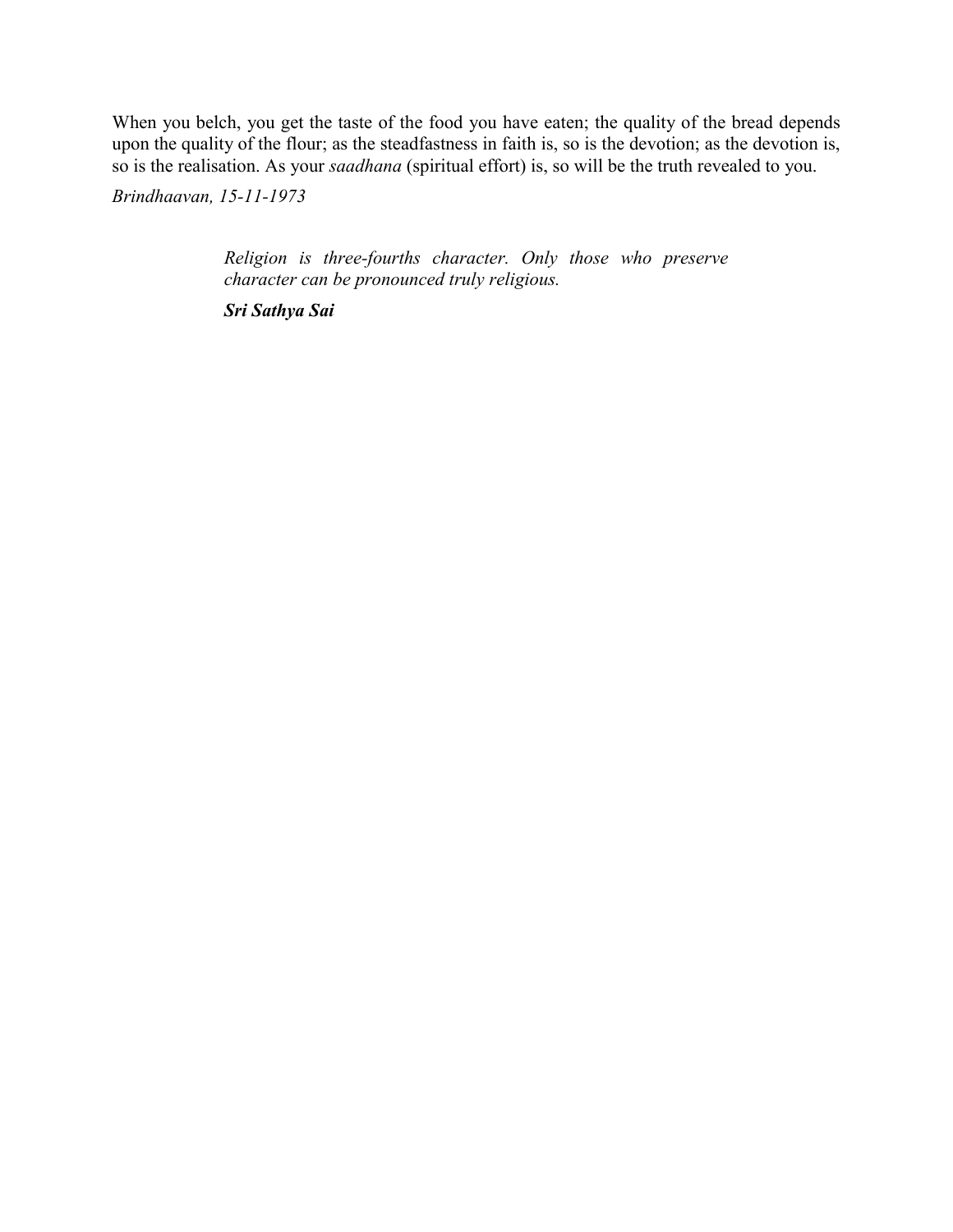# **21. Choose your God**

THE times have gone awry. Relations between man and man, man and God, man and the human community; and man and those entrusted to rule over groups of men are getting tainted by hatred and anger. The people of this land are accepting wrong as right, and discarding right as wrong; they are journeying blindly along wrong roads. And, they are proud of this too; they believe they are progressing!

Happiness and misery are the consequences of the attributes one cultivates and foster---the three chief ones being *Saathwik* (selfless equanimous and tolerant), the *raajasik* (marked by activity, ambition, passion, emotion) and the *thaamasik* (marked by indolence, ignorance, inactivity, sloth, dullness). When *Saathwik* predominates, one is happy; when *Raajasik* predominates, one is discontented. When *Thaamasik* qualities are supreme, there can be no joy and no happiness. When the attributes pursue the path of attachment and pleasure, man is bound to the wheels of pain-joy, death-life. If they seek liberation and simplicity, they lead him to love, light and freedom from the birth-death wheel. Man is today caught in doubt and deviation; he does not know which road to follow, and with what preparation. He loses his precious heritage, degrades himself, and denies his Nature which is really Divine.

### **Mind has to be regulated and controlled by reason**

People determine the nature of the Divine through the categories of logic and dialectics. But, intellect cannot grasp it; reason cannot delve into it. For, both are shaped by one's prejudices and predispositions. We appreciate only what we like; we see only what we would like to see. "When prayer is answered and one gets what one desires, God is real; when they are not answered, God is a fake, a figment of the imagination!" Arjuna acclaimed Krishna as the omnipotent, omnipresent, omniscient God, when the foe was defeated, day after day. But when his son Abhimanyu was killed in the conflict, he raved in his grief that Krishna had not guided him properly and guarded him efficiently. His mind wavered with every wind of fortune. To many, the mind is master of the intellect also. One must be vigilant and preserve the impartiality of the instrument called reason or intellect. Clarify reason; then it will reveal God everywhere, even in you. Once you accept God as the core of the Universe and yourself have that faith strong and steady.

Of course, it is difficult in the atmosphere of "faithlessness" to light the lamp in one's heart and keep it burning, straight and sturdy, without falter or flicker. Today, the wife has no faith in her husband, the husband has no faith in his wife; sons doubt the father; father suspects the sons; students have no faith in the teachers, teachers cannot rely on their students; so, how can faith grow in one field only, the field of religion? This calamity .has happened since man has allowed his reasoning faculty to be blunted by passion and prejudice. Krishna says in the Geetha, "I am *Buddhi* (intellect) among the faculties." "I shall confer the discipline of *Buddhi* on you," He tells those devoted to Him. Reason is the instrument by which the mind has to be regulated and controlled; it should not be subordinated to the whims of the mind.

## **Reasons for God's incarnations**

Talking of the Geetha, I shall mention one problem that might confront you therein. Krishna declares, *"Samoham Sarvabhuutheshu"* .... "I am equal in all beings. I behave equally with all. I have no love or hate, no partiality or prejudice. Joy and grief are brought on by you on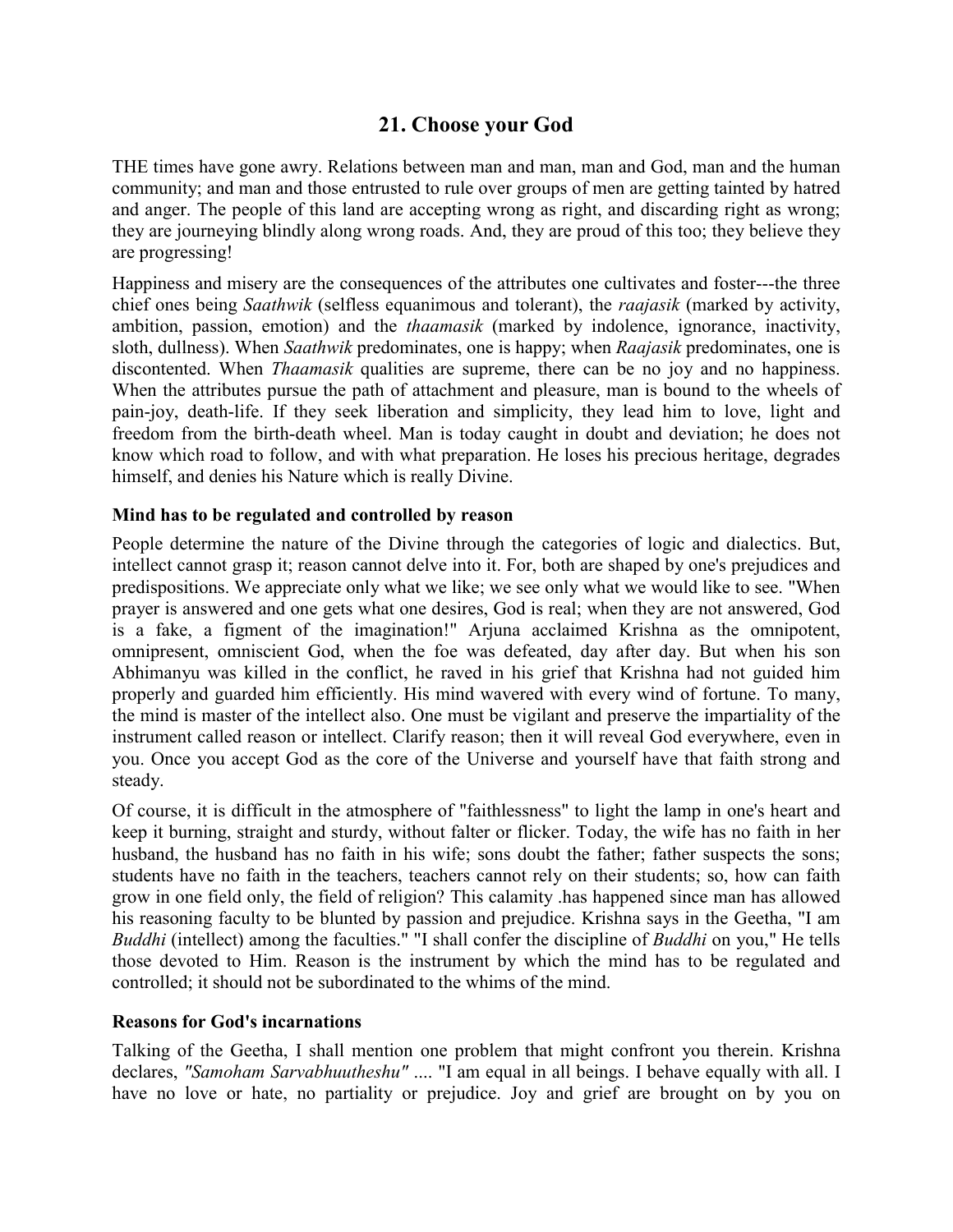yourselves, not by me on you, through attachment or want of it." When such is His declaration a doubt may arise in your minds' Why did He also announce that He would be incarnating in every age, in order to foster the good and punish the wicked? How is it that He talks of good and bad men? Does it not mean that He likes some and dislikes others? Are not all parts of Him? Are not the waves parts of the ocean?

Yes. All are parts of Him. The hand is yours; the fingers are yours; the nails are yours. Why then do you pare and trim the nails? Urine and faeces are in you, of you, but yet you have to get rid of them, to maintain health. Under certain circumstances, one has to cut off a limb in order to save the body. In fact, the Kauravas were dangerous viruses that had caused a spreading wound; Krishna had to operate them off, through major surgery, with Arjuna as His 'assistant operator,' in order to save the 'body politic' of Bhaarath.

When one is sunk in the slime of 'desire' one cannot distinguish with clarity between 'good' and 'bad.' In order to achieve this, the intellect has to be pure and clear, sharp and straight. There should not be the slightest trace of egotism, envy or greed in the make-up of man; for these will drag the arguments at a tangent. Vacillating minds, wandering eyes---these cannot help the intellect to decide correctly.

## **Give importance to ideals of tolerance and love**

When one chooses a life-partner now-a-days, the first consideration is paid to external beauty and charm. Next, the economic position is taken as the basis. How rich is he or she? How much does he or she earn? Questions like, how far they are educated, what is the social status of the families to which they belong are asked later. Carried off by mere external frills and foppery, people enter into wedlock, and get entangled in misery or a destructive 'family life. The family cannot be stable if it is built on such slender foundation. Prime importance has to be paid to the fundamental requisites of a good character, high ideals of tolerance and forbearance, love and service. When beauty fades or wealth wanes, the bond too becomes less strong.

It is same with the God whom you choose, adore, and yearn to live with. You should not choose God for the benefits He can shower on you Do not expect God to satisfy your worldly or materials ambitions; and when they are not realised, do not desert the Path towards God. "Baba, appear in my dream this night," you demand, and if it does not happen He is not Sai Baba, he is Rai Baba (stone Baba) and you go in search of some other God who will be at your beck and call. You must hold on. to your faith, whatever might happen, success or failure, appointment or disappointment. When God is your very core, irremovably fixed in your consciousness, there will be no room for elation or dejection. God is bliss, and when God is the undying spring in you, you will have bliss forever.

## **The two paths of** *Bhakthi Yoga*

Man has to engage himself in activity, for his upkeep, as well as for the sake of happiness. But he has to choose his activity intelligently and without over-involvement in its consequences. Use the activity to earn what is really good. Seek something supreme, something of the highest value, something that is beyond diminution and decline--that is true *bhakthi* (devotion). *Bhakthi* is the love and longing directed to the attainment of such a-goal. The means adopted for this are Karma (activity). They are known as *Karma Yoga; for Karma* becomes *Karma Yoga,* when activity is disciplined, dedicated and demarcated with skill. True love directed towards God can reveal His reality, and grant the highest J*naana* (Supreme Wisdom).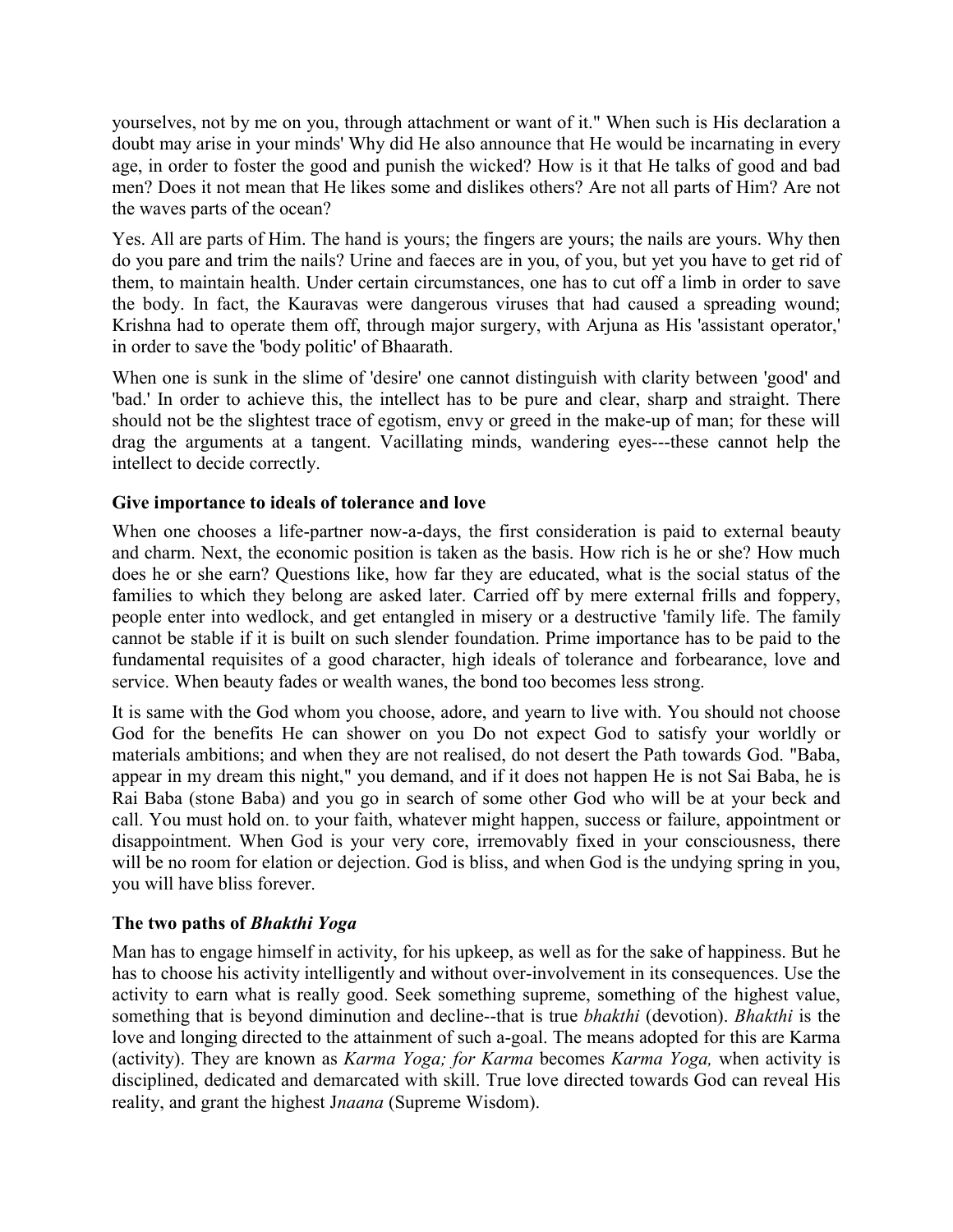A tree has a trunk and the trunk branches far and wide, into boughs, with leaves and flowers. *Karma Yoga* is the trunk for the tree of life; the branches, leaves and. the fragrant flowers symbolise the *Bhakthi Yoga;* and the ripe fruit and the sweetness, therein, is the *Jnaana Yoga,* the Wisdom. If the tree yields no fruit and if the fruit is not sweet, then, it could as well not grow at all.

*Bhakthi* can flow along two paths- *Saguna Bhakthi* and *Nirguna Bhakthi.* When' you feel that God is far away, far higher, far beyond you and when you plead for mercy, petition for Grace, and pray for boons, it is *Saguna---you* adore Him as Lord and Master, as Guardian and Saviour; you go through the ceremonials of praise, propitiation and prostration, submission and service. But when you practise the discipline of seeing Him in all beings, as the core of every cell or atom, alive and aware, and experience Unity with all Creation (for Creation is but His body and you are also in it and of it) then, it is *Nirguna.* The *Nirguna* is the contemplation on the sugar; the *Saguna* is the adoration of some one sugar doll, which has caught your fancy and attracted your love and loyalty. Among the ceremonials we have the *yajna* (sacrificial rite), the chief feature described in the *Vedhas.*

## **Meaning of rites performed in** *Yajna*

An important rite in the *Vedhic Yajna* is called soma-pa. In order to grasp the tuner significance of the *Vedhic or* other ceremonials, one has to spend some thought on symbolism. For example, let us take this Soma-pa itself. Pa means 'drinking' and the rite is generally supposed to indicate the drinking of a juice called soma.

No! *Soma* means the Moon; and the Moon cannot be swallowed or drunk by man. It also means the 'mind' ---"the changing mind that waxes and wanes, is never the same for long," That is why the *Vedhas* say that the mind was mothered by the Moon. So, drinking the Moon means the process by which the mind is controlled, made defunct and harmless. That is the purpose of the *Yajna---the* sacrifice of the whims of the mind for gaining the realm of the Universal Eternal Truth. With the mind left intact, no *Yajna is* fruitful, for it has a thousand tricks by which it can drag you into perdition.

Fix the mind on the name (the sound symbol) of the Lord; then, it cannot wander away. The Divine is the flame of the lamp ever burning in the altar, namely the body. Keep the flame safe from the guffs of wind, namely the gusts of passion and desire, that blow from all quarters. Sit in a quiet place, away from crowded groups of men or sensations or thoughts that distract. When you have reached the stage when you can be wholly engrossed in the Name and the Form it represents, isolating yourself from distraction is not required. But, that does not mean that you can parade your spiritual practices in the market place as some crazy people do now. Do not yearn for approbation and appreciation from the public. Pray that God may approve, accept and appreciate your toddle and your prattle.

## **Soak every moment in Love, in God**

Cleanse your emotions, passions, impulses, attitudes, reactions. That is the essence of spiritual discipline, as laid down in all 'faiths. Examine your mind, your thoughts; do not seek the faultridden person. See only purity. Speak ill of none; and if, you slip into slander, repent and resolve not to give vent to the habit another time. Do not humiliate any one; respect persons for the good in them. Their grief at your behaviour will haunt you during your last moments.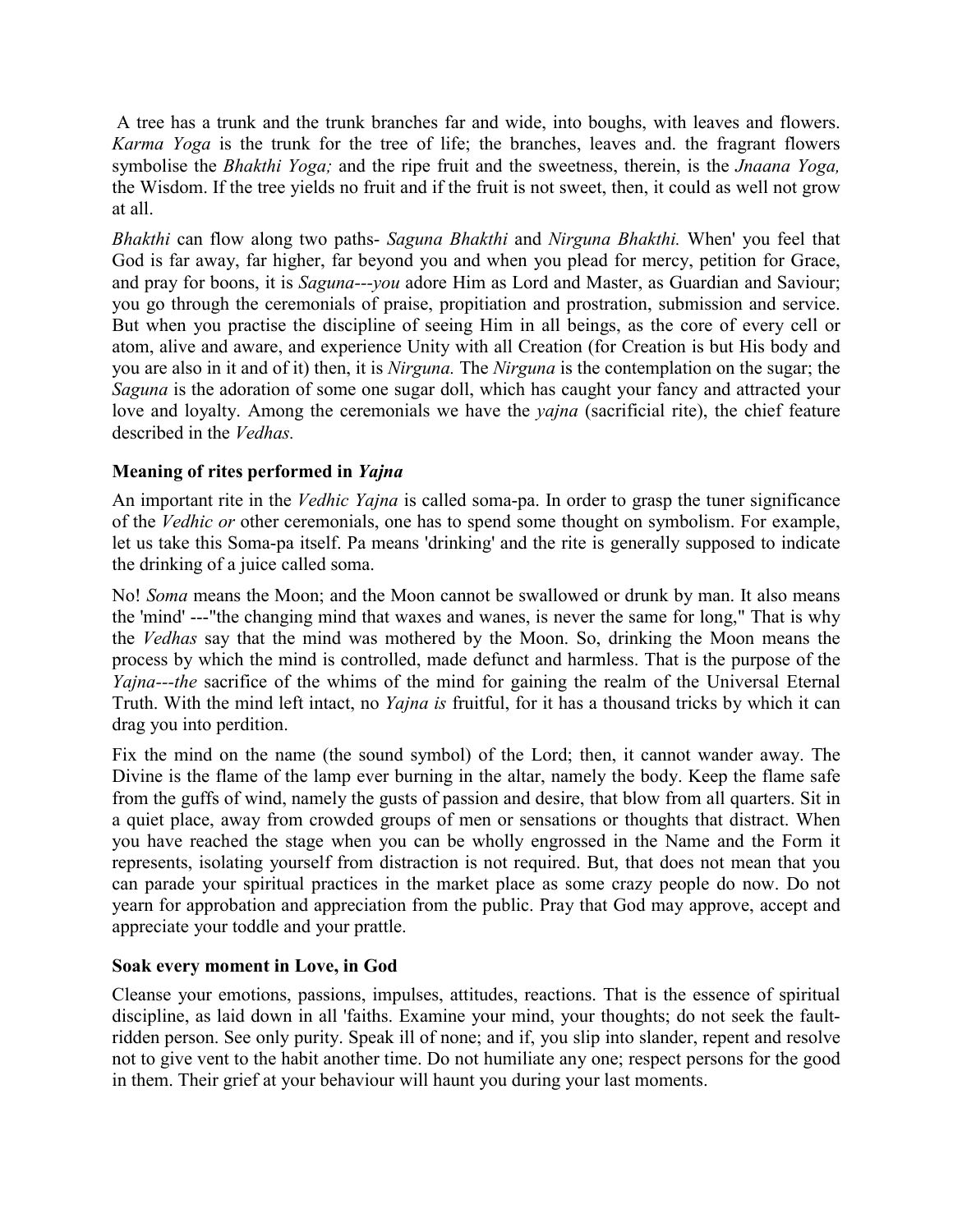Let every act of yours stand as your credential when you quit the world. Let no single act be a drag, or a debit. Soak every moment in Love, that is to say, in God. Of what avail is it to spend hours in *dhyaan* (meditation), if, when you rise and move amongst men, you spread anger, inflict resentment by your words and deeds? The Geetha asks you to be *'sathatham yoginah'---"ever* controlled, ever restrained, ever yoked with the Divine." So, be vigilant, be steady, be earnest. The steady person earns wisdom. By the absence of careful tending, a spark can be nursed into a huge conflagration; by vigilant care, even a conflagration can be reduced to a splutter.

*Prashaanthi Nilayam, 23-11-1973*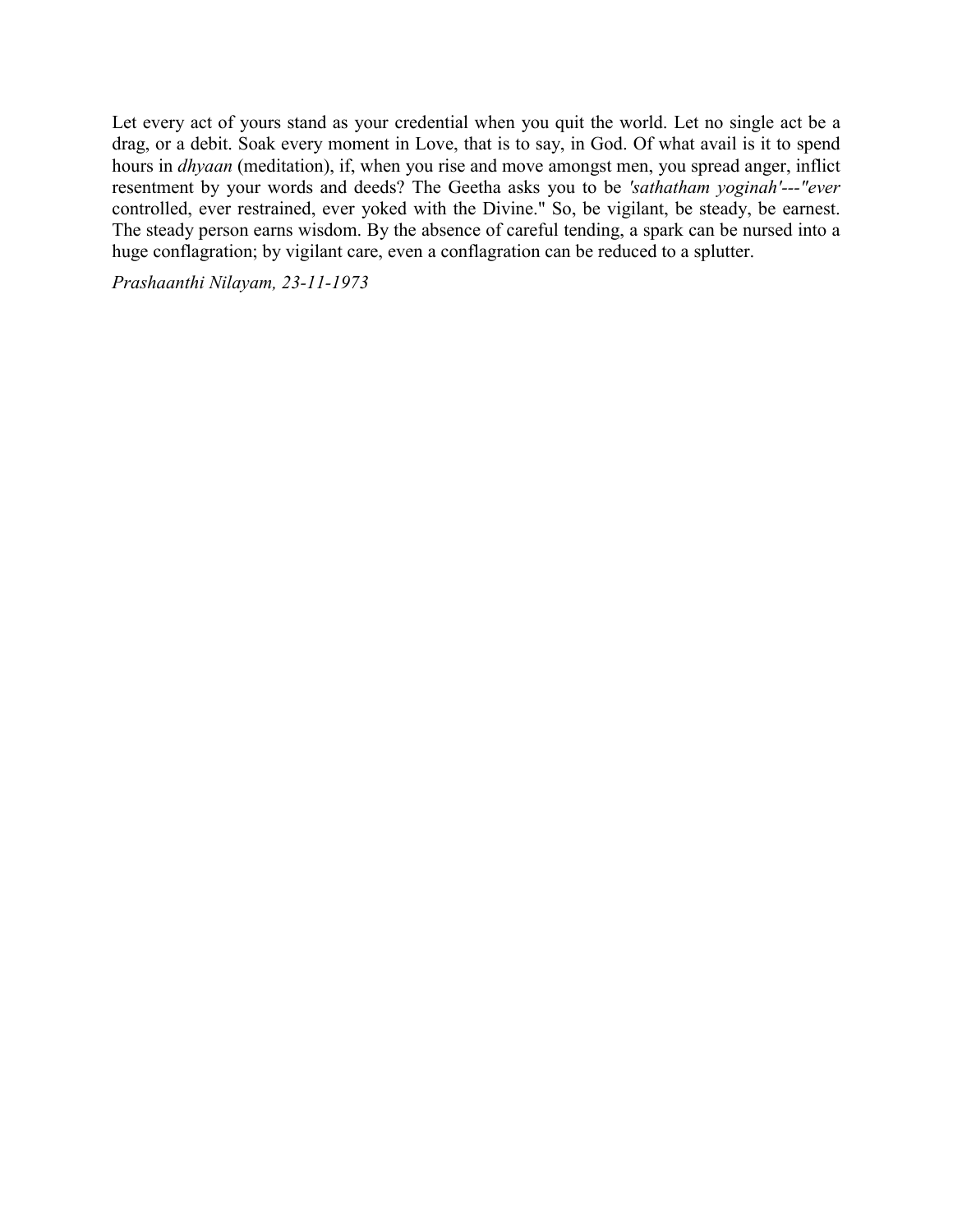## **22. Gurus---not teachers**

EDUCATION confers humility; endows one with an authority to command that will entitle one to affluence. With the help of this affluence, charity and compassion can be made fruitful, and by this means, happiness in this world and peace in the next can be won. Education is thus a great constructive force for mankind. But, reformers and reconstructionists have tinkered--so much with the process of education that it has now been reduced to a caricature of itself. The effectiveness of the educational system, and the boons it could confer on man have been ignored and neglected; the name is now given to the art 'of collecting information of the objective world. The far more important task of transforming the nature of man into the divine is given up, as beyond its ken.

The difference between the ancient ideals of education and .the modern practices is appalling. Today, the educational process is denied to the aspirant, if he fails to pay his fees; the teacher too feels that he has no duty to teach, if in a certain month he is not paid his salary. Students pay for being taught; teachers are paid for the teaching they do. Money decides what is taught and how it is learnt. "Pay and receive; be paid and give." That is the bond between the teacher and the taught. "Love, reverence, affection"---these have no place in the transaction. How then can education be fruitful? Gokak said just now that when teachers love the children, they will be rewarded by the love of the children who sit around them. Now they are loved for the sake of the money they bring, and so, the relationship is artificial and without roots in the heart.

### **Heirs to the richest cultural heritage**

The teacher and the pupil will both be immersed in joy only when Love that does not calculate the reward binds them together. When material gain is the goal, the joy based is on matter and does not thrill the mind. It cannot be pure, steady and sincere.

As teachers of the Baala Vikaas classes throughout the country, you do not look forward to monetary or material benefits, and so, you have ample opportunity to make the child's heart and intellect blossom, through the rays of Love. Let Me tell you that most teachers today have specialised in western types of training, and so, they have lost their moorings in our own culture, and so are unaware of the deeper springs of the spirit.

They have been rendered materialistic, worldly, and egoistic. They are caught up in the pursuit of sensual pleasure and in the earning of money. They do not know that real education consists in helping the child to manifest the Divinity latent in him. Remember that the children who come to you are all heirs to the richest cultural heritage that the world can give. They are the 'Children of Immortality' extolled as such in the ancient texts by sages and scholars of this land. Do not turn them into experts in mathematics, unable to add up a simple domestic bill; scholars in the geography of America, but, unable to direct a pilgrim who desires to know in which direction Kaashi lies; prodigies in algebra who are helpless when asked to define the area of their own rooms; past masters in drill and gymnastics, but, all at sea, when requested to sit in the *Padhmaasana* posture; proficient in Botany, but, ignorant of the uses of the common *Thulsi* plant, found in the courtyard of every Indian home! They can draw realistic pictures of dogs and foxes, but, their hand-writing remains an illegible scribble. How can we expect that Indian culture will be preserved and fostered by these products of our educational system? The teachers who have brought them to this pass, and the educational administrators who divised the system are both equally to blame.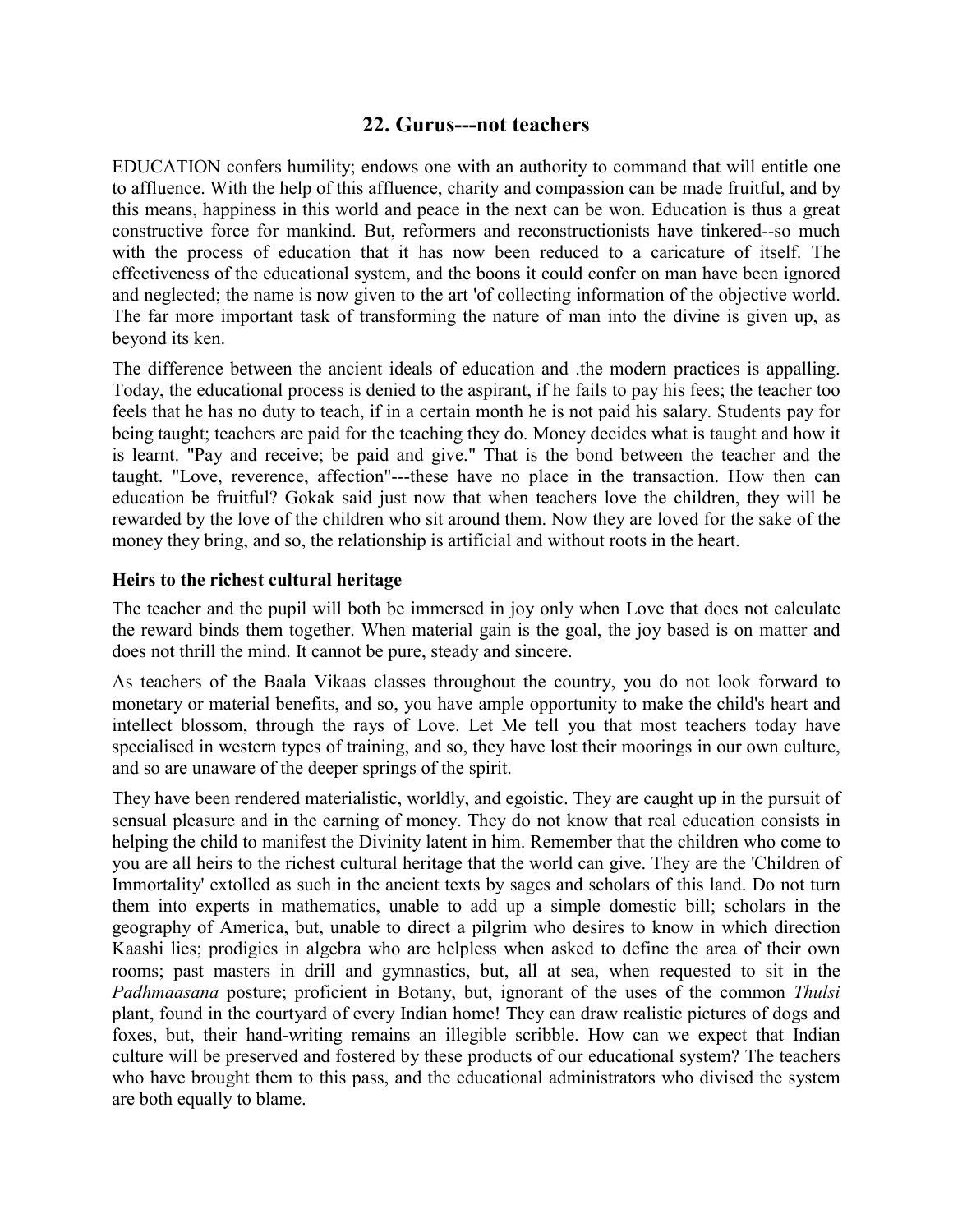### **Be aware of the high purpose of education**

Correction of these faults must start with the teachers; they must become aware of the high purpose of education, and the goal to which it must guide the children of the land.

I know that great enthusiasm prevails today among both the pupils and teachers of our Baala Vikaas classes, for the spiritual ideals cherished in this land since ages. Nevertheless, I must say that there is a great and urgent need for you teachers to receive training in the methods of child education. For example, when teaching the recitation of *bhajans* or poems or hymns, you have to pay attention to the correct enunciation of each sound, the correct pronunciation of each letter; for, otherwise, the meaning is liable to be warped out of recognition.

## **The three R's are most neglected to-day**

In olden times, teachers took particular care to explain to the pupils the origins and roots of each new word, even of words like *Sah* and *Thwam.* They taught, not only the meaning of the word, but, delved into its roots, and opened up before the pupil a vast vista of related words and a huge expanse of meaningful vocabulary. Since words in Indian languages get transformed when written or pronounced in conjunction with other words, there is a duty cast on you to teach how they are to be separately recognised and identified. Boys may write *Raamunithoka pivarudu itlaniye* (meaning, "Raama's tail, Pivara spoke thus," (which is absurd), instead of *Ramunitho kapivaarudu itlaniye,* meaning, "With Raama, the Lord of monkeys spoke thus," (which is quite correct).

The word, *santha pakodeelu,* which I once used to indicate the error involved when people desert the true path and pursue degrading objective pleasures, which I compared to the *pakodeelu* (savouries) sold in *santha* (village markets during fairs and festivals), for they attract by their colour, have ruinous components and destroy health. Kasturi who did not know much Thelugu, divided the word into *santhapa* and *kodilu,* making the meaning absurd, for *kodilu* means fowls, and *shanthapa,* like *pivarudu,* has no meaning at all, being a mere jumble of sounds! Unless training is given in reading aloud, with concurrent attention to the meaning of the words and phrases, such mistakes are bound to recur, The three R's are the skills most neglected today.

Writing has also to be taught well, for the knowledge of the correct form of each letter has to be mastered by all. Or else, even here, a tiny slip might change a sublime idea into ridiculous jargon. *Rishikoti,* when written wrongly in Thelugu, as a consequence of the omission of a single upward curve was once mis-shaped into 'bushcoat' and the whole sentence was rendered ridiculous thereby! Scrupulous care and steady attention alone can make the pupils avoid such errors.

## **Study of books that is worthwhile for children**

One point I have to emphasise here is, that you should be careful, while handling some books being published for school use by so-called scholars, at the present time. They cast doubts on the truth of great epics like the Raamaayana, and assert that Dhasharatha and Raavana did not exist in authentic history. They characterise them as representatives or symbols of opposing Cultures, the Aryan and. the non-Aryan, and sow the seeds of factionalism and hatred. By such writings, children begin to doubt the very foundations of goodness, truth and beauty; they are confused while deciding on fight conduct and behaviour, right ideals and ways of living.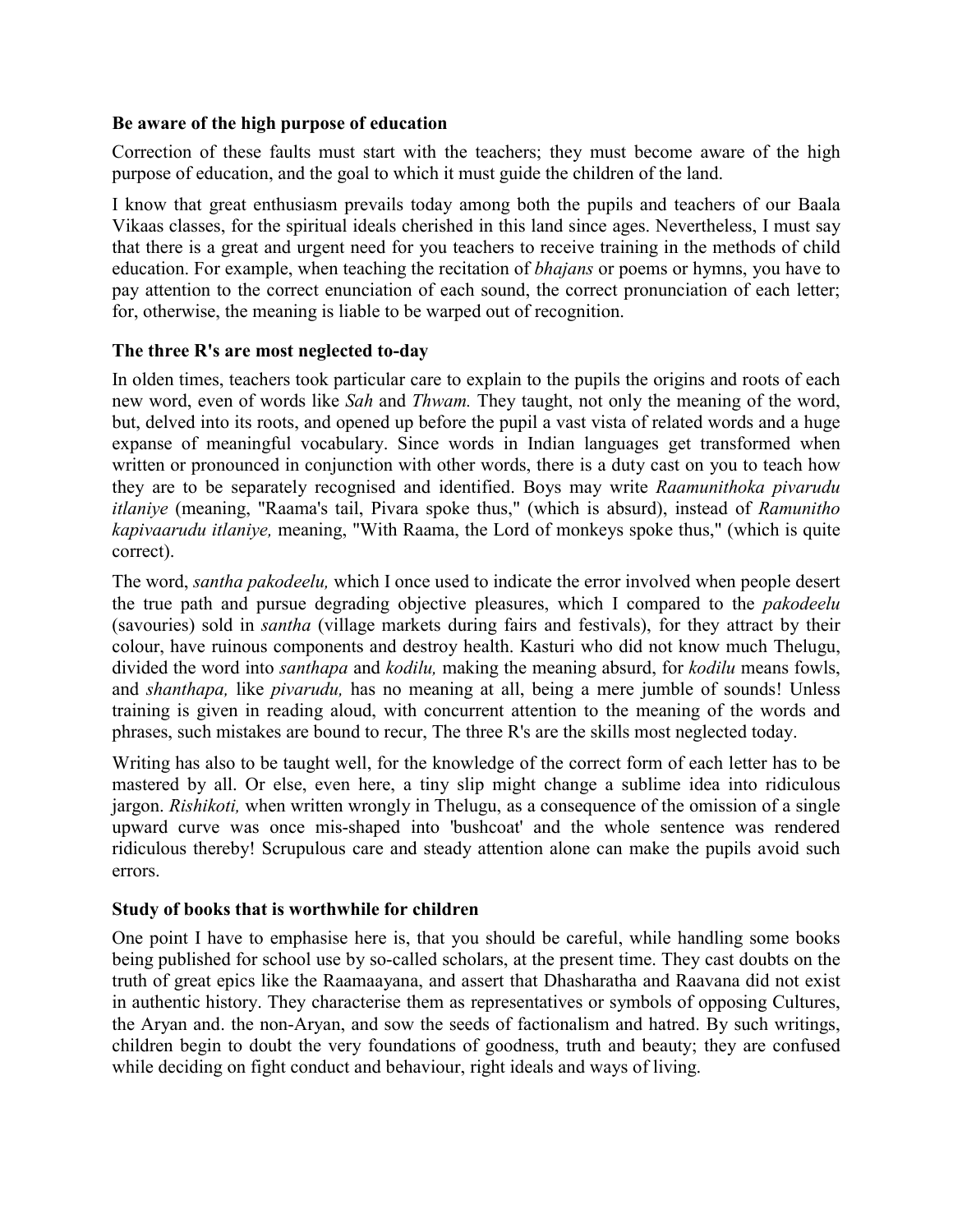You must examine every story or account that you place before the children from the point of view of individual faith and social harmony. Does this lead the child to a better, more harmonius, a more God-oriented life? That is the question you should ask yourself. Prahlaadha has beautifully summed up this principle, in the verse he utters, in the Bhaagavatha, while advising his playmates on the disciplines that should be welcomed. "The study of books that describe the Glory of God is the study that is worth-while. The preceptor who tells us about the Glory of God is the preceptor to be sought after and revered. The father who directs you to approach God is the father who deserves the reverence and obedience of the children, not the others."

Hills and mountains are overlaid with rock and boulder, the sculptor gathers them, and shapes each of them into something useful and beautiful, depending upon the nature and characteristics of the stone. Out of one boulder, the artisan might carve a huge mortar and pestle to be kept in the corner of the kitchen of a populous home. Out of another the sculptor might produce a rough hewn gargoyle being incorporated into a building as an eerie object to ward off the evil eye! A third stone might get transformed into a charming little danseuse to embellish the shelf of a museum. Another stone, catching the eye and attention of a skilled sculptor might be elevated into the idol of a Divine Manifestation, fit to be installed in a temple where it receives the adoration of millions for generations.

## **Parents have important roles in children's education**

Though they were the progeny of one peak, each has a different destiny, depending upon the care and consecration bestowed on it by the sculptor. Teachers are the sculptors who shape the rocks into things of beauty and significance, of utility and inspiration. They study the pupils, their nature and equipment, and decide on their roles in society, their paths and the stages in their progress.

But, it must be pointed out that the sculptor or teacher is not the only factor, to be reckoned with, in the process of education. The mother and father of the child too have important roles in the process. The positive and the negative must both meet in order to produce the electric current; even God needs the yearning and the endeavour of the devotee to fulfil His Will to save him from perdition. You may have flowers, and a length of string and a needle too; but, without the garland-maker, how can the flowers be strung on the string? You may have a lamp, oil and wick; but you can get light only when someone strikes a flame and lights the lamp. So too, the teacher and the pupil have to be brought to each other and encouraged to learn and teach, to share lovingly their knowledge and experience, by the parents, so that education might proceed and the child inherit the heritage left by its forefathers.

The teacher must win the reverence of the pupil by showering on him his Love; the pupil must win the Love of the teacher by showering on him reverence and affection. It is a mutual transaction, a sharing of the emotions of the heart. How can a proper congenial atmosphere for study and teaching be built on a foundation of doubt and hatred? Nowadays, the atmosphere is polluted by the teachers' fear and suspicion, and the hostility and audacity of the students. There is no Love to lubricate the relations between the teacher and the taught.

## **The** *Guru* **is equal to God Himself**

We have heard the *Guru* being praised as equal to God Himself. Gokak quoted the *shlokha* (verse) where the *Guru* is referred to reverentially as Brahma, the first of the Trinity entrusted with Creation; as Vishnu, the second of the Trinity entrusted with the preservation and protection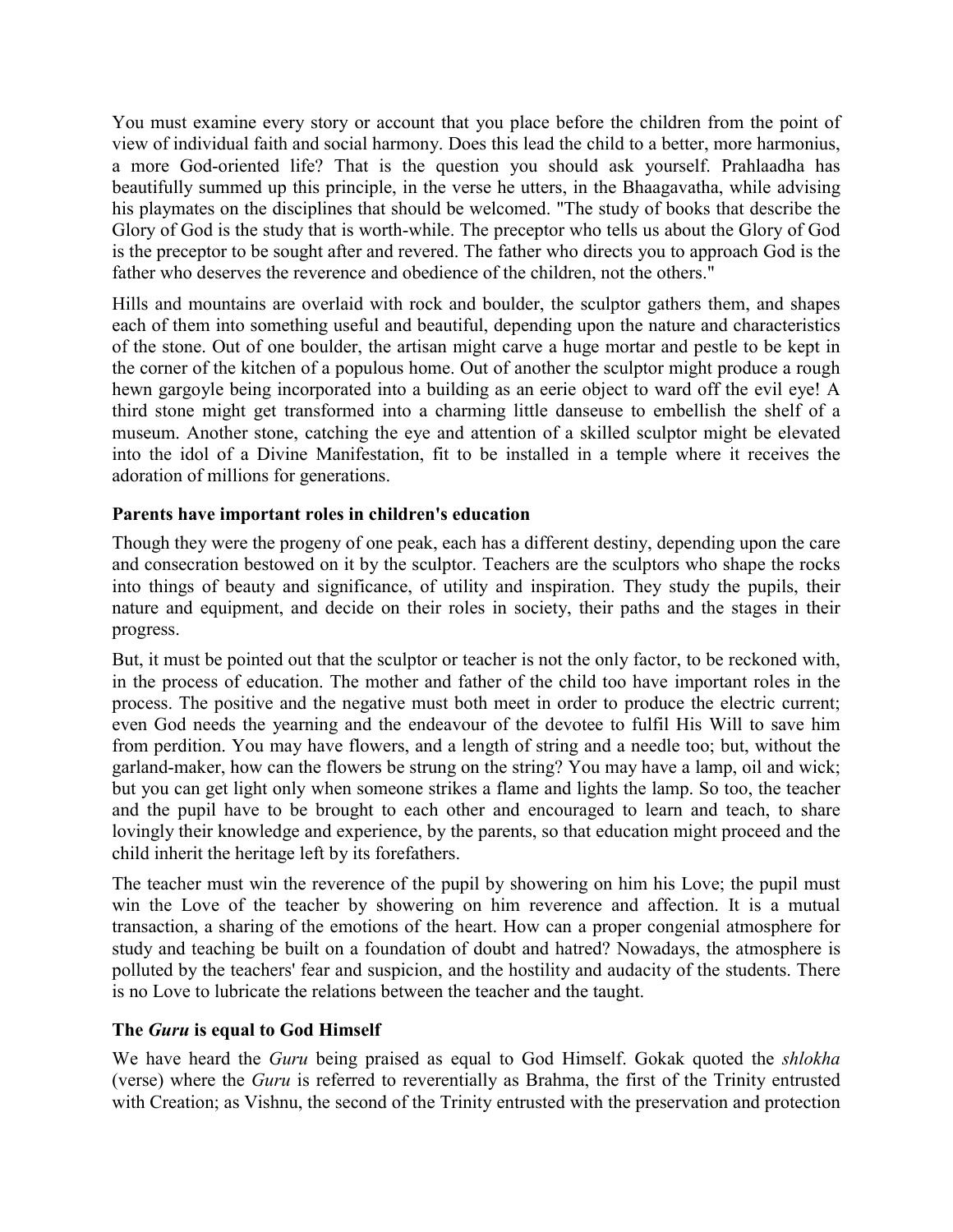of Creation; and as *Maheshwara,* the last of the Trinity, charged with destruction and dissolution. This description is symbolically correct, as we can see when we analyse the work which the Teacher or *Guru* is expected to carry out. The *Guru* sows the seeds of virtue, of wisdom, and of faith in the heart of the pupil. He is, therefore, *Brahma,* of the nature of the Creator. He is like the farmer who plants saplings in the well-prepared soil of his field. But the farmer does not sit with folded hands there-after. He takes incessant care to see that the saplings grow vigorously and well, and he is vigilant to water the growing crops and feed them with fertilisers at the appropriate stages of growth. This is the role of Vishnu so far as education and the educator are concerned. The *Guru* cannot sit back and silently watch the fate of the pupil, after the first few lessons. He has to guide the pupil at every step, foster and encourage good habits, sound reasoning and valid emotions, and act as Vishnu, the second- of the Trinity.

## **Teachers must inspire high qualities in their pupils**

The *Guru* has also the duty cast on him, to watch every step of the pupil, and warn him off, when he takes false step, or develops a bad habit, or entertains a deleterious doubt. Like the farmer who has to be vigilant against the growth of weeds or the upsurge of pests, the *Guru* too must be ever alert to destroy the pests of vice and the weeds of sloth and unsteadiness. The word 'teacher' cannot denote these high roles; it can mean only those, who transmit information, and train in skills. I direct that Baala Vikaas teachers should hereafter be known by the vastly more appropriate name of *Guru,* so that you may be conscious always of the spiritual role which you have taken on, and its responsibilities and value. You are the lamps from which their tender hearts must receive Light and Love. By your adherence to truth, righteousness, peace and love, you have to inspire these qualities in the children that come to you and the homes from where they come.

There are many who shiver at the prospect, when they contemplate the future of this great country. You should never entertain such doubts and fears, for you are the builders of that future and you know that it will be glorious. The Baala Vikaas children whom you are guiding and inspiring, will be the leaders of tomorrow in this land. The virtues you implant in them, the counsel you are providing them and the examples you place before them will remain carved in their memories and transform their outlook and behaviour in the days to come. Ask any one assembled here whether they can bring back to memory the book that he read this morning; ninety five per cent of this vast gathering will fail in this test. But ask them to repeat from memory some one *sthothra* (hymn or moral verse) that their grandfather or grandmother taught them when they were little children sitting on their knees, and I am sure most of you will be able to recite the *shlokha* or *sthothra.* The things learnt during those early years stick in the memory and act subtly and silently on the growing mind to modify and purify the conduct of later years.

### **Spiritual education must start early in life**

Some short-sighted critics declare that spiritual matters should not be communicated to children, for they are too young and inexperienced to benefit by the instruction. But, if a thing deserves to be done, the sooner we set about it the better. The slogan, "Start early, drive slowly, reach safely" applies not merely to journeys by road or rail; it applies also to the journey from Untruth to Truth, from Darkness towards Light and from Death to Immortality. The unrest, anxiety, fear and hatred that torment the world now is largely due to the neglect which kept off from the growing child the disciplines that can regulate the passions and emotions of man.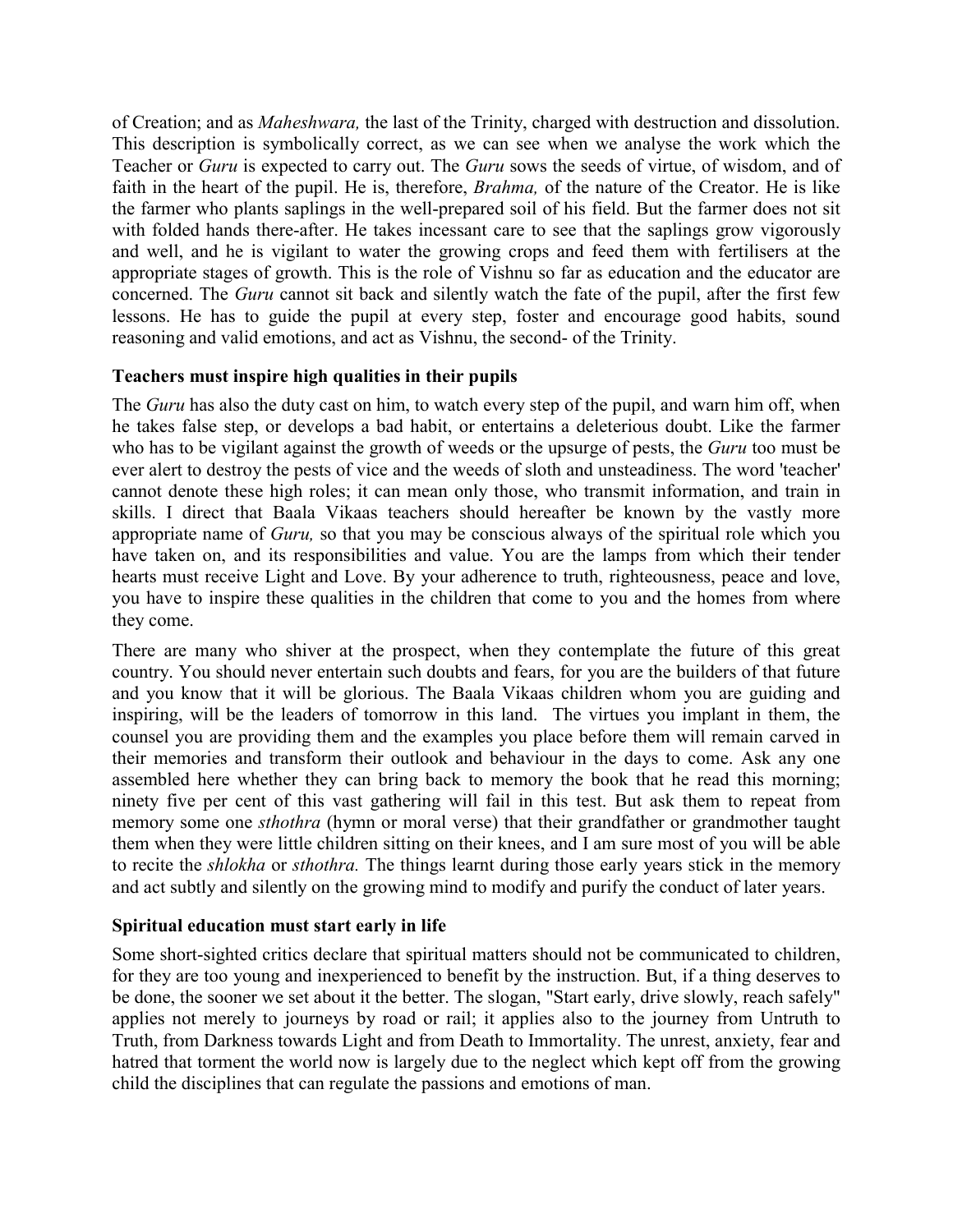We postpone this essential task of education at our peril; for, when children are equipped with the discipline to secure balance, equanimity, harmony and peace, they can no more be drawn into wild adventures and barren activities. You have to learn spiritual disciplines along with the information-giving subjects of the curriculum. You have to earn the high Diploma which the *Upanishaths* offer you, namely, *Amruthasya Puthrah* (Child of Immortality), along with the degrees M.A., B.Sc., etc., which help you eke out a livelihood, up to a certain stage of life.

### **Everyone must learn the secret of happiness**

But, remember you cannot take up the threads of *Saadhana* (spiritual discipline) all of a sudden after retiring from active service! You cannot learn spiritual *Saadhana,* when you are physically debilitated and overwhelmed by the approach of death. How can a man think of God, his Saviour, when he himself is overcome by sorrow at the need to depart from this world and when all his kith and kin are weeping and wailing loud and long?

No. Every one must learn the secret of happiness which consists in refusing to shed tears for anything less than God. You have won this human body, this human life, as the reward for many lives spent in acquiring merit. You have won this chance, this unique good fortune of being able to get *Dharshan* (sight or audience) of Sai. Plunging deep into the waters of this tumultuous ocean of *Samsaara* (worldly life), you have heroically emerged from its depths, with this rare Pearl in your hands---the Grace of Sai. Do not allow it to slip from-your clasp and fall into the depths again. Hold on firmly to it. Pray that you may have It for ever and be filled with the joy that It confers. That is the way by which you can render this life fruitful.

Instruct the children of the Baala Vikaas to revere their parents. This is the first thing to do. It is a simple act of gratitude, for those who endowed them with the material instrument for life. But, mere possession of the human body, however wonderful it may be, is not enough, for one's peace and joy. One must know how to unravel its mysteries and how to regulate one's own impulses and hungers. This process is accomplished by the Guru, and so the pupils must be instructed and encouraged to revere the *Guru,* in gratitude for the service he renders. Education must aim at providing the child, not livelihood, but, a life worth living. For this, the acquisition of skills in doing or reasoning is not enough. Faith in one-self and in the Divinity of one-self are absolutely essential. That is the precious treasure of wisdom, stored in our ancient scriptures and in the experience of the Saints and Sages of all countries and faiths.

### **There is only one religion, the Religion of Love**

There is one more point, which I wish to emphasise. Some teachers have asked Me whether the Baala Vikaas classes, can serve children of all faiths or whether they can admit only children of the Hindhu faith. The question has arisen because the questioners do not know the very fundamentals of the Hindhu Faith. There is only one religion, remember, and that is the Religion of Love; there is only one caste, and that is the Caste of Humanity. You must be careful not to encourage or entertain the slightest trace of 'difference' on the basis of religion, caste, creed or colour, in the Baala Vikaas classes.

Do not tarnish the spotlessly clean minds of the children by infecting them with a sense of distinction between one child and another. Impart instructions and inspiration equally to all. Select stories from **the** scriptures of all faiths to interest the children in the values of good life. Speak to them of the moral heroes of all lands, the Saints of all faiths. For, they are all of the same stamp. No scripture enjoins violence or lays down untruth as a way of life. All religions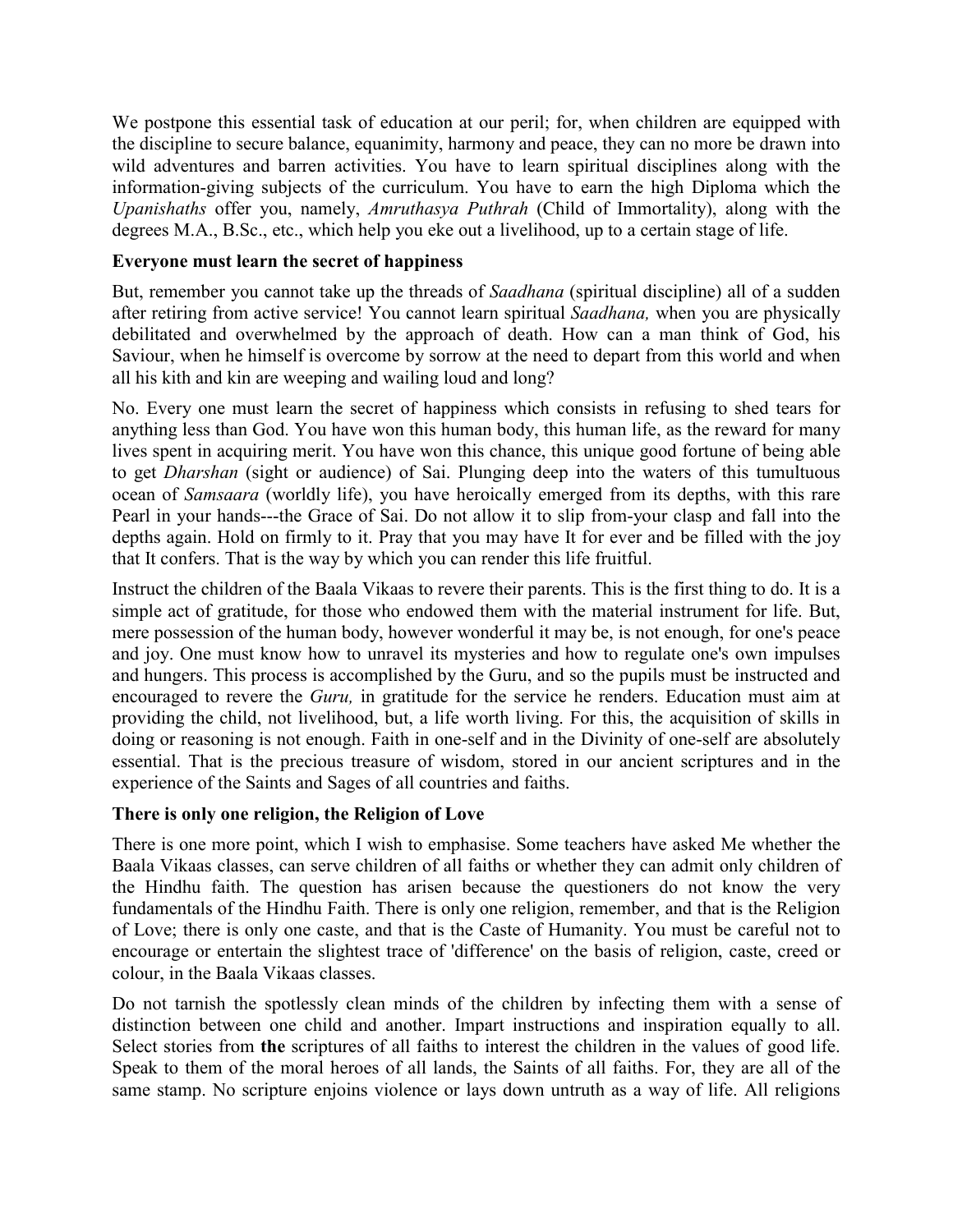extol Truth, Righteousness, Peace and Brotherhood, and Love. All saints are embodiments of service, compassion and renunciation.

Do not compare the various manifestations of the Divine and pronounce judgement, declaring that Raama is greater than Krishna or Shiva superior to Vishnu. This line of thought is poisonous and harmful to the devout aspirant. You do not know your own self; but, yet, how dare you pronounce judgement on personalities and powers you have never experienced or understood. Raama is as unknown to you as Christ, and so, it is best to keep silent, and revere both with equal ardour. For, all are manifestations of the same Divine Effulgence.

I bless you that you succeed in the great task you have imposed on yourself, and that you will be able to light the way for the children of this land into the glorious region of Everlasting Joy.

*Raajahmundhry, 3-1-74*

*Those who seek to acquire steadiness of faith must first acquire the strength to bear grief and pain, insult and injury. The succession of joy and grief must help confirm the faith and make it immovable. That alone can evidence true devotion.*

*Sri Sathya Sai*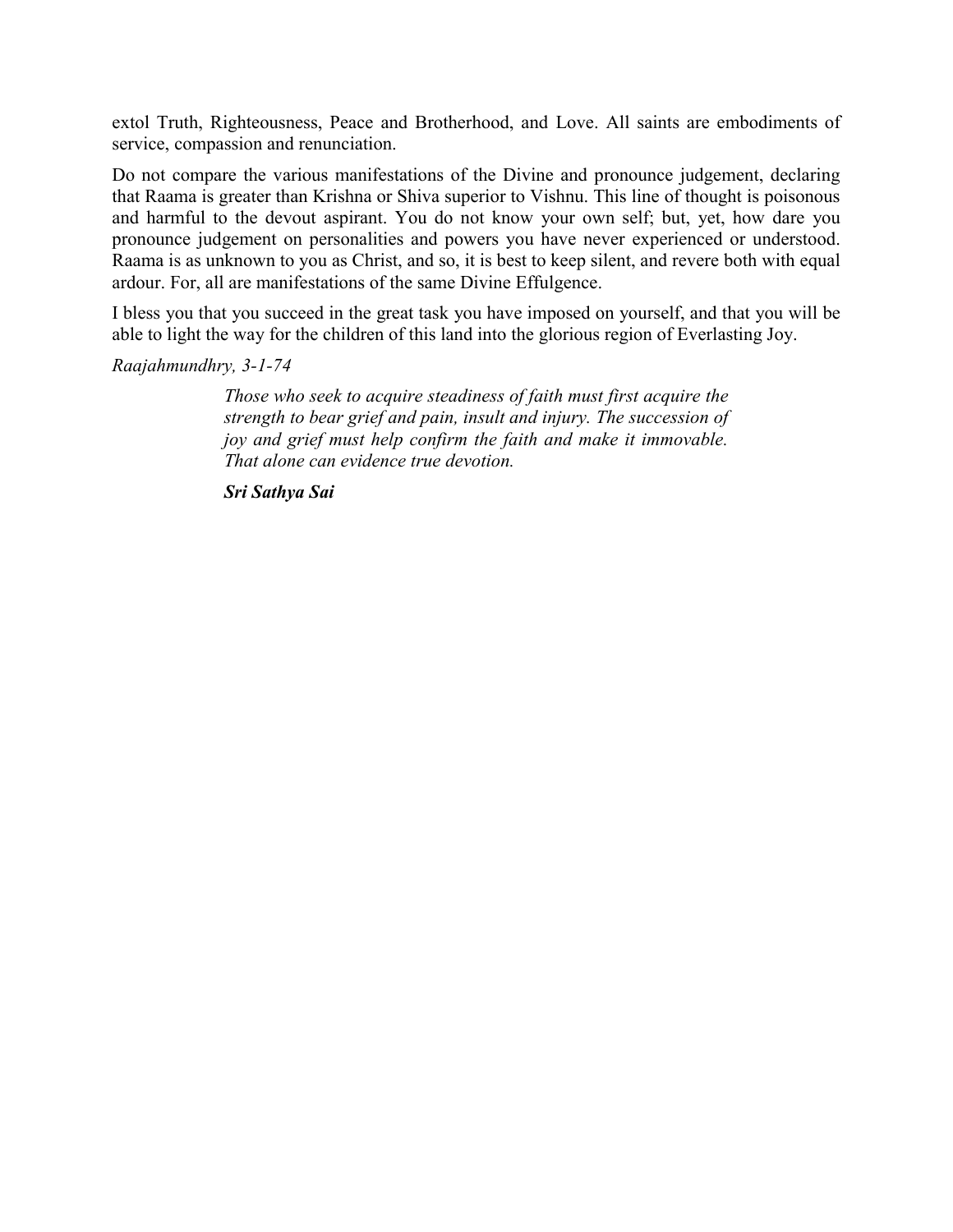## **23. Nearer and nearer**

EMBODIMENTS of the Supreme *Aathma!* Look at the condition of the people of this ancient land, Bhaarath, today. Afflicted by multiplying wants, with no faith in experience beyond the sensual, scorning the sacred scriptures of their forefathers, weakened by fear, anxiety, and lack of confidence in the capacity to overcome these, having no knowledge of the Source of Strength and even denying the' existence of a Source which can be tapped in prayer---they are revelling in untruth, injustice, and unrest. Tossed in restlessness themselves, they do not allow others any rest or peace. Here, in days gone by; *Karmakshethra* was *Dharmakshethra;* the Field of Action was also the Field of Righteousness. But, now, declaring that Action and Righteousness cannot coexist, these people are bringing disgrace on the very name of Bhaarath.

Of course, many lovers of the glory that was India are trying to revive it through means and methods their mental and intellectual resources indicate. But, unless one removes the disease from the root, no amount of care bestowed on branch, leaf and flower can save the tree. The pests are to be found deep down, inside the roots. They have attacked and impaired the two taproots of Indian *Culture---Braahmanyam* and *Brahmacharyam.* We must also have again in this land the *Braahmin,* so known because he is set on the path of *Brahman,* the Supreme Absolute. We must also have the revival of the ideal student life earnest, humble, celibate, concentrated study. This Navabhaarath Gurukul, where we have assembled for this Conference is an example of student life, sought to be set on proper lines. The seekers of *Brahman* and the scholars of the texts on *Brahman* have lost their status and honour, because they did not live according to the truths they expounded.

### **The two classifications of** *Dhaiva*

Character, conduct, daily behaviour, attitude towards others---these are all-important, for *Dharma* (righteousness) is essentially Social Morality. The *Shruthi* (holy scripture) says, *Dharmo Vishwaasya Jagathah Prathishtah---"on Dharma,* the World is installed." *Dharma* endows man with joy and keeps away grief. Every being in the world, whether it is aware of it or not, is dependent on *Dharma,* for peace and happiness. All triumphs, whether acknowledged so or not, are earned only through *Dharma.*

*Dharma* is classified as general and special by the sages: general, including the virtues of truth, love, charity, etc., which every one has to cultivate and cherish; special, meaning those duties that are incumbent on one, as a result of his social obligations, professional status, etc., like the special *Dharma* of the *Braahmin* house-holder to maintain the Sacred Fire through ritually prescribed ceremonials. The *Vedhas* lay down the ceremonies; they speak of the intimacy between the *Braahmin* and the rites of fire worship.

### **Individuals are limbs of the Society**

You are aware that, at the present day, both in India and outside, there is a wave of spiritual discontent surging in thousands of hearts and, as a consequence, we have eager groups who give up everything worldly and seek God and Godly preceptors. But, many do believe that this search concerns only the individual and that society need not get involved in their yearning or their endeavours. This is as foolish as saying that one need not worry about the darkness prevailing outside the walls of his residence. The individual and society are intertwined inextricably. There must be illumination, for both. *Aanandha* (divine bliss) must surge out of the individual and fill the lake of society, and from thence, stream into the Ocean of Grace. Society is just a name for a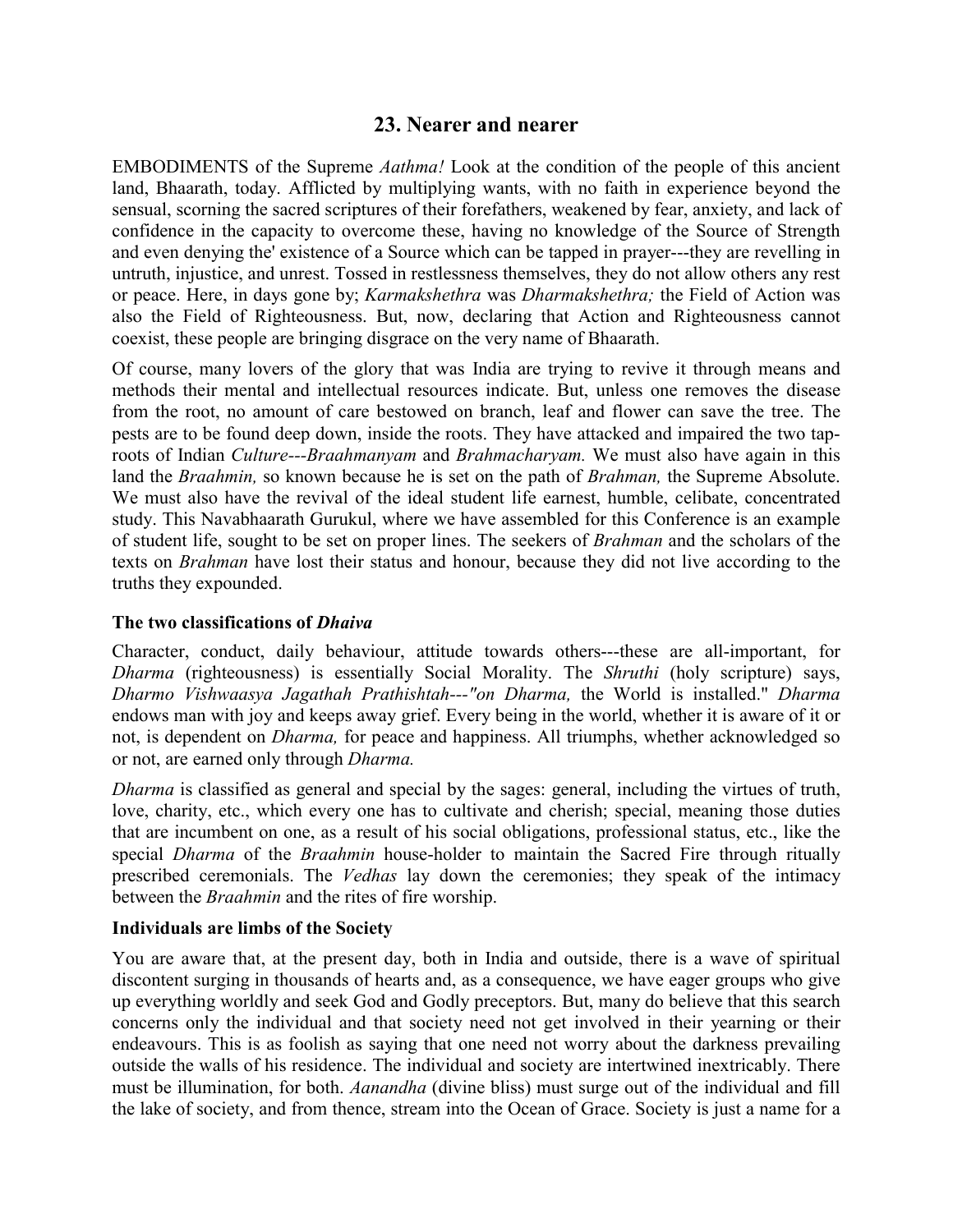group of individuals; but, it has no corporeal body. Individuals are the limbs, that nourish and support the 'corpus' called society.

Society shapes the individual, provides the arena for his development and sets the ideals he should plant before himself. When the individual is stronger, more intelligent, more service minded, and more efficient as a worker, society benefits; when society is more aware of its role and of the need to cleanse that role with humility and wisdom, the individual benefits.

Sai has resolved to transform the individual and society by promoting this mutual regeneration, by the action of one on the other; hence, the formation of this Organisation, and the establishment of its Units in all countries, for the sublimation of the human into the Divine.

I have however to tell you that the units of this Organisation have not advanced much in the task that is expected. You must identify the reasons for this and infuse into yourselves the needed enthusiasm and effort. Lay your hands on the true situation and discover the remedies for curing the malady that is diagnosed. Whatever is considered by you as good when done by others in your case, endeavour to do them in the case of those others yourselves. Do not advise, exhort and direct others, without yourself following that advice. Again, many of you get discouraged when you meet with cynicism or criticism.

## **Getting involved in Sai Organisation will induce faith**

One person came to Me some days ago and asked, "Swaami! Are all the many thousands who are concerned with this Organisation imbued with devotion and dedication, with full faith in the *Vedhas* and *Shaasthras* (spiritual sciences), in the efficacy of righteousness and the Glory and Grace of God?" I told him that the very process of sharing in the activities of the Organisation and getting involved in its activities will induce faith and bolster devotion and dedication, and make them better and more useful citizens and happier and more peaceful individuals. Then, I asked him, to which organisation he belonged. When he mentioned that he was from a political organisation that had a membership of about 5 million, I asked him, "Is every one of them a true patriot? Do they all tread the path without deviation? Are they dedicated to the Nation? Or to Power? Or to places of Profit? Why, I find that though you wear homespun as per the rules of your organisation, you have as underwear, a banian manufactured in a foreign land? Your loyalty to the ideals of the organisation which you serve is mere superficial show."

## **Bear calumny and criticism with courage**

Sathya Sai Seva Organisation has to be unique, in this sense, that it is free from the slightest taint of hypocrisy, and the attempt to rationalise faults and failings. In the name of Social Service, many institutions and organisations thrive in this land but, consider, for a moment, the social service that is rendered by the Sathya Sai Seva Units in this East Godhaavari District. Spontaneously, members have come forward in thousands to this place where the Conference was arranged and, offered their services freely, sincerely and efficiently, to such an extent that the Organisers have not spent a paisa as wages for all this work---clearing this vast area, erecting these imposing sheds, laying down cables and pipes, and a host of other exhausting and expensive undertakings, so that the thousands of delegates that have come from all the States of India can have comfortable lodgings and satisfying boarding. They engaged themselves in this *Seva* with no desire for publicity; they simply followed a spiritual urge to do *Saadhana* in this form.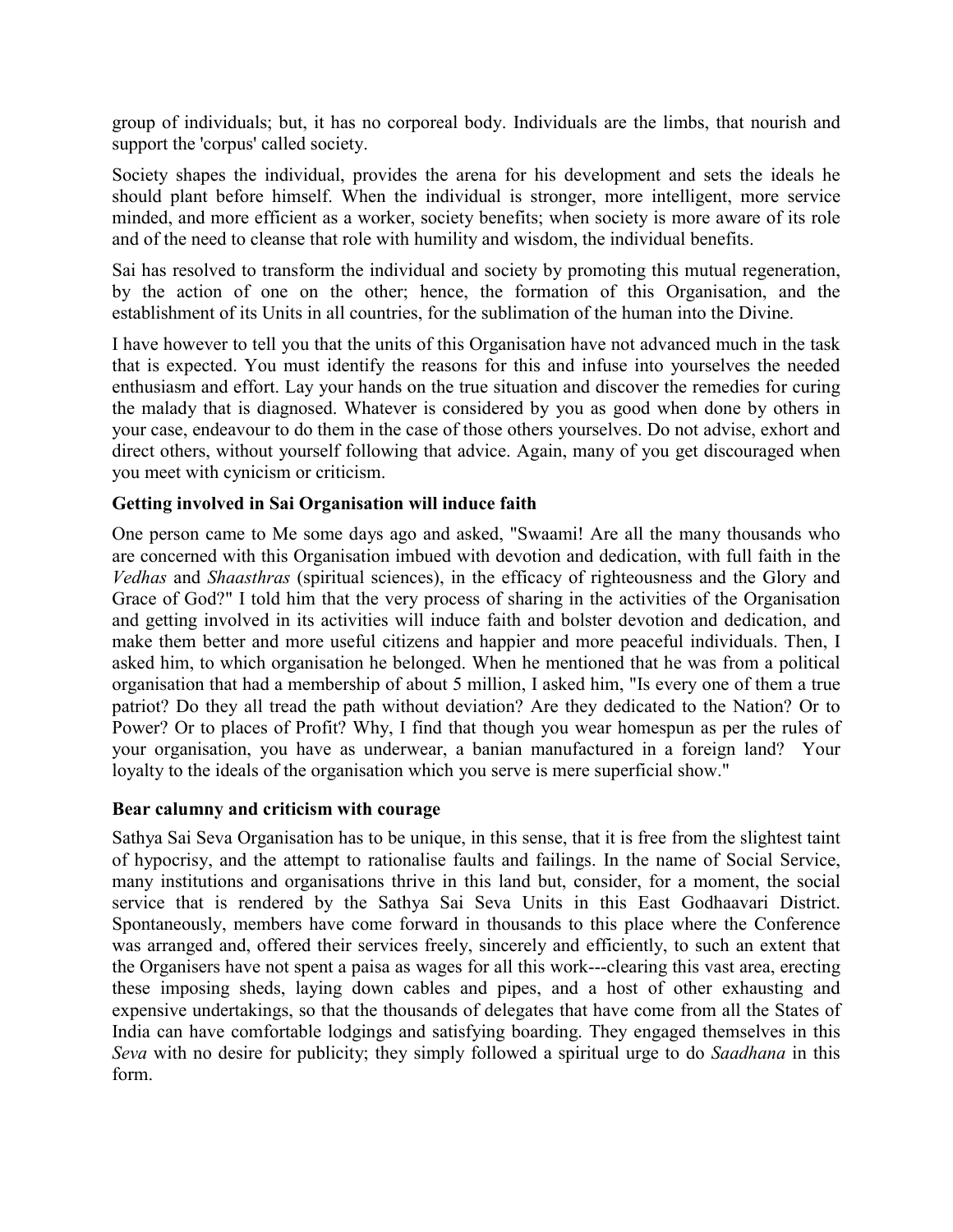This is the genuine *Karmayoga* (path of dedicated action). *Karma* motivated thus will cleanse the mind, faster and better than other *Saadhanas;* the cleansed mind can reflect more clearly the Light of Wisdom; the Light of Wisdom will reveal the Truth and man will be saved from the consequences of the ignorance haunting him. Selfless, sincere service is therefore to be welcomed and practised. Each act of service is a step toward the Goal of Liberation.

The Objectives, Rules and Regulations that the Organisation has laid down have to be scrupulously observed by you all, whatever be the difficulties whatever be the reaction of others. Bear calumny, criticism and neglect with courage; do not allow these to affect your equanimity.

The good that you do will guard you; have that faith rooted in your mind. Do not exult when your desire is fulfilled; do not be dejected when it is not realised. Faith must be built on stronger foundations. Believing one moment and doubting the next, is like living and dying alternately. Faith is the very breath of *Seva;* doubt is death. One who wavers is as useless as a living corpse.

## **You have a duty to uphold and foster** *Dharma*

When you join the *Seva Samithi* (Sai Organisation) and share in its activities, you are doing so not for the sake of Swaami, nor for the sake of the people, but the sake of the *Dharma* which you have a duty to uphold and foster. Attachment to *Dharma,* practice of *Dharma* and its varied manifestations of *Seva* (Service) and *Prema* (Love), can alone help transform *Maanava* (human) into *Maadhava* (God). The destruction of the insidious poison of egoism is essential for the restoration of health and happiness of the mind. Unless you tap the inner spring of joy in your own *Sath-chidh-aanandha* (Being, Awareness, Bliss) principle you cannot be established in *Aanandha* (Divine Bliss). This is the best way for you to offer the highest possible Seva to the Motherland. For, India is since millennia the *Yogabhuumi* (the land of Divine communion), *Thyaagabhuumi* (the land of Detachment) and *Karmabhuumi* (the land of Godward-leading Activity).

Vivekaanandha asked Max Mueller in London, when he met him at a Dinner given in his honour by that great Savant of Oriental Scholarship, "When do you propose to visit India?" And, the answer was, "How can I ever think of returning from India, once I reach that holy land? I would rather leave my ashes there, than come back. In the whole world, India is the only Heaven." He declared, "What is not in India is nowhere" by which he meant that what India does not teach is not worth learning. When those who have delved deep into the sacred scriptures of our land adore it like this German Scholar, how foolish are the sons and daughters of our Motherland to decry in their blindness her Glory and the Grandeur!

## **Duty, Discipline and Devotion are essential for everyone**

I find that even you, who have come here as delegates selected by the members, do not strictly observe the disciplines enjoined on you. What shall' we then say of the rest? Remember, Duty, Discipline and Devotion, all three, are absolutely essential for every one in our Organisation. You may have Devotion, you may discharge the Duty entrusted to you. But, unless you are saturated in Discipline, the other two are useless. Many of you rushed forward when I walked along the passage this morning and tried to reach out your hands for touching My Feet, falling over others while so doing. This is definitely an instance of devotion outrunning discipline. Discipline must regulate and control, not only your activities as members of the Organisation but, every activity of your life.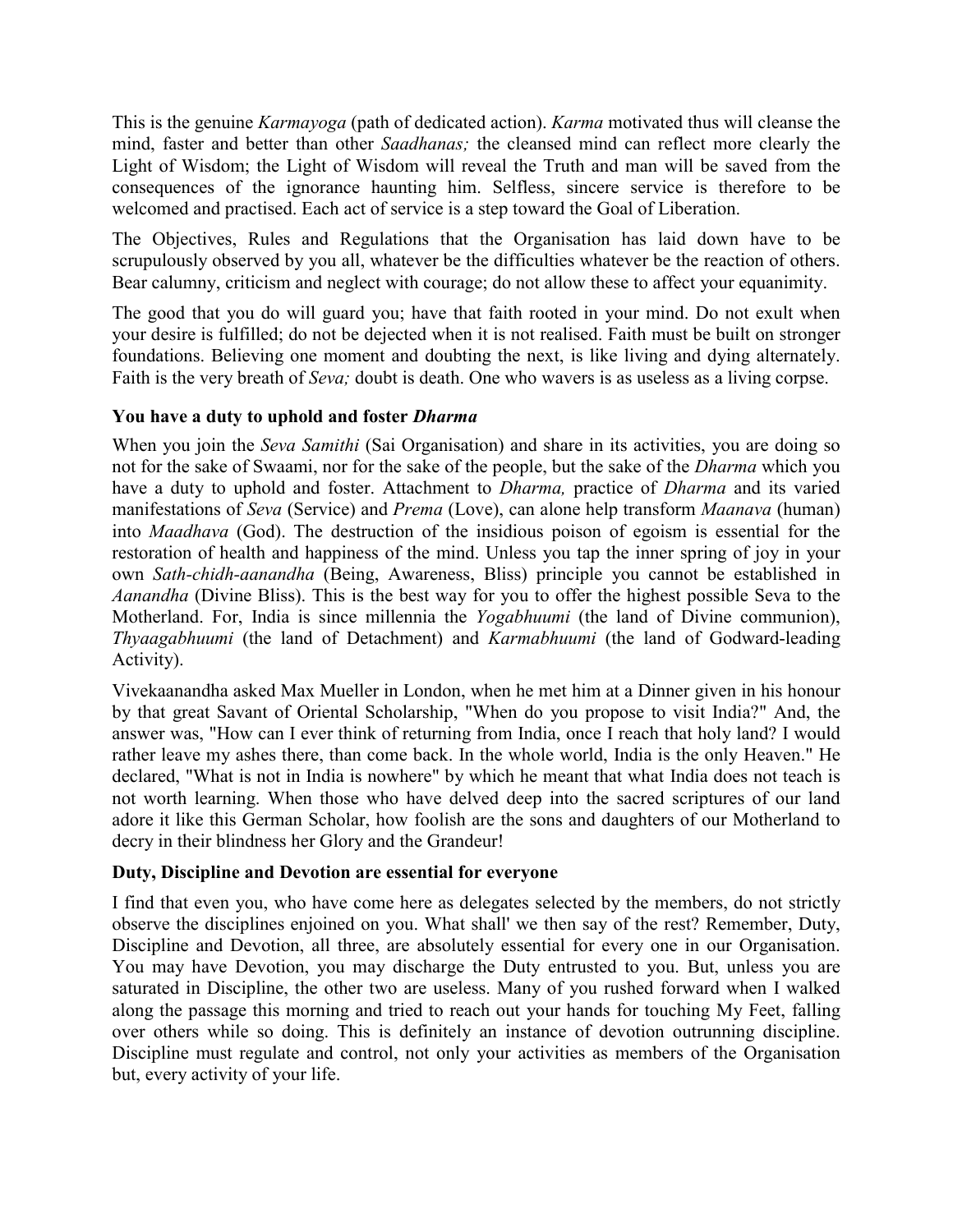I have been telling you since years "Duty is God." Work is Worship. But, it is clear that you have not as yet taken this to heart; you have only received into the ear. Duty involves loyal adherence to the rules and regulations framed for the efficient working of the Organisation. Look upon them with a pure vision, a steady mind, and an attitude of reverence in the heart.

Do not talk ill of any one with contempt, do not think of any one as low or mean. Christ declared, "All are One; be alike to everyone." Hating an individual, or institution, or a religion is a low act. The *Aathma* (Soul) is immanent in every one; it is the spark of Divinity which gives him light, love and joy.

Do not be content by addressing gatherings from platforms, "Brothers and Sisters" that becomes merely histrionics, unless you feel the Brotherhood of man and the Fatherhood of God. When you have not felt in your heart the *Aanandha* of realising that *Ishaavaasyamidham Sarvam* (All this is enveloped in God), *Ishwarah sarvabhoo-thanaam---(God* is installed in the heart of all beings), or *Vaasudhevas sarvaamidham* (All this is God), you do not deserve to speak those words, while addressing others.

### **With every Conference you must arrive nearer the goal**

You long. to receive from others gratitude, love and respect; but, when the occasion arises for you to offer these, you hesitate or refuse. This is wrong. For, this is no one way traffic! Give and take. That is the rule. Assess in this Conference how far you have put into practice the rules framed in the Fifth All India Conference; examine where you have failed or succeeded only partially, and why. Unless this is done, gathering in Conferences like this is a mere waste of time, energy and money. The money could be spent to greater advantage in feeding the poor or helping them in some other way. With every Conference, you must arrive nearer and nearer the Goal or else, it becomes misuse of time, money and energy.

All over the land, we have now *Bhajan Mandalis* (Spiritual Congregations), Study Circles, *Mahila Vibhaaghs* (Women's Sections), *Seva Dhal* and *Seva Samithis* (Service Corps and Organisations) besides Schools, Libraries etc., studding the entire area. Certain of these who have strayed away into wrong lines, regardless of the ideals placed before them, have to be guided back into the Path. More than everything else, Baala Vikaas (Child Development) classes have to be multiplied so that the children may be saved and trained, to shine as true inheritors of *Bhaaratheeya* Culture. May the Culture of India which is fast going dry in the land of its origin be restored to its pristine power and purity through your loving and loyal efforts. I bless you that you may be endowed with success.

*Raajahmundry, 4-1-1974*

*Karma is the sincere discharge of one's duty, as laid down in the scriptures and as beneficial to our standard and status.*

*Through karma done for some benefit in view, man progresses towards karma with no benefit in view, so that he does it as a rightful obligation, undeterred by defeat or unaffected by success.*

*He does karma, regulated by dharma (virtue). Then, his consciousness is purified and elevated and can help him to become*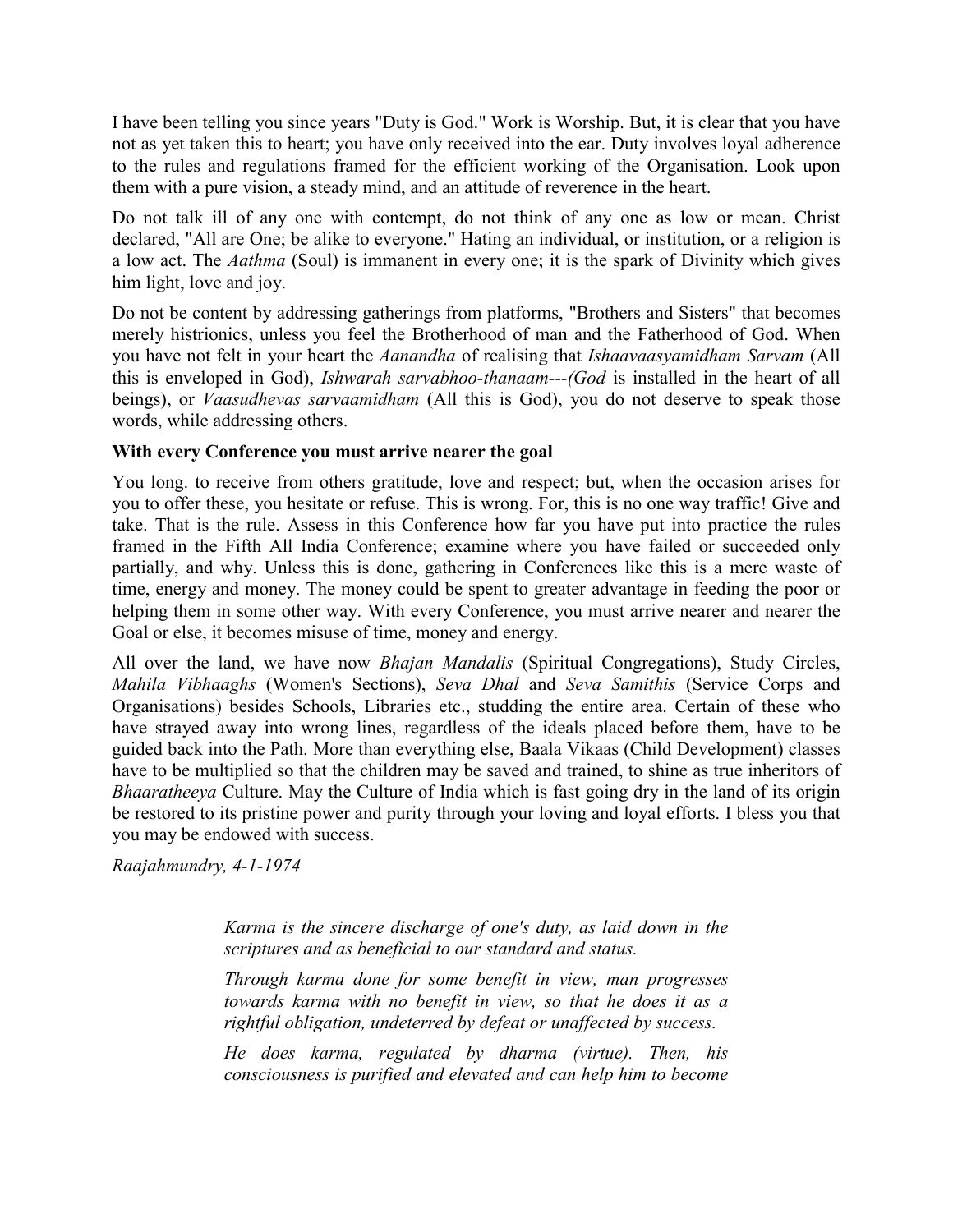*aware of his Reality as the Self which includes all, Brahman (Omniself).*

*Sri Sathya Sai*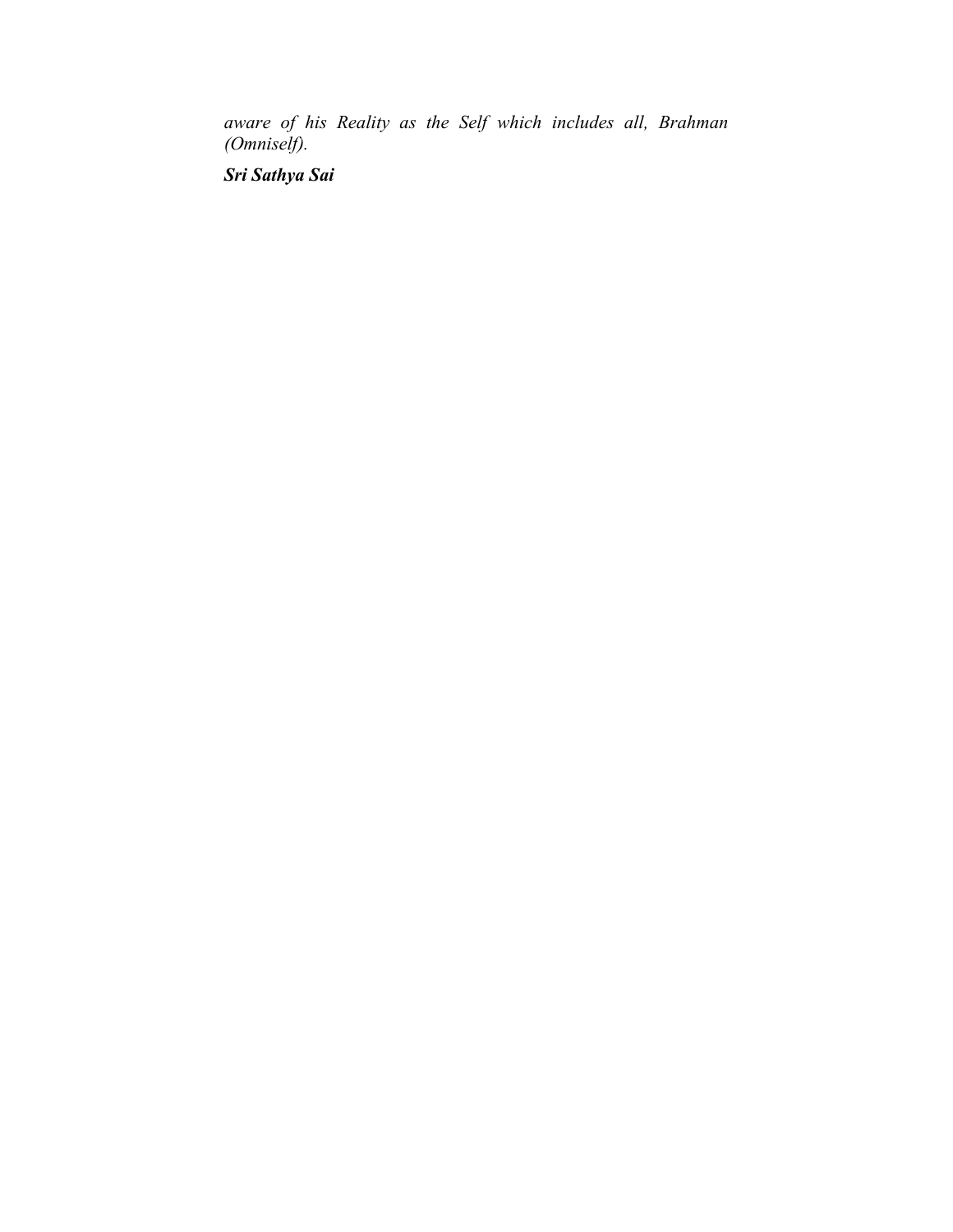# **24. The five-year child**

THE mind of man is a bundle of desires, always in agitation, ever on the run, in pursuit of objects and sensations. When man submits to Its whims, he falls. But he can master it, tame it and forge it as an instrument for achieving even Liberation from bondage to objects and sensations! It is said that-the mind is the cause for both liberation and bondage. When I see a person helplessly enslaved to his mind, I get a picture of a dressed up doll squeaking and speaking through a talking disc attached and operated He acts mechanically; as the strings are pulled by dominant desire; he' talks as directed by that master; he thinks on lines that desire lays down. Therefore, there is a great deal of artificiality and insincerity.

We know that the pictures in a film projected on the screen are each in its true nature, stationary. But, since they are projected fast in a series through a lamp, they appear as if the men and women are walking or fighting. The sound tracks supply the appropriate voices and noises at the appropriate time and so, it appears as if the men and women talk and sing. Though one knows that the pictures are projected on the screen in this manner, but when one sees the film, one is moved into grief or joy, hatred or sympathy.

#### **Joy and grief are modifications of the mind**

The mind is agitated and so, you too are led into passions and emotions. When the plank on which you sit moves, you too move; when the train runs fast with you sitting in the compartment, you feel that the trees too move with you. On the other hand, the mind makes you feel stationary, on the earth, though the earth revolves fast on its own axis and also around the Sun. These are all tricks of the mind, hiding the truth and imposing its own illusions on your experience. Real truth is different from the picture of truth that the mind presents.

To ascribe the joys and griefs that one passes through in life to the nature of the Individual Soul is an act of ignorance. One has to dissociate one from the other. Elation and depression, pleasure and pain, joy and grief are modifications of the mind, not of the *jeevi* (the individual soul). It is the mind that reacts to external objects and events and pronounces them as desirable and undesirable, good and bad. This explains why the control of the waywardness of the mind is to be achieved.

He who masters the mind can direct his life straight and steadily on the path of Truth, Right Action, Peace and Universal Love. He can become an *Amrutha-puthrah* (child of immortality). Becoming immortal does not imply that one can avoid death and continue living in the physical body for all time. It means only that his Name and Fame will shine in the memories of people, when his character and achievements are noble and beneficial. When your deeds are holy, coming generations would emulate them and offer gratitude for the example. But, if they are harmful, even your contemporaries will condemn you, and wish that you were never born.

In the Sathya Sai Seva Organisation, you have all the chances you need and all the direction and encouragement you want, to make your names cherished by generations. For, the Organisation strives to establish World Peace and Prosperity, promote mutual service in Society and cultivate selfless love in the individual. You have only to share in its various tasks, gladly and with perfect humility.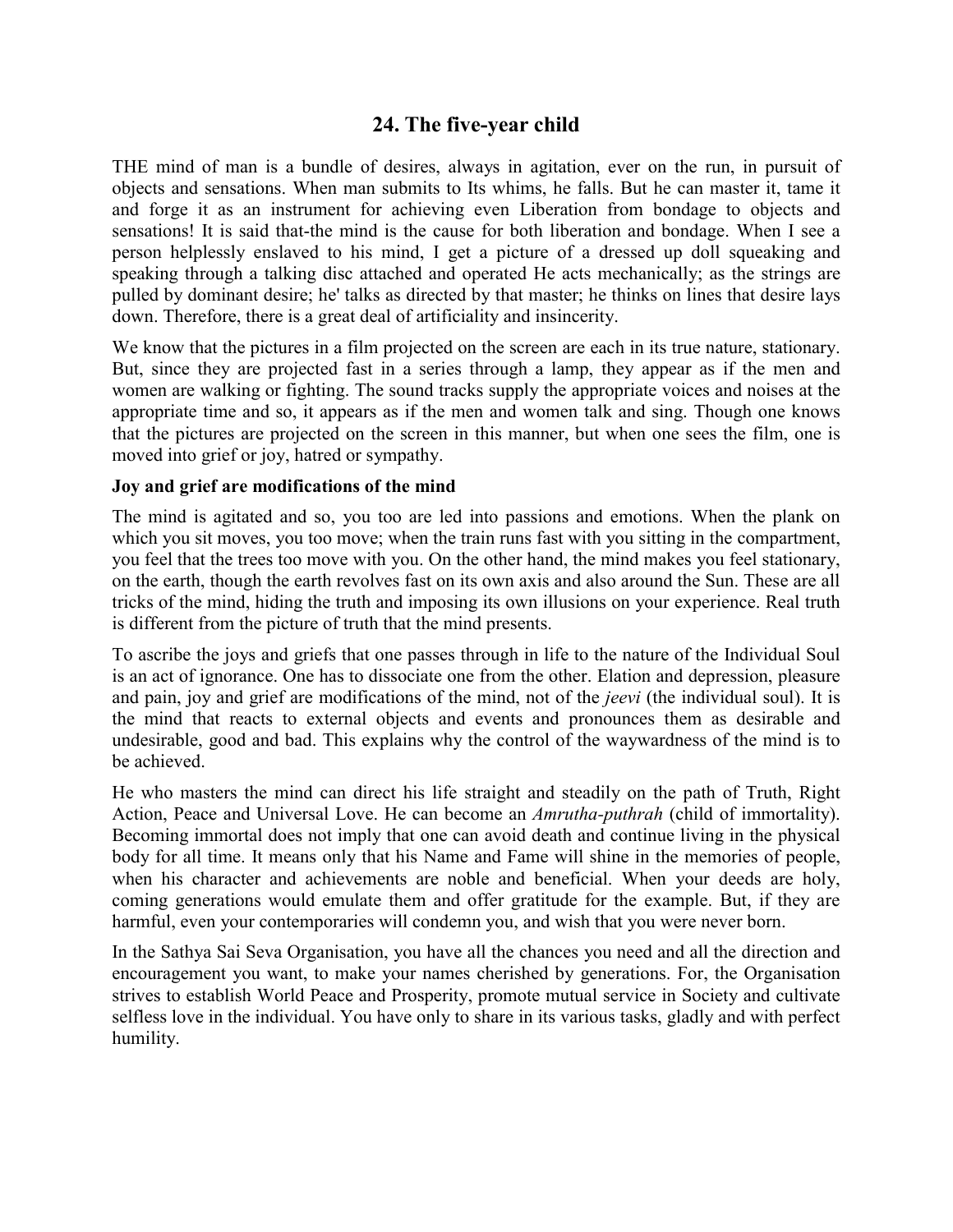## **This Universe stands on the foundation of Truth**

What is the 'highest objective' for man? What is his most precious ideal? The *Vedhas* decalre, *Sathyaannaasthi paro dharmah---There* is no rule higher than Truth. This Mansion named Universe stands on the foundation of Truth, *Sathya.*

You are all members of the 'Sathya' Sai Seva Organisation; remember that *'Sathya'* is My Name. It is the first and foremost ideal that has to shape and sustain all the activities of the Organisation, as well as every one of its members. Give *Sathya* the first place in your thought, word and deed.

There was a King called Sathyavratha, in ancient times. He was named so, because Truth was his way of life, his goal and his guide. He derived great joy through the strict adherence to Truth. One day, a few hours before dawn, during *Brahma muhuurtha* (the time dedicated for meditation on God), he proceeded alone through the Lion Gate of his Fort, in order to have a holy dip in the Sea, for the day was a holy one marked out in the calendar as sacred for such ceremonial baths.

## **Only Truth sustains charity, riches and good relations**

While he was passing through the Gate, he saw a fair maiden with a halo of splendour going out; curious to know who she was and why she was making her exit at that early hour, he accosted her. She replied that she was the Goddess of riches, Dhanalakshmi. "I have been long here, now, I desire a change. I do not stay in one place long." *Sathyavratha* told her, "Go! Go! I do not object, or obstruct." Presently, a charming masculine figure was seen quietly going out through the Lion Gate. The King asked him who he was and what errand was on which he was leaving. He replied, "I am charity; when Dhanalakshmi has left, what do I stay here for?" The King allowed him to leave, and he moved on.

Within a few moments, another charming person was going through. The. King found that he was Sadhaachaara, representing goodness in social behaviour. "How can good social relations be sustained without riches and the quality of generosity?" he asked. "I am leaving, because the two are here no more," he explained. The king agreed; and he moved on. So too, the next emigrant, Fame, lamented the disappearance of the other three and himself wanted to go. The King let him go. He said, "How can fame survive the absence of riches, charity and happy social life?" and the King felt he was right.

Meanwhile, a person with overwhelming splendour came into the gate from the Fort, with intention to leave the city. When asked who he was, he said, "I am Truth." At this, the King pleaded with him to stay in the city, the Kingdom, the Palace and the homes of the people. He said that if he leaves, the loss would be irreparable, and life would not be worthwhile. At this, Truth decided to stay.

And, Fame returned to the fort in a trice, for Truth is enough basis for fame to flourish. And, Sadhaachaara returned and grew. So too charity and riches came back and established themselves in the kingdom. All the others were delighted to share the glory of *Sathya* (Truth).

#### **Dedicate your lives to the Good and to God**

You too must take delight in sharing the Glory of This SATHYA: that is MYSELF. You are members of the Organisation beating My Name and, so, you have to live every minute in the consciousness of that responsibility. Bearing a 'High Class' name, you should not live in a 'low class' way. Rise into Divinity, do not fall into bestiality. Many rise only to get a better view of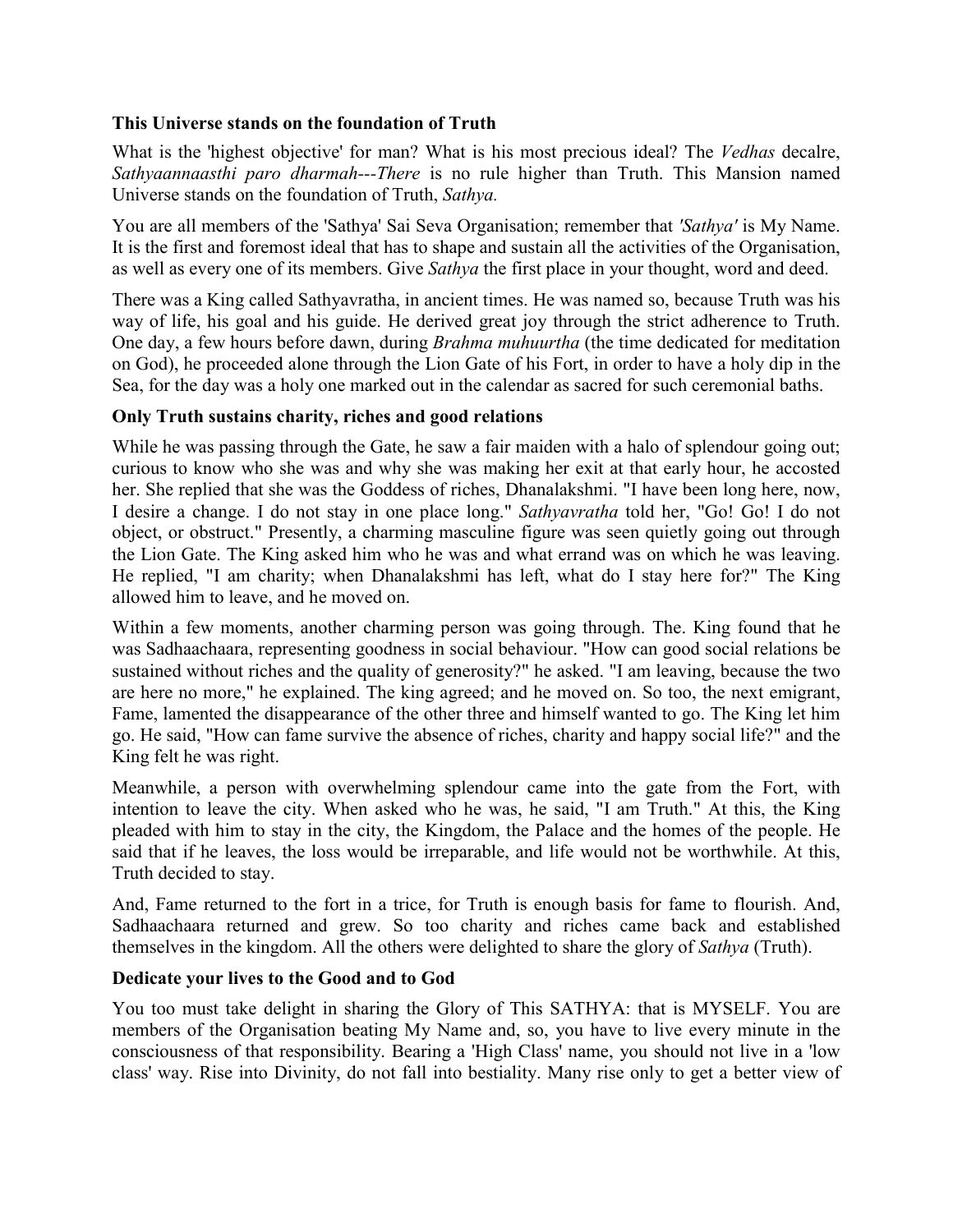the lowly earth, as vultures do, when they fly high to get a wider view of the spots where carrion lies.

*Maanava* (human) must achieve the status of *Maadhava* (God). And, who is God? Truth is God, Love is God, Peace is God. Develop truth, cultivate love, establish yourselves in peace--you are on the road of divinity.

Become water, so that you can merge with water; if you remain oil, you cannot merge! So, develop Divine characteristics. You are now in His hands, in God's care, but, you do not realise it; this kerchief is held by Me; if my hand does not hold it, it falls. So too, if God does not hold you, you fall. Whatever you do, wherever you are placed, believe that God has put you there for that work. Then, it becomes an education and a *saadhana* (spiritual practice). In this Conference, learn this lesson: take up the work allotted to you gladly, and carry it out to the best of your ability, for the greater glory of God. Do not dedicate your lives to material goods, dedicate them to the Good and to God.

When the petromax lamp grows dim, you clean it with a pin; when it starts giving trouble, you pump vigorously, don't you? When that is done, it shines bright and gives good light. Consider the State Conferences held at more frequent intervals as the treatment with the pin and the All India Conference, such as this, as the vigorous pumping process.

The objects of both these Conferences are the same: the establishment of peace and harmony in the world, through the Organisation. For the lamp that this Organisation is, the oil is Love; you know that, to light that lamp, you have to use a little methylated spirit. Well, *Jnaana* (Supreme Wisdom) is the 'spirit'. A little quantity of that is needed for Love to be steady and Universal. And, there must be plenty of the oil of Love. Good company, good acts, good thoughts---these are of great help.

This is the Sixth All India Conference. Five Conferences have met and resolved on various plans and rules. What has been the progress? I must say we are very much in the same place---no advance at all. It is pardonable if a five-year child plays about and is drawn hither and thither by the five senses. The Sixth year (the *Shashthi-abdha)* warns you that you must now transcend the trammels of five senses and become free from both pride and depression, carrying out your tasks boldly, with faith and devotion. Every day, with every act, every thought, every word, you must approach nearer and nearer God. That will give you the supermost bliss. That will confer true liberation.

*Raajahmundry, 4-1-1974*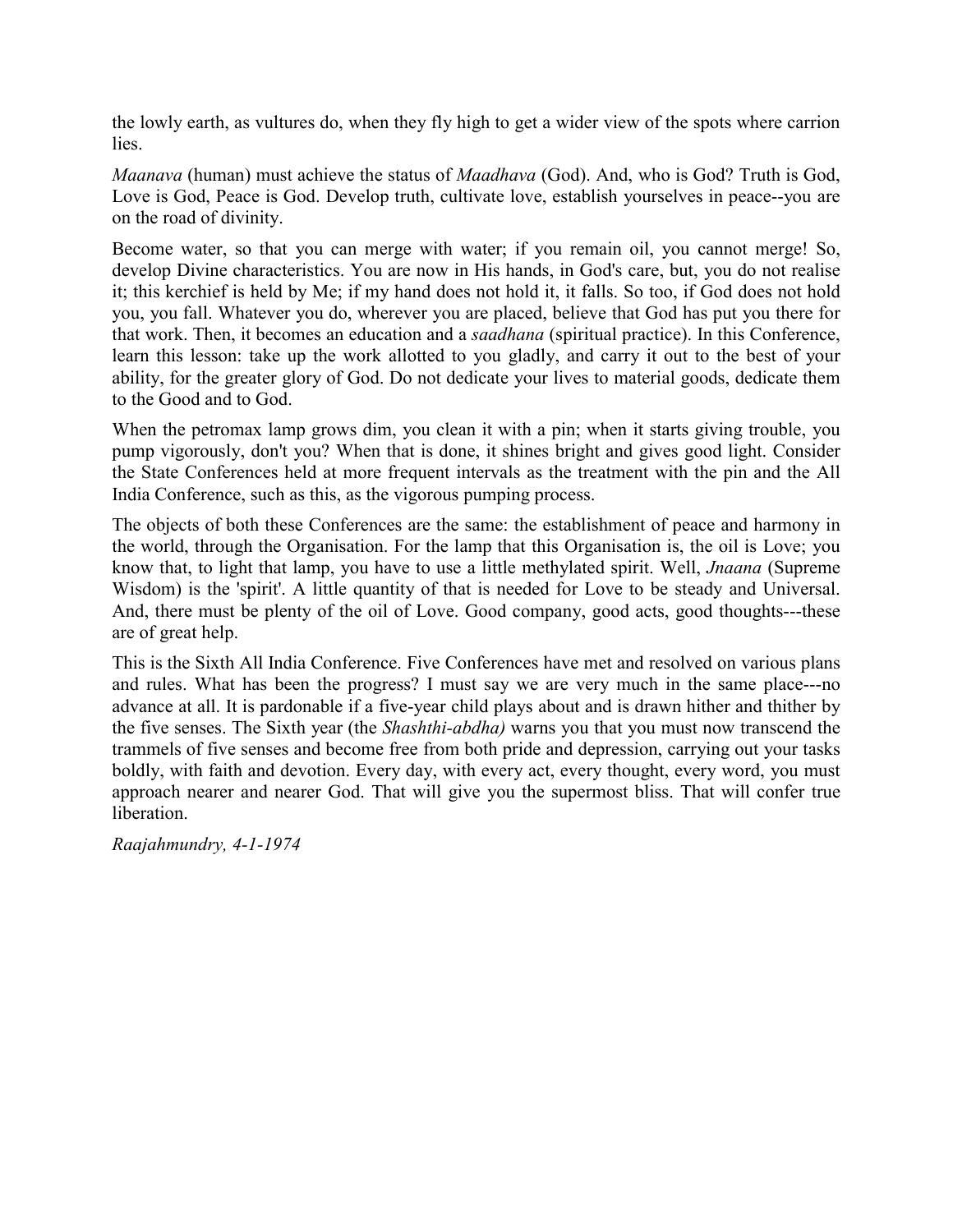# **25. A programme for college teachers**

EMBODIMENTS of the Divine *Aathma! Open* your eyes and look around with some circumspection. Ponder over the heights we had attained in ancient times and the present pitiable predicament of mankind. What an abysmal descent! Isn't our situation very much like that of a man who has tumbled down from a mountain peak to the depths below? We had, by observing and upholding *Dharma* (virtue), reached the pinnacle of perfection in every sphere, spiritual, material, scientific, economic. We followed with great veneration the principles and guidelines laid down in the *Shruthi* (sacred scriptures), and the *smrithi* (body of traditional law), which embody the commands of God Himself, and as a result, we were bound together by mutual love and affection, and our culture shone with supreme excellence.

But, today, we are in quite a terrible situation---the very opposite of the glory of the past. Wherever we look, we find men sunk in utterly low moral and material conditions. The *Dhaarmic* duties prescribed by the Lord in the *Shruthi* and *Smrithi* in order to save mankind from these very evils have been discarded. Infected by mutual animosity and distrust, we are spouting the fire of violence and cruelty and jeopardising World Peace. Violation of the laws ordained by God is the chief factor, responsible for the absence of abiding peace in the world.

## **It is our paramount duty to restore Divine** *Dharma*

Is not the transgression of *Dharma* (which is another name for the Commands of God to man) the sole cause for the poverty, the despondency, the despair, and the lack of spiritual knowledge and effort, that are so rampant at the present time throughout the world? It is heartening for us all to note that a few people, at least now, have discovered the reason for the crisis, through a study of the sequence and the negation, and are striving to resuscitate *Dharma* which alone can confer prosperity and peace on the world. If the annihilation of something is causing injury to something else, then, the only method for the regeneration of the latter is the revival of the former. Isn't this principle universally acceptable and applicable? We are noticing that the decline of *Dharma* has caused the destruction of world peace. When we plan to bring about prosperity and peace to the world, isn't it our paramount duty to restore this Divine *Dharma?*

*Teachers!* It is your imperative duty to wake up and strive at least now, without further delay, for the preservation and fostering of *Dharma.* For, today, some persons are endeavouring to destroy *Bhaaratheeya Dharma* (Indian morality code), attacking it and plucking it by its very roots. If we fail to resist their attempts, *Dharma* is in danger of being completely uprooted.

Some persons enamoured of modern civilisation and bearing the respected designation of social reformers and reconstructors, are trying in manifold deceptive attractive ways to pollute Society itself, by depriving it of *Dharma.*

## **Bhagavaan will be your unfailing support**

The *Dharma,* for upholding which we have been all along willing and ready to sacrifice wealth, honour and even lives, is the *Dharma* named *Sanaathana Dharma. Sanaathana* means 'eternal', existing and effective for all time. Wake up. Get Ready. The moment has arrived, when you have to demonstrate your indomitable valour and irrepressible heroism.

You are born in the ever-effulgent land of Bhaarath. You are the valiant and invincible descendents of heroic Hindhu warriors, who were worthy embodiments of courage, fortitude,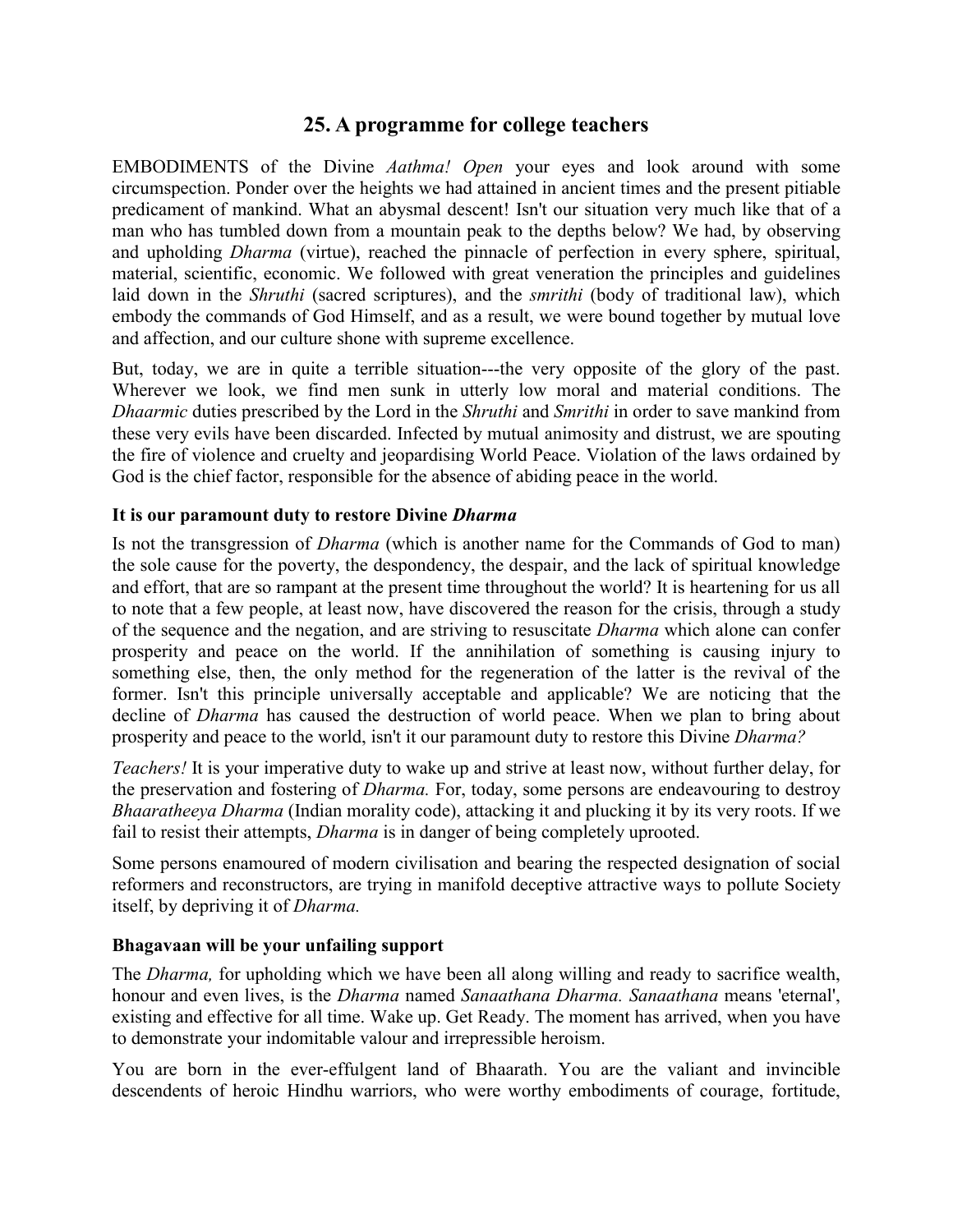valour and moral integrity. You are scions of the holy and lofty lineage of *Rishis* like Bhaargava, Kaushika, Vashishtha, Bharadwaaja and Kashyapa who forced even the 'three worlds' to tremble in fear, at their spiritual might and majesty, won through severe penance. You will be unworthy of such great ancestry if you remain indifferent, slothful and apathetic like cowards, when the *Dharma* which is as essential as the very breath to our lives is being undermined. Resolve to engage yourself in the task of promoting the welfare of the world; be assured that *Bhagavaan* will be your unfailing support.

As days pass by, the process of reshaping and reforming affects each field. Naturally, it is being applied to the educational system also. In former times, children were initiated in the spiritual path at the proper age and their studies began thereafter, under the *Guru* (preceptor). In course of time, when Westerners became the rulers, many were lured to the study of their language, for, thereby they could secure the 'second' of the four goals of man, namely, riches. Thus they were transformed into supporters of the Western system of education.

In the past, teachers saw to it that the pupils were' equipped with devotion to God in addition to the curricular training. So, the students were well versed in spiritual discipline and knowledge; every act of theirs was motivated by the yearning for salvation and spiritual joy.

## **Teachers and students lack spiritual awareness**

Boys and girls were instructed by *Gurus* who had full knowledge of the Country--its history,' and traditions--and the principles of religion and culture. Now, since the teachers' are themselves woefully ignorant of what culture means, what spirituality consists of, and what the significance of religion is, the pupils are deprived of the wisdom that alone can confer peace and joy to their hearts.

The propaganda for atheism, the declaration that the *Vedhas* have no historical validity, and the teaching through history that Hindhuism is destroyed---these are the activities of the teachers who suffer from the mania for Western culture and civilisation. Can we call such a system of instruction, education? Can we call those who instruct these things, *Gurus? Vidhya* (education) is the communication of the knowledge of the divine power, and the inner Reality of the *Aathma.* This alone justifies the claim to be educated.

Since they have no spiritual awareness, students are taking part in disorders and disturbances; they become easy targets to mob violence, unworthy of the educated; they descend to levels lower than the blind in their ignorance and draw down upon themselves the ridicule of the observers. They disfigure the educational institutions and bring disgrace upon them.

*Teachers!* We have to inculcate in our College lofty ideals and take up highly noble projects. I am now communicating to you My feelings and plans, because I know that you are enthusiastic, inspired by spiritual ideals, and worthy of Sai's love and affection.

1. Mere formal teaching of the prescribed lessons in the College will not raise the students to the stature we desire. By mere planting, a sapling does not become a tree. It has to be fostered by the provision of the appropriate security, care, and periodical attention.

2. To shape the simple innocent students from the villages into votaries of the English language, devoid of the virtues of humility and fidelity, politeness and faith, which are so necessary for happy living, is not a task which will promote the welfare either of the student or of the country. By the mere acquisition of an academic qualification which will assure them a job, they cannot progress either in morality or straightforwardness. Proper activities must be devised and adopted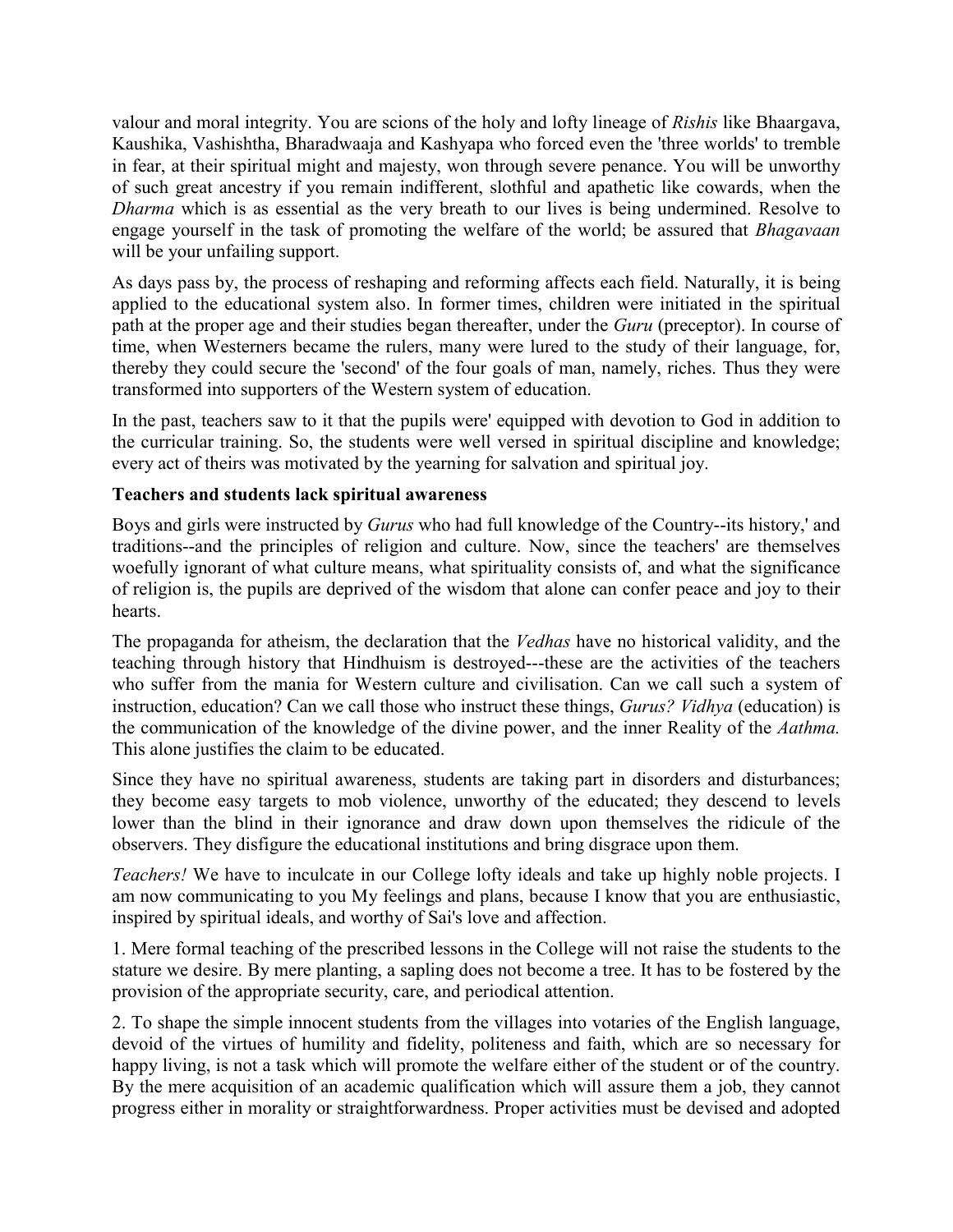to make them useful to their parents. They must be able to serve them skilfully and gladly and thus earn their blessings.

3. There are 200 students coming to our College from villages around. We should group them into batches of 20 or 30; one teacher should accept the responsibility for guiding each group. When they find a student backward in any subject, they should encourage him, by special teaching in that subject; they should pay attention to the conditions and circumstances of each student and keep in touch with the parents too; they should help the students to cultivate and develop the high ideals that they have in their minds and the noble plans to which they wish to dedicate themselves.

## **Establish a Spiritual Centre in each village**

4. Proper steps must be undertaken to put an end to the evil habits, the evil thoughts and evil talk that are rampant in these small villages. It is only then that the educated 'rural student' can maintain and develop his virtues. Or else, his attainments in virtue will be evident only as long as he is studying. As soon as he returns to his village, the behaviour, the way of speaking, the habits of life that the villagers practise will become natural for him also. Therefore, through each one of the students of our College belonging to a village, we must establish a Spiritual Centre in that village; the Centre must guard against the spread of parties and factions in that village and should not observe or honour any distinction between the villagers, on the basis of caste, creed, or family status. This will bring about a great change in the methods and message of education.

5. One day in each week or fortnight, teachers should gather the students and instruct them in certain lofty ideals of life; they should go to the villages of those students, and devote themselves to some programme of welfare activity in the village. This is very advisable. If you do the spade work and make the preliminary arrangements I shall come (I am returning to Brindhaavan in February) and in the months of February and March, all of us can go to one village, one after another, and establish these Spiritual Centres. We shall transform them into ideal villages. It is only then that the value of education can be demonstrated, expanded and sanctified.

6. For each one of these objectives to be realised, it is necessary that teachers must be idealistic and enthusiastic. Then only will students .follow their guidance. Our College must become the pioneer leader in translating these high ideals. This is essential, not only for the individual, but, in equal measure, for all mankind.

#### **Students should acquire the virtue of humility**

7. Consult the students, group by group, and find out who among them are interested in establishing such Spiritual Centres in their own villages; if they make proper arrangements in their villages, then I shall myself come and inaugurate the Centre and confer on the people of the village necessary enthusiasm and adequate facilities.

We shall start in this way, in a small measure; we can thus rescue the villages from the chaotic influence spread by politics, and, make them wholly loving and helpful filled with *Saathwik* (good and noble) ideals; this is the fruit of real education.

8. When the students of our College coming from villages see a village or two, developing on these lines, every one of them will come forward, asking for the inclusion of his village too. They will acquire along with *Vidhya* (education), the virtue of *Vinaya* (humility). And, with humility, they can easily earn spiritual knowledge. This is very essential, and very urgent work. Due to the absence of these two, people are today, disgracing their humanness, though they are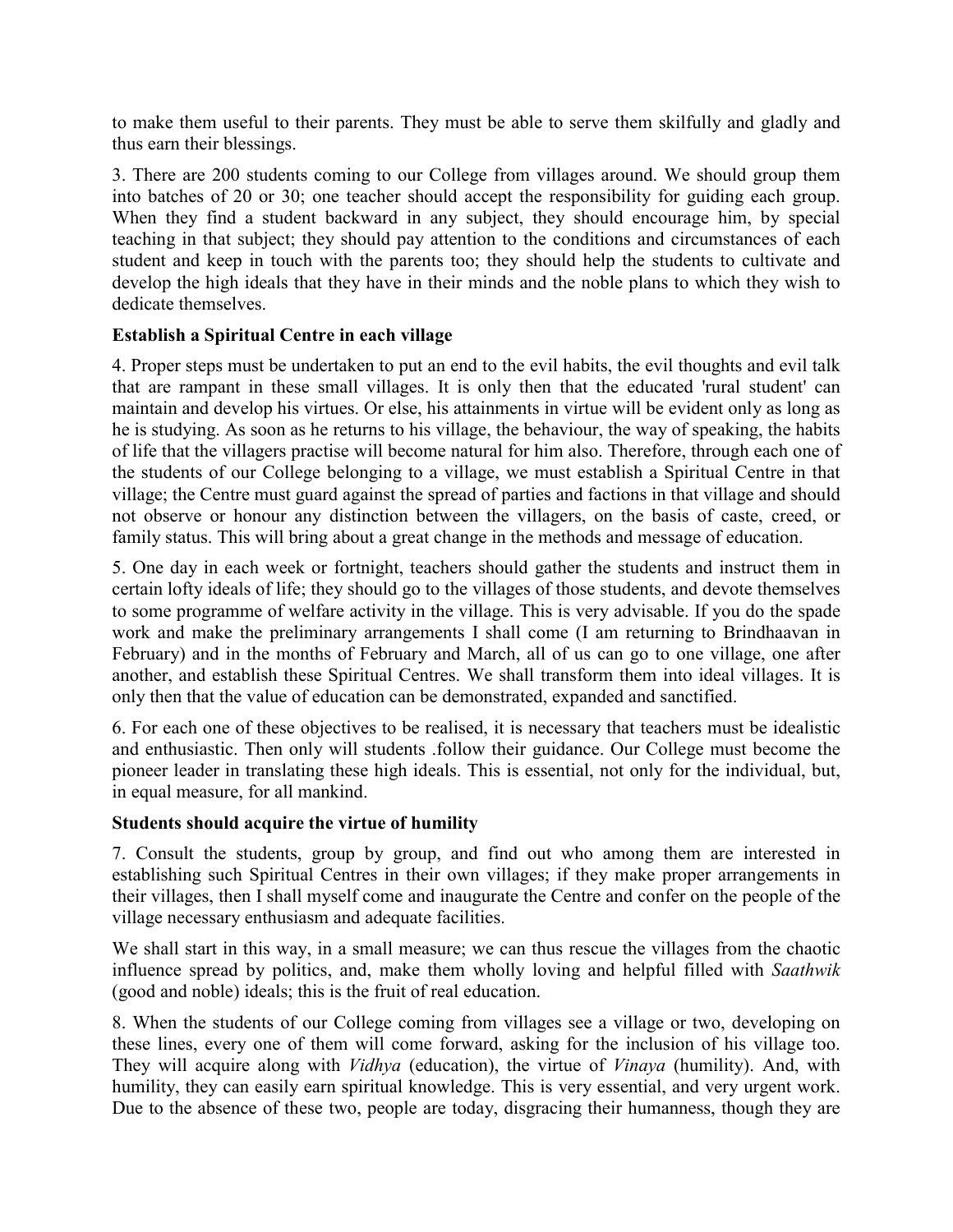'educated', behaving like fools and blind men, giving up the power of discriminating between the temporary and the eternal. It is enough progress, if men live as men! Man must be vigilant that he does not descend to the level of demons, that he does not pollute society and inflict 'earthquakes' on the country. If we do not take on hand these activities, we cannot remove the fear and anxiety that seem inevitable in the future for our students.

9. You must all meet together and take necessary interest in this matter. You need not compel any one who is not interested. It is enough if we have some five or six who join with love and faith. If they have the desire, and if all share in this task, the greater the joy. There should be no trace of compulsion in organising this. I am placing a car at your disposal for carrying out this programme. On this holy *Shankraanthi Day,* I have given expression to the thoughts that I was having for a long time, taking into consideration your enthusiasm for work. I wish you will take the steps necessary for implementing this programme.

*Prashaanthi Nilayam, 14-1-1974*

*What does surrender of the Self signify or imply? To experience God as Om nip resent, to be aware of nothing other than God-- this is true surrender.*

*To see God in everything, everywhere, at all times, is true Sharanaagathi. He gives, He enjoys, He experiences.*

*If you offer, and God accepts, you become superior; how can God be all-powerful? You should not reduce the glory of God through such high-sounding statements.*

*Sri Sathya Sai*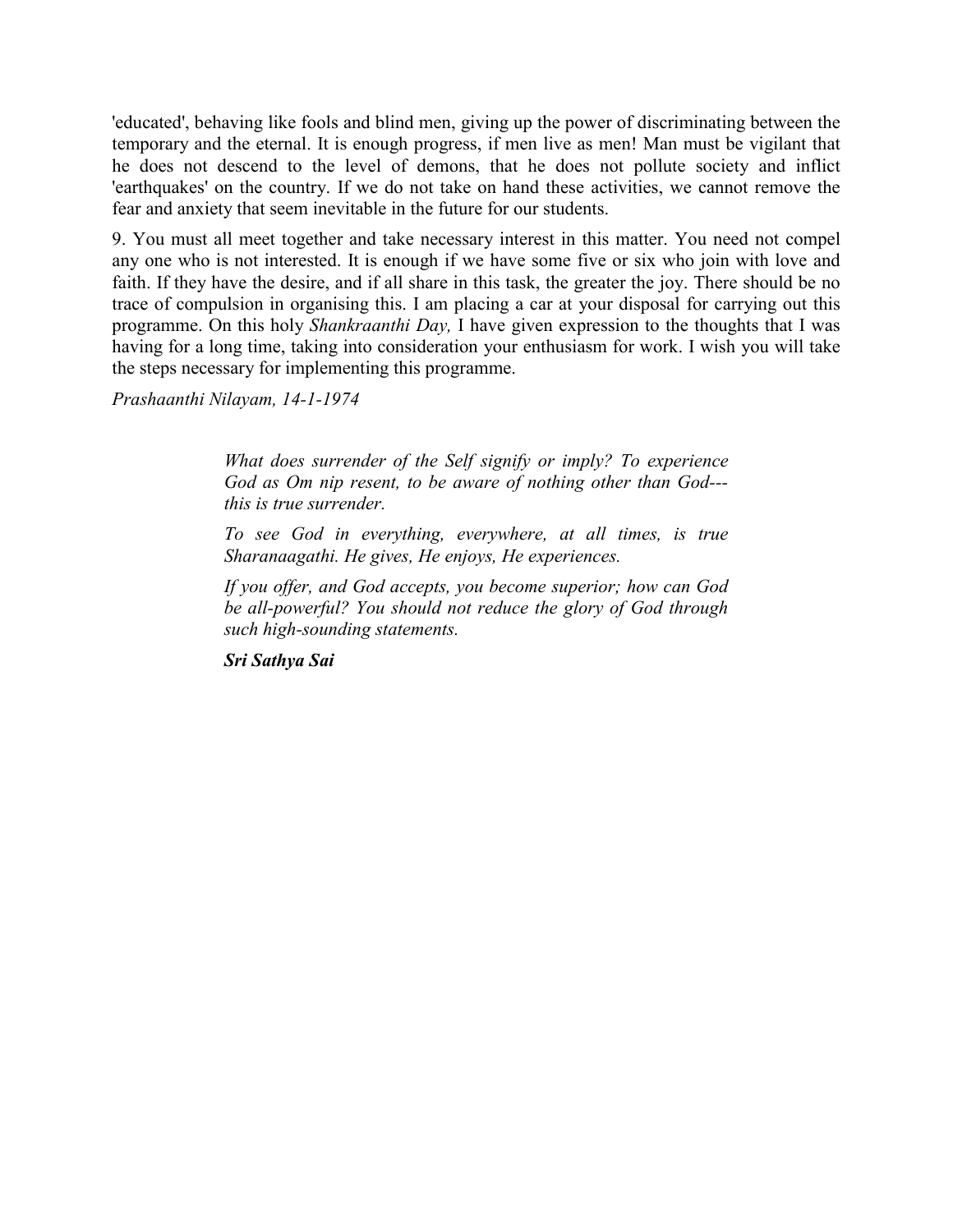# **26. You and I---together**

A COLLEGE which does not confer the knowledge of their *Aathmic* Reality to the students engaged in the pursuit of various objectives and material studies is as barren as a sky without the Moon, or a heart without peace, a nation without reverence for law. Colleges in India have a greater responsibility in this matter, for, here, more than the material, technological and scientific side of civilisation, emphasis was laid for centuries on the social, cultural and spiritual side. The goal of life and the ways of ensuring harmony were discovered here and propagated by saints and sages. The young men and women that emerge from the colleges of India have to cleanse this land of untruth, injustice, violence and fear. They must spread the message of peace, tolerance, righteousness and service, and be exemplars of these qualities for the people.

You are not educated, if all that you have achieved is, the study of a ton of books. The body and the mind have to be illumined by the light of Love that emanates from the awareness of the Soul and its essential Divinity. Since education today deals only with the body and mind, and is unrelated to the Soul and Spirit, the youth of the land is wafted hither and thither by every gust of passing, like rootless vegetation. Awareness of the *Aathman* will grant unshakeable power and courage. The *Vedhas* teach the means of securing this awareness, and drawing on it to meet the challenges of life. That alone can crown education with success. That alone can strengthen youth to encounter the problems of unrest and anxiety. The colleges have to teach not only certain subjects, but, the subject-object relationship too. The process by which man can transcend this duality and cognise the Unity has also to be communicated, in order to render 'education complete.

## **Today deceit is the rule that guides man**

Institutions where education is imparted today have no atmosphere of moral or spiritual value. Discipline is missing; honesty is at a discount; politeness and good manners are estimated as outmoded forms of behaviour; grab and not give is the rule; intolerance is held in high esteem.

If a man is not equipped with detachment, virtue, tolerance and truth, how can he raise his head and proclaim himself a human being? Man has so degraded himself that he revels in untruth in an unashamed manner---his intention is different from his words, but still his actions belie his profession. Thought, word and deed are not co-ordinated. Deceit is the rule that guides. Man should redeem himself from this downfall; he should not sacrifice his glory and his goal for the petty triumphs of the moment; if he does, he would only make himself cheaper than clay.

## **Men should grow straight, without any crookedness**

At the present rate and under present conditions, the future of India, once the Preceptor of Humanity, is grievously poor. Students must awaken in time and decide to transform themselves into worthy instruments for the revival of the grandeur of Bhaarath. They must grow straight, without any crookedness. They must grow as Indians on Indian soil, in the Indian atmosphere; they should give up the itch for aping foreign fashions of thought, speech and dress. Instead of delving into their inner reality and living true to it, they are now exploring the outer delusions and imitating the outer trappings of equally deluded people. They silence the Voice of Conscience and behave in exotic styles. The heart warns, the brain protests, but, the mind prods on. He who smothers the voice of God is as good as a living corpse.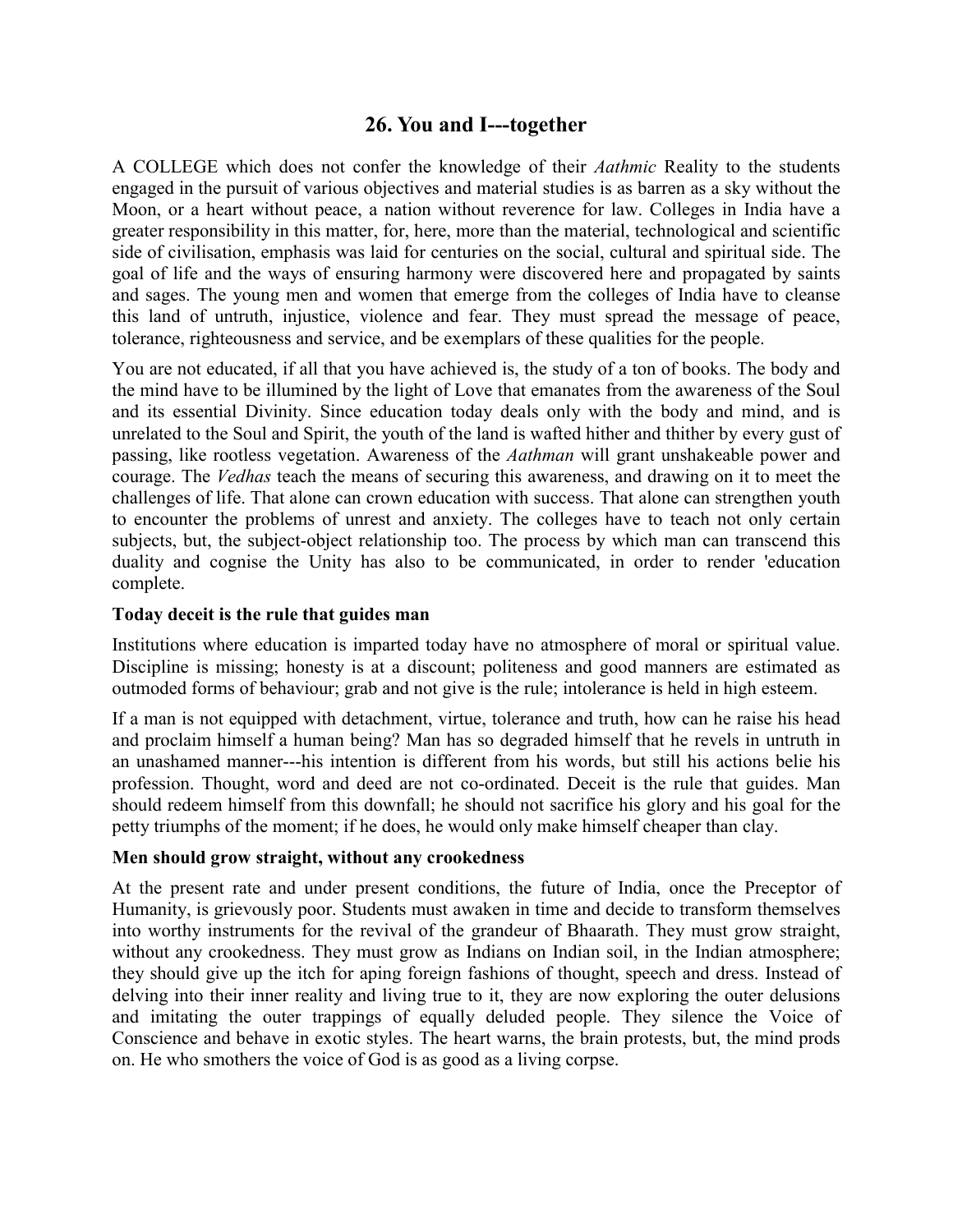Note the type of dress that is now considered fashionable---the weird uncouth bush-shirts and drain-pipe pants. Note the side-burns and the weird moustaches and beards that besmirch the face of youth. Note the value attached to slovenliness and primitivity, to foulness and frivolity. No one can appreciate this trend, except those who are victims to it; disgust is the only reaction one gets. When the exterior is reeking with untidiness, how can the interior be tidy? How can harmony and honesty be installed in such a cluttered heart and in such a lumbersome brain? Young people move about like clowns; they pay no attention to the seriousness of the task which lies ahead of them. When the parents, society and the nation yearn that they should become 'biggers', they revel as 'beggars', before the fashion fabricators of other lands, the imitators of other countries and the hysterics of other cultures.

## **Use the present moment best to face life's challenges**

And, every tick of the clock snips a length off the thread of life. Money when unspent remains in your account at the bank; but, spent is your life with every moment whether wisely or unwisely. It marches relentlessly on. Use the present moment best, to sharpen your skills, to broaden your intelligence, to expand your heart and to master the technique of facing the challenges of life with courage and equanimity. That will be the reward you offer your parents for the love and sacrifice they have poured on you; do not offer them in return, an ill reputation, a ruined career, a damaged character. Make them happy and proud; win a First Class in your studies and a First Class in your character.

Do not despise the villages where you have grown, do not desert the parents, who have sacrificed so much for you. Live with them and make them happy. Also, love and serve every one in the village, as if it is an extension of your own family, as if all are your kith and kin. Do not be led away by the artificial brilliance and deceptive display of the towns; whatever salary you may get front jobs in those places will be frittered in trivial pursuits; you cannot be free, fresh and pure in that atmosphere nor can you serve your parents and people. You will be a burden on others and a problem to yourselves.

I am depending upon you, students, for a great transformation in outlook, a great revolution. Students of the Sathya Sai College must lead this movement. The older generation can only talk; it is you who must act. You have to prove yourselves worthy of this College. Be disciplined; be sweet in manners, in speech, and in your relations with the less fortunate. Be grateful to your parents, your villagers and those who strive for your welfare. Try your best always to earn a fair name for yourselves, for your College and for your parents.

Do not be under the impression that you and I have come together only now since you study in this College! You have come to Me for the sake of far higher triumphs, as a consequence of merit acquired in many previous lives. You and your teachers are destined to achieve tremendous tasks under My guidance, in the execution of the Mission on which I have come.

*Brindhaavan, 31-1-1974*

*Days that are marked out as festivals in the calendars of all races and religions are significant because they have a deep spiritual meaning.*

*They have to be used by man for examining habits and practices, prejudices and partialities, and for cleansing the mind of these.*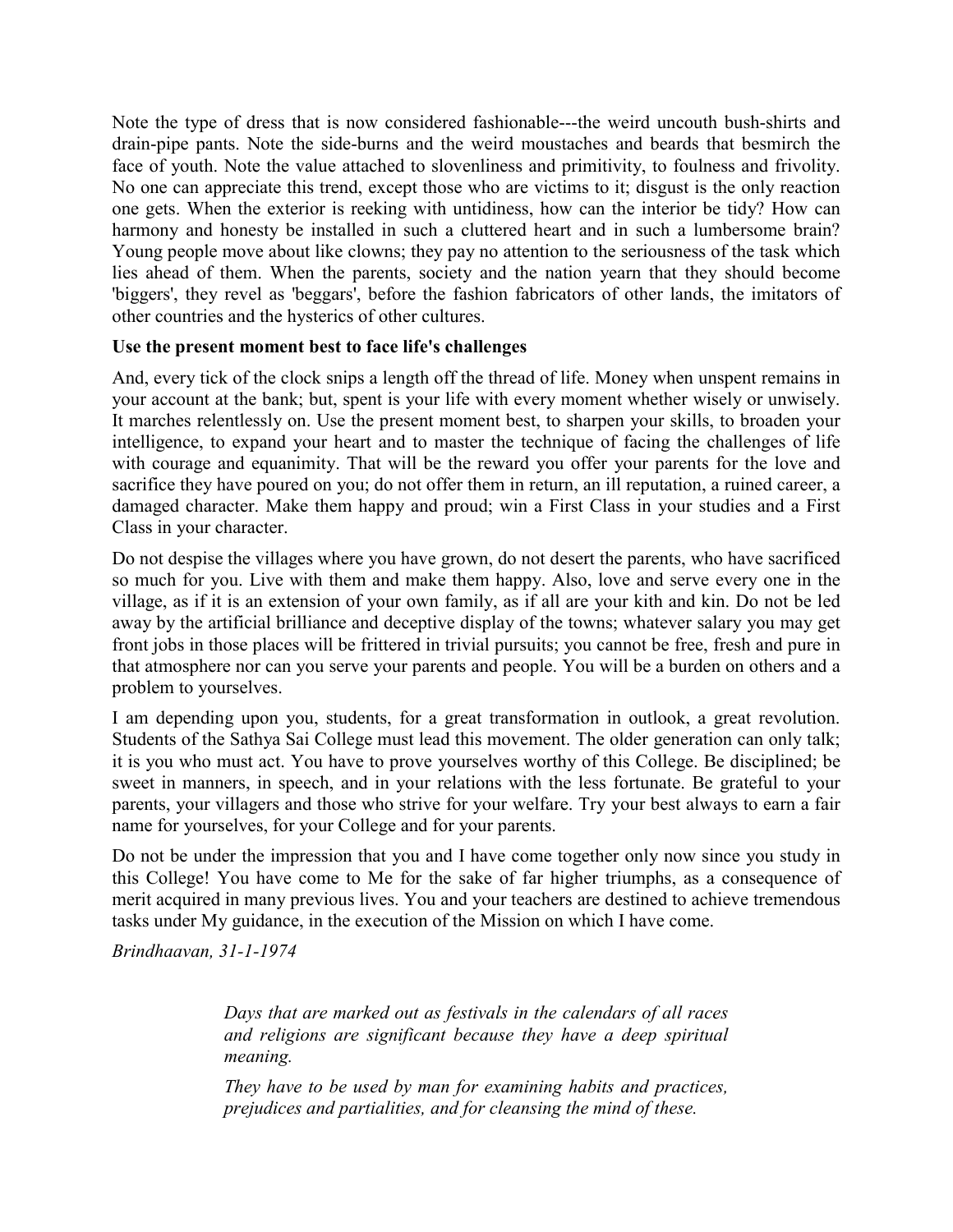*The attitudes and guidelines that are clogging progress have to be discarded and fresh fruitful ones welcomed. The days have to be dedicated for trimming the old and planting the new.*

*Sri Sathya Sai*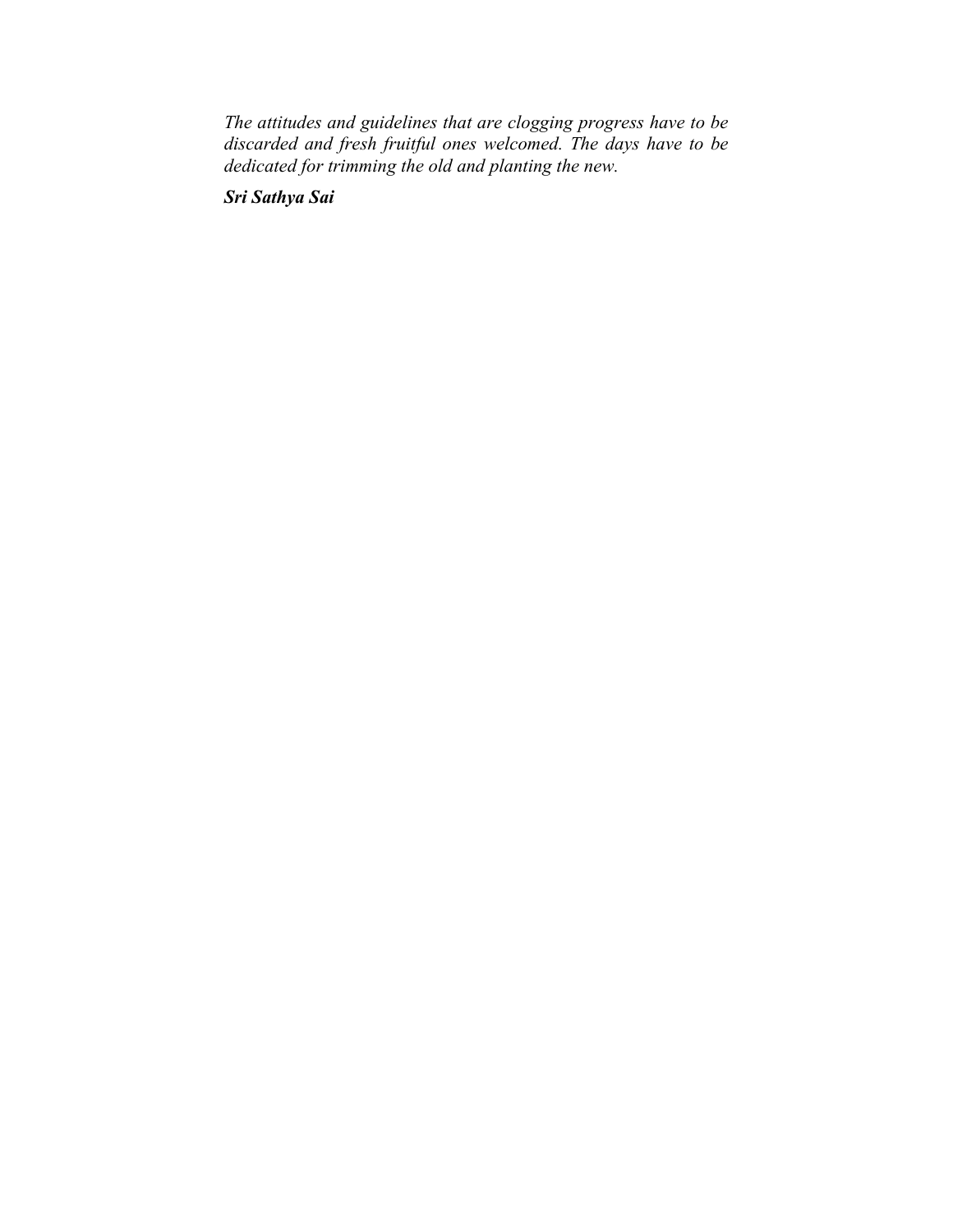# **27. The Shiva in all**

*Shivoham, Shivoham---was* the exclamation that rose from the souls that knew the Truth in a flash of illumination, after long years of cleansing the mind through the process of *thapas* (penance). I am Shiva; Shiva am I---Though denoted by many names and recognised in many forms, the Divine Principle is One, without a second. It is *Shivam* and it is latent in each being, including man. Holy days are to be spent in the contemplation of this Truth and in special exercises to make oneself fully conscious of one's Divinity.

God is the seed, which has expressed itself as all this. But, this fact, so deeply implanted in the hearts of every Indian for centuries, has been overlaid by veils of doubt and man has lost the courage and the energy that the faith had given him so long. This was the very core of Indian culture, but, children of India have neglected and very nearly lost this precious heritage. The fascination for Western fashions of thought weakened the belief in one's religion; that led to the giving up of the disciplines which shaped one's daily life; this in turn led to deterioration in moral standards; this has bred misery, disunity, hatred and disgrace. It is time to open one's eyes to the tragedy and retrace the steps.

#### **Meaning of worship of the Snake**

The saints and seers of this land never spoke lightly or acted irrelevantly. They had the good of the generations always in view. When they invested some places as holy and named some days as sacred, they also prescribed the rules and ceremonials to be observed by pilgrims and *Saadhakas* (spiritual aspirants), so that time, expense and effort could be used for the expansion of Love and the education of the instincts and impulses. The object of every rule was to bring the realisation of the *Aathma,* as one's Reality, a few steps nearer. For, the *Aathma* in the individual is the *Aathma* in all; *Shivoham* is the Truth; and the Truth alone can make man free and full of Bliss.

Take one prescription, the worship of the Snake. Those afflicted with barrenness or serious illness or skin diseases of virulent types vow to proceed on pilgrimage to shrines of *Subrahmanya* (conceived in the form of a Snake). People laugh at this practice. "Indians offer adoration to snakes, because, in their opinion, they have poison in their fangs!" The Truth is quite otherwise. The inner meaning of snake worship is quite different. The spinal column of man ending with the 'thousand-petallied lotus' in the brain is very much like a serpent poised on its tail with hood widely spread.

In the science of *Kundalini Yoga,* the vital energy of man lying dormant like a coiled snake, at the bottom of this column in the lowest *Muulaadhaara Chakra* (the Basal Plexus) is awakened and aroused, so that it courses up through six more wheels (centres of superior consciousness) until it reaches the *Sahasraara* (thousand-petalled Lotus Energy Centre) at the very top of the skull. The passage for the *Kundalini* is through the *Sushumna* nerve in the centre of the spinal column. The worship of the Snake, ridiculed as superstition, is the symbolic counterpart of this great *Yogic Saadhana* which confers vigour and vitality.

#### **Every appellation of God has deep significance**

Take the demarcation of Thirupathi as a holy place of pilgrimage; Lord Venkateshwara, the deity worshipped there is called the Lord of the Seven Hills, for Seven Hills have to be climbed before the Temple is reached. Obviously the six *Chakras* (energy centres) and the *Sahasraara* are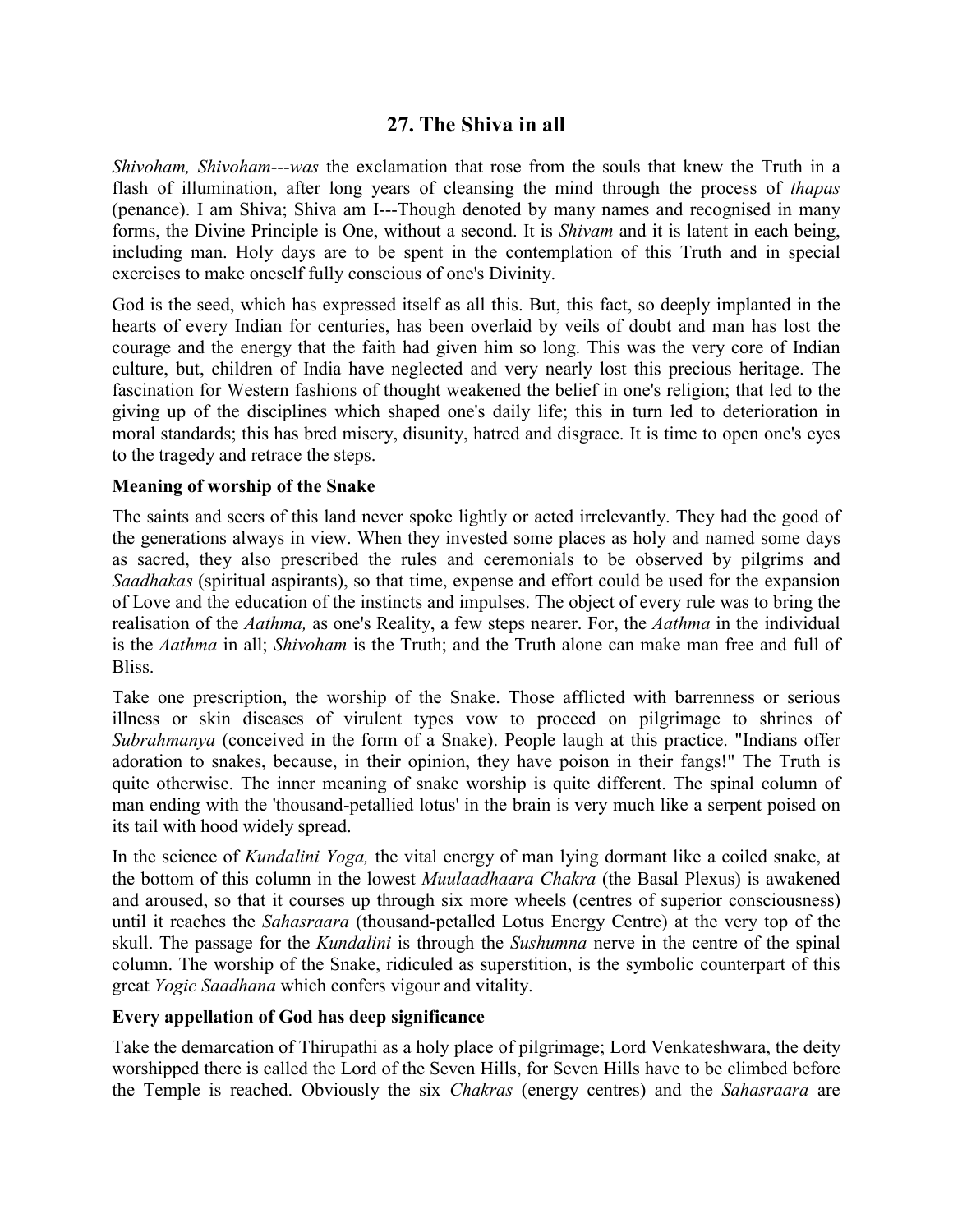indicated here, for in *Raajayoga,* the supreme is revealed, only when the individual raises the Vital Energy---the *Kundalini Shakthi---up* to the seventh stage. One of the hills is named *Seshagiri,* meaning, Snake Hill. From the plains, the range gives the appearance of a snake with a raised hood.

And, what exactly does Subrahmanya mean? Spend a little thought on that. It means, 'He who has attained the realisation of *Brahman* the Universal Absolute, the Primal Cause, the Cosmic Consciousness.' Every appellation of God has deep significance. In the *Vedhas,* Vishnu, for example, is named *Parama.* It means *Paramanu,* the Atom: He is omnipresent, as omnipresent as the atom, found as the substance and substratum of the Universe. Vishnu is the cause as well as the effect, for, there was nothing else when Time began. The One became many; the many disappear, the One remains.

Cattle are different from horses; true. But, when four-footed animals are considered, they are both the same. Under 'animals' a vast variety of beings are included. Thus it goes on, until only One is.

## **Strengthen the belief that all objects belong to God**

To teach the Unity behind the appearance of multiplicity, that is to say, to help realise the *Adhwaitha* (Non-dual nature of Existence), *Shankara,* the greatest expounder of that school of thought, established four seats of practical philosophy called *Mutts* in the four regions of India. The very first step in the endeavour to realise this Unity was, according to him, *Upaasana* or Worship of the concrete symbol of God, which gives one the experience of the ecstasy of Union.

One day, *Shankara* was seated in meditation on the bank of the Ganga River. Suddenly, he exclaimed, "Lord! I am yours; but, surely, you are not mine." His pupil, Thotakacharya was by his side then; he was astonished at this statement, which, according to him, went against the *Adhwaithic* stand. So, he asked him how he could ever declare any distinction between I and you. *Shankara* replied, "The waves belong to the Ocean; but, the Ocean does not belong to the wave. The wave is the ocean, but, the Ocean is not the wave." The main point to be attended to is, the elimination of the ego, the elimination of the identification with the body and its needs, satisfiable through the senses. For, you get joy when these needs are fulfilled; grief when they are not, anger when something comes in the way, pride when you win over that opposition.

To eliminate the ego, strengthen the belief that all objects belong to God, and that you are holding them on trust. This would prevent pride; it is also the truth. Then, when you lose a thing, you would not grieve. God gave; God took away. Of course you hear almost all talking in this strain and advising this reaction. But very few follow that advice themselves. This is the sin of all sins; saying one thing and acting quite the opposite, denying in practise what you assert as precept.

## **Shiva is eternally auspicious**

Shiva is known also as *Eeshwara,* the 'repository of all the resources essential for Prosperity. The most important resource is *Jnaana* (Spiritual Wisdom). Three kinds of *Jnaana* are demarcated: *Jeevaprajna* (concerning the individualised Divine), *Eeshwaraprajna* (concerning the Cosmic-Manifestation of the Divine) and the *Aathmaprajna* (Concerning the Universal Absolute of which the individual is the temporary-particular). This is also mentioned in some other texts as *Delta-prajna, Jeeva-prajna* and *Aathma- prajna,* but, the meaning of the words is the same as in the other list. *Eeshwara* confers the *Aishwarya* of *Jnaana.* He is also known as Shankara, and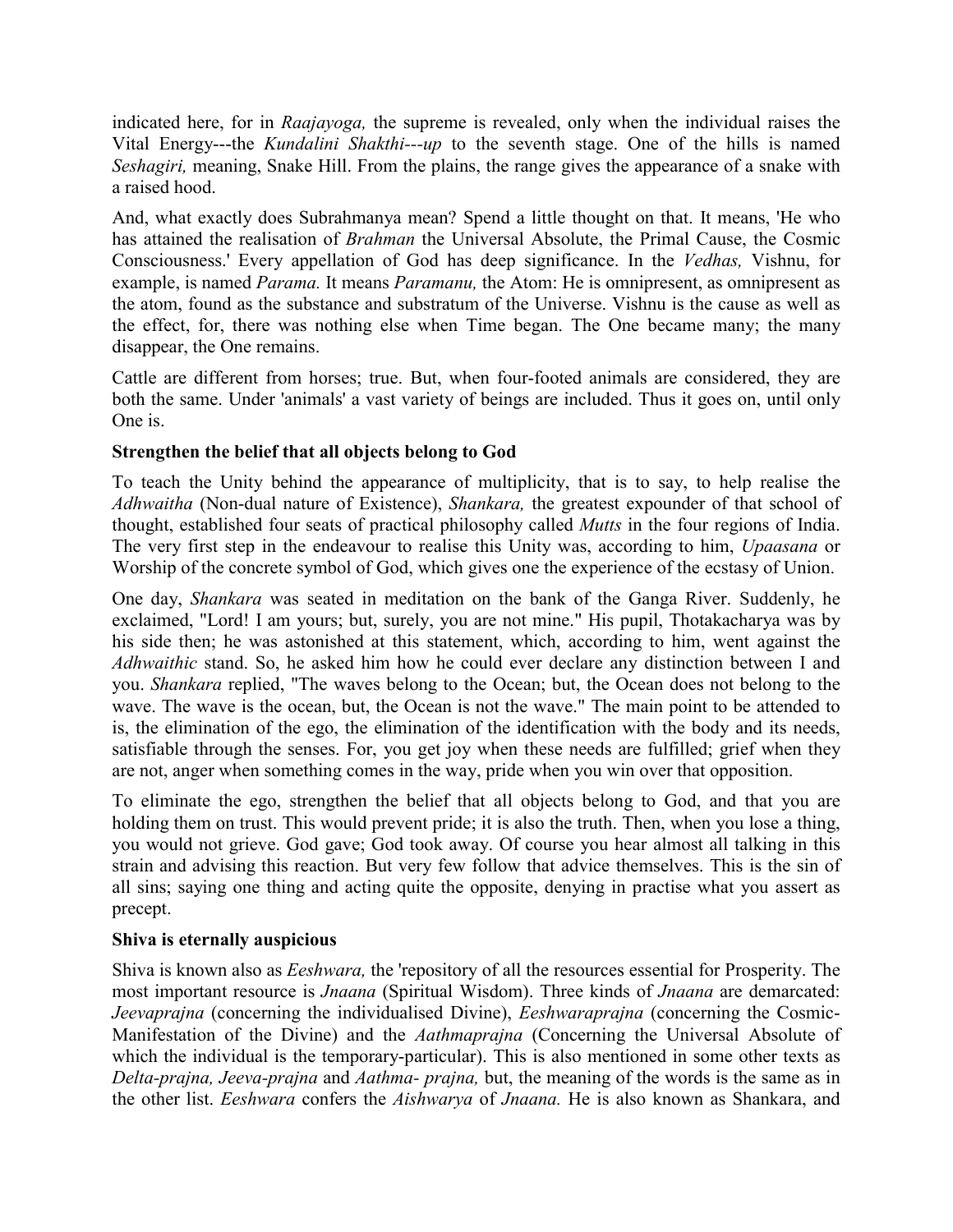sages have experienced Shiva as conferring *Sam* or auspiciousness of all kinds, Happiness in all ways. Shiva is eternally auspicious; He does not come embodied in other forms, with other names, as often as *Vishnu.* So, He is not described as *Shri Shiva* or *Shri Shankara* or *Shri Eeshwara.* Shri is inherent in His very Person and so it is superfluous to add Shri to His Name.

When you realise *Shivoham* (I am Shiva), then, you have all the happiness, all the auspiciousness that there is. Shiva is not to be sought on the peak of a distant range of mountains, or in some other special place. You must have heard that sin and merit are inherent in the acts that men do; so too, Shiva is inherent in every thought, word and deed, for He is the Energy, the Power, the Intelligence that is behind each of them.

All energy, power and intelligence are in you; you need not search for them outside yourselves. God who is manifesting as time, space and causation is in you; why then do you feel weak and helpless? Man is tossed about by his ambitions and the craving to fulfil them. But, he must first know where he stands and where he should decide to reach. Now, his efforts are wanton and wasteful. He is an expert in mathematics, but, unable to do a small sum in arithmetic. He has mastered algebra, but unable to measure the area of his home. He knows botany, with all its Latin names; but, ask him about the uses to which the common *thulasi* plant and its leaves can be put; he has no answer. He has mastered all the physical exercises taught to him; but, he is helpless when asked to sit in *Padhmaasana.* He can talk loud and long on Moksha and of its being the final goal; but, he does not know that he 'is already free; he imagines himself as bound and.behaves as such.

## **Do not get too bound with, or give up, the world**

Attachments to illusory objects bind him. When the illusory nature of the objects is revealed, the attachment falls off and he is free. These attachments persuade him to tarnish the acts of worship also; for, he prays to God for granting him trivial boons. Pray to God for God; do not use Truth to achieve Untruth. Have the inner vision, not the outer. Do not be attracted by the objective world; concentrate on the subjective world.

You do not scatter seeds on the surface; you plant them deep enough for the roots to get a foothold. Do not dig the seeds into the soil too deep. Follow the middle path. Do not tighten the strings of the violin or *veena* too much; nor leave them loose. Do not get too bound with the world; do not also give it up.

The *Shivaraathri* Festival, as celebrated here, is an example for you. You might ask, "Swaami has often declared that all days are holy days, that there is no special rite or ritual that has to be observed on any single day; but, Swaami Himself is pouting *vibhuuthi* (holy ash) on the Idol and calling it *abhisheka* (anointing the idol); is this right?" *Swaami* is doing so, to teach you a lesson.

## **When desire is destroyed, Love reigns supreme**

The *Vibhuuthi Abhisheka* has a potent inner meaning which Swaami wants you to grasp. The *Vibhuuthi* is the most precious object, in the truly spiritual sense. You know that Shiva burnt the God of Desire or *Kaama,* called *Manmatha* (for he agitates the mind and confounds the confusion already existing there) into a heap of ashes. Shiva adorned Himself with that ash, and thus He shone in His Glory, as the Conqueror of Desire. When *Kaama* was destroyed, *Prema* (Love) reigned supreme. When there is no desire to warp the mind, Love could be true and full.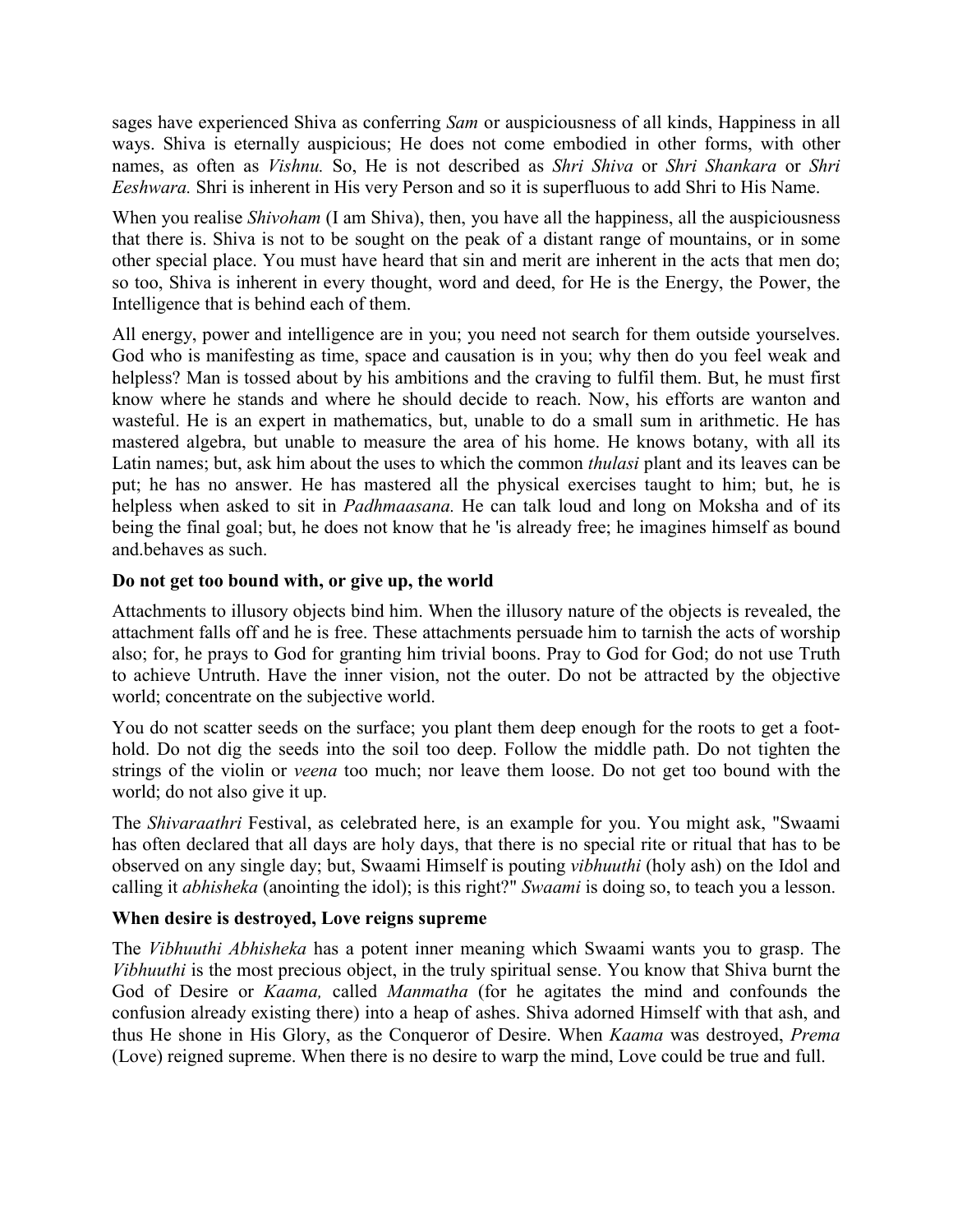What greater offering can you give God to glorify Him than the ash signifying your triumph over tantalising Desire? Ash is the ultimate condition of things; it cannot undergo any further change. The *Abhisheka* with *Vibhuuthi* is done to inspire you to give up desire and offer Shiva the ashes of its destruction as the most valuable of all the articles you have earned. Ash cannot fade as flowers do in a day or two; it does not dry and disappear or get soiled and unpotable as water does; it will not lose colour as leaves do, in a few hours; it does not rot as fruits do in a few days. Ash is ash for ever and ever. So, burn your viles, your vices, your bad habits; worship Shiva, rendering yourselves pure in thought and word and deed.

## **Shiva is the source of Bliss**

Shiva is worshipped with the three-leaved *bilva,* for, He is immanent in the three worlds, in the three phases of Time, in the three attributes of Nature. He removes the three types of grief; He has no basis outside Him; He is the source of Bliss; He is the embodiment of the sweetness and efficacy of Nectar. Since every being is *Shiva- Swaruupa* (of the nature of Shiva)---for without Shiva, it is mere *'shava'* (corpse)---man has to live up to that Divine status. Scholars and *Pandiths* who propagate *Dharma* (right action) in our country are doing great disservice, for, they cast doubts on the very majesty of Godhead. Swaami Karunyaanandha spoke now of the episode where *Brahma* became jealous of Krishna, and stole the cows and cowherds from Him in order to bring discomfiture on Him. He said, Krishna created the same number of cows and cowherds, every one exactly similiar, and thus, foiled Brahma's conspiracy. People who hear such tales will naturally wonder how Gods can be envious of each other just like human beings; their faith in the Divine will be undermined thereby. These scholars are more 'intent on exhibiting their textual scholarship, than revealing the Glory of God. They do not mind the damage they cause to the very cause they are pleading for.

There was an old woman in a village,-some years ago. She sold a patch of land that she owned, and with the money, she had four gold bangles made, two for each arm. She wore them with great joy and went along the streets very proud of her new acquisition. But, she was disappointed, because no one in the village turned aside and looked at her bangles; she could as well have not worn them, for the villagers did not notice any difference in her. She tried various means to attract their attention towards the bangles, but, without success. One night she could not sleep at all, for, this neglect pained her much. At last she got a brilliant idea which, she decided, must succeed; the villagers must be drawn to notice the bangles.

## **All beings are actuated by the same Divine Power**

Next day, after sunrise, she set fire to her own dwelling house! When the flames rose, and commotion ensued, the villagers rushed towards her, sitting and wailing in front of the burning house. She shook her hands pathetically, at the faces of the frightened villagers, causing the bangles to jingle and shine in the red light of the high flames, crying out, "Alas! My house is on fire," "O, pity my fate," "God, don't you see my plight?" Everytime she shouted a sentence, she put out her arms vigorously at some one, so that she or he could not miss sighting the bangles. The pity of it! She was so anxious to exhibit her bangles that she did not care for her house itself; the house was on fire but she was happy her bangles were noticed. The scholars who are lost in admiration of their own cleverness are as foolish as this old woman.

Do not say or do anything that will bring Indian culture into disrepute, or that will undermine the faith of people in Goodness and in God. Do not claim to be - orthodox and encourage heterodoxy or heresy. Cast aside the desire for happiness and prosperity, do not moan that you do not secure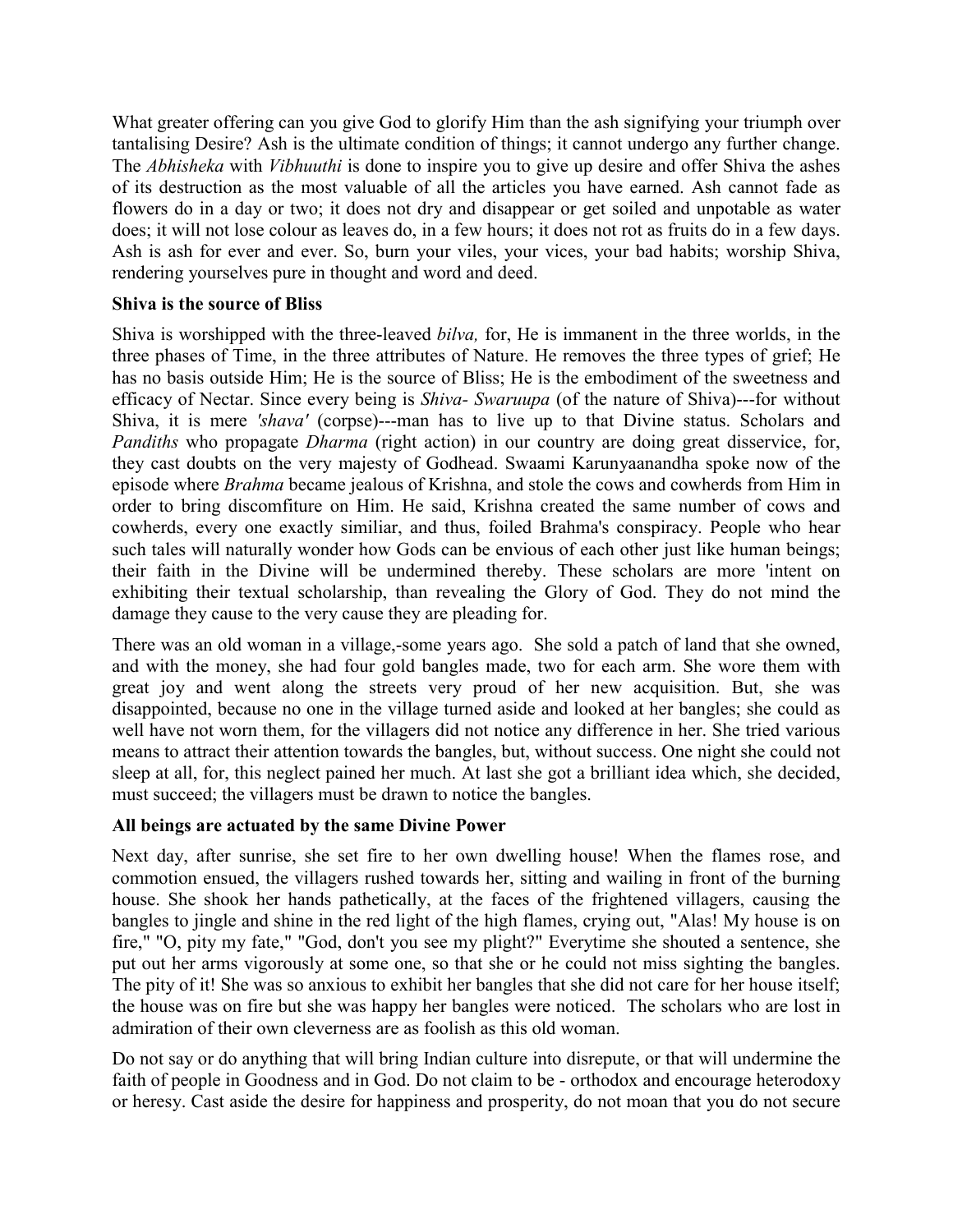Heaven; it does not matter, if you are smothered by difficulties. Stand up boldly in defence of the honour of your country. That will bring you all happiness and prosperity, all the Grace you yearn for.

Indian Culture teaches that all beings are actuated by the self-same Divine power, blessed by the self-same Divine grace. So, love all. Do not develop jealousy or hatred. There are many *Saadhakas* (spiritual aspirants) who enjoy perfect calmness and equanimity while sitting in *Dhyaana* (meditation) or while in the *Puuja* (worship) room before the shrine. But, once they rise and come out into the open, they behave like demons.

The Geetha says, *Sathatham yoginah---"Be* in *Yoga,* always." Be immersed in love, with no trace of pride or envy. This is the highest *saadhana* (spiritual practice). At the present day, all grades and groups of people all over the world resort to violence and hatred in order to satisfy their desires and demands, bringing about fear, anxiety, panic and revolution. The gains through such tactics are not much; the gains will be greater and more lasting if the path of love, tolerance and peace is followed.

Love brings people together; hatred drives them apart. You cannot be happy, when you cause misery to others. God showers Grace when the nine steps of *bhakthi* (devotion) are observed. Masters or rulers can be won over by the same means---sacrifice, love, devotion, dedication in the path of duty. When success is achieved by means of unrest and violence, it has to be preserved and prolonged only by further unrest and violence.

Therefore, let this be the lesson of *Shivaraathri* for you: Shiva is in all beings and all things. He is the inner motivator. Be aware of this always; do not cause pain to any one, do not harm or injure, anyone, or hurt his self-respect. Love all alike, cultivate tolerance and spread brotherliness.

*Prashaanthi Nilayam, 20-2-1974*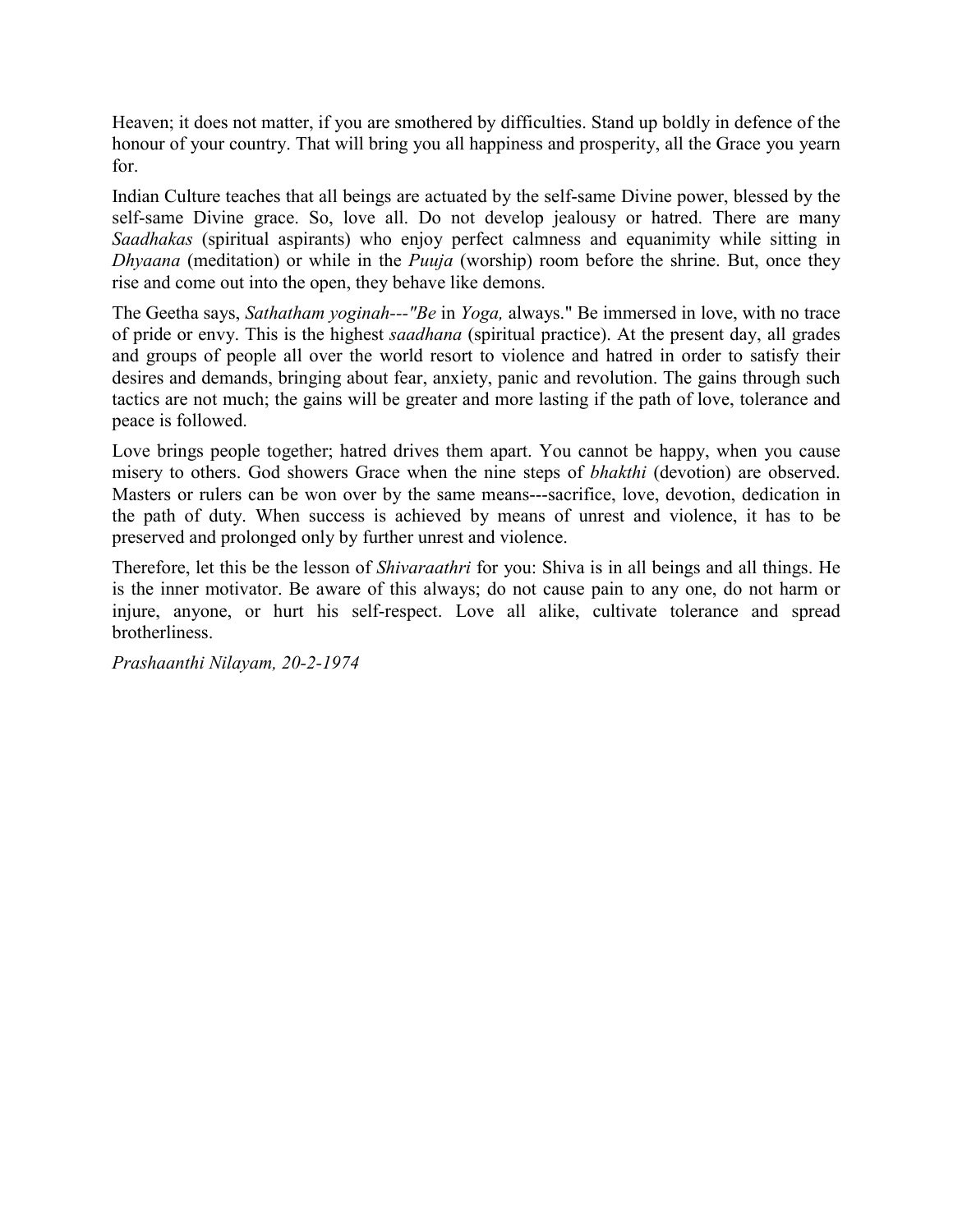# **28. "You are freed!"**

Do not be misled by what you see; what you 'do not see with your eyes is much more significant. Why waste your life without achieving its purpose---namely, knowing and experiencing the truth? Come, come with Me, you can make your life worthwhile; you can succeed.

Man has in him all the Bliss, as well as all the equipment needed to unravel it; but, he is caught in dire ignorance of his own inner resources. He can have supreme peace but, he does not strive to earn it; his attempts are weakened by doubt and indecision, and so, they are doomed to failure. Of course, there is the flow of water underneath the ground. But, how can we benefit by it unless efforts are made to dig down into that. source? A good deal of 'desire-for-sense-satisfaction' has to be removed before that inner spring of peace and joy can be tapped.

Your lives are essentially of the nature of *Shaanthi* (Peace); your Nature is essentially Love; your hearts are saturated with Truth. Rid yourselves of the impediments that prevent their manifestation; you do not make any attempt towards this, and so, there is no peace or love or truth in the home, the community, the nation and the world. The husband and the wife do not live in concord; the father and his sons are involved in factions; even friends do not see eye to eye! Twins take different paths. For, they live in a competitive waning world of passions and emotions. It is only when God is the Goal and Guide, that there can be real peace, love and truth. The Divine must be revered at all times; what pleases the Divine must be understood and followed

## **Feel that all your skill and strength are God's gifts**

The Raamaayana gives two examples of such consecrated lives, those of Aanjaneya and Lakshmana. Aanjaneya (Hanumaan) dedicated every moment of his life, every wave of thought, every twitch of muscle, to his Master, Raama. When Raama sent him in the southerly direction on the mission to search for Seetha, he was neither elated on being thus recognised as an efficient instrument nor depressed at the dangerous nature of his task. He knew that Raama would confer on him the skill and strength needed to fulfil the errand; in fact all his skill and all his strength were 'His gifts'. To feel that he was too weak an instrument was, he concluded, an insult to Raama's Omniscience and Grace.

Lakshmana too was a mighty hero, for, he drew strength front the Divine itself. And, he had no other strength. Once while moving about in the forest as exiles, Raama instructed him to choose a nice spot and erect a *Parnashaala* (green-bower) thereon, for Seetha and Himself. Lakshmana was so shocked with pain at this that he fell on the ground; he lamented that he had fallen from grace. Raama said that he had 'risen' instead, for, he was asking him to select the site himself.

That was the very reason why Lakshmana felt he had fallen: "Have I a will apart from yours? How could you ever imagine that I could exercise my judgement independently and select a site myself? Tell me, where and how; it will be done. But, I have no judgement of my own; I have surrendered it long ago." That was the reply of Lakshmana.

#### *Bhajan* **must become an unbroken stream of Bliss**

You too declare that you have surrendered; but, that is just a verbal statement. If you sit in a car, you go along with it; on the cycle, you move with it; on a horse you go wherever the horse takes you. But, in this case, you say and perhaps you believe that you have placed yourselves in My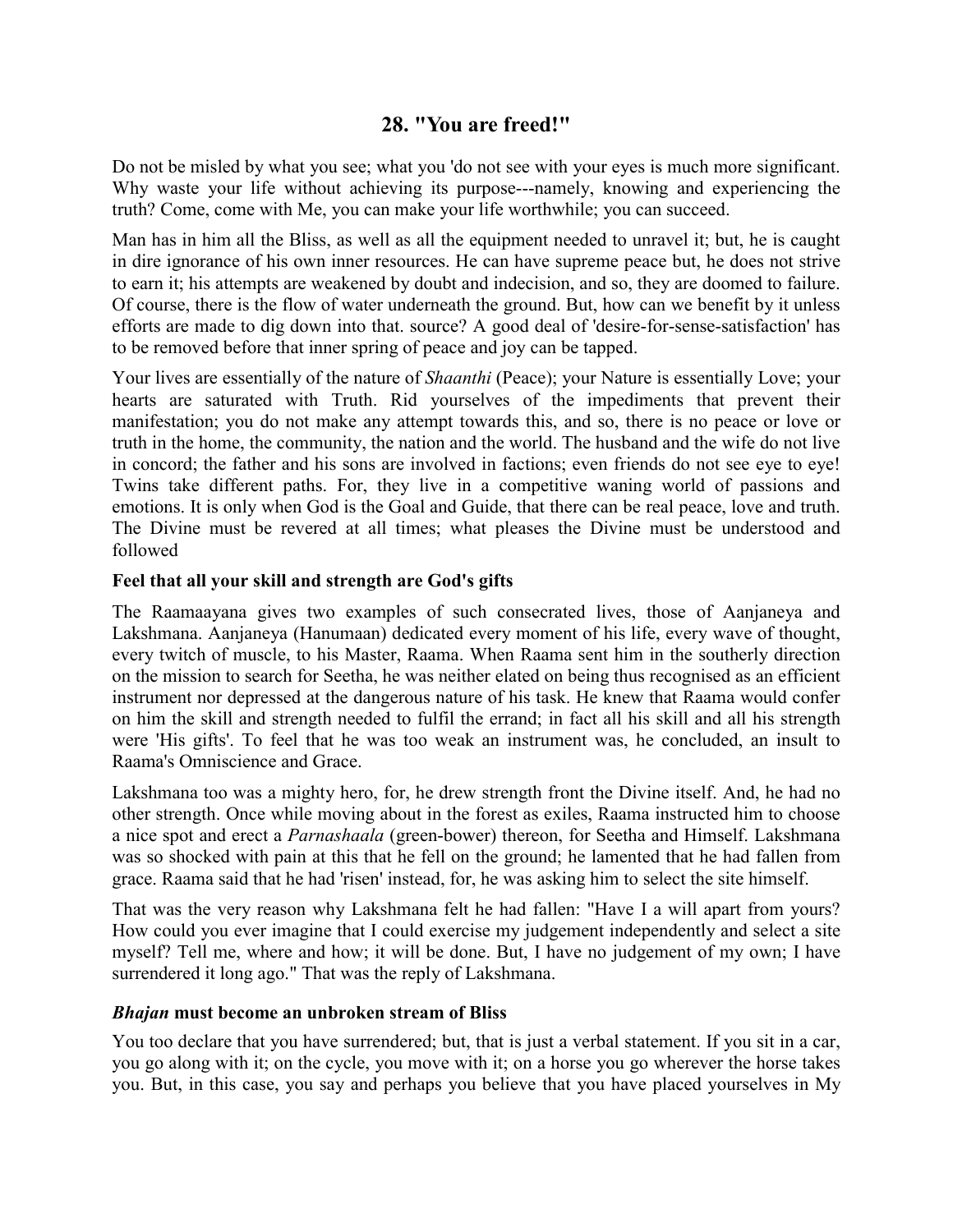hands and so, you are going along the path I have laid down. But, your mind and your heart are not fully in Me and so, the surrender is only in name.

As a sign of this deed of surrender and in order to sustain it, nothing more is enjoined than constant remembrance of the Name. No regimen of exhausting *Saadhana* (spiritual discipline) is prescribed. *Smarana* (remembering) is enough. You have recited *bhajans* (group singing of devotional songs on Lord's Names) extolling the Names which summarise the Glory, all through the night, after the emergence of the *Aathmalinga* (symbol of the elemental form of Shiva). But, this is only an appetiser. *Bhajan* must become an unbroken stream of Bliss on your tongues and in your hearts; it must confer on you the uninterrupted awareness of *Soham---of* the Unity of I and He, of This with That. It is called *Akhanda* hamsa japa---unbroken japa of the *Hamsa manthra, Soham* (inner sacred sound formula). I will ensure freedom from anxiety, fear and grief.

*Mahaashivaraathri* is dedicated to the disintegration of the aberrations of the mind, and so, of the mind itself, by dedicating oneself to Shiva, God. The Moon as well as the Mind whose Deity it is, have each 16 phases. On the *Shivaraathri,* fifteen of these have disappeared; and, there is just a streak of the Moon in the sky. The New Moon that follows will have not even that streak visible.

# **Symbol of Time-Space manifestation of divinity**

The mind too must be mastered every day until, on the fifteenth day, fifteen phases have disintegrated and only a streak remains to be removed by a final flourish of effort. That is the *saadhana* that you did through the night, *bhajan,* vigil, fast. When the mind goes, there is more *moha* (deluding desire and attachment) and the *kshaya* (decline) of *moha* is *moksha* (liberation).

*Smarana* is the surest means of mastering the wiles of the mind. You are indeed blessed, since front among the billions of people on this earth, you alone were able to come into this congregation, this presence, on this occasion. People gather in many a sacred place for. *Shivaraathri*, but, you were able to be here on this thrice-holy day and witness the emergence of the *Dhasa angula Swaruupa---the Upanishaths* declare that God is *athyaathisthath dhasha angulam,* the ten-inch-symbol of the *kaala* (time), *desha* (space)---manifestation of divinity, as described by Sage Kapila, the incarnation of Naaraayana Himself. When Kapila who too was the personification of time and space was born, he called upon the Gods to gather in the Presence and take *dharshan* (audience); his mother who called upon the Gods is therefore named, *Dhevaahuthi* (She who called the Gods). And, when the Gods came, Kapila asked them, "Don't you know who I am?" Even now all human babies ask the same question as soon as they are *born---Koham?* (Who am I?).

Having had the unique good fortune of witnessing the emergence of the time-space-embodiment in the *Linga-Form,* I assure you that you are released from the bondage of birth and death. Recollect (and live in the recollection of) that moment of emergence and meditate on the significance of the *Linga* Form. This is the chance that is seldom gained through the performance of *yajnas* or *yaagas* or other elaborate rituals; or as a result of years of arduous *saadhana.* When you are asked what happened at Prashaanthi Nilayam, tell them that your life's mission has been fulfilled, that you were able to witness the *Lingodhbhava,* see the *Linga* which emerged during the auspicious hour.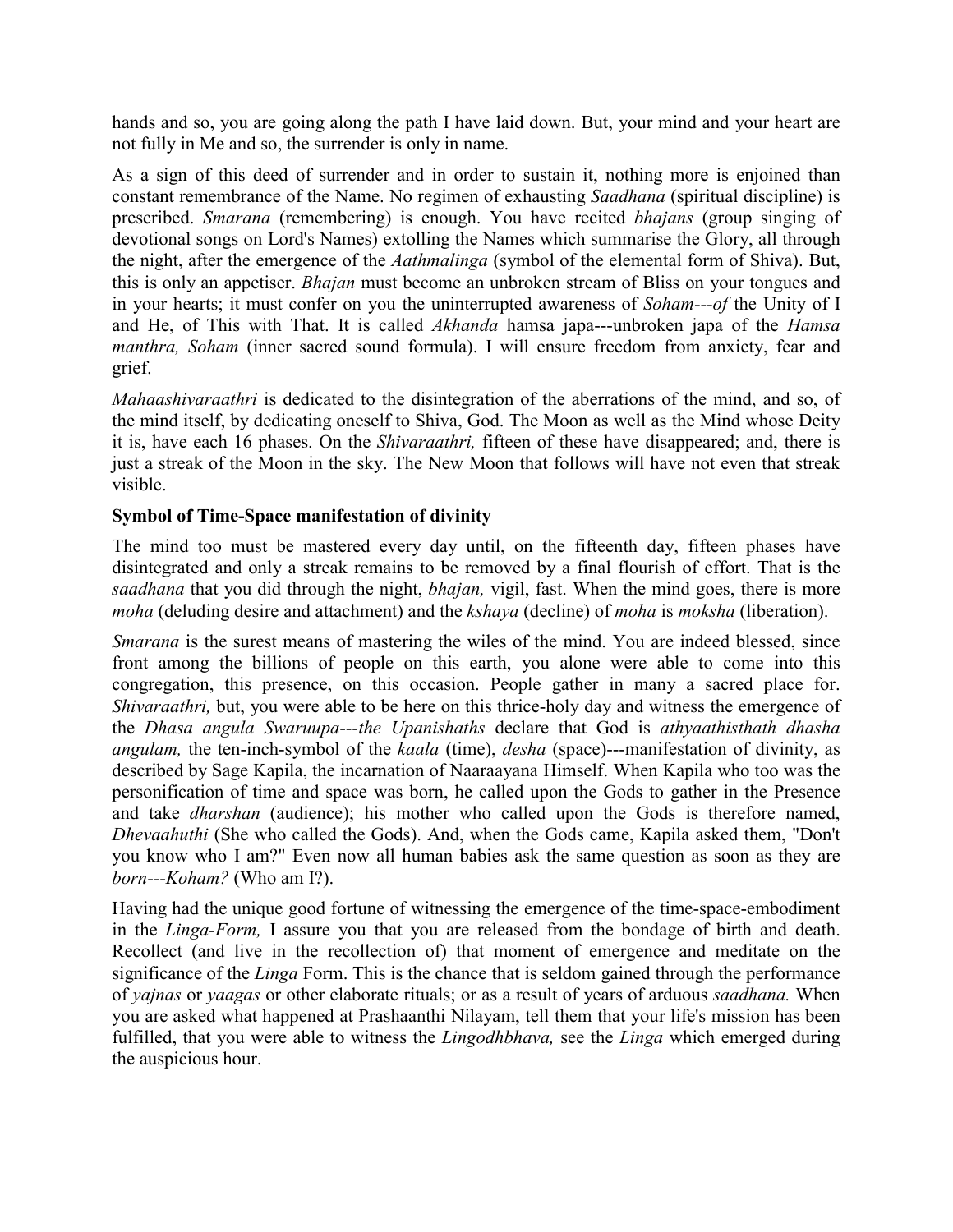#### **Mystery revealed by Shiva's three-pronged spear**

The *Linga,* .as you can see, is *dhasha angulam,* ten inches in circumference. It has within it, shining with native light the *Thrishuul* (three-pronged spear) of Shiva, symbolising the three phases of Time---past, present and future---and the three dimensions of space---earth, sky and the nether regions, as mentioned by Me already. Time is measured in units of ten (60 *vighatikas,* 60 *ghatikas* and 360 days for the year), and in this *Linga* too, as you can see even from where you are sitting, the colour of the *Thrishuul* inside the *Linga* changes into a new one, every ten minutes. The handle of the *Thrishuul* demonstrates the One, of which the three are manifestations. This is the grand Mystery that has been revealed to you. You have witnessed the Divine Creation; you have seen the Divine Symbol; you have shared the Bliss. Out of the world's population of many crores, you alone secured this fortune. The *Shruthis* declare the *Purusha* as splendour, as *Jyothi.* You have seen the splendour when the *Linga* emerged; you have seen the triple *Jyothi* in the *Linga* itself. No greater fortune can befall a man.

Live hereafter as befits the recipient of this rare Grace. Thyaagaraaja the Saint-singer sang of the *Raama Naama,* as being composed of two vital sounds *Raa* and *Ma, Raa* being the life-sound of the *manthra* devoted to Vishnu (Om *Namo Naaraayana)* and *Ma* being the life-sound of the *manthra* devoted to Shiva (Om *Namasshivaaya).* The two sounds became Raama, the One which became Vishnu and Shiva, just as the *Linga* is the One from which all Forms manifest, the Elementary form which symbolises the First Emergence of the Will of the Divine. I repeat that you who have experienced the sublimity and splendour of this Divine Event have acquired thereby merit enormous enough to save you from the cycle of birth and death.

Dwell on this mighty moment, this holy hour that you were privileged to spend here; contemplate the majesty of the event that you witnessed; sanctify your days by thoughts that are sacred, words that are suffused with love and deeds that are in accordance with the Grace you have won this day. Alert yourselves, whenever you are prone to deviate from this responsibility. Be ever vigilant that you do not stray or weaken or vacillate.

*Prashaanthi Nilayam, 21-2-1974*

*Make the mind, the voice and the actions agree in harmony. That is the right way of life.*

*Sri Sathya Sai*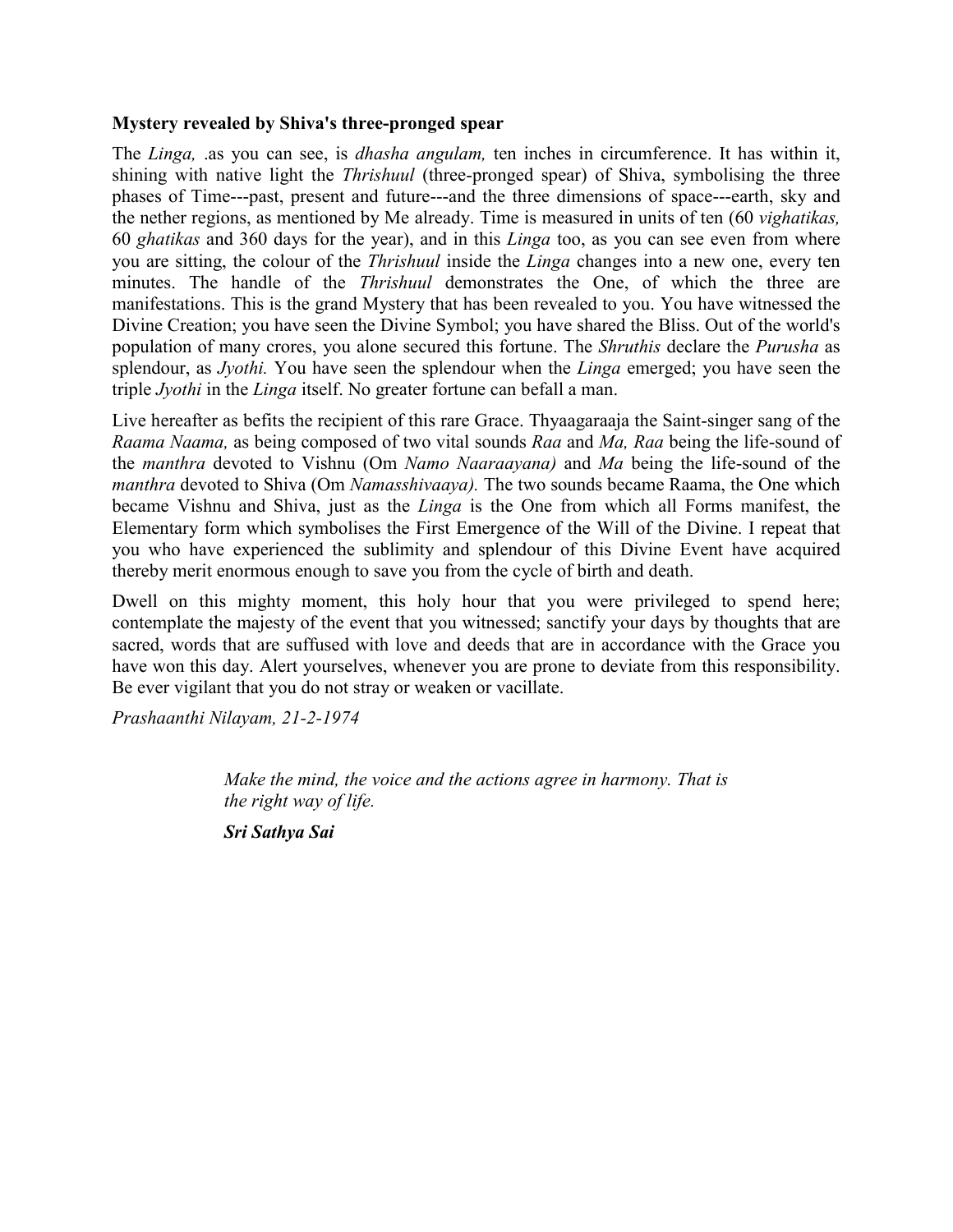# **29. Cells of the body of God**

WHAT has sociology or the social sciences to do with the sciences of the spirit or the inquiry into the human spirit? This is a question that is commonly raised. So too, many do ask: What has the spiritual student and *saadhaka* (spiritual aspirant) to do with society and its problems? It must be said, that both these attitudes are wrong.

No society can find its fulfilment, no social ideal can fructify, without the blossoming of the spirit of man. Mankind cannot realise the Divinity whose expression it is, without careful and constant attention being paid to the cultivation of the spirit. How else can this Divinity express itself than in and through individuals? We can apprehend only the *jagath* (world of change), this moving, inconstant, fantasia; we cannot see or hear, smell or taste or touch the Director of the fantasia, God. In the same manner, we can apprehend the individual, but not he entity named Society. For, Society is no separate, distinct, complex formed out of elemental components. Society is the divine proliferation produced by the Will Supreme.

#### **Think, speak and act in the attitude of Love**

Man is mortal; dust he is and to dust returneth. But, in him, there shines *Aathma,* as a spark of the immortal flame. This is not a term of flattery invented by the *vedhaanthins.* The *Aathma* is the source, the sustenance of every being and every organistaion of beings. It is the one and only Source, Substance and Sustenance. The *Aathma* is God; the particular is the Universal, no less. Therefore, recognise in each being, in each man, a brother, the child of God, and ignore all limiting thoughts and prejudices based on status, colour, class, nativity and caste. Sai is ever engaged in warning you and guiding.you so that you may think, speak and act in this attitude of Love.

Society cannot justify itself by planning to divide the spoils gained out of Nature either in equal shares or unequal shares. The consummation that must inspire Society has to be---the establishment and elaboration in every social act and resolution, of the knowledge of the One Universal *Aathma* and the bliss that knowledge confers. Sai does not direct, "the *Aathma* has no death, therefore, kill the physical sheaths, the bodies." No. Sai does not encourage wars. Sai directs you to recognise the *Aathma* as your closest kin, closer than the members of your family, your blood-relations and your dearest descendents. When this is done, you will never more stray from the path of right, which alone can maintain that kinship.

Familial attachment operates even against the performance of one's legitimate duties. But, attachment to the Divine fills that Duty with a new dedication which ensures both joy and success. It activates man as nothing else can: it confers on him during the process of doing his duty the highest wisdom. Hence the advice, Do not enter *the prakrithi* (objective world) in the hope of realising the *Aathma;* enter the objective world, after becoming aware of *the Aathma;* for, then you see Nature in a new light and your very life becomes a long festival of love.

There are many who use their scholarship and intelligence, even *Vedhic* scholarship, for dreary debate and competitive contests. They are enamoured of their petty triumphs. They declare that society is an arena for winning such triumphs. But, Sai calls on you to seek and strengthen another type of society, where there is **no** room for such trivial desires.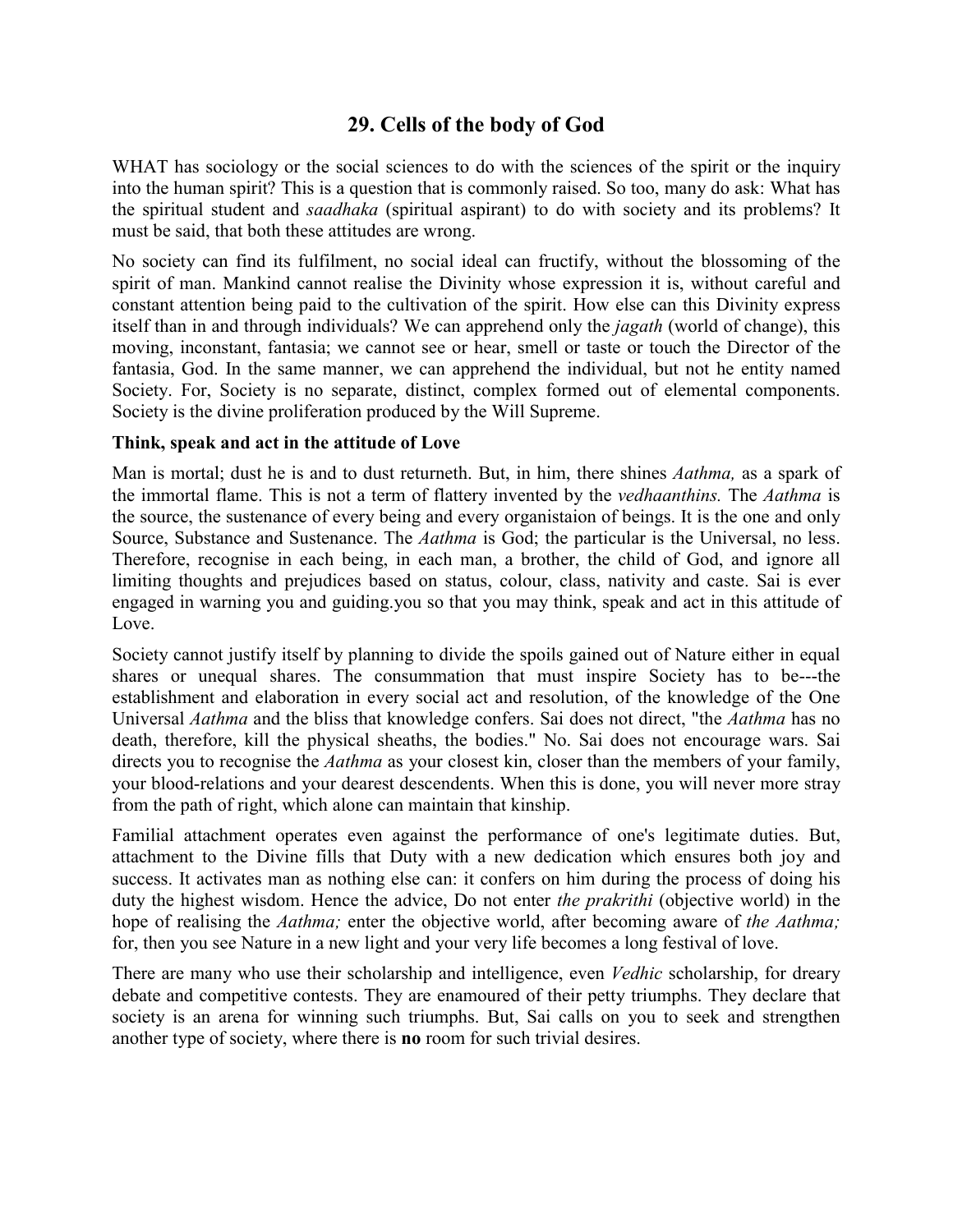#### **Man is too weak to keep his nature under control**

Disputative *Vedhic* scholars crave for the fruits of their endeavour and efforts, through ritual. Nature does not crave so; the clouds bring rain, as a homage to God who is their Lord. But, they attribute it to the efficacy of their rites and use it to inflate their ego. They play about, among the far-spreading branches of the tree of desire. They are entangled in the coils of the three 'ropes'-- the *thaamasik,* the *raajasik* and the *saathwik* (the ignorant, the egoistical and the good).

You have to go beyond the three ropes, the three bonds. You have to be, ever, in the unchanging eternal Truth. You must be established in the One, as the One, with no trace or taste of two. Earning and garnering should not interest you; you must not be caught in the pursuit of *Yoga* (Divine communion) and *Kshema* (well being); for, you are FULL already and have no wants.

The ideal of a high standard of life, instead of a high level of living, has played havoc with human society. A high level of living insists on morality, humility, detachment, compassion; so the competitive greed for luxury and conspicuous consumption receives no encouragement and will be destroyed. Now, man is the slave of his desires; he finds himself helpless to conquer the thirst for pleasure and luxury; he is too weak to keep his nature under control; he does not know how to arouse the Divine Consciousness that is latent in him.

## **Give up reliance on the vagaries of the mind**

Mere moral practices or instruction cannot help you to achieve this. It can be done, only, by spiritual *saadhana.* For, it is a basic transformation. It involves the elimination of the Mind, which is the arch-obstacle in the path. Grace of God, if invoked and won, can endow you with power. And, the Grace is available within you, awaiting the call.

Man must give up reliance on the vagaries of the mind. He must act ever in the consciousness of his innate Divinity. When that is done, his three-fold nature (composed of the *Gunas-- thaamasik, raajasik* and *saathwik)* will automatically express itself through only holy channels. That is the genuine Manifestation.

Another point. The argument may be raised: If one has to give up the desire for comfort, luxury and pleasure, why should one be embroiled in society? This presupposes the belief that Society is justified only by the provision of such worldly joys. But, what kind of society can one build on such slender foundation? If built, it can be a society only in name, it will not be bound by mutual love and cooperation The strong will suppress the weak. Social relations will be marred by discontent. Even when attempts are made to divide the resources of Nature equally among all, the cordiality will be only on the surface. It will not be spontaneous. We can limit the resources available, but, we cannot limit greed, desire and craving. Desire involves seeking beyond the limits of possibility. What has to be done is, to pluck out desire by the roots; man must give up the desire for objective pleasure, based on the illusion that the World is many, manifold, multicoloured etc., and not on the Truth that the world, nature, all creation, is ONE. When one Is conscious only of the ONE, who desires which? What can be acquired and enjoyed by the second person? The *Aathmic* Vision destroys the desire for objective joys, for, there is no object distinct from the subject.

## **Experience the unity: "the whole world is one family"**

This is the true function of Society---to enable every member to realise this *Aathmic* Vision. The men and women bound by mutual interests in a society are not merely families, castes, classes, groups, or kinsmen, kinswomen; they are ONE *Aathma.* They are knit by the closest of family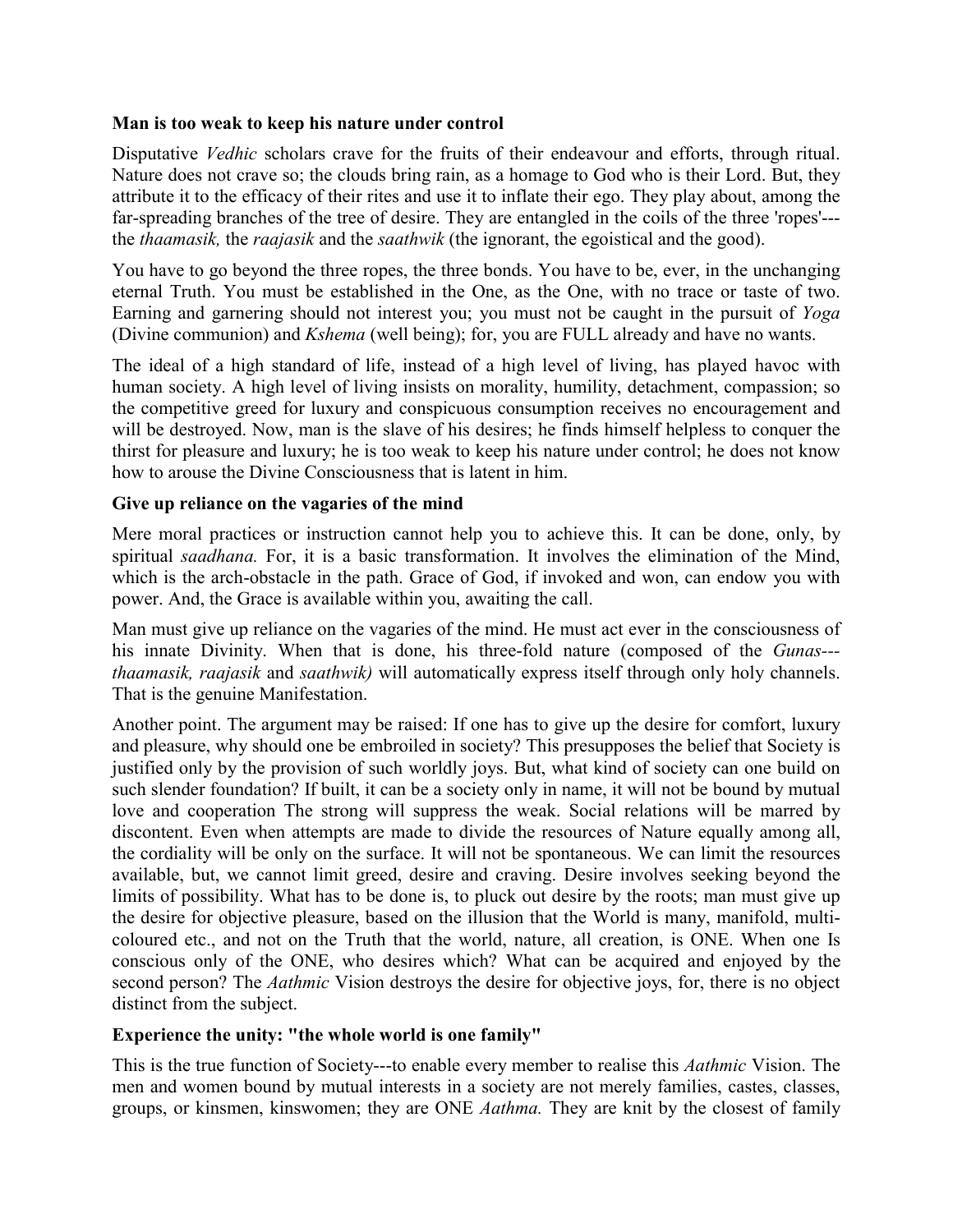ties; not only the one society to which they feel they are bound, but, all MANKIND is ONE. *Vasudhaiva kutumbakam,* as the *Shaasthras* (moral codes) declare, "the whole world is one family." This unity must be experienced by every one.

Natural resources and wealth are now being misused for the boosting of one's ego. But, when the *Aathmic* Unity is realised, they will promote the new way of life through Love. What is now 'mercy' or legally enforced mutual 'help' will then be transformed into 'Divine Love' that can effectively purify the recipient and the giver. This consummation is beyond the region of common politics, ethics or economics. They cannot transform the receiver and thrill the giver, however much they attempt to equalise. They do not have the appeal and they have no power to sustain. The equality they establish will be haunted by a shadow, the shadow of the ego. This shadow can disappear only when identity as ONE is known and felt.

It may be said that not all desires are wrong; the *raajasik* ones which harm and exploit others can be condemned; but should one renounce the *Saathwik* desires? Desire is desire, though the object may be beneficial and pure. The fruit of effort, the mind that seeks it, the vitality that activates the mind, life itself---every one of these has to be turned towards the Lord, with devotion born out of the vision of the ONE.

## **Devotion to God goes ill with hatred towards others**

Those who argue that the Spiritual Path is for the Individual only, and that the Society should not be involved in it are committing a great mistake. It is like insisting that there should be light inside the house, and saying that it does not matter, if there is darkness outside. Devotion towards God goes ill with hatred towards, fellow-men. Fellow-men and the world must be seen ever in the mirror of *Sath-Chith-Aanandha* (Being, Awareness, Bliss Absolute). Kinship based on this recognition will alone last. That is the Sai Kinship. When you deepen that kinship, the True Presence, the Constant Presence of Sathya Sai will be yours. Do not be led away by your fancies into the jungle of words and feelings. Be firm, true to your innermost nature.

Good and evil are based on the reactions of individuals; they are not inherent in things or events. *Vedhaantha (Vedhic* philosophy) or Atheism is accepted or rejected, when one likes or dislikes it. They do not depend on logical acceptance or rejection. Only experience can establish their validity. Who can delineate Godhood as thus and thus. Those who do so are indulging in a futile exercise. They have no authority for declaring it. If they claim the right, they are but conceited people relying on their limited intellects.

Divinity is fully immanent in every one, it is patent for the eyes that can see dearly and deeply. Whoever denies this is only cheating himself of his reality. He cannot dismiss it by denial, either from himself or others.

The conclusion, therefore, is inevitable, that, it is the duty of man to see in Society the expression of Divinity, and to use all his skill and effort to promote the welfare and prosperity of Society. Men must cultivate: (1) this expansive feeling, (2) this inclusive thinking and (3) this intuitive vision. Without these three, man is but an inert being; if he derides these three, he loses his title-to be human.

## **All men are of one Divine Lineage**

The spirit of renunciation, adherence to virtue, the eagerness to co-operate, the sense of kinship-- -these are the characteristic signs of man. Life which considers the as encumberances cannot be valued as 'life.'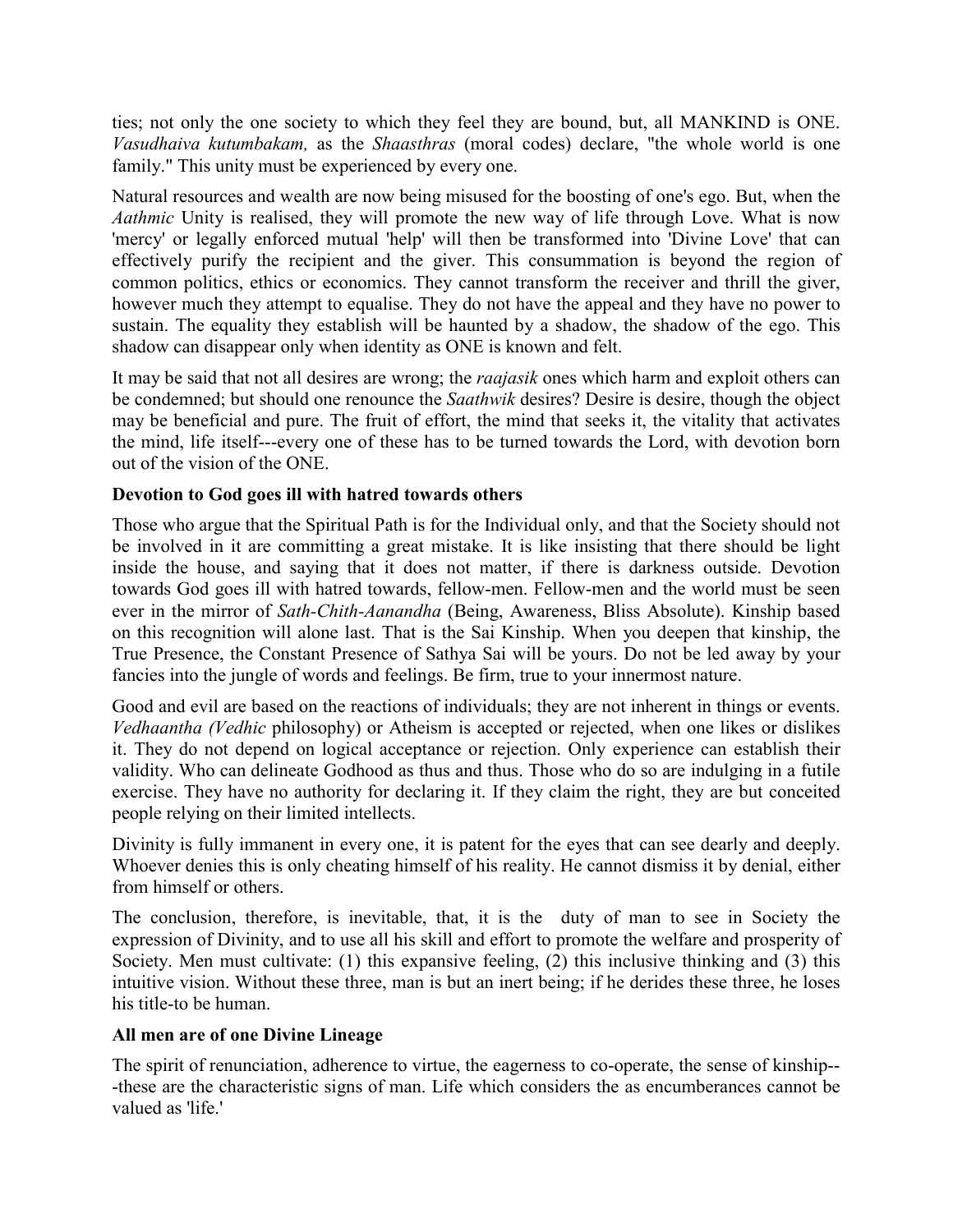The brotherhood of man can be translated into life only on the basis of the *Aathmic* Vision. All men thirst for peace, happiness and bliss. They are the precious heritage which is their right, for, they are God's Treasure. They can be earned only by recognising the bond that knits man to man. All men are of one lineage; they are of Divine Lineage.

All men are cells in the One Divine organism, in the Divine body. That should be your faith, your fortune, your forte, your fullness. Awareness of this alone gives you the right to call yourself a man. Learn to live as men. This is the *saadhana,* this is the message of Sai.

*Brindhaavan, 1-3-1974*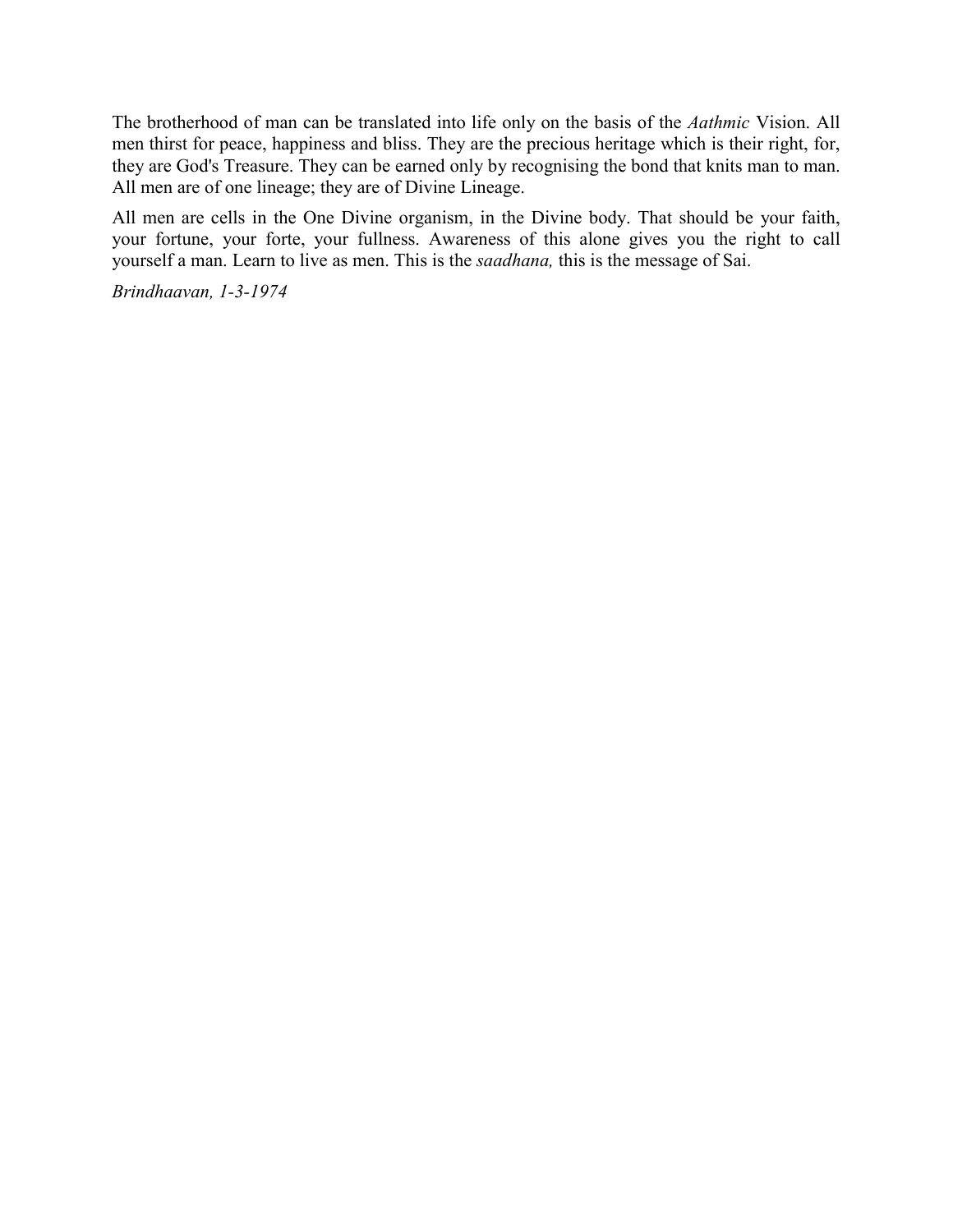# **30. Full circle or half circle?**

You have joined the Study Class at Dharmakshethra, and are engaged in poring over all types of books and gathering information and instruction. But, what have you gained? Knowledge about what this author says or that sage teaches is not what your Study Circle must aim to acquire. Not information, but transformation; not instruction, but construction should be the aim. Theoretical knowledge is a burden, unless it is practised, when it can be lightened into Wisdom, and assimilated into daily, life. Knowledge that does not give harmony and wholeness to the process of living is not worth acquiring. Every activity must be rendered valid and worthwhile by its contribution to the discovery of Truth, both of the Self and of Nature. Of what use is it to know everything about nature, if you do not know anything of the Self? Nature is only a projection of the Self, and so, unless the Self is known, knowledge of Nature is either distorted or deceptive. The Self is *Aathma,* of which the entire Creation is composed and so, knowledge of the Self alone can quench the thirst of man.

#### **You are the Infinite Universal Absolute**

You tell Me that you have read the Bhaagavatha Vaahini and all other. Vaahinis that I have written for you. Good. But, let Me ask you, have you put at least a single direction given in them into daily practice? Question yourself calmly and decide, to benefit by practising the processes mentioned in them. This is the proper plan of study---reading, reflection and regular application in life. Study is WORK. Inquiry into the value and applicability of what is studied is WORSHIP; the experience of the validity and value of the practice is WISDOM. '

You must first learn about 'what others think you are.' They deal with you as a body, with a specific name and an identifiable form. Then, you must learn about 'what you think you are.' You are aware of your mind and its monkey tricks, its prejudices and preferences, its passions and pursuits. You are aware of your individual consciousness, of your version of 'me' and 'mine.' Learn about the mind as an instrument, which can harm you if used unwisely or help you, if used wisely. You' have to learn about yet another 'you!' The YOU 'you really are.' For, you are neither the body, nor the mind. You are the embodiment of Purity, Power, Love, Bliss. The miserable little prison named 'Individuality' has to be denied. You are free, but, you fancy you are bound and mope in the cell you imagine is limiting you. See the Truth that will set you free. It is within you, feel it. Feel it. You are not the body, the mind, the intellect, the brain, the heart, the denotable diminutive ego. You are the Infinite Universal Absolute. You have to get yourselves established firmly, unshakeably in this awareness. *Paramahamsas* (ascetics of the highest order) have that awareness. Every one of you can attain that state; it is your destiny, your duty to yourself. Merely finishing the study of book after book selves no purpose. Practising one line from any one book is enough to save you from aeons of darkness, of ignorance, and of yearning for Light.

## **External and internal** *saadhanas* **are both essential**

Mere gymnastics will not do; the *Bhagavath Geetha* (the Song of God) can be used as a *Bhagavath Duutha* (Messenger from God) if only you welcome It into your heart. Once a famous *Pandith* was expounding the Bhagavath Geetha before a massive gathering; he gave an elaborate explanation of the *shloka* (verse) recounting the Glory of the Lord, through the media of different epithets. The Lord, he said, is *Kavi* (He knows the past, the present and the future), *Puraana* (the Ageless One, the effulgent light and life-spirit in all beings), *Anu-shaasitha* (He who lays down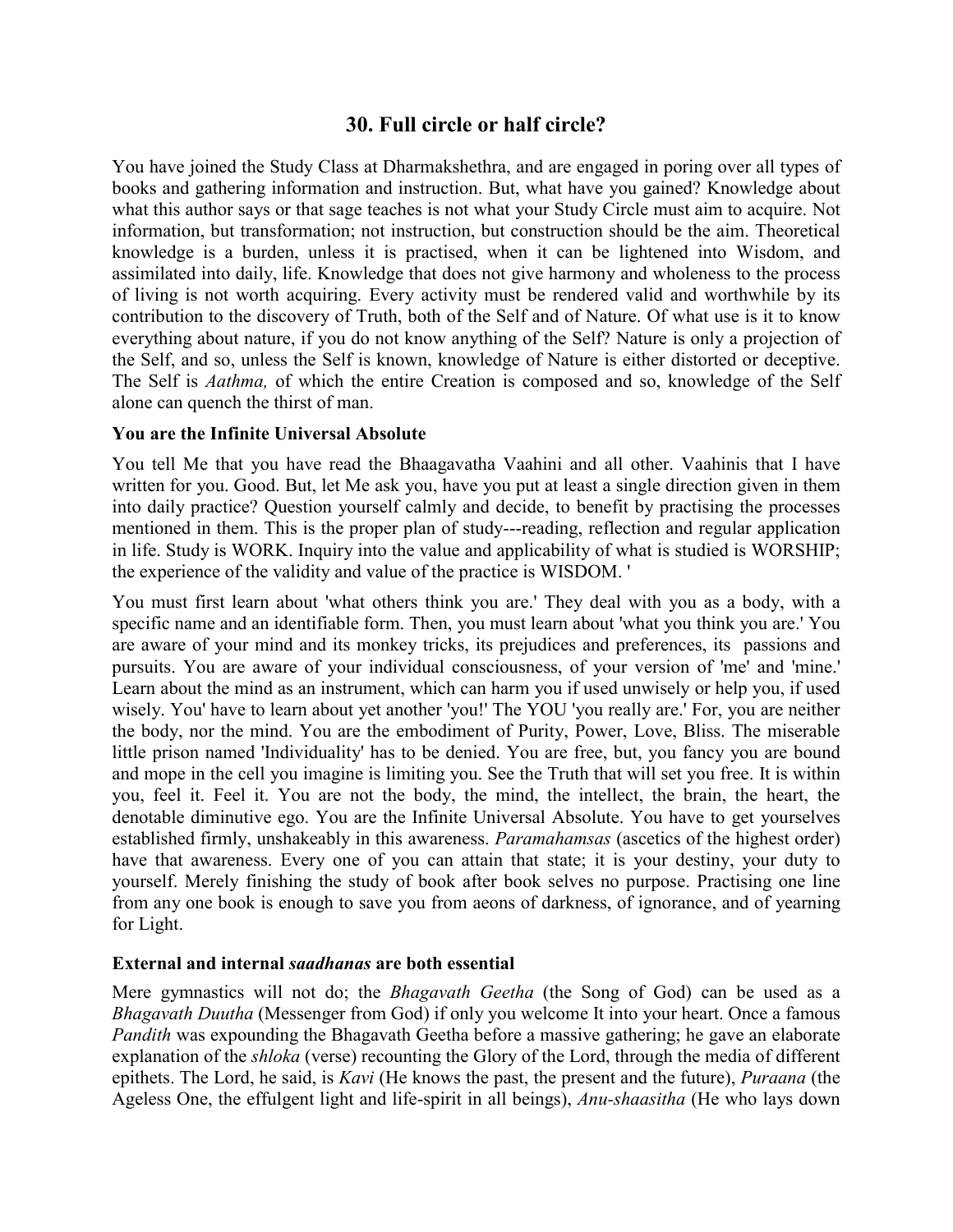the Law which regulate the Mind and lead it on to its source and sustenance, the Universal Spirit). The audience was amazed at his encyclopaedic scholarship; but, that was all. He had no experience of the God whom he was delineating in such attractive colours. He had only learnt it from books, parrot-like from teachers.

You must be guarded against pride that infects the scholar who has mastered a certain number of ancient texts. Do not judge others as inferior, because they do not participate in *bhajans* (group devotional singing), *nagarasankeerthans* (public devotional singing by moving groups), or your type of Study Circles. You can be very wrong, if you estimate a person's spiritual development, by mere externals. Inner purity cannot express itself through pompous show. Only He who sees into every heart can know who resides therein: Raama or Kaama (God or selfish desire).

Of course, disciplines like *bhajan, Nagarasankeerthan* and *japa* (silent repetition of God's name) are needed for cleansing the mind; to cure the terrible malady of birth and death, the external medication of these *saadhanas* (spiritual practices) and internal medication of *dhyaana* and *sheela* (meditation and virtuous conduct) are both essential. External discipline is *dharma vidhya* (the acquisition of righteousness as a way of living); internal discipline is *Brahma Vidhya* (the acquisition of spiritual experience as a perpetual treasure). That is why the *Vedhas* command *"Sathyam Vadha, Dharmam Chara"---*"Always speak Truth. Always do Right." This is. the way to God.

# **Have the goal of putting into practice what you read**

Every one of you is a pilgrim on that road proceeding at your own pace, according to your qualification and the stage reached by its means. The advice that appeals to one of you or applies to one of you might not be appropriate to another, who has travelled less distance or reached a more advanced state. When I tell one person to follow one line of saadhana (spiritual discipline), it is specifically for his benefit; do not take it as prescription for your benefit also, saying, "Swaami told him thus; let me also adopt it." Each has a different make-up---mental, physical and spiritual. The doctor directs one patient to drink curds and prohibits another from drinking it. When a man is obese, he advises certain types of food;, when he is lean, he advises other types. When doctors who treat diseases of the body have to prescribe different remedies, how much more specific and personal must be the remedies for the complex and varied conditions of mental situations and spiritual yearnings and aspirations?

Unless you make earnest inquiry, you cannot discover the remedy applicable to your temperament and its problems. Study with faith and devotion. Delve into the significance and the meaning of what you read; and, always have before you the goal of putting what you read into practice. Unless you do so, the Study Circle will remain a half-Circle for ever; it cannot be a full Circle.

And, pay attention to one other point also. Do not confine your Studies to this Circle and these Books. The whole Universe is University for you. You can imbibe wisdom from the sky, the clouds, the mountains, the rivers, the daily phenomena of sunrise and sunset, the seasons, birds, trees, flowers, the insects---in fact, all beings and things in Nature. Approach these teachers, with awe, reverence and humility; they will respond with their lessons. Do not worry that you have no mastery of Samskrith; *Samskaar* (purificatory act) is enough equipment, for the University that lies around you. Samskrith is the language of the ancient Scriptures and of Classical Literature; *Samskaar* is the Language of the Heart, the refined medium of fruitful communion with Nature, in all the manifold outpourings of Divinity.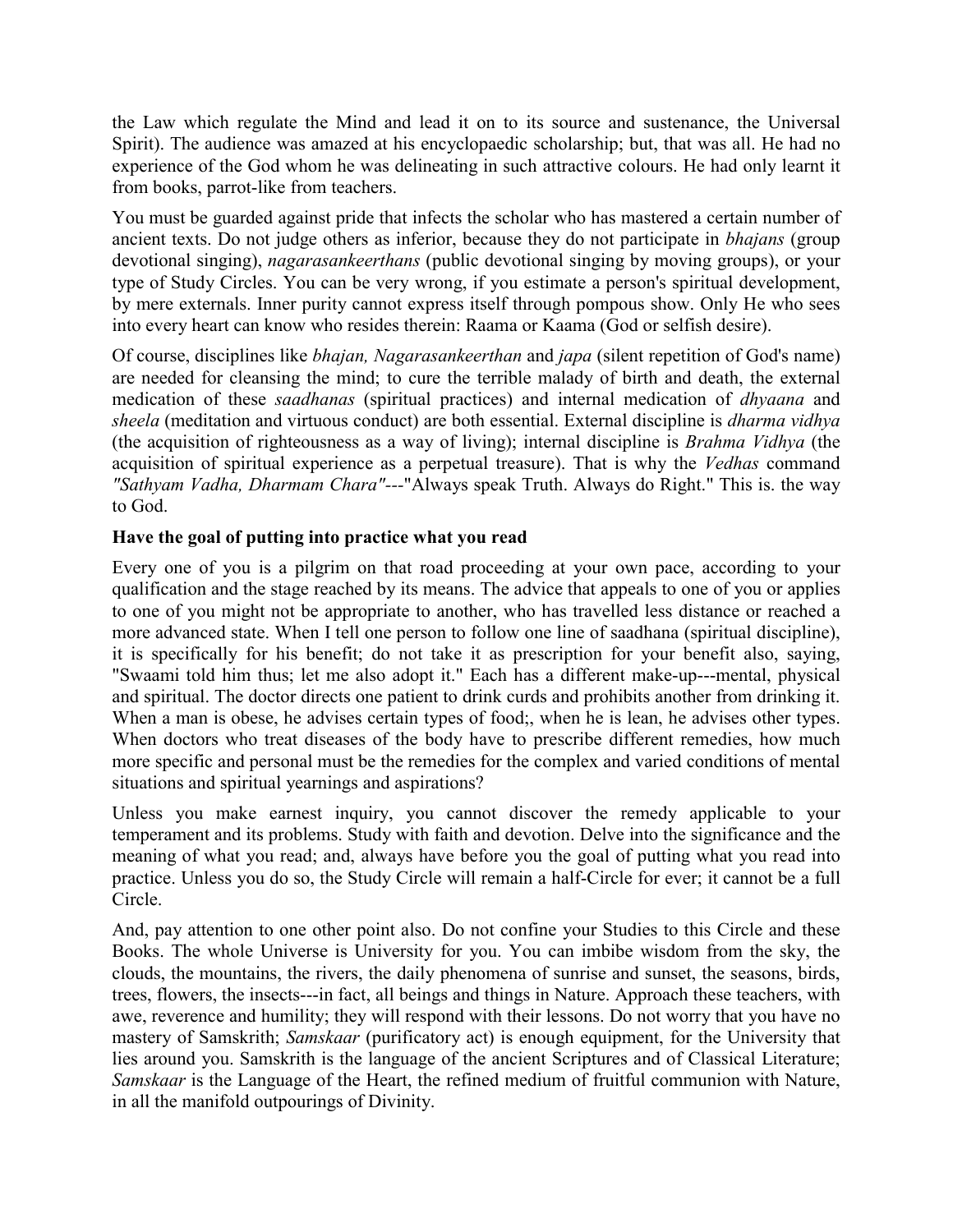# *Bombay, 3-3-1974*

*Where Divinity is sought after, one ought always to behave in the spirit of Love, devoid of the slightest trace of hate, envy and anger… When one cultivates the inner look, one attains the conviction of the basic equality of all.*

*Sri Sathya Sai*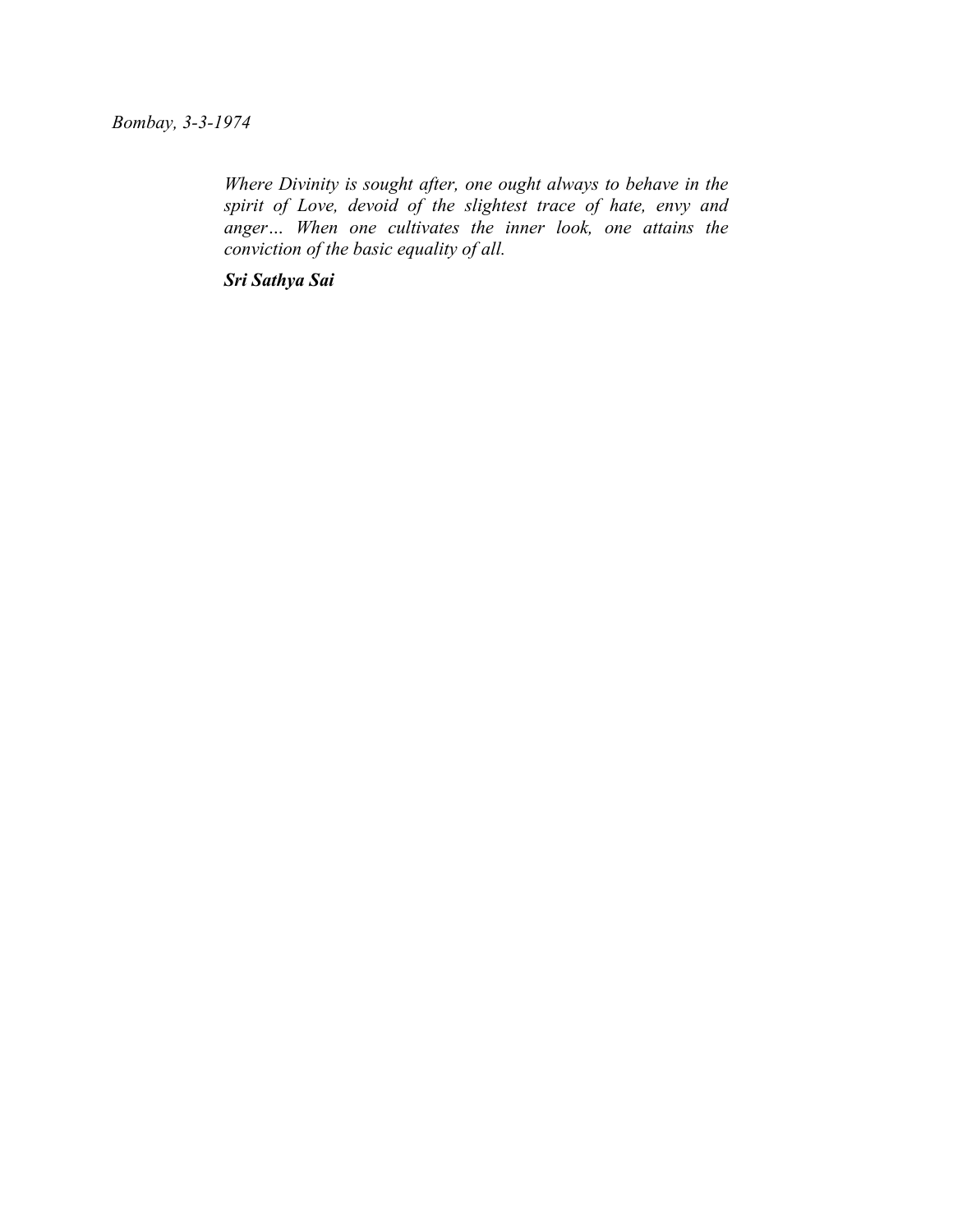# **31. To those who are Mine**

THE world is a furnace and factory; where man has to shape destiny by his honest untiring efforts. He who takes up this challenge and spends his allotted years and the skill and intelligence with which he is endowed, in purposeful activity, is really entitled to the status of *Karma Yogi.* You, who work in these Deogiri Mines are genuine Karma *Yogis.* For, from dawn to dusk, you utilise every ounce of your energy in work that is beneficial to yourself and the people of this country. You do not waste time in wasteful habits; you devote your strength and stamina for productive aims; you strive to feed and foster your wives and children and sit down for your meals with them in the happy family circle. Really God is delighted to reside in your hearts. Keep the heart pure, unsullied by evil or vice. Let the rays of Love' illumine it. Let the foul bats of hatred and greed fly away from the cavity of your hearts; let the clean air of mutual cooperation and help render the cavity safe and sweet.

You see these trees; they are able to stand firm and grow, because of the roots that have spread out of your sight. You see this garland in my hand. The hundreds of flowers are held together by a thread, which you do not see. You see this building over there; the walls have risen so high, because the foundations inside the earth are also high, though you cannot see them. So also, this world is so plentiful, so charming, so rich, so comfortable, so regular in its movements and moods, because it has an unseen master and law-giver, God. The unseen is the sustainer of the Seen.

## **The rich desire more and so are disappointed more**

Have faith in His Grace, and lead a virtuous life, a life devoted to service of the weak, a life spent in thoughts about the might and glory of God. The nation relies on you to-supply it with very essential commodities; you are in duty bound to answer that call. Pray that you may carry out that duty well. God will certainly answer your prayer, for, you are so simple and innocent. Let Me tell you that you are really more fortunate than most of the so-called rich, for, the rich do not sleep as soundly as you. Their burden of worry is much heavier; they desire more and so are disappointed more. They are tempted into worse and worse styles of living and so, they alienate themselves more and more from Grace.

When you spend your hours in thoughts about God, you are also free from evil ways. You will not be tempted to abuse others or harm them in any way. You live in Love, accepting all the events of life as His Gifts. Homes such as yours are, really speaking, heavens on earth; the joy that bubbles in your hearts is the symbol of *Vaikuntha;* the earnestness and care that you evince in your work is the sign of Kailaash, the abode of Shiva. Hearts dedicated to these noble ideals are indeed 'golden.' They cannot be tarnished by the ups and downs of life; they can remain unaffected and pure.

#### **Approach your work in a reverential spirit**

You are drawing wealth out of *Prakrithi* (Nature). *Prakrithi* is the manifestation of *Purusha* (God). When you desire to master *Prakrithi,* and bend it for your needs, you have to earn the Grace of Purusha. So, approach your work in a reverential humble spirit. Raavana sought Seetha (who is *Prakrithi,* since she was the daughter of the Earth, discovered by Janaka in the furrow on the field he was ploughing). But, .he did not first win the Grace of Raama, the *Purusha* (God), who is the master of Nature. So he brought untold disaster on his head and on the heads of all his kinsmen, clan, and followers. Everyday before you begin work, pray to God a few minutes at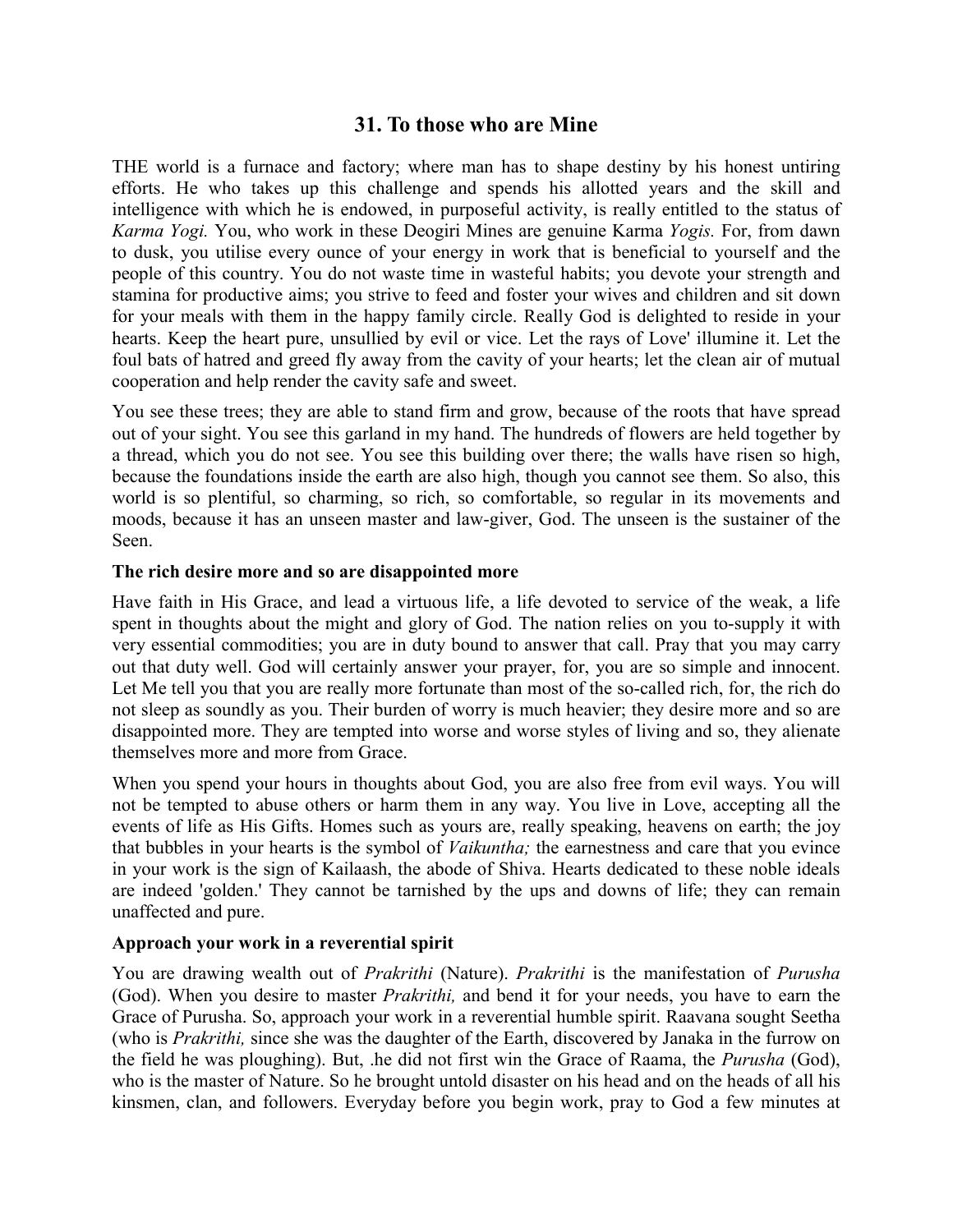least; and, at the end of the day, when the work is over, gather in some consecrated spot, a *mandhir* (hall of worship), and offer grateful thanks to the Lord, singing his name and meditating on his majesty. That will make you real *Karmayogins,* even heroes of the *Karma* path.

This place is full of charm; it is quiet, with a forest all around. Such retreats are sought after by *saadhaks* (spiritual aspirants) and sages, but, you have the luck to be working in these surroundings. This is a *thapovan* (hermitage), I should say, a spot which aspirants would love to settle down in. I bless that you all have lives of joy and happiness, of love and service, of the ceaseless shower of Divine Grace.

*Deogiri Mines, 9-3-1974*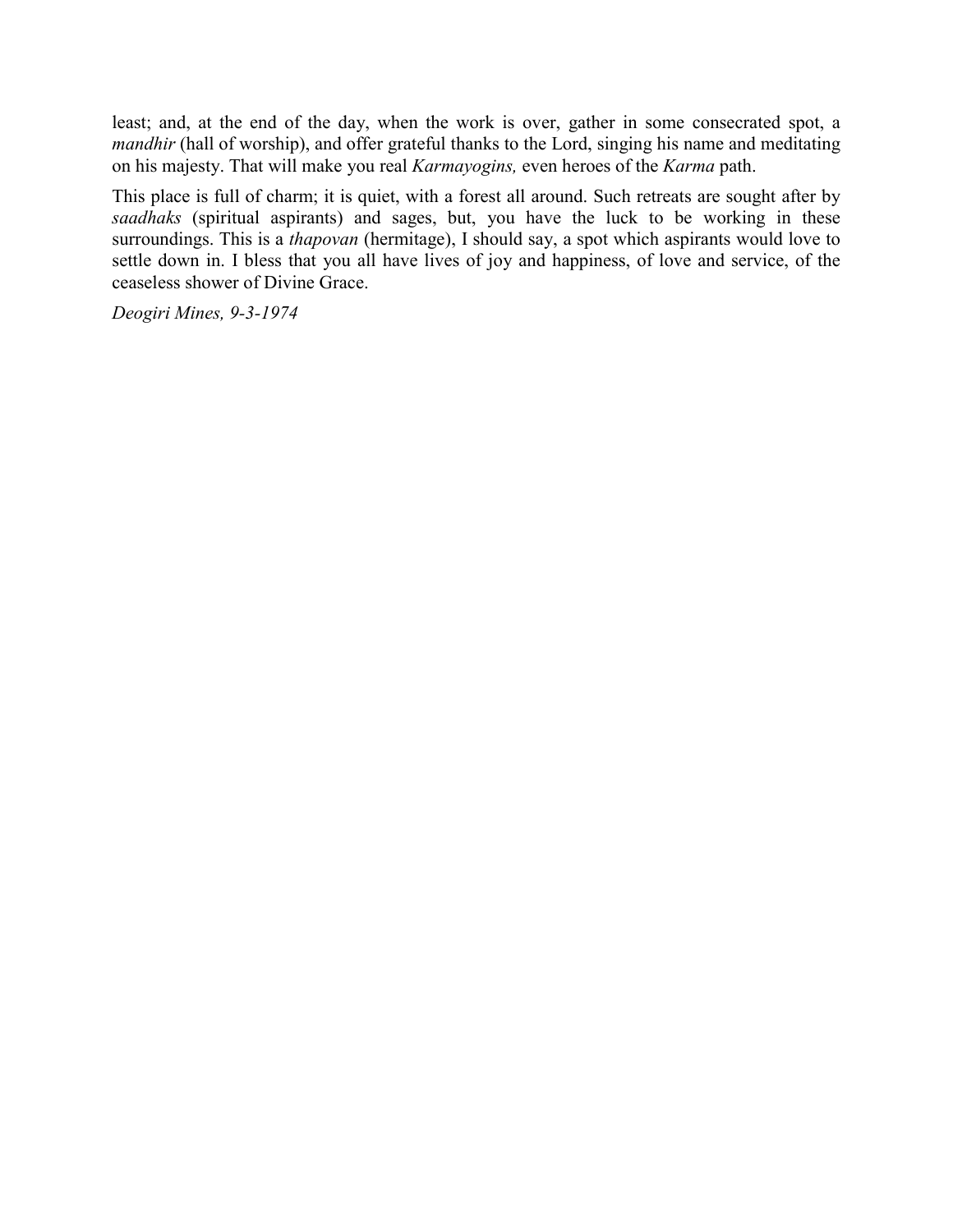# **32. The second visit**

EMBODIMENTS of the *Divine Aathma!* I am addressing you thus, so that you may recall to your minds, at least occasionally; the noble truths that are treasured for your sake in the culture of Bhaarath; meditate on its width and depth and derive solace and strength therefrom. That is your privilege; the *Avathaar* (divine incarnation) has come to call your attention to the profundity and profitableness of the *Dharma* (righteousness) that Bhaarath has been upholding for centuries, but, which is undergoing neglect at the hands of the very children of this land. Bhaarath was the home of many centres from where the message of eternal peace and Universal Love spread all over the world; but, today; it is in the grip of fear and anxiety, hatred and greed. The ways in which man spends his days are really ludicrous in the extreme. He craves happiness and is ever on the go in all directions in its pursuit. And, when he finds that when secured, the happiness is but a flash in the pan of misery, he starts cursing himself and' others. Though all the sacred books, all the saints of all the lands and all the creeds, and all the teachers and preachers have been saying that God alone is the source and spring of lasting happiness, man turns a deaf ear to the counsel and goes his own blind way.

#### **The more you have, greater the bother and anxiety**

There is the story of a young man who was riding a cycle on a dark night along a crowded road; the policeman on duty asked him to stop and alight, for, he had no lamp on his cycle. The fellow, however, shouted, "Policeman! Keep away. Of course, I have no lamp; but, beware, I have no brake, either!" That is the pathetic' condition of every one now. No one has the lamp of wisdom, or the brake of sense-control. How then can they go along the road to *Aanandha* (divine bliss), without causing injury to themselves or others? The cyclist must have both; man too has need of wisdom and self-control. Or else, he is certain to ruin this chance he has got to save himself.

Man has been sent into the world, in order that he may use the time and the opportunity to realise the truth that he is not man, but God. The wave dances with the wind, basks in the Sun, frisks in the rain, imagining it is playing on the breast of the Sea; it does not know that it is the Sea itself. Until it realises that truth, it will be tossed up and down; when it knows it, it can lie calm and collected at peace with itself.

Food, clothing, shelter---these are incidental; the more you have, the greater the ill-health, the bother, the anxiety, the fear. And, nothing can save you from death, when you have to leave everything and disappear from the scene. If you are good, if you serve others to the best of your ability, and shower Love on all, then, though you may be away, your name will remain in the memory of man. That is the marble monument you can legitimately covet and work for. But, it is your duty to serve, and to be good, whether men honour you or throw scorn at you. What do you say, to your Master or *Guru?* "I Liberation want," or, "I *Aanandha* want," isn't it? Well. The means of getting it is in your own hands. Liberation and *Aanandha* (bliss) are in your hands already, packed between the upper cover (I) and the lower cover (want). 'I' means the 'ego;' 'want' means 'desire.' Remove the two covers, the ego and the desire. What remains is Liberation, *Aanandha.* In order to remove the upper and lower covers, intelligence is wanted. That is why Gandhiji went round the country with the prayer *Sabko Sanmathi dhe Bhagavan: "0* Lord, Give every one good intelligence."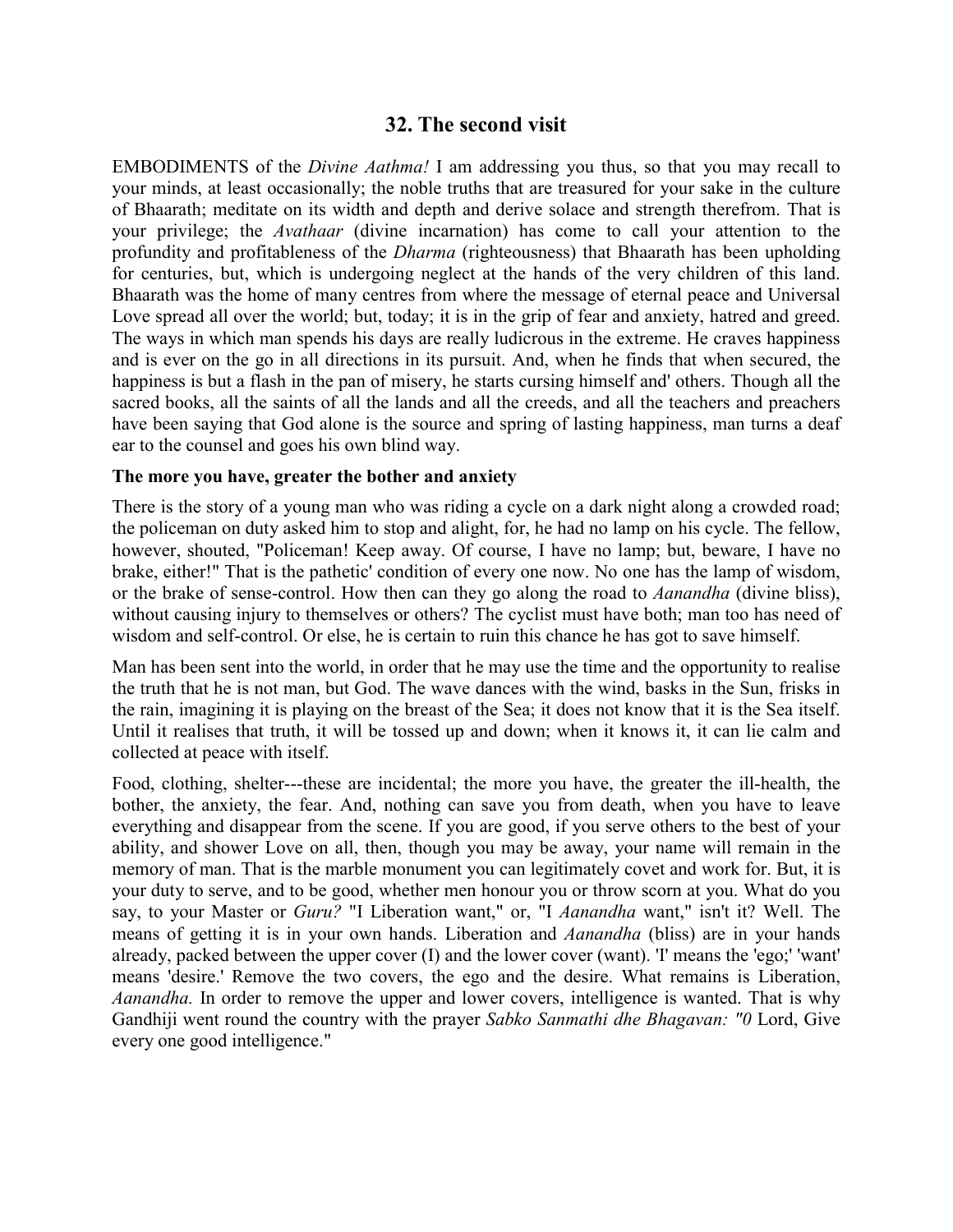#### **Discover ways and means of expanding Love**

Intelligence has to be directed to good ends; to seek and discover ways and means of expanding one's Love and deepening one's compassion. It should not descend to cynicism, and the search for faults in others. When a rose is held in the hand, its fragrance can give the holder joy; the fragrance can be enjoyed by people standing near. So too, when your intelligence is saturated with the fragrance of virtue and charity you can derive contentment and joy, and those around you also can share in the peace and harmony.

It was as early as 1949 that I first came to Saandur State. At that time, there was no chance like this for Me to meet so many of you and tell you about such valuable spiritual principles. Everything in its own good time, as the saying goes. A flower blooms; but, a long time elapses before it grows into a fruit and is filled ,with nectarine juice. A child is born; but, he takes a long time to grow into a strong intelligent member of society. I am glad I came now and was able to meet and bless so many thousands of the people of Saandur.

*Saandur, 10-3-1974*

*When you are in bed, asleep, dreaming and wandering through varied escapades and experiences, what has happened to the body which you had fostered as you yourself?.*

*And while in deep sleep, where have all the levels of consciousness taken refuge? Sleep is short death: death is a long sleep.*

*You, the T in you, endow the inert material vehicle called body consciousness. You are the Cosmic Consciousness, God, temporarily in the role of 'I.'*

*The body-mind-complex is the instrument to be utilised for that Will. This is the message of Rig Vedha.*

*Sri Sathya Sai*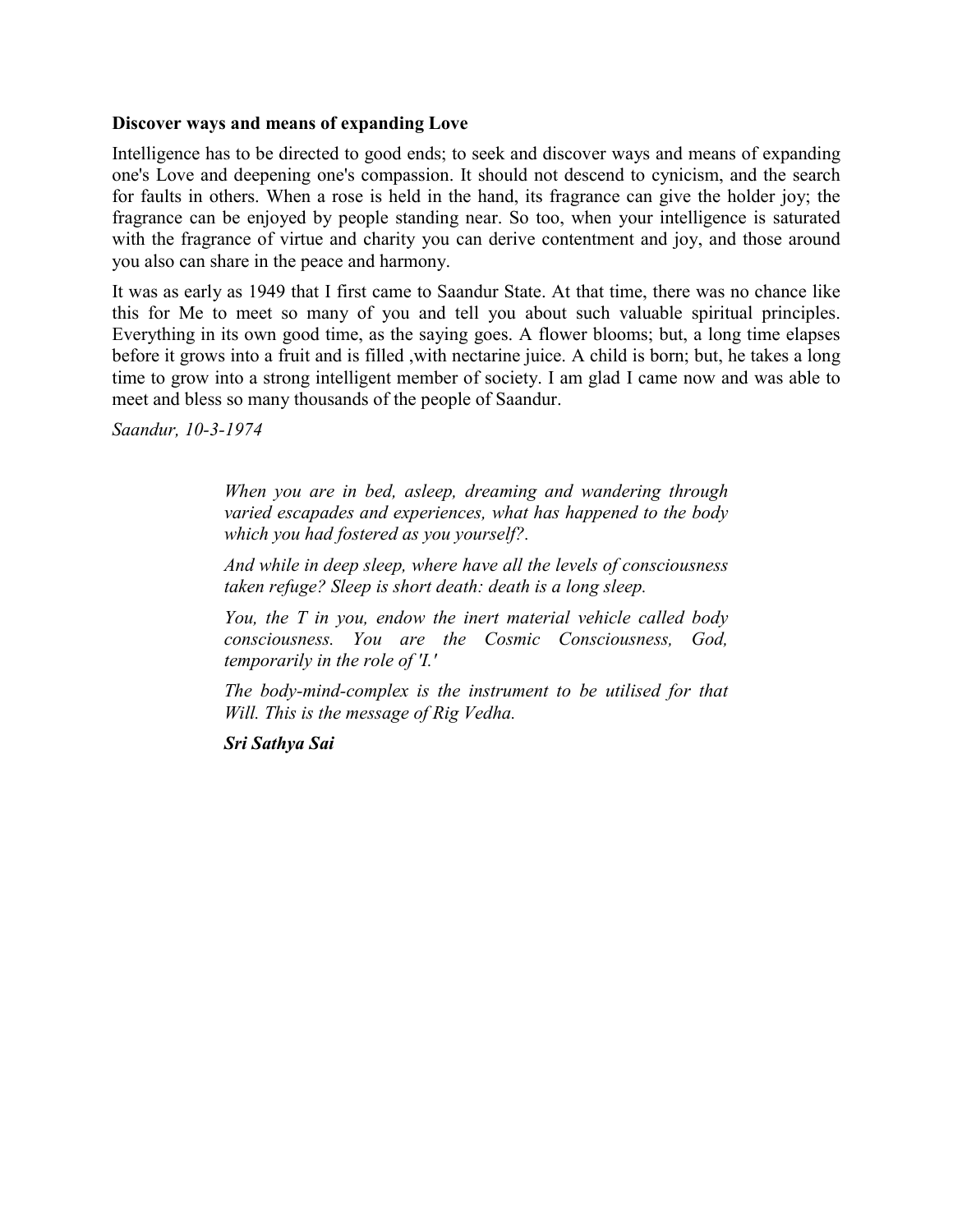# **33. The poetry of Love**

ANTICIPATING the rains at the appropriate time of the year, as dictated by previous experience of himself and his forefathers, the ryot prepares the field with plough and harrow; then, when the rains come and soak the furrows, he sows the seeds, so that they may sprout and shoot through the soil. If he delays or desists, how can he reap the harvest? Or, if, when the crop is ready for the sickle, he does not reap the sheaves and bundles them home, how can his granary be filled with the food he needs must have?

The rain is the gift of God; man can only pray for it, and propitiate God by righteousness. The ploughing, the sowing, the weeding and the reaping are the *saadhanas* man must undertake to deserve the Grace and to get the strength to thank God for His Gifts.

Without God, life is like a school without a teacher; it is a wire with no current passing through it; it is a body with no soul. God is in us, around us and beyond us; as the air is imperceptible in the absence of breeze or of things that it moves; so God too can be known only by His manifestation in man and beast, plant and bird, in things and beings all around us. No one yet knows the mystery of the electric current, why it behaves so, what is the exact nature of its origin and flow; but, yet it is manipulated into a thousand uses and it is manifesting through a thousand appliances and instruments.

## **God is a Reality ever present in every being**

So too, God is present everywhere; but we can understand only that part- of Him that manifests before our cognition. Ordinary people will swear that the earth does not move at all; it is held forth in poetry as a symbol of stability. But, it has two motions, both unbelievably fast! It rotates on its own axis at a speed which exceeds a thousand miles per hour; even while rotating so, the earth moves round the Sun at an astonishing rate of speed! But, do we notice it while it happens?

God too is a reality, ever present in us and in every being; but, we miss Him, as we miss the movement of the earth. We have to infer God through proofs and evidences of His Providence, His Grace, His Majesty and His Glory, just as we infer the movements of the earth, the Moon and the Stars, by watching the sky, the seasons and the precise procession of day and night.

We cannot describe God in the vocabulary learnt upon the earth. We have to experience the Bliss of realising Him as the core of our being. Man is endowed with a sense of wonder and awe, the sense which makes him either *Karma Yogi* (a participant), *Jnaana Yogi* (an inquirer into the mystery) or *Bhakthi Yogi* (a devout adorer). When he suppresses or ignores or bypasses this sense of wonder, he gets involved in the physical world, physical needs and physical pursuits. He starts worshipping Mammon and he strays away from the good, the just and the beautiful. He barters the Chalice of Bliss for a mouthful of dust.

#### **Poets have to discover God first**

Since we have today a few poets reading their poems before us, I am tempted to tell them something about their art. The poets of today are in the forefront of those who regard God as dead, a decorative piece, if not an encumbrance or a nuisance! They cater to their fans sweets coated with fashionable slogans and catchy phrases. They never care for the higher values of life, or the lasting ideals for living. Their poetry deals with external objects, sensuous emotions, and trivial tinsel. It is all extremely shallow and sapless.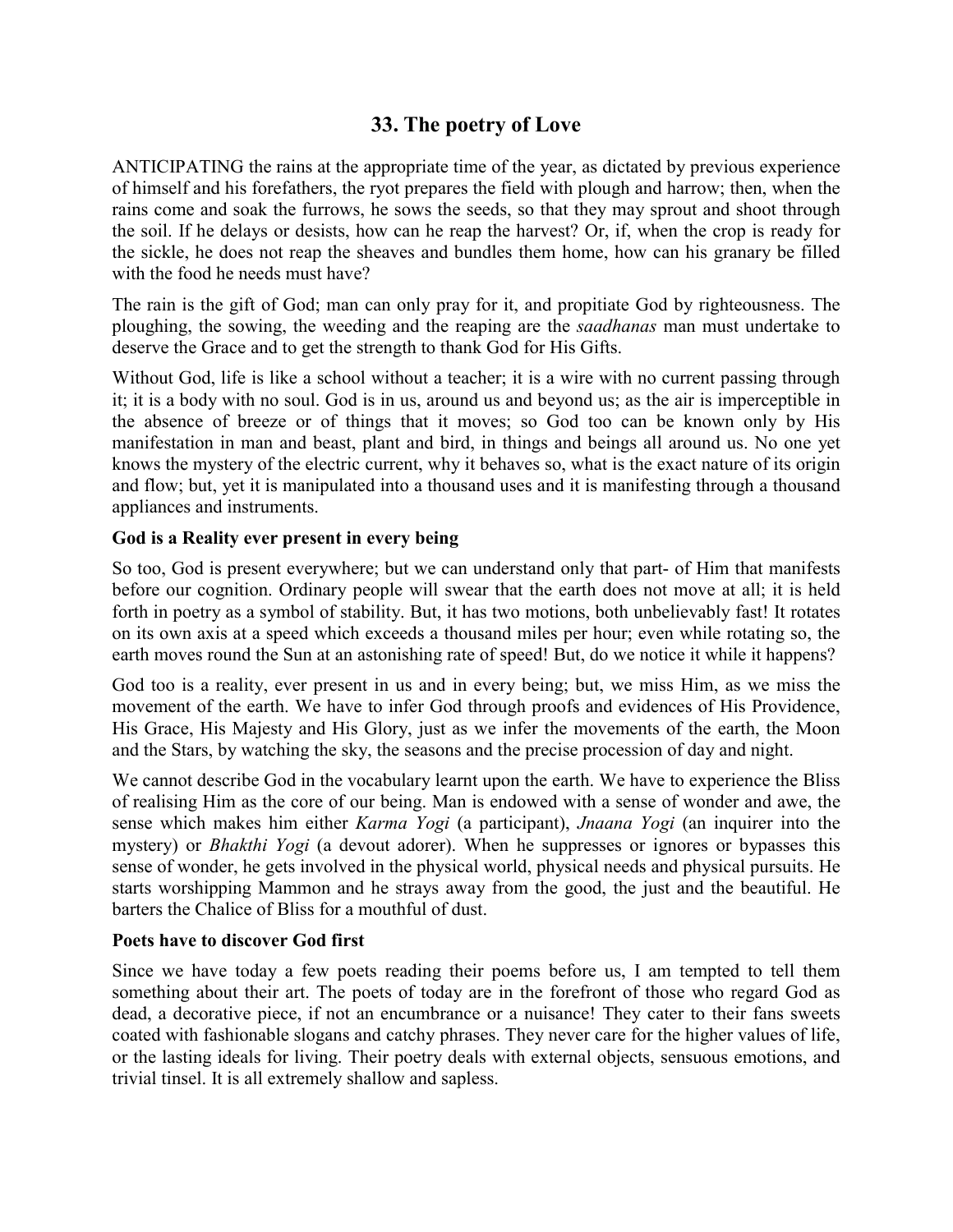Real poetry emanates from the call of the Divine within, to express itself in sublime vocabulary. It grants lasting joy to the poet as well as the reader. It does not lower one's estimate of the world and its Creator. Readers must be drawn more often to read the poem, and each time they browse on it and ruminate over its lines, new vistas of meaning must open up before their minds. Then only can the poem be for all time and for all men.

Poets have to discover God first and then, disseminate their ecstasy among those that are thirsty for that bliss. And, who has not got that thirst deep within himself? Every one is an exile, pining for his home in God. The pilgrimage towards God can be made smooth, quick and safe, by the fight type of poets. A blind person or a lame person cannot cross a river at the ford, all by himself. The lame man can ride on the shoulders of the blind man and lead him across, safe. For, he has the eye and the other has the purposefulness and the strength. The poet has the eye full of experience; he knows the path; he can avoid the pitfalls and help others to do likewise. He can encourage, enthuse.

In the same manner, a person cannot, by himself, acquire the *jnaana* (spiritual wisdom) or discover the path to realise the soul within him; the poet is the *Guru* (Preceptor) for such earnest *Saadhakas* (spiritual aspirants). He must be aware of this high role, as the *Rishis* (sages) of old were aware; he must train himself for this high status. When I speak to you, I do not pause to examine whether I am following your rules of grammar; the words pour from the heart, full of *Prema* (divine love). The heart renders all words sweet and soft. Sweet words and sweet manners lead to sweet actions and sweet reactions.

## **There is no power more effective than Love**

Fill the heart with love; then, the words coming out of the heart will be full of vitality and power. There is no *Shakthi* (Power) more effective than Prema (Love). The grammar of Love makes the words enter the hearts of the listeners and moves them into acceptance, appreciation and action.

A child's prattle has no grammar, but, it wins the love of the mother. Raamakrishna Paramahamsa did not know the word 'pension'; he said 'pence' once, instead of pension. Swaami Vivekaananda interposed with the correct word, but, the Paramahamsa said that the word did not matter, it was enough if what was meant to be communicated was understood. The *bhaava* (the idea intended to be communicated) is the real thing; the *bhaasha* (language in which it is clothed) is of superficial interest only. I want you to imbibe the *bhaava;* I want the poets to inculcate pure *bhaava,* not pretty *bhaasha.*

If you understand the *bhaava* which I am transmitting, then you can become genuine devotees and *Saadhakas,* and progress on the path of self-realisation. Now, there are bhakthas (devotees) by the million! They are increasing daily in number. And you might have noticed, Sai Babas too have become very large in number! Also, people claiming association with Me, claiming that I have blessed them more plentifully than others, and authorised them to go about among the *bhakthas* and gain importance by collecting funds or donations!

Real devotees will never announce such absurd claims or listen to such claims made by others. A true devotee will be steadfast in faith, whatever the ups and downs Of worldly fortune. He prays to the Lord not for *padhaartham* (material objects or the fulfilment of worldly desires), but, for *Para-ar-tham* (the happiness that is supra-worldly). The Paandavas were such devotees and so, Krishna declared that He dwells in the heart of every one of those five brothers, as well as of their queen, Dhroupadhi. They are five examples for mankind, in this *Kali yuga* (Iron Age). I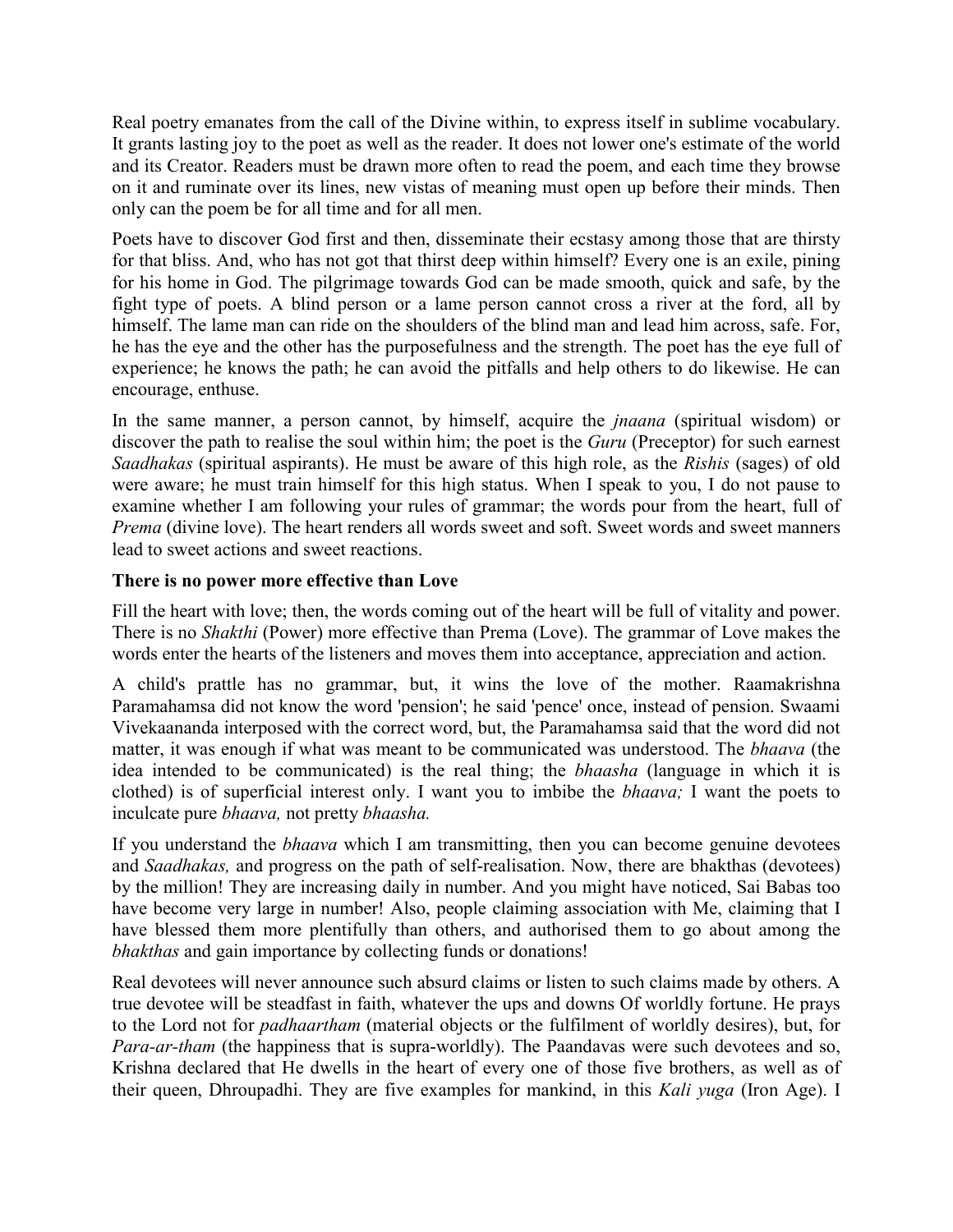exhort every one to cultivate *Prema,* for, I am *Prema,* and when you manifest *Prema,* you are only expressing Me, the Indweller of your heart.

*Hyderabad, 1-4-1974*

*Individual spiritual practice is the negative pole and service is the positive pole. The conjunction of both poles can alone bring success. The mind carries the Divine Principle (the Light of Love) and conveys it to all who contact it.*

*Sri Sathya Sai*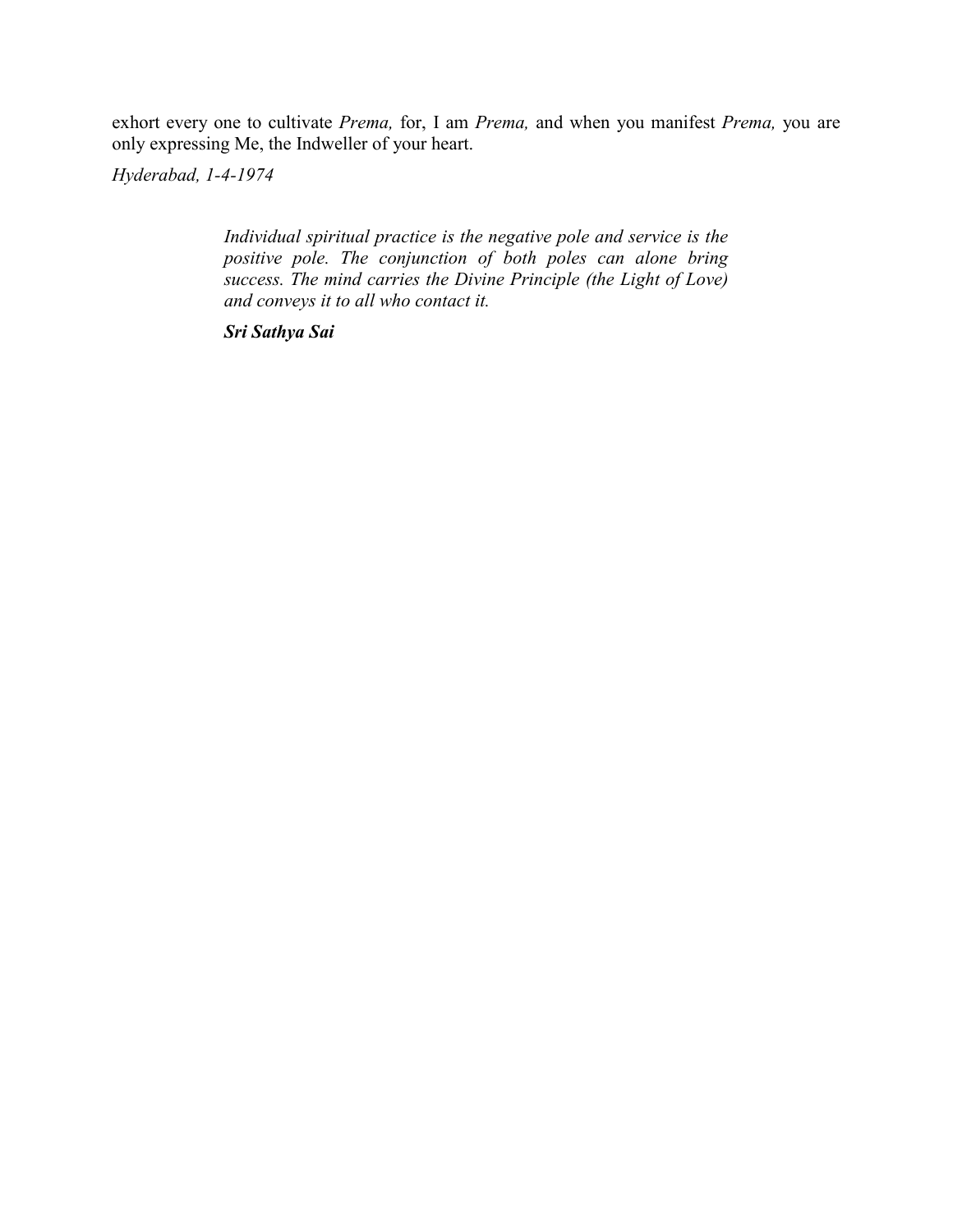# **34. Limits that liberate**

THIS is a *Yajna,* a holy ritual. The participants in this 'sacrifice' can consider themselves rewarded if they acquire two benefits therefrom: Understanding the true state of *Prakrithi* (Nature) and Visualising the true path of spiritual effort. The students and teachers who have come from the far comers of this country and from beyond the seas are the officiating priests; they have to be vigilant and full of care, lest the *Yajna* be tarnished by sloth, waywardness. In the sacrificial fire it is customary to pour ghee and a variety of precious articles as oblation. But, here, in the fire of this *Yajna,* I call upon you to offer your selfishness and false pride. This *Yajna* needs two ceremonial rites: fix your mind on the higher truth; expand your sympathy and love so that they may encompass all living beings and activate you towards real service.

For, Life is a journey from the position 'I' to the position 'WE,' from the singular to the plural, from the imprisoned One to the liberated One, who is seen in the Many. The vision of the One, immanent in the obvious Many is the fulfilment of all the years of one's life. This is the teaching contained in the ancient texts and scriptures. But, these have been forgotten, ever since the minds of the people of this land were won over by Western Civilisation. When this happened, the goal of life became the amassing of money and not the awareness of the Self.

## **Man has in him a spark of the Divine**

What has to be gained is not money, but, virtue. The means of sustenance are sought after and collected by birds and beasts; there is nothing specially human in this pursuit. When intelligence is used for the acquisition of food and physical comforts, man is lost. in animal pursuits. Human life is much more meaningful than that of birds and beasts. Man has in him a spark of the Divine; his body is the temple of God. So he must live in such a manner that the innate Divinity expresses Itself through Love, through service of others, and through the recognition of the Constant Presence of God, in him and all around him. When man dedicates his skills to the search for food, he estranges himself from the light that shines within him, the *Aathma.*

Man consumes as food many living beings, plants, eggs, fish, cattle, sheep, etc. These are born as human beings, on account of this act of consumption. But, since they have not had the education which can reveal the God within, they vegetate or stay brutish, without appropriate ticket or passport for rising higher than the human status in which they have been hurriedly placed. Like most men, they roll along from womb to tomb, bondslaves to the senses and the ills that the bondage brings inevitably in its train. Do not be content with slavery; yearn to reach the Sun of Splendour, the Source of Perfect Wisdom.

#### **Attempt to assimilate our ancient culture**

Man does not discriminate and discover the special excellence of his own faith, as compared with the faiths of others, or, the difference between his beliefs and religion and the beliefs and religion that others hold dear. He does not evaluate his viewpoint, in the light of the viewpoints and attitudes of others. He does not weigh his acts and judge them, as worthwhile or waste. The seers and sages of India have laid emphasis on this discipline and prescribed measures to achieve these ends. But, now Indians have no knowledge of this discipline or of its value.

As a consequence, the sons and daughters of India are pitifully silent, when cynics and purblind critics discredit their ancient culture and point the finger of scorn at what they interpret, as absurdities and inconsistencies. Do not join such people in their campaign of vilification. On the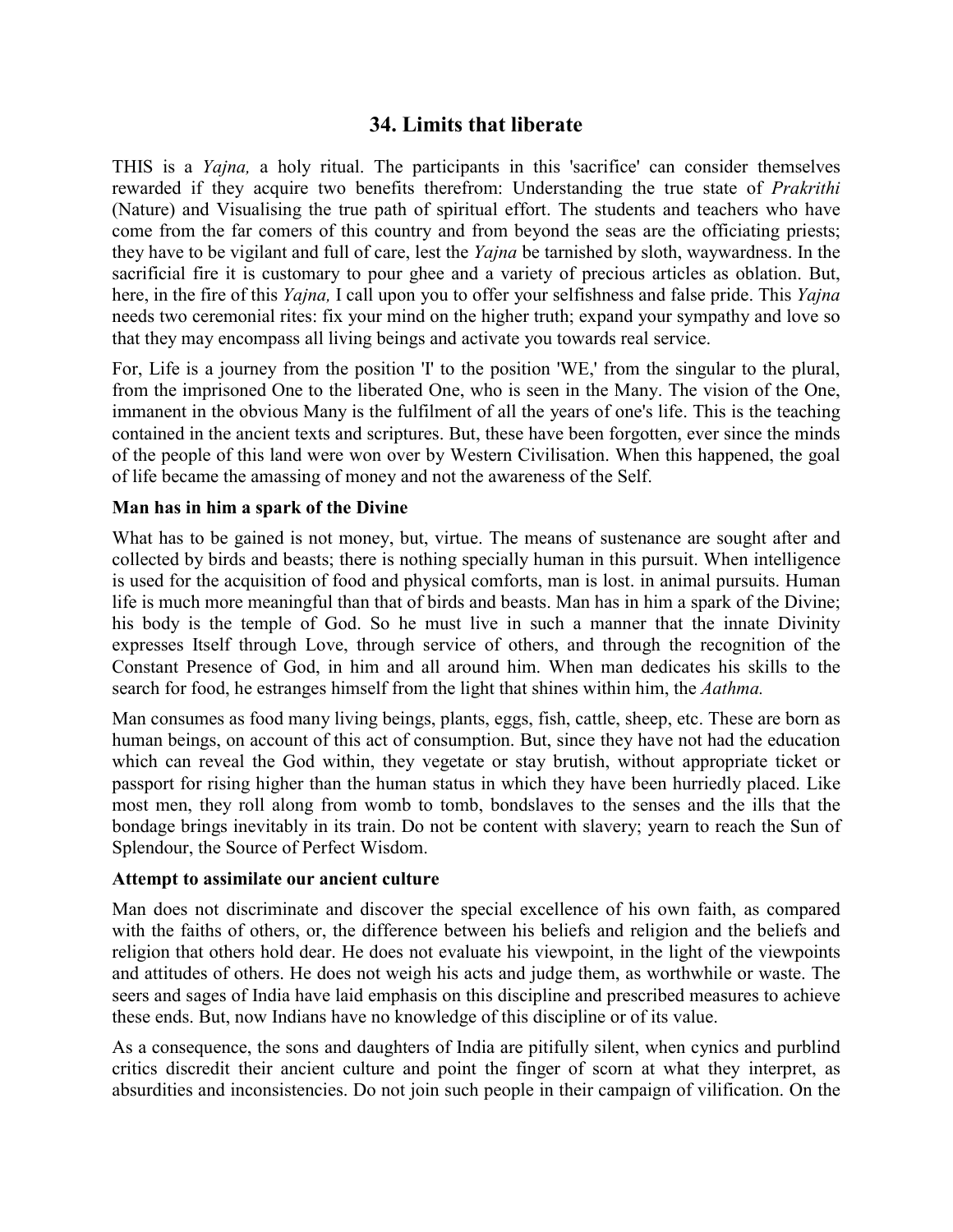other hand, attempt to assimilate the culture and yearn to experience the Bliss it promises. It is indeed a great shame that people calling themselves Indians are not informed enough or experienced enough to silence the opponents and traducers of Indian Culture.

The fault lies in the system of education that does not give them even a glimpse into the glory. The country is now sunk in fear and the cure lies in your understanding the remedies prescribed in-the ancient texts, practising them and propagating them. You are now being led away by people who do not know the true characteristics of that Culture. And, the ideas you have about the epics and the *Puraanas* (mythological stories), the *Shaasthras* (spiritual sciences) and the *Vedhas* (sacred scriptures of the Hindhus) are warped by the prejudices that these people have implanted in you. For example, the story of Virgin Mary giving birth to Jesus Christ is acclaimed as an evidence of Divine Will, but, you who accept this interpretation, are not able to affirm that the birth of Karna to Virgin Kunthidhevi is equally an evidence of the same Divine Will. You are apologetic and ashamed when the fact of Karna's birth as a result of Divine Will is twisted and turned by the so-called scholars of today.

## **Students are woefully deficient in general knowledge**

People who are completely ignorant have no doubts or misgivings; those who are fully wise, too, have no doubts or misgivings. It is the half-baked variety of scholars and students that fall into the traps laid by the prejudiced and perverted. We hope that your contact with the ripe mind, the intelligent learning and the experience-filled hearts of those who come to speak to you during the course of this Camp will strengthen your resolve and enthuse you to foster and support the principles underlying Indian Culture.

Education should not aim at merely making students get acquainted with a pile of books. It should insist on their assimilating the essence of the teaching which they elaborate. Now, students direct all their efforts towards acquiring more and more knowledge of just one specialised branch of learning. So, they are woefully deficient in general knowledge, and are unable to adjust their behaviour or conduct, and survive the vagaries of fortune.

Minister Ghorpade referred to the relationship between Science and Religion. Of course, science has to develop more and more, for, science makes life more comfortable. It has given man many items that make living faster, more entertaining, and more standardised. But the trouble is that while Science and Technology have advanced by leaps and bounds, man has not learnt the art of using them in the right manner. He has allowed Science and Technology full licence to cater to his sensual desires and thereby demeaned his stature and status.

#### **Humanness and Godness co-exist as inseparables**

You must avoid this mistake. At this age-period when your intelligence, your alertness, your awareness are all in good condition, you must learn how to keep your impulses under control, and to master the senses that tend to drag you into wrong and vicious paths. When the desire for pleasure overcomes your reason and your innate goodness, you are left only with the shape and form of a human being; you have no right to be called a human being.

Humanness and Godness co-exist as inseparables; they are the negative and positive poles, that have to be together to produce-the warmth of love and the light of wisdom. Once you have established your Self in the Higher Self, you would not get lost; you can then wander freely in the realms of the Unreal. If you have not experienced the Self as a spark of the Supreme Self,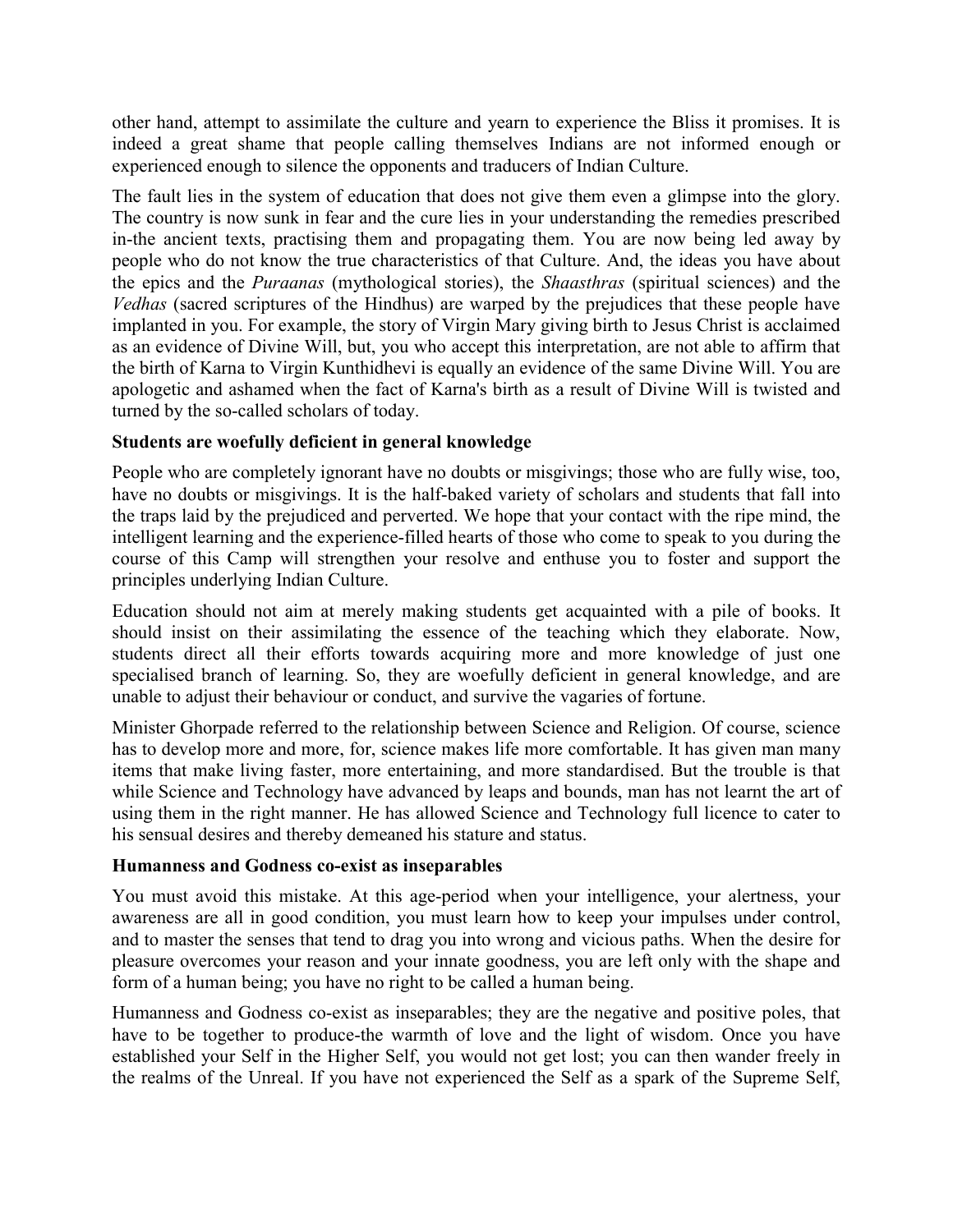your wanderings will be as fruitless as the trekkings that animals do, by instinct. So try to transform the humanness with which you are endowed, into the Divinity which is its real core.

The Universe is the body of God; every particle in it is filled with God, His Glory, His Might, His Inscrutability. Believe that God is the inner Truth in every thing and being. He is Truth, He is Wisdom. He is Eternal. Be humble, before the evidences of His Power and Majesty.

## **It is the God in you that guides and guards you**

We have the example of Hiranyakashipu, the father of Prahlaadha. He was the repository of enormous knowledge. He had won enormous skills through his asceticism and efforts. He was so proud of his achievements that he denied God, and declared that he had no need for him. But, a day came, when even he had to call out and clamour for God. So too, you may deny or dismiss God, out of ignorance or perversity; but, a day will come when you have to pray for his compassion.

You *are* God in reality. It is the God in you that guides you and guards you. When you deny God, it is tantamount to your arguing, "I am born of a barren woman," or asserting very vociferously, "I am incurably dumb!" It is as absurd as denying yourself. This great Truth is well explained in the scriptures of this land, and every one of you has the right to know this heritage.

The seers of this land have marked out the limits and lines, to be respected by aspiring men. The *Vedhas* give these injunctions: *Maathru dhevo bhava; pithru dhevo bhava; aachaarya dhevo bhava; Sathyam Vadha; Dharmam Chara.---"Revere* your mother as God; Revere your father as God; Revere your Teacher as God; Speak Truth; Act Righteously." These five are as the five vital airs that sustain the body of man. Believe them as such; have unshakeable faith, that they have been laid down for your material and spiritual progress. Practise these precepts sincerely and without slackening. That will ensure success in your pilgrimage from humanness to Divinity.

If you revere your parents today, your children will revere you in the coming days; for, the present shapes the face of the future, as it was, in its turn, shaped by the past. That is why I always insist, 'Be Good, See Good, Do Good; this is the way to God'.

#### **Pleasure is but the interval between two pains**

When you return to your places after the Summer Course, each one of you must be equipped with the knowledge of these five disciplines and the fervour to practice them in your daily lives. Concentrate your attention for the full period on this task; do not mind the inconveniences, the change in diet, or the regulation of play and entertainment. Bear with these handicaps and rules patiently and gladly.

Life is all the sweeter for these restrictions and limits. You will encounter many obstacles in life, but do not be disheartened by them. Pleasure and pain alternate in life; in fact, pleasure is but the interval between two pains! And that makes it welcome and worthwhile. Have the future always in view, and put up with pain now, so that you can meet it boldly when it befalls you later in life. *Thyaaga* (selfless sacrifice)'is the real *Yoga* (divine communion); renounce and become a master of yourself. *Bhoga* (enjoyment) brings about *roga* (disease); indulgence is the cause of disease.

Treat all who are sharing this Camp with you as brothers and sisters. Remember ever the brotherhood of man and the fatherhood of God. People talk glibly while on platforms facing vast gatherings "Brothers and Sisters!" But are they prepared to divide their property among the brothers and sisters? Of course, you need not go as far as that; but, you must recognise the one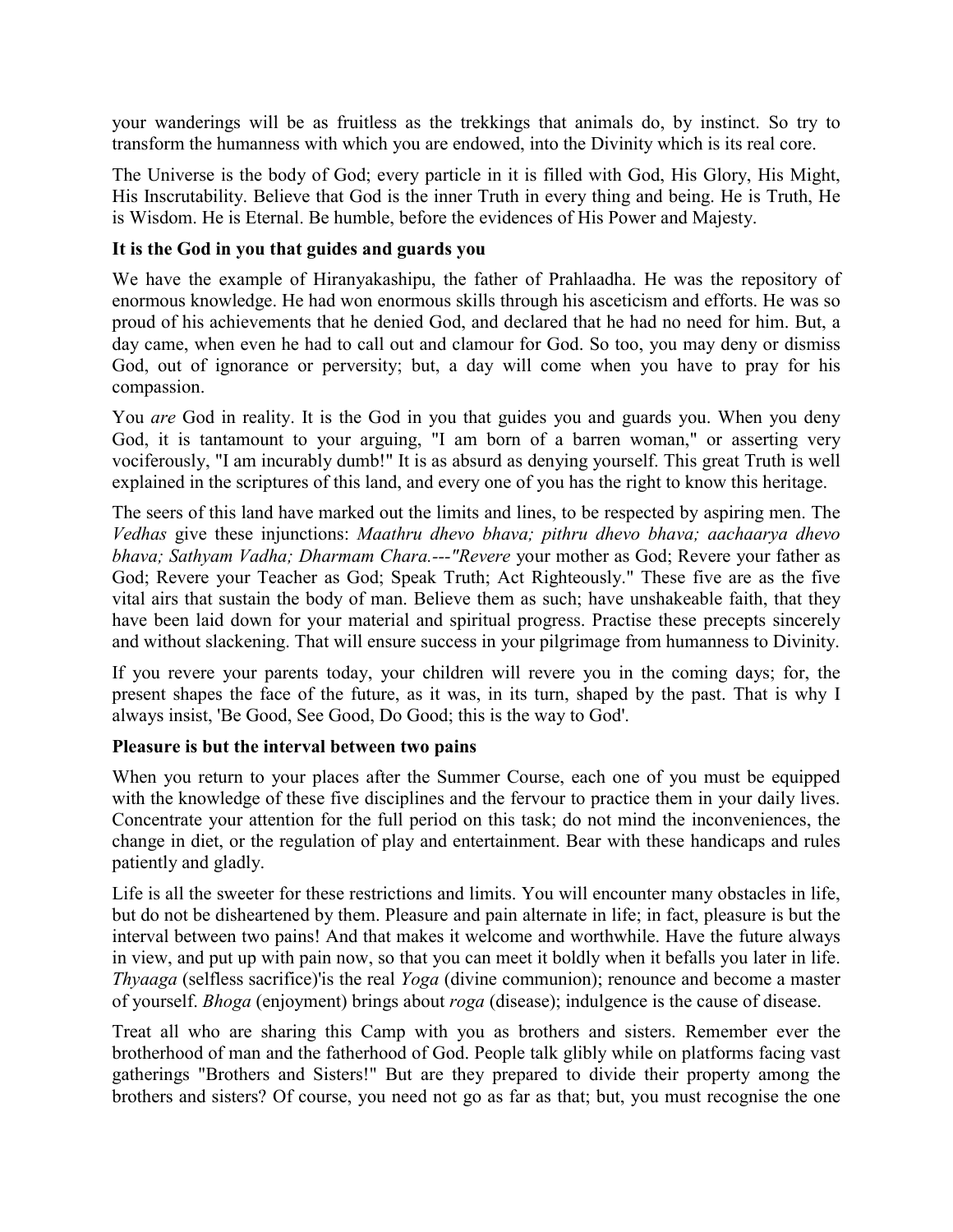Divine Principle that animates all. When you are inspired by that belief, surely, your eyes and ears will refuse to note differences and distortions. Your hands will refuse to engage themselves in low activities; your tongue will not tarnish itself by low talk; your mind will not entertain low thoughts and ideas. Resolve that you will attain and maintain this purity in thought, word and deed.

That is the central message of Indian Culture, which will be explained to you in all its interesting facets by the lecturers who have responded to the invitation of the Organisers.

*Brindhaavan, 20-5-1974*

*The message of "Fatherhood of God and the Brotherhood of Man," which Jesus Christ proclaimed 2000 years ago, should become a living faith for the achievement of real peace and the unity of mankind.*

*The oneness of all creation affirmed by the ancient seers and sages must be expressed in a transcendental love which embraces all people regardless of creed, community or language.*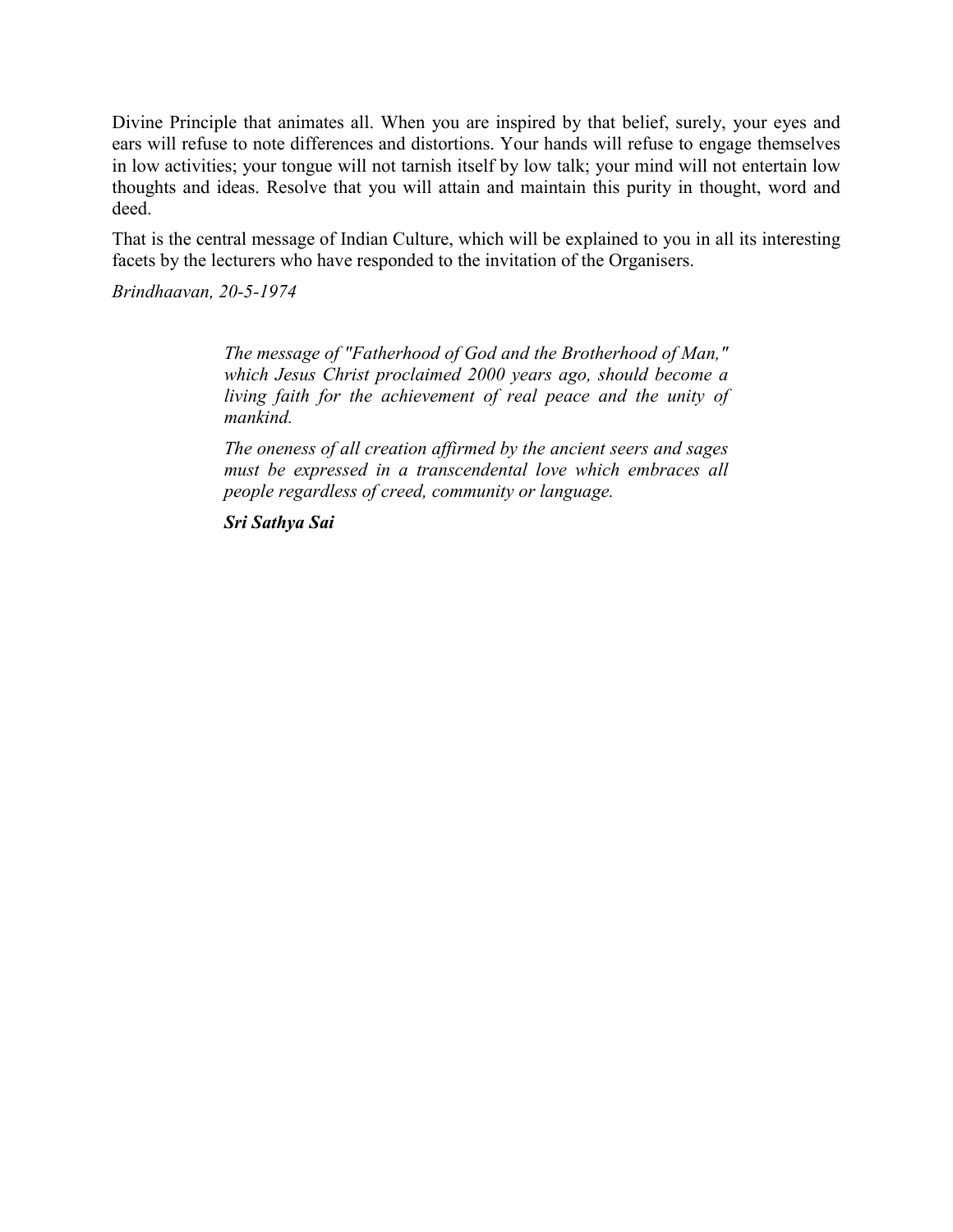# **35. Terrible and tender**

*YAATHE Rudhra Shiva thanoo raghora paapa Kaasini---The Prajaapathi*, who is the Divine Inspirer of the *Vedhas* has two natures and names, two forms and features---the terrible known as *Rudhra,* and the tender known as Shiva. When the *Nara-simha* Incarnation of God, human with the head of a lion, emerged from the pillar in the Audience Hall of Hiranyakashipu, Prahlaadha, his little son, saw Him as tender, charming and compassionate. For, he was saturated with devotion to God. But, the father who ignored God and dared to insult Him and injure His devotees, saw before him a terror-striking .form of total destruction. While 'Prahlaadha sang and danced in ecstasy, Hiranyakashipu shivered and shook in fear. It is therefore clear that man visualises in the One God the two opposites of terror and tenderness, reflections of his own mental make-up.

The One God manifests Himself in these two aspects, so that the world may be sustained and fostered, improved and cleansed. These two---the terrible and the tender---are the characteristics found together in every single thing on earth, for, are not they all parts of the selfsame God?

#### **It is the mind that decides the desire**

Take the articles of food. it has the *Shivam* aspect, when taken in, intelligently and in moderate quantities. It can also be *Rudhram,* or devastating in its effects, if taken unintelligently and in excess. Every thing or thought that obstructs t-he surge of *Aanandha* (divine bliss)---every such situation, experience, idea---is *Rudhra;* every step towards limitation, regulation, control, progress, sublimation, is tender, *Shivam,* auspicious, fruitful, beneficial.

It is the desire which haunts man that is responsible for making the one item, food, either a boon or a bane. It is the mind that decides the desire and directs it. A sharp knife can be used for slicing fruit or for stabbing: in the hands of a surgeon, it can save a life, rather than destroy one. The mind can liberate you from bondage or bind you more tightly with the objective world.

God is Omnipresent, the inner motivator in every being. So, we have to' posit Him as resident in, and manipulating the mind too. When He manipulates it to our benefit we can call Him, *Shivam;* when He playfully or purposefully turns it against our best interests, we can call Him, *Rudhra.*

One point has to be emphasised here. We should not identify God as *Shivam* when we get happiness and *Rudhram* when we fall into misery. For, happiness and misery are not two distinct experiences. The absence of one is the presence of the other. Each is inextricably intertwined with the other. Undiluted happiness is a chimera; pleasure is the interval between two moments of pain; pain is the gap between two moments of pleasure.

# **God is eager to award victory to the aspirants**

Again, God assumes or appears to assume the terrible aspect only to ensure the welfare of mankind and the happiness of the worlds. It is mentioned in the Epics and *Puraanas* that God placed various temptations and tribulations in the path of ascetics and aspirants, thus demonstrating that He is either cruel or vindictive or positively mischievous! No! God has no desire to prevent or postpone their spiritual progress; nor has He any apprehension that they might trouble Him if they succeed! He is eager to award them the victory they seek; that is the reason why He puts them through the obstacles.

Being students, you know very well, that the University has prescribed certain examinations, at the end of every academic year. Do you ascribe tiffs system to any desire for persecuting you?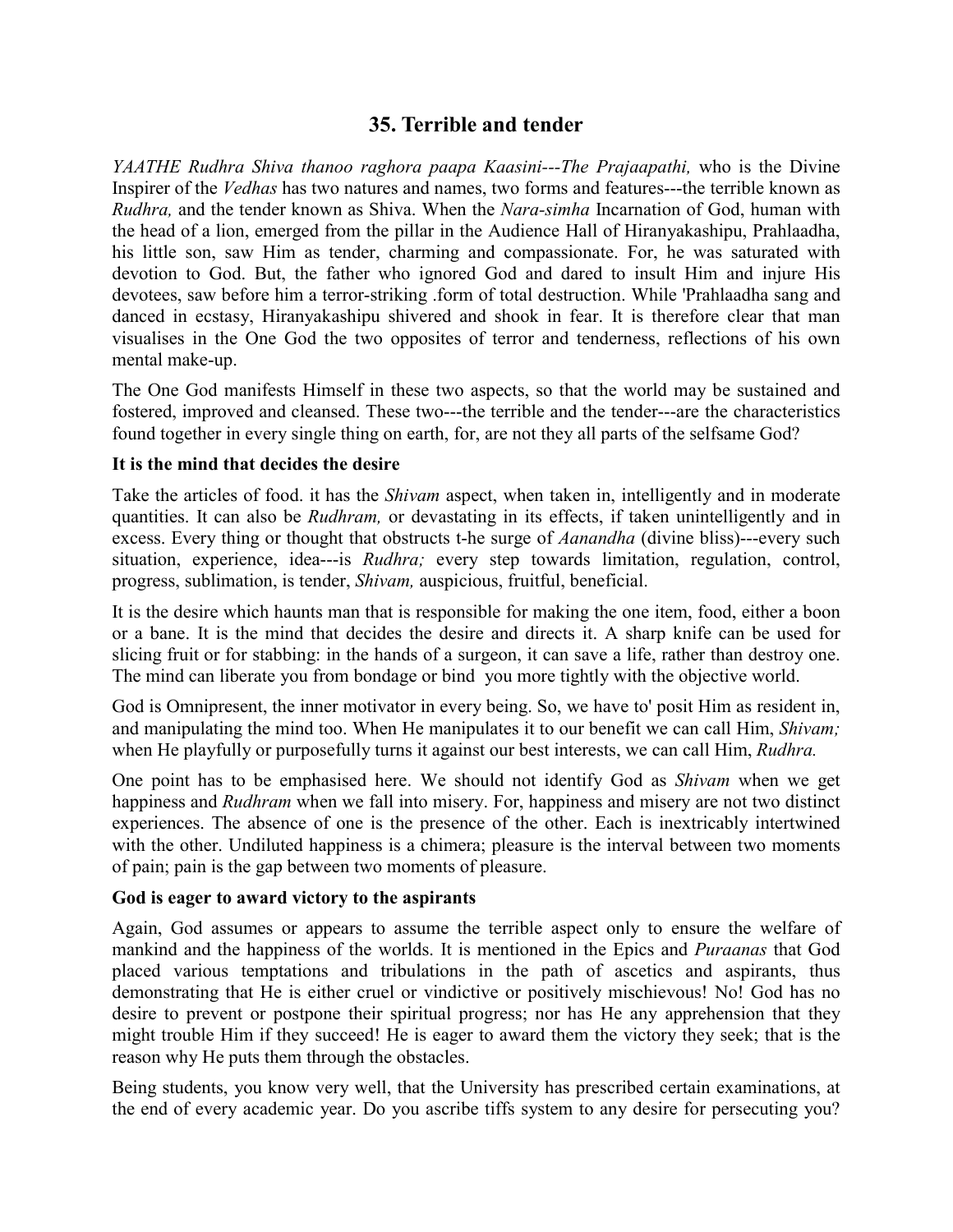Do you think it is a sign of displeasure? You know that they are conducted so that you could be promoted, aren't they? The *Yogins, saadhaks,* and aspirants are being tested by God, only to promote them. Instead of accepting the tests as signs of His Care and Love, people grow desperate and defeatist; they cry out, "O God! We cannot face these tests," just as students cry out, "We don't want examinations!" How then can progress be measured and achievement recognised? Those who pilot planes or drive cars or captain ships must possess certificates of having attained the required proficiency. They are tested before the certificates are awarded. Those *saadhaks,* who protest and clamour when tests confront them, are only proclaiming themselves as unworthy of higher positions, as content to remain where they are.

# **God's test of Emperor Sibi's spirit of renunciation**

The story of Emperor Sibi is an illustration of this truth. Though endowed with power and authority, prosperity and wealth, Sibi was a genuine *Saadhak,* having attained a high stage in detachment and the spirit of renunciation. God decided to discover whether his achievements were deep-rooted and unshakeable. *Agni* (the God of Fire) and Indhra (God of the Heavenly Regions) took on the forms of a dove and a hawk. The hawk (Indhra) pursued the dove *(Agm)* across the sky, until the frightened bird fell into the lap of Sibi sitting on his throne, pleading for protection from the hawk.

As befitted his *Dharma,* Sibi gave word that he would save the dove from its enemy and assured full protection for it. At that moment, the hawk presented itself before the Emperor and demanded its meal, its legitimate prey. "I am hungry, I had secured my food, you have deprived me of my meal," it complained. "Of what use is all your vaunted spirituality, if you rob me of my meal?" it lamented. At this, Sibi said, "Yes, I shall slice off flesh from my body weighing as much as this dove weighs; you can appease your hunger with that."

The hawk agreed; a balance was brought; the dove was placed on one pan, pieces of flesh cut from the body of Sibi were placed in the other pan. But, 1o and behold, however many pieces or flesh were laid thereon, the pan on which the dove sat did not rise at all! It was indeed a mystery how a bird could weigh so much. At last, Sibi said, "Well. You can take all of me. Eat me whole. Here am I at your disposal." No sooner did he utter these words than the hawk became Indhra and the dove was transformed into Agni---Gods effulgent in their Glory! They were supremely happy at the depth of Sibi's spirit of renunciation; they blessed him profusely and departed.

Though Indhra and *Agni* might appear to be terribly cruel in their dealings with Sibi, it was indeed only a test to provide him a chance to express his sovereign qualities of self-control, compassion, and charity.

# **Krishna's test for Emperor Mayuuradhwaja**

The *Mahaabhaaratha* has a fine story which proves the same point. The fact that God might assume terrible aspects in order to examine attainment and establish the truth of achievement is witnessed in the story of Mayuuradhwaja. The Paandavas celebrated the *Aswamedha Yaaga* (Horse Sacrifice), and as part of that ceremony released the chosen horse so that it may take its own course across the length and breadth of the land. Whoever stops and binds the horse is thereby challenging the sacrificant for a fight; he has to win back the horse, after defeating the audacious obstructionist!

Mayuuradhwaaja, a great devotee of Krishna, a virtuous ruler, a wise man learned in the *Vedhas,* a man of deep compassion, held the horse, and Arjuna, the Paandava hero decided to meet him in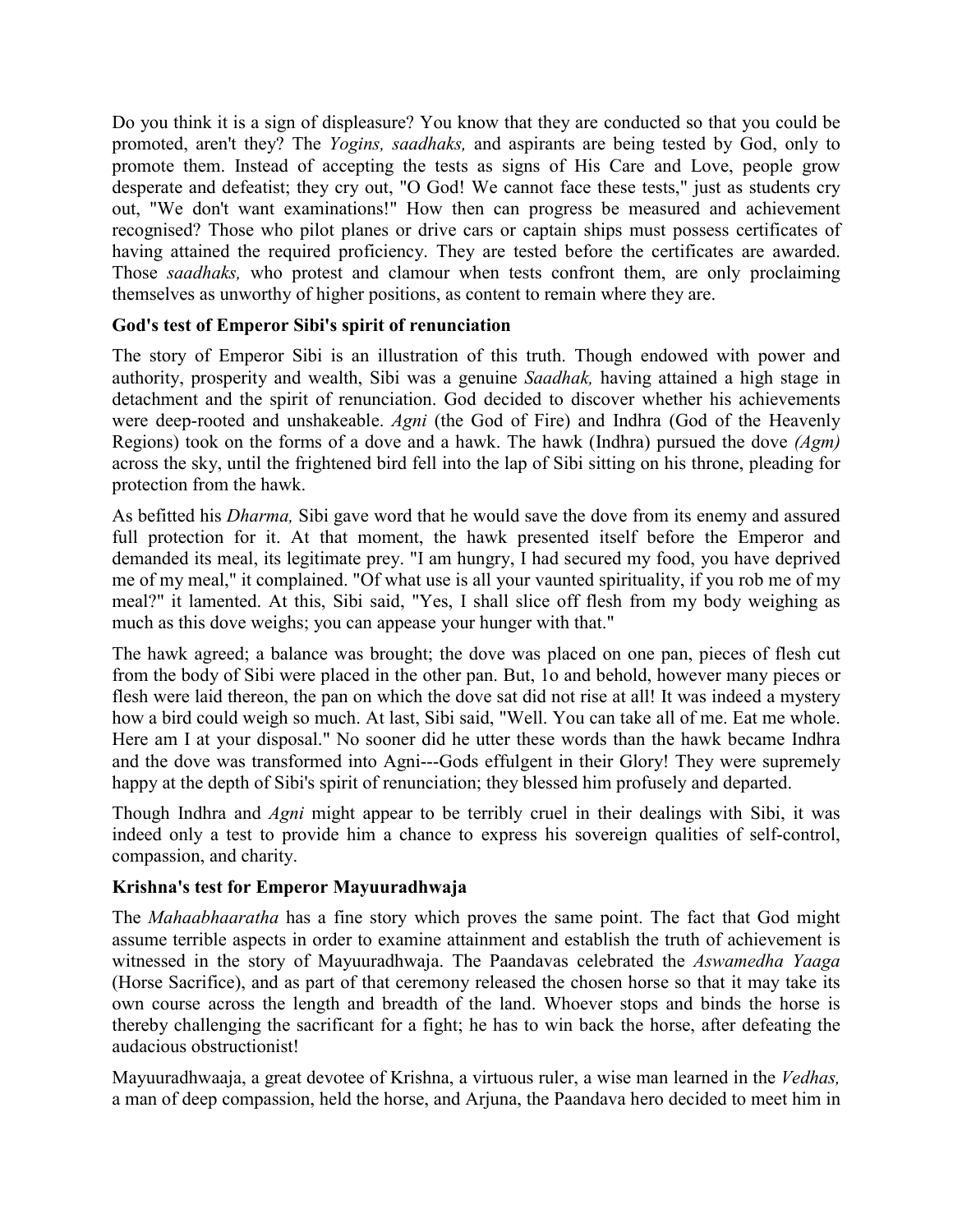battle. But, Krishna advised him to desist; for, he desired to demonstrate to Arjuna the devotion of Mayuuradhwaja which far surpassed his own; he also desired to proclaim to the whole world, the heights that Mayuuradhwaja could reach in the realm of self-sacrifice and truthfulness.

So, He proposed that He and Arjuna proceed to Mayuuradhwaja's palace in the guise of a pair of Brahmins, seeking a meal. They were welcomed by the King, who offered them rich hospitality. But, before they could eat the very first mouthful, Krishna stopped very dramatically and recited a tale of woe.

# **Emperor's humility rewarded, Arjuna's pride humbled**

"Listen! O Soft-hearted Emperor! As we were coming along through a forest on the border of your empire, a tiger snatched away the young son of my companion here. Before we could come up with the beast, it had swallowed half the body; but, it heard our piteous appeal, and promised to release the boy, and return him alive to us, provided it is given as substitute, one half of the sanctifying body of the pure and holy Emperor of the land, Mayuuradhwaja. How can we relish your hospitality with this agony in our hearts? Promise to give the tiger half your body in exchange for the full living body of this Brahmin boy, and then, we shall partake of your hospitality". Mayuuradhwaja agreed most gladly; when the lunch was over, he sat on the floor and instructed his queen and his son to saw his body into two halves.

They placed the saw on the head and began the process of division, with the Brahmins witnessing the operation. They saw drops of tears in the left eye of the King. Krishna said, "O You are giving us the promised gift with tears, not with unalloyed willingness. I cannot accept anything given with tears." But Mayuuradhwaja replied, "Sir, If I am unwilling or hesitating, both eyes should shed tears, shouldn't they? Only the left eye is shedding them now; and the reason is this- the right half is being used for a highly sacred purpose, to save a person from cruel death. But, what will happen to the left half? Cast away, to be eaten by dogs and vultures? So, the left half-is weeping, but the right half is jubilant that it is being put to some meritorious purpose." At that moment, Krishna manifested Himself to the great Mayuuradhwaja in all His Glory and Majesty; He blessed him that he would have Krishna always installed in his heart and that he would be ever blissful and content. Arjuna too realised that there were devotees of Krishna far more advanced than he was His pride was humbled. Mayuuradhwaja's humility was rewarded.

Tests such as these are evidences of Grace rather than of anger. The terrible aspect of God is not terrible in essence. God is described in the scriptural texts as, *Raso vai sah---"He* is sweetness Itself." How can sweetness ever become bitter? Godhead is a spotlessly clean mirror; you see in It your own reflection. When you have terror-striking propensities, the reflection you see will strike terror into you. When you have soft harmless propensities, the reflection will be tender and soft. Do not lay the blame on Godhead, as you are prone to do. When everything goes right, you say that God has come close to you; when something goes wrong, you say that God has deserted you and gone afar! He does not move far or near. The distance from Him to you is as much as the distance from you to Him. He is everywhere. He always is in your heart. Recognise Him there; realise Him as closest and nearest to you. He is your own Self, neither terrible nor tender, but, simply IS.

*Brindhaavan, 30-5-1974*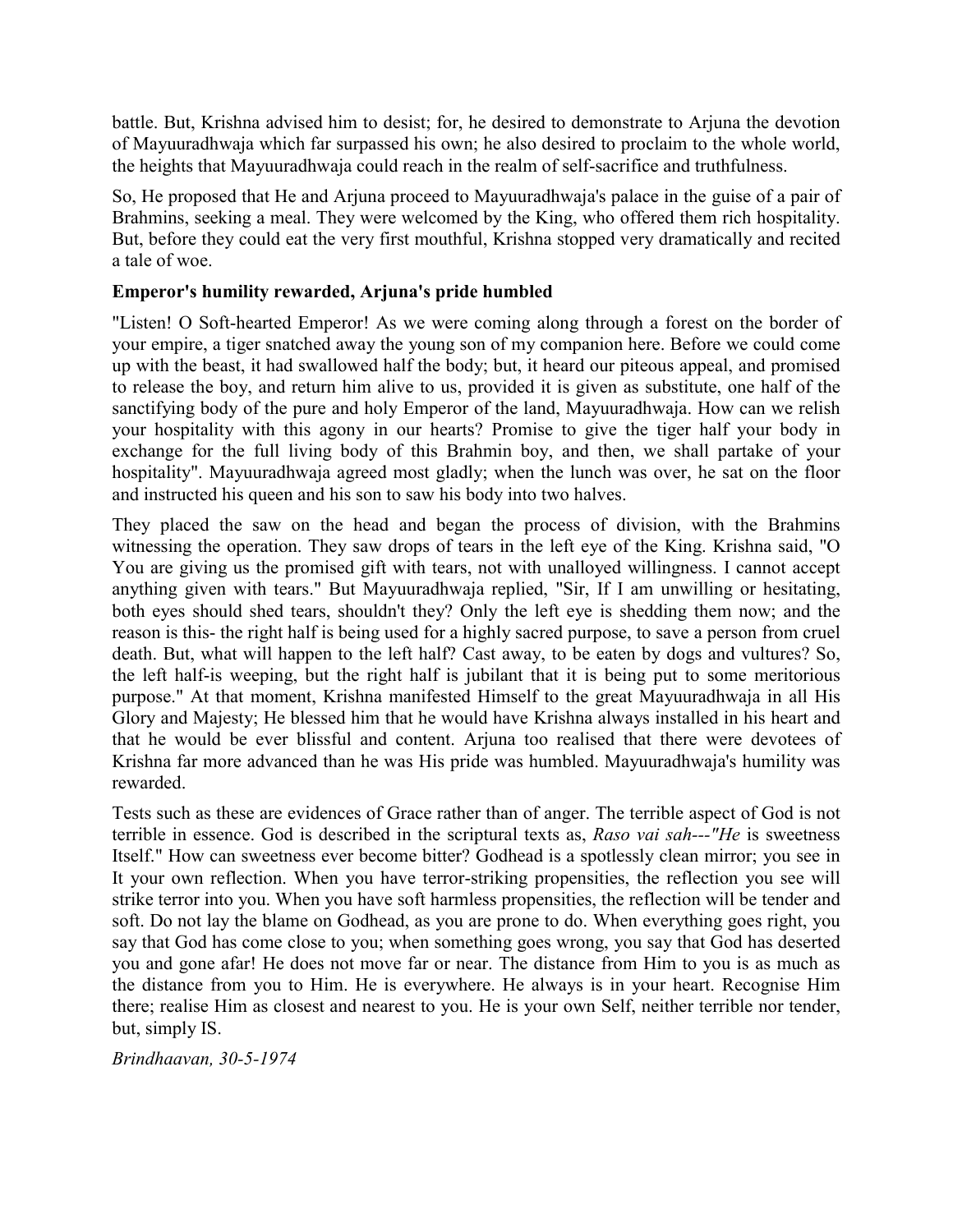*You are not doing service for others. You are doing it always for yourselves, to the God in you, the God who is equally present in others.*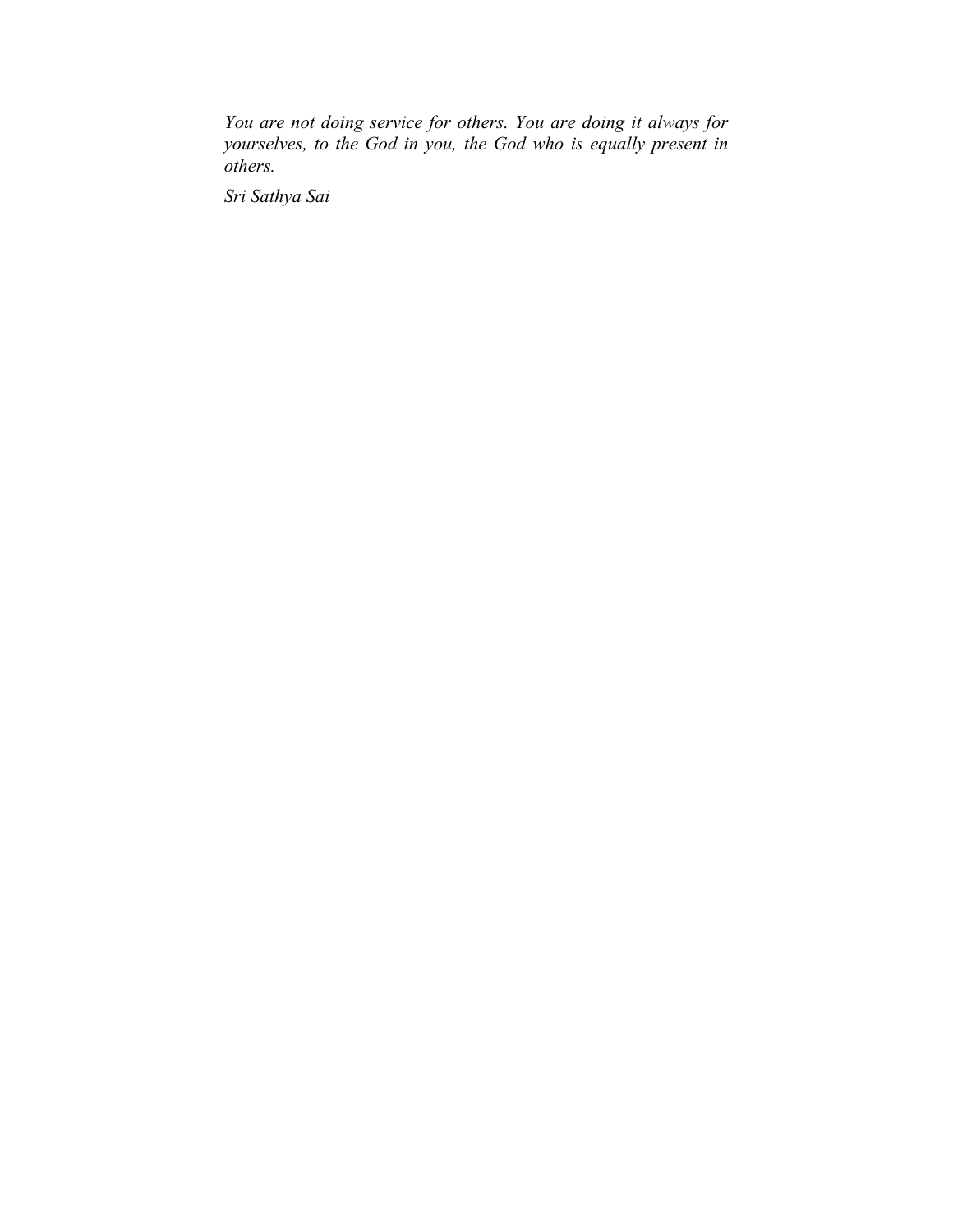# **36. He sings ever**

KRISHNA is the One Name signifying all Names, the One thought comprising all thoughts, the One deed encompassing all deeds. Utilise this festival which commemorates the advent of Krishna for developing *bhakthi* (devotion to God). *Bhakthi* is defined as the means of discovering the Divine Reality within each being. Four steps are laid down in the scriptures to help man succeed in this effort: discrimination between the permanent and the impermanent; withdrawal from the process of catering to the senses; positive control of the feelings, thoughts and pursuits; incessant yearning for liberation from all bonds.

*Bhakthi* is the urge which manifests as all these four endeavours. But, that word is applied to all sorts of desires and disciplines, so widely and so indiscriminately that it is identified even with epicureanism! *Bhakthi* is derived from *bha* or *Bhagavaan* or God. It directs man to have God ever in mind and to cultivate love for God within him. It advises him to rid himself of egotism, to curb sensual desires. And to rise to the height of one's aspiration and achievement.

*Bhakthi* leads man on to the Wisdom arising from the realisation of the unity called God. Just as childhood grows into old age and gets fruition thereby, devotion grows into wisdom, that is, *bhakthi* grows into *jnaana* (spiritual wisdom). There are some who deny the need for *bhakthi* and assert that *jnaana* can be won without the preliminary stage of *bhakthi.* But, *bhakthi* is as necessary and as inevitable a process as childhood.

#### **Devotion is the most precious treasure**

Devotion fosters the highest virtue; it is the most precious treasure; it is the truest path, the only way to God. Man must live in *bhakthi,* for *bhakthi,* through *bhakthi.* For, *bhakthi* is love of the purest and the noblest variety. Such love is the breath that sustains life, that supports the soul in the effort to merge in the Super-soul. The years of life spent without the light of love are years of ruin, of dust and disease. One could as well be dead, and decay for ever.

Love can transform man into a Divine Being; it helps him manifest the Divine which is his core. Love can tame even the most ferocious of beasts. It prompts man to fill even the world with joy and to partake of that joy. It implants a deep distressing thirst for that exultation, that elevation of the spirit. The *Avathaar* (divine incarnation) of the Lord as Krishna and the career of Krishna on the earth were for the propagation and promotion of this Principle of Prema Divine Love), by precept and example.

*Prema* (the highest. Love) transcends the ego; it is pure; it is sweet, it is sacred and sanctifying. Prahlaadha had that *prema;* so, whatever befell him---pain, grief, torture, disgrace---he bore them all, for he was unaware of anything except God whom he had enshrined in his heart. Meera too was so hungry for God and so agonised by separation from Him that she was always singing only of His charm, His might and His mystery.

#### **God is the nearest and dearest kinsman for man**

You must yearn to be blessed with that earnestness, that dedication and that devotion shown by Prahlaadha and Meera. That alone can give you the Supreme Bliss. But, now, though many declare their desire to earn that state of mind, their efforts are all towards exhibitionism and elaborate self-aggrandizement! Those days, the *saadhana* (spiritual discipline) was silent and subdued; now, it is all loud and lavish. *Bhakthi* reveals to you that God is in every one; so, the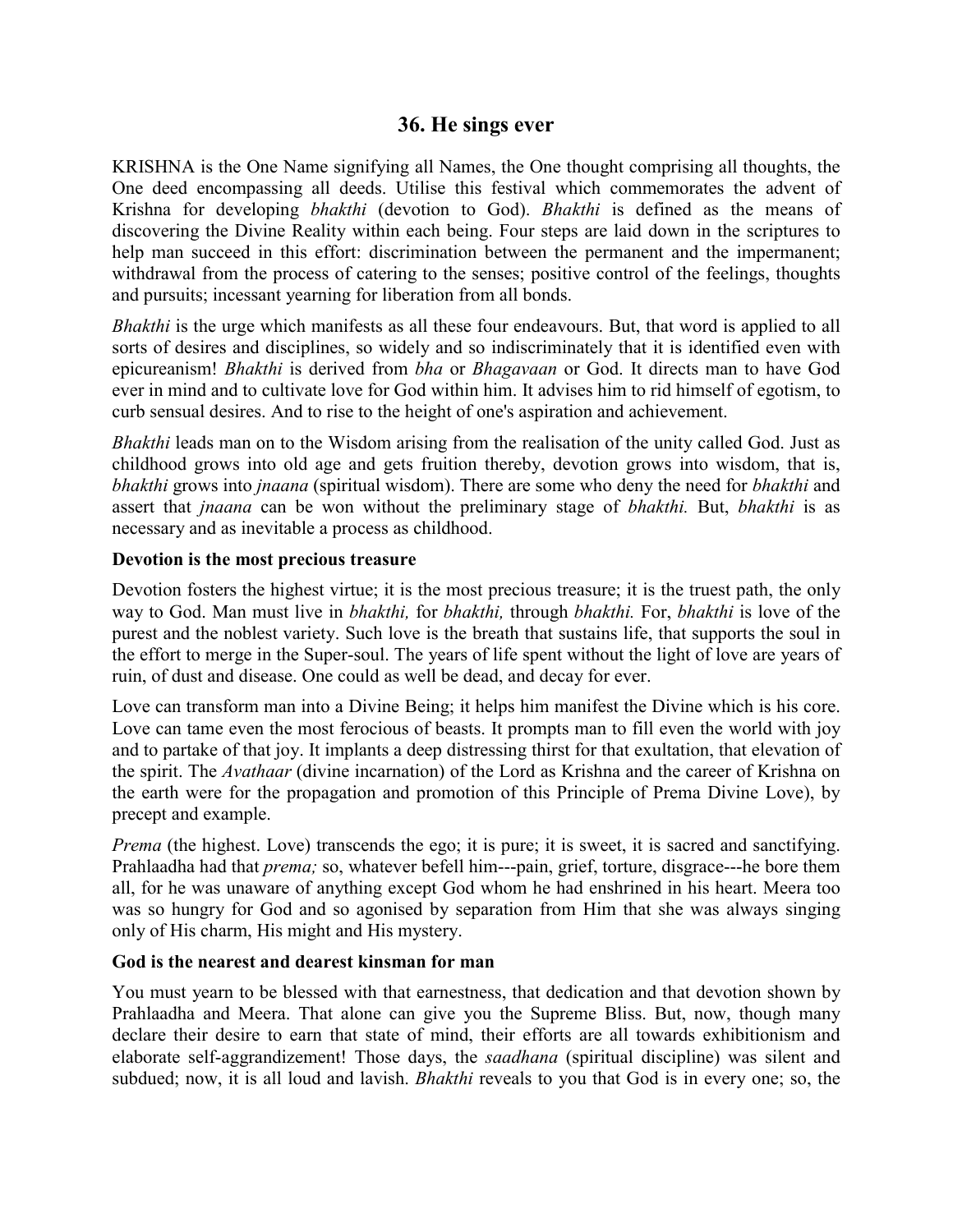Love that surges in your heart towards God must flow towards all, for, all are embodiments of the self-same Divine.

God is bound to you by the closest bonds of Love. Parents might fall out; brother might take up arms against brother; sister might slip away without recognising sister; children might not revere or even recognise their parents. Those are but 'social or economic ties,' they might declare. But, God will never desert you or deny you, or turn away from you.

God is the nearest, the dearest, the most loving, the most eager companion, comrade and kinsman for man. This is' demonstrated fully in the acts of Krishna, as related in the Mahaabhaaratha and the Bhaagavatha.

Creation posits a Creator; nothing can happen without the Will to make it happen. Before the beginning -of things, there must be some Will that willed them to become. It can only be He that has become all this, whatever be the name or form that these have assumed. That Will is Love, it is Wisdom. It is Power, It is Bliss. Each one of you must 'insure your lives' with That. Like other Insurance institutions, this One cannot suffer loss or liquidation. It can never fail or falter. Pay the premium regularly as per the rules and you can claim the *'amount,'* and receive it.

# **Peace will dread the company of the egotist**

The premium you have to pay is the 'Love' that springs from your heart towards all beings. Liberation from pain and grief, the Bliss everlasting, is the 'amount' you get. Or, we can picture the process as a Tree; which yields fruit at the end of a long process of cherishing care. Truth is the seed, faith in the Self, faith in the loving care of God---these are the roots that hold it firm and, feed it; the recitation of the Name, singing of hymns and psalms, meditation on the glory that encircles and elevates---these are the showers that feed the Tree. Bliss is the fragrant flower; Jn*aana* (the wisdom that liberates) is the fruit.

When man neglects this duty to himself 'he suffers grief. He is denied peace and security; he is restless and afraid, peace will dread the company of the self-centred egotist, the hard calculating miser, the sharp heartless demon. It keeps close to the stage, the generous giver, the virtuous earner, the wise seer. You must long to be of such type that peace can approach you and award you its presence.

If, on the other hand, you stray away from the path of love, not only men but even nature will throw obstacles which hinder your progress. For, the evil in you will manifest as obstacle in your path. They are not laid there by your enemies, but, are set there by your own feelings and impulses. Think good, feel good, act good, speak good---the path will be free and fair, easy and effortless. Think evil, plan evil, do evil---the path will be strewn with fear and failure.

# **Krishna taught his message by precept and example**

The mind has to be cleansed for the path to be rendered smooth. Devotees do not deserve that status, merely by doling out charity or visiting holy places, or attending religious discourses; fill the mind with Love, remove hatred and envy; adopt straight thinking and planning, that alone can justify the status of devotee. Walk steadily and silently towards the goal, merging with God.

This day, being the day reminding you of Krishna and His birth in human form, it is best to remember that, He taught this Message of Love by precept and example, throughout his earthly career. The Bhaagavatha and Mahaabhaaratha are full of lessons for you in the cultivation of *bhakthi---one-pointed* Love for God and all God's creatures. The Paandava Brothers and their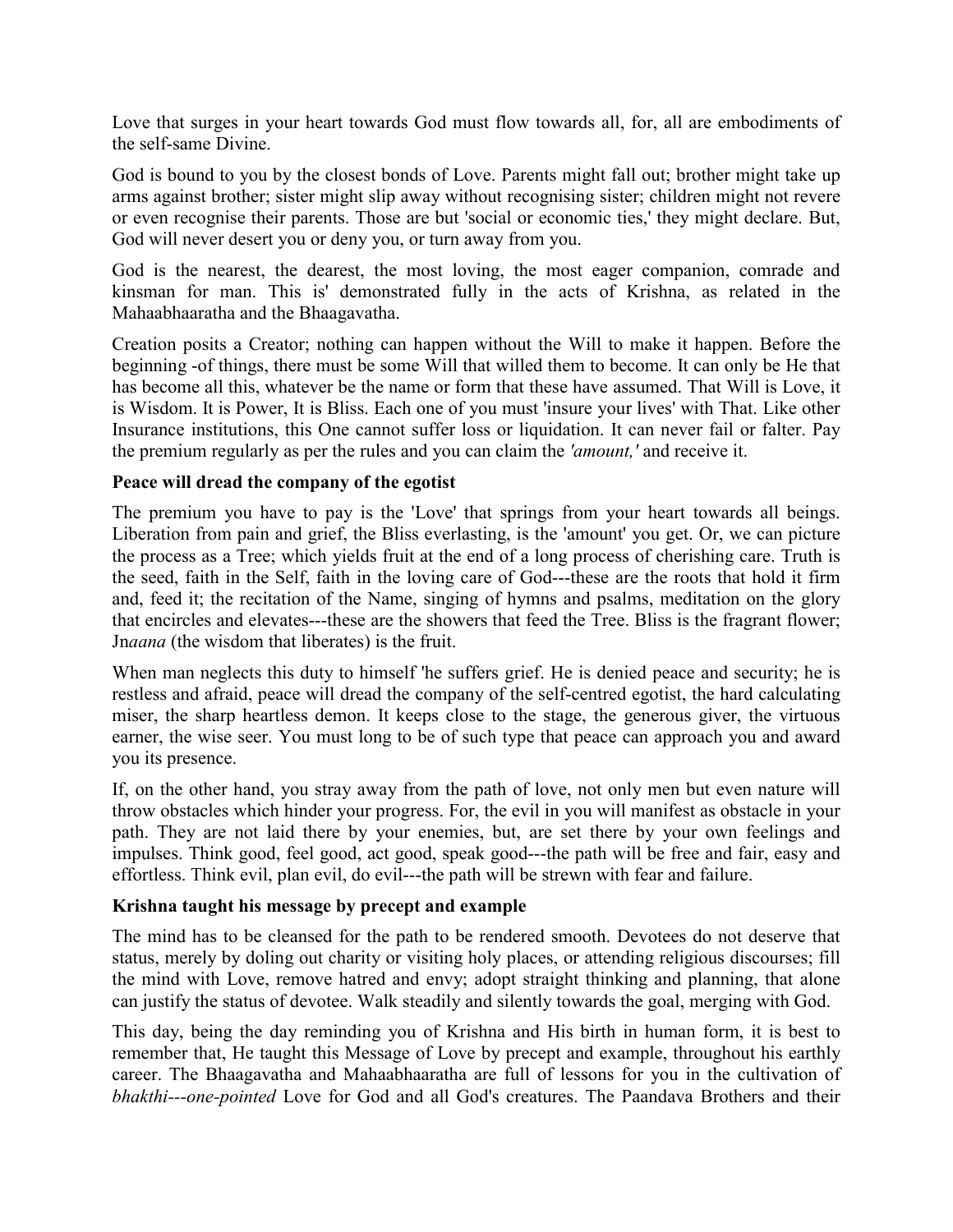consort were devotees of this high status. When Dhroupadhi their Queen, was humiliated and publicly dishonoured by their cousins in the Royal Assembly Hall, she did not call upon her spouses, the redoubtable heroes of many a battle, armed with heavenly bows and maces; she called upon Krishna, for she knew that He was her closest kinsman, shield and sword.

Many years later, she quipped Krishna for responding rather late on that occasion, with His succour, but, Krishna asked her to repeat the words with which she called Him then; she said that she had called out, "Oh Dweller in the hearts of the *gopees* (cowherd girls)! Oh Wanderer in the floral bushes of Brindhaavan! Oh Resident of Dhwaaraka!" Then, Krishna explained that the delay was caused by the wrong address to which the prayer was directed. He said, "Your words forced Me to move on to Brindhaavan and Dhwaaraka, before I could come to where you were! If only you had cried, Oh Dweller in my Heart, I could have appeared before you at that very moment."

# **Develop the inward vision, taste the bliss it gives**

So, you should endeavour to install Him in your heart and be ever aware that He is there. Raadha alone had that consciousness and the uninterrupted Bliss derivable from that knowledge. Cultivate that knowledge, that closeness. When you are aware all the time, only of the body and its clamour for attention, how can you ever concentrate on the Dweller within? Develop the inlook, the inward vision, and taste the Bliss it gives, 'at least for half 'a minute every day; that will surely confer on you great strength and security. Raadha prayed that Krishna must keep her in .the cool shade of His Presence so that she might be saved from being scorched in the arid desert of earthly life.

Embodiments of the Universal *Aathma!* Scriptures are endless; saadhanas (spiritual disciplines) are countless; opportunities are few; time is already overstocked. But, you can easily win the baffle of life, in spite of these handicaps, provided you arm yourself with Love, which is the essential teaching of all scriptures, the goal of all varieties of *saadhana,* the best use to which all opportunities can be put and the most profitable way of utilising the precious capital, time. The simple men and women who tended cattle in Gokul where Krishna spent His boyhood years knew no *saadhana,* learnt no *Shaasthras* (spiritual sciences), observed no vow, visiting no temple; they just kept the Name and Form of the God they moved with, ever in the shrine of their hearts. And they were saved.

Embodiments of Love! You are agitated, I know, since the world today is tossed on waves of unrest and insecurity. But, do not blame the world for it. The unrest is but the image of your own unrest, which you have projected on the world. The insecurity is fuming in your minds; the fear is raising its hood in your heart. The forces of the world, the beings in Nature are all unaffected, unchanged! You have changed; you are nervous; you are afraid, you have no peace!

# **Try to subsume the many in the One**

You wear coloured glasses and see everything through those glasses. Correct your vision; the world will get corrected. Reform yourselves; the world will get reformed. You create the world of your choice. You see many, because you seek the many, not the One. Try to subsume the many in the One; the physical bodies of yourself and others, the family, the village, the community, the state, the nation, the world, thus progressively march on towards more and more inclusive loyalties and reach the stage of Unity, in thought, word and deed. This is the *saadhana*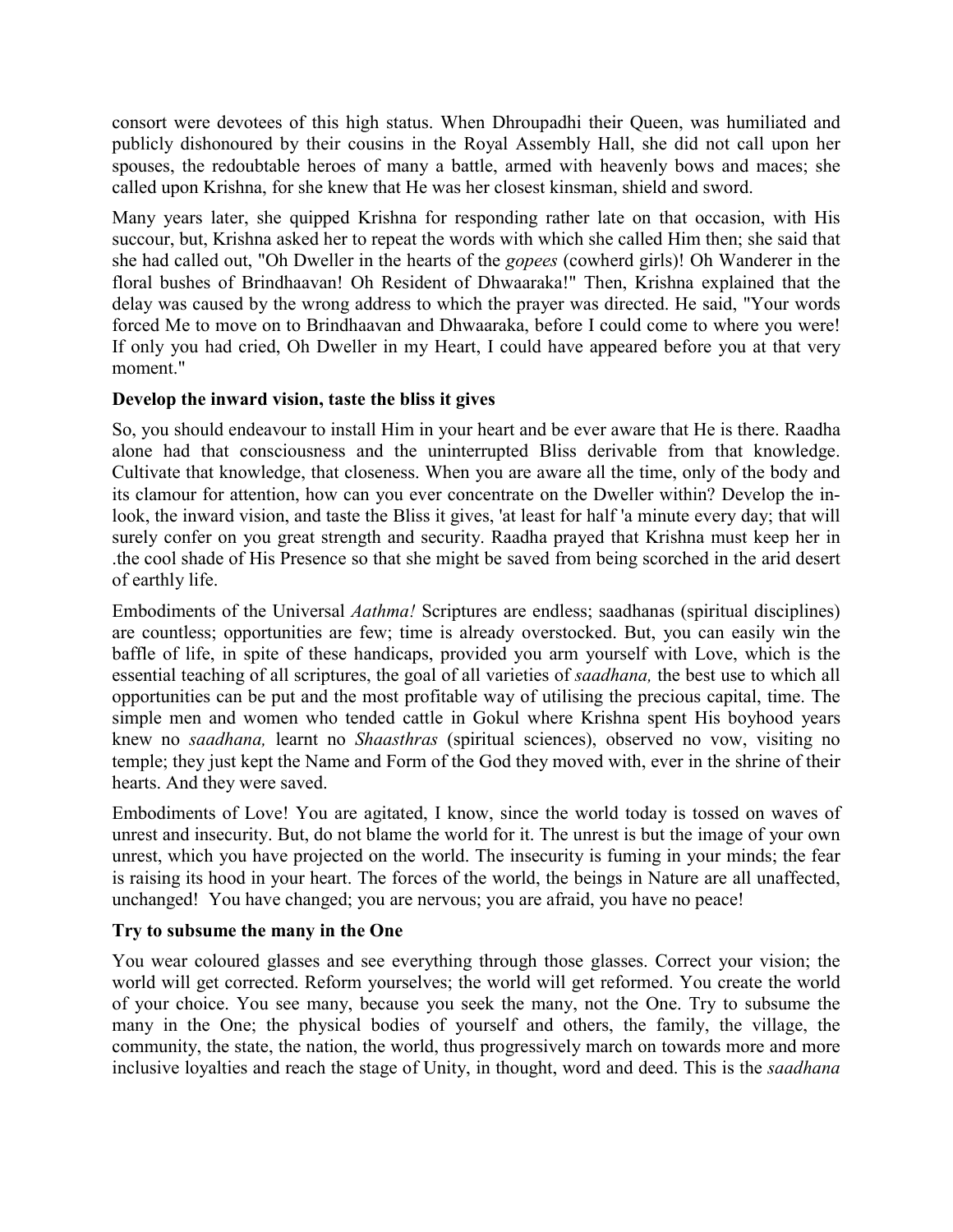of love, for, love is expansion, inclusion, mutualisation. The individual has to be Universalised, expanded into *Vishwaswaruupa* (Cosmic Form).

When you enter upon this *saadhana*, you have to suppress all tendencies of hatred, greed, envy and malice, and concentrate on expanding love towards all, at all times. You might have to encounter opposition from all sides; but, consider these as tests of endurance, of sincerity and steadfastness. Your own parents, brothers and sisters, wife and children, kith and kin, friends and favourites, countrymen and others might try to turn you aside by ridicule and threats. You might even develop dislike for God for putting obstacles in the way; atheistic ideas might sprout in you trying to scotch the faith; but, you must overcome these with courage and confidence.

The good are always the target of malice and envy, slander and abuse from the wicked. Be assured that your goodness can be made tough enough to stand these ordeals. *Avathaars* (divine incarnations) too are not exempt from the attentions of these wicked forces.

## **Forces of evil dig for their own downfall**

Krishna had to encounter these obstacles from the very cradle, right up to the finish of His life on earth. Personal spite, false slander, unfounded abuse and defamation followed Him at every step. Demons who could not tolerate the Light and the Love that He cast around Him conspired to tarnish His Name and obstruct His Mission.' They tried to bind Him, to fail His plans and pervert His instruments. But, Truth triumphed and falsehood stood exposed and disgraced.

Truth may be clouded for some little time by the fog of slander but, victory is certain. The forces of hate will be defeated by their own wiles; they dig for their own downfall; their action results in reactions, ruinous for themselves. In the Court of Dhritharaashtra, the Kauravas planned to bind Krishna and put Him out of action, when He went to His Court on the mission of peace; but, what happened? The stratagem recoiled on themselves and they were destroyed. Krishna was unscathed by their wiles and their campaign of defamation. When the Kauravas were indulging in their campaign of slander, many devotees were greatly distressed. For example, Sahadheva, the youngest of the Paandava Brothers, welcomed Lord Krishna back to their camp, with the words, "I am not concerned at failure of your mission; I know that it is all part of your plan. But, I am overjoyed that you have returned unharmed, from that nest of demons."

Krishna is undefeatable, ever pure, ever bright and ever effulgent in renown. Those who try to fail Him are for ever tarred by their own blackness. The malignancy of those who cannot bear His Glory will cause their eternal disgrace; it cannot affect Him in the least. His Glory will increase a hundredfold with every challenge from these pedlars of slander. Wicked men tried to bring the Lord into disrepute by persecuting and torturing devotees like Prahlaadha; but, when they stood up to every challenge with joyful fortitude, they failed ignominiously. Prahalaadha gained vaster glory and the Lord's Truth was magnificently vindicated.

#### **Even** *Avathaars* **have faced campaigns of slander**

Persons who cannot tolerate the Glory of the *Avathaar* have indulged in such campaigns, in every Age! They have contributed to the heightening of the splendour and the spread of the message, in every age. Their activities are all instruments to the propagation of the glory throughout the world.

Even today, such things happen; but, all of you must recognise their inevitability and their fundamental falsehood, and carry on your *saadhana* in full faith and assurance, with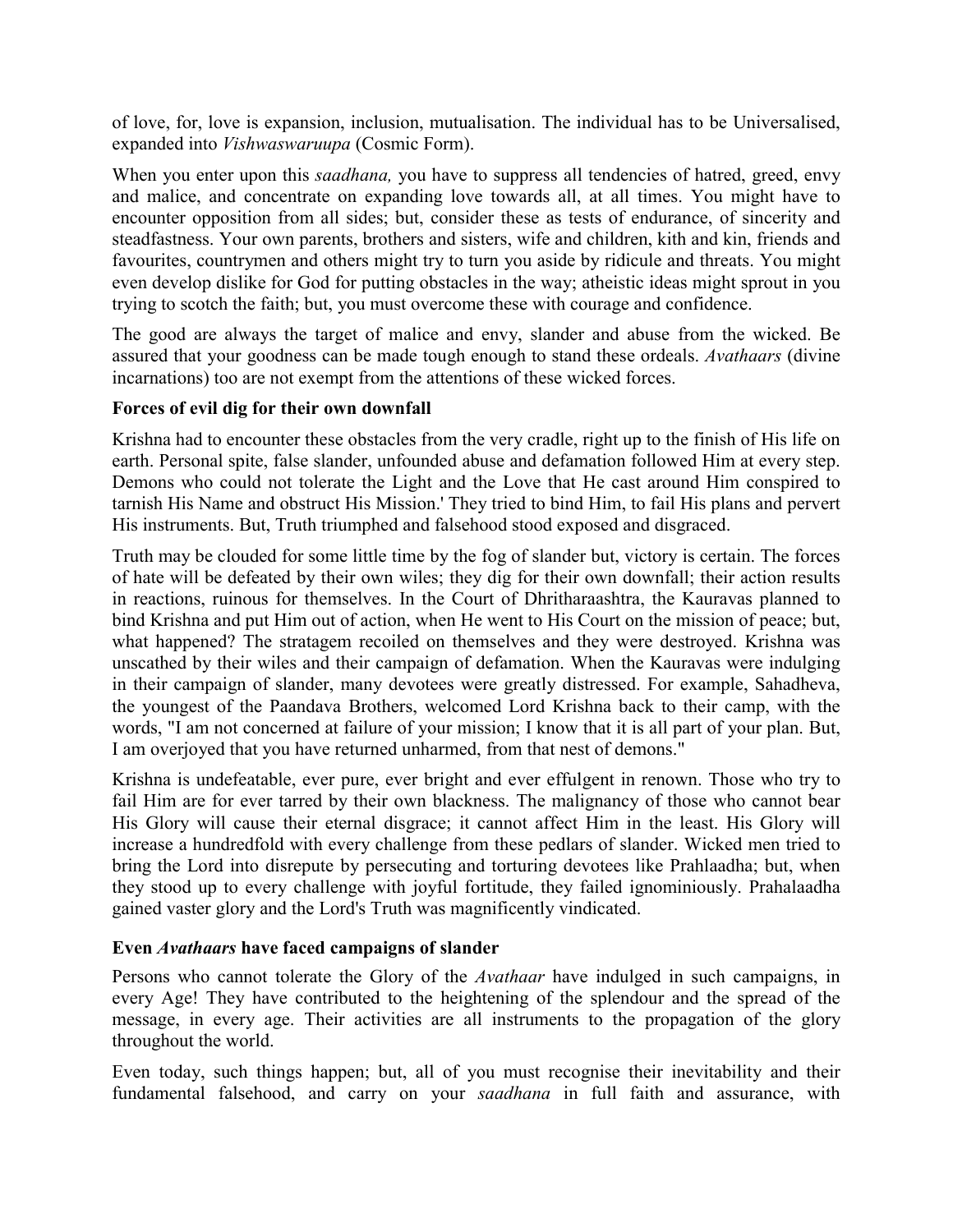undiminished enthusiasm and joy. The Sai Principle, the Sai Divinity can never be affected by any slander; it can never be shaken by any tactics; its progress can never be halted. Do not pay heed to the barkings you hear.

A stray dog stops and looks at its own shadow in the stream; it mistakes the shadow for another dog and starts barking aloud. This sets all the dogs in the neighbour-hood, and later in the region, bark in unison. The reason why first dog barked is its own ignorance of fact. The reason why the other dogs followed suit is that the first dog called the tune. A huge scare is built on a patent falsehood. Thus the story goes on, adding one thing to another.

Just as devotees remained unruffled in the Age of Krishna, you too must stand firm and be unaffected. Faith must endow you with courage and calmness. The life of Krishna teaches you this lesson more than others' do not lend your ears or mortgage your minds to purveyors of scandal or lies.

## **Devotion to the Divine will give you prosperity**

Krishna had to meet these traducers and destroy them one by one, through His life. His parents, His companions, His devotees, no one had peace from this tribe. The message of this Festival is that you must see the Truth that is covered by all the tales and legends that tarnish the Name.

Devotion to the Divine will give you bliss, and prosperity and peace. It cannot inflict pain, perturbation or personal anxiety. It fosters love and brings all together as one band of brothers. The *Avathaar* will not be affected in the least by these trivial tactics. It is love itself; so, it is always bliss, always happy in song and dance.

Krishna lived all His years singing and dancing in the ecstasy which was His very nature. He was humming a tune within Himself all the while, whether He was on flower bed or a battle field.

I too am unaffected by praise or blame. My *Aanandha* (bliss) never suffers diminution. Where there is love, there is *aanandha;* where there is *aanandha,* there is music. That is the reason why Krishna sang the Bhagavath Geetha (the Celestial song) while the clarion calls to start the holocaust were rising from the serried ranks, eager for the fray.

Love knows no fear, no untruth, no anxiety, no grief. I am love; I shower love; I share love; I am pleased with love; I bless that you have more and more of love to more and more Beings. Love is God, Love is Love---that is the message of *Sri Krishna janmaashtami.*

*Prashaanthi Nilayam, 10-6-1974*

*Just as there are three basic energies that govern man---the physical, the metaphysical and the psychical, the Aadhi-bhowthik, the Aadhi-dhaivik and the Aadhi-aathmic---Gaayathri has three facets: Gaayathri, Saavithri and Saraswathi.*

*Gaayathri fosters the metaphysical, Saavithri, the physical, and Saraswathi, the psychical. These three karanas or instruments have to be cleansed and sublimated so that man can realise the goal of life.*

*Through the recital of Gaayathri manthra and meditation thereon, this great task can be achieved.*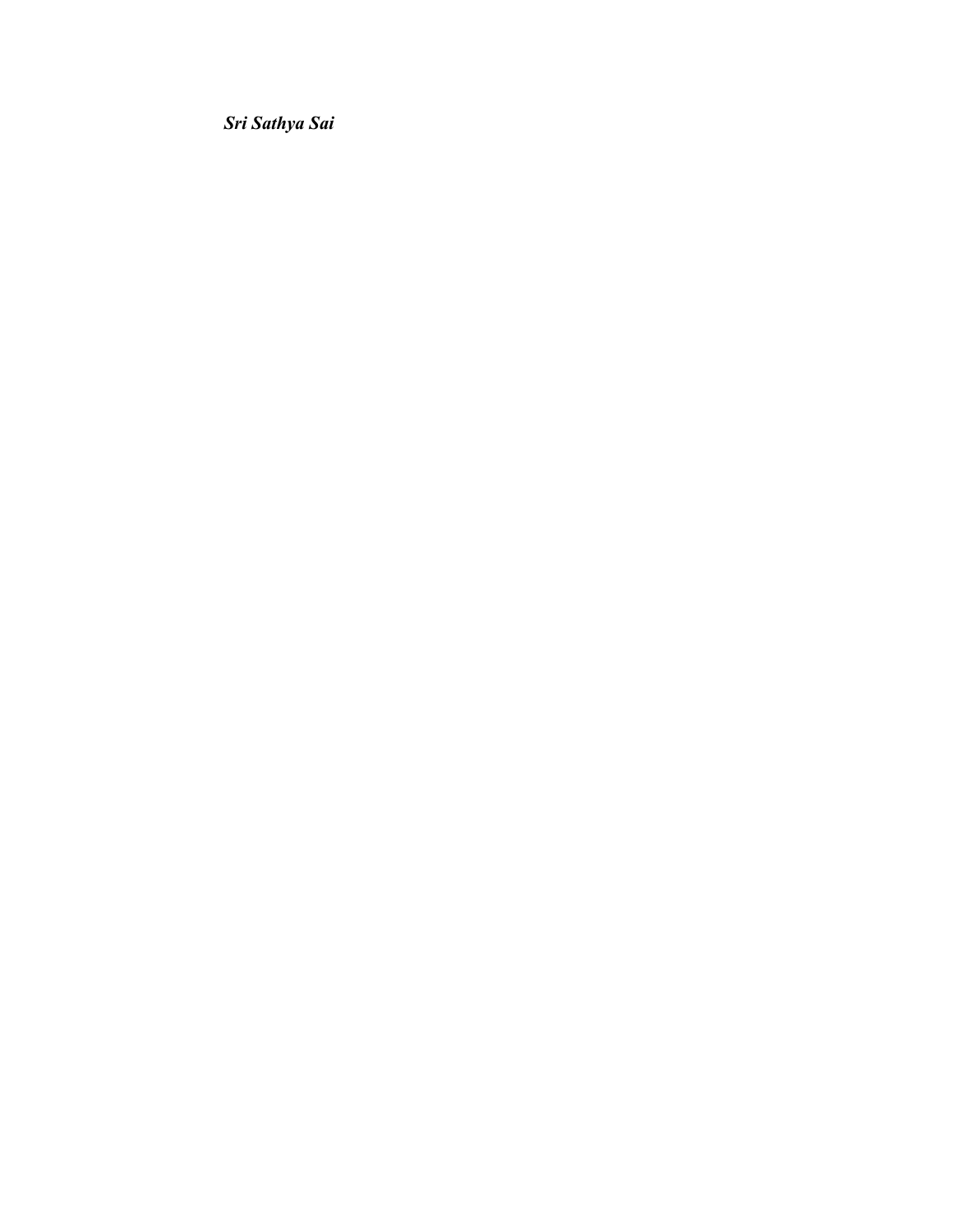# **37. Kindle the lamp**

DURING the last thirty days, you have been listening to expositions of the meaning and significance of *Vedhic* words, like *Brahman, Prajaapathi, Vaachaspathi, Saraswathi,* and *Brihaspathi;* you have also been told the real significance of the name Bhaarath that this country bears. It is necessary that you should recognise, even when you are students, that the *Vedhas* are the basis of the culture of this country; the guides for material as well as spiritual progress. When you understand the hymns, the dedicatory verses, the ritual directives, and the invocatory formulae contained in the *Vedhas,* life would be rendered peace-filled and secure, against the winds of fortune, both fair and foul. It is natural for every being to seek happiness. Yet, each being must know that happiness does not emanate from the material things of the objective world.

You are students and so, I must tell you that the type of education that does not confer on you abiding happiness, the unshakeable sense of equanimity, the awareness of the Divinity behind every particle in the Universe, is not entitled to that name. Education must implant elevating ideals, and kindle the lamp of wisdom. Nowadays, education is aimed at providing a living; it is a bread-and-butter trade. But, do we not have millions who have not gone through this mill, wasting money and precious time in the process like you, but yet earning a decent living and enjoying peace and joy therein?

#### **As science advances, man becomes a menace to man**

Though they have not gone through school and college, they have had the more valuable schooling in the University of Life. Any system of education that does not help you to discriminate between fight and wrong, that does not instil the fear of sin and the love of God, train you in the codes of humility and reverence, widen the horizon of your wonder, encourage you to worshipfully serve your parents, and inspire you to dedicate your skill and attainments to the progress of your family, village, community, country, language and nation stands condemned! The corruption and cruelty that are rampant in the country can be traced to this grave defect. Selfish greed, pomp and injustice are prevalent in every field. The nation has no peace and the sense of security is feeble. As science develops and technology advances, humility and mutual love should also develop to the same extent. Or else, man becomes a menace to man. Human sensitivity must be so high that no one can tolerate the misery of others. But, when one is not moved by the misery of even one's own-parents how can this trait be cultivated?

Students! You are pure in heart. Do not slide down into such depths. Bring to mind the Glory of Indian Culture. Do not crave for the trivial pleasures of the senses; do not condemn yourselves to be lazy lubbers; be active, earnest; bear with all troubles and disappointments; strive on and march towards success, or else, the nation will weaken and decline.

#### **Serve your family and be examples to others**

You are a pin or bolt or nut or wheel in the huge machine called the Cosmos. If the pin is not in perfect shape, the entire machine will be hampered. Do not get disheartened and disabled; if you do, you are injuring the welfare of the whole world. Remember that Indian Culture is built on the faith *Soham,* 'I am that,' the undefeatable, majestic, mighty That. It is not built on the *somari* principle (the principle of laziness). True rest is ensured only by hard work. Sleep is the reward for hard physical labour. And, if sleep does not switch off the mind of man for some hours everyday, he would have spun out all sorts of wild fancies. Young people, that you are, work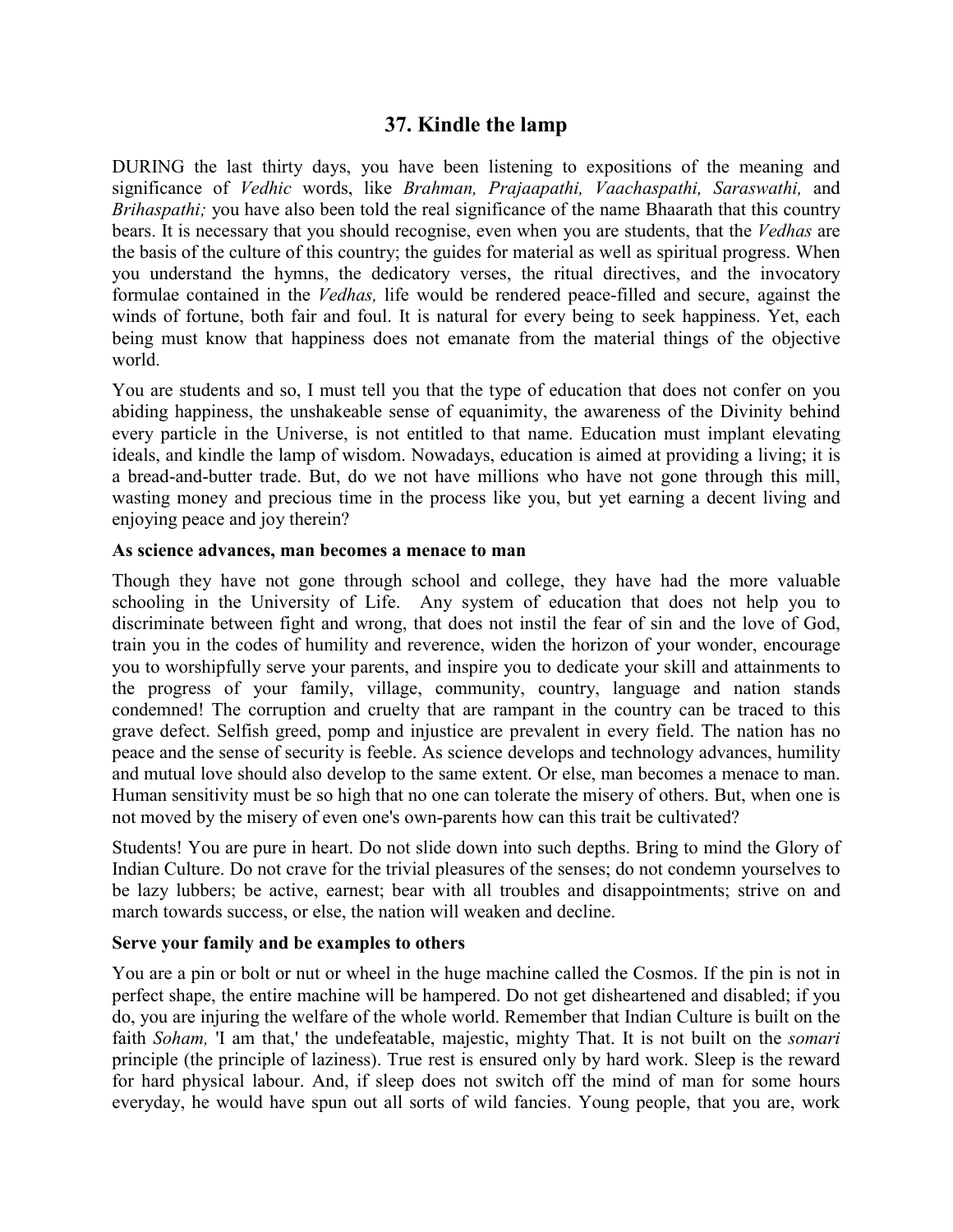hard; serve the interests of your family and country, and be examples to others. Imagine how your forefathers during the *Vedhic* Age engaged themselves with no respite, in good deeds and beneficial acts, so that they could be happy and make others happy. But, alas, the descendants of those men have devised a system of education which does not ensure even a decent daily life.

Education was then called, *Swaadhyaaya: (Swa---one's* own; *adhyaaya---study).* Study for one's own best progress, (that is, spiritual progress) which gives peace and joy immeasurable. Today this type of progress has become a matter of ridicule; the run is all behind fame, sudden fortune and power over fellow-beings, and their fates. The *Vedhavidhs* (men learned in the *Vedhas),* had but one ideal---the discovery of the I which they felt they were.

The *Vedhavidhs* marked three stages in the life of man and assigned one aspect of God to preside over each stage. The first---where man is deep in activity of some sort or other in *Karma---is* presided over by Vaasu. The second, under the protection of *Rudhra,* is filled with reverential worship of the God in all, discovered through the impact of Love. The third is the stage of *jnaana,* the Supreme Wisdom, presided over by the source of Illumination, *Aadhithya* or the Sun.

# **Fancy and fantasy rule the mind of man**

This is the genuine Bhaaratheeya Vision, to transform life into a pilgrimage towards the God resident in oneself, a steady march, along the straight path to Bliss. There is no such steadiness now. Fancy and fantasy rule the mind of man. You desire one thing in the morning; at noon, you change over to something else. That desire will not persist until evening. If your desire is fulfilled, you praise God and parade your devotion. But, if it does not prevail, you throw God overboard, and parade your unbelief!

I am reminded of a story in this connection. A clever villager used to enter the village temple in the early hours of the day, and sit on, with eye closed, in the hope that people will honour him as a great devotee. Since he did not get up and go about his business until about midnoon, the temple priest was hard put to close the doors and go home for his daily tasks there. So he struck upon a plan to stop the nuisance. He knew that the closed-eye session of *dhyaanaa* (meditation) was all a pretence. He hid himself behind the Idol of the Deity, and when the villager was well set in his pretence of deep meditation, he said, in an imposing sonorous voice, "Listen! Excellent Devotee! I am mightily pleased by your asceticism and your steadfastness. Come. I shall merge you into Myself." At this, the fellow ran fast out from the temple, leaving no trace where he had gone to!

#### **Parents should practise the values of Indian Culture**

The devotion and sense of surrender of men are similiar to those of this impostor. Faith is weak, discipline is absent; earnestness is lacking. But, do not forget or ignore God; do not be misled into attachment for the world; do not dread death; be happy with whatever you have and hold. Live ever in the remembrance of the Name of God.

I wonder how you would follow this advice! For, I know you are reluctant even to repeat the Name a hundred times a day or twenty five or at least ten times. You wag and waste your breath for hours together, but, when it comes to the pronunciation of the Name of the God, you have neither the time nor the inclination.

There was a son who was instructed by his aged father to repeat the sacred *Gaayathri* exactly 108 times a day. The fellow promised to do so but, he-simplified the task by reciting it only once, and then, saying *ditto, ditto,* 107 times! The same boy secured a scholarship to study in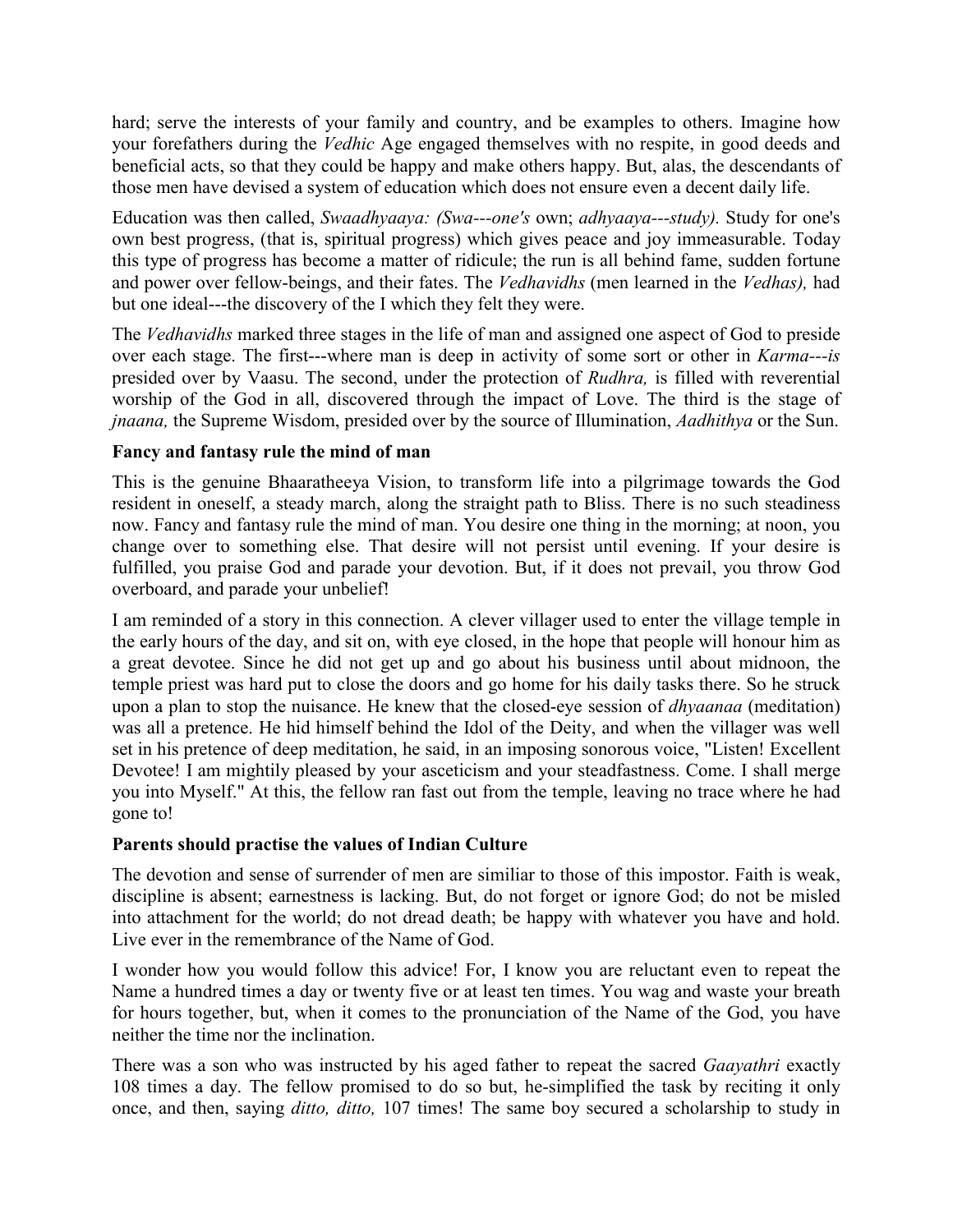America. The father took him to a temple near the airport from where he was to board the plane, and made him swear before the idol of Dhevi that he would adhere to Indian culture and tradition while abroad. But, he returned quite lost to all the values cherished in that culture and tradition. The astounded father took him to the same temple, and when the son stood before the Goddess, he accosted Her, "How do you do, mummy?" and moved forward to shake hands with Her. The father was so shocked at this impunity that he dealt him two severe blows on the spot.

Fathers today do not treat their sons so; they appreciate outlandishness, brazenry, vices and foppery. In fact, they .are themselves even worse examples. The parents and the teachers have to learn and practise the values of Indian Culture. When the tank is full, the taps will yield water. But, when the tank is dry, how shall the thirsty quench their pang? Parents and teachers can earn My Grace only by becoming good and worthy examples to their sons and daughters, or their wards and students. You claim to have devotion to Me; but, you must examine and discover whether I am pleased with you. You must examine yourselves every moment whether you are observing the disciplines I have laid down, the programmes of service I have marked out. That is the way to earn My Love, Love others and serve them; then, you can win My Love.

*Brindhaavan, Summer Course, 17-6-1974*

*The seers of God proclaim what they have visualised, and when people put their faith in it, it is condemned as blind faith as if belief of people in the number of star clusters in the Milky Way as proclaimed by those who have seen them is not blind! Have faith in the Divine and one can experience the Divine. Have faith in oneself and one can have faith in the Divine.*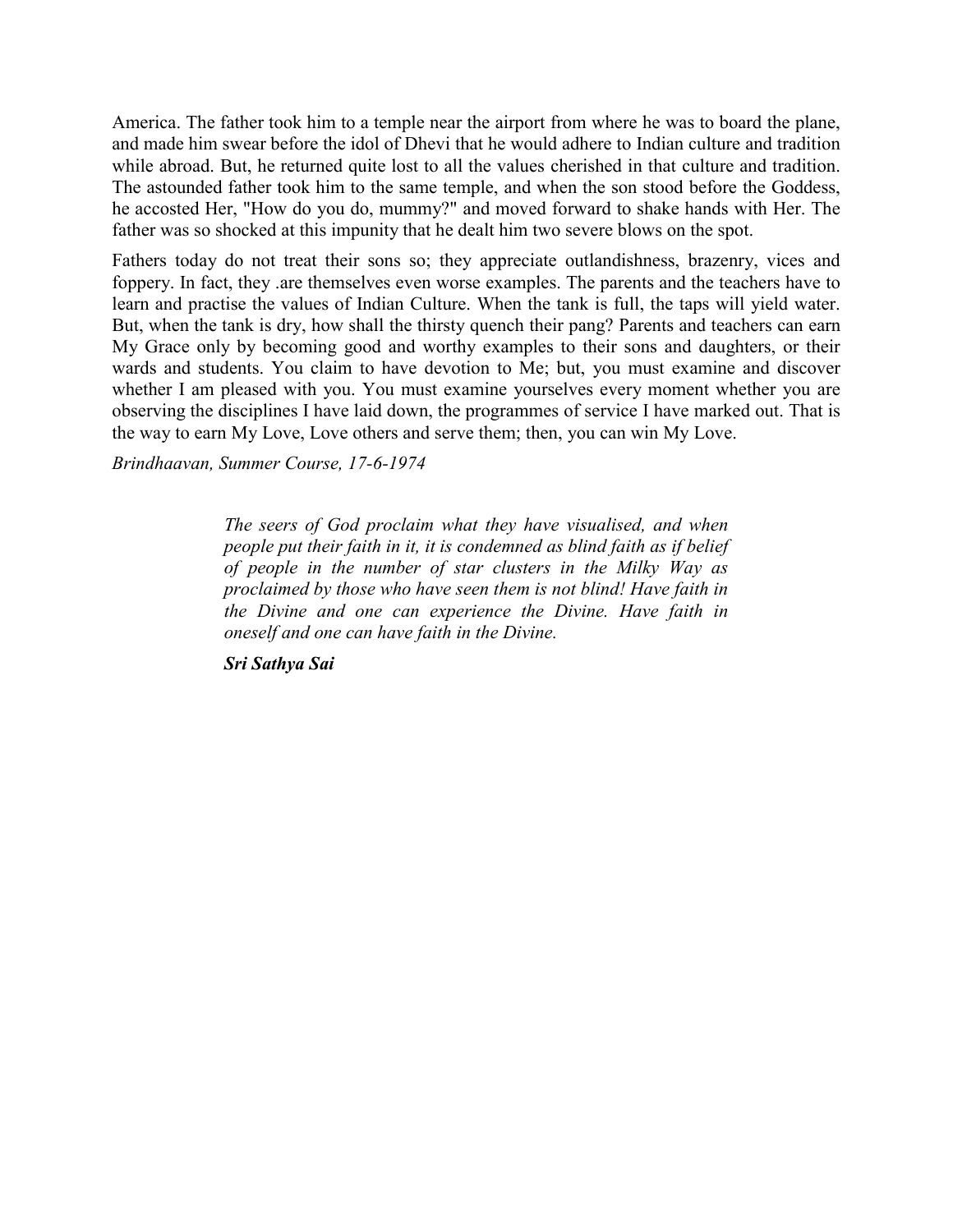# **38. Who is Sai?**

GOD is inscrutable. He cannot be realised in the outer objective world; He is in the very heart of every being. Gemstones have to be sought deep underground; they do not float in mid-air. Seek God in the depths of yourself, not in tantalising, kaleidoscopic Nature. The body is granted to you for this high purpose; but, you are now misusing it, like the person who cooked his daily food in the gemstudded gold vase that came into his hands as an heirloom.

Man extols God as omnipresent, omniscient and omnipotent, but, he ignores His Presence in himself! Of course, many venture to describe the attributes of God and proclaim Him to be such and such; but, these are but their own guesses and the reflections of their own predilections and preferences.

Who can affirm that God is this or that? Who can affirm that God is not of this form or with this attribute? Each one can acquire from the vast expanse of the ocean only as much as can be contained in the vessel he carries to its shore. From that quantity, they can grasp but little of that immensity.

Each religion defines God within the limits it demarcates and then claims to have grasped Him. Like the seven blind men who spoke of the elephant as a pillar, a fan, a rope or a wall, because they contacted but a part and could not comprehend the entire animal, so too, religions speak of a part and assert that its vision is full and total.

## **There is only one religion, the Religion of Love**

Each religion forgets that God is all Forms and all Names, all attributes and all assertions. The religion of Humanity is the sum and substance of all these partial faiths; for, there is only one Religion and that is the Religion of Love. The various limbs of the elephant that seemed' separate and distinct to the eye-less seekers of its truth were all fostered and activated by one single stream of blood; the various religions and faiths that feel separate and distinct are all fostered by one single stream of love.

The optical sense cannot visualise the Truth. It gives only false and fogged information. For example, there are many who observe My actions and start declaring that My nature is such and such. They are unable to gauge the sanctity, the majesty and the eternal reality that is Me. The power of Sai is limitless; It manifests for ever. All forms of 'power' are resident in this Sai palm.

But, those who profess to have understood Me, the scholars, the *Yogis* (spiritually advanced persons), the *Pandiths* (scholars), the *Jnaanis* (liberated persons), all of them are aware only of the least important, the casusal, external manifestation of an infinitesimal part of that power, namely, the "miracles"! They have not desired to contact the Source of all Power and all Wisdom, that is available here at Brindhaavan. They are satisfied when they secure a chance to exhibit their book-learning and parade their scholarship in *Vedhic* Lore, not realising that the Person from whom the *Vedhas* (sacred scriptures of the Hindhus) emanated is in the midst, for their-sake. They even ask, in their pride, for a few more chances!

#### **'Defeats' experienced by** *Avathaars* **are part of** *Leela*

This has been the case, in all ages. People may be very near (physically) to the *Avathaar* (divine incarnation), but, they live out their lives unaware of their fortune; they exaggerate the role of miracles, which are as trivial, when compared to My glory and majesty, as a mosquito is in size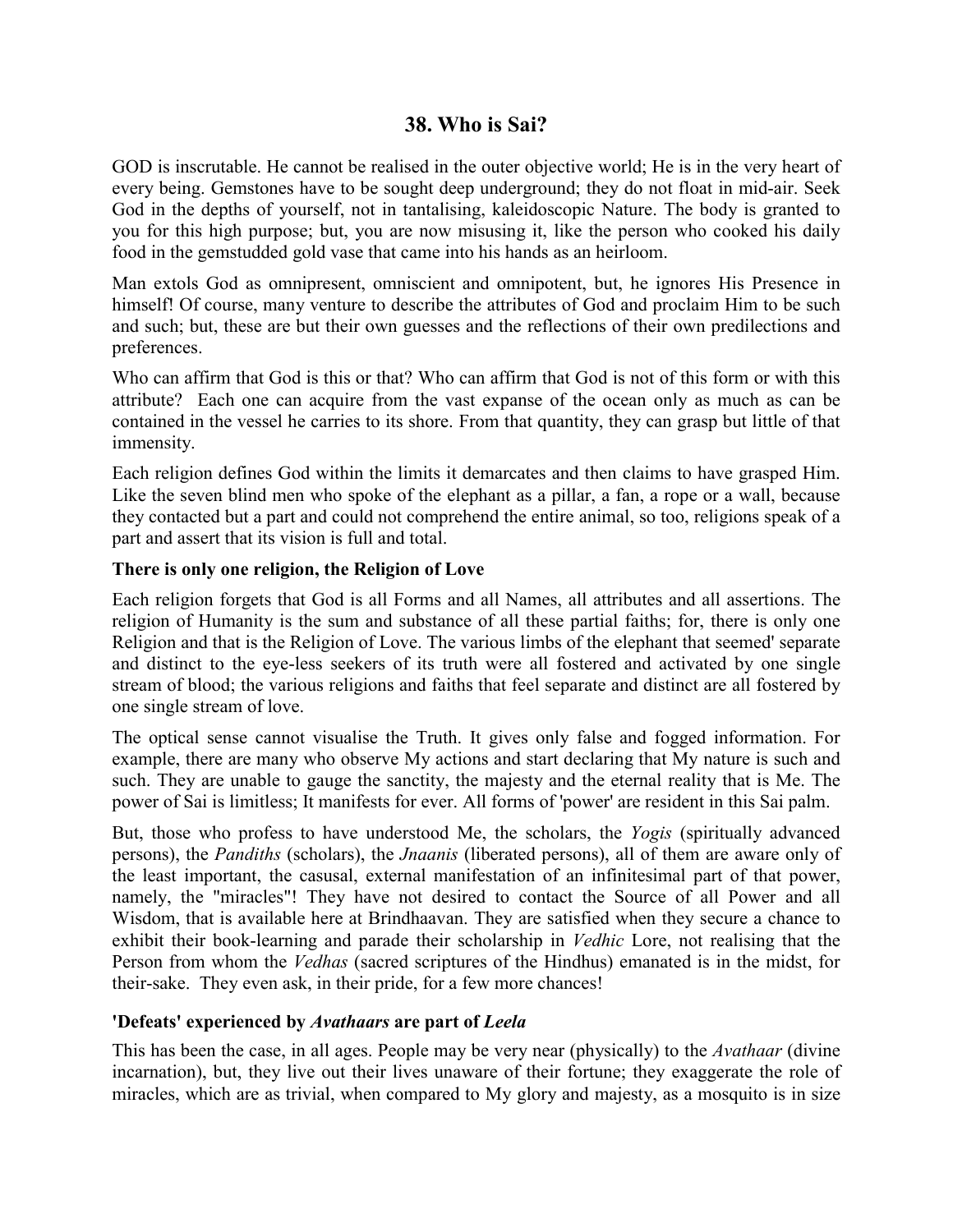and strength to the elephant upon which it squats. Therefore, when you speak about these 'miracles,' I laugh within myself out of pity, that you allow yourself so easily to lose the precious awareness of My Reality.

My power is immeasurable; My truth is inexplicable, unfathomable. I am announcing this about Me, for, the need *has* arisen. But, what I am doing now is only the gift of a 'Visiting Card!' Let Me tell you that emphatic declarations of the Truth by *Avathaars* were made so clearly and so unmistakably only by Krishna. In spite of the declaration, you will notice in the career of the same Krishna that He underwent defeat in His efforts and endeavours, on a few occasions; you must also note that those defeats too were part of the drama which He had planned and which He Himself directed. For example, when many Kings pleaded with Him to avert the War with the Kauravas, He confessed that His Mission to the Kaurava Court for ensuring peace had 'failed!' But, He had not willed that it should succeed! He had decided that war would be waged! His Mission was intended to punish the greed and iniquity of the Kauravas and to condemn them before the whole world.

# **"Do not crave from Me trivial material objects"**

Now, I must tell you, that during this Sai *Avathaar,* there is no place for even such 'drama' with scenes of failures and defeats! What *I will, must* take place; what I plan *must* succeed. I am Truth; and Truth has no need to hesitate, or fear, or bend.

'Willing' is superfluous for Me. For, My Grace is ever available to devotees who have steady Love and Faith. Since I move freely among them, talking and singing, even intellectuals are unable to grasp My Truth, My Power, My Glory, or My real Task as *Avathaar.* I can solve any problem however knotty. I am beyond the reach of the most intensive inquiry and the most meticulous measurement. Only those who have recognised My Love and experienced that Love can assert that they have glimpsed My Reality. For, the Path of Love is the Royal road that leads mankind to Me.

Do not attempt to know Me through the external eyes. When you go to a temple and stand before the Image of God, you pray with closed eyes, don't you? Why? Because you feel that the inner eye of Wisdom alone can reveal Him to you. Therefore, do not crave from Me trivial material objects; but, crave for *Me,* and you would be rewarded. Not that you should not receive whatever objects I give as sign of Grace out of the fullness of Love.

I shall tell you why I give these rings, talismans, rosaries etc. It is to signalise the bond between Me and those to whom they are given. When calamity befalls them, the article comes to Me in a flash and returns in a flash taking from Me the remedial Grace of protection. That Grace is available to all who call on Me in any Name or Form, not merely to those who wear these gifts. Love is the bond that wins Grace.

# **There is no creature without Love**

Consider the meaning of the name, Sai Baba. *Sa* means 'Divine;' *ai* or *ayi* means 'mother' and *Baba* means father. The Name indicates the Divine Mother and Father, just as *Saamba-shiva,* which also means the Divine Mother and Father. Your physical parents exhibit Love with a dose of selfishness; but, this Sai "Mother and Father" showers affection or reprimands, only for leading you towards victory in the struggle for self-realisation.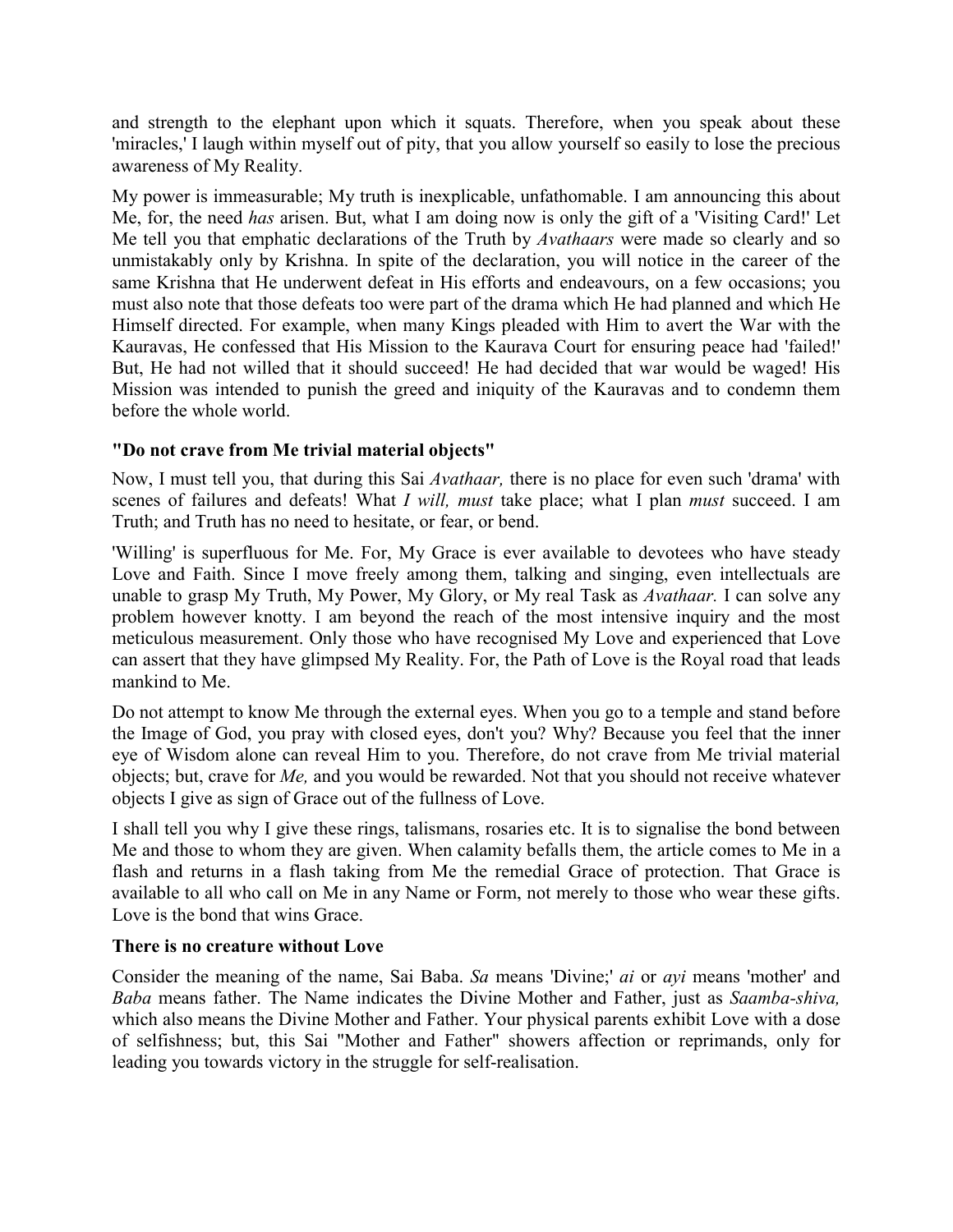For, this Sai has come in order to achieve the supreme task of uniting the entire mankind, as one family through the bond of brotherhood, of affirming and illumining the *Aathmic* Reality of each being in order to reveal the Divine which is the basis on which the entire Cosmos rests, and of instructing all to recognise the common Divine Heritage that binds man to man, so that man can rid himself of the animal, and rise into the Divine which is his goal.

I am the embodiment of Love; Love is My instrument. There is no creature without Love; the lowest loves itself, at least. And its *self* is God. So, there are no atheists, though some might dislike Him or refuse Him, as malarial patients dislike sweets or diabetic patients refuse to have anything to do with sweets! Those who preen themselves as atheists will one day, when their illness is gone, relish God and revere Him.

I had to tell you so much about My Truth, for, I desire that you should contemplate on this and derive joy therefrom, so that you may be inspired to observe the disciplines laid down by Me and progress towards the Goal of Self-realisation, the Realisation of the Sai that shines in your hearts.

*Brindhaavan, 19-6-1974*

*If you yield to alpabuddhi (inferior thoughts), you will be losing the akhanda-thathwa (principle of the Universal). Never give ear to slander, ridicule or praise.*

*They are all bubbles on the surface. They are mere manipulations of words, the magic of vocabulary, the tamasha of style, the dance of phrases. Learn the means of winning Grace and earning purity from those who know: the elders, the scholars who have put their learning into practise.*

*Attachment causes pain and detachment results in joy. But, you cannot easily detach yourself from activity; the mind clings to something or other. Make it cling to God, let it do all things for God and leave the success or failure of the thing done to God, the loss and the profit, the elation or the dejection. Then, you have the secret of Shaanthi (peace) and contentment.*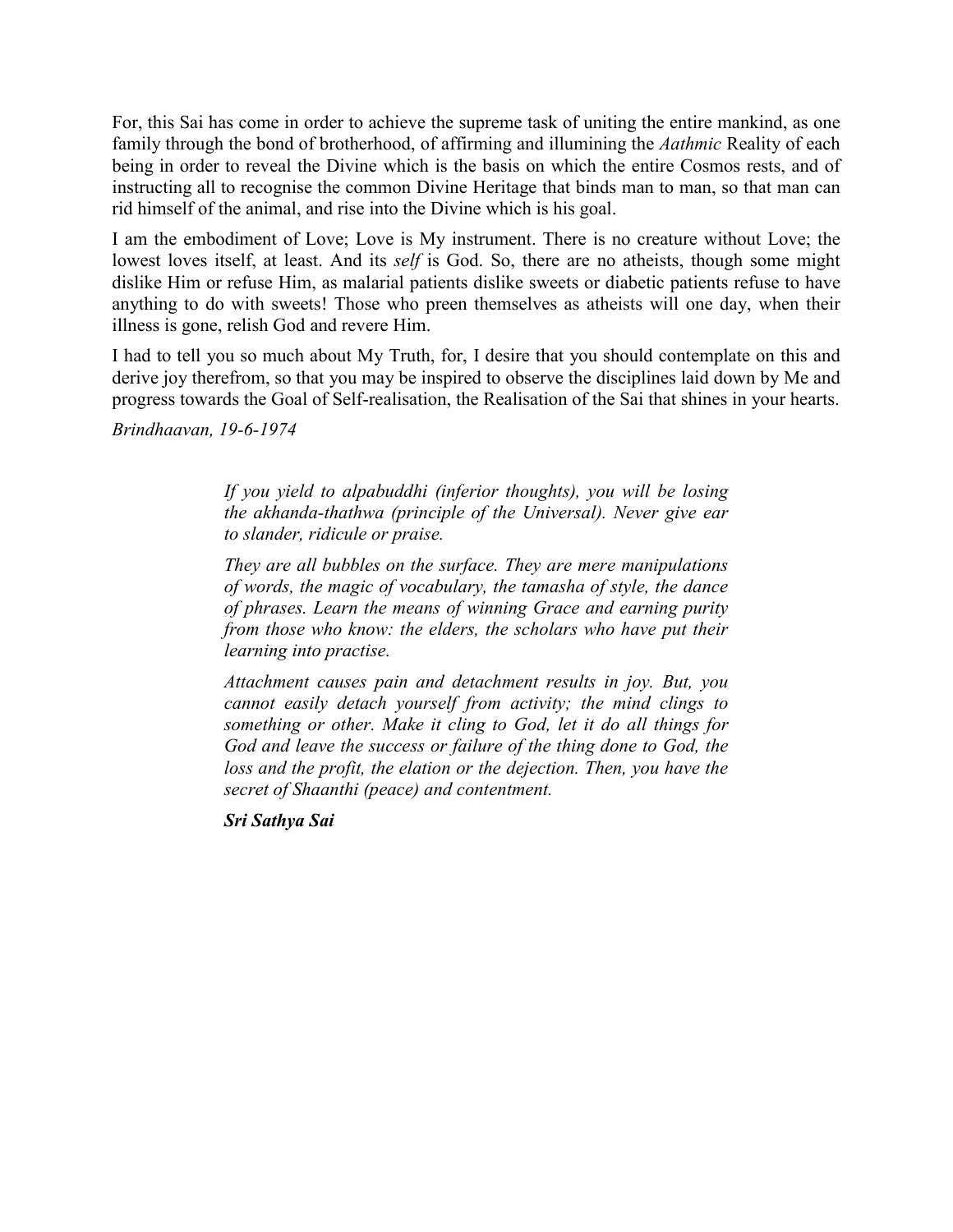# **39. An epic moment**

THE agonising years of torment, hope, and disillusion were over; the moment of decision had come, though it was sought now, by the sharp edge of the sword and not the soft words of Lord Krishna. The armies gathered by the Kauravas from their kingdom and from their allies were standing face to face with the forces of their Paandava cousins. Cavalry, chariotry, elephantry and infantry, eager to start the destruction of the enemy, the chief actors all dressed and equipped for the fray! Conches were blown; trumpets rent the sky with their blare. The air was tense with hope, fear, anxiety and anger. Blood in million bodies became redder and warmer; hearts pounded quicker; arms grasped weapons in deadly grip.

Dharmaraaja, the 'eldest of the Paandava brothers, suddenly, removed his footwear; he laid aside his armour; he slid from his chariot; he walked towards the opposing cohorts, towards Bheeshma, the Generalissimo of the enemy forces. Dhuryodhana, the eldest of the

Kaurava brothers, the cousin most responsible for the war, the unyielding opponent of the Paandavas, saw Dharmaraaja cross over to the aged Bheeshma. He was overjoyed; he guessed that Dharmaraaja had decided surrender, for, he was by nature against bloodshed and battles.

#### *Dharma* **will guard those who follow** *Dharma*

The four brothers of Dharmaraaja were astounded. Bheema, the redoubtable hero of a hundred contests with the Kauravas, the person most .eager for the battle to begin, felt foiled of victory. He recalled the many occasions when Dharmaraaja had stood in the way of revengeful action against the Kauravas. He feared that he would apologise and withdraw like a craven from the bloody gamble of war. Arjuna, the formidable bowman, witnessed his brother's defection with horror and anger. Nakula and Sahadheva, the twins, were struck dumb at their own helplessness.

Lord Krishna studied the situation from the seat of the charioteer on the chariot of Arjuna, which was in the front line of the Paandava army. He signed to the four of them to follow their eldest brother and do likewise. He said, "All these years you have revered' him, and trod on his footsteps. Do so now. Do not hesitate; do not doubt." Dharmaraaja was the very embodiment of *Dharma* (right action); he knew the right and he practised it whatever the consequences. He knew that Dharma will guard those who follow *Dharma.* He never did a hypocritical or a *non-Vedhic* act; he never took a wrong step. He went straight to Bheeshma and fell at his feet. Standing before him with folded hands and bowed head, he prayed. "Grandfather! We had no chance to experience the love of the father; he passed away too soon. You brought us up from infancy with love and *care,* and made us what we are today. We have no fight to "fight against you; but, fate has conspired to bring us now into battle with you. Please have mercy on us; permit us to raise our arms against you."

#### **Adherence to** *Dharma* **ensured Paandavas victory**

Bheeshma was naturally charmed and overjoyed at the humility and righteousness of Dharmaraaja; his eyes were filled with tears at the strange turn that destiny had taken; he blessed him and said, "Dharmaraaja! You have stuck to *Dharma,* in spite of the temptations this situation has placed before you. What a noble example you have set before the world! This *Dharma* that you follow will itself give you victory."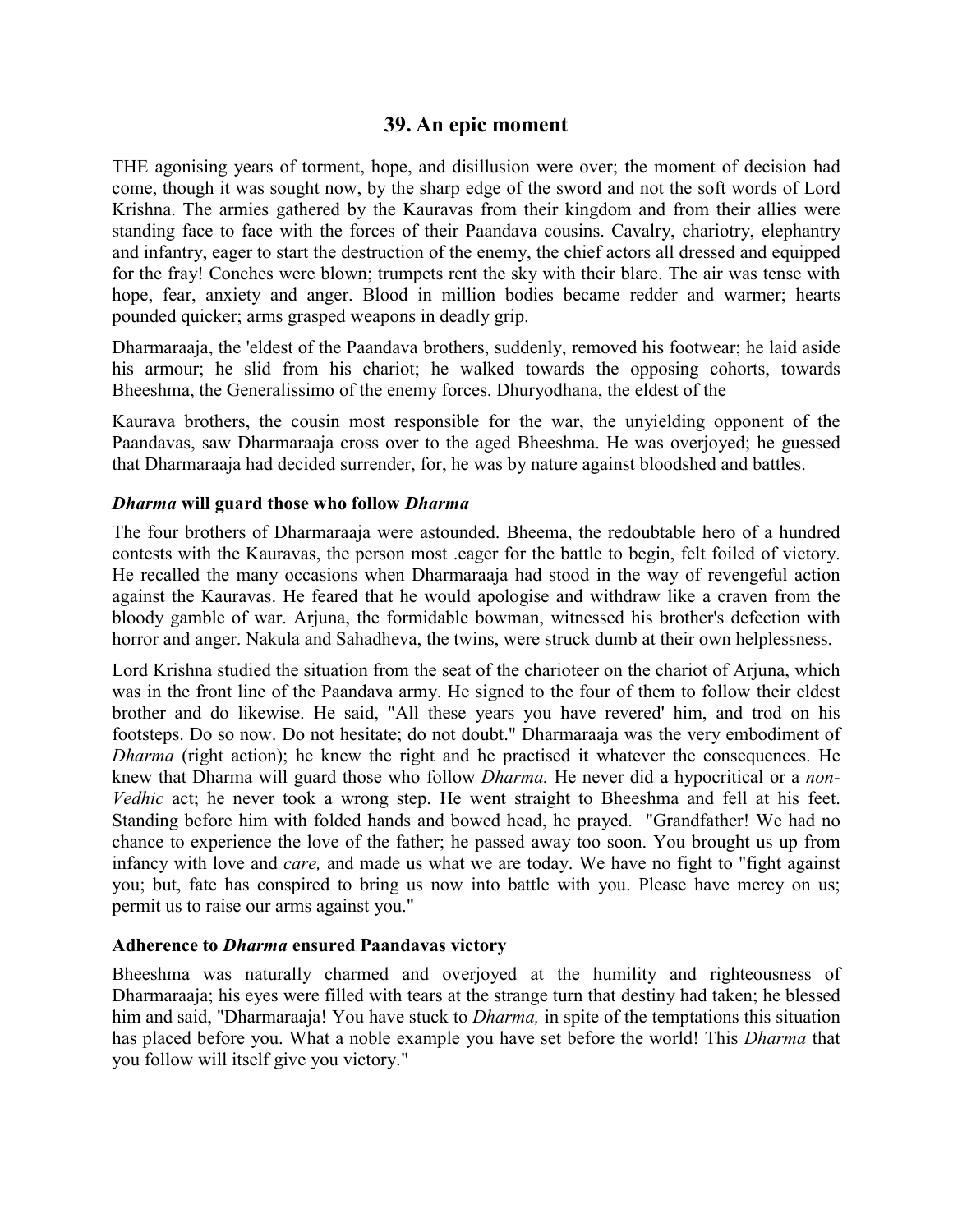Next, Dharmaraaja and the brothers moved towards General Dhrona, the Brahmin Preceptor, who had taught archery to both the Kauravas and their cousins, the Paandavas. Dharmaraaja fell at his feet too and prayed, "Highly revered Preceptor! We five are your pupils; how can we rightfully take up arms against our Preceptor? The times have indeed gone awry. Pardon us, for this wrong. Permit us to engage with you in battle." Dhrona, the *Aacharya,* was visibly moved by this appeal. "Ah! How great and good, this Dharmaraaja is ! Even at this moment when the hounds of war are to be let loose to spread death and fury, he is sticking to the dictates of *Dharma!"* Dhrona was thrilled at the thought. He clasped Dharmaraaja in his arms and said, "Son! You are dearer to me than Aswathaama, for, I am drawn to him only by duty, whereas I am drawn to you by love. You are all my sons, for, I love you as such. Your right will certainly earn victory over our might."

It is this adherence to *Dharma* that ensured their victory. Or else, was there any one on earth at that time who could force the redoubtable Bheeshma to lay down his arms? Could any one excel Dhrona in archery? The Kauravas, whom Bheeshma and Dhrona sought to support were defeated because they trod the path of *adharma* (vice), while the Paandavas never deviated from the path of *Dharma. Dharma* gave them the skill, strength, courage and tenacity to defeat these great masters of military strategy.

The Kauravas went counter to their parents and their God. Their mother, Gaandhaari, counselled her children in a thousand ways not to continue their vendetta, against their cousins, the Paandavas. But, they did not heed her. Their father Dhritharaashtra pleaded with them to desist from the path of hate; but, to no avail. They turned a deaf ear to the advice offered by their Preceptor, Dhrona, to make' peace with the Paandava cousins and give them their legitimate share of the realm. When the Lord, Sri Krishna Himself, went to them as a messenger of peace, as an Ambassador with the Mission of Peace, they refused to listen to His Divine words; they attempted even to overpower Him and put Him into bonds!

If you follow the same line of wilful blindness, you will have to meet the same fate---total destruction. The five Paandava brothers are, you should believe, worthy of your reverence and have to be regarded as your 'five vital airs,' 'five sheaths,'. 'five sense-organs.' Have them as ideals to be followed; you can then win the Grace of God. The memory of their travail and triumph will act as *a manthra* to purify and strengthen you, and elevate you to the Divine status which is your heritage.

*Brindhaavan, June 1974*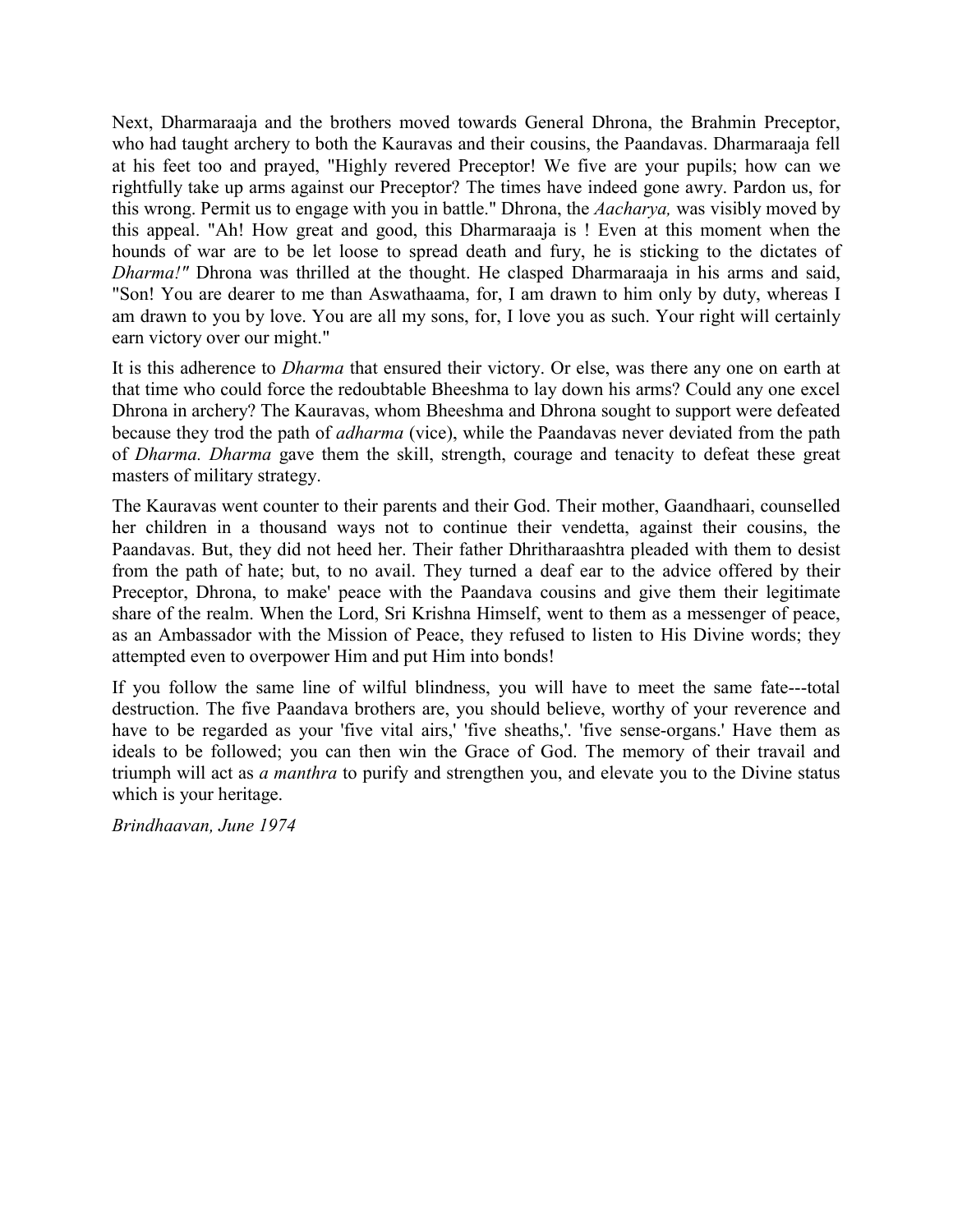# **40. Vaster than the vastest !**

BRAHMAVIDTH Brahmaiva bhavathi (He who knows the vastest becomes the vastest), say the *rishis* (sages). *Brahman* is the word used for what they indicate as the vastest, which words cannot reach nor the imagination conceive. There is a Brahma, the First of the Trinity, with four heads, the Creator, from whom we have to distinguish this vast immanent Principle. This *Brahman* is described, not as one of three, but as the One without a second. The *Vedhic* statement *Sarvam Brahma mayam* ("All is *Brahman")* is the key to the understanding to the Universal Eternal Principle. The *Brahman* need not be sought, at some far distant spot, on the Himaalayas or in the depths of space. Some cosmonauts when they landed on Moon reported that God does not exist, because they did not spot Him anywhere in their spatial journey, as if He lives and moves in space and accosts all who dare flit through His corridors! *Brahman* is the Reality of the seeker, the Cosmonaut, the person who asserts its existence as well as of the person who doubts or denies. To say that the Divine is a fiction of some one's fancy is to be false to one's own genuine truth. The Divine is what integrates and unites all this diversity into one single essence.

## *Brahman* **is the activity in every atom and cell**

We can easily become aware of it, if we observe the prescribed course of *saadhana* (spiritual discipline) and have the elementary faith to impart sincerity for that *saadhana.* One must sharpen the intellect and widen the imagination to be able to conceive of *Brahman,* which is subtler than the subtlest, vaster than the vastest. *Brahman* is the very urge behind all aspiration and all achievement, even the aspiration to know *Brahman.* It is the activity in every atom and cell, as well as in every star and galaxy,

*Brahman* also means sound, voice, word, *manthra* (sacred formulae), and, through the sound O*M,* as well as through various other *manthras,* it is possible for man to develop the superfine intellect necessary to grasp the immanent and transcendent principle called *Brahmam. Brahman* means *Brh* or big, the biggest, the vastest. It is described as bigger than the biggest, vaster than the vastest. The Universe is the body of *Brahmam* that emerged from it when the desire to become many arose in it. The Universe rose when *Brahman* uttered the first word, and so, the *vaak* (word) is also called *Brahman. The* word is also called *padha* and all created things are referred to in Samskrith as *padha-artha* (the meaning of the spoken word). For, when the word was uttered, the thing was created or became manifest. The word produced its meaning, namely, the thing!

The Infinite Eternal *Brahman* can be cognised as having three attributes, for the convenience of awareness: *Sath, Chith* and *Aanandha.* The minutest particle in the Universe has these three characteristics, and the vastest too. Man too is the embodiment of *Sath-Chith-Aanandha* (Being, Awareness, Bliss absolute); but, since he is too attached to the body and its impulses, he is unable to dive deep into his reality and benefit from the springs of *Chith* and *Aanandha* that are there.

#### **See all as parts of the same whole**

The attraction that the vast *Brahman* has for the *anu* (the small) is the attraction of the whole for the part. It is the basis of all love---the love of the mother, of the father and son, of the friend, the spouse and even of the devotee towards God. The *jeeva* (the individualised being) loves the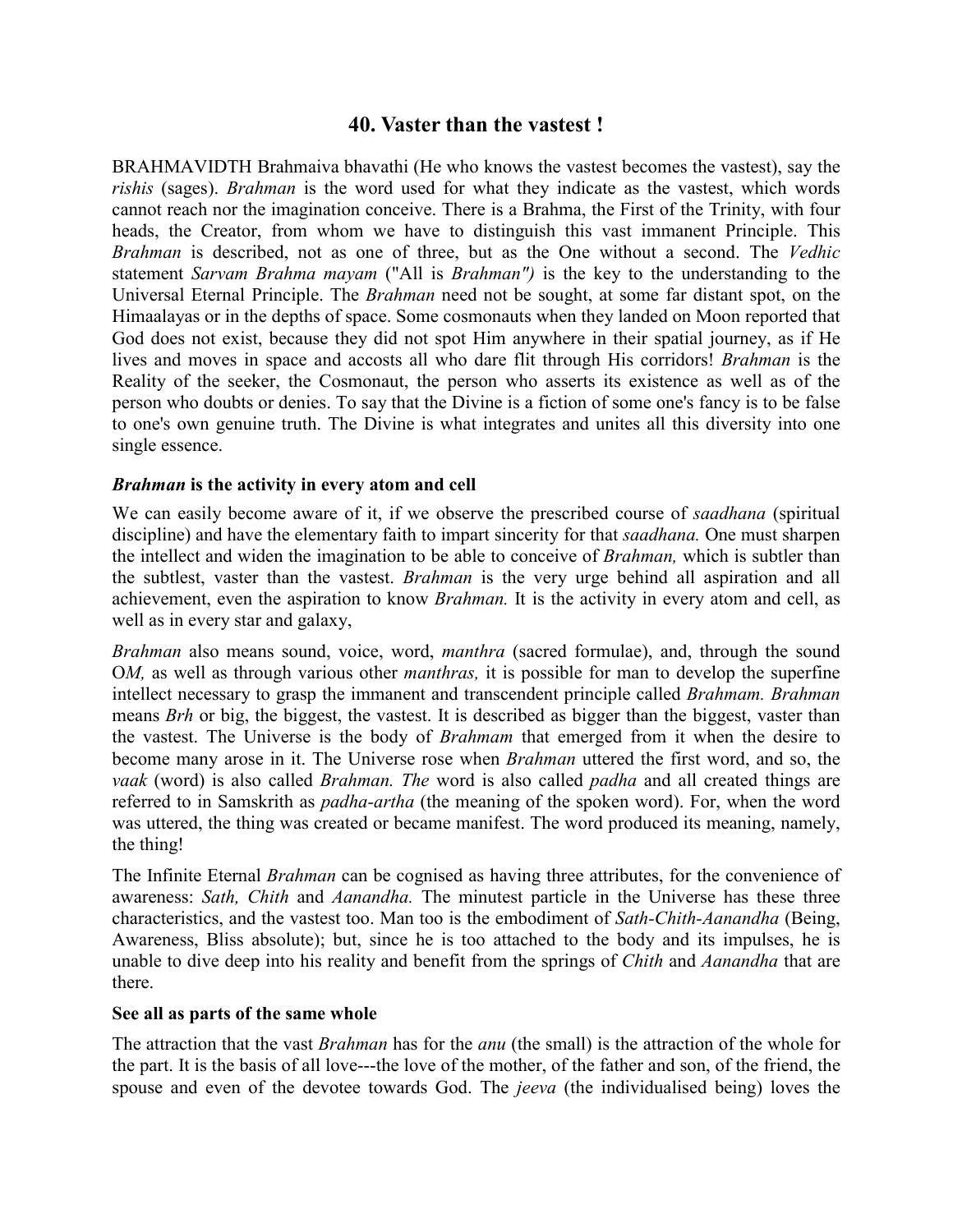*Brahman* or the totality of which it is part. See all as parts of the same whole to which you belong; then there can be no hatred or envy or greed or pride.

Saraswathi, the Consort (the potent power) of Brahma is celebrated as the Goddess of *vaak* (word) or the urge to express, to manifest. Her vehicle is, according to the *Vedhas,* the *Hamsa* (Celestial Swan), the pure bird that is endowed with the rare power of discriminating between water and milk, even when they are mixed and receiving only the milk (that is to say, separating the valid from the invalid, the lasting from the fragile, the true from the untrue). Moreover, *Hamsa* is a symbol of *Soham,* the *seed-manthra* that is uttered by human breathing *(Soham-Soham; Soh* means He and ham means I; He is I). I and He are the same from birth to death, meaning *that the Jeeva* is *Brahman,* no more and no less. There is certainly difference in quantity but there is no difference in quality, between the two. A drop of sea water is as brackish as any other; you need not taste the entire sea to know that. The *jeeva* is *Sath-Chith-Aanandha;* the *Brahman is also Sath-Chith-Aanandha.* That is the reason the *jeeva* is asked to announce itself as *"Aham Brahmaasmi"---"I* am *Brahman."* It is .as true as the drop of sea water saying, "I am the sea."

*Yogis* (spiritually advanced persons) can cognise this easily. That is why one *yogi* sang, "'Go, mind! Rush to where the Ganga and Jamuna are." This does not mean that the *saadhaka* (spiritual aspirant) should go on pilgrimage to Prayaag, Allahaabad where the two rivers meet. Ganga and Jamuna are the Ida and *Pingala,* the two nerve-channels through which the *Kundalini* (soul power) is uplifted and Prayaag is the *Bhru-madhyasthaan* (the spot on the brow where they meet between the eyes). When the *Yogi* is able to concentrate on that spot, his 'serpent power,' he can become aware of the sea and transcend the name-form of the drop. That is the meaning of the Call.

*Brindhaavan, Summer Camp, 1974*

*Man has to recognise the preciousness of time. Not even a fraction of a second should be wasted. He must be engaged always in the investigation of his own Truth and his own Duty to himself Life is dripping away, drop by drop, from the leaking pot! Time hangs over every head like a sharp sword, ready to inflict the mortal slash. But, man pays no attention to this ever-present calamity.*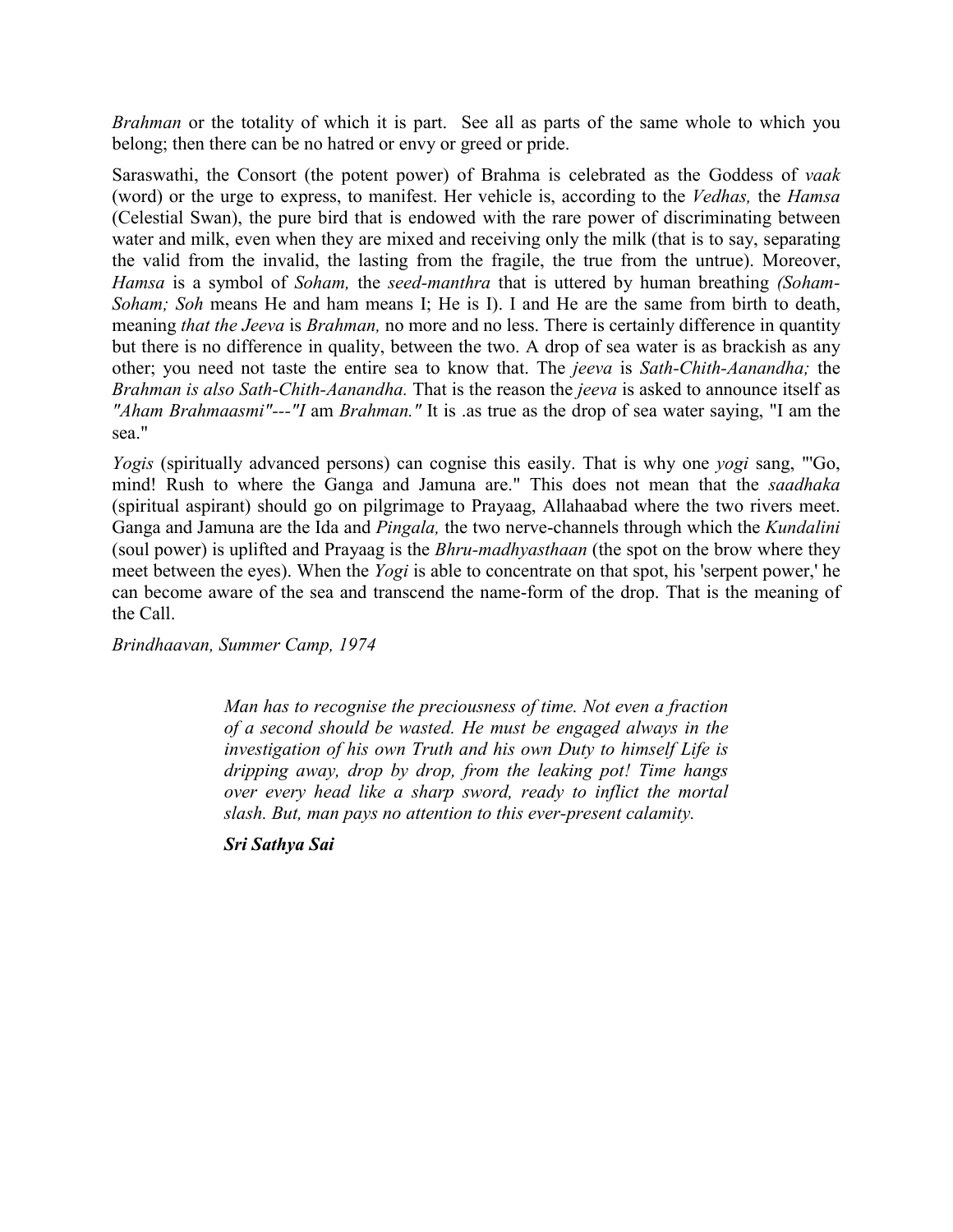# **41. Instruments of the Divine Will**

I AM happy to meet you and talk to you on this occasion---the very first gathering of the members of the Council of Management of all the State Trusts and of the Education and Publication Foundation. The aims and objectives of the Trusts are themselves your guides; they can certainly inspire you in your dedicated task. They can help canalise your skills and devotion into activities that can help your spiritual realisation, as well as the welfare and prosperity of your countrymen of all creeds and conditions. I am aware of this. But, yet, since we are working within the framework of the legal and administrative system, we have to pay attention' also to strict accounting and sincere adherence to the requirements of law.

There are many Trusts operating in this country and in others beyond the seas. I wish to emphasise that the Sathya Sai Trusts have to shine forth among them all by their special characteristics. They must be based on mutual trust and cooperation, built on the actual experience of the One-ness of all. There is no room here for egoistic poses, compulsory tactics, greed for power, recrimination, and jealousy.

## **Trust depends on faith in God**

Of course, wherever money is dealt with, these evils are common; there are Trusts that are compelled to enter into the process of litigation even as far as the Supreme Court, against their own members for breach of trust. Remember that Trusts are built firmly on the foundation of trust; if you do not trust yourselves and your own reality, you can never trust another. Ultimately, trust depends on faith in God, as expressed in your own actions and in the actions of others. Virtue can grow only in an atmosphere of theism; you must have faith in the omnipresence of God, that God is the witness, the guide, and the guardian. Self-confidence, confidence that you are the pure unlimited self, is the great reinforcement that religion can endow you with. When you establish this in your hearts, you can be entrusted with any type of responsibility, and any type of work.

The *Vedhas* lay down four goals before men: *Dharma, Artha, Kaama* and *Moksha.* But they have. to be pursued in pairs. *Dharma* and *Artha* (virtue and wealth) together and *Kaama* and *Moksha* (desire and liberation) together. That is to say, wealth has to be earned through righteousness, and desire has to be for liberation. But, man takes these four separately, and loses all.

He puts them into separate compartments and adopts distinct plans to achieve them. So, his personality is not integrated; he leads a broken life. He gives up *dharma* and *moksha* as beyond him and wastes his life pursuing sheer *artha and kaama.* They lead him into ruin.

You have to practise righteousness in the management of wealth, especially when the wealth is to be used for human uplift and human betterment as here. *Udhyogam purusha lakshanam,* it is said. *Udh-yoga* means, as is commonly understood, employment in some job, something that is worth doing. No, it means *udh* (higher) *yoga* (spiritual discipline), a *saadhana* which has assumed the status of a job. All. jobs which you take up are *udh-yogas* (higher disciplines), which "mark out the man" *(Purusha lakshanam).* When *artha* is sought through *dharma,* the *purushaartha* deserves the name *'parama-purushaartha'* for it is *parama* or oriented towards the *para* (the higher eternal values).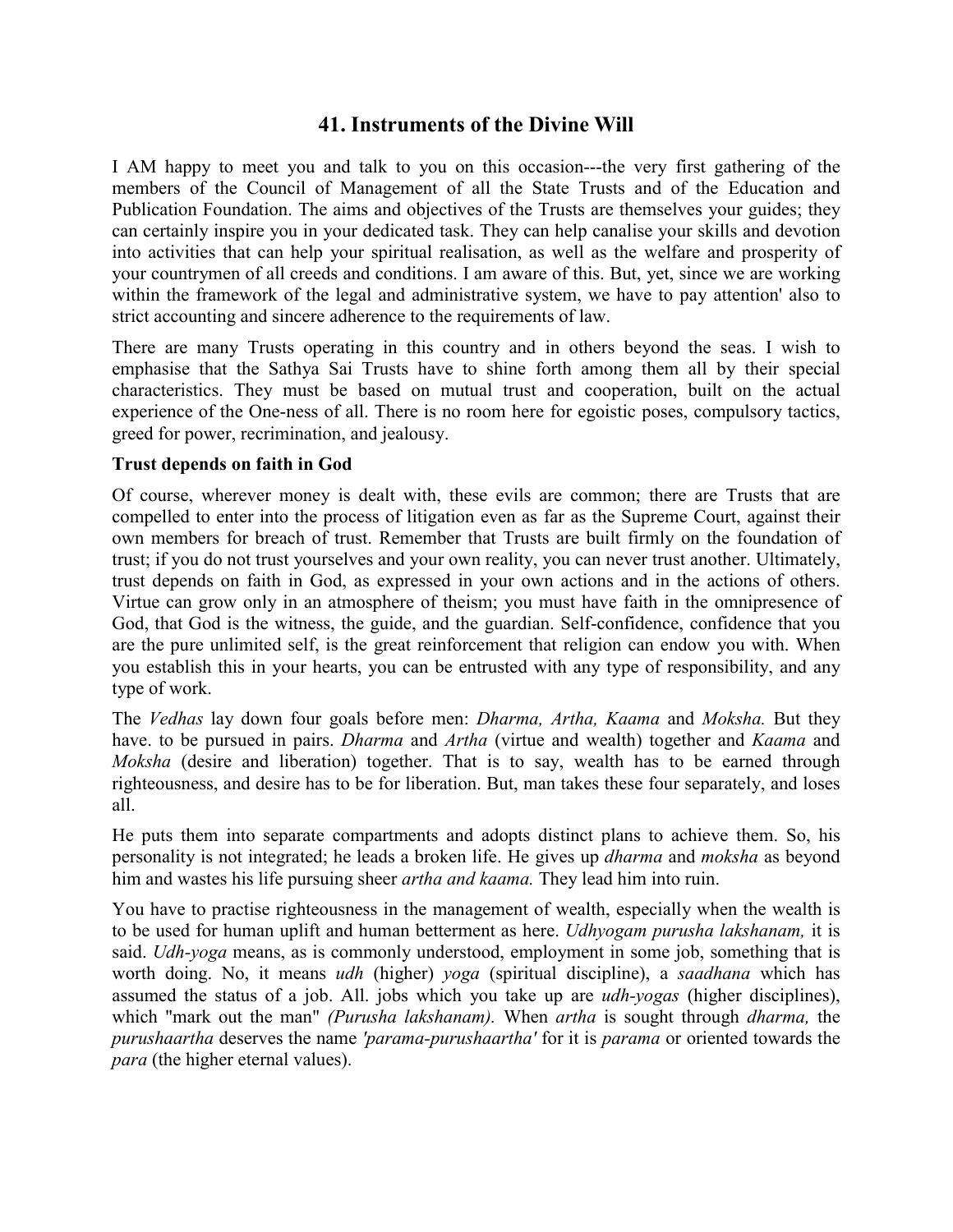#### **You have to struggle to ensure spiritual progress**

Tiffs is a chance for service for which you must feel extremely delighted, for, here you can. transmute your devotion and faith into positive acts of service for the benefit of your brothels and sisters. And, since I am with you in all that you do, you have no worry about the success of the undertakings. You have only to be 'instruments;' you need not devise devious ways or roundabout tactics. Doing your duties as members, you have the need to preserve and develop trust in Sai, too.

This is Sai work, which you are invited to enjoy. This is elevating work that brings you nearer to the heart of the Divine. When Naaraayana hastened to save the elephant front the jaws of the crocodile, the Bhaagavatha says, He did not take with Him the weapons---wheel or even the Lotus or the Conch. He went empty handed, as far as eye could discern. The conscious hand must have the inert pickaxe in order to break the hard sod; so too, the Divine Consciousness must have the *Prakrithi* (objective world or objective instrument) to carry out His plan.

You have the chance to contribute to the happiness and beatitude of thousands. In order to carry out this duty, you have yourselves to lead exemplary lives. Your *nithya jeevitha* (daily living) must be transformed into live prayers and live *saadhana.* How much struggle are you now going through for ensuring physical comfort! You have to struggle much more for ensuring mental peace and spiritual progress, for *sathya jeevitha* (life in truth).

Calculate within yourselves the benefit that would accrue to you from this *saadhana* into which you are initiated now, and prepare for shouldering the task assigned to you---to be instruments dedicated for advancing the mission on which the Divine has come.

*Brindhaavan, 20-6-1974*

*Control gives power; regulation gives greater strength; discipline reveals divinity. People pine for happiness. But, can one gain it by allowing a free rein to the senses? Can one be happy eating four meals a day, or riding prestigious cars or living in many-roomed bungalows? No. Happiness consists in helping others. It is brought about by giving up, not by hoarding. Catering to the senses makes man bestial. They will drag. him into dirt and disgrace.*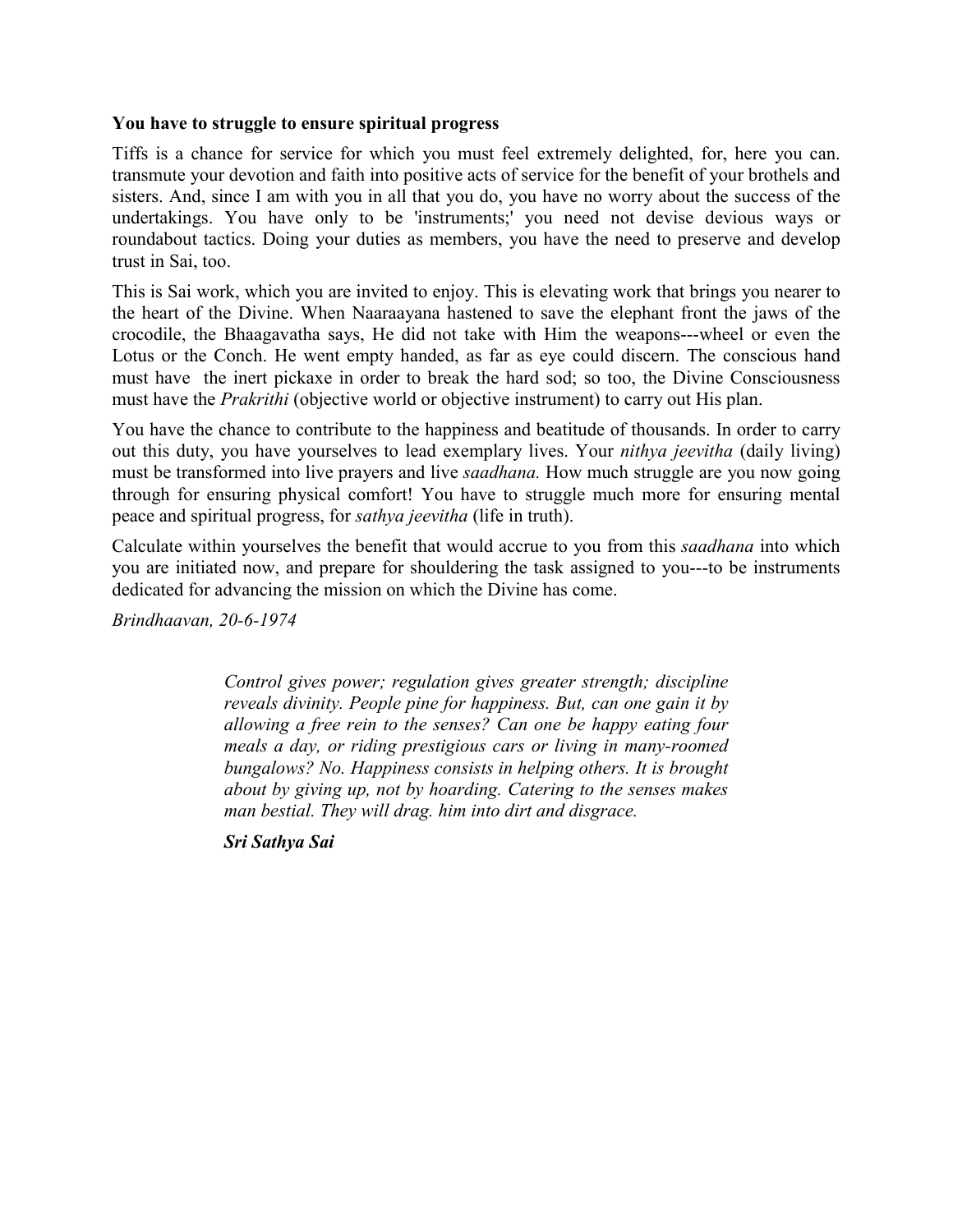# **42. Many voices and the Voice**

OF the many billions of living beings, man alone has the privilege of being entitled to investigate the Truth of the Universe and to merge in the Bliss of its Realisation. But, man is lost in the pursuit of wrong goals; he is struggling in the fog of doubt and divisive loyalties. He is frittering away energies and time in activities that bind him still further in the tangles of material wants. This type of activity called Moha *karma,* flows from delusion and leads to further delusion. Man must outgrow this tendency, and turn towards *Dharma karma---moral* activity; idealistic activity; activity that sublimates lower instincts and impulses and transforms every deed into an act of dedication. When this attitude is confirmed and consolidated, all. karma (action) becomes *Brahma karma* (dedicated activity). Man merges in the Universal and loses the inhibiting individuality. That is the karma which the *Aathma* craves for and delights in.

Even in the first stage of *Moha Karma* (attachment/desire oriented activity), man should endeavour to charge it with *Prema* (divine love). For, *Prema* will correct the *karma* imperceptibly into the path of *Dharma* (virtue) and lead systematically, into the further stages of human progress towards Divinity. What then is *Prema?* It cannot be earned or acquired; it is the natural endowment of man. It cannot be refused or thrown off the mind. It cannot be taught or learnt. If directed towards sensual objects, it may well spell ruin-if directed away from them, it can well ensure salvation.

## **Yearning to reach for the sublimity is alone Prema**

*Prema* or Love is a much-misused word. Any positive response to the attraction is called Love; any feeling of attachment, however trivial or transitory, is characterised as *Prema.* We must certainly coin new words or set aside specific words to indicate the forms of love. The. attachment of parents to their children or of children to the parents must be called affection. The response to the attraction of sex can be best described as fancy, fascination or *Moha* (delusion). The feeling of kinship or comradeship evokes dearness. The pleasure one gets through a sense of possession, especially of material objects, can be known as satisfaction. The yearning to reach for the sublimity that lies inherent in Truth---this alone is entitled to be called by that holy word, *Prema.* For, that is the sweetest, the most charming, the most satisfying possession of Man.

*Prema* is strong and steady enough to leap over all obstacles, confront with equanimity all changes of fortune and defeat, all attempts to delay or deviate. It does not judge one incident as good and another as bad; it does not ascribe them to different agencies. Just as the same Sun causes both day and night, the same Divine Will causes joy and grief; so the devotee does not wince or exult, when ill or well.

The fault lies in man's fascination for the 'many,' instead of the 'one;' he pursues the diverse, and forgets the unity 'in the universe. Really speaking, the 'many' **are** but different vehicles for the expression of the 'one. Take the example' of the electric current. When the fan whirls, we say that there is the current flowing; when it stops whirling, we note the absence of the current. When the bulb is on, we notice its presence; when the bulb is off, we note its absence. The current, by itself, is 'invisible;' it is *niraakaara* (formless). It activates various things and so we recognise it. So too, Divinity is in all things and behind all activity. To understand it and to recognise it, we need instruments, vehicles, *upaadhis* (limiting adjuncts).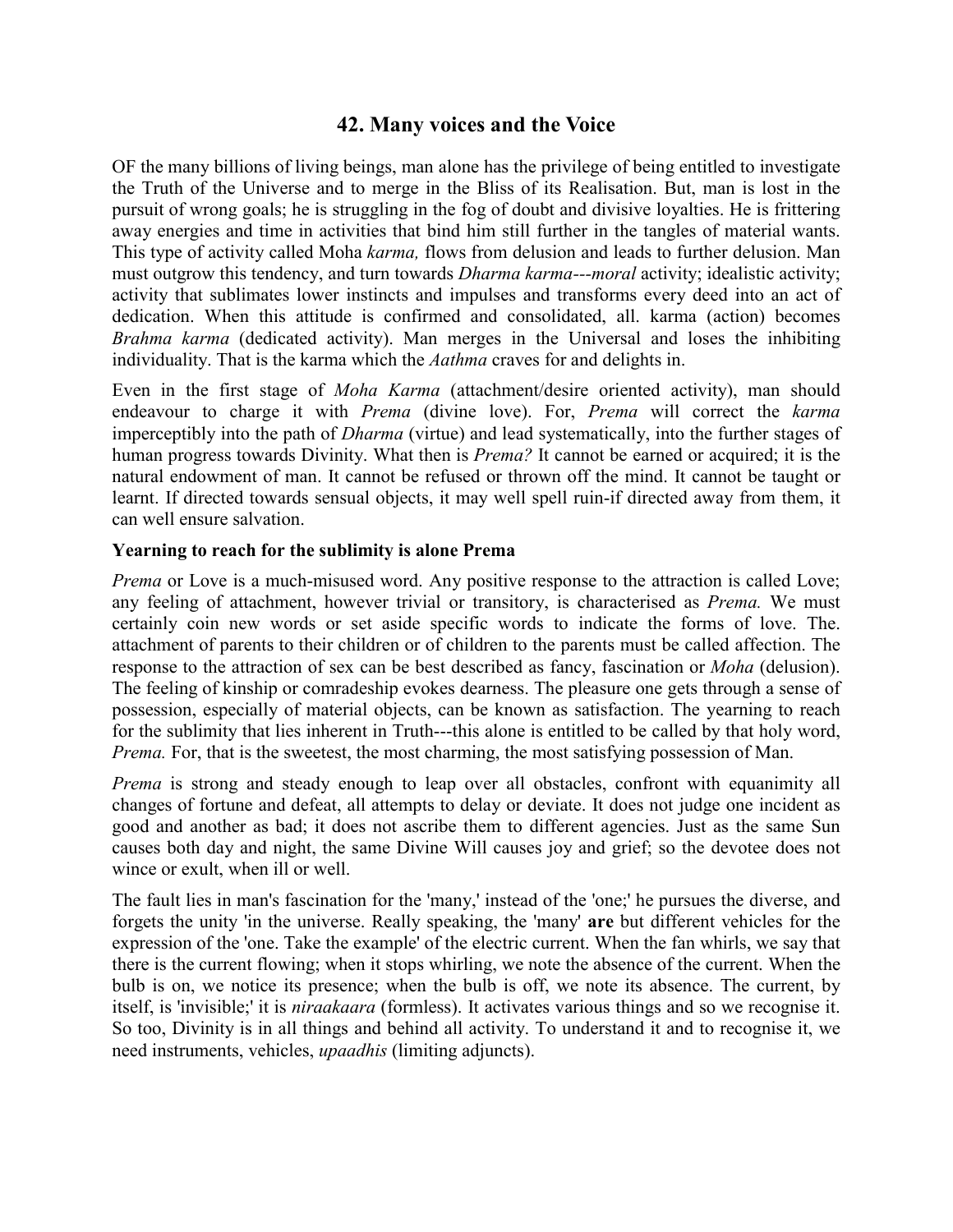#### **Clean the eyes of the cataract of ignorance**

The eyes see; but, can the organ 'eye' see of itself?. It cannot function without prompting-of the Divine *Aathma* (spirit) within. The brain thinks; but, can the cells perform the process all by themselves? No. They must be activated by the Divine within. The 'one' is the basis, the cause, of the manifestation in the many. Through *Prema* alone can the inherent, the immanent One be recognised. For, the Divine is *Prema,* more than anything else. *'Ishaa vaasyamidham sarvam',* "All is enveloped by Me, activated by Me", says the Lord. All is one. The One appears as many, to the prejudiced eye. Clear the eye of the cataract of ignorance, and it cognises all as One. In fact, you see with your eyes, only yourself, everywhere. You talk only to yourself, to whomsoever your speech is addressed. You are pleased with yourself; you hate yourself; you harm yourself. There is no other!

Even when Divinity comes down as *Avathaar* (divine incarnation), man is unable to pierce the veil and revere the Divine. Lord Krishna says that people are unable to recognise the Divinity that is He, because they deem Him merely human. Only those who are aware of the current within, the *Aathma,* can identify the Source of Power before them.

# **Always, listen to the voice of God within**

Three disciplines are essential, to become aware of Divinity in all and in the *Avathaar:* No activity should be taken up with individual aggrandizement in view; intellect and emotion must be directed to the revelation of the Resident in the Heart, *Aathma;* every act should be done sincerely, with love, with no yearning for acquiring personal profit, fame or benefit. Above all, listen to the Voice of God within. As soon as one contemplates a wrong *act,* that Voice warns, protests, and advises giving up. It pictures the shame that has to be suffered, the punishment that has to be faced, the disgrace that it entails. It would appear as if there are two personalities inside you, the one that prompts and the one that prevents. The warning signal, the timely advice, is given by the *Jangam* (the spirit of right) in the *Angam* (the physical body). It reminds you of the absurdity and the danger inherent in the identification of the Self with the body, it encourages you to discriminate between right and wrong; it is God, enthroned in every heart as the Highest Wisdom, the *Prajnaana* (consciousness), the Eternal Witness, whom you can contact easily in the depths of Dhyaana (meditation).

In fact, when you examine your mind, you will find there, holding sway not one but many 'counsellors' with their contrariness, causing confusion. For example, no sooner have you planned to Come to Puttaparthi to take the *Dharshan* (vision) of Swaami, these counsellors start playing their game. One voice advises you to start only after ascertaining whether Swaami is actually present there. Another voice suggests that you can put through a call to 'so-and-so' and discover whether Swaami is at Bangalore or at Puttaparthi. A fourth lays before you alternative routes and means of transport, and causes a good deal of headache. This is the *Sangam,* around the *Jangam,* the *Sangam* (group) of voices that play around the spirit of fight, trying to distract it.

# **Cultivate the vision directed inward**

Another voice might say, when the others have finished, "Well, my dear man! Consider from all points of view, this desire of yours. You may go there, putting yourself to a lot of expense and bother; think of this possibility also---you may or may not get an interview with Swaami." Another voice might-intervene and say, "O! Considering all the wrongs done and all the faults committed, it is very doubtful, if Swaami will grant you the interview." In the wake of this Voice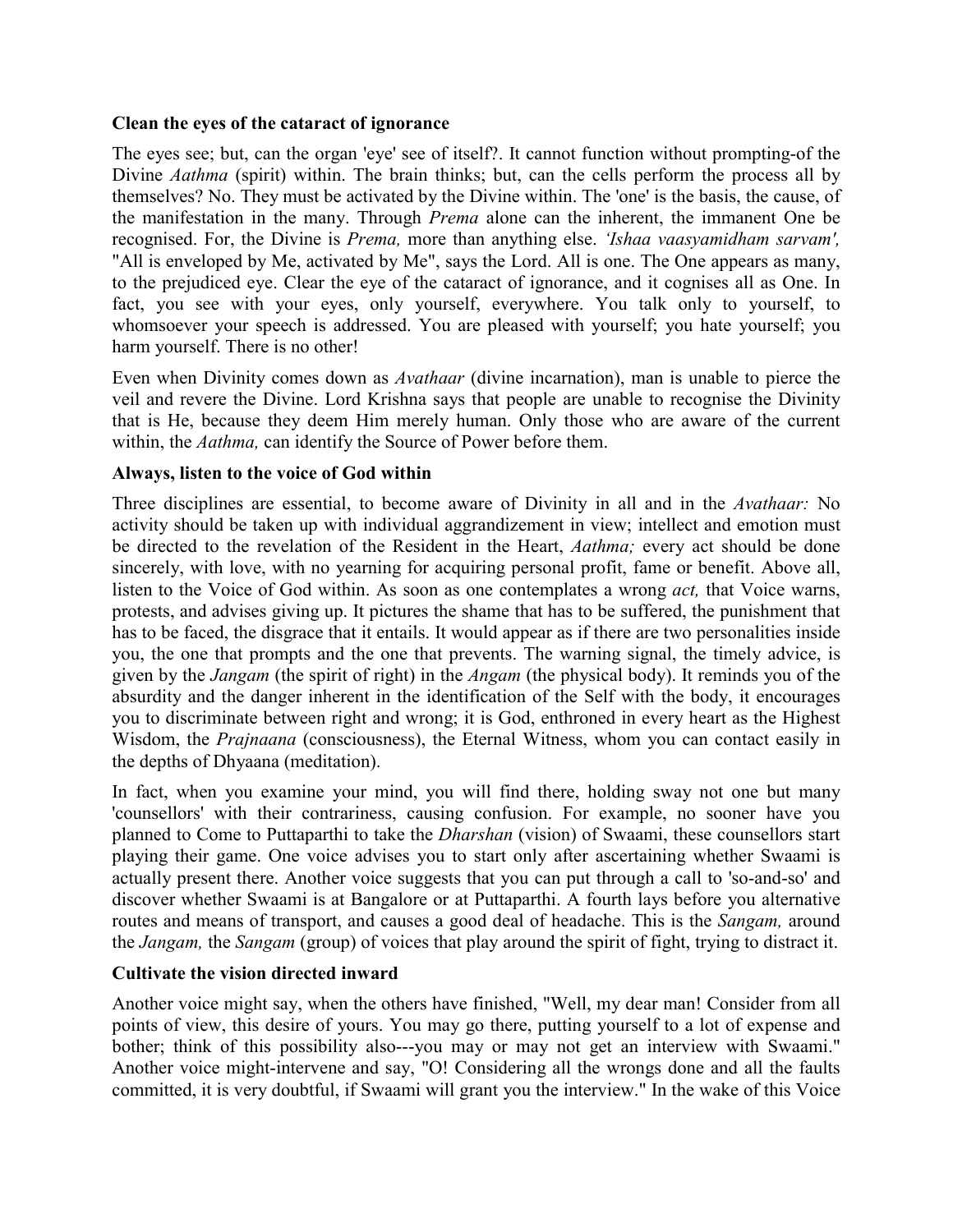another will begin its argument of assurance. It will comfort saying, "No! Swaami is the very embodiment of compassion. He will certainly pardon all errors." This principle that guides and guards you along the spiritual path is the *Lingam* (symbol of the formless), that is in the centre of the *Sangam,* clustering round the J*angam.*

The *Lingam* is in the very core of the heart of man, as the sole purveyor of bliss, power and illumination. Cultivate the vision directed inward, so that the *Lingam* might grant you these three. The mind will then be illumined with the cool comforting Light of Love, Wisdom. That is why the mind has as its presiding deity the *Moon---Chandrama manaso jaathah.* Hence, the celebration of the Day of Thankfulness for all *Gurus* (spiritual preceptors) and the Prime *Guru, Vedha-vyaasa,* is done on the Full Moon Day.

Unless you cleanse the mind with Love, the Full Moon of spiritual wisdom cannot shine therein. The recital of the Name, the observance of vows and vigils, of fasts and festivals, may scintillate on the inner sky of the mind, as stars stud the sky; but, until the Lamp of Love is lit, the darkness will not vanish.

# *Guru* **means remover of ignorance**

This day is a Day set apart for the worship of the *Guru. Who* is the *Guru?* How can a person who has not reached the goal guide you towards it? When he is himself groping in the dark, how can he illumine your path? Most *Gurus* who profess to lead are themselves not quite sure of the road or quite convinced of the rightness of their path. *'Gu'* means darkness, or ignorance; *"ru"* its removal. So the *Guru* must know the process by which ignorance can be removed in another. How can he do it when he has not done it for himself? The blind cannot lead the blind.

*Guru* has a further meaning too. *'Gu'* means *gunaatheetha* (beyond the three strands of energy of which the Cosmos is composed) and *'ru'* means *ruupa-rahitha* (devoid of any particular form). Now, no mortal has transcended the *guna* (quality) and *ruupa* (form). God alone can be described as unaffected by these. And, God is the *Guru,* fight in your heart, ready to lead and enlighten. He is all-knowing, all-powerful, all-pervading.

Scatter the dark clouds of ignorance and egoism that cover the face of the Sun shining in the sky of your heart. Your parents might disown you, your kinsmen might desert you. Your friends might give you up; your treasure possessions might be lost. But, God will be ever near, ever dear, ever ready with counsel and courage. People will gather around you so long as you have pelf and power; you will be left severely alone, when you lose these. They are like swarms of frogs that infects a full lake, croaking flattery, but, disappearing, when the lake is dry.

# *Guru* **worship can be done all days of the year**

You rush here, for the *Guru* Poornima Festival; but, there is no need to await this annual event for revering the *Guru.* People spend this day in worshiping the *Guru* and seeking his directives. This can be done all days of the year! Selecting a special day smacks of superficiality and exhibitionism. I desire to discourage this attitude of yours; I want you to cultivate not these external ceremonies and festivals, but, the internal *Saadhana,* the inner vision, the spiritual longing.

I do not claim that I am a *Guru;* or, consider you as disciples or pupils. When I am All that is, who can be separately specified as *Guru* and who as disciple or pupil? Ignorance of the One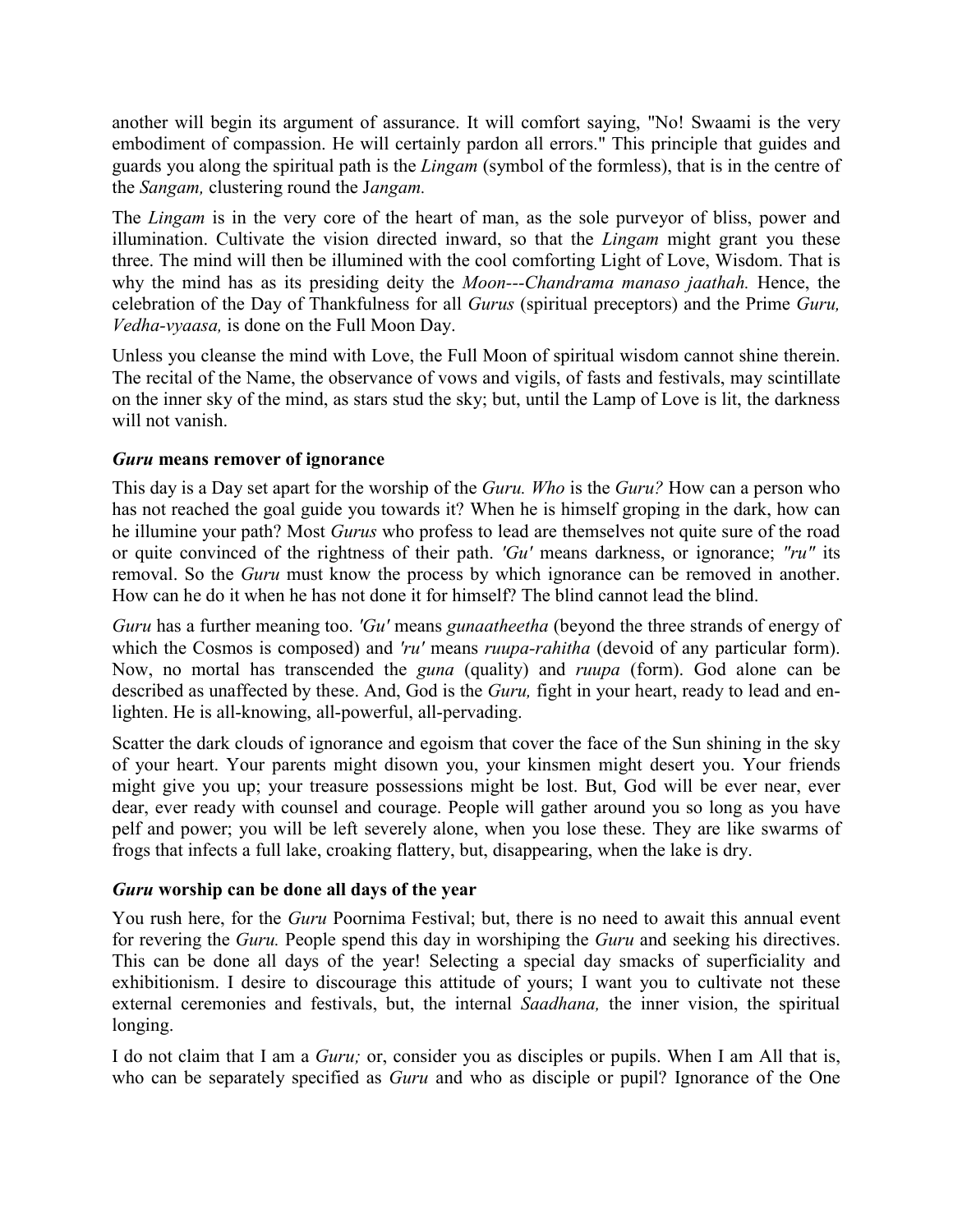leads one to this dichotomy. Realisation of the Truth will end this distinction. None need teach, none need learn. All are fundamentally *Chith* (Awareness). This is the Reality.

The teacher---that is the more correct appellation---should not feel superior; the pupil should not feel inferior. Both are *Aathma* in reality. There is no high and no low. All are waves in the ocean of Bliss. When your body is healthy, charming, fully content, consider how happy you are! Now, know that the bodies of all beings are you--really speaking. And, when all those other bodies are happy, healthy, strong, and full, calculate how much Bliss you can cherish in your heart! The vision of the *Viraat* (the Cosmic Form), is given for those who

surrender their ego and take refuge in the Lord (as Arjuna did) and who imbibe with care the Geetha sung by the Lord in the silence. God is Omnipresent; He is the Inner Motivator of every particle in the Universe. To declare that He is amenable only to your style of worship, that He will answer only to the Name that you have learnt to use, is to insult His Omniscience and His Glory. See Him in all, serve Him in all. Revere Him in all. Pray, "-Let the whole-world prosper; let all mankind be happy." This is the Special Message I give you on this Day.

*Guru Poornima Day, July 1974*

*When you are driving a car, the car is your God. When you are doing business in a market, the market is your God.*

*According to the culture of Bhaarath, we first make obeisance to the work which we have to do. Before we undertake to do any work, we should regard that work as God.*

*Thasmai Namaha Karmane---"The work I have to do, I regard as God and make obeisance to God in that form"---that is what the Upanishaths are teaching us.*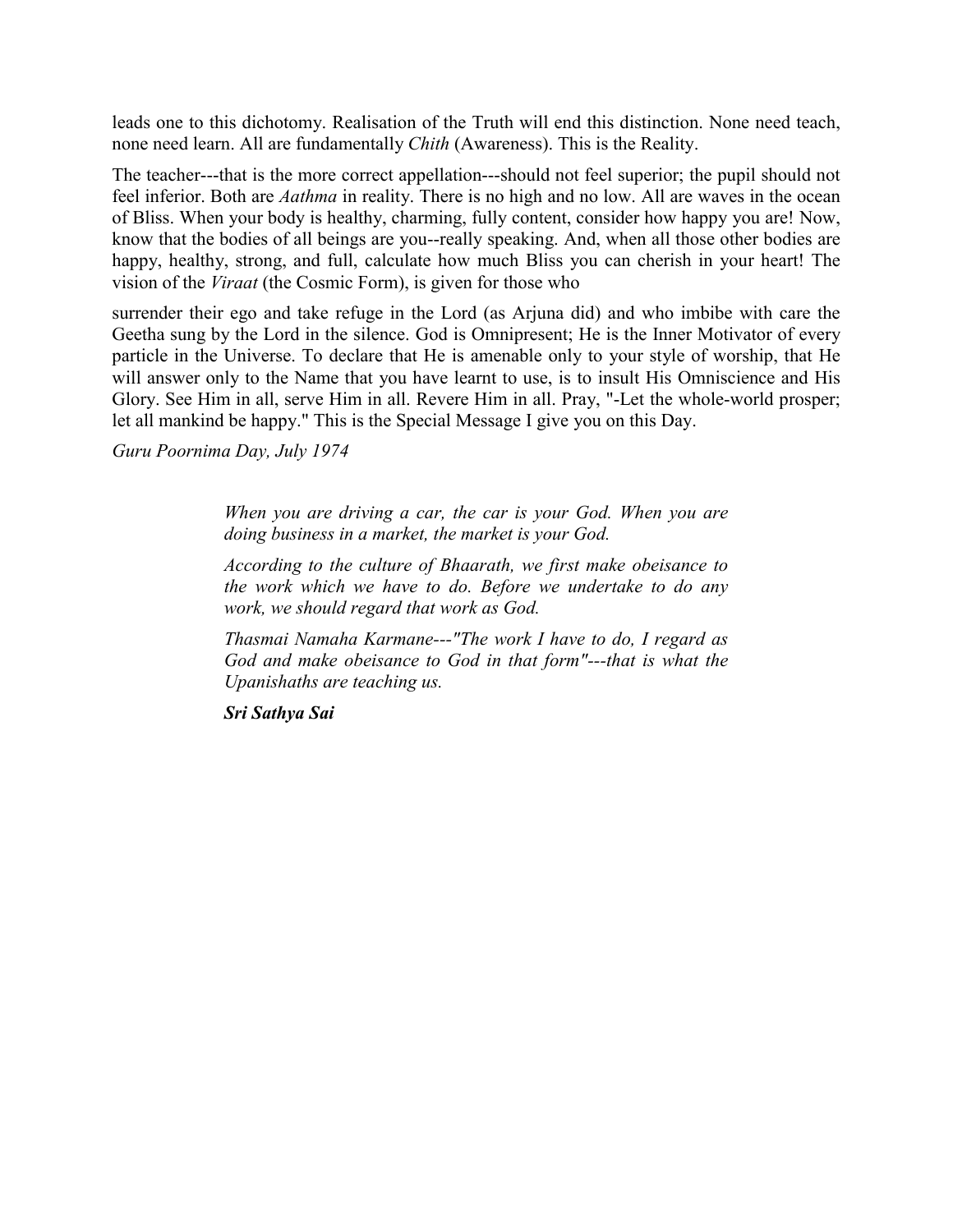# **43. To the mothers**

MANY of you sit in *Dhyaana* (meditation) and after some time start complaining, "O Why is it I am not able to concentrate? Bhagavaan! Help me to fix my mind on you!" Do not get impatient and bewail. Feel rather that you must make the mind pure and clean, so that God Himself will be tempted to possess it. He is the *chora* (thief) of the heart. When thieves enter the house, they select things of value; they will not bother about firewood or charcoal bags! God too when He comes in the role of a thief, looks for the most precious thing, the thing He values most, the thing you have taken most pains to foster. He carries away the pure thoughts, the deeds soaked in the sweetness of sympathy and compassion, the feelings of Love that do not crave requite. God is no ordinary thief!

This Thief makes people richer by His theft! Richer in happiness, serenity and self-esteem. This thief is loved the more, the more He steals! He wakes up the sleeping and then steals what the household has kept for Him. Many times, the people pretend sleep so that He may come and steal the things they have kept for that very purpose. He calls out: *Thasmaath Jaagratha, Jaagratha!* "Therefore, wake up, wake up;" and then, He carries away the treasure He seeks and finds.

#### **What is taught must be imprinted on the heart**

You have that treasure in you; but, you do not know it; hence, you do not keep it ready for Him. You feel you have nothing to give Him, and that you are poor and downtrodden. Once you offer the heart to God, there is no more wail or want.

Those of you who are not affluent, have to borrow some vessels for cooking the marriage feast from some rich neighbour or acquaintance. Or, you may hire them from some institutions which keep such big vessels for helping others. The code of conduct, whether you borrow or hire, is: clean the vessels before returning them; they have to be given back just as they were broughtfrom the owner. Cook in them; then, cleanse them before you restore them intact to the person who lent them.

The Immortal Beings, who have assigned for themselves, this role, this venture of celebrating a 'life-time on earth,' have as it were, borrowed a HEART front God!---the Supreme Giver, in a clean condition. When finally you give it back, see that they are as clean and pure as when He gave them. That is the code of conduct; or else, He will not accept them!

Even experienced teachers' nowadays delight in the mere injection into the brains of the children under their care the components of the text books! For, they endeavour only to push them through the 'examinations;' so, it is just a question of guessing correctly the questions that might appear in the paper and mugging up the answers for just those! Once the boys and girls have written the things which their heads have been stuffed, they return home, with-heads emptied and hollow. What you teach must, however, be imprinted on the heart, not stacked in the brain. That will mould their character and make them useful for themselves and society.

Take the example of Dhruva,. His stepmother told him that he can win the favour of the King, his father, only through God's Grace, which he has to win through penance! So, the five-year-old boy went into the forest and practised austerities that were unparalleled in history) As a result of the penance, his desire was so sublimated that, in the end, he declared, "I do not care for royal favour, or even the worldly throne! I shall attain the Kingdom of God; I shall sit in the lap of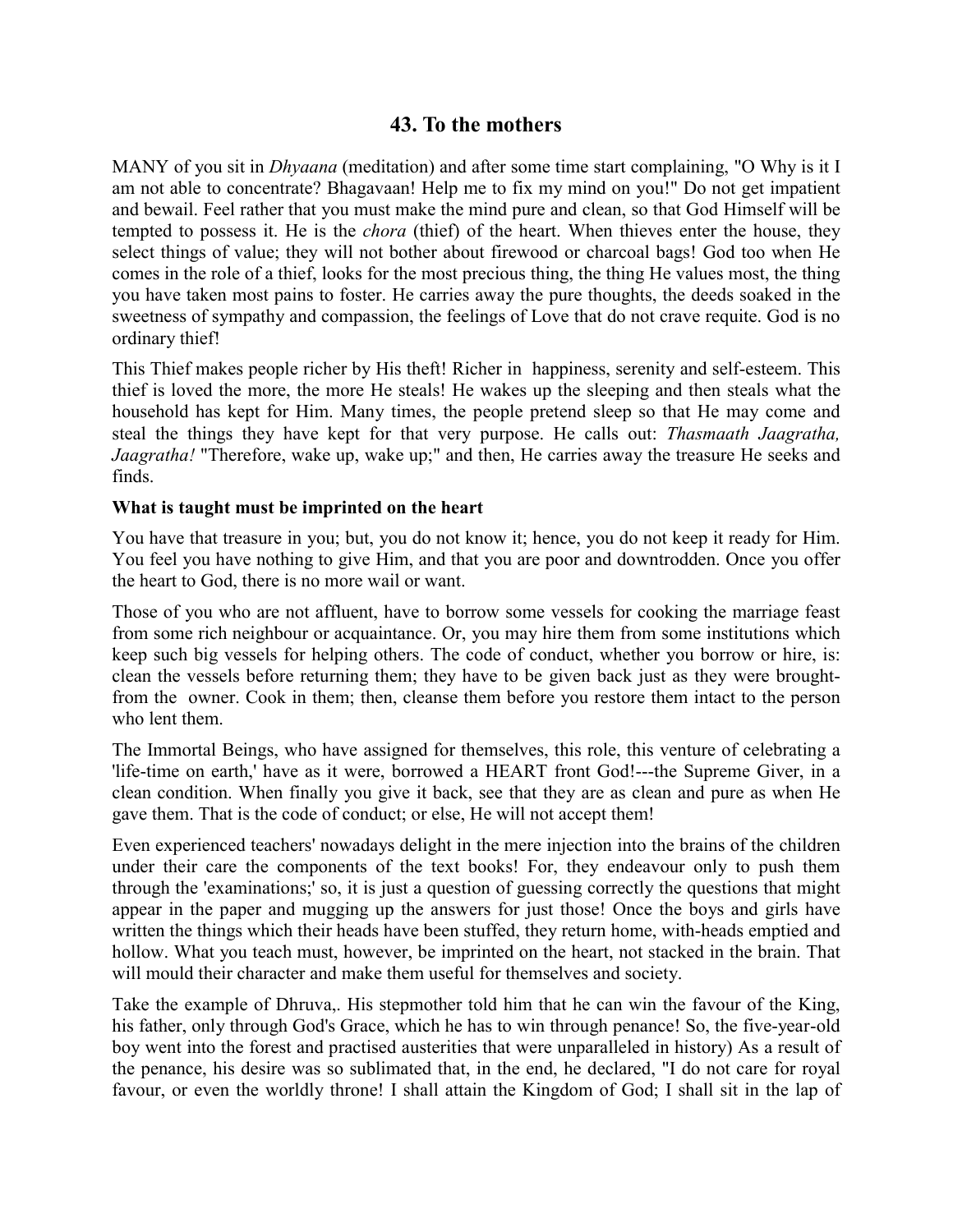God." Thus, he rejected the lordship over humans and preferred the joy of being a child of God, with God.

## **Recognise the great potentials of the child**

In the tender hearts of the children, there is much potentiality of devotion and attachment to higher ideals and objectives; this can be developed and cultivated by you. Do not think that they do not know anything; that you can divert them any way you wish; this is a mistake. Recognise the great potentials of the child; adopt such methods as the child himself might suggest or indicate, Help the child to reach Godliness and become aware of its high destiny. Do not presume that the child is some inferior personality or that is incapable of attaining the heights.

The parents themselves are not competent to guide the children; they dote on them and do not know how to correct them, they have reprehensible habits and ways of life. They smoke, play cards, gamble, drink, and fight in the home; they utter falsehoods, talk scandal, boast and slander, in the presence of the children. How then can they lead their children on right lines? You will have to persuade such parents to mend their ways and be inspiring examples, rather than enemies and obstacles.

But, before you advise the parents see that you have no defect to which they can point their fingers! Learn the right to advise, before you venture on the mission. First, set right your own homes; see that atmosphere of the home is free from hatred, pride, slander and greed; see that Love is the fly-wheel of the home, that faith in God is the bedrock on which the relations between the members are built.

## **India stands forth as the teacher to humanity**

Indian traditions and Indian modes of living are now being fast cast away; crude manners of dress and speech and personal appearance are replacing them; children should be taught to look upon these with disgust, they should know them for what they are---aberrations and vulgarities! Now, obscene posters are pasted along the roads by cinema theatres in order to attract fans; they contaminate character very subtly and silently; children must make the elders ashamed when they permit such demeaning and deleterious posters to appear in public view.! They have to waken the elders into a sense of shame, at the lowering of human values. Unless we plant these ideals in the children, India will go down to the depths of degradation.

How can you tolerate these obscene pictures, these posters publicising pornographic films, this most objectionable type of dress, this brazen behaviour and appearance? Do everything possible to root out this evil. Train the children and the young, to remove this blot, from the face of *Bhaaratha Maatha* (Mother India).

India stands forth as the teacher to humanity, thanks to the virtue, the fortitude, the moral strength of the women of the past and the present. You have to maintain these qualities and foster them so that she might hold her head high among the nations of the world.

#### **Children are the roots of the National Tree**

Establish the status of the mother in the home, as the upholder of spiritual ideals and therefore, the *Guru* of the children. Every mother must share in this effort---the expansion and steady manifestation of the God-consciousness latent in every child.

Children are the crops growing in the fields, to yield the harvest on which the nation has to sustain itself. They are the pillars on which the foundation of the nation's future is built. They are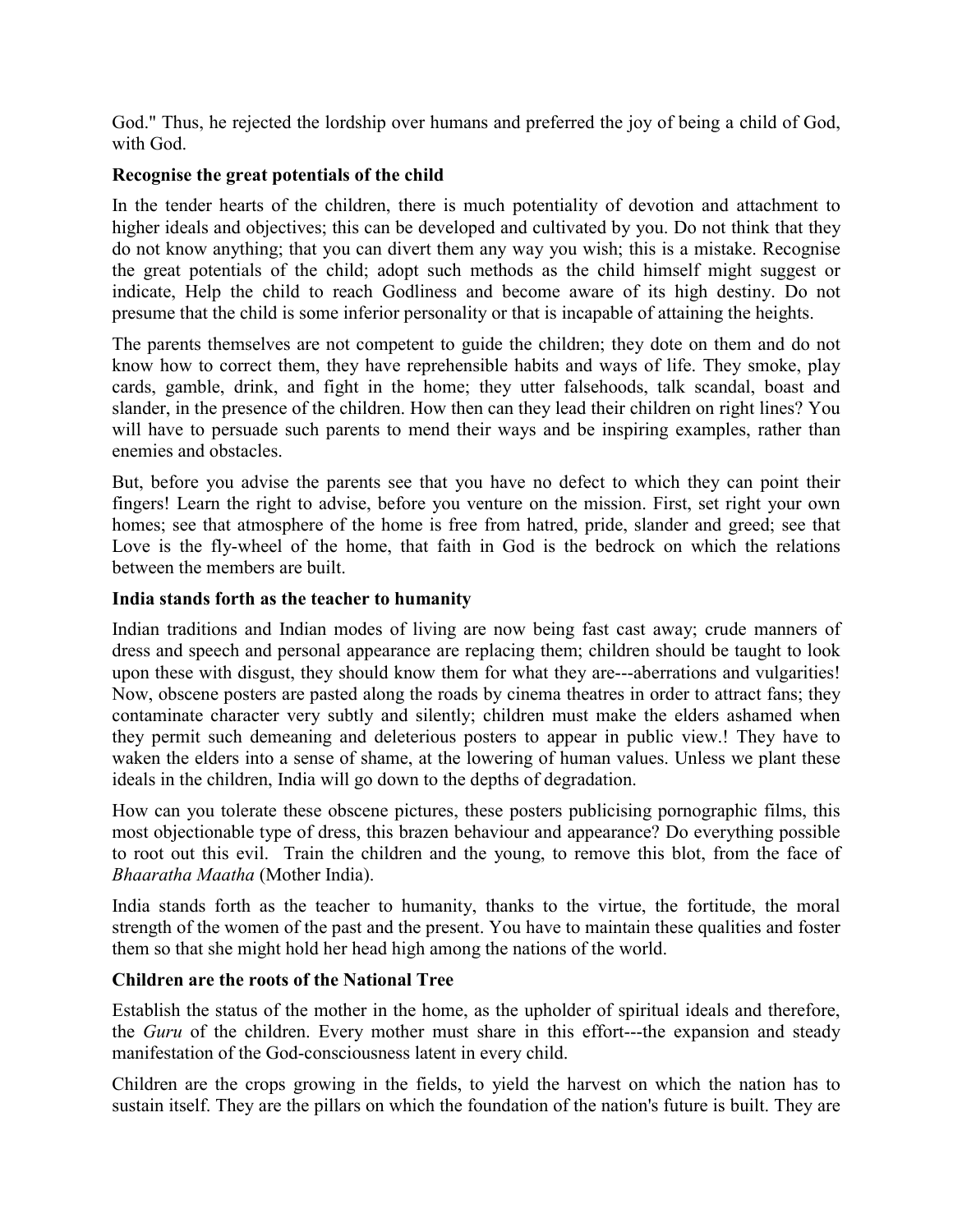the roots of the national tree, which has to give the fruits of work, worship and wisdom to the next generation.

The Sathya Sai Baala Vikaas has been evolved in order to feed these roots, strengthen these foundation pillars and fertilise the growing crops. Children are now growing up in an atmosphere polluted by corruption, anxiety and hollow pomp, because people are enamoured of the shallow material culture, mainly imported from the West. Parents and teachers and even the leaders of the nation are devoid of admiration and adoration, understanding and practice of the basic principles of *Bhaaratheeya.* Culture; children are denied the precious heritage which is their due; they are inducted into alien ideals, thoughts and habits. They are praised for reciting foreign Nursery Songs, to the neglect of native rhymes! The educated child cuts himself away from the village child or the children of the unschooled.

The older persons have but a little distance to travel, before they disembark. But the children, remember, have many miles to go and they take the nation along with them, to perdition or progress) The *rishis* (sages) of old knew the value of our culture and the deep peace and security that the heritage of that culture can give in times of turmoil and strife. They prescribed three disciplines for every one, young or old. They declared, *Maathru dhevo bhava, Pithru dhevo bhava, Aachaarya dhevo bhava.* So long as a nation grows up with these three noble ideals, it can never be pulled up by its roots and get dried up. For, adoration of the mother as Divine, of the father as God and of the Preceptor as God will make the growing generation cherish the heritage, which is handed down by them and through them. The generation gap will not be an unbridgeable chasm.

*Bangalore, 10-7-1974*

*One of you may be working in an office, another in a shop, a third in the press but every one must engage in saadhana with devotion, discipline and a sense of duty. Do not feel that your role is low and the other persons high. Do not be depressed when you find your role is minor; do not be proud when you discover that your role is a major one.*

*Give your best to whatever role is allotted to you. That is the way to earn Grace.*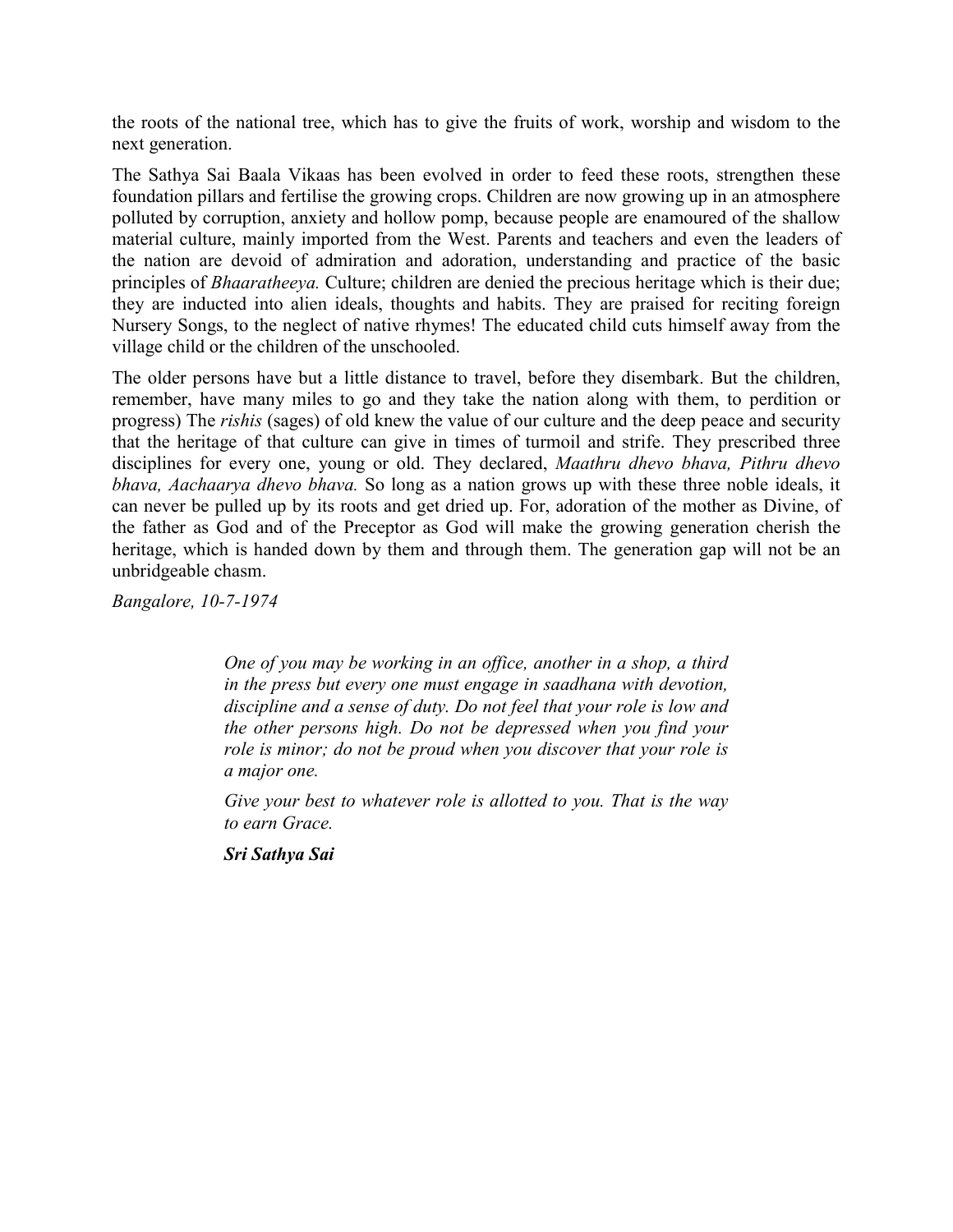# **44. The higher role**

Eakam *sath; vipraah bahudhaa vadhanthi---"The* One alone exists; wise men call it by many names." This is the harmonising unifying Truth that India teaches through the ages. Another lesson that Indian culture embodies and Indian thought emphasises is: When the process of living revolves around the body, it is steeped in misery; when it revolves around the *Aathma,* the Divine spark within, it is resplendent with joy.

When the years of life are spent and man has not discovered at least who he is, surely, such a life is a stupid, waste. Search for the Reality, for the Witness within, the Divine that animates; this is the first duty of man to-himself. Indian .Culture calls on all to discover for themselves the special nature of his 'isness' and its sacred consequences and to shape his activities and attitudes accordingly.

*Ayam Aathma Brahma---This Aathma* is *Brahma.* The Individual is the Universal, 'pretending to be separate!' The individual exists, cognises and is cognised, delights and confers delight, because it is the Universal. The tiny flame of a candle can light a thousand other candles and yet burn with undiminished strength. The other flames have to acknowledge that they have with them only the flame of the first one. The One has lit the many; the One is shining in and through the many; the One is the many. *Ekoham bahusyaam---"the* One decided to be many," to enjoy its own manifoldness. The One appears as all this diversity. That is the Truth.

## **Seek the Knower behind the knowing process**

Air which is but One, appears as storm, whirlwind, breeze, simoom, assuming various forms by change of speed in movement. The names too differ from form to form. The insistence on the fundamental unity of all creation is the special feature of Indian thought. It is faulty vision, to see variety as variety, the world as composed of disparate elements and forces. In spite of this great heritage which Indians have come by, they are today disparaging it and devaluing it by their behaviour and beliefs.

The beliefs of man must be free front *asuuya* (jealousy), as the Geetha declares. *Asuuya* is the evil nature that cannot tolerate the happiness and prosperity of another, that prevents man from loving his neighbour, from serving the distressed, and seeing, in all, the same Divine Motivator that he himself has, as his inner charioteer. It makes man eager to pick holes in the activities of others and renders them blind to their virtues and excellences.

This is a College, an institution that imparts education and prepares the rising generation to be better women and better citizens. Education must open the eyes and enable them to recognise the One behind the many. When that One is known, the many can be known easily and clearly. Pursue the vast, the *cosmic,* the all-inclusive Truth; do not be satisfied with paltry partial scraps of information; seek the Knower behind the knowing process. That is the Real victory.

#### **Education must promote peace and happiness**

Educationists must concentrate on methods by which unity will be imparted and distinctions relegated to a subordinate role. But, unfortunately at the present time, in the name of individuality and the sheer fancy for distinctness, every encouragement is given to idiosyncracy and adventurism, foppishness and flippancy. Parents and elders have to hang down their heads in shame at the vagaries of their children.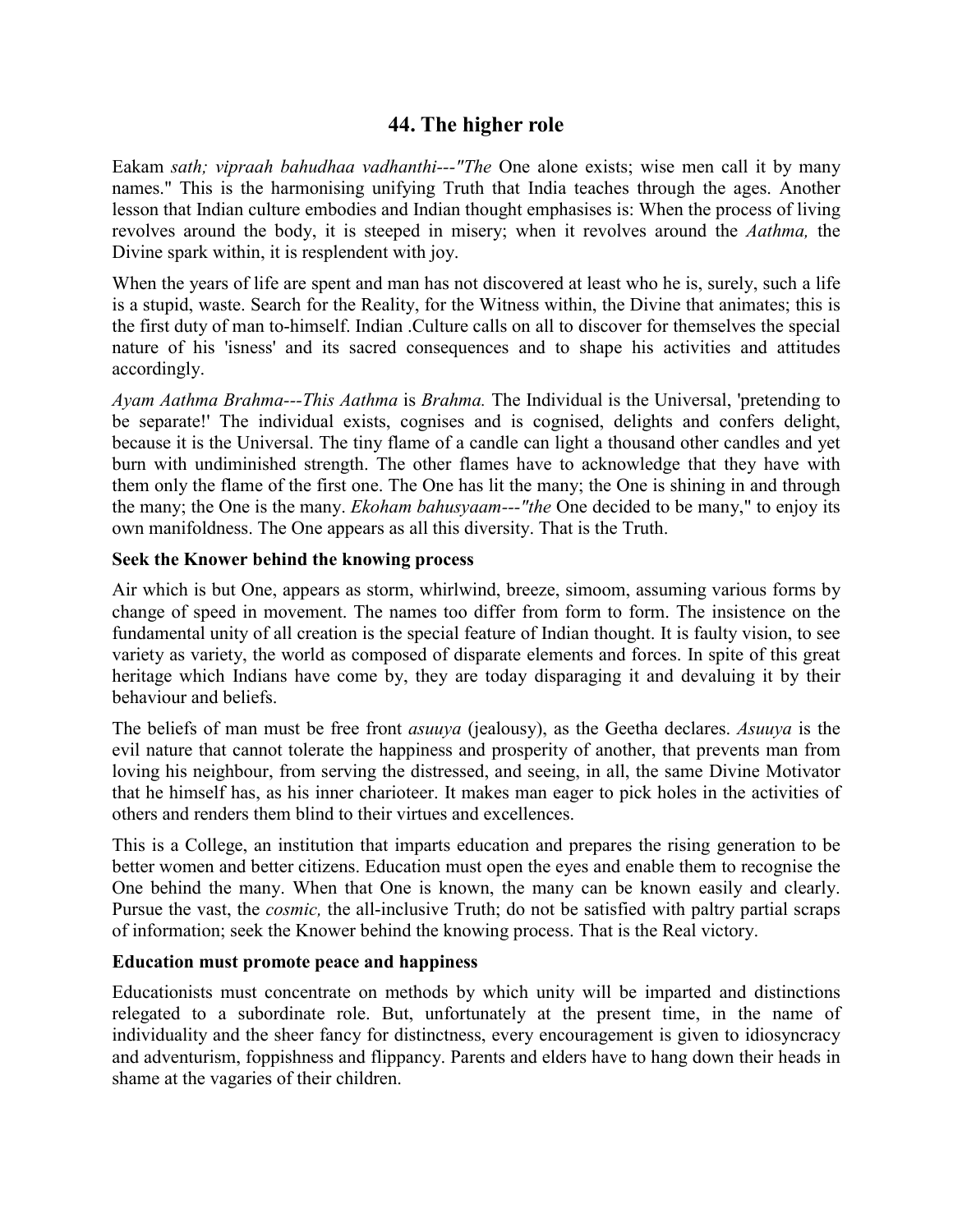Education must promote, peace, security and happiness. But, as a result of the educational process through which they have passed, youth is :causing anxiety, fear and unrest in the society of which they are a part. Neither have they any peace or. joy or security. The Kaurava brothers sought for power, fame, selfish gain and competitive victory. They loved separatist divisive policies. Their thirst for power could be quenched, as Krishna said, only by a rain of arrows which wiped them off the face of the earth. In order to remove the terror that stalks the land from end to end, an immediate reform of the educational system is called for.

Roots hold the tree firm; the foundation keeps the building from collapsing. Awareness of one's responsibilities, detachment from entangling bonds, confidence in one's own sense of righteousness---these have to be fostered in colleges. Integrity, sincerity, and the desire to use one's skills and intelligence, for the service of one's fellowmen are essential in youth.

At present, educated people are wanting in the grit necessary to act according to their convictions; they know a thing is right but lack the will to carry it through. Teach the students to discriminate in a detached manner and arrive at right conclusions, and encourage them to put their faith into practice fearlessly. Now that the cultivation of the spirit is in the name of secularism, beyond the ken of the system, teachers who are themselves unaware of higher values are leading youth into less and less firm grounds, into fear and fickleness. How can such people, who have no inner strength, no vital faith in themselves, lead others? What can the country expect from this method of bringing up the young, this foolish and futile round, where the blind lead those unwilling to open their eyes in series of fallow circles?

# **The God within does not fail to warn, to counsel**

*Naayam aathma balaheenena labhyah---"The* soul cannot be won by the weak." That is the pronouncement of the *Vedhas* (sacred scriptures). Without the awareness of the source of all strength, the *Aathma,* man is basically weak and he can only lead men into further weaknesses.

There are many who swear that they have infinite confidence and faith in themselves, but, they assert they have no faith in God. How then could they have faith in themselves? For, who exactly is I? Is I a bundle of bones and muscle? Is I the name?

No. The reality of I is God; the I is a wave of the Ocean of Divinity, endowed with the same sublimity, the same taste, the same depth. How then can defeat descend on I?

Man has to be continually examining every desire that emerges in his mind, so that he may suppress or destroy or by-pass or obey. He must learn, from parents, elders, teachers, friends and the leaders of the land besides the books written by wise men of his own as well as of other countries, the standards by which he can test his desires. He has to accept them or reject them. There are some who are wilfully wicked, who attempt to justify by specious arguments the inequities they perform. But, even then, they know that they are on the wrong path. The God within does not fail to warn, and to counsel.

# **Become instruments to reestablish righteousness**

Students! If you are drawn into evil in pursuit of momentary pleasure, you will have to suffer misery a thousand-fold as a consequence of the impulse. Wicked thoughts, wild schemes and frolicsome escapades might give pleasure for the moment but in the long run they are sure to land you in irretrievable ruin.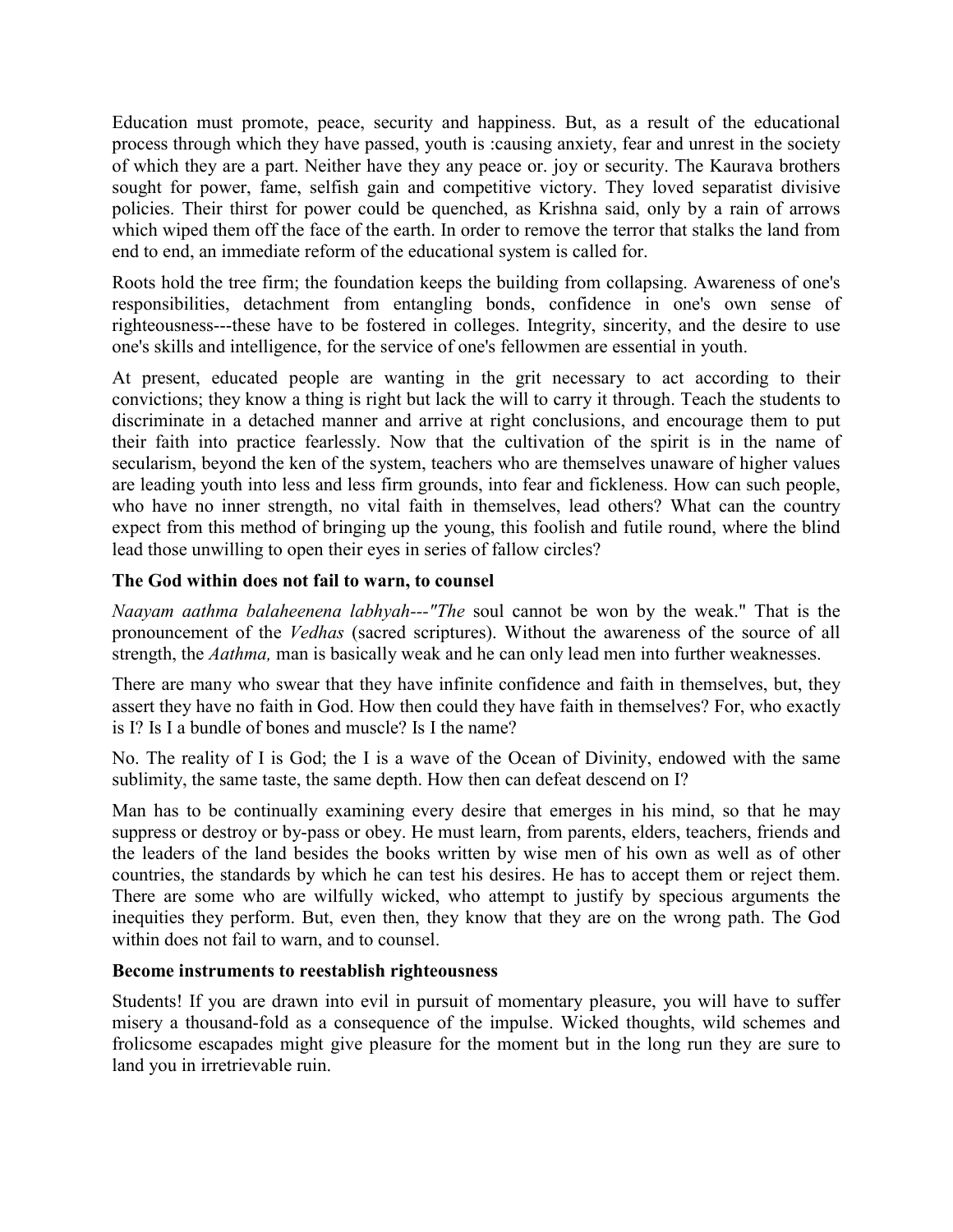Your role is something far higher. You have to correct and transform those who behave like blind men though they have eyes; those who move about as lame men though their legs are strong and straight, those who behave like insane men though they are equipped with bright minds; such men are in all fields now. There are hypocrites who talk 'peace' and practise 'war.' Your task is to expose them and educate them back into normalcy and virtue. Become instruments in the great effort to reestablish Righteousness throughout the world.

This College has not been established just to prepare you for earning degrees. The main purpose is to help you to cultivate self-knowledge and self-confidence, so that each one of you can learn self-sacrifice and earn self-realisation. The teaching of the university curricula and the preparation for presenting you for the university examinations and the award of university degrees---these are only the means employed for the end, namely, spiritual uplift, self-discovery and social service through love and detachment. Our hope is that by your lives you will be shining examples of spiritual awareness and its beneficial, consequences of the individual and society.

*Ananthapur, August 1974*

*From the tree of your life, to pick out such fruits which you have protected and which you have grown in the form of good qualities and offering them to God, there is some distinctiveness in that.*

*In order to promote good qualities, you have to undergo several troubles. So, it is through these good qualities that your mind can also acquire a divine concentration.*

*Without good qualities and without good thoughts, how can you fix your mind in meditation?*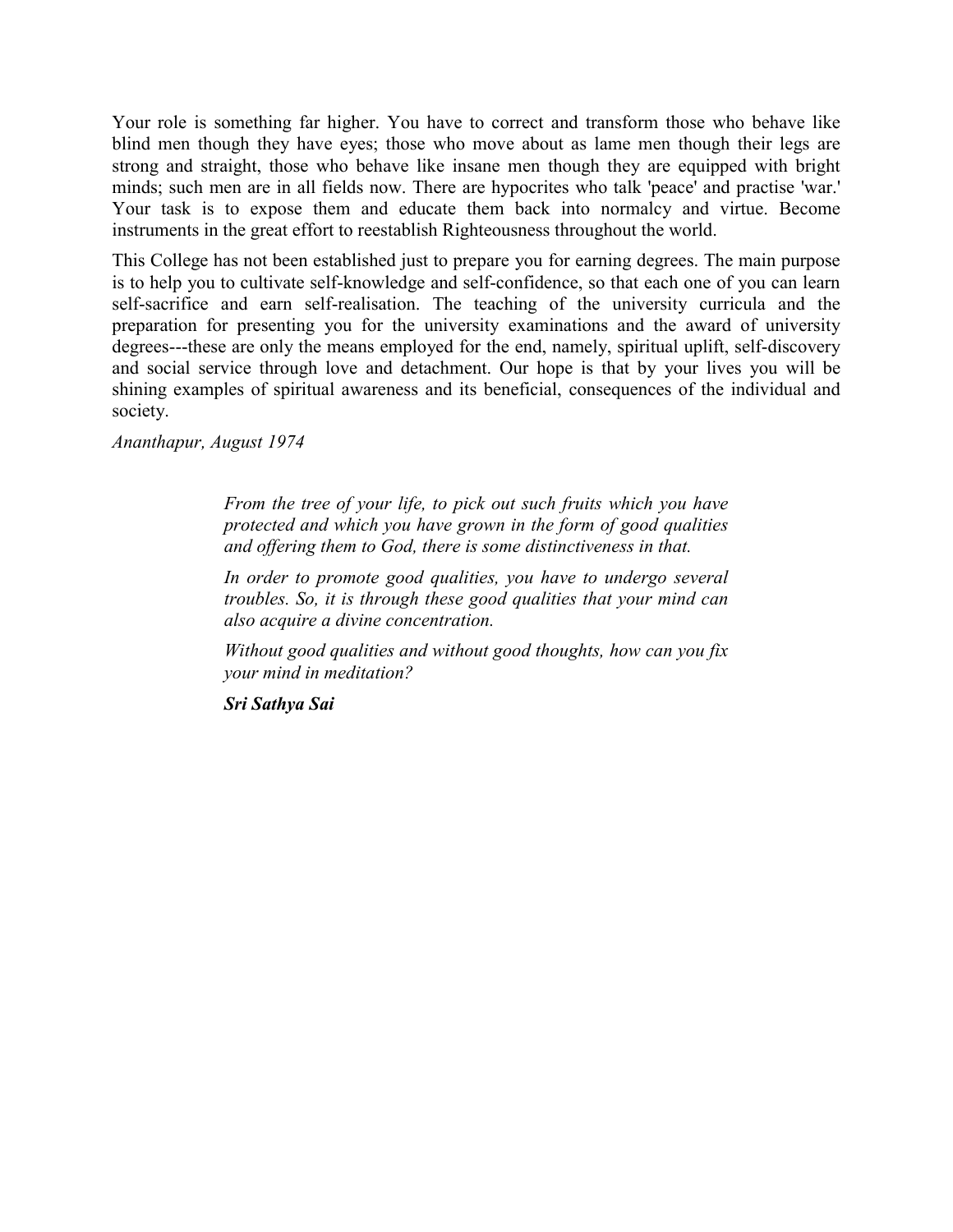# **45. The banana and the peel**

THULSI DHAAS has said in his Raamacharithaamaanas that he composed the great epic on the story of Raghunaath for *'swaanthasukhaaya,'* that is to say, for his own *sukha* or happiness and joy. He engaged himself in that self-imposed task, not to any patron or even Raama, but to please, himself. He derived great *Aanandha* (divine bliss) while writing it and when it was finished. That was the urge which moved him.

In fact, all that a man does, is, ultimately, traceable to this urge---the urge to earn selfsatisfaction. A man builds a house, writes a book, enters a job, executes a plan---all because he gets joy therefrom. The cuckoo coos sweetly, and derives joy therefrom, far more than those who happen to listen. The rose blooms on the plant, because of an inner urge, not an outer prompting. The father fondles his baby and receives thereby more joy than he ever gives. The various disciplines undergone by *saadhakas* (spiritual aspirants), monks, ascetics, and those on the march along the path of self knowledge are all adopted and adhered to, because they give joy to oneself, and fulfil an inner need.

#### **Sacrifice, is at the very basis of Bliss**

This day is celebrated by you as the day when Emperor Bali was both humiliated and blessed by God, in the form of *Vaamana.* Emperor of the three worlds, Bali called himself, so, for, he had *bala* (power), more than any one else. He was saturated with egotism. God came to him, while he was busy with a *Yaaga* (an offering), in the form and guise of a Brahmin boy, and asked for a gift of just three foot-measures of land. Bali told him that he could ask for infinitely more riches and lands; but, the Boy insisted on that tiny gift only. The preceptor of Bali warned him about the identity and bonafides of the strange mendicant; he mentioned that he may be God Himself. Tiffs made Bali happier, for, if it was true, he was so mighty that even God came to his door as a mendicant. Such was the measure of his conceit.

But, when Vaamana drew Himself up to cosmic proportions and measured the entire earth with one foot and the vast expanse of space with another foot, Bali was humbled; he offered his own head as the third foot-measure, and let himself be trod-down into the nether-world. This day marks the day when the Incarnation of Vaamana happened, in order to teach this lesson that pride meets with doom. Once the ego was thus suppressed, Bali became cleansed and God blessed him, with various boons. He assured him that He would ever be his guardian. He permitted him every year, on Onam Day, to come up into the world and see for himself his empire and receive therefrom the homage of his people. So, this is the Festival of Vaamana's Advent as well as Bali's Transformation.

This day also extols the merit of gifts, renunciation, charity, however little, to any one, for, all are images of God. *Thyaaga* (Renunciation or Sacrifice), is at the very basis of Bliss, of Grace, of Immortality. *Na medhayaa na prajayaa dhanena, thyaagenaike amrithathwam aanasuh---say the Vedhas.* ("Not by intellect, not by progeny, not by riches, but, by renunciation alone can the Bliss of Immortality be attained"). Onam is the Festival which instils this message into those who observe it with an eye on its inner significance.

#### **Every obstacle is a step that leads to** *Aanandha*

Kerala has contributed a great deal to the preservation of *Vedhic* culture, and Sanskrit learning, Keralites have a name for faith and dedication. Witness the age-old privilege the Nambuudhiris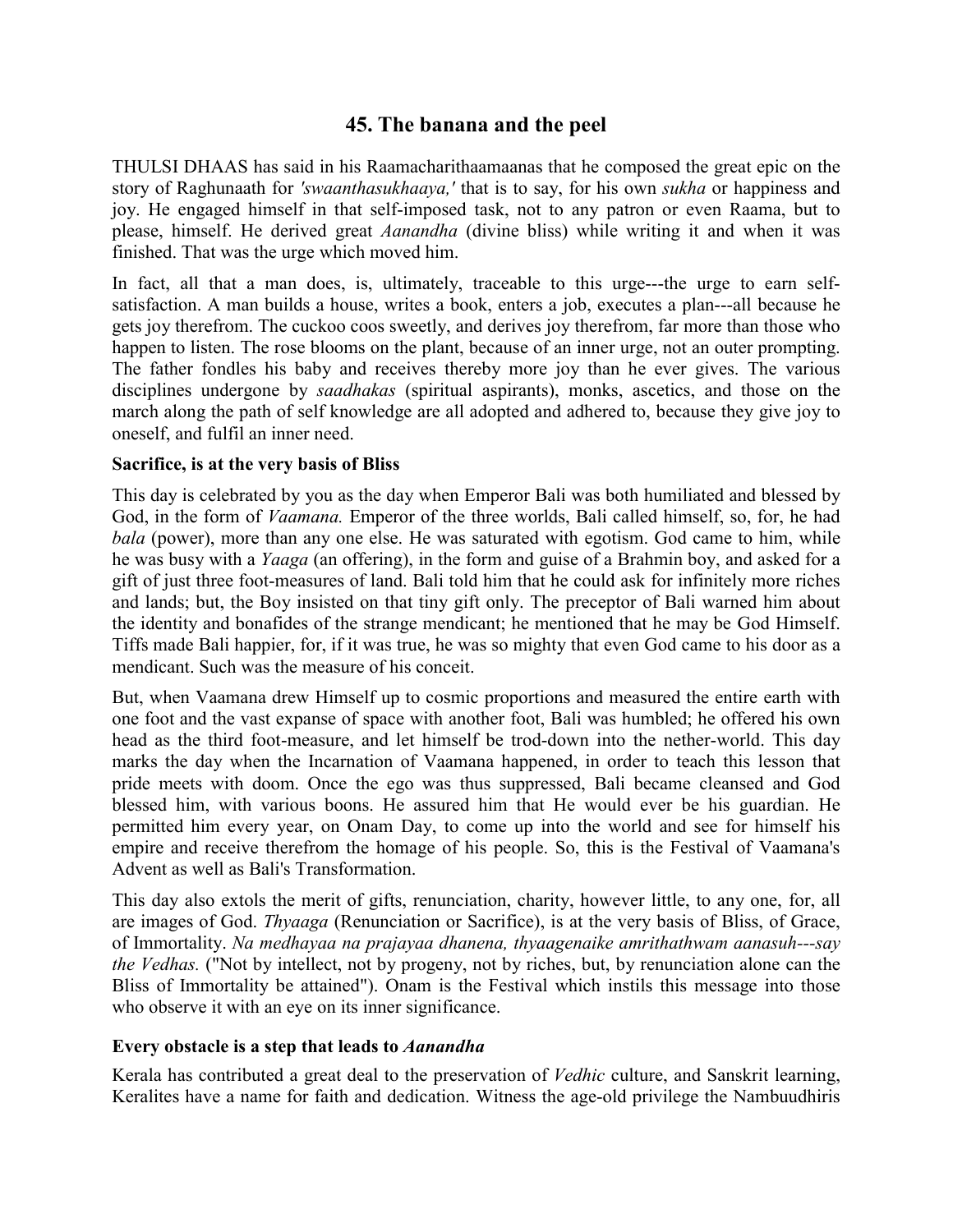of Kerala enjoy, priest-hood of the great Vaishnavite shrine thousands of miles away from their land, namely Badhrihath among the Himaalayas.

Of course, wherever faith and dedication to God are evident, forces that tend to ridicule it, diminish its strength also are found. Where *Aasthika* (believer in God) is, there *Naasthika* (athiest) too will raise its head. But, disbelief in God or in some Supreme Will can be only a pose, assumed for the sake of personal aggrandizement or advertisement. It cannot stand the light of reason or of experience; even so-called atheists have Love in their hearts, honour Truth while dealing with Society and live on the basis of some eternal basic principles of justice. So, they are believers in *Sath-Chith-Aanandha* (Being, Awareness, Bliss Supreme).

You have the duty to stand witness in your lives to the courage, the joy, the strength, the generosity, the humility that true spirituality and faith can impart to man, while faced with disappointment, distress, defeat, defamation and other calamities against which the atheist has no such shield. Gold gains in value when it is melted in the crucible. A piece of diamond when it is cut into a many-faceted gem is thereby rendered more brilliant and more costly. The dull stone is not sought after by all. Prahlaadha, the grandfather of emperor Bali was subjected to torture by his irate father; but, that only added to his lustre. Bali himself shone all the brighter for the punishment he received from the compassionate Lord. This is the lesson you have to gamer today. Every obstacle is a step that leads you to the *Aanandha* that can never be destroyed or taken away.

## **It is natural of man to raise himself up**

There is another duty that you owe to yourselves, which you have to recognise today. The world is the playground of *Nara* (human) and Naaraayana (God). *Nara* transforming himself into Naaraayana and Naaraayana transforming Himself *into Nara,* and playing their roles in unison. You know full well that Naaraayana has come in human form for reestablishing *Dharma* (morality) in the world, for feeding the roots of faith, in God and for interpreting God to man; you have to be assured that it is natural of man too to raise himself up, through spiritual discipline, moral elevation, expansion of love and other means to become Naaraayana. But, man is unaware of this high destiny. He misinterprets his skills and strength and is so absent-minded that he slides down the scale into a monster or a monkey. Of course there are many who struggle with these downward dragging tendencies and endeavour to elevate themselves; these most often grope in the dark and are badly led.

#### **Devotion 'must flourish, unaffected by time**

There are two truths that must be accepted by every pilgrim or devotee: (1) Devotion has to be full, free and comprehensive. (2) Divinity must be conceived as full, free and comprehensive. On the other hand, devotion today is almost always only 'part-time.' That is to say, whenever disease, defeat, or disappointment happen to assail you, you turn to God and pray for His Grace; but when you are happy, prosperous, healthy and in good shape, you ignore God and claim that they are all due to your own abilities and achievements. God is ignored in sunshine, He is wanted only when there is night. Devotion must persist and flourish, unaffected by time, place or circumstance.

God too has to be experienced in His fullness, and the *Aanandha* of that experience made one's permanent possession. Kasturi recited that poem, which,, was sweet to the ear and full of Sanskrit words. But, words seldom come out of actual experience. It is impossible to experience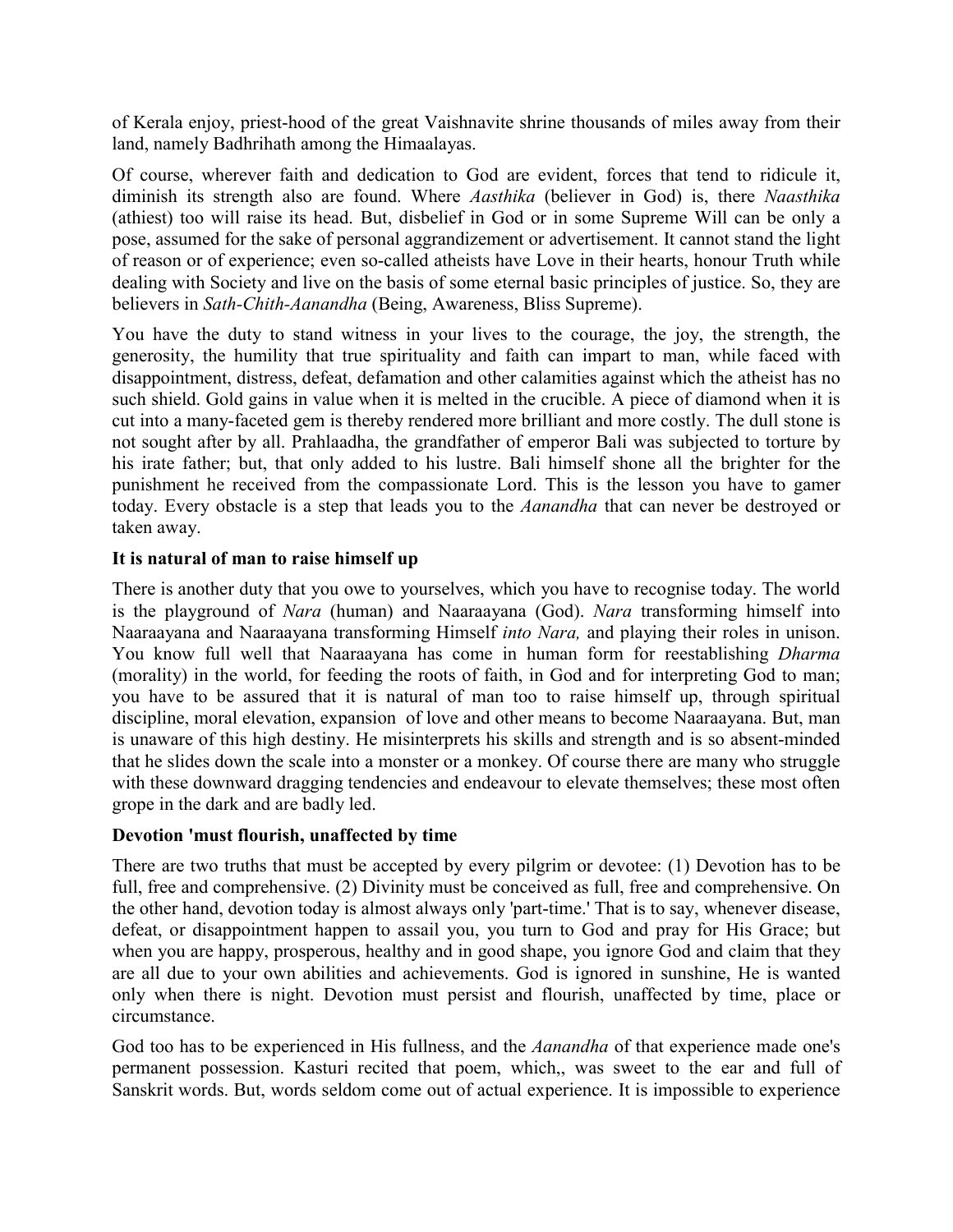God and also talk about him. Words like *Sarvajnaana, Sarvavyaapi,* meaning that "He knows all," "He is everywhere" are used by people, since elders and saints have used them from ancient times; it is impossible for any one to have the fullest and the most comprehensive experience of these qualities of the Divine, and also speak about that experience.

The Geetha speaks of God as *achalam chalam evacha,* "immoveable as well as moveable," which strikes one as impossible. God appears to move, to act, to bless, to save, to test; but, He is unconcerned basically with these. Look at a tree. The branches, leaves, etc. might be moving with the wind; but the trunk is steady and unmoved. God is but appears as not is. The body moves, the intellect moves, the mind moves, but the *Aathma* is unaffected; it is steady, firm, unchangeable. The lake is unmoved; the surface is tickled into wavelets by every passing breeze. The colourless unmoved curtain or screen is unaffected by the pictures of fire, faction, floods, and glaciers that appear upon it in a realistic manner. When the pictures are seen, the screen is unseen; when the screen is seen, the pictures are unseen. But, without the screen *(Brahman),* the pictures have no meaning, carry no message, tell no story. They impart no *Aanandha.*

## **God is the stealer of hearts**

You may carry a match-box in your pocket, with no danger of fire emanating, though the components are there in that box. So too, there are the components of Divinity in you; only, it is not patent, it is not expressed. Take a stick and strike its head against the chemical coating given on one side of the box, and suddenly, in a flash, you get the flame of fire. So too, take the *Jeeva* (the individual) and strike it on the *Brahman-principle* that is immanent in the Universe, make it aware of it, so to say, and the Individual too manifests the Divinity latent in it. The tree is the Individual; the Forest is the *Brahman. The* one, apart from the Many is the individual. The Many. and the Manifold is the *Brahmana;* Kasturi standing alone, apart, is *Vyashti;* when he goes and sits among you, the thousands who have come here for Onam, he merges in the *Samashti. Samashti* is *Brahman; Vyashti* is the *Jeevaathman.*

Prahlaadha's grandson, Bali whom you honour today, extolled the Lord standing before Him, as Master of the entire Cosmos, as "Arch-thief among thieves," *(Dongalalo gajadonga!).* For, God steals the most precious possession of man, even when its owner is awake. He steals the *chiththa;* He is the *chiththa apahaari,* the Stealer of Hearts. I disappointed you; I even requested you not to come so far, away from your homes for this festival; but, yet, your hearts have been stolen by Me and so, you could not stay away. Onam is the day when you Keralites feast on the banana; when you eat a banana, you have first to remove the skin. So, too, when we desire to eat a mango or a lime fruit. The sweet substance has to be reached after removal of the bitter skin. For Bali to be received and accepted by God, the bitter cover of egoism and power-mania had to be removed. Ignorance, *maaya* (delusion), illusion, pride, all are the components of the skin. Onams come and Onams go; but, people are no nearer the Goal. This is because though Onam is given a hearty send-off, generosity, renunciation, love and the spirit of service are not given an equally hearty welcome. You have to take this as the Onam Message---strive to manifest, cultivate and express Love, and suppress pride and egoism, so that you can win the Grace of God.

*Prashaanthi Nilayam, 30-8-1974*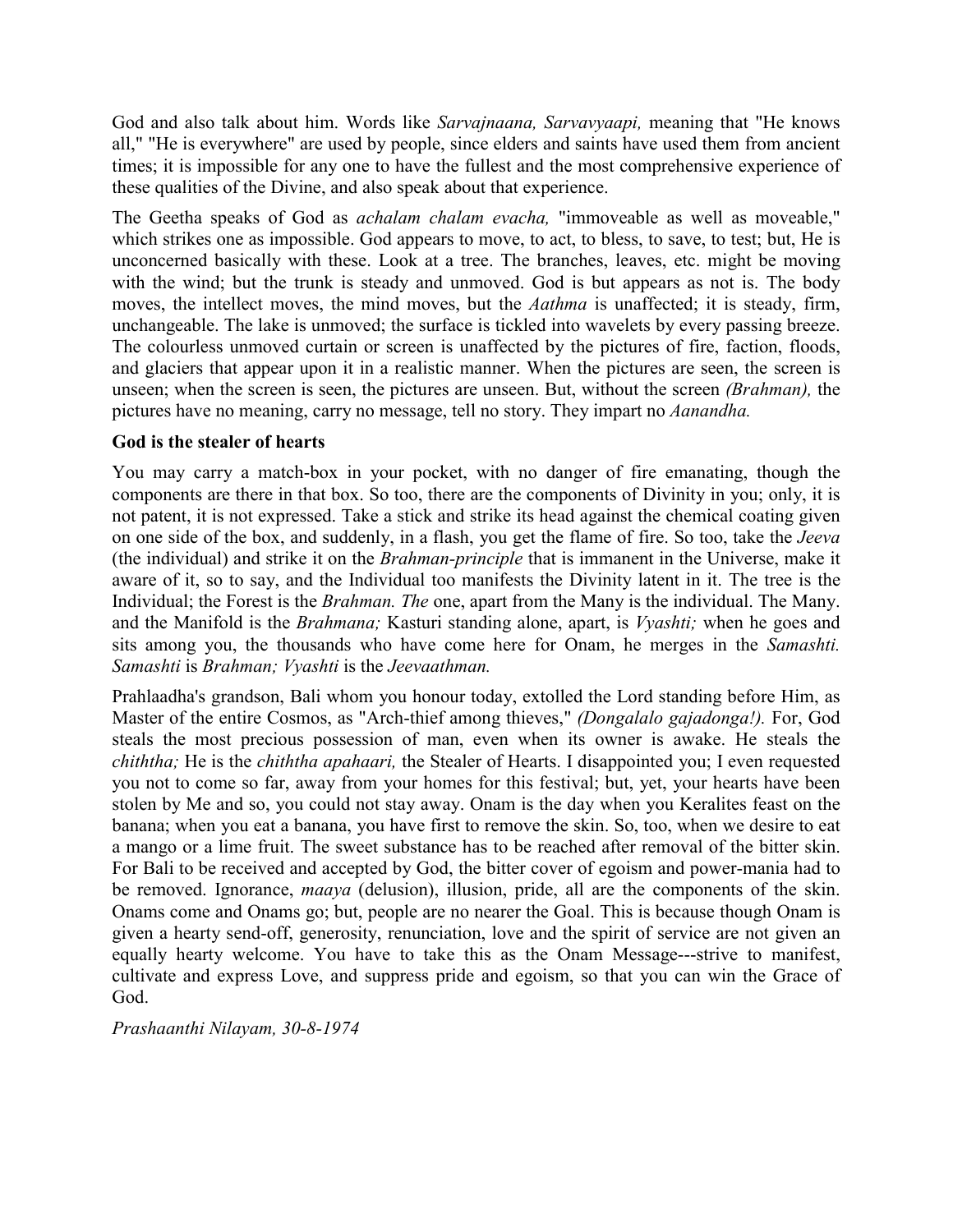*I ask only that you turn to Me when your mind drags you into grief or pride or envy. Bring Me the depths of your mind,, no matter how grotesque, how cruelly ravaged doubts or disappointments. I know how to treat them. I will not reject you, I am your mother.*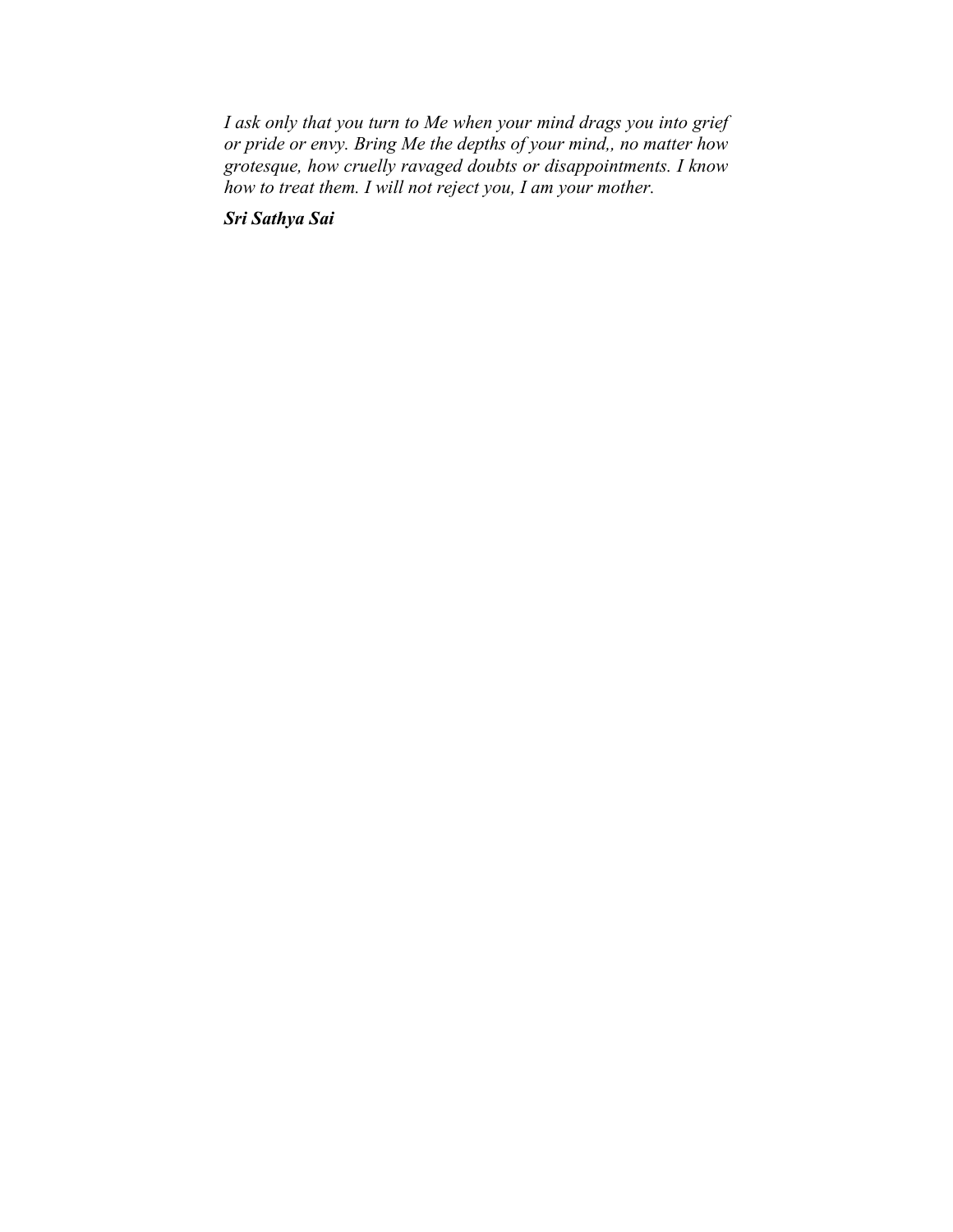# **46. The Vedhic rite**

EVERY one of you ought of feel proud that you took birth in this holy land, long famous as the land of *Yoga* (divine communion), of *Thyaaga* (selfless sacrifice) and of God-oriented Karma (dedicated action). You are the children of Mother *Vedha,* whom she loves so affectionately that she has called you here to witness this great *Vedhic Yajna.* Bhaarath is the land that God loves, for, He has taken *Avathaar* (divine incarnation) here often, and is even now moving on this land, carrying out His Mission of restoring *Dharma* (righteousness) to people who are ignoring it. This *Yajna (Vedhic* ritual of sacrifice) is an item in that great Task.

It is a great pity that Bhaarath which earned such eminent renown in the spiritual field is today in the throes of a devil dance of vice and wickedness, in the background of falsehood, injustice, hatred and faction.

The land is sunk in anxiety and fear. Therefore, at this juncture, it is necessary to light the lamp of love and hope and impart courage and confidence, by both precept and example.

### *Vedha* **means "that which makes you know"**

The *Vedhas* (sacred ancient scriptures) are the very roots of Bhaaratheeya Culture. So, it is the. bounden duty of every son of India to observe the rites and rituals, the injunctions and instructions, laid down in the *Vedhas.* Many have fallen into the habit of asking, what is the object of these directions, what can we gain from them? Well, let Me tell them that the one single object that the *Vedhas* have in view is to make man Divine, through a series of spiritual exercises. They lead man from the animal stage, when he believes he is just this body suffering hunger, thirst and desires of various kinds, into the state of human-ness, when he recognises that he is far higher than an animal and later, the *Vedhas* persuade him to use his intelligence and discrimination to sublimate his passions and emotions to the Divine level where he is in eternal bliss.

The *Vedhas* elaborate the *Sanaathana Shaasthra* (the primal science of the spirit). Understanding this science well and practising it form the duties every man owes to himself. That science results in the removal of ignorance, the gaining of knowledge; not the knowledge of material, worldly things, which changes and gets superseded every few years! It endows the seeker with the knowledge that is the key to the entire gamut of knowledge, that which if known, everything else is known.

That is why the *Vedhas* are called so. The word means, *Vedhayathi ithi Vedhah,* that is to say, *"Vedha* means that which makes you know." The cosmic principle is amenable to the mystic formulae and sound patterns that the *manthras* (sacred formulae) of the *Vedhas* represent; the four fundamental urges of man *(Dharma,* to be righteous; *Artha,* to earn and accumulate; *Kaama,* to desire and get the desires fulfilled and *Moksha,* to expand and get liberated from the 'here and now' into the ever and everywhere') get sanctified and sustained by the *Vedhic* path. The material physique of God can be adored by the *yanthra* (machine); his spiritual physique has to be propitiated by means of *manthras.*

#### **There is nothing in creation that is not Divine**

Coming to this ritual of *Yajna* which we are inaugurating, you will notice that when the sanctified offerings are laid in the holy fire, the *Pandiths* (scholars) utter the word, *Svaahaa,* as often as they offer. The reason why that word has to be uttered is, according to them, to enable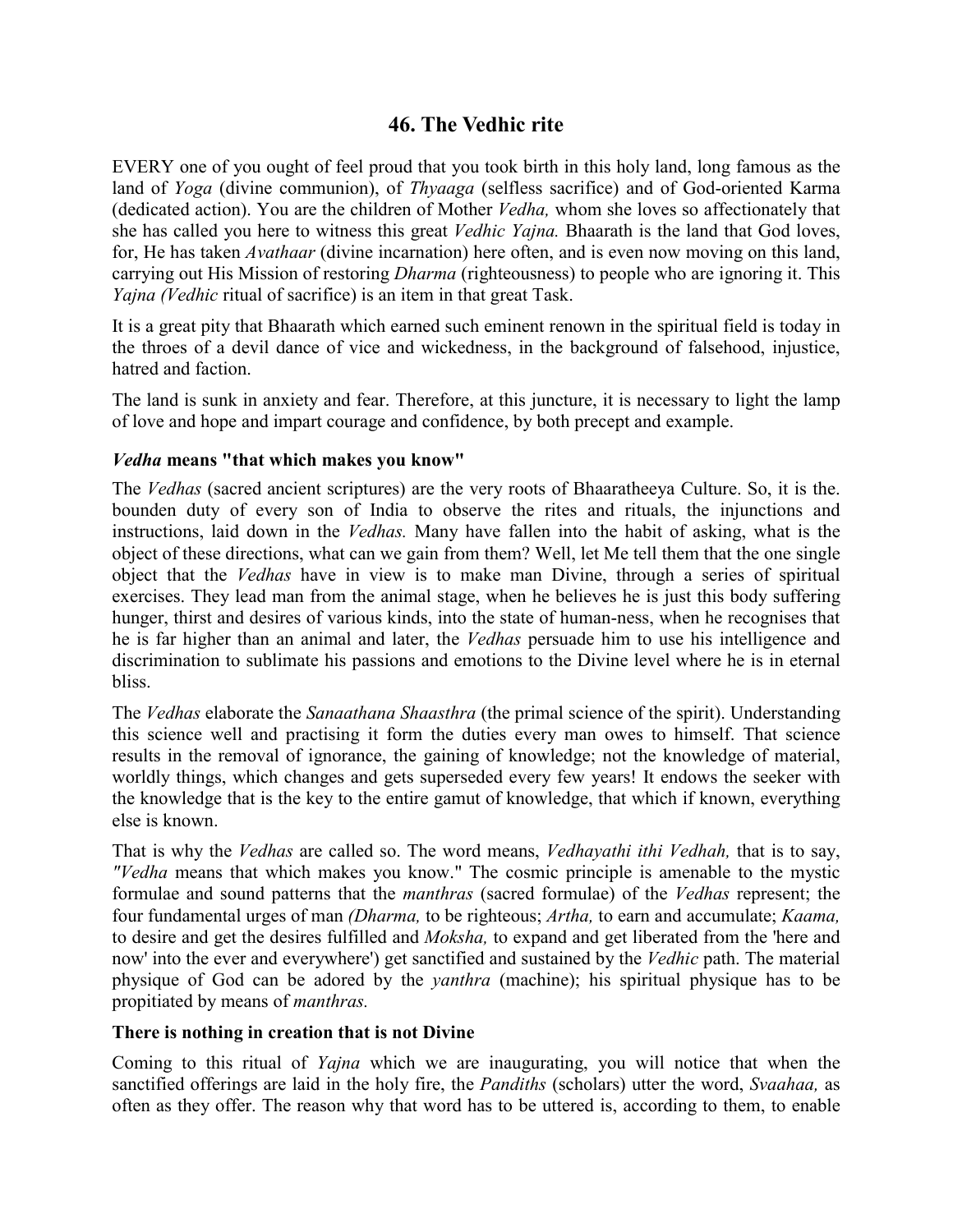the offering to be totally' reduced and consumed by the fire. Now, it is the very nature of fire to consume and so, there is no need to call upon fire in this manner; it does not stand to reason to declare that fire has to be prayed to for being and behaving so.

It is uttered to acclaim the energy and splendour that are latent in fire and to invoke the Divine *Thejas* (lustre) that enables fire to shine and purify. The presiding diety is called upon to-carry the offering to the particular God to whom it is dedicated, saying, *Indhraaya svaahaa,. Kesavaaya svaahaa,* Rudraaya svaaha, Varunaaya svaahaa etc. Indhra, Kesava, Rudhra and Varuna will receive the oblation through *Agni* the presiding deity of Fire, only when He is invoked and aroused by the syllable Sv*aahaa.*

Not only is Fire Divine; all the elements are Divine. In fact, there is nothing in creation that is not Divine. Kaalidhaasa in the *Kumaara Sambhavam* Poem has addressed the Himaalayas and the streams, glaciers, peaks and trees thereon as Divine, as symbols and signals of the immanent Divine. For every element and being, fire which gives heat and light is considered to be the very life-principle, the vital breath.

## **Activity declares whether the society is good or bad**

There is another clarification which I feel I should make just now. The *Vedhas are countless--- 'Anantho vai Vedhaah,'* it is said. Now, the doubt may arise why countless *Vedhas* are necessary to lay down the path of spiritual progress. Let us take an example. To make a child understand the meaning of one word, the parent or teacher uses very often a whole barrage of words. Explanation means elaboration, repetition, re-emphasising. So, to make clear to men of average intelligence or no intelligence, it became necessary to have a number of supplementary or complementary texts and scriptures, and since their number is immense, they came to be known as *Aanantha* (countless). The aim of every *Vedha,* however large the number, however varied the approach, is the same: to lead man from the animal stage through the human into the height of Divine self-realisation.

From the Universal Absolute manifested the *Brahman,* the Cosmic Principle. From the *Brahman, Karma* (Regulated Activity)based on *Vedhic* prescriptions originated; from this kind of *Karma,* the Gods are delighted and they shower rain, directing the rain God *Parjanya* to bless the world and its people; since rain falls, crops grow and food is available for consumption; through food, man gets health and strength and vitality; as a result of this vitality, man multiplies and reproduces himself. This is the cycle, according to the *Vedhas--Karma,* Rain, Crops, Food, Fecundity. *Krathus* (elaborate rituals) of this type, are undertaken for invoking timely rains, congenial seasons and peace and prosperity for the whole world.

It is the activity which declares whether the individual or society is good or bad. The thermometer measures the temperature of the body and announces whether the body is well or ill. The *Karma* or activity is the indicator of inner character. Observing one's actions, their motives, their consequences and the extent of one's involvement, it is possible to declare one as a *pashu* (beast) or *Pashupathi* (the Lord of Individual Souls), that is to say as Divine as God Himself.

## *Vedhic yajna* **is for the prosperity of all mankind**

The *Krathu* is also a *Karma,* albeit a *Vedhic Karma,* dedicated to the acquisition of the welfare of the world. All *Karma* done to ensure the welfare of others, without, any aspiration for personal benefit, is good *Karma* which the Gods would appreciate as a *Krathu.* The evil consequences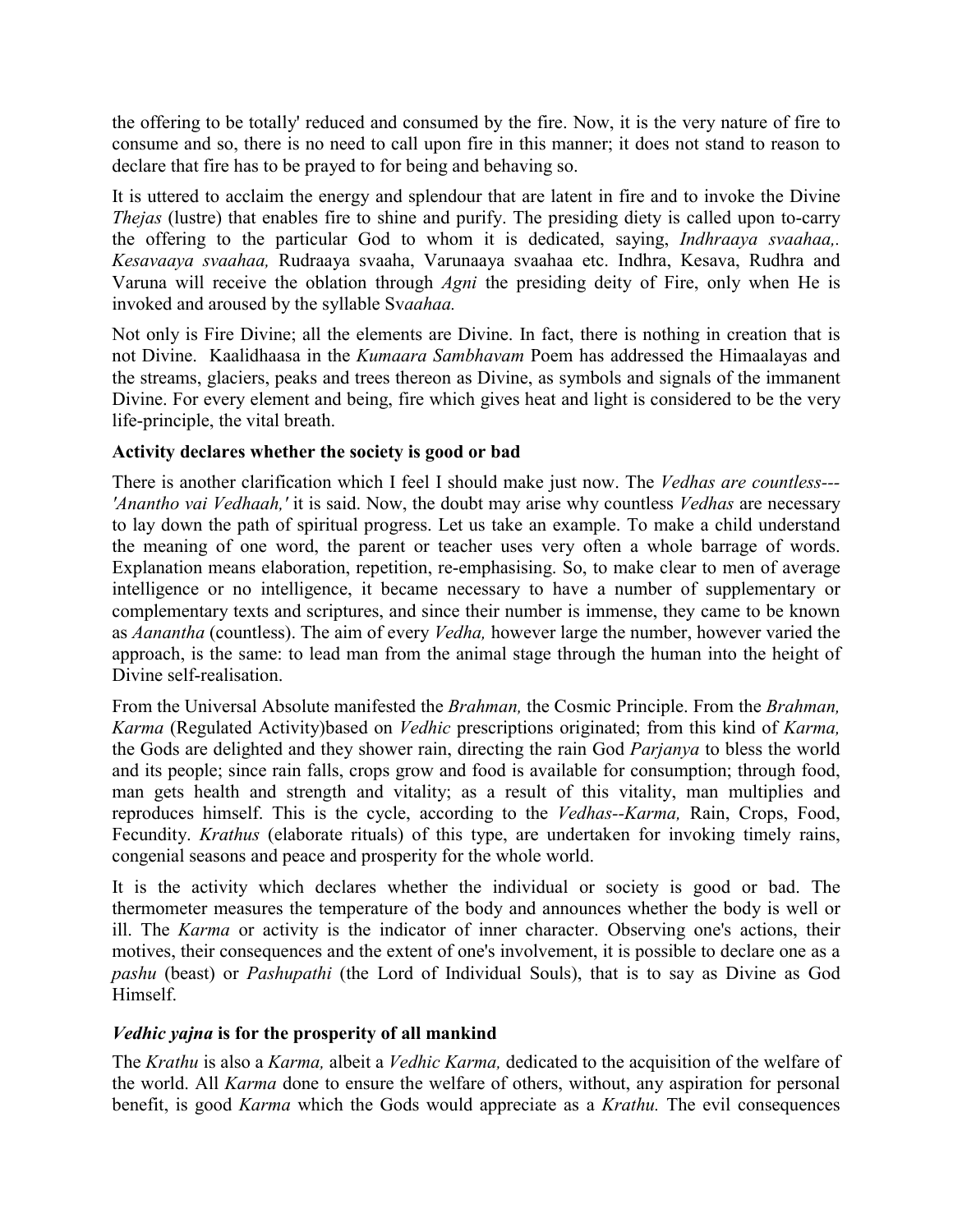that are sure to affect you when you have committed wrong *karmas* can be counteracted by engaging yourself in beneficial *Karmas,* thereby earning merit.

There is no attempt now to counteract evil by good and so, the country is fast sliding into ruin. How can the country uplift itself? The country is not just a piece of the map, or a slice of earth. It is a collection of men, women and children, bound together by tradition and certain common ways of life and thought handed-down as valid and valuable by generations of patriots and leaders of spiritual life.

Once upon a time, since the vices of greed and vanity developed uncontrolled among men, the *Vedha* was so incensed and insulted that it took the form of a black deer and fled into the forests. At this, it is said, the *Vedhic Pandiths,* sages and scholars followed it with prayerful importunities; but, it would not return. They had to come back, with just the skin of the deer and be content with that remnant. These *rithwiks* who officiate in this and other *Vedhic* rituals wear, as you can see, pieces of the skin of the black deer, to warn themselves against the recurrence of that catastrophe. They also take their seats on deer-skins. Every act and gesture, every accent and tone of the *manthras* has a meaning traceable to the deep past and the experiences of the makers of our culture. The skin is called *'charma'* in Sanskrit. But, worn during the ritual it gives *'sarma,'* which means joy and enthusiasm, *aanandha* and sukha.

*Yajna* means, as you know, sacrifice, *thyaaga* (renunciation). The *Yajna* celebrated here. has no particular individual desire to satisfy. The aim is to ensure the prosperity and peace, not of any one individual, nor of any region or community or country,' but, all 'mankind.

Gandhi used to go round the country praying *Sabko sanmathi dhe Bhagavaan: "0* Lord, give every one, give all, goodness of mind." You who are attending this *Yajna* dedicated for the welfare of the world should pray likewise and, yourself entertain only *sanmathi,* so that the world will profit by the example.

*Prashaanthi Nilayam, 10-10-1974*

*True human greatness consists of a continuous series of tiny acts executed with absolute sincerity and largeness of heart.*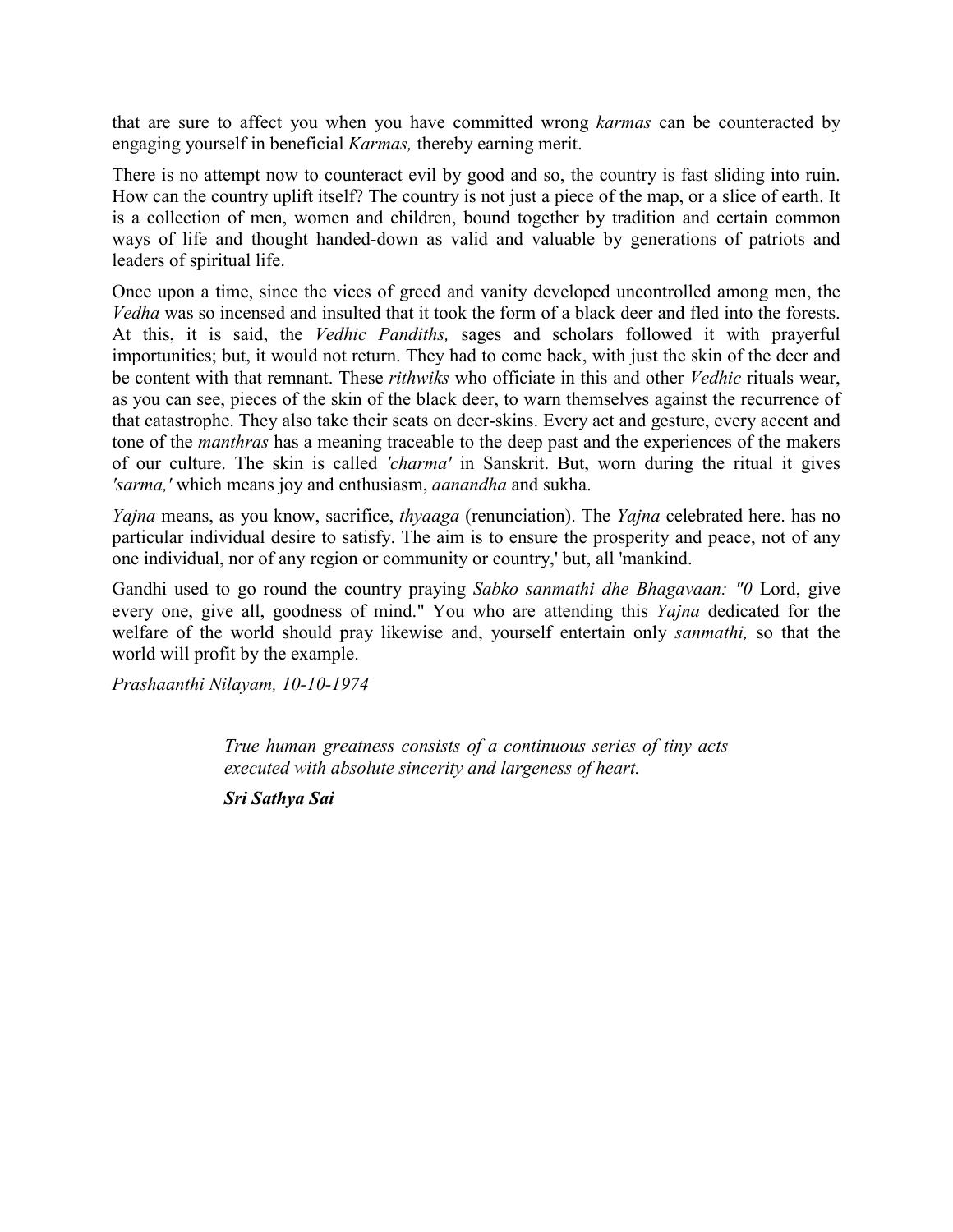# **47. The flag of victory**

THE hoisting of Prashaanthi Flag on the Prashaanthi *Mandhir* (Hall of Worship) is the Inaugural Function of all festivals celebrated at the Prashaanthi Nilayam. This has become an event, looked forward to with eager expectation and enthusiasm by the thousands of devotees who gather here. But, most people do not know that the hoisting of the Flag is a meaningful signal of victory, and, even, those who know, do not often recall to their minds what the victory is, that is indicated by the hoisting of this particular flag.

Of course, as all of you have realised, the Dhashara Festival marks the triumph of the forces of good over the forces of evil, of Paraashakthi (Supreme Divine Energy) in Her three Forms of Mahaadurga, Mahaalakshmi and Mahaasaraswathi, subduing and destroying the *asuric -* (demonic) embodiments of lust, greed, hate and other *Raajasik* (quality of pride and passion) and *Thaamasik* (quality of inaction and ignorance) vices.

But, what is *your* share in this struggle and this victory? What is the impact this ceremony should have on you? This Prashaanthi Flag symbolises the victory that each of you has to achieve over the demonic urges that infect and torment you. The triumph that deserves to be celebrated here by you is the one accomplished over the forces of ignorance and delusion, that, by their subtle and sinister influence veil your true nature and reality and lead you into the desert wastes of the sensory world.

### **All that are created undergo a process of change**

Of what benefit is it, to know everything about the 'object,' while knowing nothing about the 'subject'? Such incomplete knowledge is of no avail at all; to boast of it is tantamount to making oneself the target of ridicule!

Examine any object of Nature; examine anything, alive or inert, in Creation. You will observe that they all undergo a process of disintegration, of transformation, of transmutation; they are never one moment what they were the previous moment! It is a flowing river, you cannot dip in the same water more than once! A seed fallen on the ground soon becomes different: a sprout! It fast becomes a sapling, a tree, with a variegated equipment of trunk, branch, twig, leaf, bud, bloom and fruit! Each of these manifestations has a distinct colour, got evidently from nowhere; it has a distinct feel, form, taste, and name, and so, it has a unique purpose and use. The seed itself disappears from the ground, but, is found, multiplied a thousand-fold in identical forms, encased in each of the thousand fruits! What a grand mystery is this!

The same heap of day is transformed by the deft hands of the potter into a vast variety of plates and pans. The one nugget of gold is transformed by the artistry of the smith into a fascinating array of beautiful jewels. These facts are within the experience of every one. The fruit, the pot and the jewel are 'effects'; there can be no effect without a 'cause.' The seed, the heap of clay and the nugget are the material causes, the gardener, the potter and the goldsmith are the instrumental causes; the manipulative causes. So far as the creation of the manifoldness of the Universe is concerned we call Him, God.

When the Cosmos manifested through the Will of God, who is the Universal Absolute, It arose from the Absolute only, since there was then, only ONE, just as even now there is only One, inspite of all this seeming variety. That Will which' emanated from the Absolute persuaded us to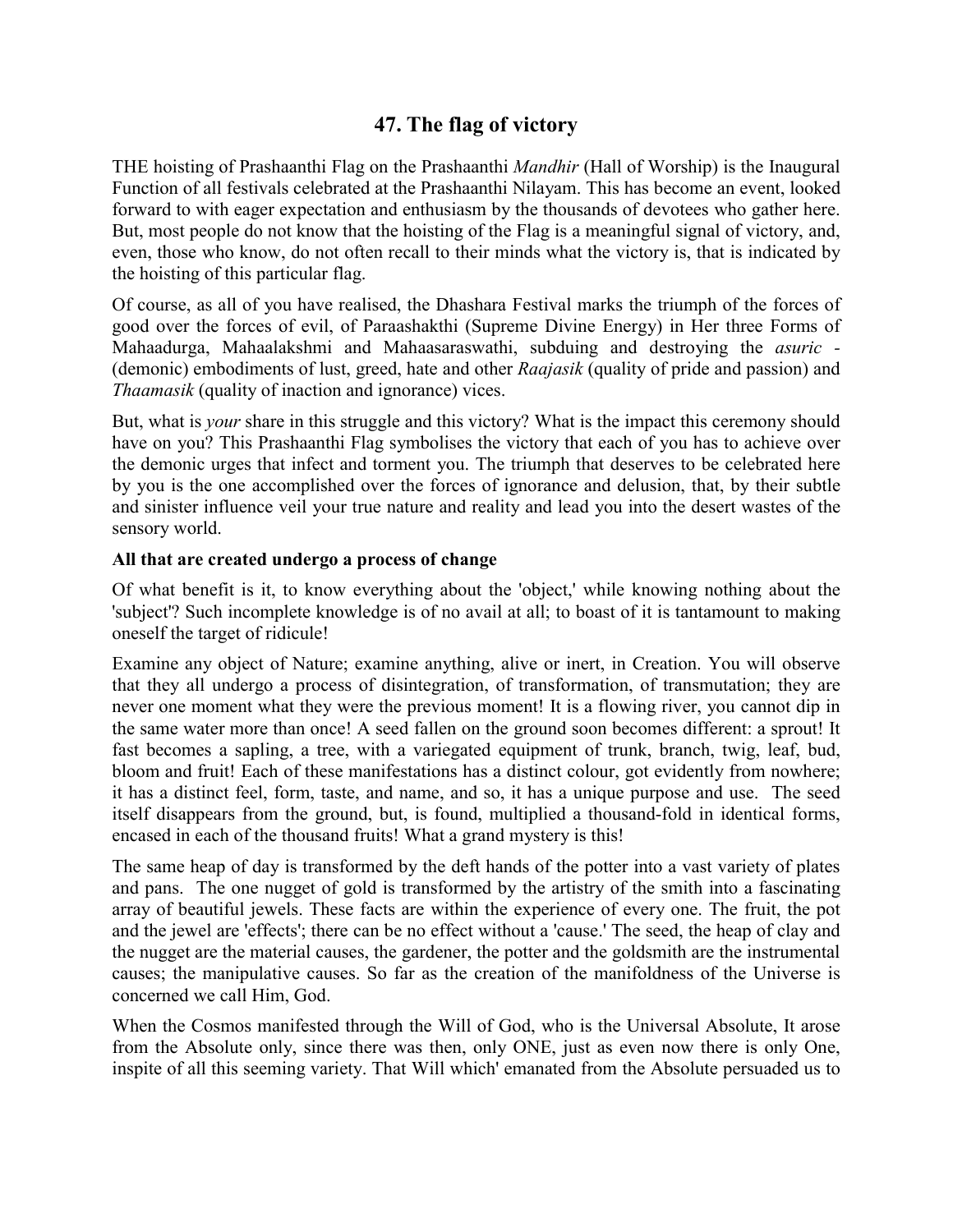see and experience Many; that is all that has happened. The One Reality is still the One, it has not undergone any change. We have super-imposed on the One, the illusion of the Many!

#### **Nature is God's Body, Cosmos is His Will**

God, therefore, is the material cause as well as the instrumental cause, the gold and the goldsmith, the potter and the clay, the seed as well as the tree.. *"Beejam maam sarva bhoothaanaam,"* Krishna says in the Geetha: "I am the seed of all the elements and all beings." Nature is His Body; the Cosmos is His Will; the *Vedhas* are His Breath.

The Saankhya School of thinkers declare that the objective world arose out of the conglomeration and conjunction of disparate atoms; but, they do not pursue the matter and explain what induced the atoms to join with their kind in particular designs and groups. How does this urge arise? How does this awaken, within the minute atom? Who has planted this desire in the tiny heart of the atom? These questions are by-passed.

Most philosophers especially in the West, ignore the problem of identifying the cause of all the effects we find every moment all around us. The *Upanishaths* (integral wisdom of *Vedhas)* declare, *Ekoham bahusyam---"I* am one, let me become many," willed God; and God became all this, in response to that divine desire, the primal urge.

He became all this. He is therefore the *Anthar-aathma* (the Inner Reality); and the *Anthar-yaami* (the Inner Motivator). The *Vedhas* declare *Vaasudhevah sarvamidham--"All* this is *Vaasudheva,* God." They all say, *Neha naanaasthi, kinchana---"There* is not the. slightest trace of many-ness here." *Ekam* eva---There is only ONE; *adhwithiyam,--*Without a Second.

Realising and experiencing this basic Truth, becoming blissful and aware of one's native Divinity is the victory that this Prashaanthi Flag denotes.

Have you won that victory? No. Why then. am I hoisting it for your exhilaration, on this Festival Day? I am only hoisting it to instruct you, to inspire you, and to remind you of the precious heritage of Upanishathic wisdom, that your forefathers have earned and left for you. You are basking today in the sunshine of their glory; you have the chance to live on the fortune they have left behind for their children and children's children. This Flag invites you all to share in that immeasurable treasure.

*Prashaanthi Nilayam, 16-10-1974*

*Every being in the Universe has the potentiality of transcending the senses. Even the little worm will one day transcend the senses and reach God. No life will be a failure. There is no such thing as failure in the universe.*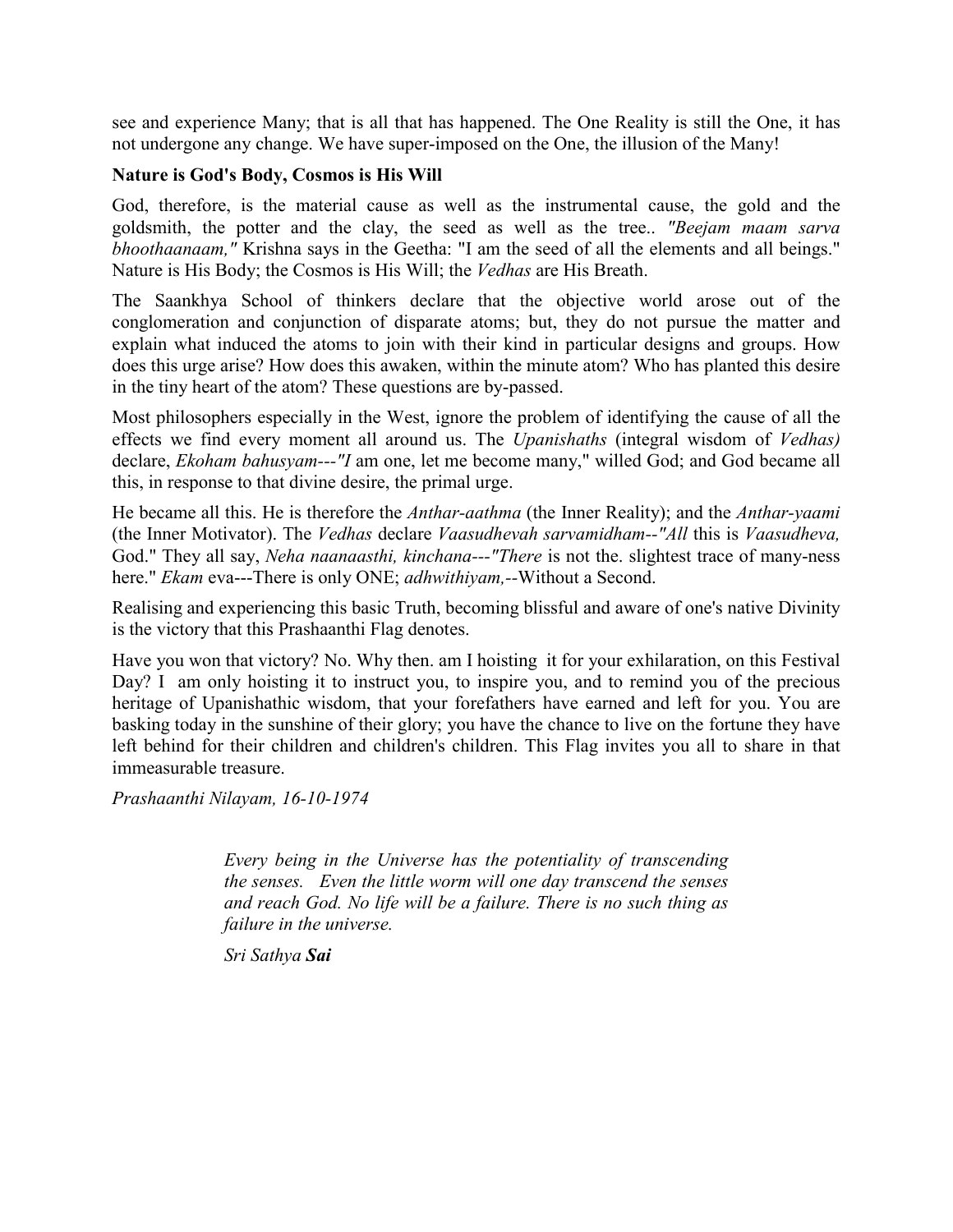## **48. Vehicle care**

DOCTORS agree that illness is caused through faulty food habits and foolish ways of spending leisure. But, they do not seem to know that food is a Word that connotes a wider variety of 'intakes.' Every experience that is drawn through any of the senses in 'food' has an effect on one's health We say "food for thought"; whatever we see or hear or smell or touch has an effect on the body; good or bad. The sight of blood makes some people faint; or, it may be some bad news, that administers a shock. Allergy is produced by unpleasant smells, or when something intrinsically unwelcome is contacted or tasted. A sound mind ensures a sound body; a sound body ensures a sound mind. The two are interdependent. Health is essential for happiness; happiness or a capacity to be happy, whatever may happen is essential for physical health, too.

The food we consume should be tasty, sustaining and pleasant. It should not be too 'hot' or too saltish; there must be a balance and equilibrium maintained. It should not arouse or deaden. *Raajasik* food enrages the emotions; *thaamasik* food induces sloth and sleep. *Saathwik* food satisfies but does not inflame the passions or sharpen the emotions.

#### **Five types of bath prescribed in the scriptures**

Nature has many mysteries in its make-up. Man is able to unravel only those that are cognisable through his five senses; he does not realise that there is a vast unknown beyond the purview of the five faulty instruments of perception that he has. For example, from every being and thing, constantly, without intermission, millions of minute particles and millions of vibrations are issuing forth. Certain substances like camphor emanate so much of these that a lump disappears in a few days. The bodies of others affect us by these emanations and we too affect them in the same way. For good or bad, we are interacting in this manner, inescapably. Naturally, the growth of the body is affected, as well as its health and strength, by the contact or company we develop. These emanations are intensified when dirt accumulates, or sewage collects, or drains are choked. Sanitation rules are framed to reduce the possibility of disease spreading from such areas.

Five types of bath are prescribed in the Hindhu scriptures, in order to maintain physical immunity from the emanations of others. First, we have the 'mud bath,' wherein fine mud is applied over the body and kept on for some time before being washed away. Second, the 'Sun bath' is recommended, because the rays of the Sun are powerful disinfectants; they feed as well as freshen.

Third: bath in water. If the water is a flowing river, considered holy, and if the bath is taken after propitiatory hymns etc., the bath will cleanse the body and, at the same time, elevate the spirit. The fourth type is the 'air-bath,' when the body is, exposed to the cool breeze, and its salutary effect. The fifth and last type is the 'ash bath,' where the body is given a coating of fine ash or *Vibhuuthi* (sacred ash), revered as the mark of Shiva. The ash guards the body from evil contacts and the deleterious effects of the vibrations proceeding from others; it also sanctifies and purifies the vibrations of the individual wearing the ash, for, it reminds him always of the inevitable end of all that one feels as one's own, except the Lord who is the very person himself.

#### **Uncleanliness has become a popular cult**

Untouchability as a social practice must have had its origin in the realisation of this truth. But, practices like avoiding contact with demeaning or defiling men or things later became a ritual, a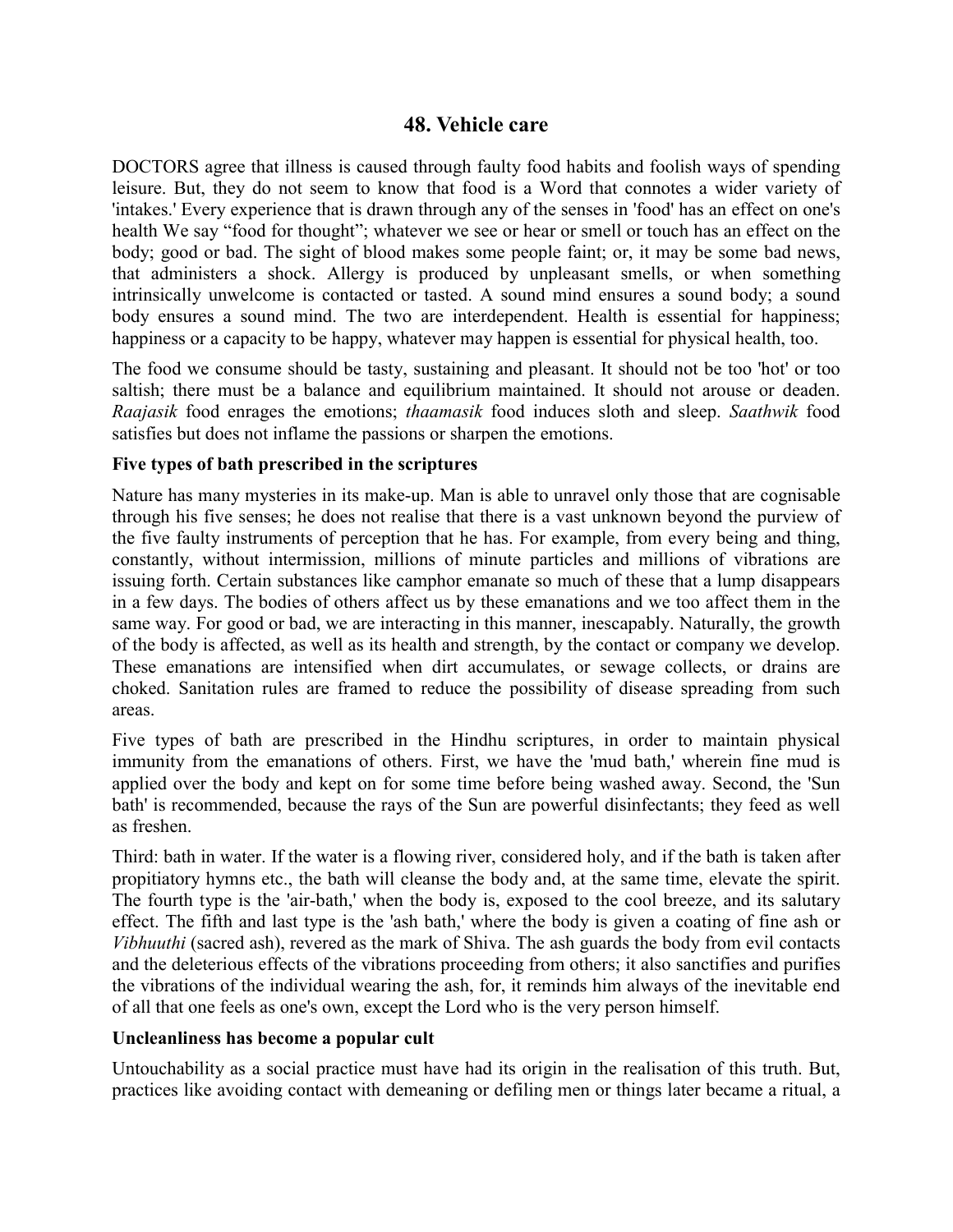hollow round of negations. Those who are ridiculed for observing such restrictions and taboos are finding it difficult to explain the inner significance of their behaviour. These observances originated from the anxiety to earn length of life and strength of body, so that the seeker might gain the goal. The Geetha speaks of *yukthaahaara vihaarasya---"habits* of feeding and recreation which are controlled and regulated." The gross part of food is discarded as faeces, the subtle part is transformed into muscle, blood, etc. and the more subtle of the subtle aspects are transmuted into the mind and its activities. That is why the sages have prescribed certain limits and levels of food, in order to promote the spiritual urges and prevent contrary tendencies.

But, nowadays, as a result of the downgraded time-spirit, food that damages the spiritual urge is being increasingly favoured! The elementary rules of personal cleanliness are neglected in the name of 'novelty and neospiritualism.' Bath is given the go-by. Oral hygiene is not cared for. Damaging habits are cultivated and tolerated. The mouth is the gateway of the physical mansion; if the gateway is foul, what can we say of the residence and the inmates! Uncleanliness has become a popular cult; it is necessary to keep away from its votaries, for, cleanliness is next to Godliness. Unkempt, dishevelled, dirty heads and bodies denote unkempt, dishevelled intellects and minds.

## **The body will shine if the character is fine**

Of course, it is true that many sages and saints paid little attention to personal cleanliness, since they were always on the higher plane of nearness to Reality. Imitating them without the inner conviction that one is not the body but that one is the Universal Indweller .can only be hypocrisy and exhibitionism. *Eeshwara* swallowed the poison that emerged from the Ocean; but, mortals cannot do the same, even to remove the minor poisons of the world. Develop equanimity, install in the mind the faith in the Divine and then you get the authority to neglect the claims of the body, with impunity. You cannot challenge the wisdom of the sages and ask, what harm is there if I too behave likewise! Great harm will certainly ensue, when you venture into these realms of the spirit with the ego bloated big.

The body has to be carefully and tenderly fostered; it is a precious gift, a very complicated but well co-ordinated machine, given for achieving a laudable task. Its exterior too must be clean and full of the charm of goodness. The skin of the fruit of *Aanandha* (divine bliss) is the physical body; the succulent flesh is the muscle, bone and nerve; the hard uneatable seed is the evil that gets mixed up in life; the juice which the fruit offers, for which the tree was planted and nourished is the Bliss it shares with all. The body will shine if the character is fine; service of man and worship of God will preserve its charm. The Lord will be watching with a thousand eyes the least activity of man to discover any slight trace of selfless Love sweetening it.

In the past, illnesses were cured by the simple remedies that nature herself provided,--roots, tubers, fruits, leaves etc., rest, change of residence, regulation of diet, *saadhana* (spiritual discipline) etc. But, now man lives in an age of tablets and injections. Do not believe that health is retained or maintained through doctors; nor can drugs alone guarantee it. Were that So, the dead should all be alive now. Well, examine whether the doctors themselves follow the advice they offer to others. They are victims of the very habits which they advise against! They condemn smoking and drinking intoxicants as dangerous to health, but, they indulge in both, and thereby, encourage the very evils they condemn!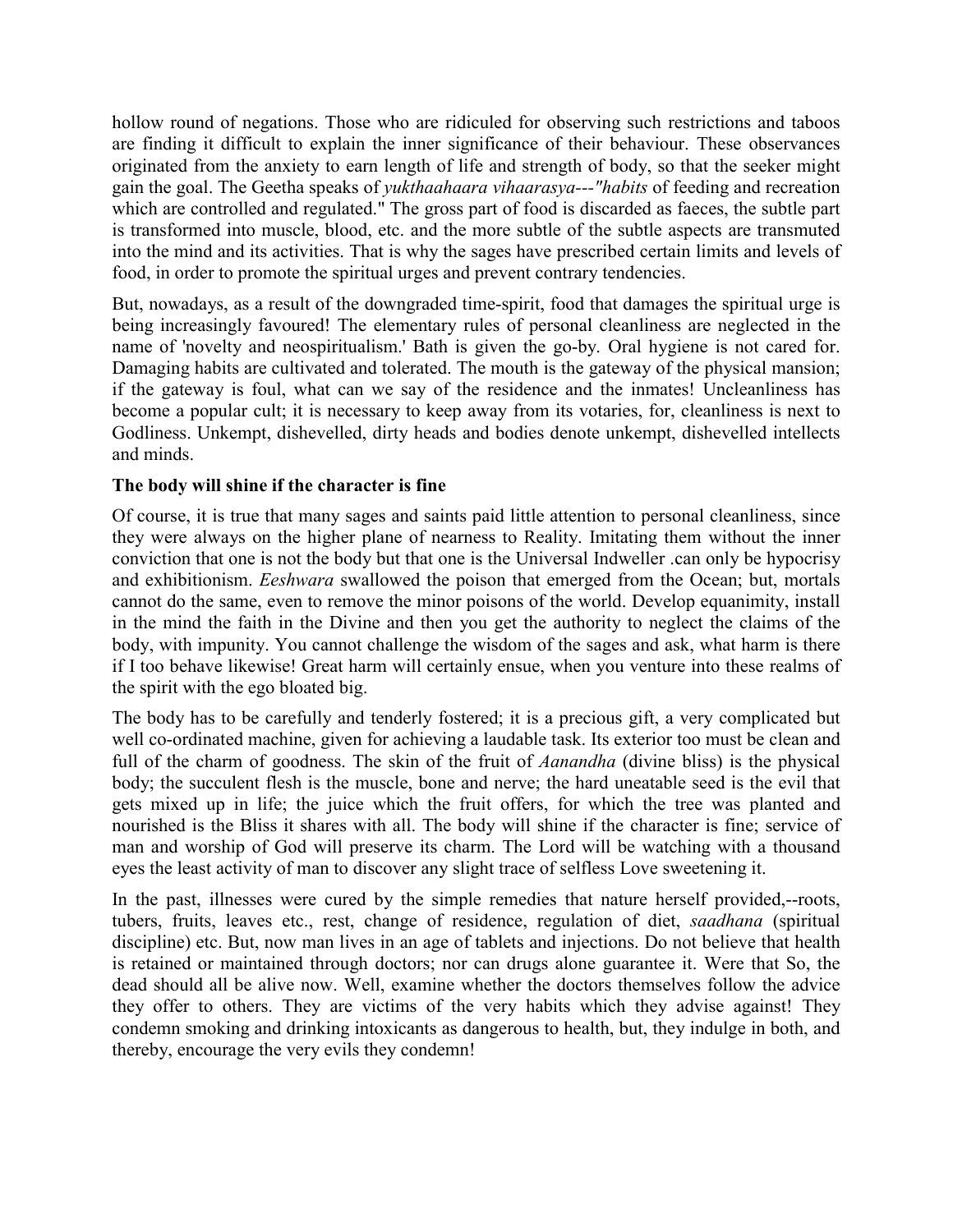This is the type of health-advisers that we have! In every field---spiritual, moral, .economic, political, and literary---absence of proper leaders is the root cause of all the distress, anxiety and fear that torment the world.

You are embodiments of the Divine *Aathma.* Do not crave for recognition and respect from others; crave rather for winning Grace from the Lord. In the pursuit of that aim, do not be misled by the emergence of obstacles and obstructions.

*Prashaanthi Nilayam, 16-10-1974*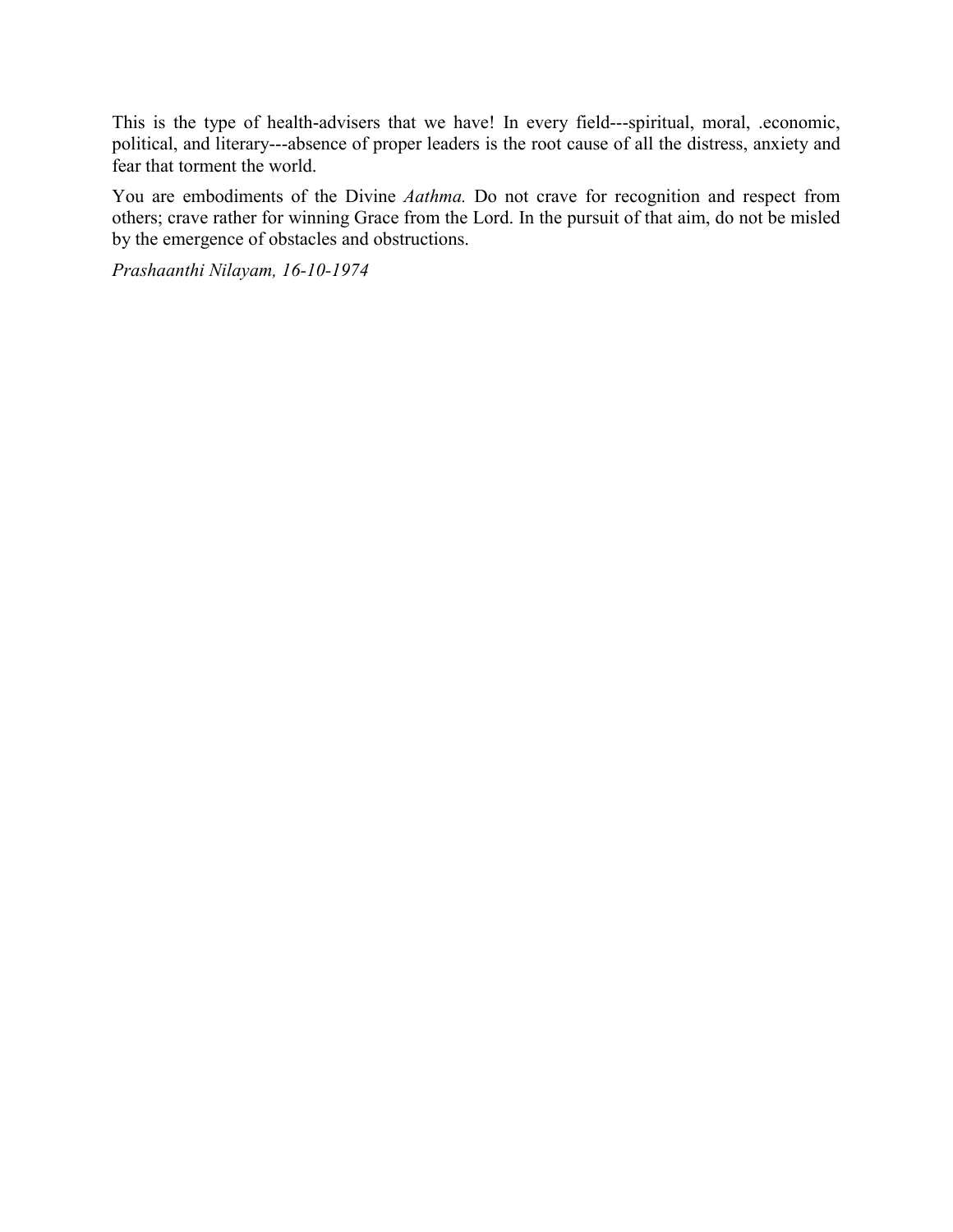# **49. Honour your kith and kin**

VOLUNTEERS! Embodiments of the Divine *Aathma!* Service without idea of self is the very first step in the spiritual progress of man. For, it trains you to transcend all the distinctions artificially imposed by history and geography and realise that the human community is ONE, and indivisible. Learn this truth; experience it in action. That is the duty of the Seva Dhal Organisation. How can a person be held 'divine' (as every man truly is), unless he has established himself in the sense of this Unity and shaped all his actions thereby? Man has been brought forth so that he may enjoy his heritage, namely; the Bliss that comes of the realisation of the One. Any activity solely intended for the individual is, on that very account, barren.

For, the community is essential for the individual, for his very survival. Your service will confer on you and on the community wherein you live untold benefits; it will also bring an invisible but potent benefit, namely, Divine Grace, *Seva* (selfless service) is an important ingredient in the nine-fold discipline of *Bhakthi* (devotion). You can see, sense, understand and sympathise with others who are akin to you, and so, you have greater reason to render them help and service.

#### **God will not accept hypocrisy**

If you do not feel the call at the sight of human distress, disease or deviation from the right, how can you muster the determination and dedication necessary to serve the unseen, inscrutable, mysterious God. When you do not love man, your heart will not love God. Despising" brother man, you cannot at the same time, worship God; if you do, God will not accept that hypocrisy. God is the resident in every heart; so, serve any one, that service reaches the God within him; it brings on you the Grace of God. The heart that does not melt at the sight of persons caught in the coils of ignorance, disease or deprivation has to be labelled demonic; to call it bestial is an insult to the beasts. Give up egoism, sensualism and greed; fill your hearts with renunciation, belief in the glory of the *Aathma* (Self) and Love. That is the means by which you can make yourselves efficient Seva Dhal workers.

Thousands arrive at the Prashaanthi Nilayam during the festivals; among them we have a large number of sick people, the aged and children. You have to serve these visitors with special care and love. Do not go about strutting with pride that you have a badge and a scarf; go humbly among the people with love in your hearts and softness in your speech and sweetness in your acts. It is a badge which a "servant" alone is entitled to wear, not a master lording over others. The badges rest on your hearts, don't they? If your hearts are filled with pride, and a sense of superiority over others who have no badge on their chests, then, the hearts themselves will be affected by the evil aroused by this decoration. When you disregard or disrespect the badge, you are disregarding and disrespecting your own inner reality. The badge and scarf do not entitle you to roam about in the bazaar, or lounge in the hotel outside the Nilayam, indulging in low talk and vulgar habits. It does not allow you to exercise authority over any one or appropriate anything from any one.

It is a call and a challenge for you, to provide comfort and consolation to those in need, to seek out means and methods to increase the ways in which you can help others and contribute to their joy.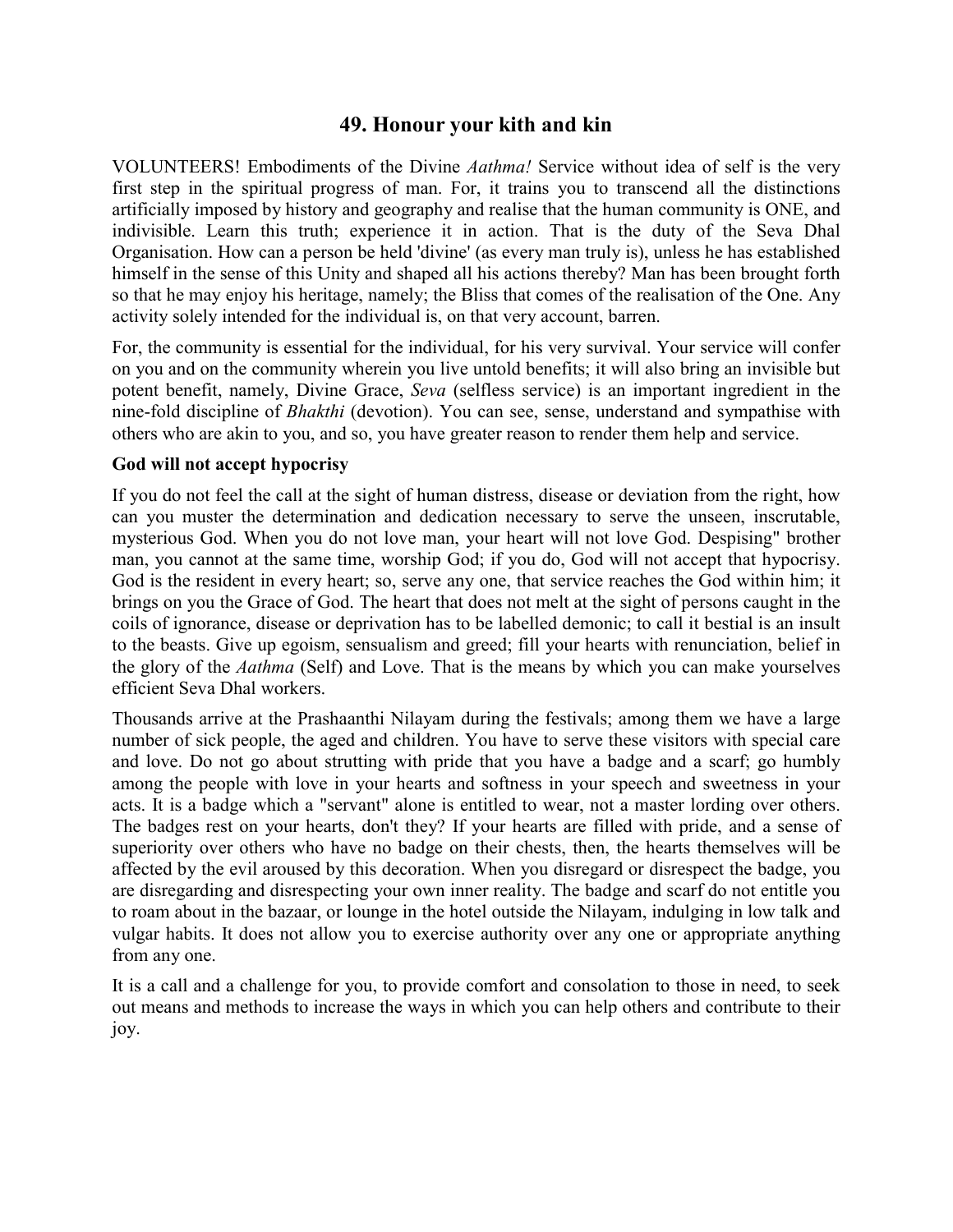#### **Serve the community, the Community will serve you**

Be worthy of this gift of Grace; maintain' the high ideals of the Seva Dhal organisation. This opportunity has been given to you out of sheer Grace; it is not given as a consequence of some rule or claim. It does not bind you; it gives you distinction and duty, both. If you have it with you, and yet, -withdraw from service or hesitate to render it, you are 'on the wrong, track. People come to this Presence to get rid of sin and accumulate spiritual merit; if you dishonour the badge, you are retaining the sins and accumulating a lot more. Remember, with each act of Love and Service, you are nearing the Divine Presence; with each act of hate and grab, you are moving farther and farther away. The ideal of service must inspire those in authority, those who possess riches, those who-are endowed with skills and intelligence, leisure and health. Serve the community and the community will serve you. Exploit it and it will exterminate you. Put an end to. laziness; bury your clamorous ego; bury the greed for power and pelf; then, you get the qualifications needed for a member of the Seva Dhal.

I know that some people allow others to use the scarf and badge given to them; they do so to escape work or to please their friends. This is very wrong; these symbols of *Seva* are as vital to reach one of you as your own breath. When you give them over, you do great injury to your own breath. Or, there are some, I know, who keep them hidden, out of sight of others, when they drink, gamble, or smoke and indulge in such harmful and shameful acts. This too is despicable.

### **Soft speech reaches the heart quicker**

Now, about some things you have to bear in mind, when you serve the people who come here and stay for the festival. Distribute water to the thirsty; help the aged to find places away from the scorching sun or pouring rain. At the gatherings, arrange to seat the persons who have come from long distances for the first time, eager to take *Dharshan* (audience), in places and rows wherefrom they can see and enjoy the festival in all its aspects. When you meet with cases of illness, report immediately to some doctor and help them to get relief. Do not delay. When your services are called for, do not rush thither in huge numbers; go in as small a number as is required. Too many enthusiastic persons can only hinder the work; and, work in other fields will suffer.

I am *Prema* (divine love), and you should hold on to *Prema* as your method of *Seva* (selfless service). Soft speech reaches the heart quicker and deeper. Reveal in gentle words the reason why you do not allow certain things to be done or you require certain other things to be done. Win the willing co-operation of people, not their resentful acquiescence. Do not rely on harsh behaviour, or violent means. That is a path into which many slide easily; but, they do not realise that they are ridiculed as alsatians or bull-dogs by those who suffer their attentions. Do not also use your status to show favour to your kinsmen, or friends in any manner. All are your kith and kin, in the Sai Family.

This is your home, and the thousands who come to this home are your kith and kin. Welcome them, as you will welcome your nearest and dearest relations; as far as in you lies, make their stay comfortable. This scarf and this badge confer on you the right to declare that Prashaanthi Nilayam is your home. Keep that in mind and do not behave in any manner that will tarnish the brightness of that declaration. That status is a precious gift. Do not overstep the limits imposed by the Organisation; do not disobey the rules laid down; do not deviate from the ideals laid down. March straight on, and reach the goal.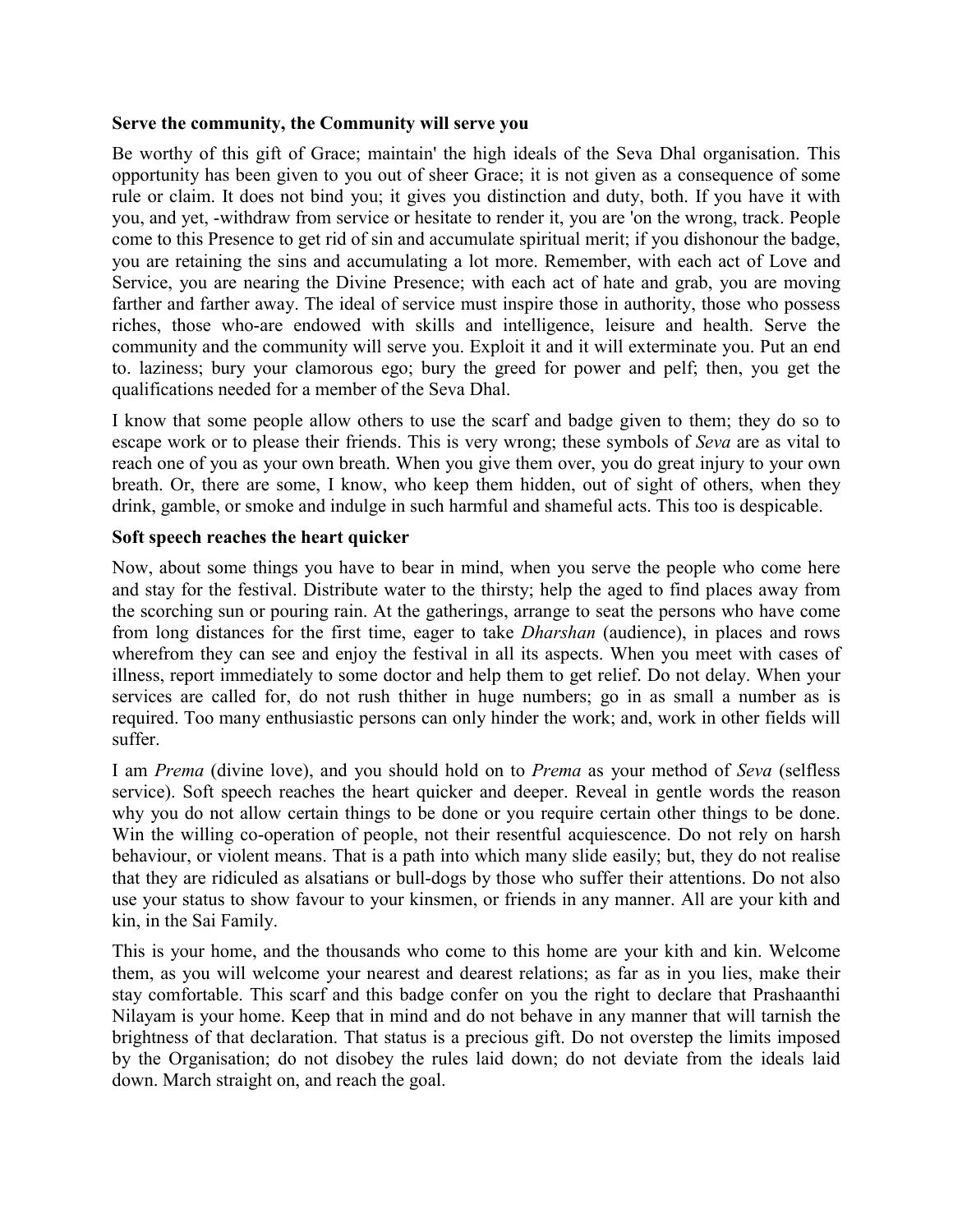*Prashaanthi Nilayam, 16-10-1974*

*Peace is inherent in man. When ego becomes egoism, the Aham becomes Ahamkaar by enfolding itself in a from. 'I'--pure and simple, maintained pure and simple---is still 'being'; it 'becomes' when the I identifies itself with something other: I am a man, I am a monk. I am a student. The 'I' has become an 'ism;' has put on a form, a vesture, which it is loath to give up, the aakaar which has rendered it Aham-kaar, egoist!*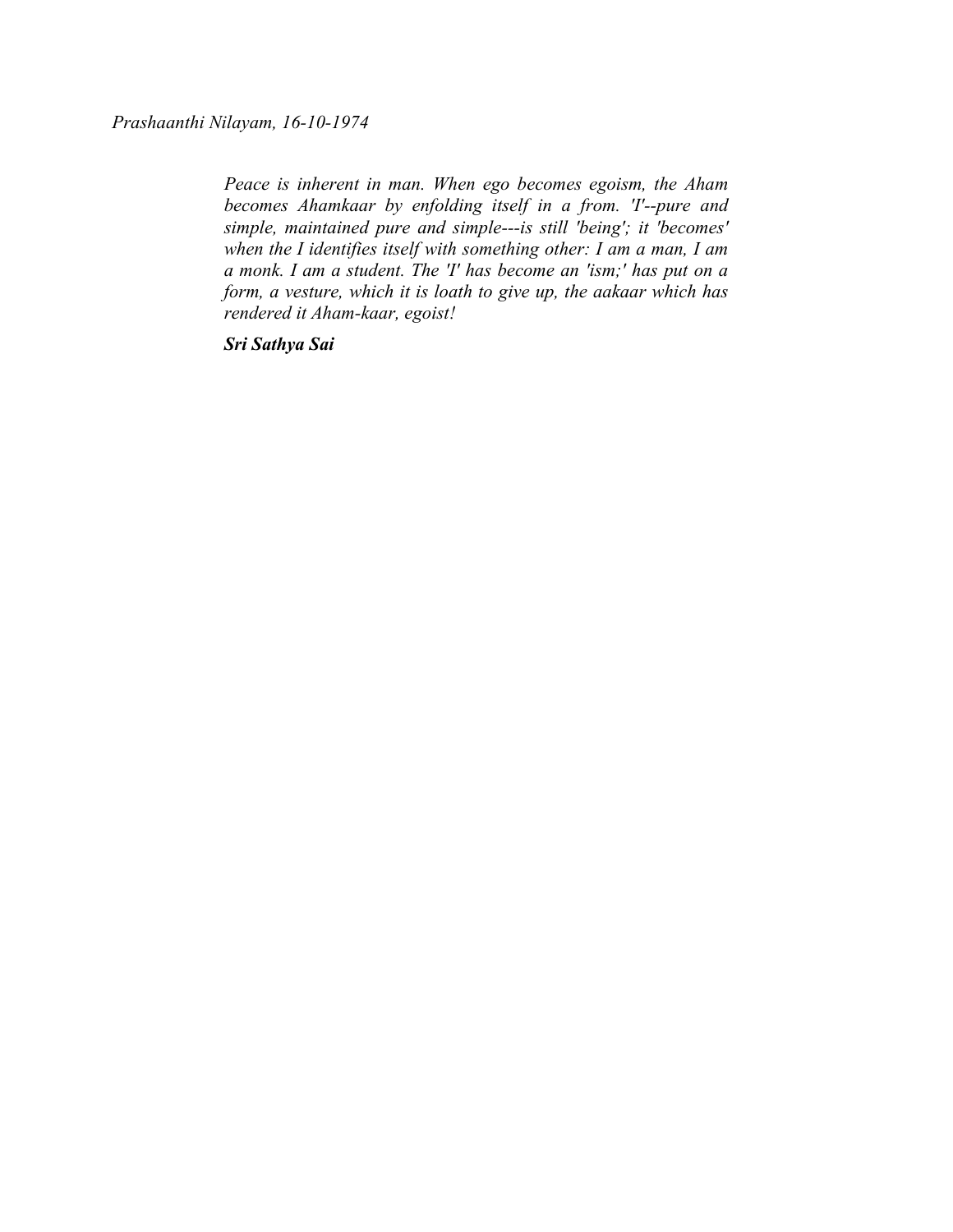# **50. The Labyrinth**

THE real and the unreal (that appears to the ignorant as 'real') are not two distinct things; one is the absence of the other, that is all. The 'absence' of reality cannot be an 'unreal thing.' The absence of light cannot be raised to the level of a distinct thing called 'darkness.' There is only One; it appears as two. In order to explain this, Brahmasri Mudigonda Pichayya Shaasthry gave a good example. He spoke of a red-hot cinder, which burns the hand, since fire has entered into the piece of coal. So too, when the ego enters the *jeeva* (individual being), the ego develops attributes and appears many-faced.

But, just inquire, how the coal itself came into being. That too was a result of fire! The *jeeva* itself was manifested since the feeling of *aham* (ego) arose in the *nirguna Brahman* (the attributeless, desireless Universal).

The Shaasthry also spoke of the difficulties involved in releasing the *jeeva* from the clutches of the ego. He said it is like separating the heat from the red-hot cinder, it has become part and parcel of the coal. But, by the process of cooling, the coal can again rid itself of the heat that informed every particle of its substance.

He called 'life,' a labyrinth, from which few can escape, though all have entered it easily! He quoted the Mahaabhaaratha episode where Dhrona, the teacher of the clans in the art of warfare (also called Kumbhaja, born in pot) had arrayed the Kaurava troops as a labyrinth on the battlefield of Kurukshethra; Dhrona challenged the teenage son of Arjuna, Abhimanyu by name, to come into the *padhmavyuha* (labyrinth of the lotus shape) and fight his way out, if he dared. His father Arjuna was not present in camp; his wife was pregnant at the time and, so, as the *Shaasthras* (spiritual sciences) declare, the prospective father had no right to gamble with his life. When the young warrior mentioned the challenge, his mother expostulated with him, and told him that he could well excuse himself from the ordeal.

## **The pure mind reflects the Reality of God**

The reasons she gave him for this withdrawal have a deeper meaning. The labyrinth was constructed by Kumbhaja, which means, one born in intelligence, *Brahman* Itself, for, *Brahman* is *Prajnaanam* (the Supermost Wisdom). How can a person break through the labyrinth devised by *Brahman,* when he is overwhelmed by the egoistic pulls, consideration for his-wife and his child-in-the-womb and the absence of his father? These two excuses are the symbols of I and Mine.

The Mahaabhaaratha declares that Arjuna alone had capacity and skill to break the *Padhmavyuha* (that is to say, the labyrinth of birth and death, the tangle of desires and fulfilments). Why? Because, Arjuna, (the word means, pure, unblemished, immaculate) was free from the ego and so could foil its stratagems. Through the pure mind alone can the chain be broken, the tangle cleared. The pure mind reflects the Reality clearly, the Reality of God that is the basis of One---Self as well as the objective world. *Chiththa-shuddhi* brings *Jnaana-siddhi---* "the pure mind confers the boon of wisdom." God is immanent in every particle in the Universe; the clear vision can experience Him everywhere at all times.

## *"Soham"* **is the refrain of every breath**

That vision gives immeasurable, inexpressible bliss. Of what avail is all the loud chanting, praying, singing and wailing, when the heart is soiled by egoism and selfish desire? A person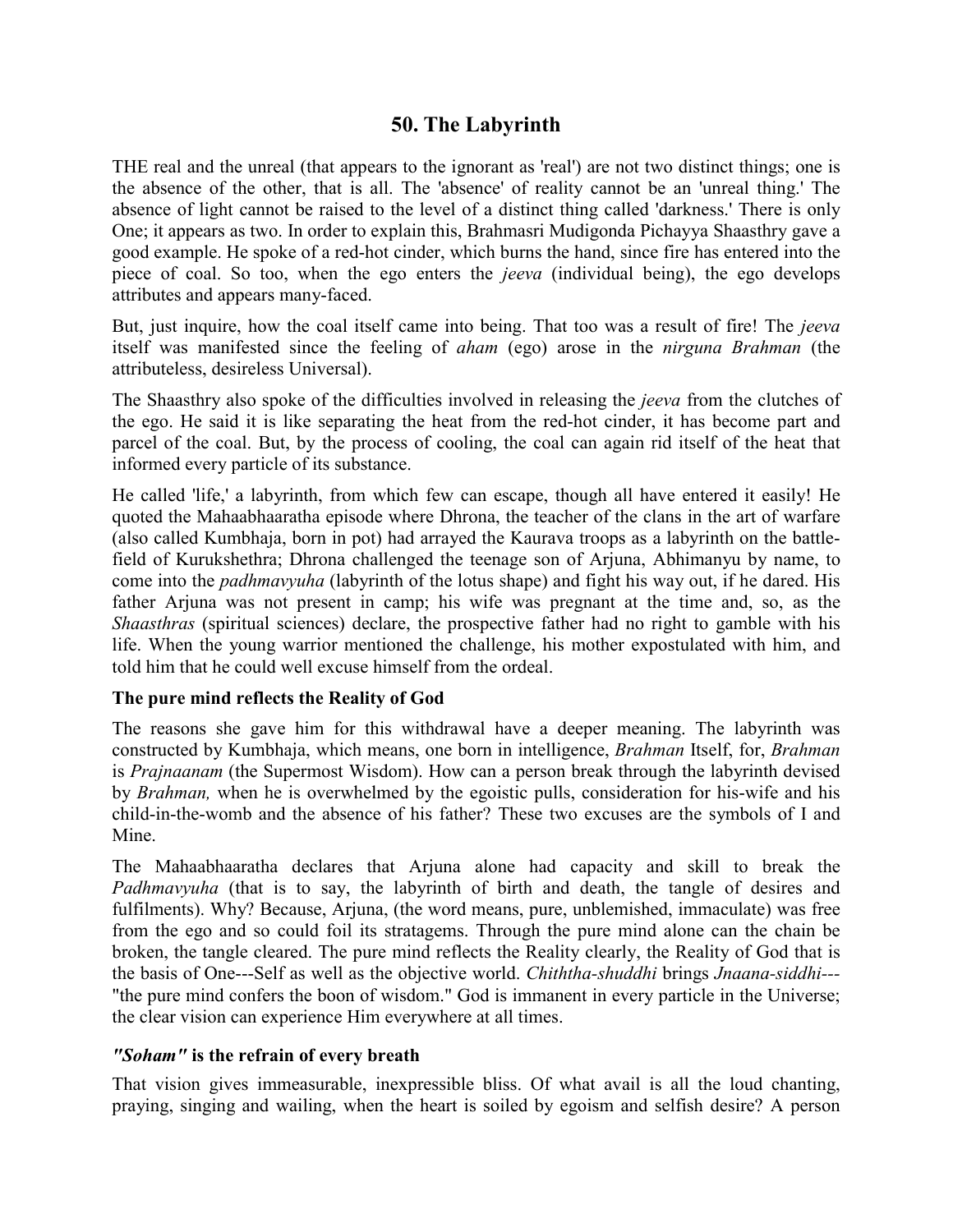behaving so might be taken by ordinary mortals as highly devoted to the spiritual path; but, deep in his disturbed consciousness,' he will be tormented by anxiety and fear. On the other hand, a person might appear poor, distressed, and depressed, to ordinary mortals; he might not have the exterior demonstration of devotion. But, God would be ever installed in his heart, guiding and guarding him. He might be doing all acts as acts of worship to the God residing in his heart.

The bird in this physical cage wherein man is imprisoned is always, from the moment of birth to the moment of death, chirping *'Soham,'* declaring that 'in reality the *jeeva* (embodied soul) and *dheha* (body) are ONE. It is this affirmation that is the justification for the gift of life. When that chirp does not emanate from the breath, the body is a *shavam* (corpse)! When it manifests, illumines and fills the cage 'with the Divine fragrance, it is a tabernacle, *Shivam!* Identify yourselves with the *manthra* (sacred formulae) the bird chirps, the breath repeats. You might forget any other *saadhana* (spiritual discipline) or any other duty to yourself---but, the breath never, even for a moment forgets this *Saadhana--*reminding you of your innate Reality, namely, *Sah* (He). "I am He. He is l"---that is the refrain of every breath. What deeper instruction, what greater inspiration do you require, to keep you on an even keel of equanimity?

## **Faith in God must be constant and firm**

A devotee once lamented, saying, "O God! You have forgotten me!" This is never possible; it is the devotee who forgets that he is the child of God, that God is his never-failing friend and guide. God is all-knowledge, all-power, all mercy. Faith in God has to be constant, firm in the face of every challenge by fate or fortune.

On one occasion, the deers of the forest held a huge conference to consider their plight. The leader of the vast multitude that had assembled counselled courage and unity; he said that it was a real shame that mean creatures like dogs, who were not as fleet as they and had no horns, could put terror in their hearts. At this, the vast congregation unanimously resolved with loud acclamation that no deer shall henceforth turn its back when dogs pursue them, should stand their ground and give a fight to the finish. While the echoes of the acclamation were still booming through the forest, but with the distant barking in an instant, not a single deer could be spotted where thousands had assembled to pass that resolution. They dissolved into thin air, and denied their own resolution. This is verbal hypocrisy, which is fatal to spiritual progress, and ruinous in any field.

The fault lies in the belief that things happen as a result of human effort and planning, human intelligence and care. No one can succeed in any venture without Divine Grace. It is a God's plan that is being worked out through man but, man prides himself that he has worked for it.

This reminds me of a story. A poor simple villager made his first rail journey. He purchased a ticket and entered a compartment; he found it occupied already by a few passengers who had kept their boxes, bundles and odd items of luggage on the racks or under the benches on which they sat. They were unconcerned with the extra effort that the engine would have to make to drag along those boxes and bundles. How cruel of them, the villager thought. The engine has to pull along their weights, and now they are imposing on the train, this additional burden too. He for one was not going to inflict this extra trouble on the poor thing; so he kept his box on his shoulder and his bundle on his head. He believed that he was carrying his box and bundle along, and not the engine. Most people behave in the same silly fashion, ignoring the fact that God is All; man is but an instrument in His hands, for the execution of His Plan. Faith in this fact is the key to peace and joy.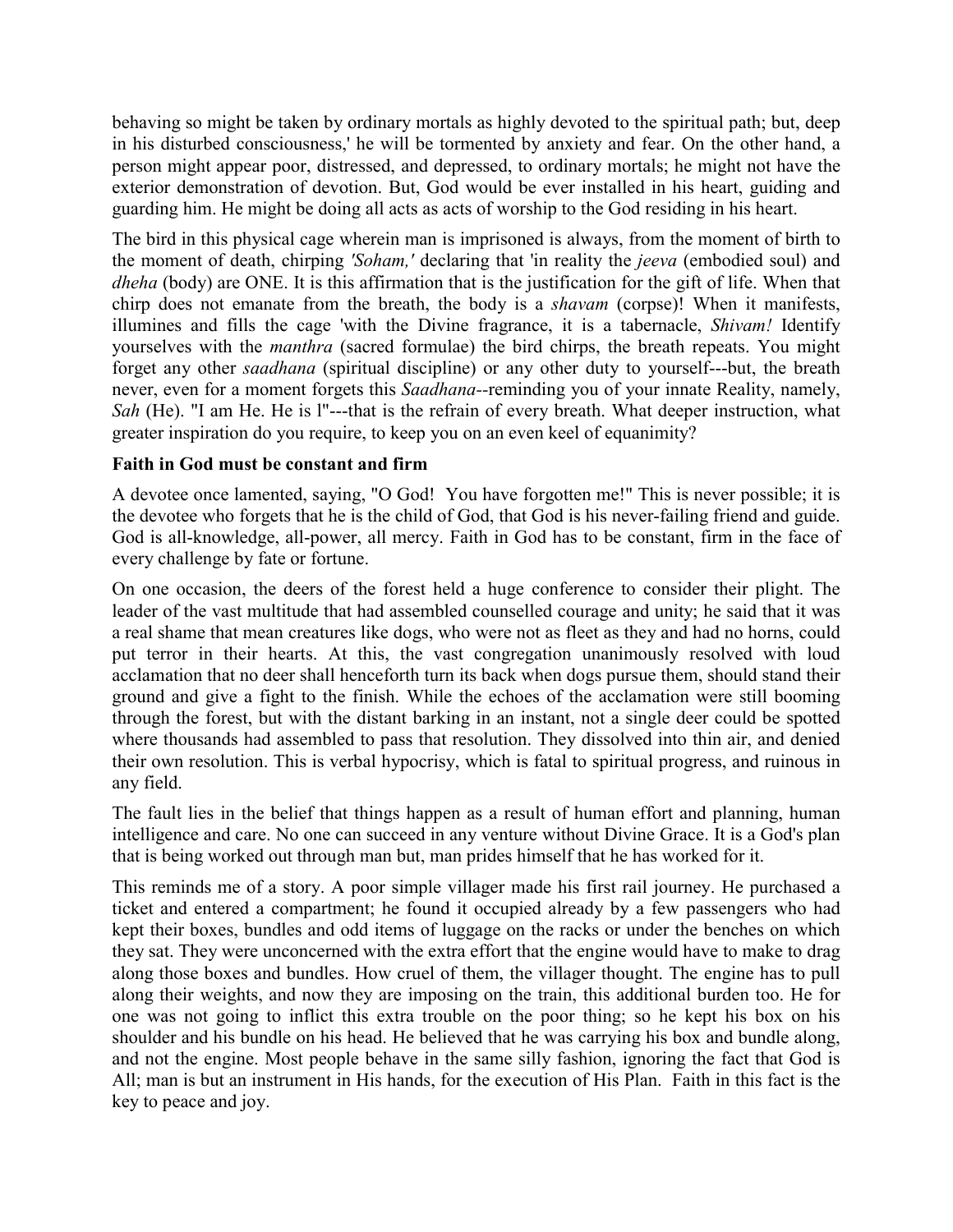*Prashaanthi Nilayam, 23-10-1974*

*Desire destroys devotion, anger destroys wisdom, greed destroys work. Hence these bad qualities must be sacrificed. With good and sweet words, keeping desires under check and control (for ultimate removal), one should start on the path of sacrifice.*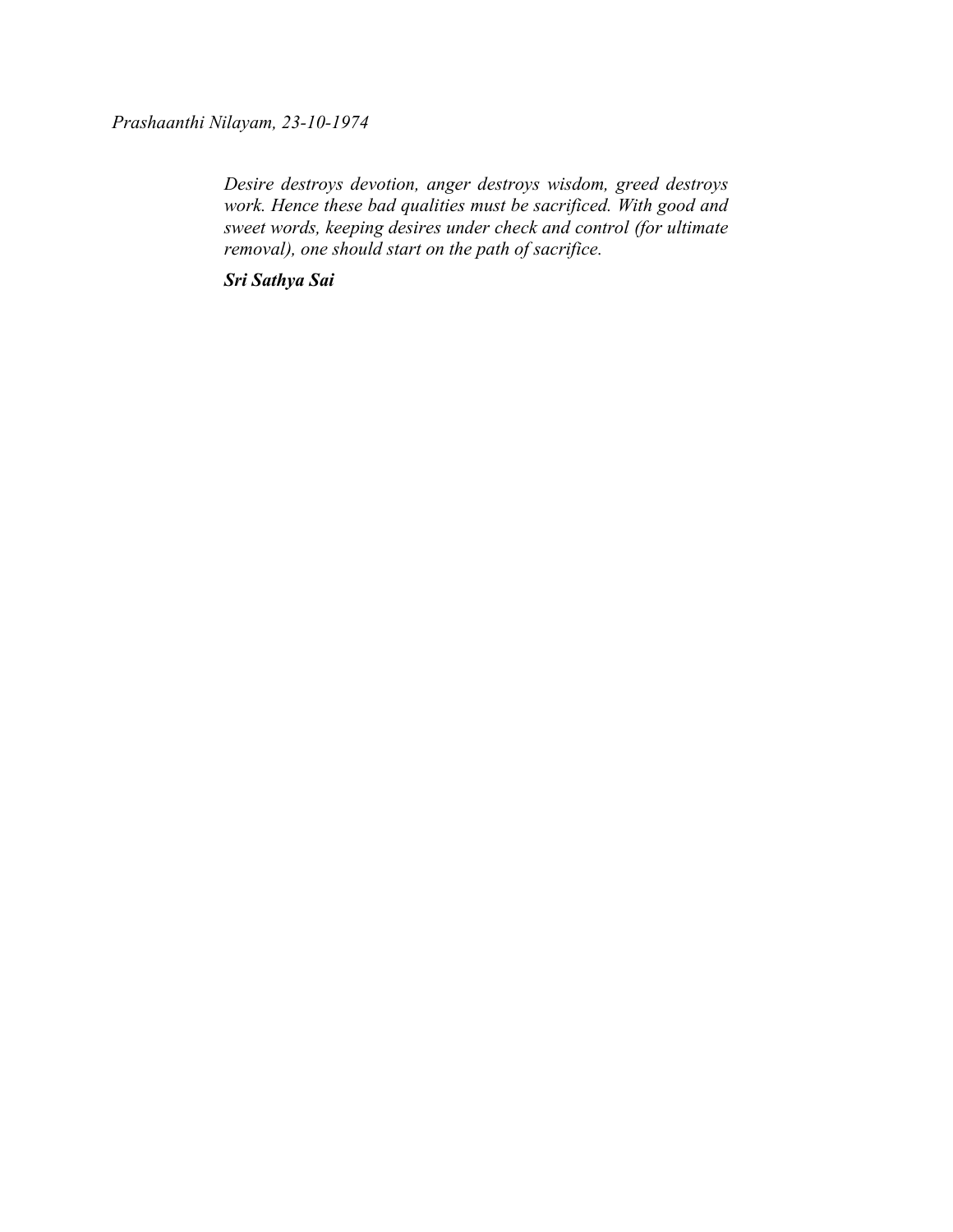# **51. Diamonds in the dust**

COMPASSION towards all creatures is the greatest virtue, wilful injury to any creature is the worst vice. Have full faith in this; spread love and joy, through compassion, and be full of joy and peace, yourself. You do not have joy and peace now, mainly because, your. vision is warped and wobbling. The vision is now directed towards the faults, and failings of others, never towards one's own faults and failings. The ears too delight when stories of failures and foibles of others are related. No attempt is made to examine the failures and foibles of oneself. Really speaking, inquiry and the investigation have to begin with oneself. For, what we see in others is the reflection of our own selves, our own prejudices and preferences.

Besides, when your attention is focussed on faults and failures, vices and wrongs, the mind too becomes infected with the pollution and it starts relishing only experiences of such tastes. Hence, the lives of such people lose the peace and joy that are the heritage of the wise and the wary.

Let us take the example of the snake. It has two characteristics: (1) It never moves straight. Its path is always crooked. (2) It strikes at all that comes in its way. Man too is snaky, for, he exhibits these two characteristics in a marked manner. So, he shares another characteristic too of the snake, namely, poison.

Slavery to sensory objects is like snake's poison

Poison is called in Samskrith, *visha.* A kindred word is vishaya, which means, the sensory objects, which poison the mind of man with lust, anger, greed, craving, pride and hate. The snake's poison is the cause why it is destroyed wherever seen. Man's slavery to *vishaya* is the cause of his downfall. But, the situation is not without some hope. The serpent can be tamed and its poison-fangs removed, when music from the *naagaswaram* pipe is played and when it is fascinated by that sweet melody. The poison that *vishaya* exerts on the human mind can also be eliminated and countermanded, when man is fascinated by the sweet melodies of *Naamasmarana* and *sankeerthan* --- that is to say, by the repetitive chanting and congregational singing of the meaningful Names of the Lord. The poison in both can thus be transmuted into pure nectar.

What happens to man when *Naamasmarana* withdraws his mind from the sensory tangles is -- the acquisition of *Samachiththa* --- a new balance of mind, of blissful equanimity. Nature is in constant flux; nothing remains the same even for a few seconds. The sweet dish that is cooked now becomes stale and stinking a few hours hence and is ruined so much that it acts as a danger to health, when consumed. Other types of changes happen in other fields, other things and beings.

And, man not only expects these changes, he prepares himself to face them; in fact, in many cases, he is unhappy if the change does not happen! If things remain the same, it is certain to cause deep disappointment. A new-born babe must grow in weight, in movement of limbs, in the intake of food, and the output of energy through activity. Or else, parents become anxious and run from doctor to doctor. The same thing happens when the child does not walk or talk, weep or laugh.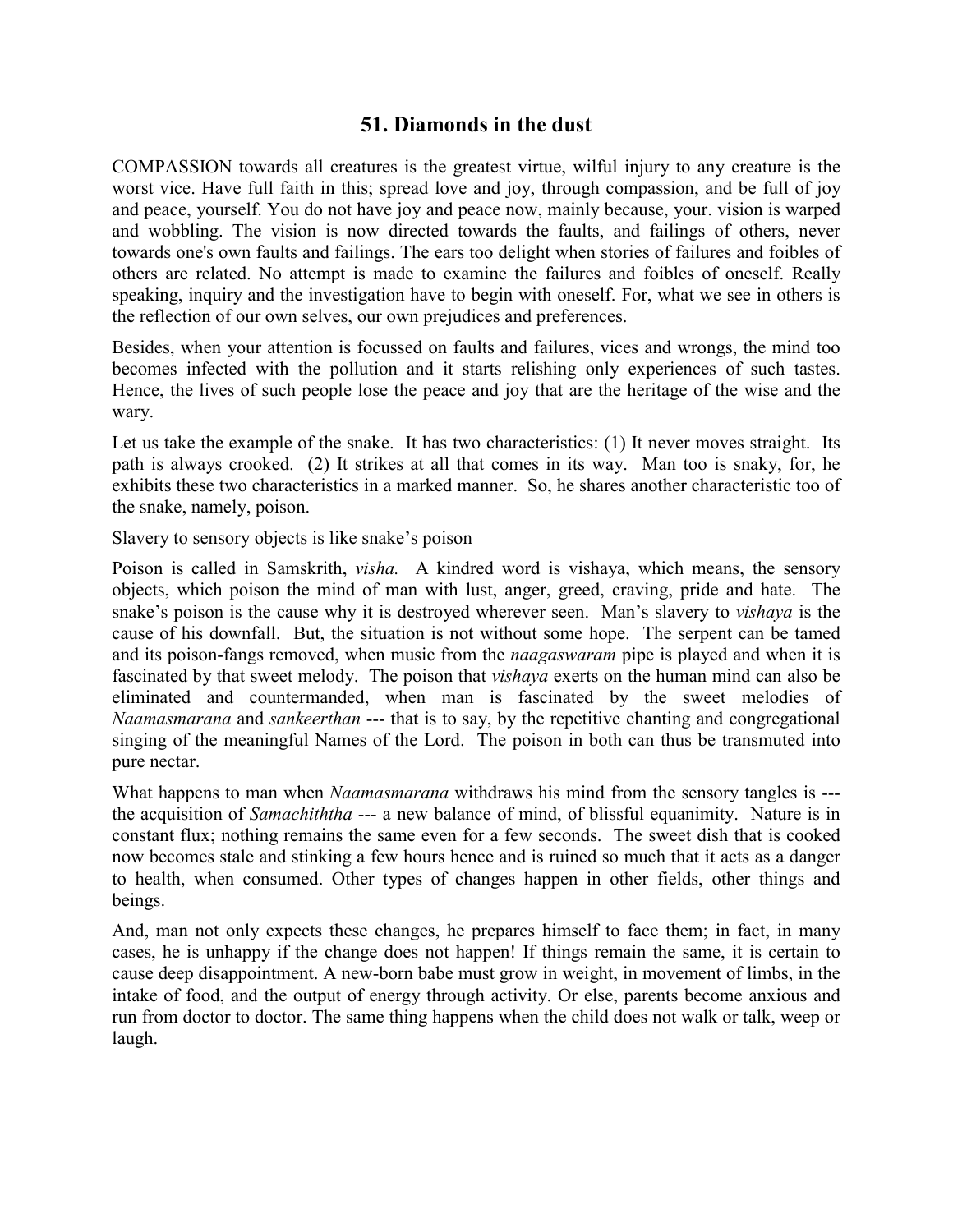#### **Aim at constant consciousness of the Reality**

In a normal babe, there exists real *Samachiththa,* for, there is no desire (except the instinctive desire for food, drink and maternal protection), to agitate it. The babe is the inheritor of Immortality; so it is unaffected by anxiety, that haunts the adult. The word *Samachiththa* is, in common parlance, taken to mean, sheer equanimity---an unshaken balance, when confronted by success or failure, loss or gain, pleasure or pain. But, *'Sama'* has another and more significant meaning, namely *Brahman,* the Universal Eternal Absolute principle. *Samachiththa,* therefore, in its philosophical sense, means, a consciousness established in the Absolute *Brahman,* and as a consequence, above and beyond the storms and stillness of the world of duality. This constant consciousness of the Reality is the fruit of *yajna* (selfless sacrifice), the *Vedhic* symbol of *thyaaga* (renunciation), as mentioned in the statement *na medhayaa, na prajayaa, dhanena, thyaagenaike amruthathwam aanasuh---"not* by the intellect, nor by progeny, nor by wealth, but, only by renunciation can immortality be attained." *Yajna* (sacrifice) means *thyaaga* (renunciation).

It is to emphasise this great axiom that during Dhashara every year, the *Vedhic Yajna* is performed; the thousands who attend the Festival can share the knowledge and the inspiration that the *Yajna* provides.

## **Master the assertive ego by the Real Self**

This day is the *Samaapthi* of the *Yajna. Sama* means, as I just now said, *Brahman.* So, *Samaapthi* means, the attainment of *Sama* or *Brahman,* which is the *summum bonum* of the ritual. The realisation of this *Braahmic* Reality is the birthright of all men. But, though born with the fight and the responsibility, as the *Amritha-puthra* (Child of the nectar of immortality), man denies himself the victory, courts defeat and prides himself as an *Anirtha-puthra* (child of the Illusory, the delusion). The realisation which is his due is not an attainable achievement; it is a simple conquest, so simple that people never attempt it!

The assertive ego that urges him to identify himself with the body and the instrument with which it is equipped, the motives with which those "instruments work and the reactions which those motives breed, has to be mastered by the Real Self, a wave of the great Ocean of Cosmic Consciousness, that is all. Now, man declares himself as *aham* and takes pride in his *ahamkaara* (egoistic-consciousness). But, he is not aware of the inner meaning of the word *aham! Aham* is just a verbal symbol for what he really is. A is the sound that represents the Omnipresent Godhead, named also as *Vishnu.* In the Geetha it is asserted, *aksharaanaam a-kaarosmi--"Among the* letters I am A," (pronounced as in anatomy, etc). *Ham* means *Shakthi* (energy, power, force). So, when one points to himself as *aham,* he is unconsciously announcing that he is the hardened energy of the Omnipresent Universal Absolute *Brahman* called also Vishnu.

Besides, the Lord says in the Geetha, *mayaa kritham idham sarvam---"I* have made all this out of Myself!" When all is He, you and all *jeevas* (individualised beings) are He. How then can we demarcate some as bad, and relish the stories concerning them and list their faults and failings?

## **Make the mind concentrate on the** *Brahman*

The question may be raised, "The good and the bad are so obvious, how can we deny them or ignore them?" They are obvious only so long as the individual is not fully established in the truth that *Vaasudhevah sarvamidham* (God is all). Until that moment, the body dominates thought, desires haunt the mind, ego rules the intellect; so dualities lord over man. When like the boy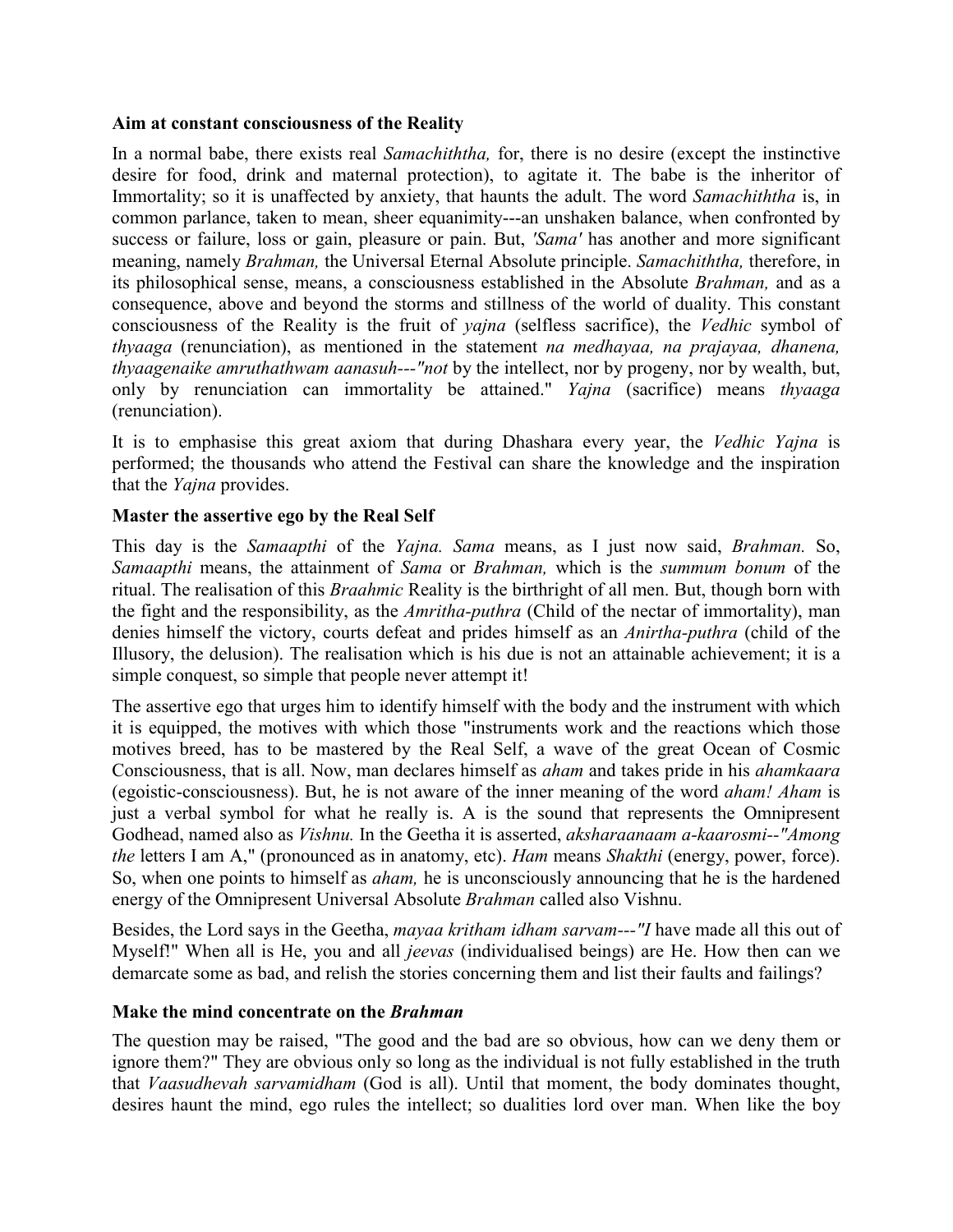*Prahlaadha,* one is sunk and saturated in God-consciousness, there can be no feeling of gain or loss, pleasure or pain. He is immersed in the word, and is unconcerned about its meaning which is manifested in all its variety in the objective world. The one Word seems to have many meanings, as a result of ignorance. It is the word, the *Paraa-shakthi* (the Supreme Power) that gives value and validity to every one of the meanings.

Another idea called *ekaagratha* (one-pointedness) too can now be elucidated. *Saadhakas* (spiritual aspirants) often bewail that they do not earn one-pointedness. They mean, by that term, that they are not able to concentrate their attention long on a flame, light, picture, or idol. The eye concentrates on something seen; the nose, on some fragrance; the ear on some melody. But, the mind concentrates on the One, (the *Ekam),* the *Brahman---which* is described as *ekam nithyam vimalam achalam sarvadhee saakshibhootham* (the One, the eternal, the pure, the unmoving, the all knowing witness of all). *Ekaagratha,* therefore, denotes the concentration of the inner vision on *Brahman* (Omni-self). The intellect, the ego, the senses--these should subserve this great purpose and help in attaining the ideal. They should be vigilant that they do not divert the vision or deviate it from the *Brahman.*

## **Nature is beauty, truth but man sees it ugly, false**

However, it has to be admitted that such *saadhana* is now very rare; very few fix their inner vision on the universal and the eternal; nor do they listen to its majesty and mystery. The tragedy which has fallen upon mankind is just this: the mind of man has strayed away from its moorings, and is being tossed about on the waves of doubt and diversity. *Brahman* is One, unchanging, everlasting. A mind filled with the yearning for *Brahman* will see the One in all, it will remain unaffected by the smiles and sneers of fortune. But, man's mind has been tempted into strange paths that can lead him only to fear and frustration. Man condemns the world and calls it a seat of wickedness and war.

The fault lies not in the world, but, in himself. He has war in him and so, he sees war; he is inherently wicked and so, he observes wickedness all around hint. A brilliant lamp cannot remove the darkness which a blind man has always around him. For those who have eyes to see, it is brilliant, the light around them. The darkness the blind man swears by is in him, not outside him. So too, the man who is at peace with himself, will discern peace all around him. Nature is beauty, truth, peace. Man sees it ugly, false and violent---that is all.

It is strange, but true Immortality lies enshrined in the mortal; there are diamonds in dirt and dust; wisdom dwells in this mansion of muscles; the *aathma* illumines this tabernacle of the *jeeva* (individual being). Man does not look into himself; he is poor, though under his feet there lies buried treasures. Heir to inexhaustible bliss, he runs after momentary pseudo-pleasures! He gets as reward only distress, disappointment and defeat. He spends all his allotted years in this wasteful adventure, and even at the last moment of life he is beset with sorrow and fear. He has no peace when he leaves his body, for, he has lost the chance of winning peace through its instrumentality.

#### **The Will to live in man is very strong**

There was a woodcutter once, going daily into the forest and collecting a bundle of fuel which he sold in the village nearby for pittance; which just sufficed to keep his wife and children alive. One morning, while he was stepping out of his hut, the wife reminded him that it was *Yugaadhi* (the Thelugu New Year festival), the next day; she pleaded with him to collect a heavier bundle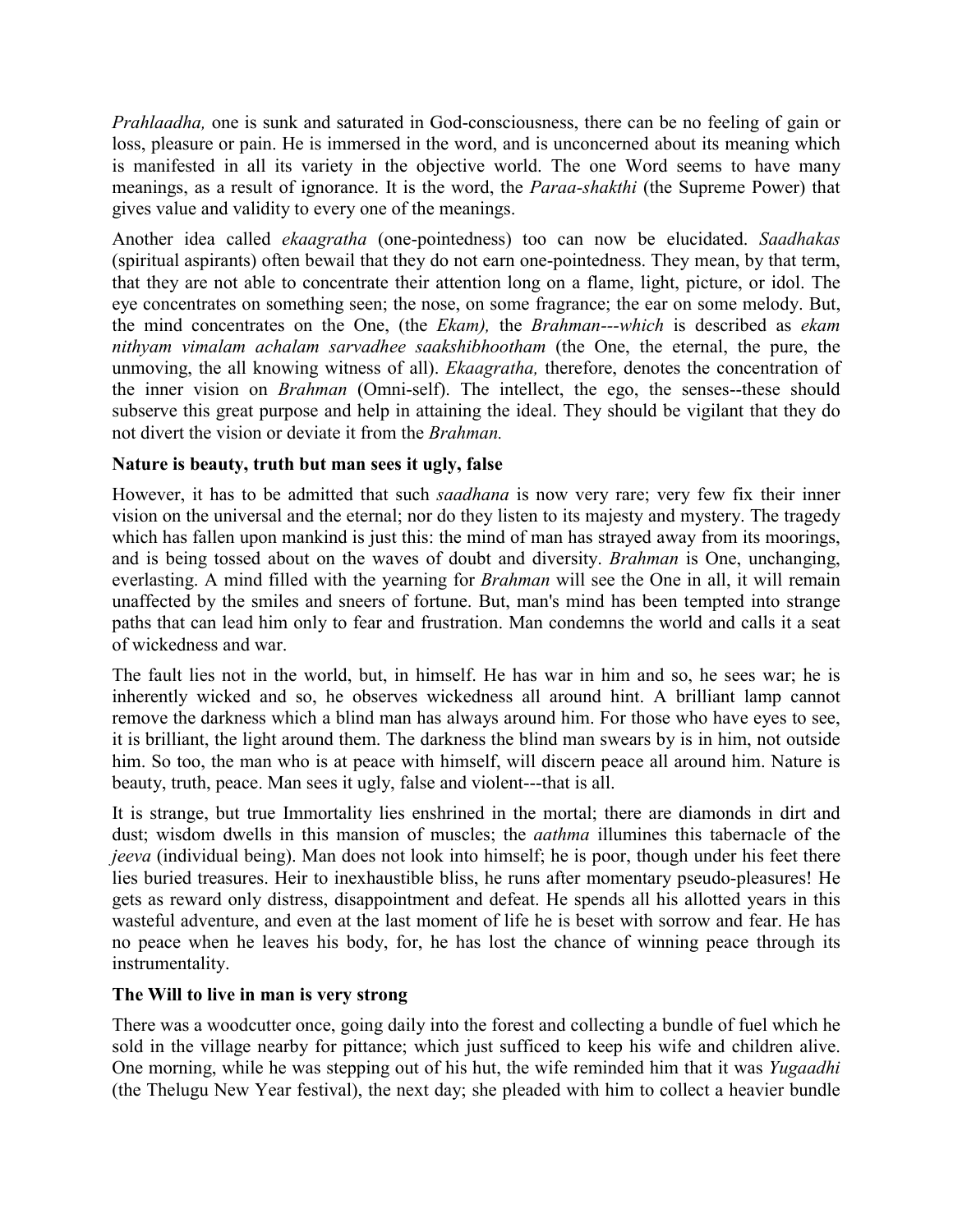of fuel that day, so that they could get a few more paise to give the children a morsel of sweet rice each. The man nodded assent and walked on. He succeeded in gathering an extra huge bundle, but, with that heavy load on his head, he was soon exhausted; he had to deposit it on the ground, before he could approach the village. This set him thinking of his plight.

He had lost all his old zest for living. He called upon the Angel of Death, the *Mruthya dhevatha,* to relieve him. He cried, "O Death! Have you no mercy towards me? Why have you forgotten me, so long? How I wish I could die and escape from this daily grind?" The Angel of Death took pity on him, and appeared before him, to fulfill his wish. But, the woodcutter suddenly receded, he cleverly changed the purpose of his appeal to the Angel. He had no wish to die, though in his despair, he had called for her help. He said, "No. No. I had no one here to lift this bundle on to my head, so I called on you to come to my aid. That was the only reason behind my prayer. Please help me to lift this burden and place it on my head; I have to reach the village soon!" Since man is innately immortal, he recedes from the grasp of death, the Will to live is very strong, much more persistent than the Will to die.

## **The shadow of man is neither true nor false**

It is like the story of the Sun and darkness, this question of meeting death or vanquishing death. The Sun-God was, one day, very much impressed by the 1008 Names with which a devotee offered Him worship. He listened to the Names, as he uttered them in steadfast faith. He was particularly alerted when he called-upon Him as *Andhakaara dhweshi--"He* who is looked upon as the enemy of darkness." He could not tolerate the existence of an enemy alive; so, He called for a war unto death for this demon called Darkness. He went into all the places where Darkness hid himself; but no sooner did He spot him, the demon disappeared so that He could never come into grips with him. Finally, He concluded that darkness was nonexistent and was only a creation of the imagination of His adorers! Before the splendour of Immortality, the darkness of mortality too would flee in haste.

The resident in the body has no birth and therefore, no death. But, man is hugging the falsehood that he is the body and so is subject to death and birth. A silver cup can be reshaped by the smith into a plate, or later, into a paan-box; but though the name, the form and the function might change, the silver is there, in all three, unchanged in substance, in spite of the births into plate and box and the deaths as cup and plate. When a man stands on the bank of a sheet of water, his shadow appears in the water. People say it is he, but *Vedhaantha (Vedhic* philosophy) says, he is not it. When the shadow is beaten with a stick, he is not hurt; so, it is not he; but, when some one says it is misshapen, ugly, etc., he gets angry! So, he is it. The shadow is both he and not-he. It is neither true nor false, it is real-unreal, it is *mithya* (only mythical).

The eye is distinct from the objects it sees; the eye is an instrument used by the I, which is a ray of the Splendour of the *Aathma* (soul). The senses are mirrors and when the light of that ray falls on them, things and objects are reflected therein. The *Aathma* shines and all the inner organs of perception awaken to their duty of gathering knowledge and revealing Bliss. It is their duty to function according to their nature; the result is not to be aimed at. It follows when the duty is done efficiently to the best of one's ability and Will. A knife cuts vegetables; but, does not eat them. It cuts a fruit; but, is not tempted to taste their sweetness.

Let us imagine a cup, full of fruit-juice. The cup is not aware of the sweetness of the juice. A straw is used to sip the juice, the juice fills the entire length of the straw-, but yet, the straw is a stranger to the taste; the tongue has the juice on it; but it has no knowledge of its calorific value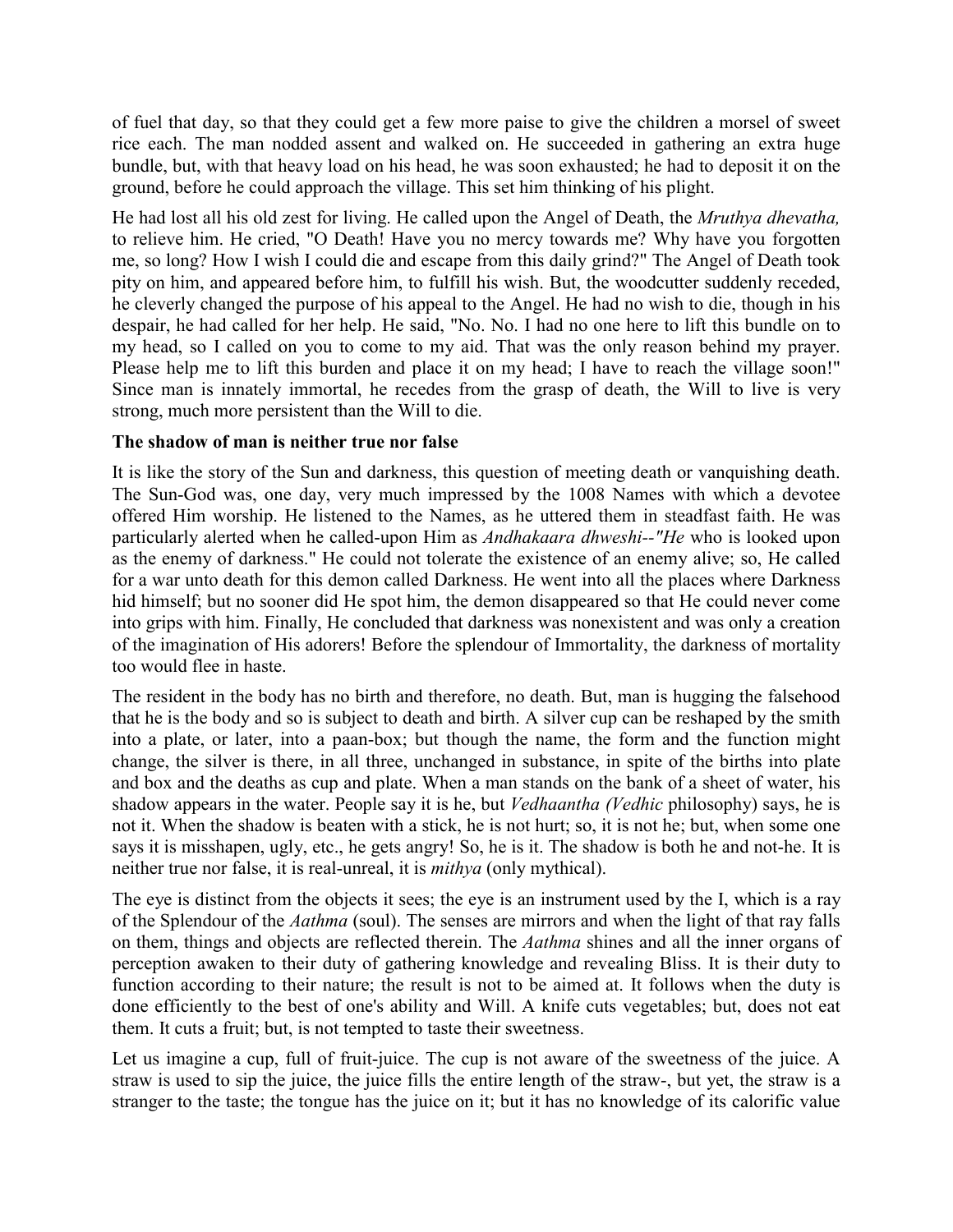or its components; it can only pronounce judgement on its taste; for other purposes, it sends the juice into the stomach. The stomach discriminates and distributes the essentials of the juice to every part of the body, every nerve and cell, and contributes to their efficiency and strength. The cup is the body of man; it has in it the Divinely sweet *Aathma* principle. The sense organs are the straws; intellect is the tongue; the ego principle is the stomach; it converts the sweetness into spirit and confers bliss, peace and light.

*Prashaanthi Nilayam, 25-10-1974*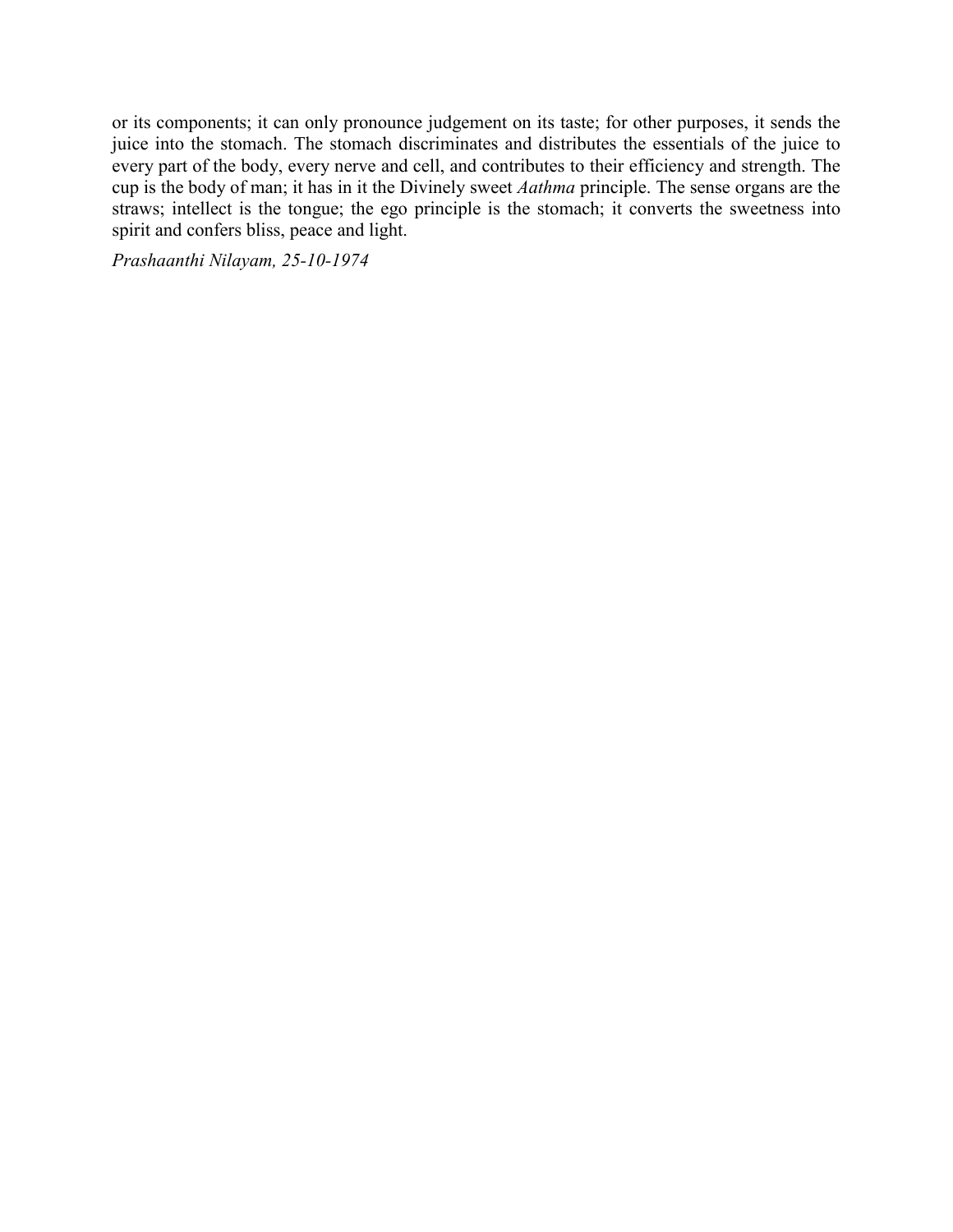# **52. Four steps to freedom**

THE culture of this ancient land is as deep as it is vast, it is built on strong and sustaining principles of human development. But, Indians at the present time are neglecting its lessons and entangling themselves in the search for material joys and pleasures. They ignore the true and eternal values. They turn a deaf ear to the call of the Divine; they respond to the siren voice of the worldly. This is the twentieth century, the Age of Science and Technology. There is plenty of material comforts and sensual pleasure easily available. So driven by an insane urge for the temporal and the trivial, man rushes into rain, and loses the precious heritage of *Aathmic* (pure spiritual) treasure which the culture promises him. In fact, if only man knew the purpose and plan of Life, he would not waste his years and his skills in the pursuit of mere time-bound joys. That he is everywhere engrossed in these endeavours is a pitiable fact, which can be attributed to his misfortune or his ignorance. Of course, man has lost faith in himself; so, there is no wonder that he has lost faith in God also. Only those who know themselves and have confidence in themselves can acquire knowledge of God and confidence in God. Know thyself, first; then, your attempt to know the world will be rendered simple.

### **Wisdom can come only through work as worship**

Indian Culture has laid emphasis on four *aashramas* (stages of life) for individual development in order to assure everyone with the education needed to know himself. For *Aathma vichaarana* (enquiry into the Self), *Aashrama dhanam* (code of duty) is very essential. Through adherence to the regulations and prescriptions of conduct and study-assigned to each stage or *Aashram,* the earning of knowledge and wisdom is made easy and automatic. Wisdom can come only through work as worship; the *Aashrams guide* man to sublimate all activity into worship.

Just as we have four stages: childhood, youth, middle age and old age, we have four corresponding *Aashramas: Brahmacharya, Grahasthya, Vaanaprastha* and *Sanyaas-* studentship, householdership, recluseship and monk-ship. During the years of childhood and teenage, man has to equip himself with the information necessary to share in the work of society and to derive health and happiness thereby, and acquaint himself with the tools of knowledge and the paths along which wisdom can be garnered. As a-householder, raising a family and sustaining a society, he has also to uphold the ideals of justice and truth, and promote them by his actions. He must feel the innate majesty of mankind and live in *accordance* with that high status. As a recluse and monk, in old age, he has to be the guide and teacher of the people around him, imparting to them the fund of wisdom he has won through his experience.

The *Shaasthras* (spiritual sciences) lay down the lines along which man has to direct his thoughts and activities. Sincere adherence to these laws and limitations alone can guarantee *jnaana* (spiritual wisdom). Otherwise, man drifts aimlessly along the crosscurrents and whirlpools of life and ends up ignorant, both of the nature of *loka* (world) and the glory of *Lokeshwara* (God).

#### **Forces of atheism have gained strength now**

The higher paths must be trodden from childhood; it cannot be adopted at an advanced age. The child must learn to be truthful in word and deed, and avoid the cowardly habit of falsehood. Later, boys and girls have to become conscious directors of their senses, instead of being automatic slaves. Heads of families have to adhere to the schedules of rites and worship prescribed for them; they have to supervise the behaviour and conduct of the members of the household; they have to render hospitality to guests and deal charity to the poor; they have also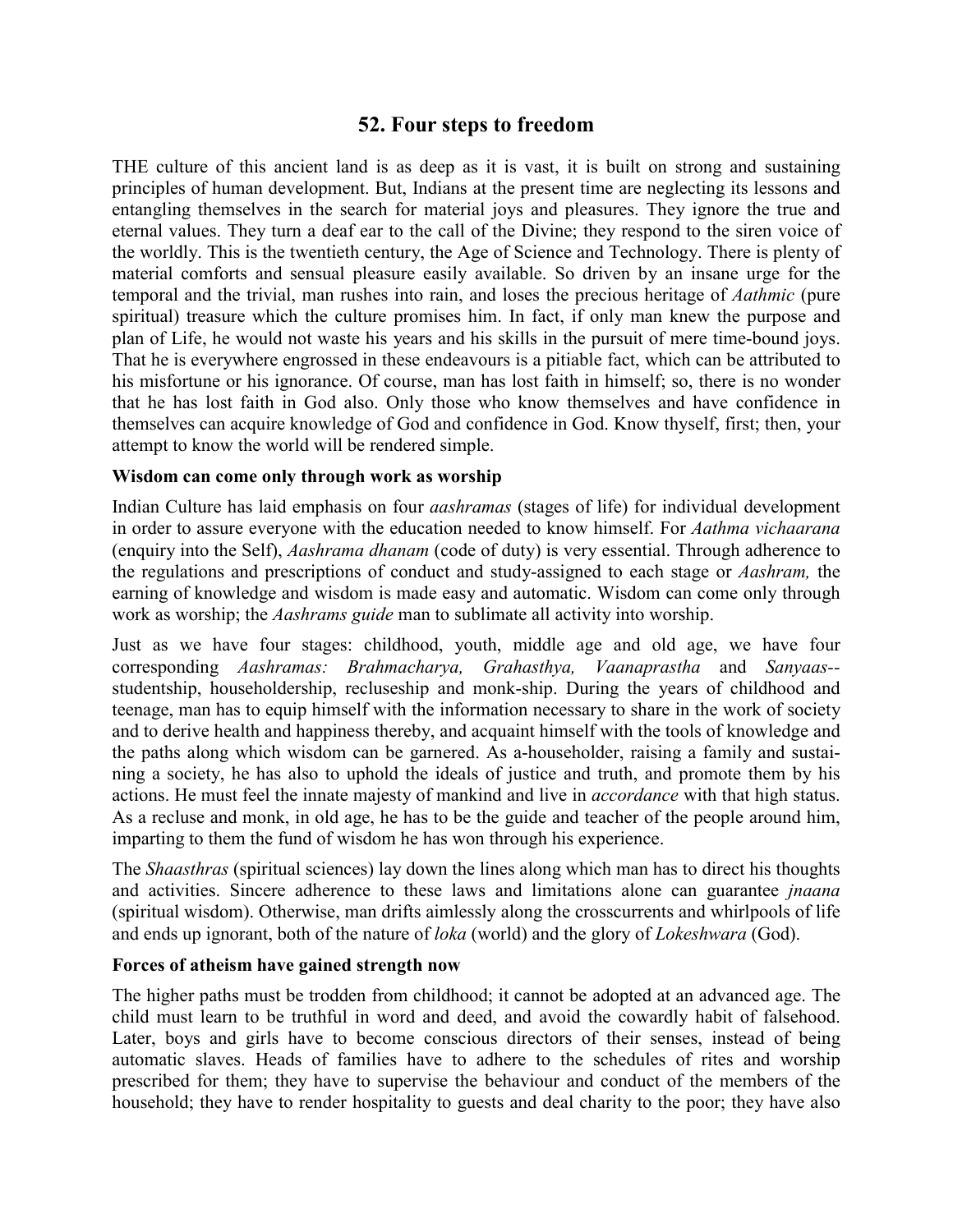to equip their sons and daughters with processes by which they can have mental peace and equanimity, under all conditions. Because these obligations have been neglected for some generations, the forces of atheism have earned strength now.

When the seeds are ridden with defects, how can the tree yield richly? When parents and elders do not provide good examples to the children growing under their shade, how can the country prosper and be free from anxiety and fear? You cannot separate the rind, the pulp and the seed that a tamarind fruit has, when it is still green. But, once it has ripened, the separation is quite easy. So too, until a person becomes ripe in experience and can be pronounced wise, he cannot discard his identification with the body, the senses and the mind. He will not be able to differentiate between *Aathma* (spiritual Self) and *non-aathma, kshethra* (the body) and *Kshethrajna* (the controller of the body). *Prakrithi* (Nature) and *Paramaathma* (Supreme Self), *Guna* (impelling characteristic quality) and Trans-guna, and such other entities.

## **Man's restlessness affects society too**

Let me tell you a small example: Krishna killed the Kaaliya serpent that was poisoning the Kalinidi river and destroying all trace of life for miles around, by means of deadly fumes. No sooner was Kaaliya killed than the 'wives' (serpents) of his harem, prayed to Krishna for succour and surrendered to Him. This story is according to the Bhaagavatha. Now, what does this signify? In the Mind-lake (the *Maanasa-sarovar)* of man, there lurks a poisonous serpent, desire. When that is destroyed, the various frailities and frivolities, triumphs, trials and failures, pains and pleasures, that desire brings in its train, surrender to God.

Desire can be killed, only when faith in the *Aathma* as the very core of being is firmly established. Since all efforts are now directed to the accumulation of material goods and the satisfaction of sensual desires, man is tossed about on the waves of fight and faction, falsehood and greed. The individual is intimately related to society and so, his restlessness affects society too.

The individual Will is ultimately responsible for the welfare and well-being of the world. The world is but a mental image of the individual. How this happens is a mystery. One can only say, that just as sleep is the cause of dreams, *maaya* (Worldly illusion due to basic ignorance) is the cause of Creation. Doctors ascribe dreams to various reasons: indigestion, the compulsions of thought, the confusions of mental pictures, etc. But, we can be certain only of one reason, namely sleep! Dreams are nullified when the person becomes a *jnaani* (one aware of the Truth). At that stage, one gets rid of the night-dream as well as the day-dream.

The four *Aashramas* have been devised in order to awaken man into the *jnaani* stage. Education today, in all grades, is a process of packing information in the brain and skills in the hands. It is useful only for parading scholarship, dialectical controversies and mutual recrimination. It does not instil humility, a sense of balance and equanimity. Of course, spiritual training is totally absent. Perhaps, the feeling is that spirituality is a solitary pursuit, which can be undertaken only in the silence of the forest. No! True spirituality is the awareness of the fundamental unity of man in God.

## **The main mission of man is the march towards Unity**

People celebrate the birth of a child; they are happy when the child grows tall and strong. But, the fittest event for such celebration is when the child justifies its birth, by achieving good fame as a benefactor of man or a servant of manking. Emperor Dhritharaashtra had hundred sons! He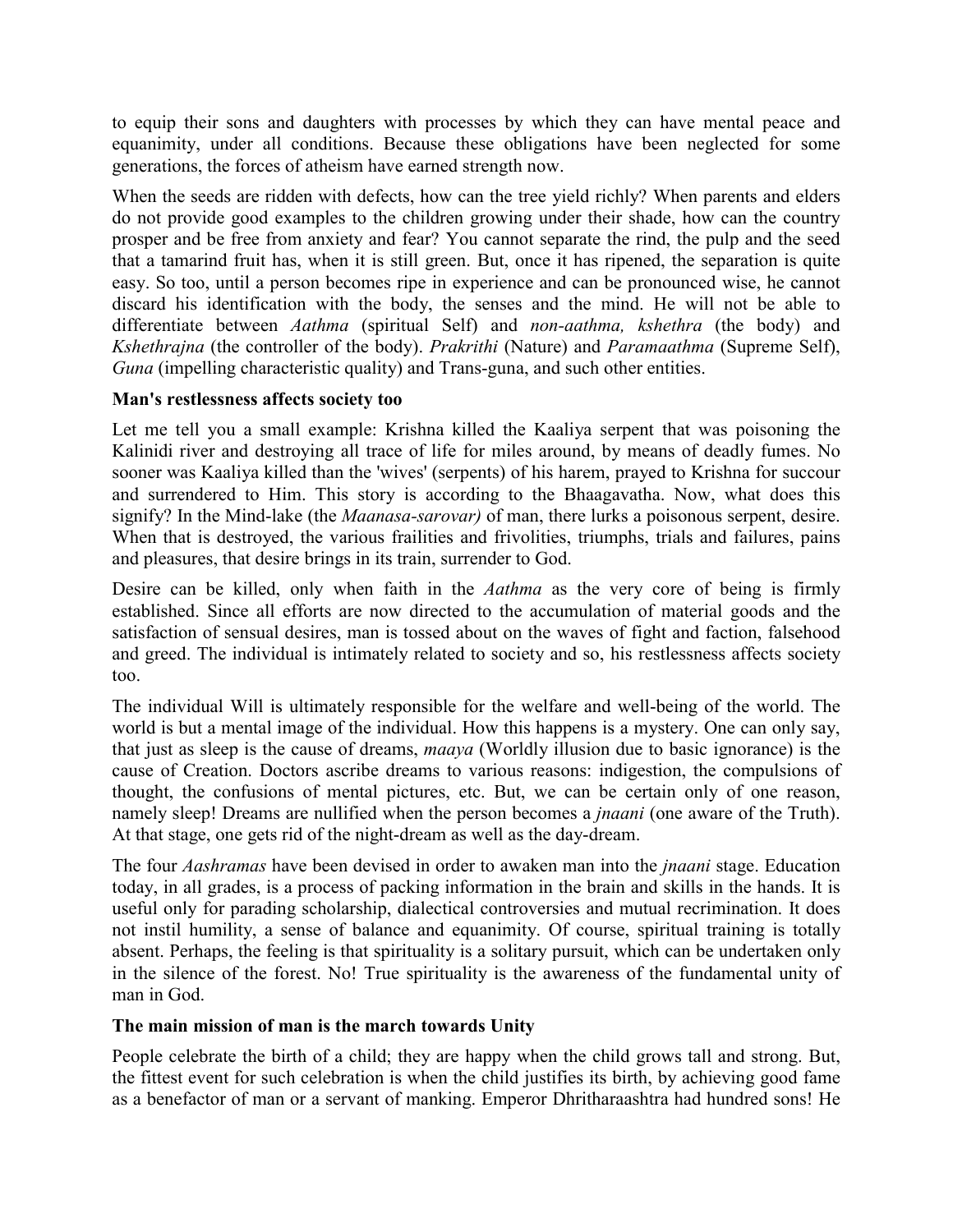must have celebrated their birthdays, too. But, no one of them did any one good; they were all arrogant, greedy and full of spite. Therefore, they accomplished only the extinction of the entire dynasty and all who were attached to it!

Sons and daughters are now keen to share the properties of their parents and spend their portion as quickly as possible. They do not care for the much more precious wealth of experience that their forefathers have earned for their sake. They waste their years in fallow efforts so much that even their health is destroyed; children wear glasses when barely ten; they dye their hair when barely fourteen; they age fast and show signs of senility when barely sixteen! To praise the habits that people adopt today as *'modern,'* or 'conducive to progress' is ridiculous to say the least.

As the ancients emphasised, food habits and recreation habits have to become *Saathwik* (conducive to health of body and mind), that is to say, such as cannot arouse and feed the passions of man, or make him dull and stupid, idle and listless.

Above all, everyone must realise, (and guide himself accordingly), that the main mission of man here below is the march towards the ideal of Unity and Peace.

*Prashaanthi Nilayam,* 23-*11-1974*

*If you can fill your heart with love, then peace will come into you from outside. Through bad qualities, to some extent, we lose peace. With truthful thoughts, a man will have peace.*

*If you can get rid of all thoughts, you will become a saint. It is only when you can be free from all thoughts that you can have peace.*

*Your own bad thoughts are responsible for all your pain and sorrow.*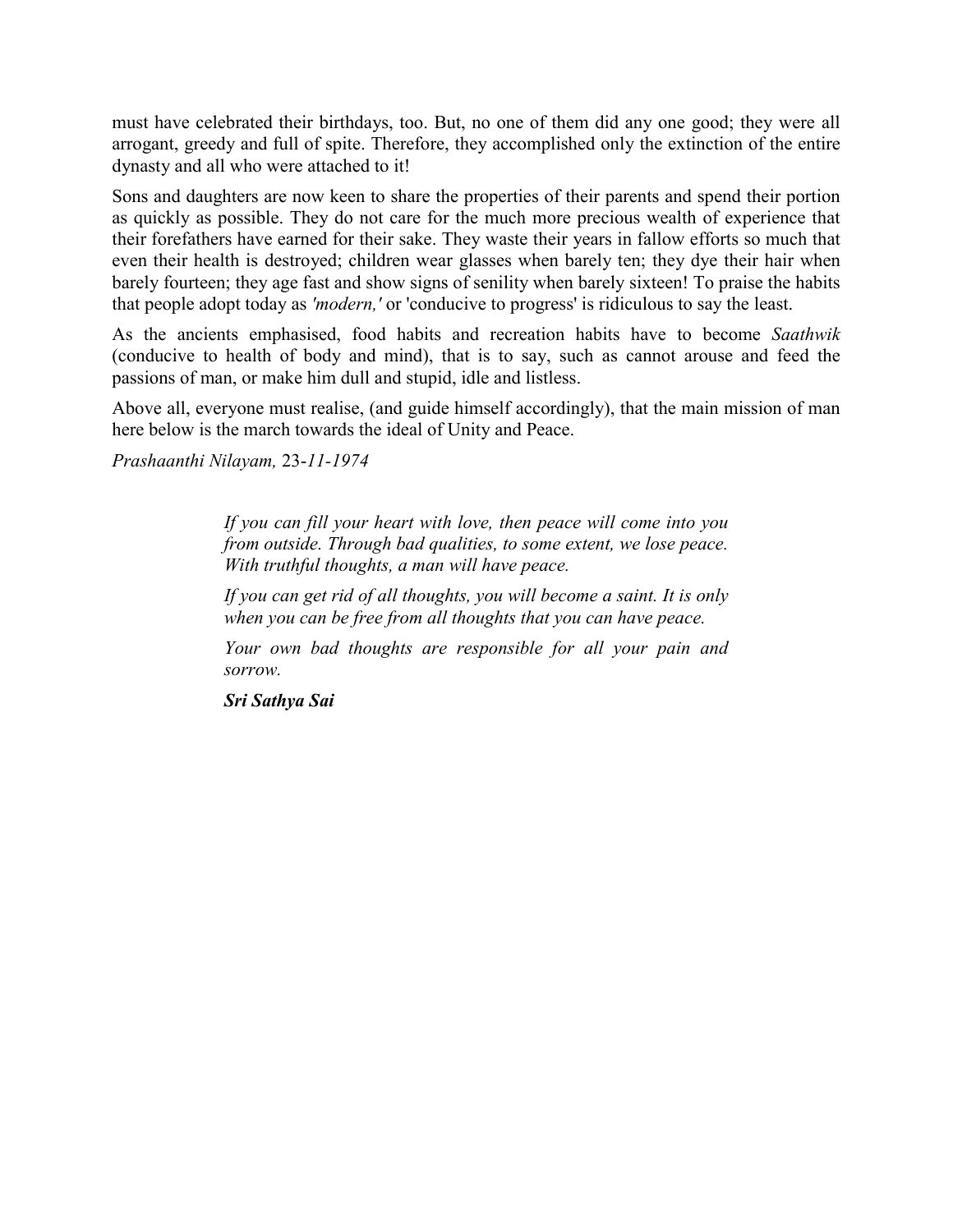# **53. Never a party**

*EMBODIMENTS of Divine Aathma!* You are celebrating this day as the Birthday of Swaami, and deriving *Aanandha* (divine bliss) through various programmes here, carried on with enthusiasm by you; but, in fact, I have no wish to consider this as a special day because it is the birthday and celebrate it as such. I have come on purpose to reveal to man the mystery of his Reality and the goal of his life; I have not come to set them the task of celebrating the birthday or to get arranged any pompous and personal festivals. I have no such desire, at any time, in this or any other sojourn.

On what day do I celebrate my birthday? On that day when all of you experience genuine *Aanandha,* in your hearts! Now, when your hearts are surging with manifold fears and anxieties, and torn by miseries and losses, and riven as under of grief, declaring this day as-My birthday seems to be barren of meaning!

While on this subject, it is essential that I warn you of another subject also. Do not spend your time trying to understand Me; do not waste your time in the attempt. The reason why I am saying this is: It is beyond any one's capacity to understand Me. So, trying to do the impossible, you are only wasting your time and your effort. It is only when you succeed in knowing yourselves that you can know Me.

### **Need for establishing colleges by Sathya Sai Trust**

I need nothing, however great or small, in this Universe. At no moment has desire affected me for any thing or activity. I am the person come to give, not to receive. And, what you can offer Me is just this: pure, unadulterated love. When you offer Me that, I derive *Aanandha.*

During the recent Dhashara Festival, some announcements were made; if you ask Me what connection I have with those announcements, I reply, the connection is that of the name only. Otherwise, I have no connection with these.

Considering the wrong and undesirable paths that youth is courting and preferring all over the world at the present time, the Members of the Sathya Sai Central Trust have decided to establish Colleges in many States and through these institutions, to provide youth opportunities to transform itself in various ways, to maintain unimpaired the ideals of Indian Culture, and to equip youth with the strength and sweetness that are the common virtues of all faiths and their basic truth. For the realisation of this plan, they resolved to utilise the fiftieth birthday of Swaami and celebrate it with its unfoldment, on a grand scale. They decided thus, as a result of earnestness and depth of devotion. In order to establish colleges, funds are needed; no task can be fulfilled without money, even the smallest and least important. So, they agreed on a method by which each devotee gives as a life-time contribution, the sum of fifty rupees; thus, a corpus can be built up, out of which they could start and develop educational and health services. They were moved by high ideals and pure intentions to resolve thus.

## **Spending huge sums on any festival is heinous crime**

This resolution they placed before Me. I responded to their proposal in this manner: Well. Do not carry out this task in a hush-hush way, swayed by the one purpose of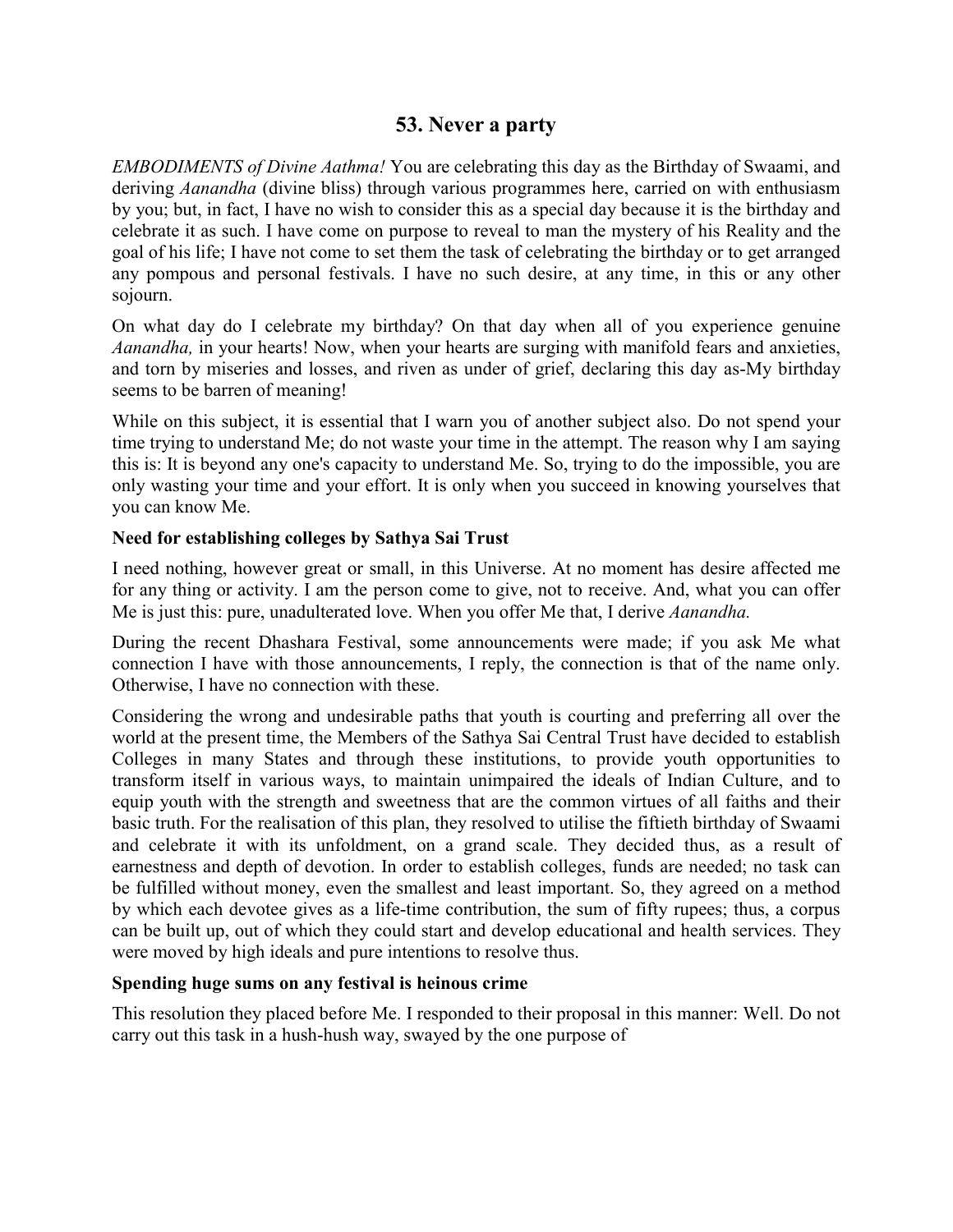collecting money. Be frank about it; adopt such means as will remove all doubts from the minds of individuals, of the Government and of the world outside.

Finally, they made the announcement that day. But, many have imposed on that announcement their own interpretations and absurdities, and they have started propagating that it is proposed to spend fifty lakhs of rupees, for the celebration of Swaami's 50th Birthday!

Really, to spend 50 lakhs of rupees for wastefully celebrating either a birthday or any other such festival is a sin which cannot be compared with any other in the degree of iniquity. When people all over the world are affected by manifold miseries consequent on the absence of food and shelter, if someone spends 50 lakhs of rupees on his birthday, it has to be proclaimed a vast misuse, a heinous sin. I can never be a party to such activities.

Not only this. In Prashaanthi Nilayam, no misuse or extravagance can ever happen, for any festival, either *Shivaraathri, Navaraathri* or the birthday. Many. people imagine that lakhs are spent here for the *dhashara* celebrations; but, all who come, serve their best in the fullness of devotion that dwells in their hearts and so, not a naya paisa is spent for any purpose. The *rithwiks (Vedhic* Priests) who officiate at the *yajna,* the lecturers who deliver discourses---all come and share in the joy, out of love and faith; their comforts are looked after by the members of Seva Dhal and the Seva Samithis and by the volunteers, who dedicate their strength and skills to make the Festival a success. No paisa is spent on any item.

Today, you find the Prashaanthi Nilayam area clean and pleasing. What is the reason? How many sweepers have we employed, how many coolies are engaged?. You may wonder. No, not one. Everyone cleans the place where he is staying, and the area adjacent. Thus, cleanliness is ensured, without any cost. It can be asserted that at no place in the world are resources put to such good use, with the least expense, as at Prashaanthi Nilayam.

## **Always be ready to help the sick and the poor**

Prashaanthi Nilayam is holding forth and exemplifying the highest ideals, in the material, ethical, economic, moral, spiritual, worldly, and even political fields. There is no place here for anything contrary. This can be asserted without any possibility of contradiction. In spite of this, some ignorant individuals rely more on their guesses than on facts, and indulge in spreading wrong conclusions. Let Me tell you that if a single person in the whole world points out a wrong step in Prashaanthi Nilayam, he shall be met and convinced. For, the Prashaanthi Nilayam is eagerly bent upon the task of upholding and demonstrating high and holy ideals achieving spiritual realisation. It does not seek these worldly riches; nor does it yearn for earning favours and fame.

Embodiments of the Divine *Aathma!* When you feel the desire to give away in charity, direct your minds towards the development of good educational institutions, the provisions of healing facilities for the sick, and the amelioration of distress among the poor. Not in this place, but, anywhere, the members of our Organisation must be ready and eager to help students, the sick, and the poor. Feel that this work, wherever carried out, is work that pleases Me.

You need not offer Me anything; I only want that you should realise the goal of life by playing your role in the activities that help and cure, carried on by such institutions.

You are all aware of this: I do not allow anyone to bring here even a flower, a fruit or a coconut. However, some persons, carded away by their devotion and dedication, or moved by sudden enthusiasm or exultation, send by post or bring when they come here clothes for Me and place them before Me. From this day, I am directing that this should not be done; observe this as My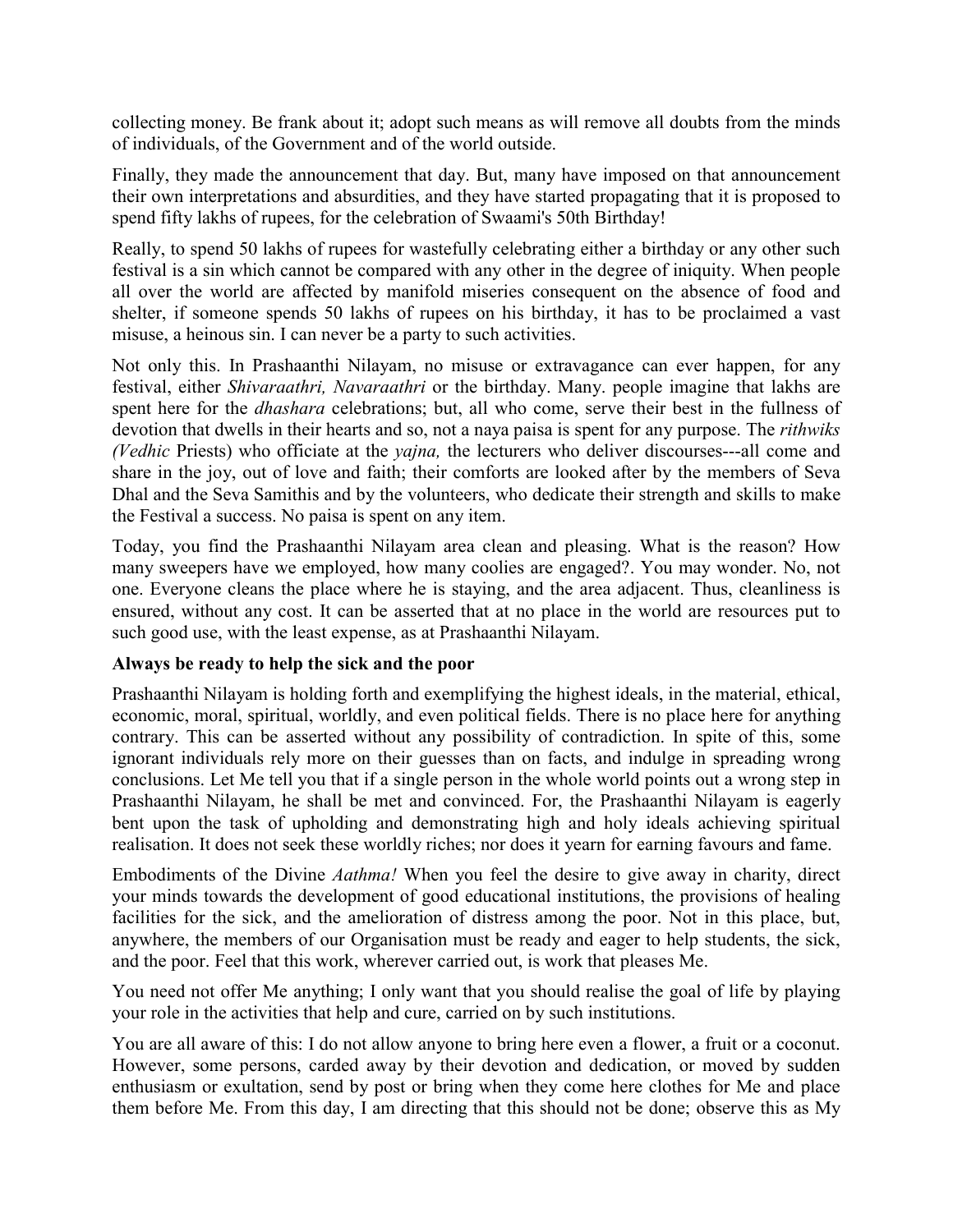command. If anyone brings clothes despite this he shall not be admitted to Prashaanthi Nilayam. Such persons will be treated as acting against Swaami's wishes and orders. What you should place before Me as offering is Pure Love; only that.

Therefore, from this day, spend your days and years in activities that help those who are in dire need, and thus make this human existence of yours worthwhile and fruitful. I wish you will conduct yourselves accordingly and I bless you.

*Prashaanthi Nilayam,* 23-11-1974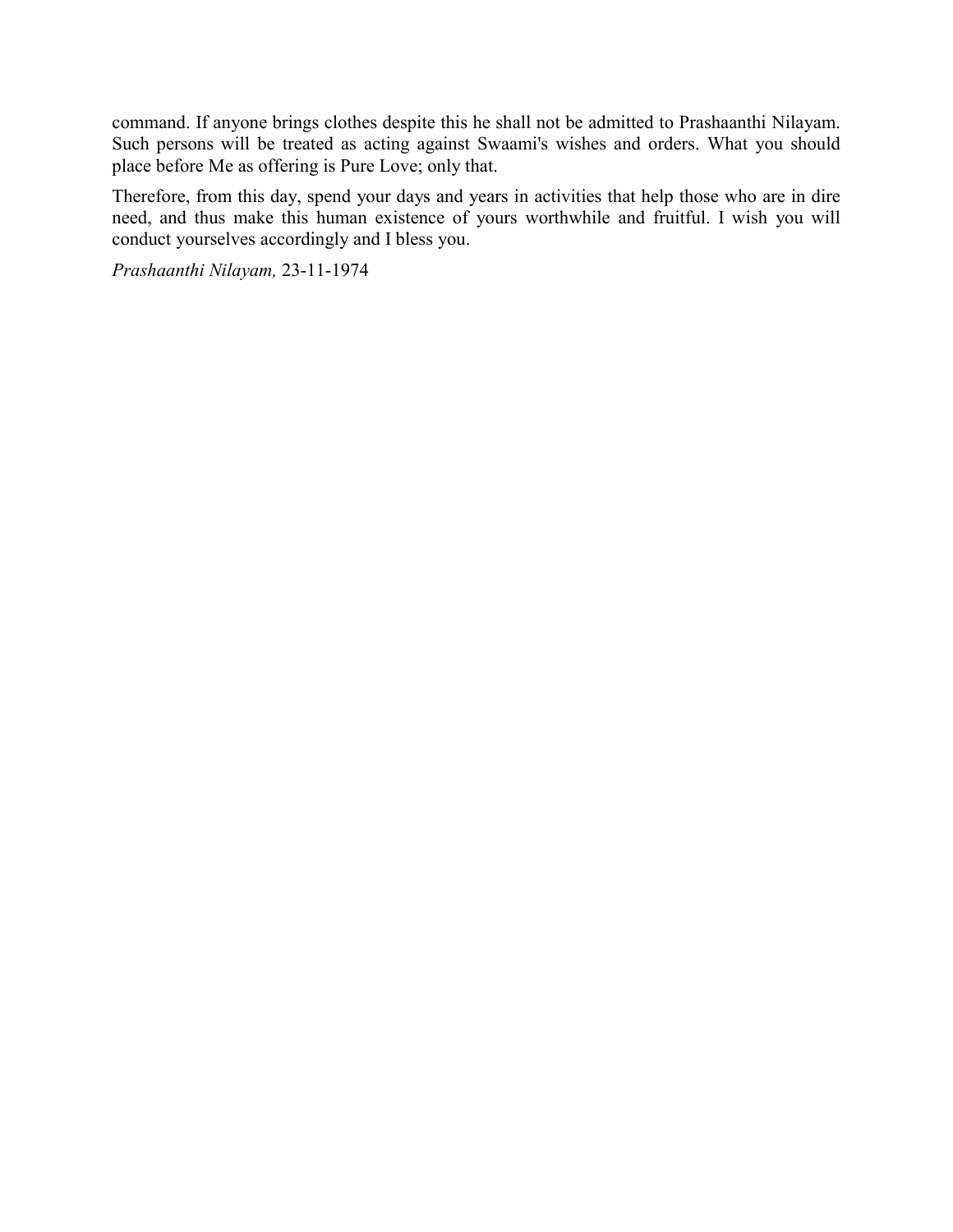# **54. The mind stuff**

IT is a vain task to divide the things of the world into good and bad and it is also sacrilegious! For, when all are the products of His Will, how can anything be extolled or condemned? Besides, what is good for one may be bad for another; what is good at sometime may .be bad at another time; what is good in small quantities may be bad in large quantities. The crow relishes the bitter neem fruit; the *cuckoo* eats the tender leaves of the mango tree. People find joy and satisfaction in a variety of things and experiences, of the most contradictory character. Therefore, one can only infer that it is the mind of each that directs one to seek this thing as good, and avoid that other thing as bad.

Philosophy tells us that the mind decides, not merely the goodness or badness of a thing or experience, it creates all things and all experiences. Without the mind, there can be no object or feeling or emotion. No mind, no matter! The mind revels in name and form; it imposes name and form and thus, helps in creating things and experiences. It cannot contact or operate upon anything without name and form. That is why the mind is helpless when meditation has to be done on the nameless and the formless. It clings ever to name-form. Mental pictures have concretised themselves as objects and as ideas; so, the *Shruthis* declare: *"Yath bhaavam, thath bhavathi*" ("As the thought, so the consequence.")

### **Realisation of God instils Divine Bliss**

But, God is beyond Name and Form; He is all names and all forms and yet, incomprehensible and mysterious. How then can God be apprehended by means of *dhyaana* (meditation) on nameform? This is a legitimate question. It can be answered by means of a simile. Water drowns man; water also helps him to swim. It draws in and it buoys up both. Only, man has to learn the process by which he can keep afloat. In the same way, name and form which appear to be limitations and handicaps can serve as instruments and helps to transcend Name-Form and realise God.

The realisation of God instils *Aanandha* (divine bliss), which has no form, but only a man-made name. It springs and wells up in the heart, and pervades the entire body and expresses itself in the face. The face is the index of inner bliss. Sadness, anxiety, fear, hope, determination, doubt all are reflected on the face, and can be easily spotted.

The mind can remain unaffected by the storms of emotion only by bending to the yoke of *buddhi* (intellect). It should escape from the grips of the senses and yield to the reins of the reasoning faculty, and obey unquestioningly its dictates. The senses are inert, so long as the Self keeps away from inducing the mind to accept the information submitted by them. This mike before me helps those who are sitting all over this vast Auditorium to listen clearly to My words. But, the mike and the loudspeakers are inert metallic things. A few minutes ago, the College student made a speech which was interrupted for a few minutes, since the electric current failed. Without that current activating them, they cannot work at all.

The eye that sees is inert; all objects 'seen' are inert; only the seer is 'intelligent.' And, the current of intelligence is supplied by the *aathma,* which is your Reality. When the current does not activate, the eye might look on but it does not see; the ear might be hearing, but, the hearer does not react or recognise. For, the mind is elsewhere. It has to function with the help of the Divine Consciousness within.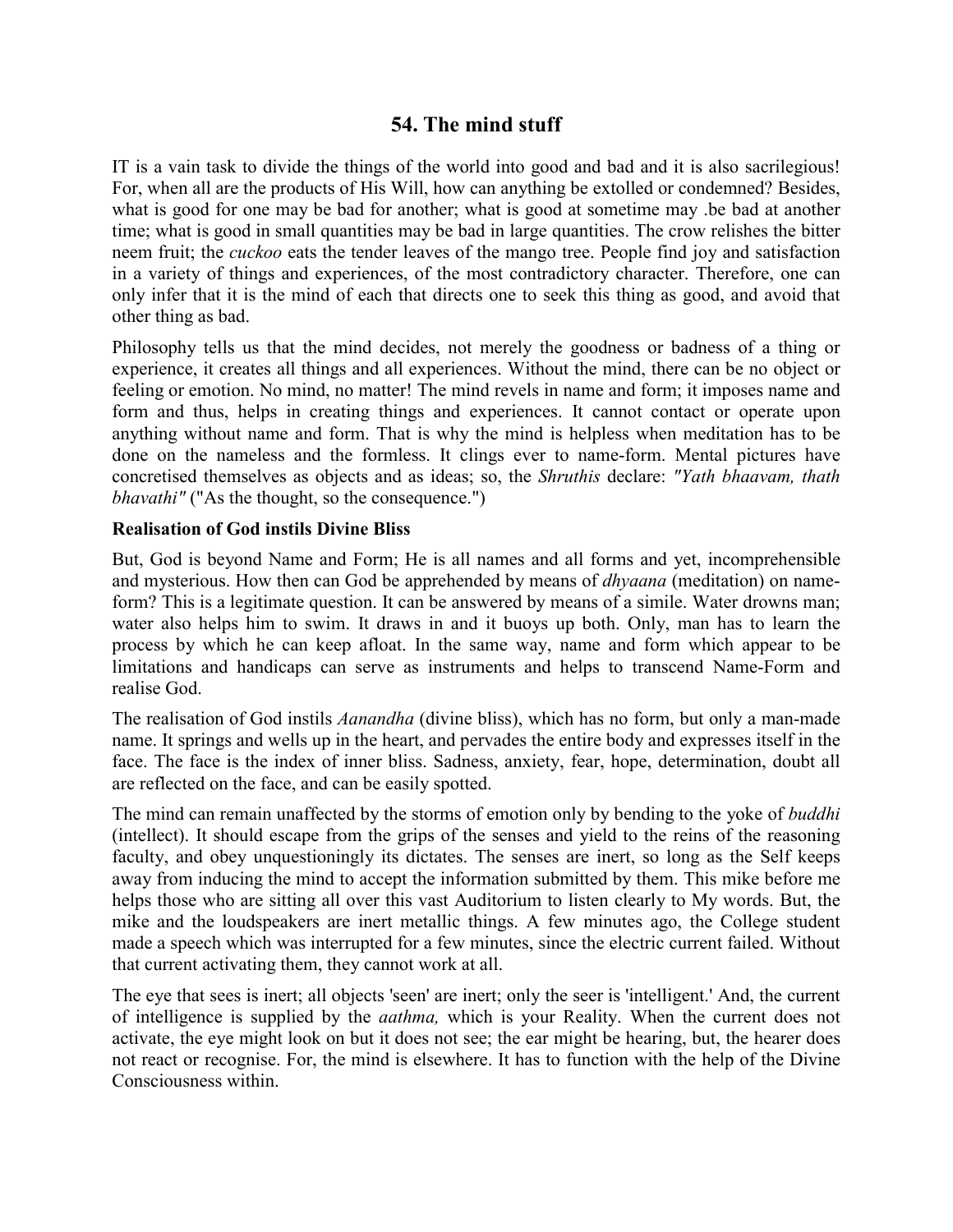#### **The mind has to be watched vigilantly**

The mind is like a fragrant flower; it emits fragrance whether it is held in the fight hand or in the left, whether the person who holds it is good or bad. It walks blindly along, irrespective of the lie of the land. It is blind; and so, someone has to take it on tow. When you invite ten blind people for dinner, you have to lay twenty plates. For, each blind person brings with him, and has to so bring with him, a guide who can lead him to your home. So, the mind too must have a guide who knows the way, the obstacles, the shoals and ferries.

The mind has to be watched vigilantly, and warned against its own tricks. It is a clever actor, embroiling you in many a close adventure. The mind is like the revered old gentleman who appeared alternately in the houses of the bridegroom's party and the bride's party during a marriage festival and issued orders to all and sundry, which were honoured by both, since each party thought he was a person with authority coming from the other party! His very pomposity aroused the suspicious of both, before long, and when they jointly sought him and asked him who he was, he took to his heels and made himself scarce. The mind too is just like the gentleman. Catch it and inquire wherefrom it secured credentials to order you about; it will disappear in no time!

### **Let your mind repeat** *'Soham'* **all the time**

The only method which you can adopt to escape from the coils of the mind is the cultivation of pure intelligence. This is the sum and substance of all spiritual discipline. And, the intelligence gets cleansed of all partiality and prejudice, hatred and greed, only by the adoration of God through love poured out to all the beings created by God and standing witness to His Glory and Beauty. Share love with all; earn the treasure of love, store it in your heart and invite all to share in it. When you try to distribute the property earned by your grandfather or father, legal, moral, economic and practical obstacles will stand up before you. But, when you are distributing your 'self earned' property, nothing legal or otherwise can stand in the way.

Remember the mind is a very talkative imp, it can never keep quiet even for a second. You have been listening to Me since more than an hour and perhaps you are under the impression that your mind has been quiet all that time. No. The mind has been holding conversation with itself, when it is supposed to be silent! Give it perpetual tasks. Ask it, (as some *rishi* did to a demon who acted as his servant but threatened to devour him the moment he did not have any task allotted to him); ask it to climb a pillar and slide down it, whenever it has no other work. The pillar is *Soham,* (I am *Thath), a manthra* (sacred formulae) that the breath is repeating from birth to death, *'So'* when you inhale and 'ham' when you exhale. Let it repeat *Soham* all the time.

*Bhajans* (congregational devotional singing) have to be sung and offered to God in an attitude of utter humility; they are not to be taken as exercises in an exhibition of talents and as competitions for mastery of musical skill.

They have to please the Lord, not your fans. With each *bhajan* song, the mind must be rendered purer, freer from passion, and stronger in faith. But, you find that you do not succeed in this task. The adoration does not arise from the heart; nor is it addressed to the .Supreme by the sincere Self. It is tainted by the admixture of envy, pride and hate. How can prayers so fouled reach God?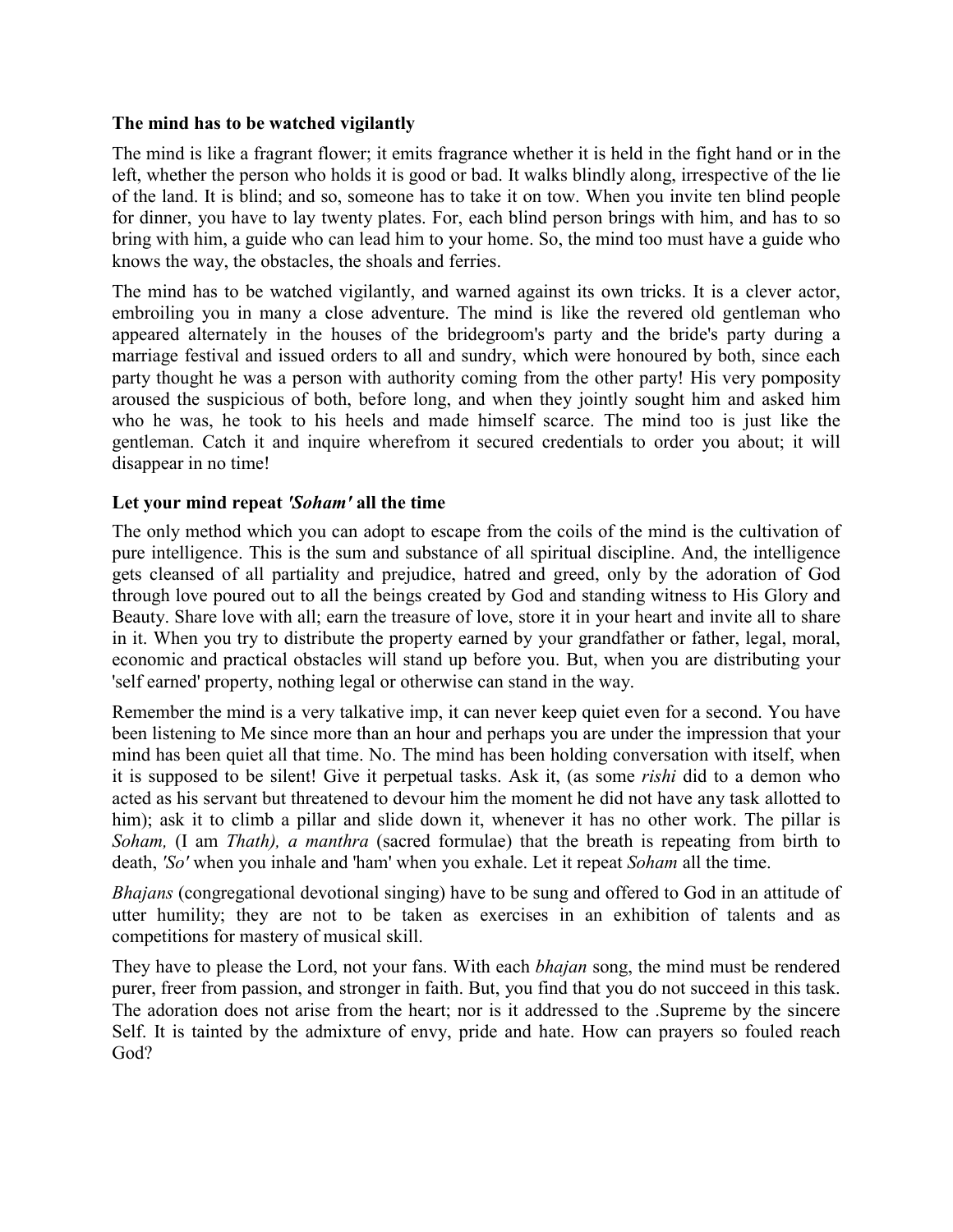#### **Devotees should not develop attitudes of difference**

For example, I find that when any new-devotee sings, others leave him alone and do not sing lines after him! They ignore him and insult him in this manner. But, when one of themselves, one of the usual group leads with a song, they join enthusiastically. This kind of group politics has no place among Sai devotees and cannot be tolerated in *Sai Bhajan* groups. I find this evil trait spreading in most *Bhajan Mandalis--*members divided into rival groups competing for chances to sing, trying to attract the attention and appreciation of the people. Urged by this selfish motive, they discourage the sincere *bhajan* singers; they keep mum when they offer their songs; this means either that they have lost their voice or that their hearts have been so deadened by selfishness.

Attitudes of difference and distinction should not enter the hearts of devotees so far as this sacred *saadhana* (spiritual discipline) is concerned, nor can the song of such people be pleasant to the ear; for, it is only when the feeling arises in the heart that the song will appeal to the hearts of others. It would be far better for all parties if such self-important and conceited folk stay away from *bhajan,* rather than pollute the sacred atmosphere by the spirit of rivalry and factionalism.

### **All are sons and daughters of** *Sai Maatha*

When devotees taking the name of Sathya Sai behave in such a manner, that is to say, people to whom the world is looking for guidance and inspiration, when they descend to such levels, what is to happen to the uplift of the world and the restoration of *dharma?*

*Bhajans,* where you quarrel and compete, and revel in putting down others and raising yourselves, might give *you* satisfaction; but, let Me announce here: they do not please Me at all. I am pleased only when love is the keynote, when the feeling of Unity prevails, when the melody comes from a cleansed Godloving heart.

The office-bearers in the Units of our Organisation should be ever vigilant, that this poison does not creep into the working of the Units, either in *bhajans,* or in the activities of the Mahila Vibhag or Seva dhal.

Remember all are the sons and daughters of *Sai Maatha* (Mother SAI). How can I tolerate when the sons and daughters quarrel among themselves and divide themselves into rival groups? Unless you sing *bhajans* for your own joy, you cannot bring joy to others.

The Sathya Sai Organisation has been established to provide sacred tasks for every moment of wakeful life, to make people conscious of the vagaries and vanities of the mind and teach them the processes of disintegrating the mind and establishing the reign of the pure intellect, by which alone the One behind all this multiplicity can be realised as the only Reality.

*Prashaanthi Nilayam, 24-11-1974*

*Certainly, every human being must be educated, irrespective of race, religion, caste, colour or creed. But, like the foolish mother who is happy when her child's limb swells with disease, believing that it is getting stronger, we too mistake this increase in size and number as a healthy development! In reality, we are only*